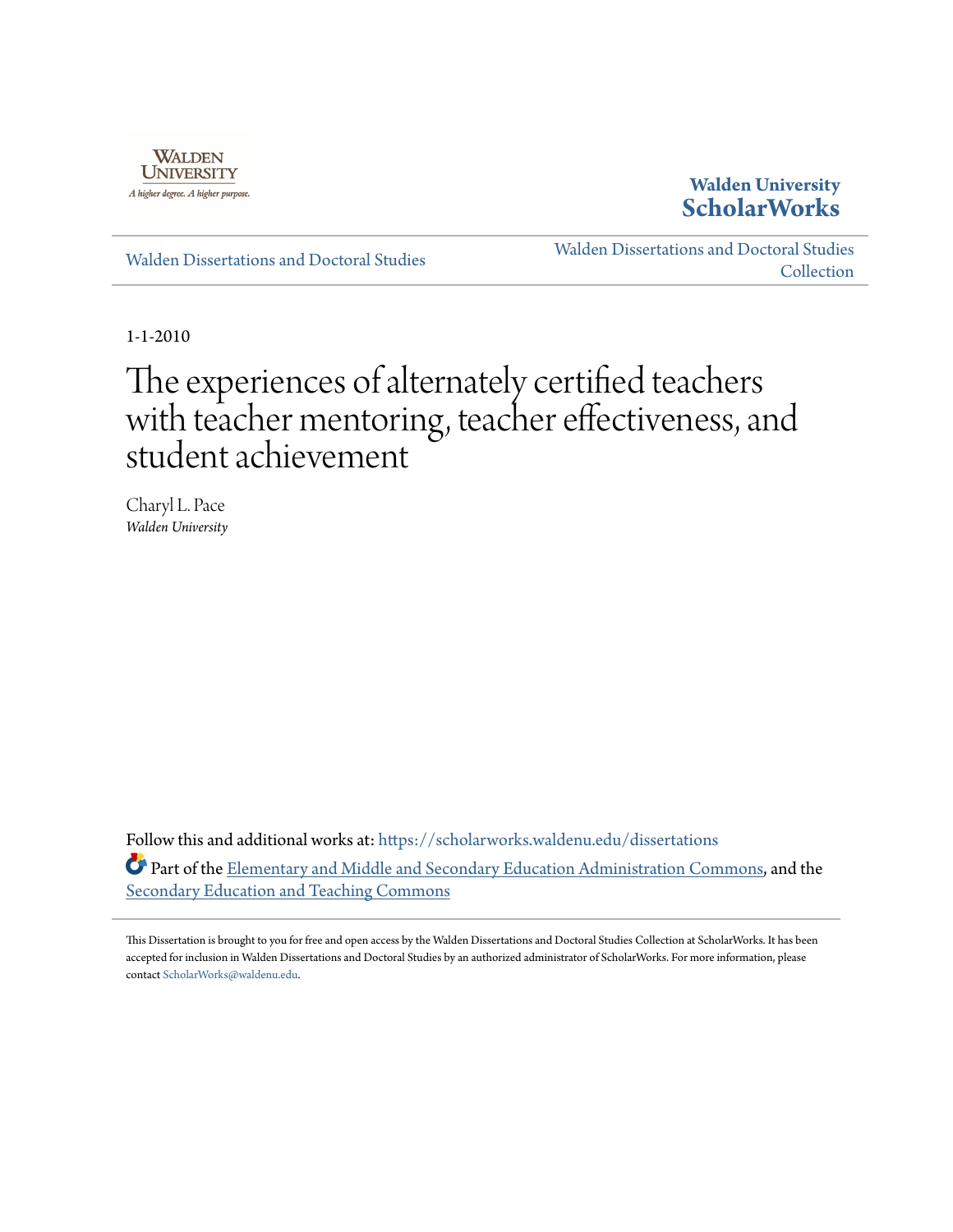## **Walden University**

### COLLEGE OF EDUCATION

This is to certify that the doctoral study by

Charyl Pace

has been found to be complete and satisfactory in all respects, and that any and all revisions required by the review committee have been made.

Review Committee Dr. Samuel Holtzman, Committee Chairperson, Education Faculty Dr. Irma Harper, Committee Member, Education Faculty Dr. Elizabeth Warren, University Reviewer, Education Faculty

Chief Academic Officer

David Clinefelter, Ph.D.

Walden University 2010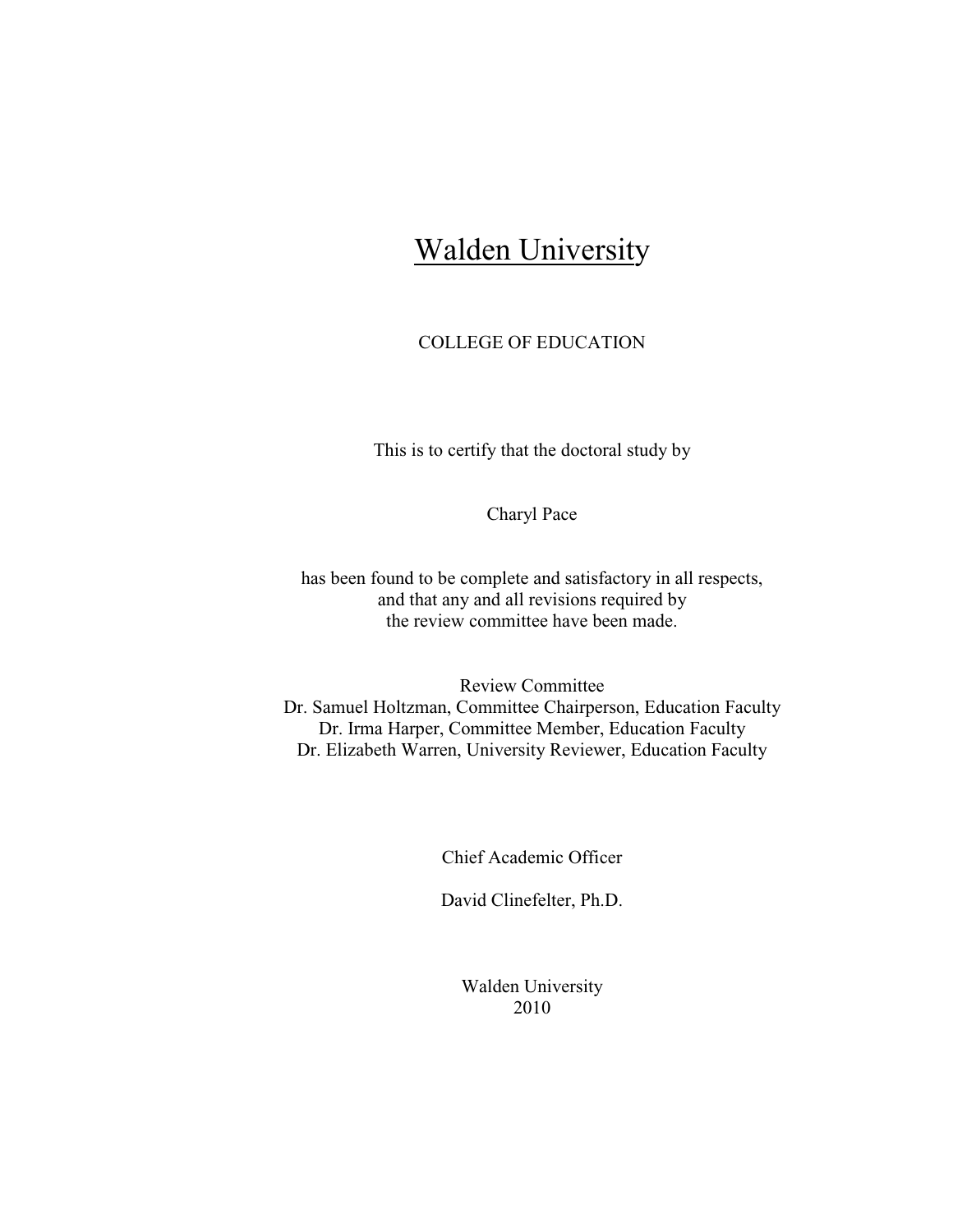Abstract

## The Experiences of Alternately Certified Teachers With Teacher Mentoring, Teacher

Effectiveness, and Student Achievement

by

Charyl L. Pace

M.S., Central Connecticut State University, 1988

B.S., Central Connecticut State University, 1985

Doctoral Study Submitted in Partial Fulfillment

of the Requirements for the Degree of

Doctor of Education

The Teacher as Leader

Walden University

October 2010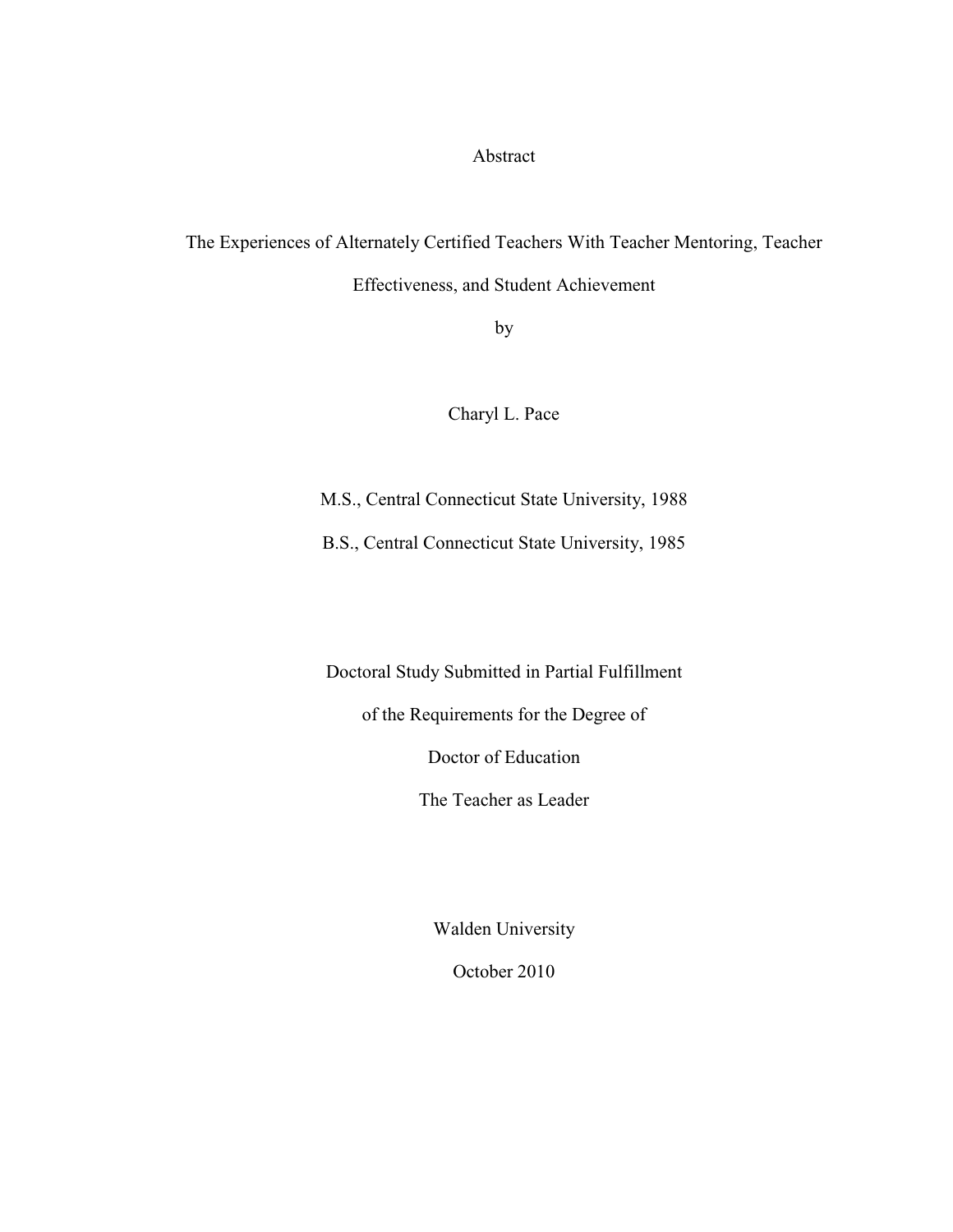#### Abstract

Alternately certified teachers (ACTs) are teachers who receive teacher training in an accelerated program provided by alternate certification programs (ACPs). Induction/mentoring programs are provided to ACTs as a source of additional training. The purpose of this qualitative case study was to examine ACTs' perceptions of their effectiveness as teachers in relation to their students' achievement and the support provided to them as new teachers by their induction/mentoring training. The research question explored if there was a relationship between the amount of support provided to the ACTs from their induction/mentoring programs and the ACTs' perception of their effectiveness in relation to student achievement. The primary data sources consisted of journal data and semistructured interviews from 2 ACTs. Open, axial, and selective coding strategies were used as one component of the data analysis. Conventional content analysis was used to explore the perceptions of the 2 ACTs interviewed. Analysis revealed that ability to manage a classroom and the support provided by induction/mentoring programs may influence the ACTs' perceptions of effectiveness in terms of student achievement. Results also suggested that ACTs' induction/mentoring programs did not successfully facilitate a transition into the teaching profession. The results from this study can be used by mentoring/induction program directors, and school administrators to inform policy and curricular modifications to induction/mentoring programs that would optimize ACTs' perceptions of their effectiveness as teachers and student achievement. The use of these data may contribute to social change by providing the ACT with an improved support system during the ACTs' first year in the classroom.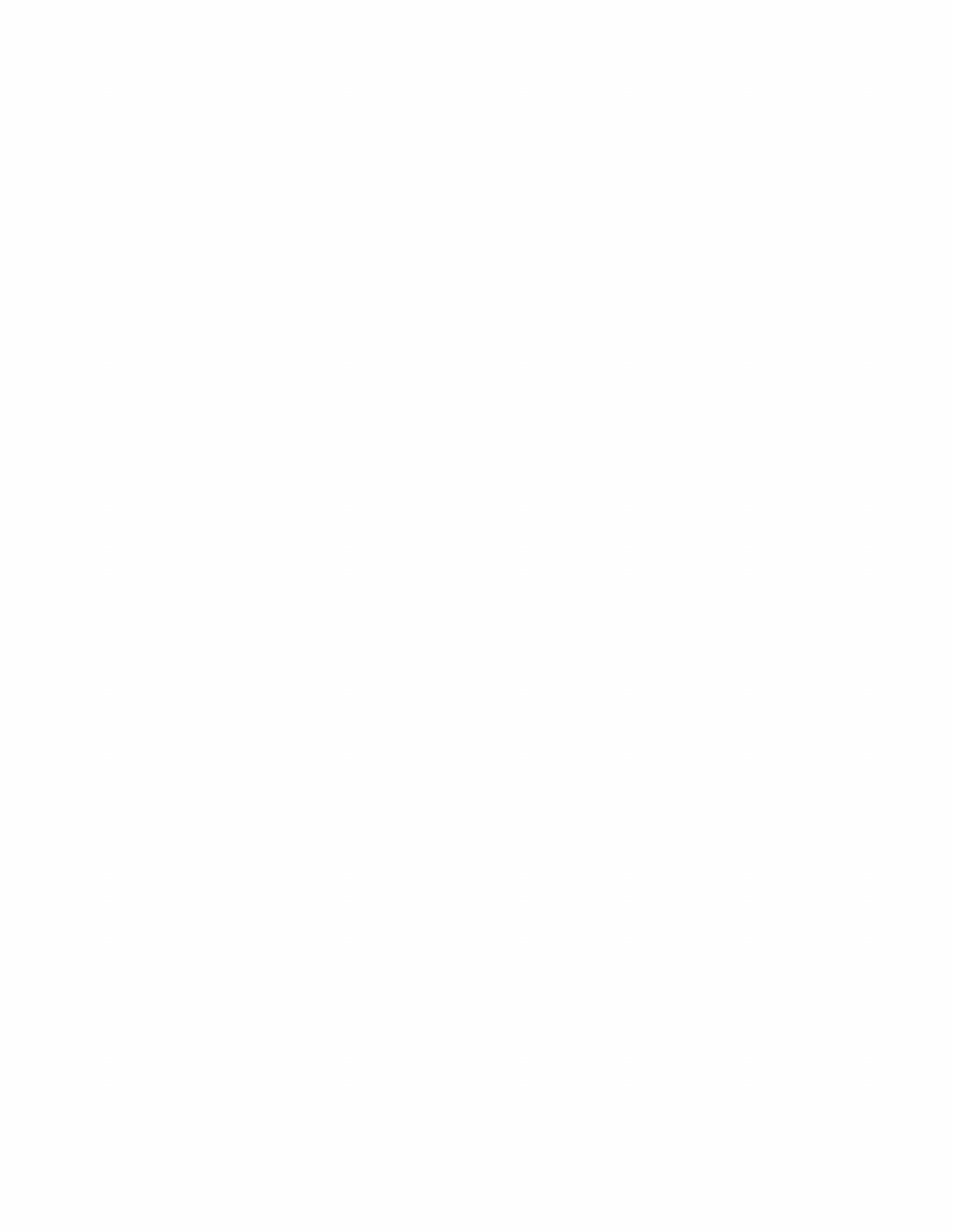The Experiences of Alternately Certified Teachers With Teacher Mentoring, Teacher Effectiveness, and Student Achievement

by

Charyl L. Pace

M.S., Central Connecticut State University, 1988

B.S., Central Connecticut State University, 1985

Doctoral Study Submitted in Partial Fulfillment

of the Requirements for the Degree of

Doctor of Education

The Teacher as Leader

Walden University

October 2010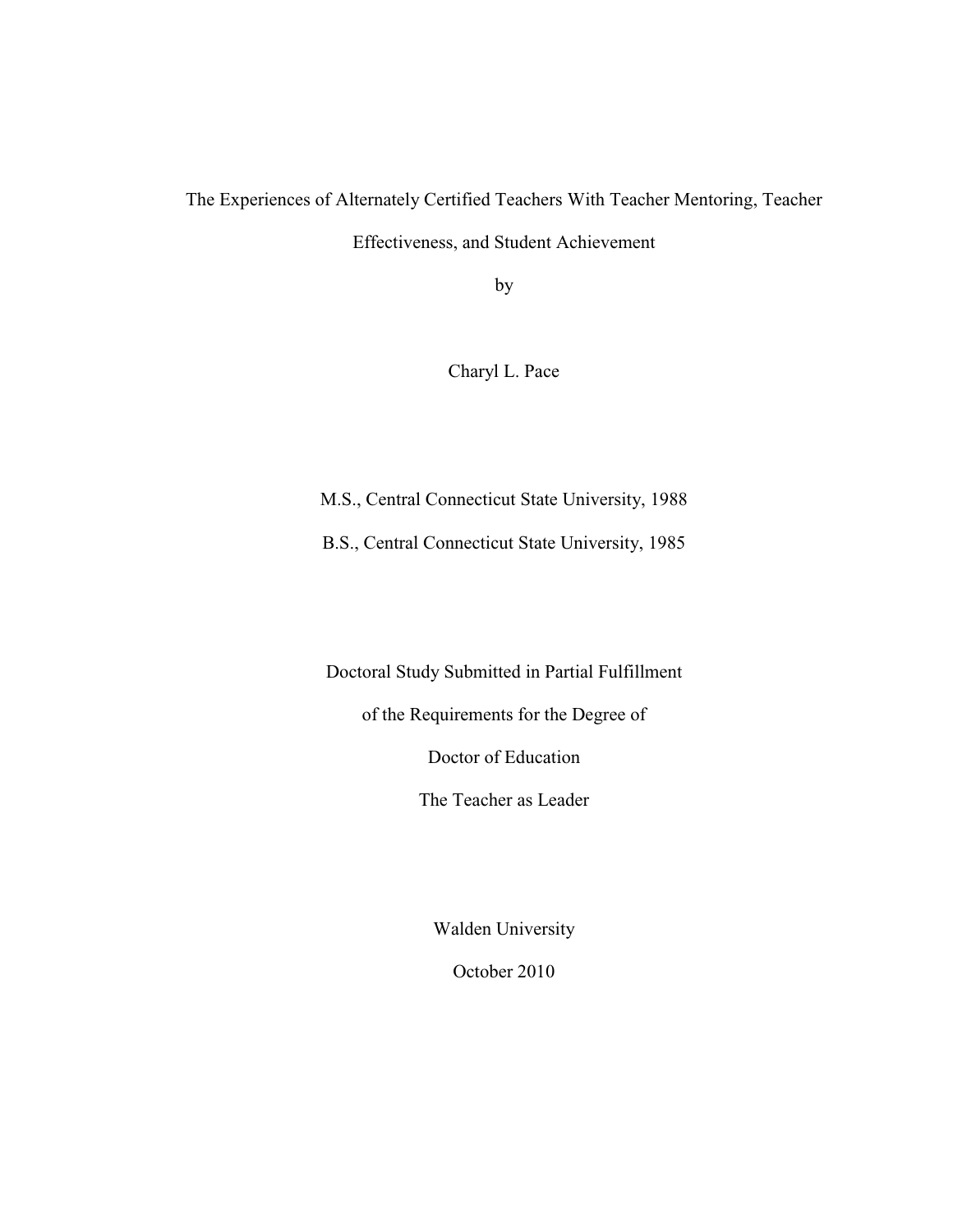UMI Number: 3426615

All rights reserved

INFORMATION TO ALL USERS The quality of this reproduction is dependent upon the quality of the copy submitted.

In the unlikely event that the author did not send a complete manuscript and there are missing pages, these will be noted. Also, if material had to be removed, a note will indicate the deletion.



UMI 3426615 Copyright 2010 by ProQuest LLC. All rights reserved. This edition of the work is protected against unauthorized copying under Title 17, United States Code.



ProQuest LLC 789 East Eisenhower Parkway P.O. Box 1346 Ann Arbor, MI 48106-1346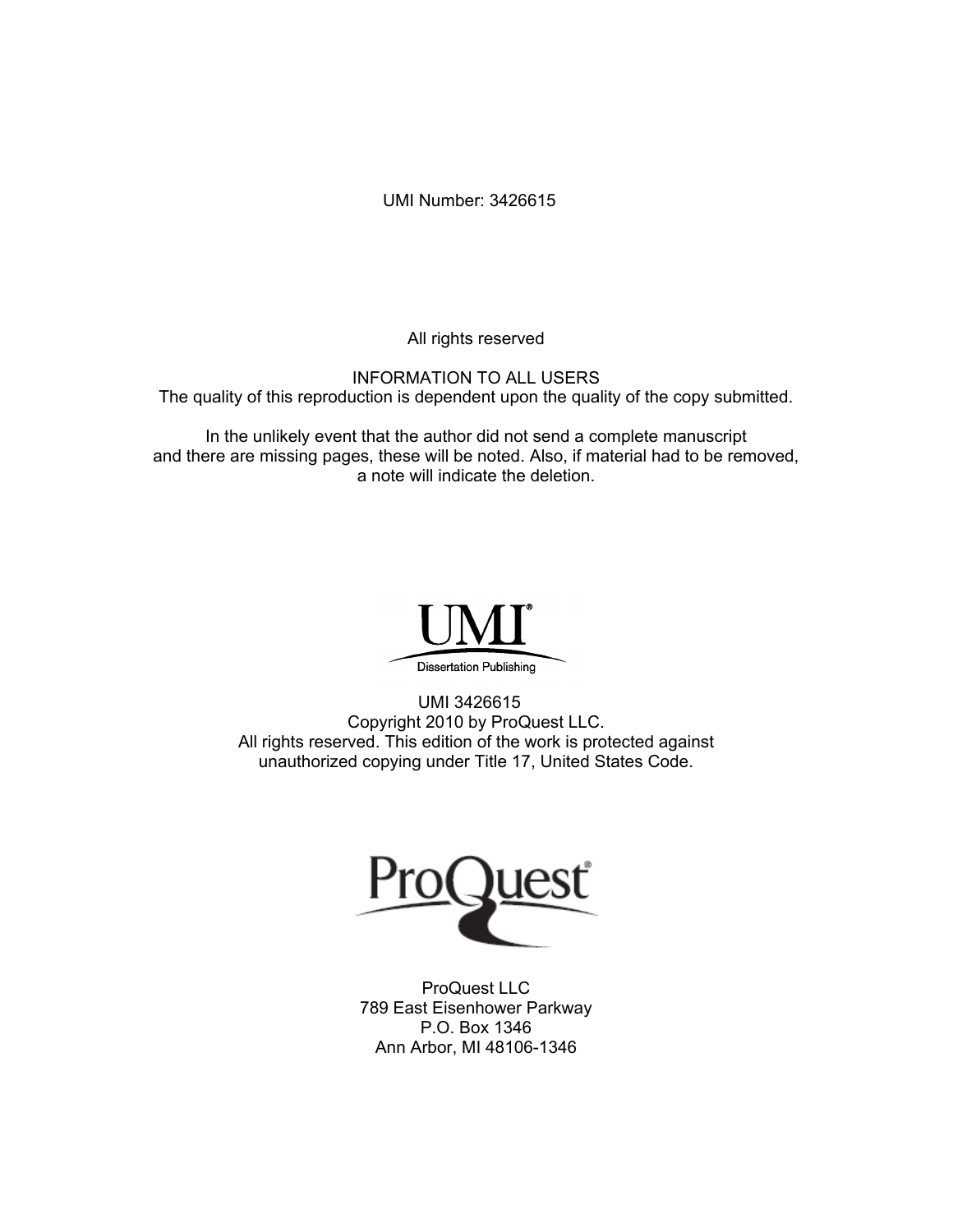#### Dedication

 I want to thank my family for the sacrifices they have made to help me through this experience. Your faith in me kept the roller-coaster ride manageable when it was difficult. Mom, thank you for cheering on the sidelines, and dad for expecting me to be a doctor rather than a nurse. Stan, you have been by my side through this whole experience, thank you for the encouraging words when I needed them the most and most of all for believing I could accomplish anything. To my daughter and grandchildren, thank you for understanding when I had to do my homework and could not spend time with you. And a special thanks to my colleagues who always provided words of encouragement.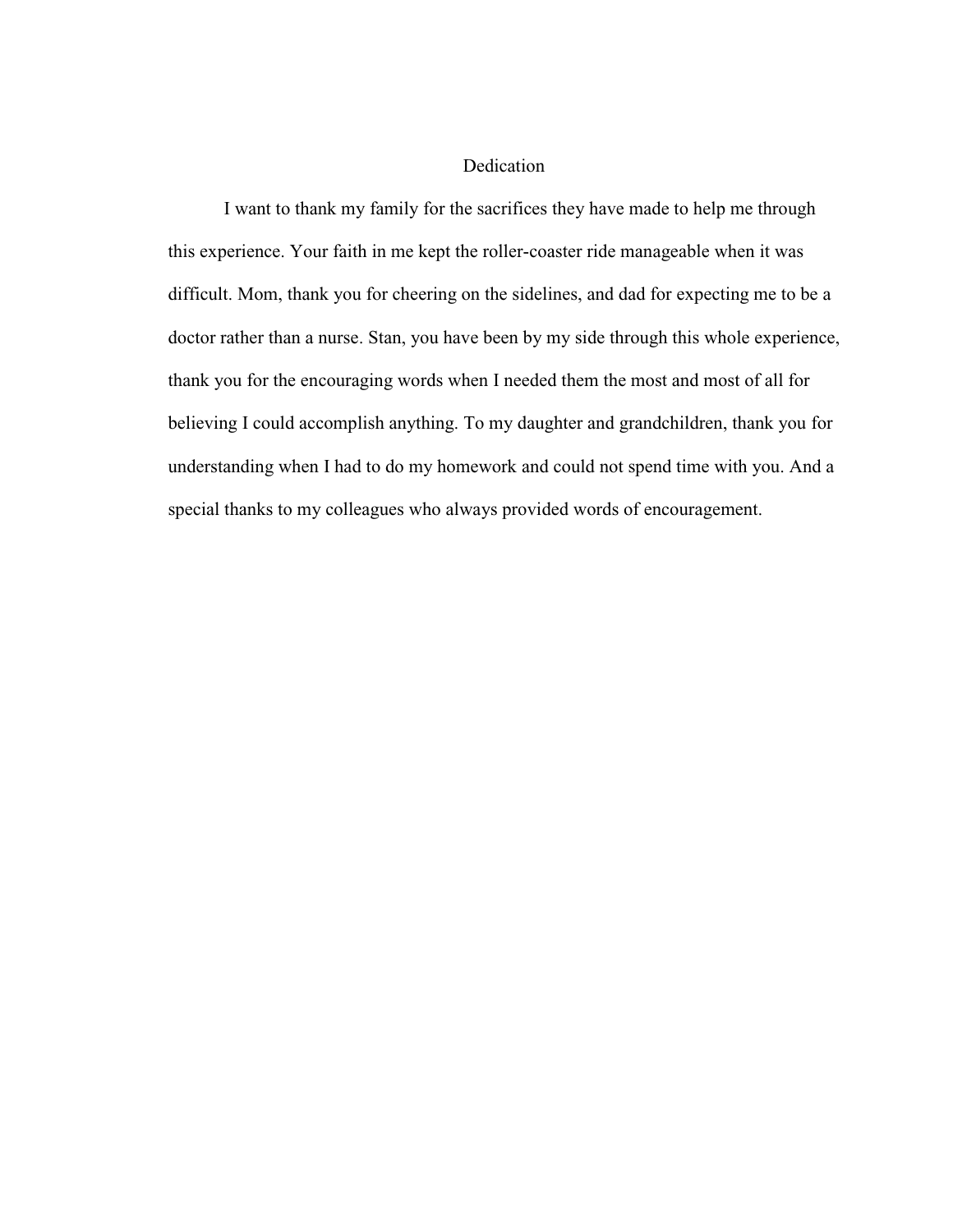#### Acknowledgments

I want to acknowledge my doctoral committee for expecting the best from me. You have made this a memorable journey and I am grateful for the time you dedicated to my professional growth. Your patience and encouraging words were appreciated. I want to thank the PACE program for their assistance in providing the access to the participants' journal data. And to my editors, who can make diamonds from a piece of coal. Lastly, and most importantly, I want to thank my participants for sharing their stories. Thank you.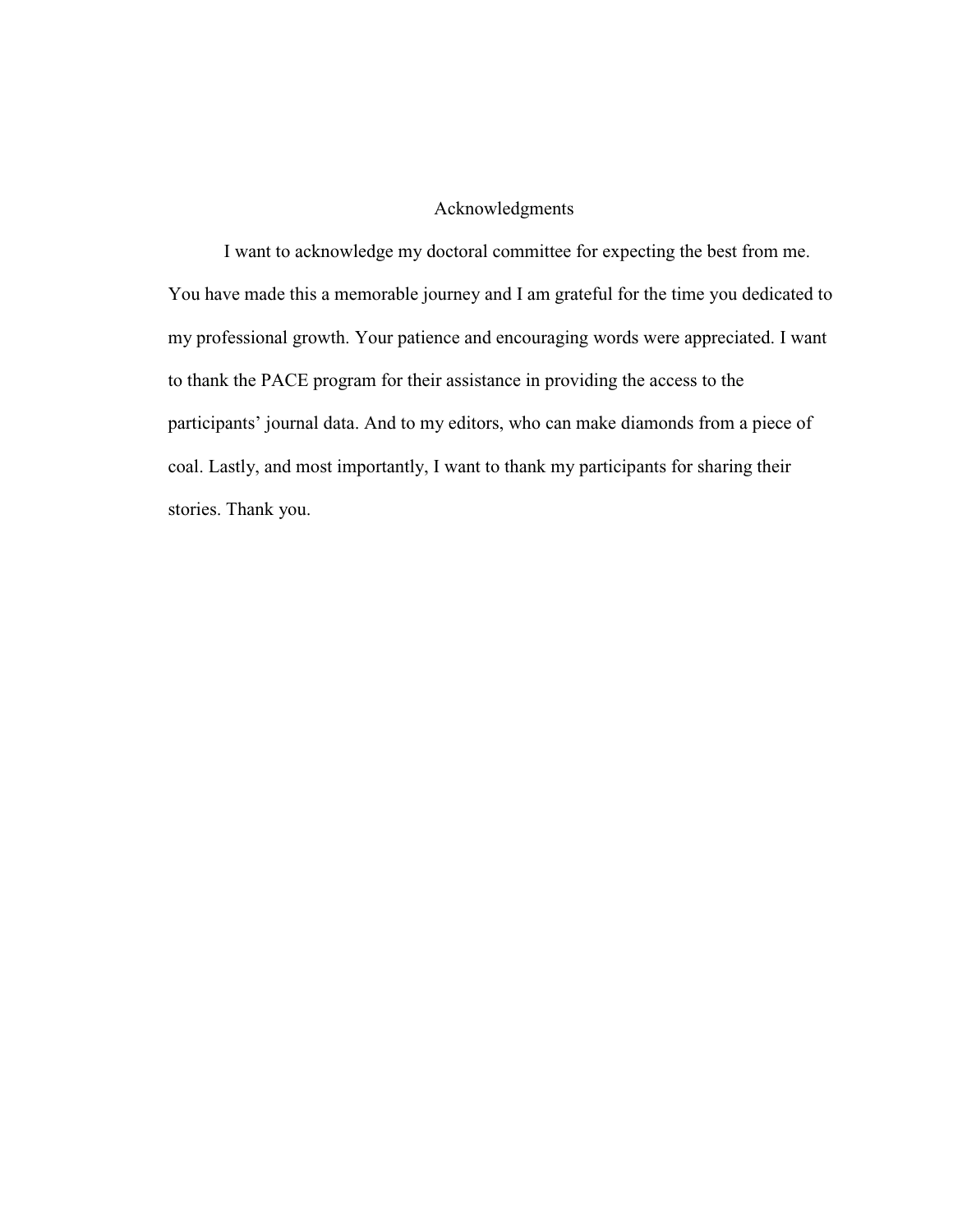### Table of Contents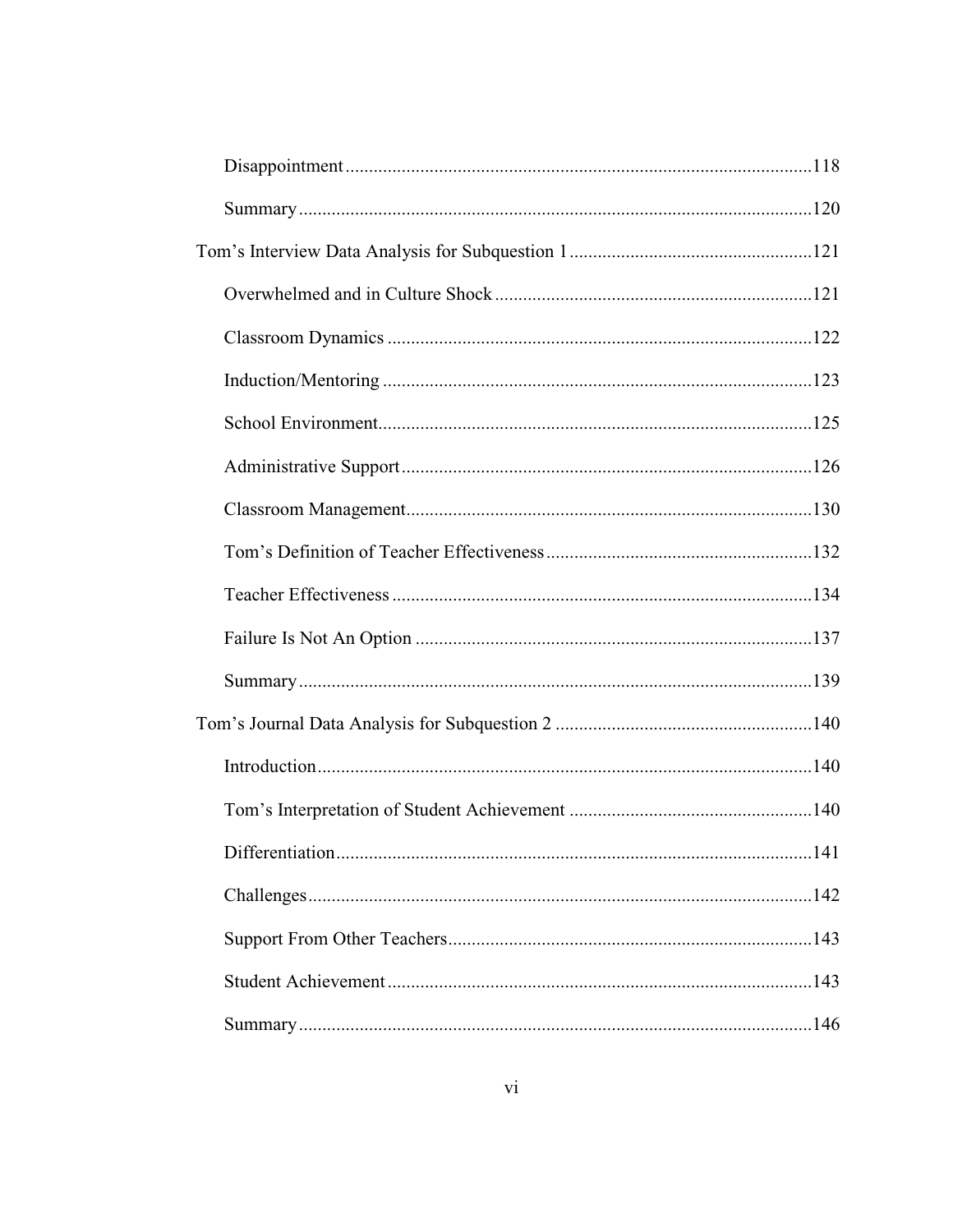| .163 |
|------|
|      |
|      |
|      |
|      |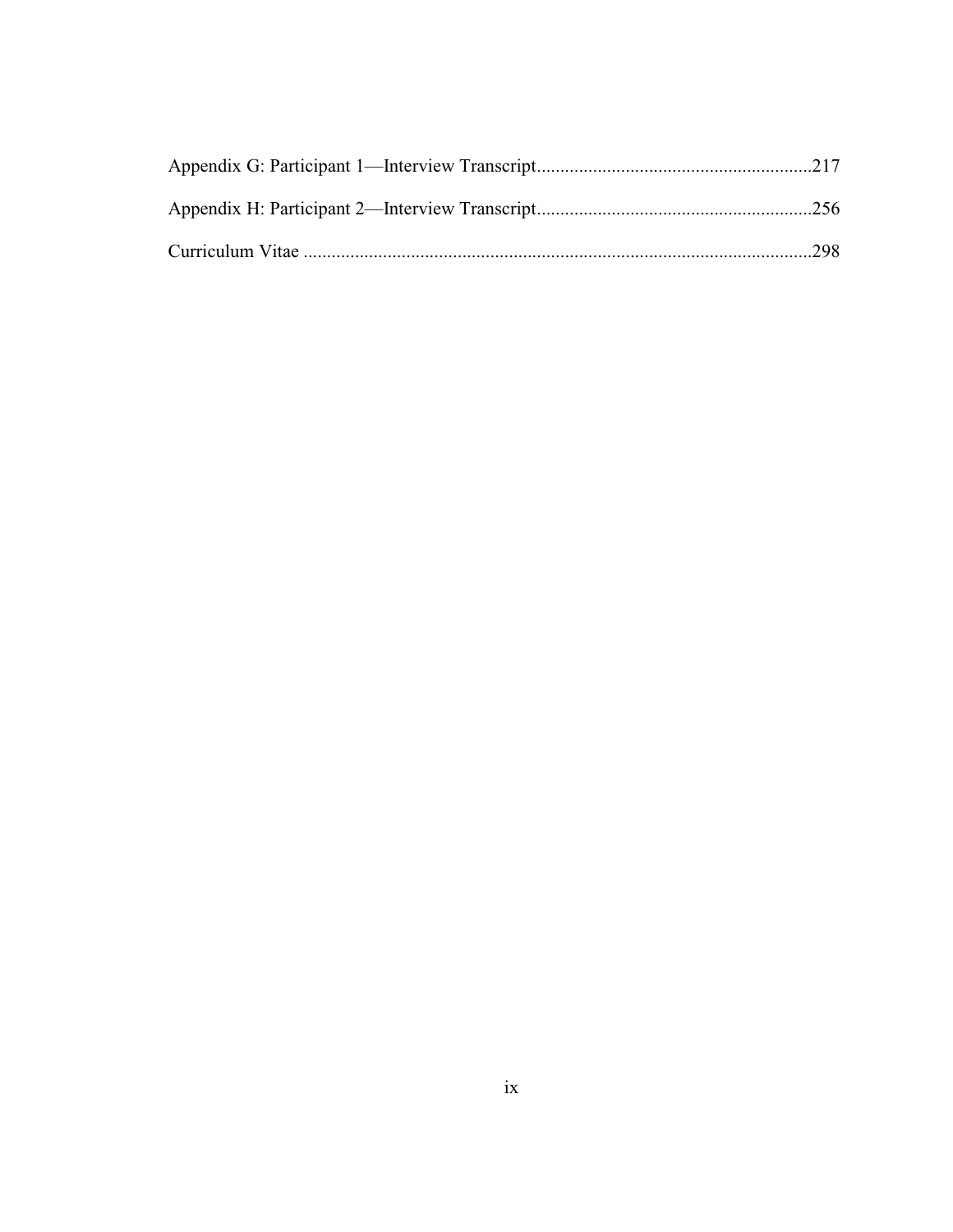#### Section 1: Introduction to the Study

#### **Introduction**

The teacher shortages in the 1980s presented a need to develop alternate teacher certification program across the United States to fill teacher vacancies. Alternate certification programs (ACPs) provide an abbreviated teacher training experience, sometimes as little as 2 weeks, compared with that of the traditionally trained teacher (TTT), who generally receives 4 to 5 years of training prior to entering the classroom (Darling-Hammond, 2005c; Feistritzer, 2005; Harvey, 2005; Humphrey & Wechsler, 2007; Torres, 2006). This shortened training experience has caused concern about the quality of the alternately certified teacher (ACT) compared with that of the TTT. A literature search shows mixed and contradictory results from studies related to the issues of teacher quality, student achievement, and alternate forms of teacher training (Burkett, 2006; Ding & Sherman 2006; Harvey, 2005; Humphrey & Wechsler, 2007; Milanowski, 2004; Rockoff, 2004). South Carolina mandated an ACP known as the *Program of Alternate Certification for Educators* (*PACE*) and trained its first group of ACTs in 2003 (South Carolina Department of Education, n.d.), but no research has been conducted on the quality of support that PACE ACTs received from mentoring and/or induction training and the teachers' perceptions of their own classroom effectiveness and student achievement.

Since the program's inception in 2003, South Carolina's PACE (South Carolina Department of Education, n.d.) has trained approximately 400 new teachers each year.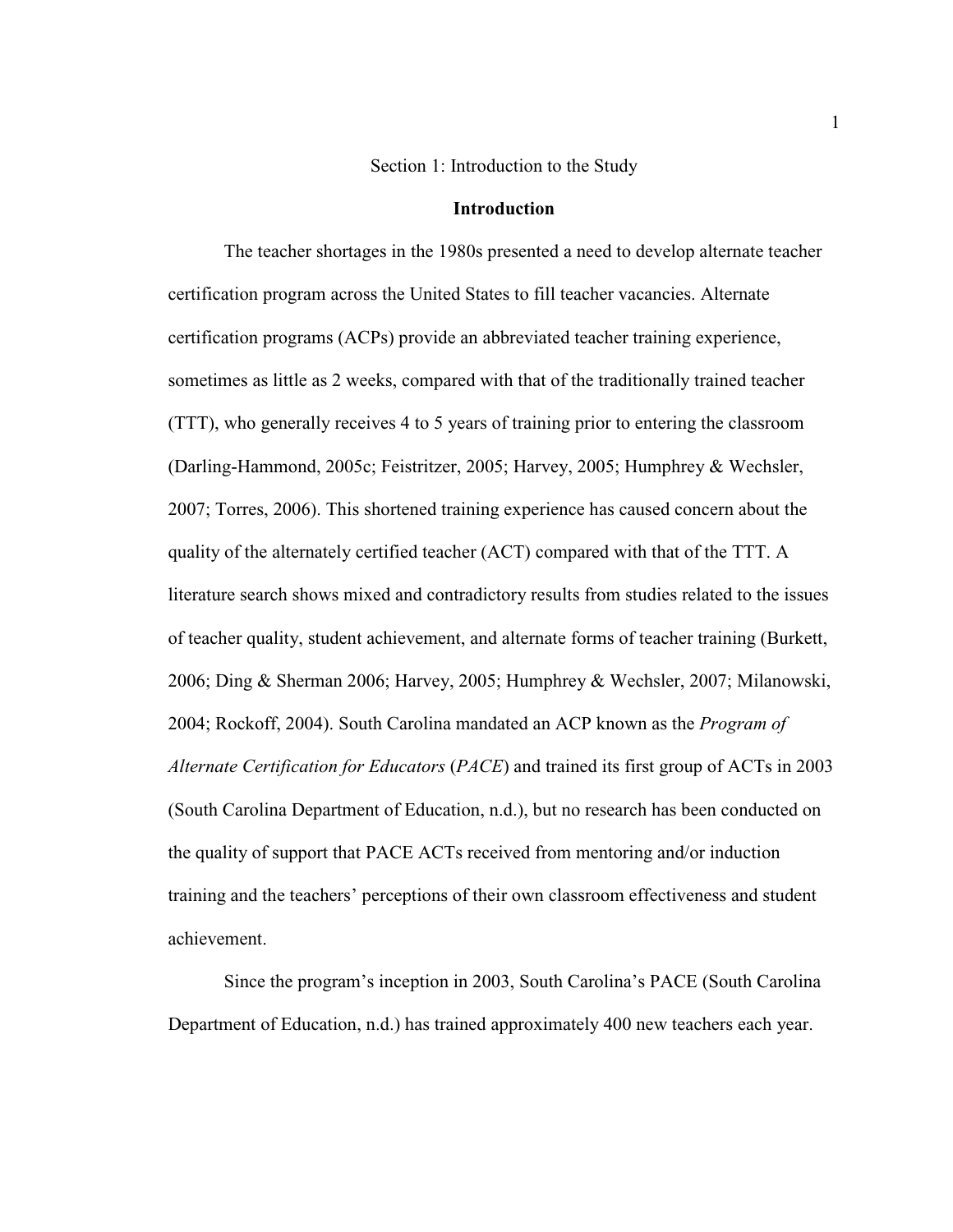PACE provides career changers the opportunity to enter the teaching profession while receiving training from the program. Many PACE teachers obtain teaching positions in schools that are difficult to staff; such schools are found in both urban and rural areas. Quality support systems such as induction programs or mentoring can provide improved levels of teacher effectiveness and student achievement (Maciejewski, 2007). These additional support systems may be advantageous for PACE teachers who otherwise lack the student teaching component found in other teacher training programs.

The issue of teacher quality and student achievement from the perspective of the ACT is compounded by the level and quality of new teacher support provided through mentoring and/or induction programs during those teachers' critical first year in the profession (Darling-Hammond, 2005b, 2005c). New teacher support systems such as induction training and mentoring vary from school to school, district to district, and state to state, if they exist at all. Although South Carolina is one of the states in which induction training is mandated (Wong, 2001), the literature revealed no studies documenting whether or how this training affected PACE teachers' effectiveness and student achievement.

Some researchers (Anfara & Schmid, 2007; Darling-Hammond & Berry, 2006; Darling-Hammond & Rustique-Forrester, 2005; Salinas, Kritsonis, & Herrington, 2006; Torff & Sessions, 2006) use the terms *teacher quality* and *teacher effectiveness* interchangeably in the literature. Murnane and Steele (2007) defined effective teachers "as those who are skilled at raising the achievement levels of their students" (p. 17).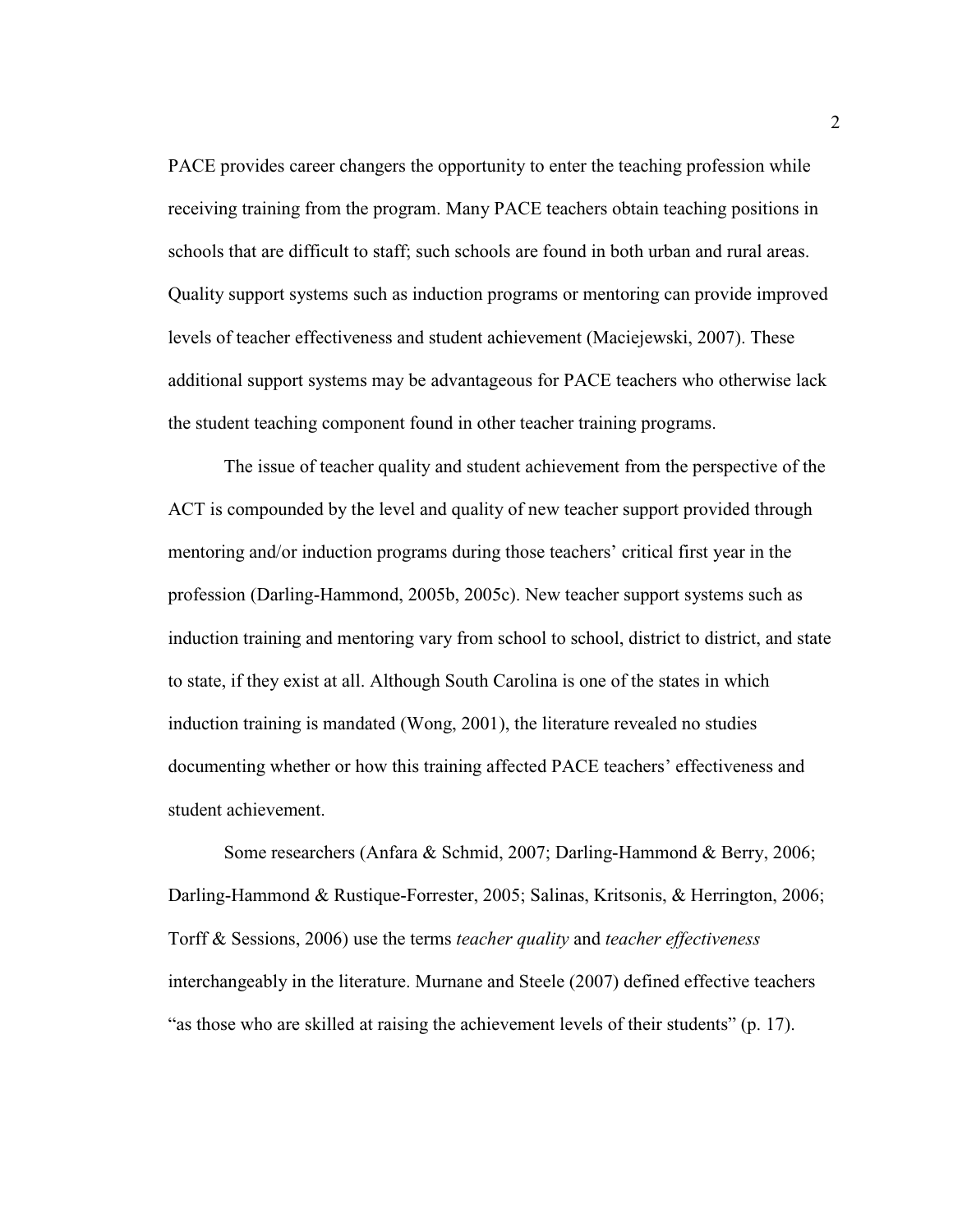Researchers (Darling-Hammond, 2005c; Mahatha, 2005) contend underprepared teachers can hinder student learning, making the need for quality teacher training and professional development more important than ever.

#### **Problem Statement**

The literature (Cherubini, 2007; Fletcher & Barrett, 2004; Maciejewski, 2007; Wong, Britton, & Ganser, 2005) indicated support systems such as induction training and mentoring may influence teacher effectiveness and student achievement. According to Maciejewski (2007), additional support structures or systems such as induction training and mentoring programs are desperately needed for new teachers. Maciejewski found funding for new teacher induction programs were available in less than half of the United States, and those that had funding lacked the appropriate elements that are necessary to ensure a quality induction experience.

The nationwide problem involving recruitment and retention of quality teachers has increased since teacher shortages began in the mid-1980s. ACPs such as PACE have helped fill teacher vacancies by providing an abbreviated training program to the many college graduates and career changers who desire to teach. Darling-Hammond, Holtzman, Gatlin, and Heilig (2005) suggested ACT training is perceived to be inferior to that of TTTs in terms of teacher effectiveness and student achievement, especially in hard-tostaff settings, at least in the geographic area targeted by their study—Houston, Texas. In 2008, the state of South Carolina hired more than 400 ACTs to fill positions in hard-tostaff schools (M. F. Harvey, personal communication, November 17, 2008), but no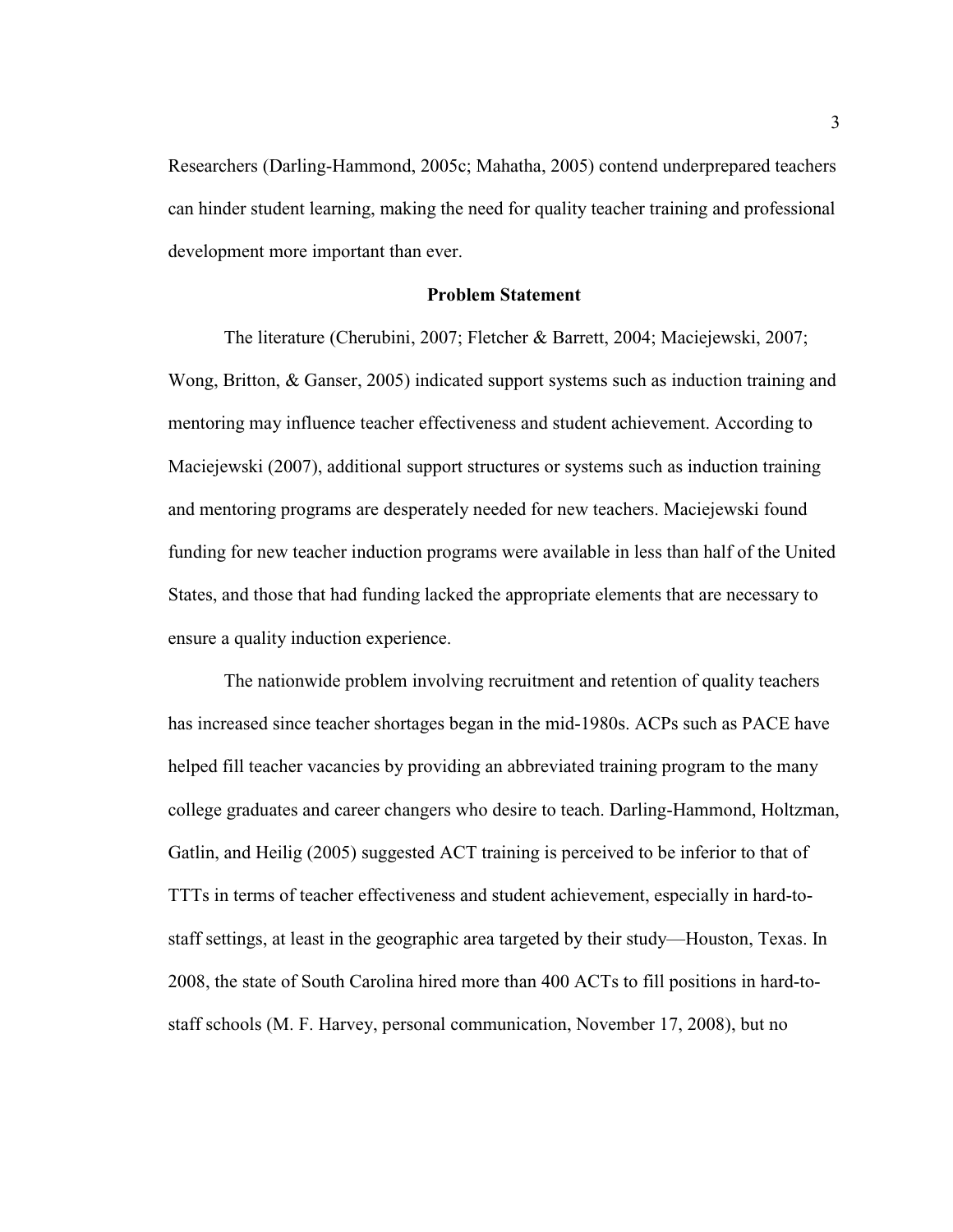investigations have been conducted to determine whether teachers believed the additional support provided by their district's induction and/or mentoring program had any impact on their perceived effectiveness or student achievement.

Contributing to the perception of the disparity in training and its potential connection with underachieving students are the more than 600 ACPs nationwide, the quality of which varies (Darling-Hammond, 2005b; Feistritzer, 2005; Humphrey & Wechsler, 2007). As Murnane and Steele (2007) noted it was difficult to generalize about ACP's effectiveness because of the lack of uniformity between the groups. The variances in the ACPs included the selection process for prospective ACTs, the programs' management, and how the prospective ACTs received the curriculum and training. The lack of standardization of ACPs nationwide threatens the quality of training an ACT receives (Harvey, 2005). The No Child Left Behind Act (NCLB) of 2001 (U.S. Department of Education, 2001) mandates a highly qualified teacher in each classroom. The absence or presence of a highly qualified teacher in the classroom has an influence on student achievement (Darling-Hammond et al., 2005), underscoring the importance of providing thorough and consistent training to teachers.

Quality mentoring and induction programs are particularly valuable to ACTs to help counterbalance the abbreviated nature of their teacher-training period. Still, many factors other than training contribute to the challenge of ensuring the presence of quality teachers in the classroom. Some of these factors include teacher recruitment and retention (Darling-Hammond, 2004; Loeb, Darling-Hammond, & Luczak, 2005); teacher work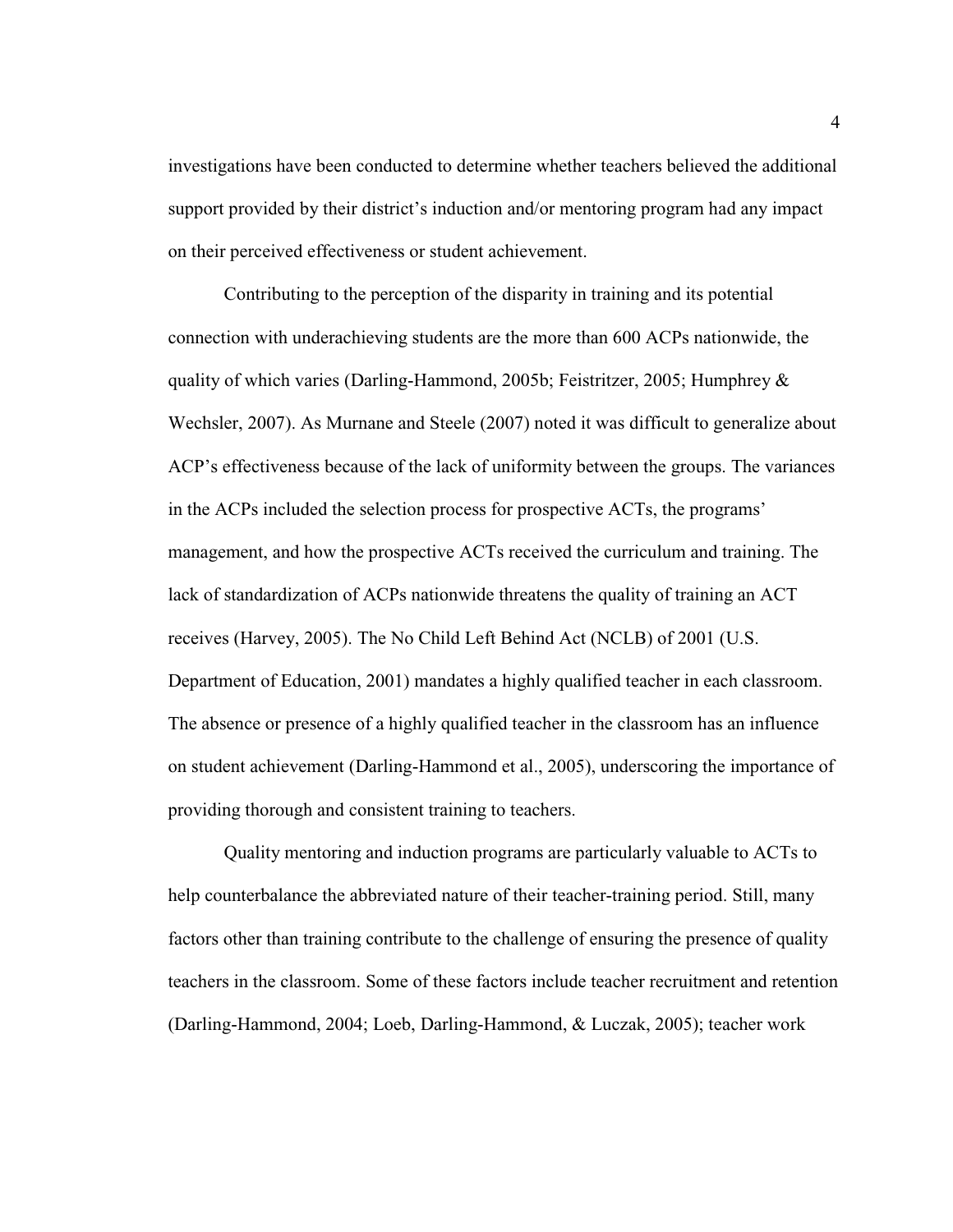conditions (Center for Teaching Quality, 2006; Cleveland, 2003; Darling-Hammond, 2004); teacher support from administration and peers, student behavior, and new teacher self-efficacy beliefs (Anthony & Kritsonis, 2007; Malow-Iroff, O'Connor, & Bisland, 2004).

Literature on new teacher support systems (induction and mentoring), teacher effectiveness, and student achievement is readily available but limited research is available on the interrelationship of these topics from the perspective of ACTs. The relationship between support systems provided to ACTs and the impact these programs have on ACTs' perceived effectiveness in relation to student achievement needs exploration. To date, no studies have examined whether first-year PACE teachers' experiences in the classroom were optimally supported by the mentoring and/or induction training they received from the program, and the teachers' perceived effectiveness in terms of student achievement. This case study will tell the stories of two PACE ACTs who received support from mentoring and/or induction. The stories will focus on the teachers' perceived effectiveness in the classroom in terms of student achievement. Section 2 explores the literature regarding alternate certification, teacher effectiveness, student achievement, and additional support structures including induction and mentoring and the relationship between them.

#### **Nature of the Study**

Merriam (2002) suggested the nature of qualitative research requires the researcher to explore the meanings participants place on their interpretation of their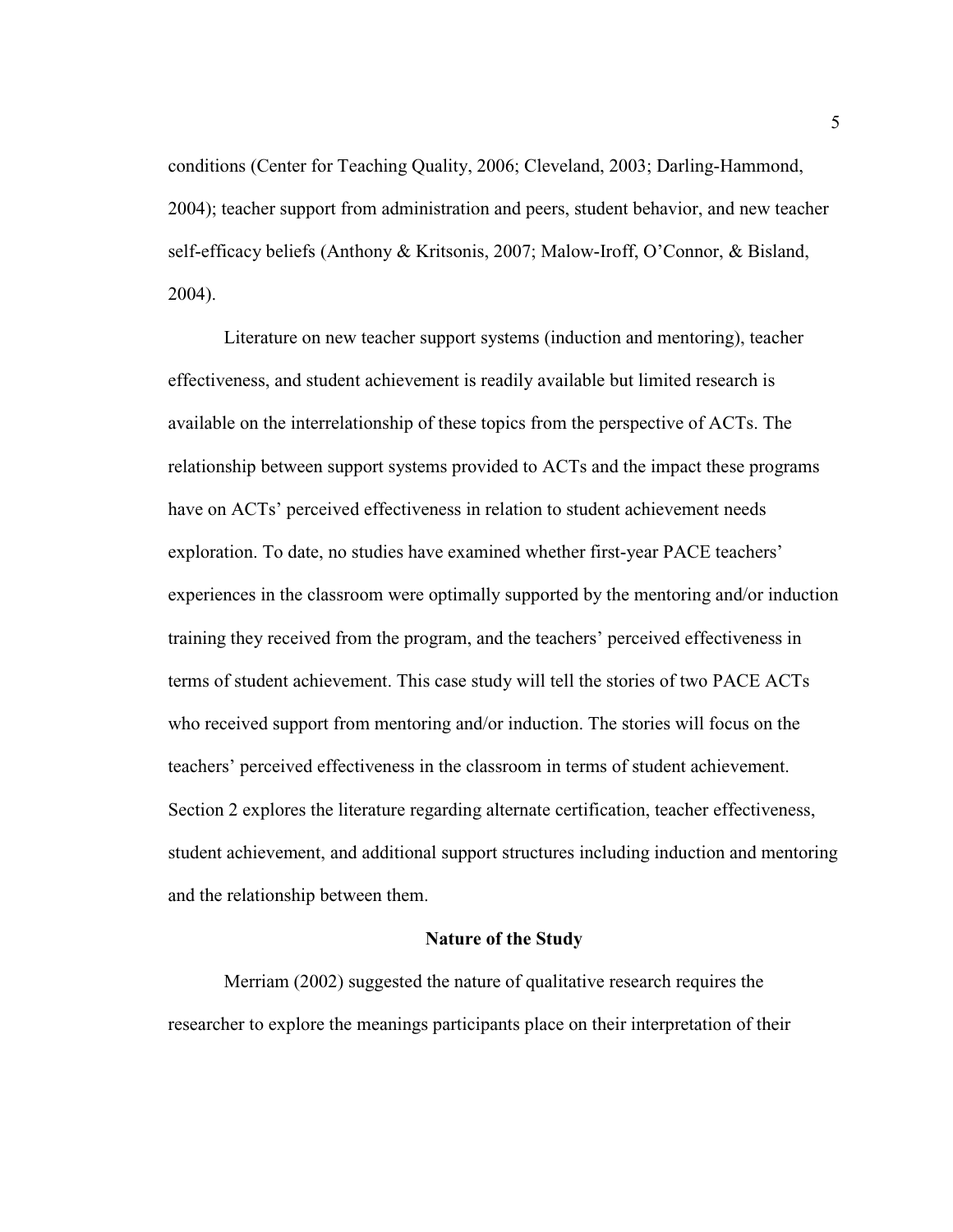experiences. These meanings evolve over time, depending on how the experiences change. Qualitative researchers, who take an interpretive approach, as used for this case study, desire to bring the participants' perspective into the study in order to understand the participants' experience. According to Bassey (2007), Creswell (2003), and Merriam (2002), a case study may have boundaries; time and unit are the boundaries in this case.

The bounded unit in this case study was a group of two PACE ACTs and the experiences they documented during their first year in the classroom. An examination of two PACE ACTs' perceptions regarding the quality of support they received from a mentoring and/or induction program and their teaching experiences in the classroom explored the impact the support system(s) had on teacher quality and student achievement in the teachers' classrooms. Another boundary in this study is time because it examined two PACE ACTs' experiences and perceptions documented by the teachers during the 9 month academic calendar representing their first year in the classroom.

Merriam (2002) stated purposeful selection of the case is dependent on what the researcher wants to learn, resulting in an extension of the existing knowledge or improving practice. Bassey (2007) suggested a case study should portray a convincing story that relates to current research literature. Narrative case studies "tell the story." I used a case study design to conduct my investigation because I wanted to understand whether the additional support (induction and/or mentoring) provided by the ACT's district has an impact on the ACTs' perceptions of their effectiveness in the classroom in terms of student achievement. I told the in-depth story of two ACTs' experiences as they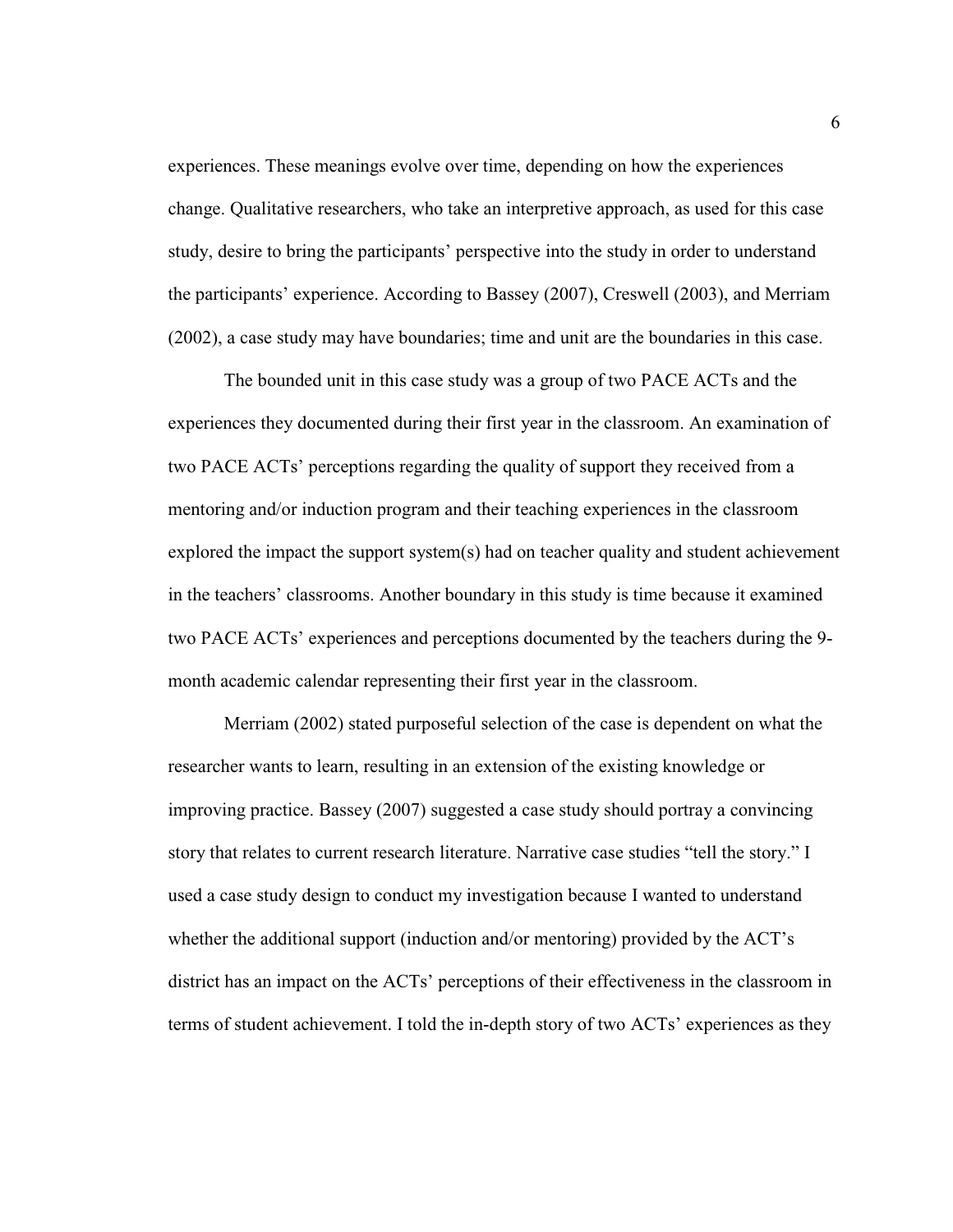navigated their first year of teaching in the classroom. Creswell (2007) suggested only one or two individuals should be studied in narrative case study research unless a collective story from a larger group was intended.

Creswell (2007) suggested multiple sources of data are possible in case studies. This case study used two sources for data collection: participants' weekly journals and semi-structured interviews. The participants' journals provided substantial information for this study. The journal format included one single-spaced typed page per week and the study incorporated the journal information from a 9-month academic year. The archived journals chronicled the participants' experiences over their first year in the classroom. In addition to reviewing the teachers' journals, I conducted individual semistructured interviews to gain a deeper understanding of the participants' classroom experiences in regards to teacher effectiveness and student achievement and the role that induction and/or mentoring played in those experiences. The teachers were in the midst of their second year in the classroom when the interviews took place and provided some added perspective on their first-year's experiences and perceptions relative to the support they received.

The data was analyzed using conventional content analysis, as described by Trochim and Donnelly (2008). In this type of analysis, the researcher approached the data without any preconceptions and allowed the data to unfold or tell the story. During the analysis phase, the data was coded using the open-coding method described in Trochim and Donnelly; as part of this process, sections of text were placed into categories. As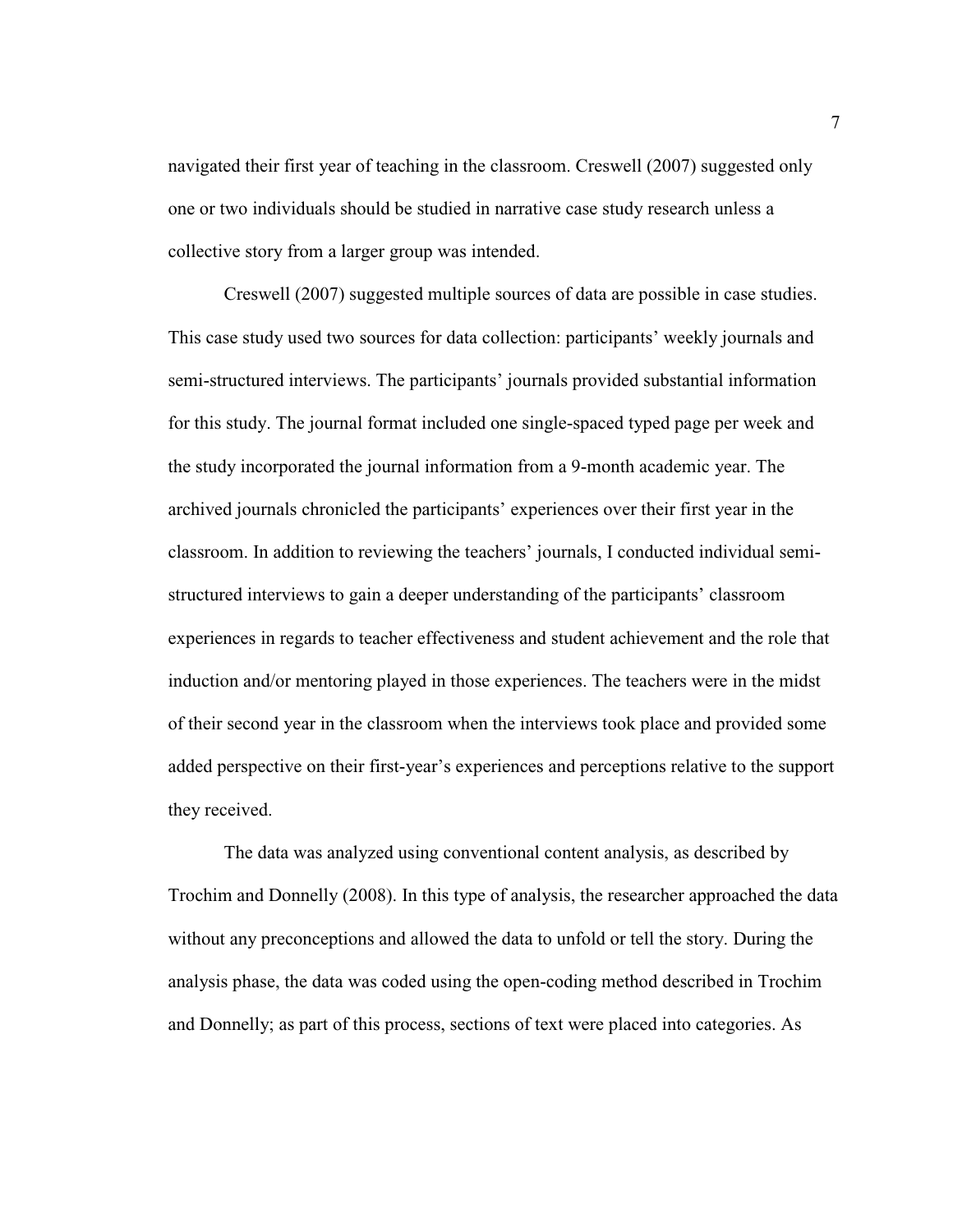suggested by Creswell (2007), the data analysis consisted of searching for themes and cross-case themes. Contextual analysis from both sets of data followed, and relational analysis explored the relationships between the data sets. Section 3 includes an expanded explanation of the research method.

#### **Purpose of the Study**

The purpose of this qualitative case study was to examine first-year PACE ACTs' perceptions of their effectiveness as teachers in relation to the achievement of students in their classrooms and the support provided to them as new teachers by their district's mentoring and/or induction training. The case study focused on the examination of two PACE teachers' electronic journals of their experiences in the classroom and determined if there is a relationship with the quality of support received from mentoring and/or induction training in terms of teacher effectiveness and student achievement.

The PACE program assigned Cohort 6 the task of writing weekly electronic journals for a period of approximately 20 weeks. The PACE program assigned the following topics to be included in each weekly journal entry: planning, pacing, lesson plan implementation, classroom management, discussion of relevant issues related to experiences as a first-year teacher, and a case study following the progress of one student. All of the journal topics relate to one of the following topics: overall teacher duties, student achievement, and teacher effectiveness. As indicated in the entries, teacher duties related to planning, pacing of lessons, lesson plan implementation, and classroom management. The journal entries addressed student achievement with the case study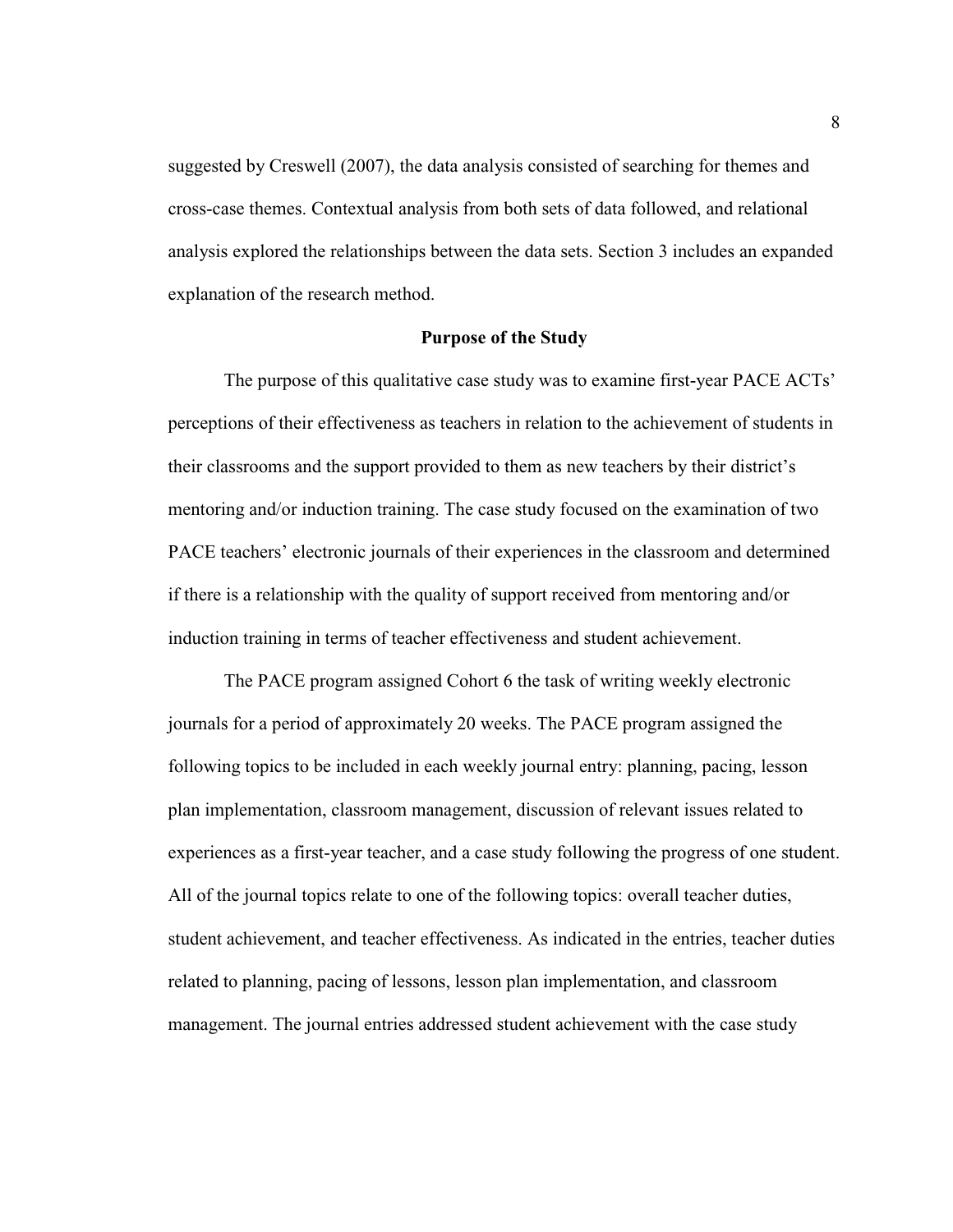following the progress of one student. All of the topics addressed teacher effectiveness in the journals. This study explored the journal data to look for relationships in the teachers' experiences as noted in each topic area while focusing on teacher effectiveness and student achievement.

The other data source in this study included multiple semi-structured interviews to clarify the themes that emerged from the journal data. The interviews allowed the teachers to reflect on their experiences during their first year in the classroom and provide their perceptions of their induction/mentoring experience in relation to their effectiveness and the student achievement as noted in their journal entries. The combination of both data sources in this study offered insight on whether ACTs perceive the additional support received from mentoring and induction programs are relative to their teacher effectiveness and student achievement in their classrooms.

NCLB (U.S. Department of Education, 2001) requires a highly qualified teacher in each classroom. Strong (2005) explained the revised regulations of NCLB to mean ACTs are considered highly qualified if they receive additional support and rigorous instruction and if they complete their requirements for certification within 3 years. Darling-Hammond et al. (2005) stated, teacher quality relates to student achievement when teachers receive the status of highly qualified in Houston, Texas.

In 2008, more than 400 PACE ACTs were hired to fill hard-to-staff schools (M. F. Harvey, personal communication, November 17, 2008). Despite schools' demonstrated willingness to turn to PACE as a source of teachers, no studies have been conducted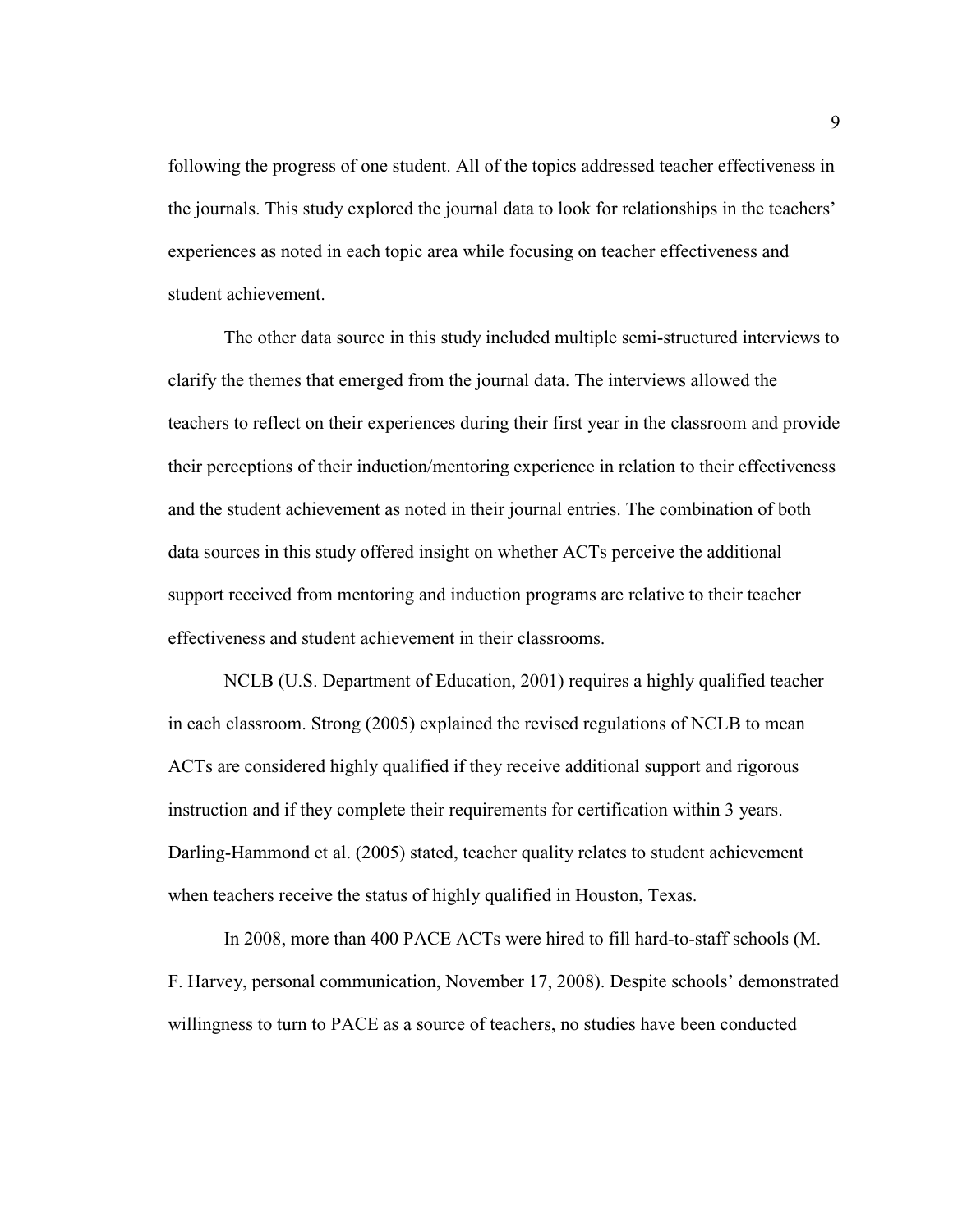regarding the level of mentoring/induction support PACE ACTs received during their first year in the classroom and their perceived effectiveness and student achievement. Each PACE teacher's mentoring/induction experience is unique but it would be impractical to attempt to investigate the first-year teaching experience of every new PACE teacher. In an attempt to fulfill the intent of NCLB (U.S. Department of Education, 2001), an understanding of PACE teachers' perceptions of their effectiveness as teachers in relation to student achievement and the support received from mentoring and/or induction training could allow policy makers to optimize their mentoring and/or induction training. A case study of two teachers' experiences is a practical first step and, according to Creswell (2007), only one or two individuals are necessary for a narrative case study. The review of personal journals conducted as part of this case study yielded rich data on two ACTs' experiences in their first year in the classroom. One-on-one interviews conducted with the two teachers clarified the themes of support these teachers received from mentoring and/or induction training in terms of the teachers' perceptions of effectiveness and student achievement.

#### **Conceptual Framework**

Prior to NCLB (U.S. Department of Education, 2001), teacher vacancies in rural and urban schools were often filled with under-qualified or uncertified personnel (Darling-Hammond, 2005c). As a means of improving the nation's teacher workforce and thereby the education provided to every child, NCLB focused on ensuring every classroom was staffed by a highly qualified teacher. Accountability systems such as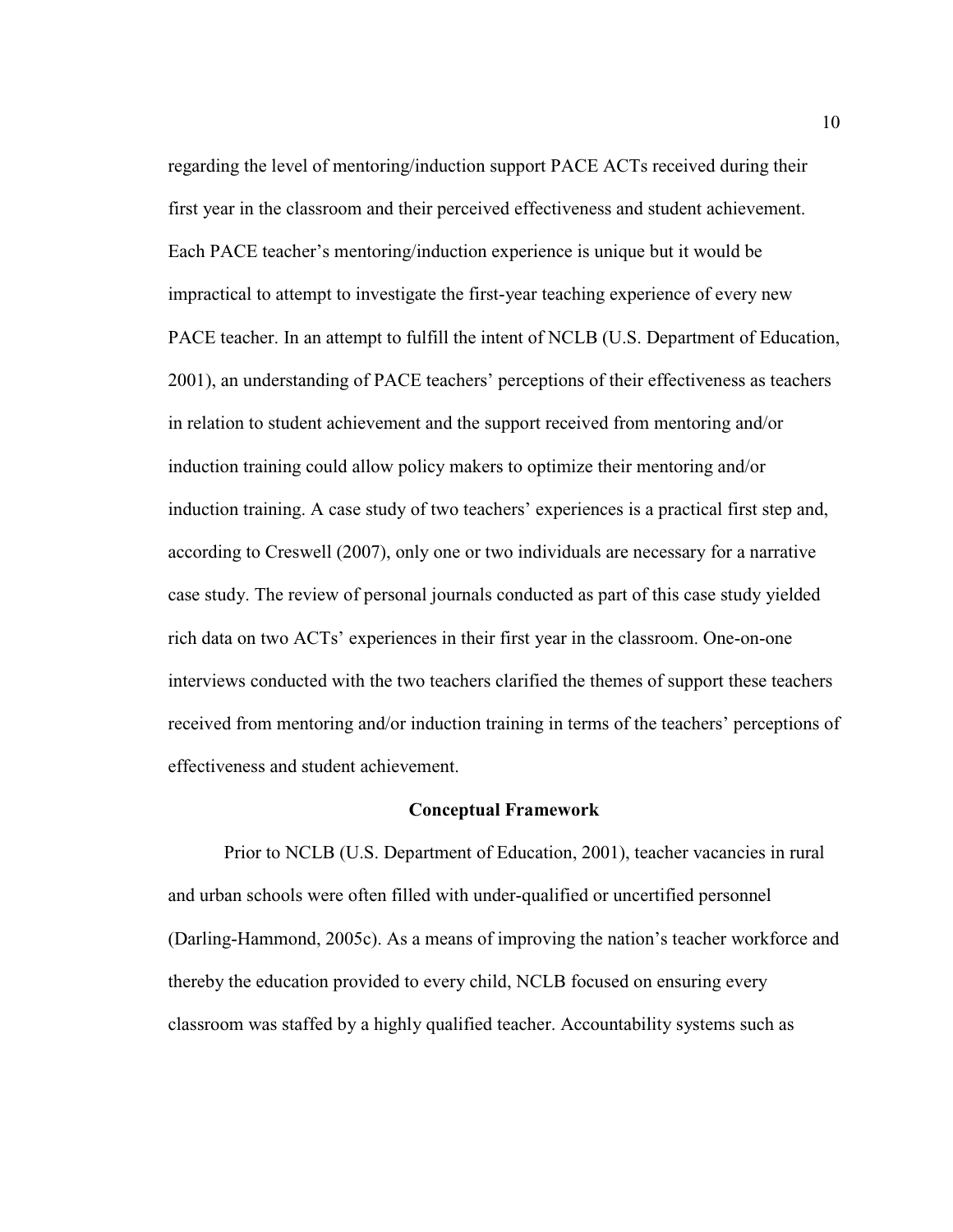NCLB require schools to focus on teacher effectiveness and student achievement. The need to quantify teacher effectiveness has stimulated considerable debate in the educational arena about "how to identify highly effective teachers" (Murnane & Steele, 2007, p. 23).

Researchers have taken a closer look at teacher quality and training and its relationship to student achievement (Darling-Hammond, 2004; Ding & Sherman, 2006; Jacob & Lefgren, 2004). Blanton, Sindelar, and Correa (2006) suggested NCLB (U.S. Department of Education, 2001) changed the way educational leaders look at quality teaching, placing more emphasis on content mastery and verbal ability and less emphasis on pedagogy, which has resulted in a change in how teachers are trained and opened the doors to alternate forms of training. The additional support systems provided to ACTs need to be investigated because the perception of ACTs' quality or effectiveness is linked to teacher training and student achievement (Darling-Hammond et al., 2005).

ACPs were introduced in the 1980s to address teacher shortages nationwide (Feistritzer, 2005). As of 2005, more than 100 types of alternate teacher training were available in the United States (Feistritzer, 2005). Because no standard exists, the quality and the length of the training experience vary for these ACPs. Some training experiences for ACTs may be as little as 2 weeks, compared with those of TTTs, who generally receive 4 to 5 years of training prior to entering the classroom (Darling-Hammond, 2005c; Feistritzer, 2005; Harvey, 2005; Humphrey & Wechsler, 2007; Torres, 2006). The shortened training experience associated with ACPs has caused concern about the quality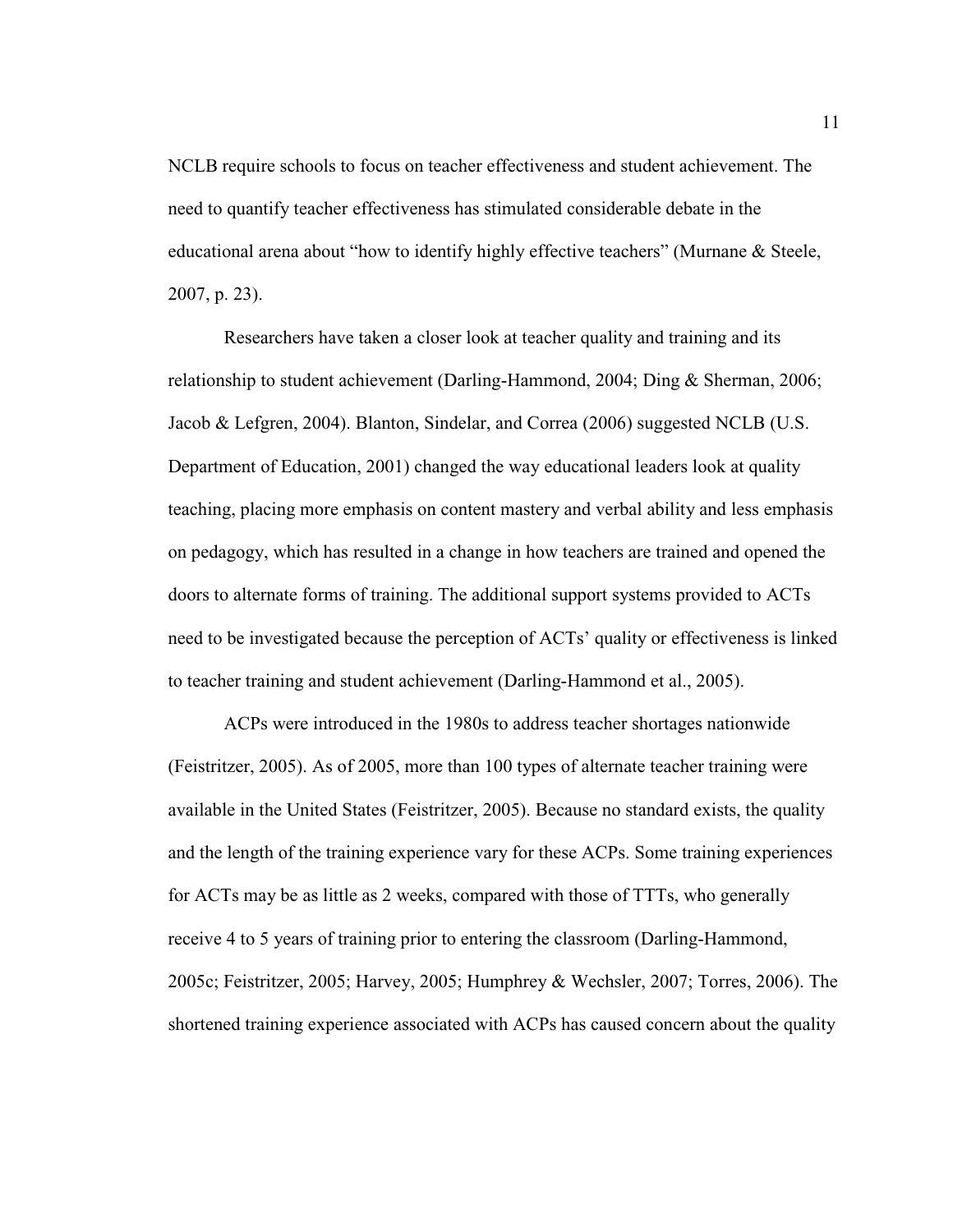of the ACT compared with that of the TTT. Researchers (Darling-Hammond, 2005c; Mahatha, 2005) contend underprepared teachers can hinder student learning, making the need for quality teacher training and professional development more important than ever. Studies by various researchers (Bowen, 2004; Burkett, 2006; Ding & Sherman, 2006; Harvey, 2005; Milanowski, 2004; Rockoff, 2004; Suell & Piotrowski, 2006) involving the topics of teacher quality and teacher training have produced contradictory results. Some studies indicate no difference in teacher quality between ACTs and TTTs (Cochran-Smith, 2006; Murnane & Steele, 2007), while others cite significant differences (Darling-Hammond et al., 2005).

Mentoring and induction programs help new teachers transition into the profession and lower the attrition rate of new teachers (Martin, 2008; Strong, 2005; VanderPyl, 2007). Wong et al. (2005) suggested mentoring and induction programs vary in quality and duration throughout the United States. According to Wong et al., the additional support provided to new teachers most commonly appears in the form of a mentorship program that relies on the two participants (mentor and mentee) to seek out each other. Many mentoring situations are primarily nothing more than a "safety net for the new teachers" (Wong et al.,2005, p. 384). Researchers (Darling-Hammond, 2005c; Mahatha, 2005) agree teacher training has an impact on teacher effectiveness and student achievement. Mentoring and induction are forms of professional development and teacher training.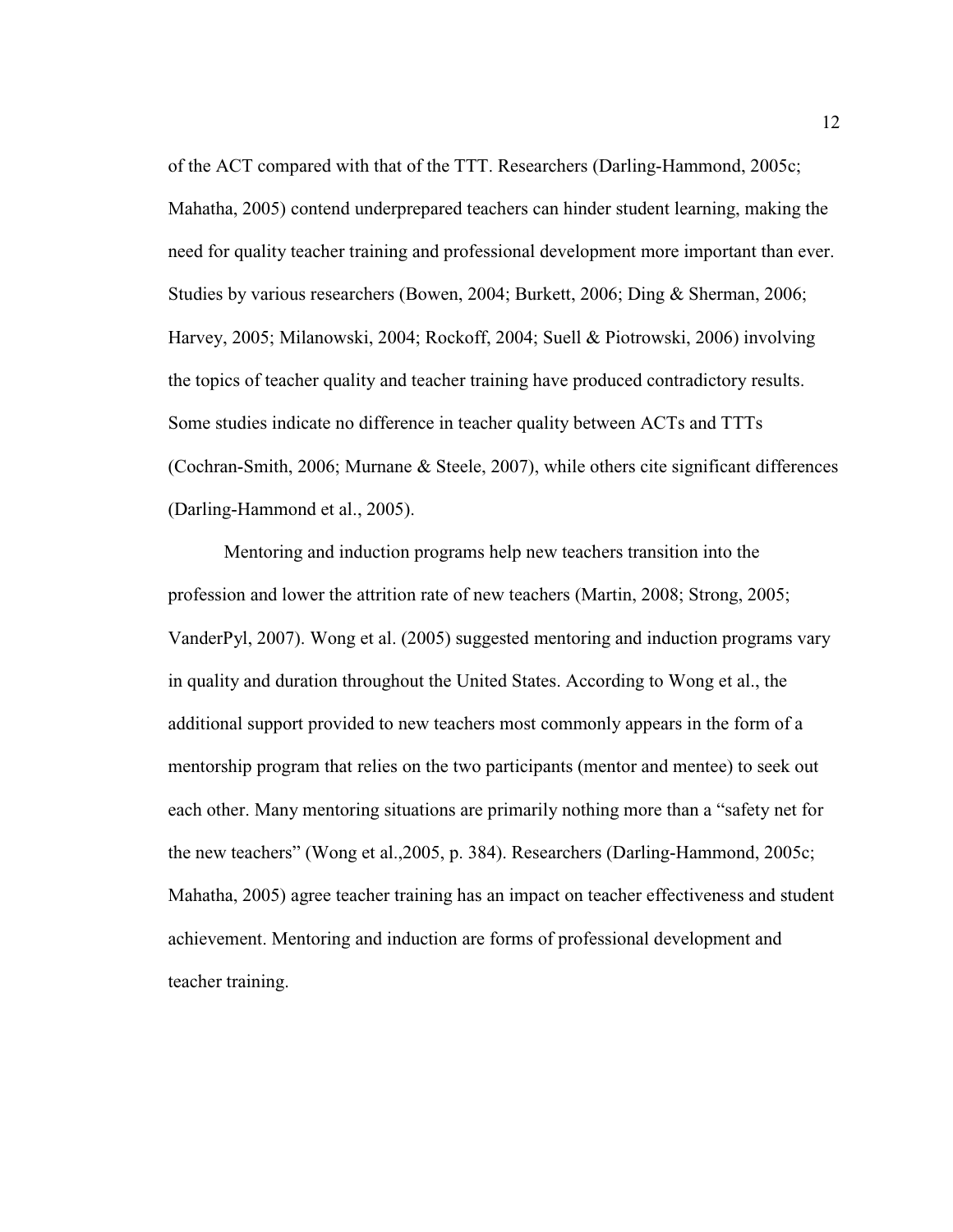Researchers (Anfara & Schmid, 2007; Darling-Hammond & Berry, 2006; Darling-Hammond & Rustique-Forrester, 2005; Salinas et al., 2006; Torff & Sessions, 2006) use the terms *teacher quality* and *teacher effectiveness* interchangeably in the literature. Brophy (1986) was one of the first researchers to identify the types of teacher behavior that effect student achievement. Ding and Sherman (2006) discussed the difference between teacher effects and teacher effectiveness when studying student achievement, ultimately indicating that teacher effects included salary, training, gender, and experience, among other factors. They noted the possibility of confusion between teacher effects and teacher effectiveness. Ding and Sherman also noted that school, students, and family play a role in influencing student achievement. Ding and Sherman indicated that teacher effectiveness is related to student characteristics, but emphasized that one must consider the students' own role in learning before determining teacher effects and teacher effectiveness. They suggested effective teachers are aware of their students' learning needs and address those needs with each student.

Several researchers (Darling-Hammond, 2005b; Davis, 2006; Haskins, & Loeb, 2007) agree that teacher quality is the most important factor influencing student achievement. Other researchers (Stronge & Hindman, 2006) suggested some researchers assess teacher effectiveness in terms of student academic achievement over time. According to research, student achievement and teacher quality are related; therefore, teacher preparation programs that focus on content knowledge, pedagogy, and practice produce quality teachers (Laczko-Kerr & Berliner, 2003). Rockoff (2004) stated students'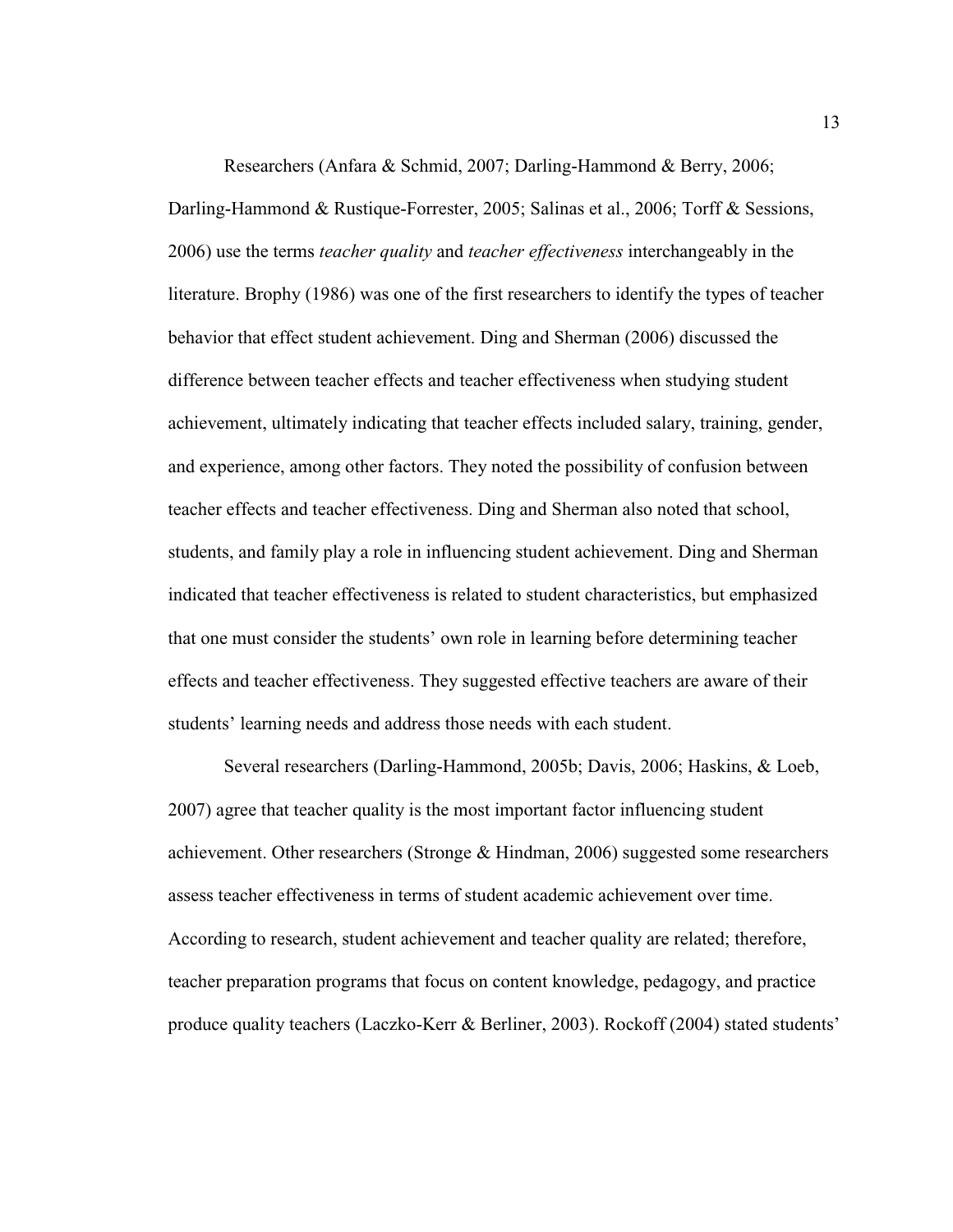test scores have been used as a data source to determine teacher effectiveness. Ding and Sherman (2006) stated policy makers directly relate student test scores with teacher effectiveness.

This case study parallels the studies of prior research (Cherubini, 2007; Ding  $\&$ Sherman, 2006; Fletcher & Barrett, 2004; Rockoff, 2004; Strong, 2005; Stronge & Hindman, 2006; VanderPyl, 2007) in that it seeks to understand the experiences of ACTs in relation to their induction and/or mentoring support, teacher effectiveness, and student achievement. To date, no studies have examined the relationship between first-year PACE teachers' experiences in the classroom, their perceived effectiveness in relation to student achievement, and the degree of support received from mentoring and/or induction training.

#### **Definition of Terms**

*Alternative certification programs (ACPs):* Programs that offer participants "who possess an undergraduate degree in a field other than education to participate in shortened training and/or on-the-job learning experiences that lead to full certification" (Mahatha, 2005, p. 1).

*Alternately certified teachers (ACTs):* Teachers who have completed or are in the process of completing an alternate teacher certification program.

*Program of Alternate Certification for Educators (PACE):* An alternate teacher certification program offered by the South Carolina State Department of Education (n.d.).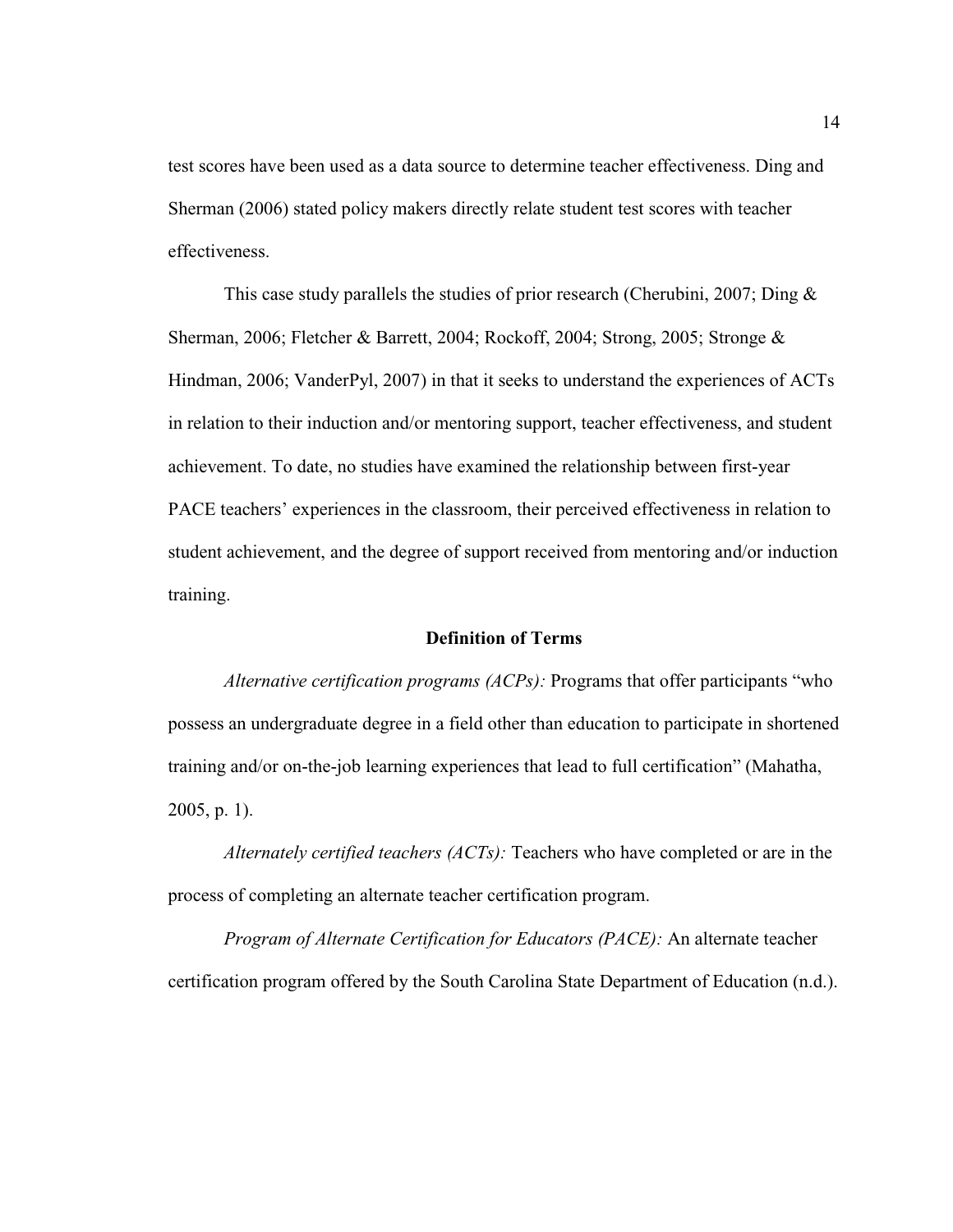*Induction:* A term that refers to programs designed to extend the basic teacher preparation training. These programs may have a variety of different purposes and include many different elements such as "workshops, collaborations, support systems, orientation seminars, and especially mentoring" (Smith & Ingersoll, 2004, p. 683).

*Mentoring:* A process of *"*personal guidance provided, usually by seasoned veterans, to beginning teachers" (Smith & Ingersoll, 2004, p. 683).

*Teacher effectiveness:* According to Polk (2006), characteristics of effective teachers include "good prior academic performance, communication skills, creativity, professionalism, pedagogical knowledge, thorough and appropriate student evaluation and assessment, self-development or lifelong learning, personality, talent or content area knowledge, and ability to model concepts in their content area" (p. 23).

*Student achievement:* For the purpose of this study, the term is defined as being dependent on the teacher's ability to teach a diverse set of learners, requiring teachers to be diagnosticians that understand the learning process and develop a large set of teaching methods to meet their students' needs (Darling-Hammond, 2005b).

*Traditionally trained teachers (TTTs):* Teachers who have received certification by completing a traditional teacher-training program through a college or university.

#### **Assumptions, Limitations, and Scope**

#### **Assumptions**

The researcher made several assumptions in this study. It was assumed that the teachers who participated in the study accurately recorded their experiences in their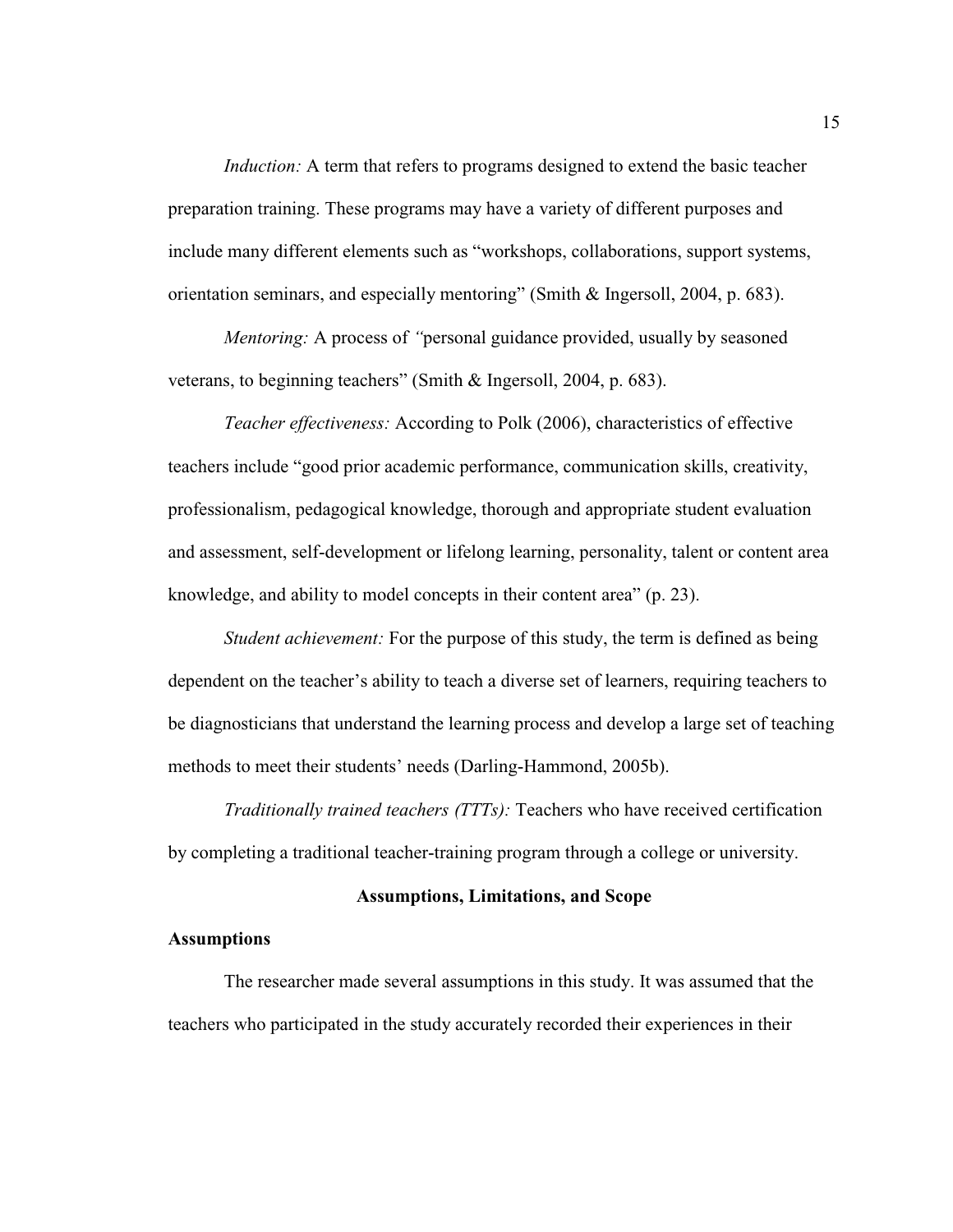electronic journals. The interview information is assumed to be an accurate account of the teachers' perceptions. Both of the teachers randomly selected to participate in the case study were members of Cohort 6. Because Cohort 6 consisted of two sessions located in five regions statewide and the curriculum remained the same throughout the state, the researcher assumed both of the PACE teachers received the same quality of teacher training prior to entering the classroom. I assumed that the teachers' experiences and perceptions of their mentoring and/or induction programs were different, as well as how those support systems related to their teacher effectiveness and student achievement, in part because of the teachers' placement in different schools and districts throughout the state.

#### **Limitations of the Study**

This study used ACTs trained in South Carolina's PACE. The results of this study may not be generalizable to other ACTs and their mentoring and/or induction programs because of the geographic boundaries established for this study. Induction and/or mentoring programs vary in quality and duration (Maciejewski, 2007) as do alternate teacher certification programs (Harvey, 2005). Although replication of the electronic weekly journals can produce reliability, the possibility exists that the interviews may not give a clear and accurate representation of the teachers' experiences and perceptions; the researcher's presence may have biased the participant's responses. To overcome the possibility of biasing the participant's responses, I provided the interview questions to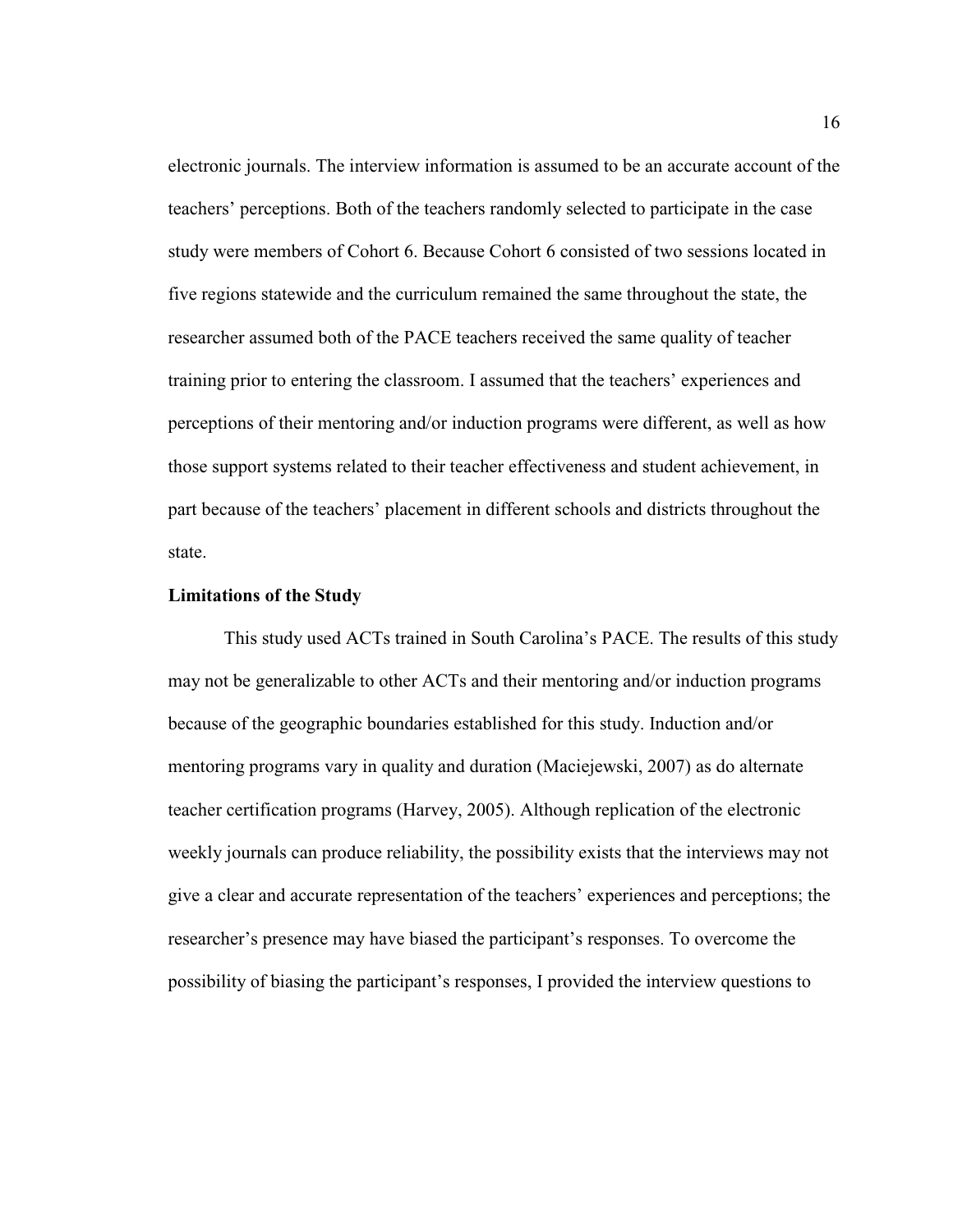each participant prior to their interviews so that each participant had adequate time to process the questions and prepare his or her responses.

Researcher bias may be a limitation in this study because the researcher is an instructor in the PACE program. The researcher minimized bias by compiling the data from an academic yearlong journal assignment to self-describe the participants' first-year experiences in the classroom. In an effort to reduce researcher bias, the individual interviews were conducted secondary to the review of journal entries and were based on prepared questions that were peer-reviewed and provided to the teachers in advance of the interview. The study participants reviewed the researcher's findings and indicated the findings were accurate with the exception of one omission. The second participant indicated I did not include his advanced degree in the introduction to the findings. I reviewed the journal data and the interview transcripts again and could not find the information regarding his advanced degree. I corrected the omission for the participant because he reported it to me during the member checking process.

#### **Scope**

As suggested in Creswell (2007), narrative case studies should include only one or two individuals unless the intention was to produce a collective story from a larger group. The scope of the proposed study included two ACTs' experiences during their first year in the classroom, as documented through weekly electronic journals filed as part of a program assignment from fall 2008 through spring 2009. These journals are archived and in the possession of the South Carolina PACE. In addition to the data retrieved from the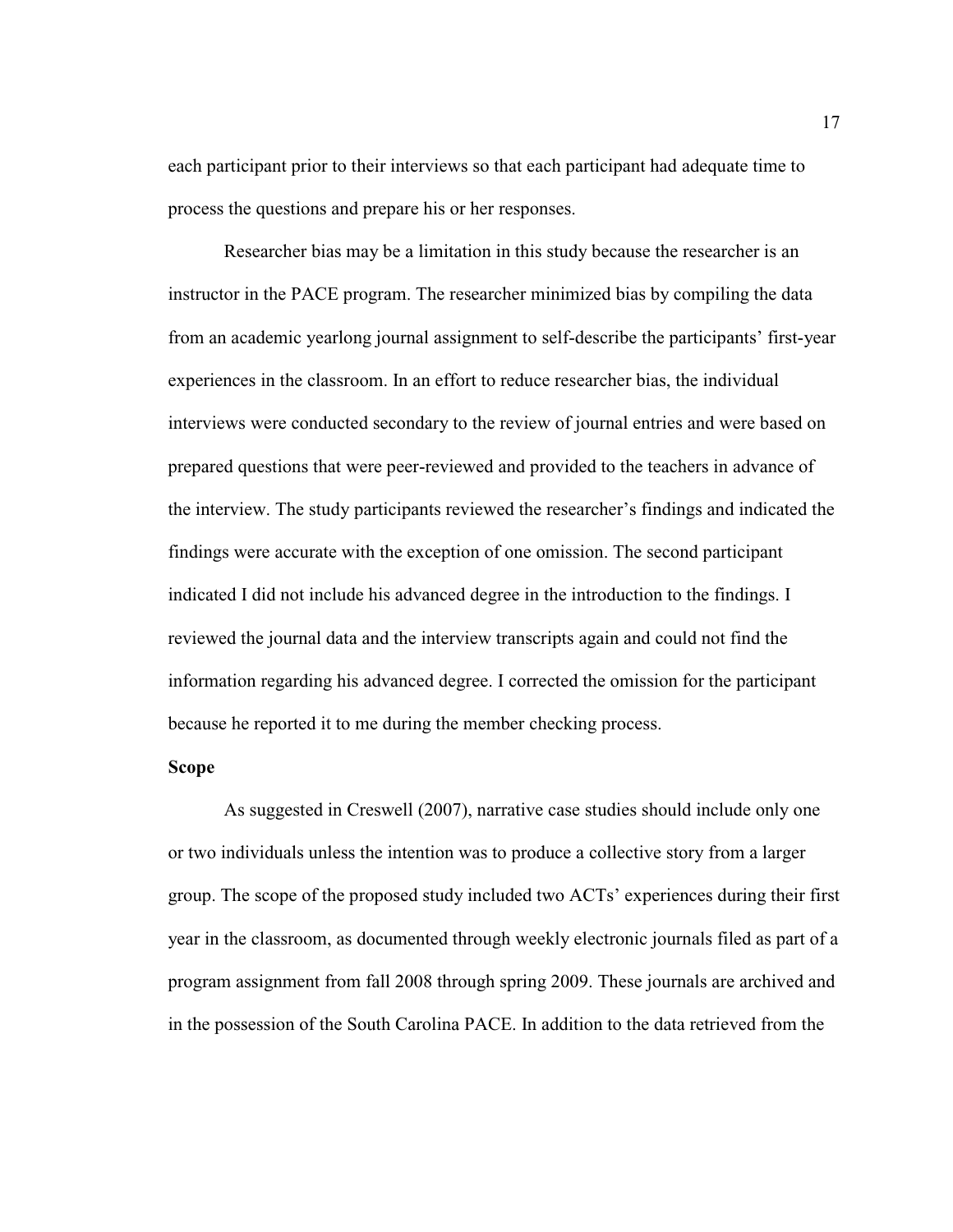archived electronic journals, participants were individually interviewed to examine the relationship between the participants' mentoring/induction experiences and the perceived impact of these experiences on teacher effectiveness and student achievement.

According to Creswell (2007), case studies should focus on one to three participants. Creswell also indicated that case studies should clearly identify themes related in the case to understand the research problem. The themes in this case study focused on the perceptions and experiences of two PACE ACTs during their first year in the classroom in relation to their induction/mentoring programs, teacher effectiveness, and student achievement. As noted in Creswell, the study provided a chronological account of the related themes that develop during the teachers' first year in the classroom. The participants selected for this study were volunteers from PACE Cohort 6. Of the 431 PACE teachers in this cohort, 14 teachers responded to the email to volunteer for the study.

#### **Significance of the Study**

This study contributes to the body of knowledge needed to address the problem of providing quality teachers for every child and quality induction and/or mentoring programs to every new teacher by studying the experiences of two first-year ACTs and their perceptions of effectiveness and student achievement. The results of this study provides insights that may inform policy makers, state departments of education, legislators, and school districts of the implications for positive social change by providing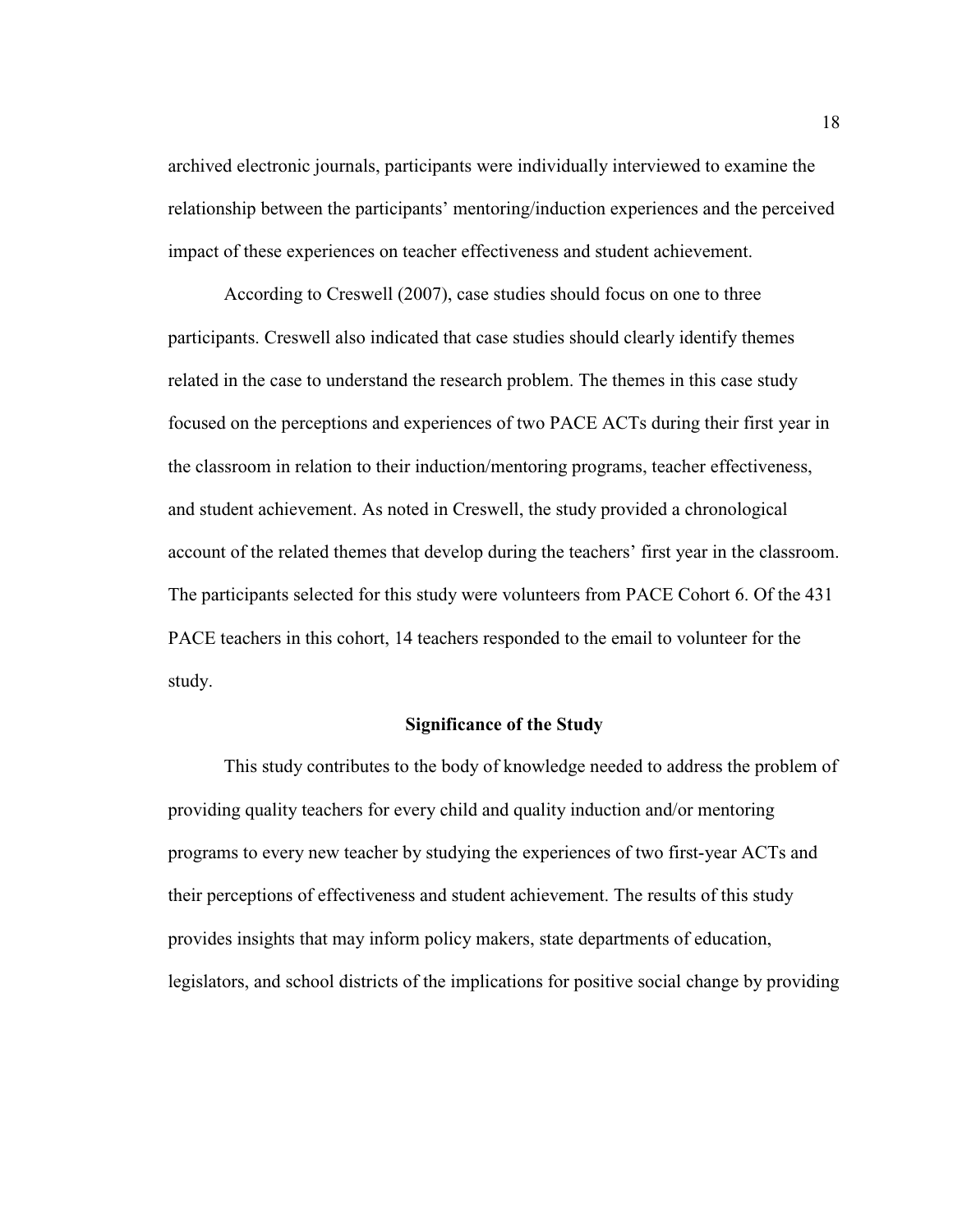the story of two ACTs' perceptions of the role induction/mentoring played in their experiences with teacher effectiveness and student achievement.

This study is significant because limited research has been conducted relating ACT training and support to teacher effectiveness and student achievement. Harvey (2005) concluded the results of the research conducted comparing ACT's and TTT's effectiveness was contradictory and inconclusive. Perhaps more important to policy makers in South Carolina, no research has been reported that relates the perceptions of PACE-trained teachers' effectiveness and student achievement to the quality of those teachers' induction and/or mentoring program. Another area in which the study may be significant is the possibility of its results indicating the need for curricular modifications to the induction and/or mentoring programs offered to ACTs to increase teacher effectiveness and student achievement.

The primary focus of this case study was to examine two PACE teachers' perceptions of their experiences in the classroom and determine if there is a relationship with the quality of support received from mentoring and/or induction training in terms of teacher effectiveness and student achievement. This study contributes to positive social change in that its findings inform policy makers of alternately certified first-year teachers' perceptions of their effectiveness and student achievement based on the additional support received from PACE's mentoring and/or induction programs.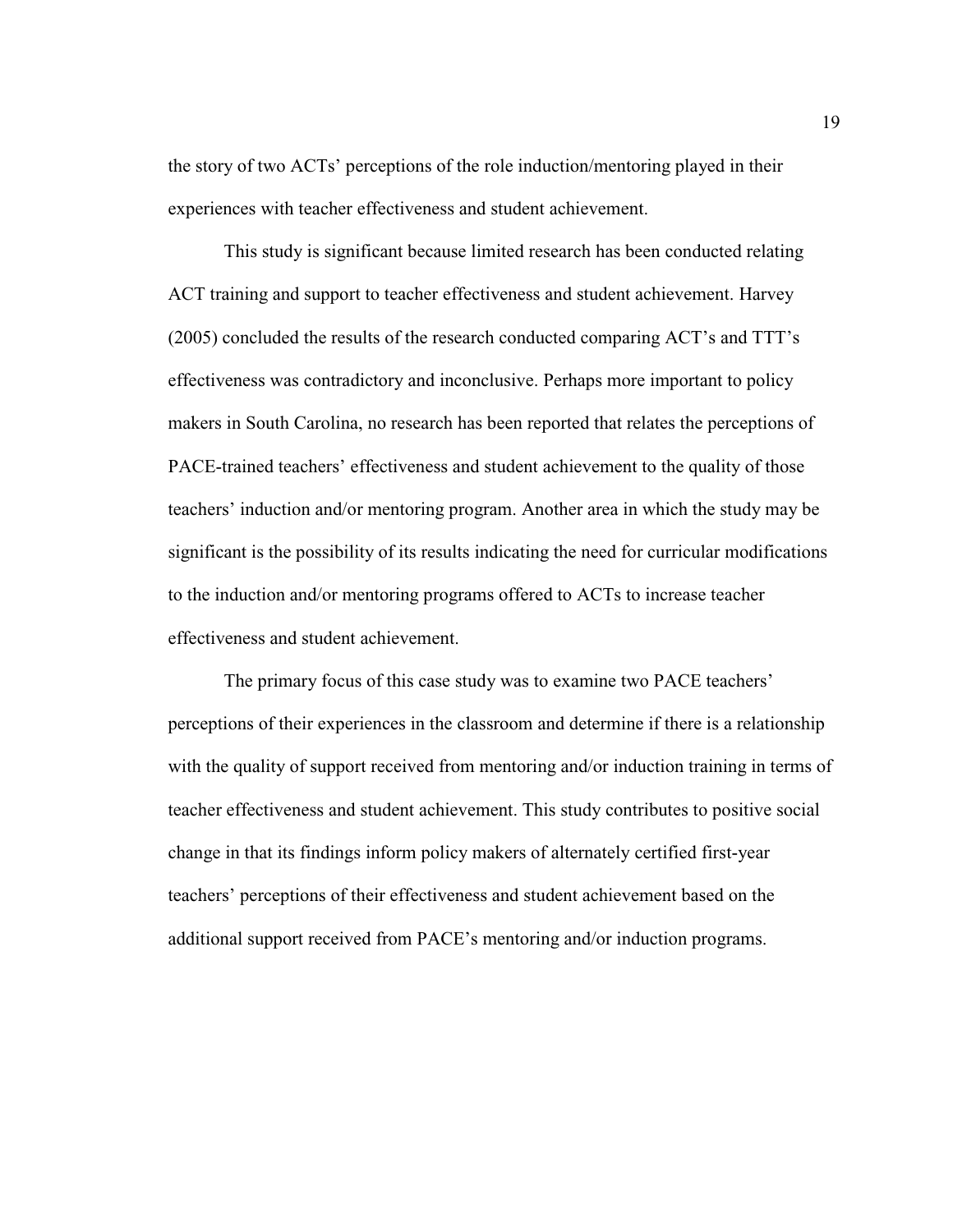#### **Summary**

This case study tells the story of two PACE ACTs based on the chronicles of their weekly journals, prepared as part of an assignment during their first year in the classroom and subsequently archived. The interviews conducted during the teachers' second year in the classroom clarified the themes extracted from the archived weekly journals. The study focused on the support the two teachers received from their mentors and/or induction programs during their first year in the classroom and how that support affects the teachers' perception of their own effectiveness and student achievement. The interrelationship of the following themes was addressed from the perspective of two alternately certified PACE teachers: additional support mechanisms (mentoring and/or induction) provided for the PACE teachers, PACE teachers' perceptions of their effectiveness, and their perceived impact on student achievement.

#### **Organization of the Study**

Section 2 offers a review of the literature regarding the relationships between alternate certification, teacher effectiveness, student achievement, and mentoring and induction programs. The next section discusses the reasons for ACPs as well as the needs of ACTs. Section 2 explores the themes of teacher effectiveness, student achievement, and mentoring and induction programs separately and in relation to each other through various research studies. Section 3 describes the methodology used in the study, including its possible limitations. Section 4 presents the findings and results of the study.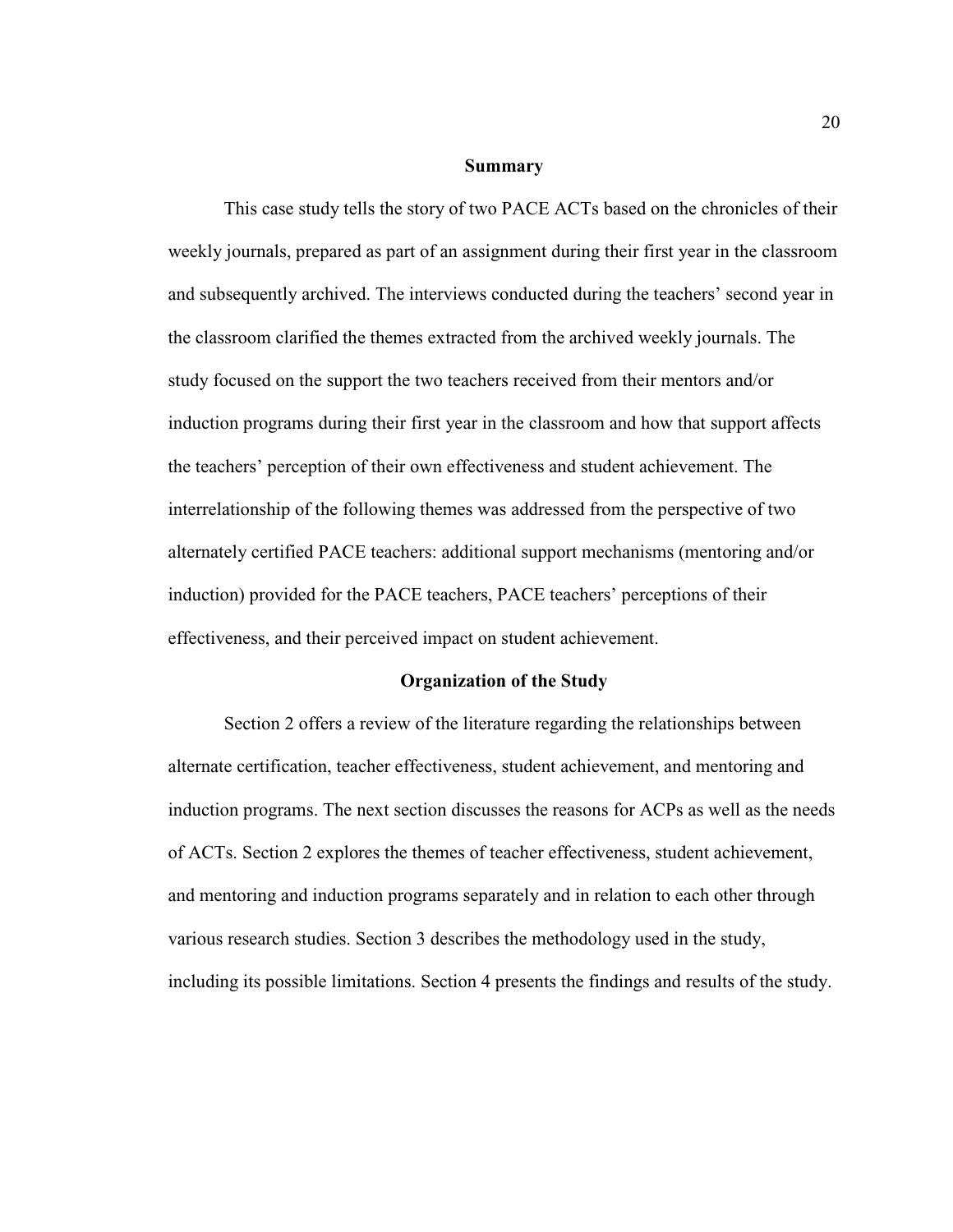Section 5 offers a summary of the study, conclusions, and recommendations for future research.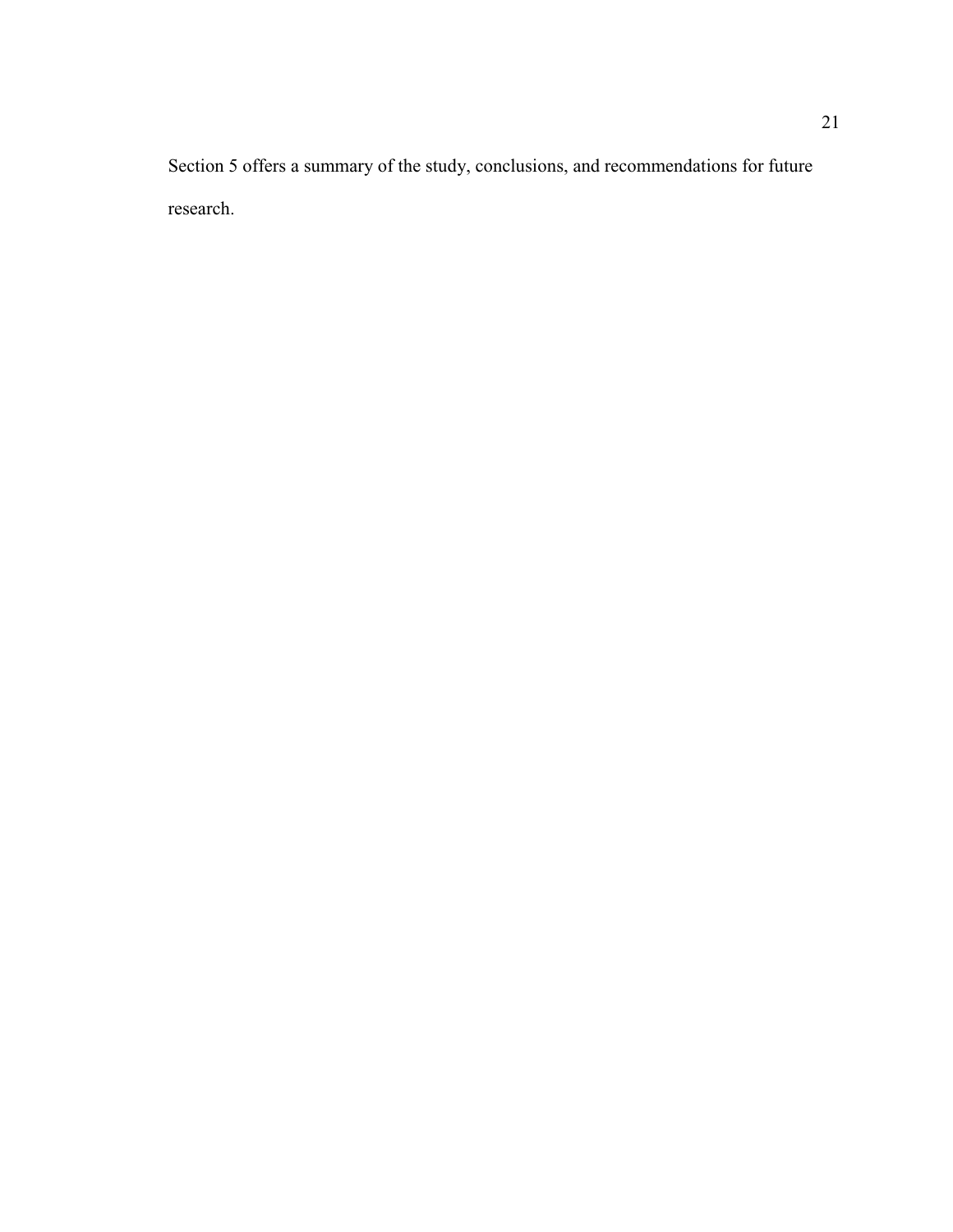#### Section 2: Literature Review

#### **Introduction**

This literature review explores the role additional support mechanisms (induction training and mentoring) have on ACTs' effectiveness and student achievement. Discussions include the following topics found in the literature: (a) mentoring and induction as support systems for ACTs; (b) how alternate teacher certification and induction programs evolved; and (c) how the ACTs' support mechanisms (induction and/or mentoring), teacher effectiveness, and student achievement are related. An examination of teacher effectiveness and its relationship to student achievement include the factors that influence both teacher effectiveness and student achievement. A discussion of the following topics includes; the interrelationship between ACT training, teacher effectiveness, student achievement, and the support systems provided to new teachers.

This section includes subsections addressing ACT support systems (induction and/or mentoring), teacher effectiveness, and student achievement. The introduction provides an overview of the chapter's contents and the section summary provides an explanation of how the subtopics are related. In the early stages of the literature review phase of the study, the researcher explored the general topic of ACTs' perceptions of their training. As the research progressed, it became apparent there was a need to continue further literature review in the subtopic areas of teacher quality or teacher effectiveness, mentoring and induction, and student achievement. The literature review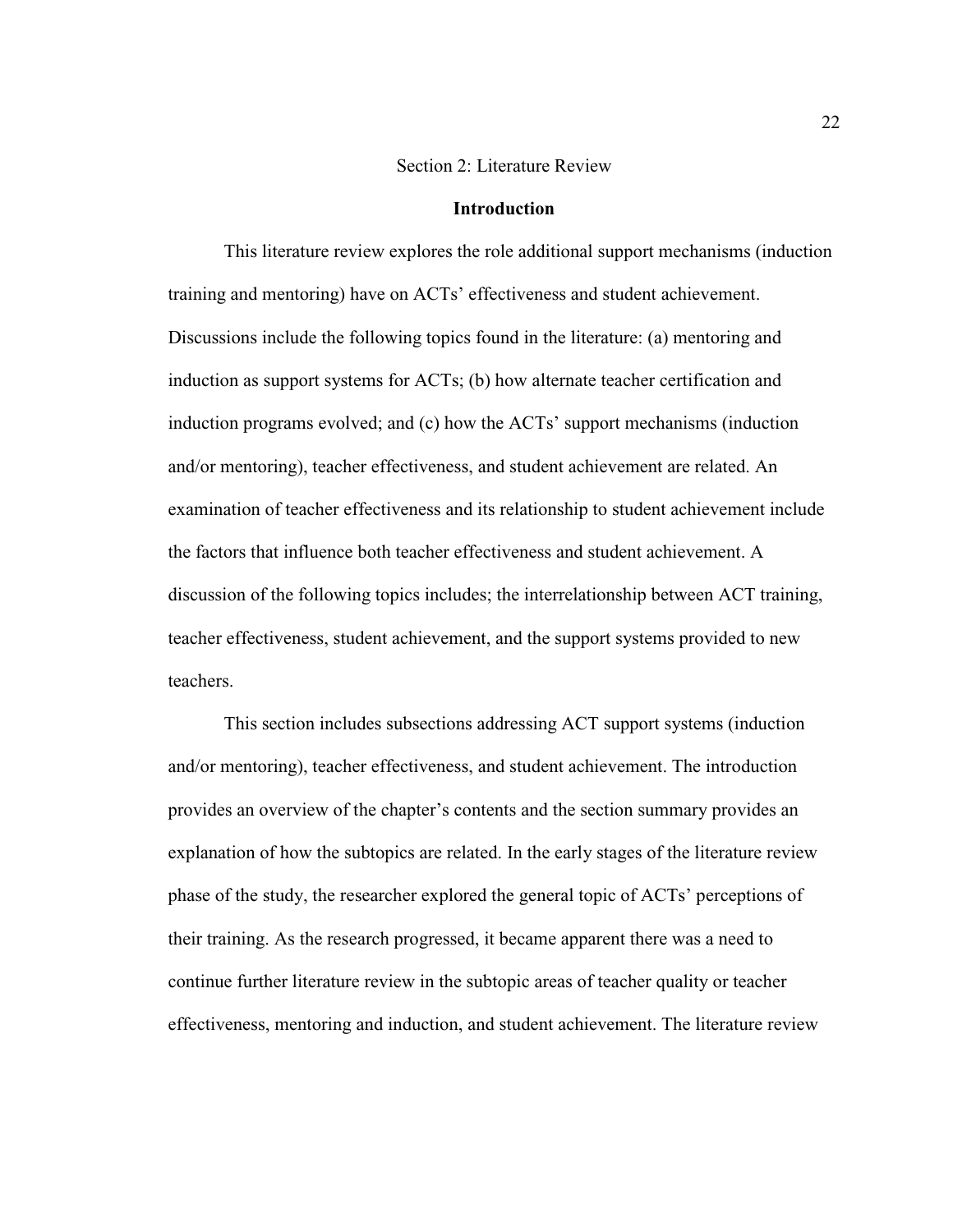included peer-reviewed journals, dissertations, personal conversations, books, abstracts, and reports and papers from annual meetings.

# **Induction and Mentoring**

# **Introduction**

Induction programs date back to the 1980s, spurred by the onset of teacher shortages (Glassford & Salinitri, 2007; Marable & Raimondi, 2007). Thirty states have mandated induction programs and the remaining states implemented some form of induction (Marable & Raimondi, 2007). Generally, induction involves the first 3 years of teaching. Mentoring is the most common element of induction programs and is only one of the many components of induction (Arnold-Rogers, Arnett, & Harris, 2008). School districts on limited budgets may resort to mentoring as their only means of induction.

One benefit from quality induction programs is increased teacher retention (Fletcher & Barrett, 2004). Induction and mentoring have been widely cited in the literature (Arnold-Rogers et al., 2008; Cherubini, 2007; Davis & Metzger, 2006; Fletcher & Barrett, 2004; Fry, 2007; Leimann, Murdock, & Waller, 2008; Maciejewski, 2007; Marable & Raimondi, 2007; Owen & Solomon, 2006; Strong, 2005; Wilson, 2009) as a means to reduce teacher attrition and promote teacher retention. Almost 50% of new teachers in the United States leave the profession in the first 5 years of entering the classroom (Anthony & Kritsonis, 2007; Steadman & Simmons, 2007). In New York, statistics indicate an average of 15% of ACTs leave in their first year and, by their third year, approximately 40% leave (Steadman & Simmons, 2007).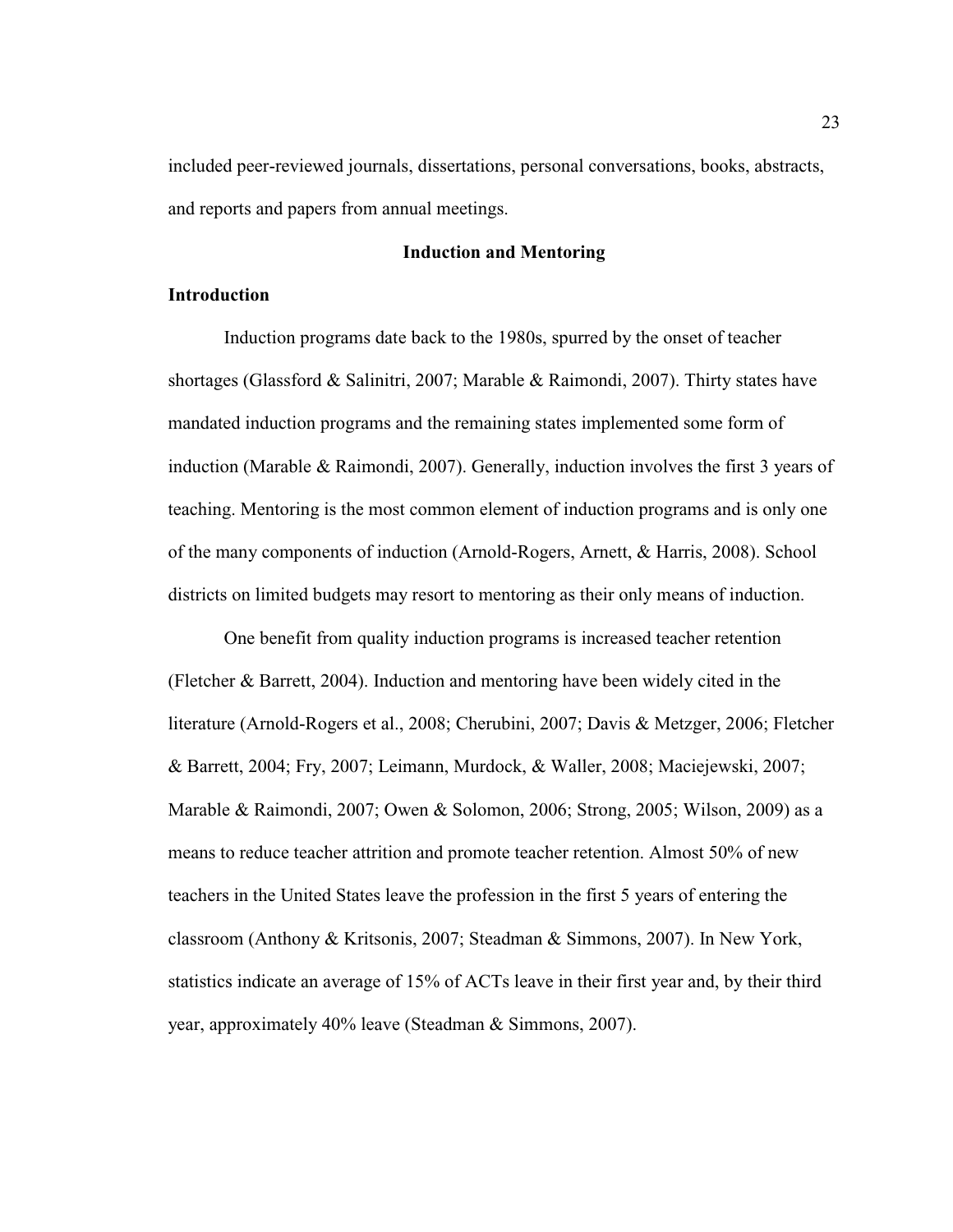Darling-Hammond and Berry (2006) described the situation in a rural North Carolina school district, noting its "teacher turnover rate has reached up to 20 percent annually; some schools have lost as many as 70 percent of their teachers within a year" (p. 18). The constant turnover of staff creates a revolving door on the teaching profession. This revolving door of resources has its most significant impact on poor urban and rural districts, where the teacher shortage is worst, and the use of ACTs is greatest. The need for quality induction programs is paramount to help remedy the teacher attrition problem.

Hiring underprepared teachers violates a component of NCLB (U.S. Department of Education, 2001), which requires a highly qualified teacher in every classroom (Darling-Hammond & Berry, 2006). The component of the law requiring teachers to meet the status of "highly qualified" compounds the teacher shortage problem. Prior to NCLB, many states issued emergency certificates to prospective teachers before they were adequately prepared and districts hired nonqualified individuals to fill their teacher vacancies. A primary objective of ACPs is to fill, with highly qualified teachers and not just warm bodies, the gap caused by teacher shortages. Although approximately 35,000 new teachers enter the teaching profession each year through an ACP, the teacher shortage remains the most severe in rural and urban areas, and in the content areas of math, science, and special education. Where the shortage is the most critical—in urban areas—87% of alternatively certified minority teachers accept positions to fill these gaps (Torres, 2006).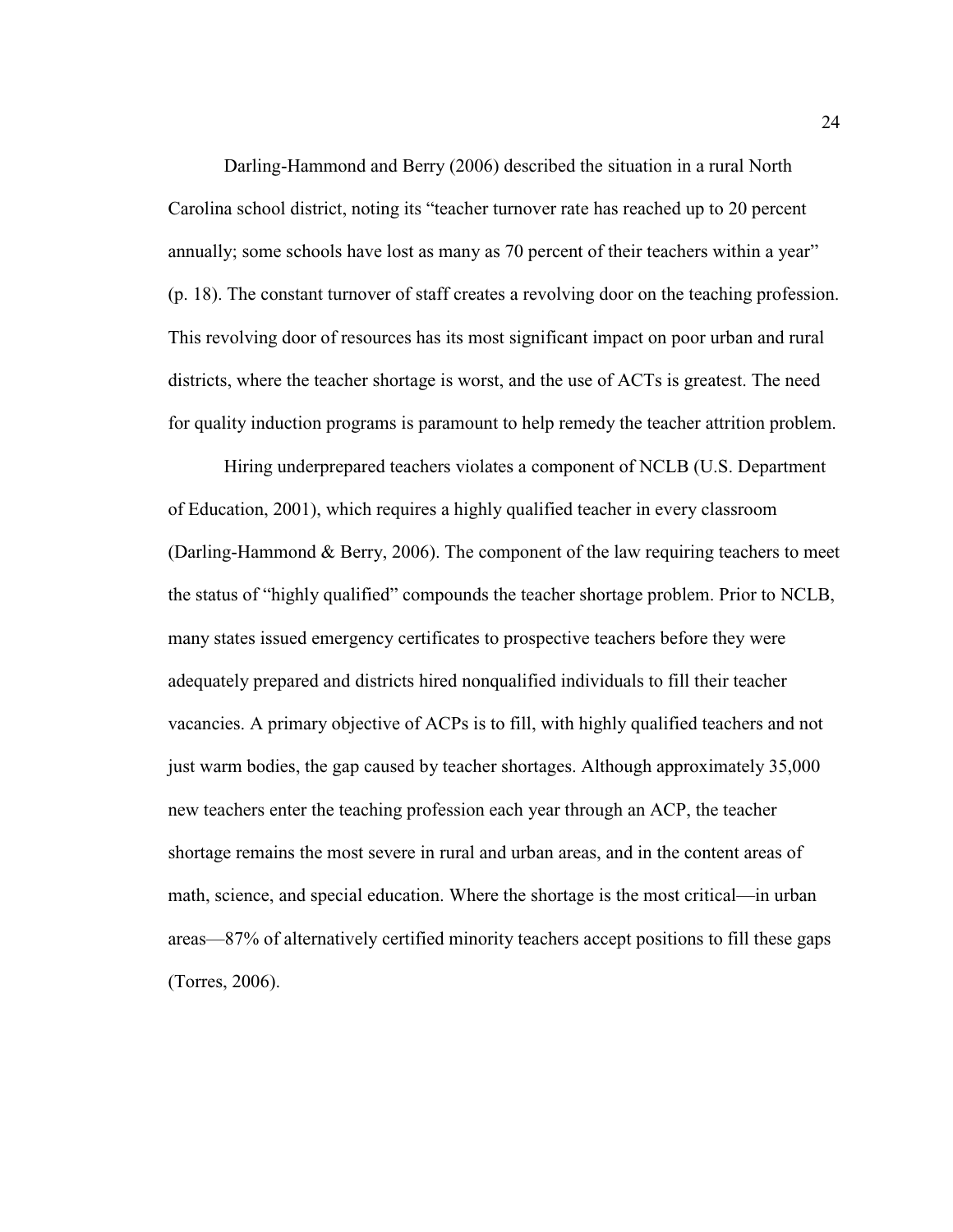Well-designed induction programs provide the support new teachers need to attend to the task of teaching and learning. The quality of the program is most important to the teachers' career longevity. Fry (2007) stated just having an induction program does not guarantee lower attrition rates and increase teacher satisfaction. Induction programs provide the necessary support to address classroom management issues (Fry, 2007), reduce the feeling of isolation (Owen & Solomon, 2006), provide opportunities for collaboration (Leimann et al., 2008; Smith & Ingersoll, 2004), improve practice in a nonevaluative format (Leimann et al., 2008), and ease the transition from teacher training to practice (Fry, 2006).

### **Alternately Certified Teachers and Induction**

ACPs developed in the mid-1980s were a solution to the teacher shortages caused by increasing numbers of teachers retiring or leaving the work force, lower enrollment of prospective teacher candidates in university programs, an increase in student enrollment in public schools, and most recently a federal mandate to lower class size. Boyd, Goldhaber, Lankford, and Wycoff (2007) stated half of the ACPs currently training teachers started their programs during the past 15 years and more than one third of the existing programs were created after the year 2000. ACPs provide an abbreviated training experience for potential teachers so that those teachers can enter classrooms as quickly as possible.

Many factors may place ACTs at risk of leaving the profession. The shortened training experience combined with difficult teaching assignments and perceived lack of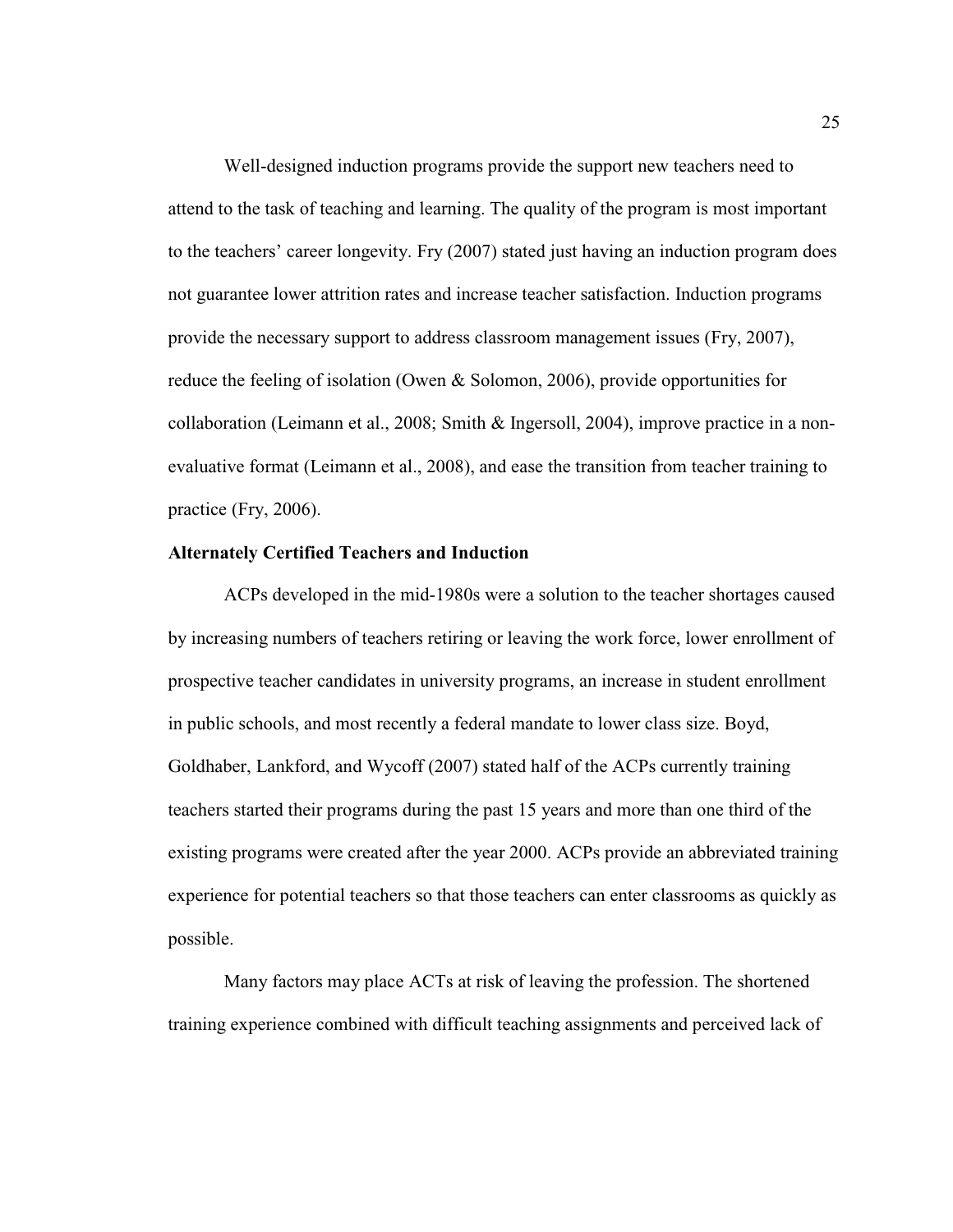support may make ACTs more likely to leave the profession. Berry (2001) cited classroom discipline problems and insufficient training to handle student discipline issues as reasons teachers gave when they left the New York City Teaching Fellows ACP. Literature (Arnold-Rogers et al., 2008; Darwin & Palmer, 2009; Fry, 2006, 2007; Owen & Solomon, 2006) has suggested that the feeling of isolation is a contributing factor to new teacher attrition. Isolation causes new teacher frustration and the teacher's reluctance to ask for help diminishes the teacher's self-efficacy, resulting in the teacher leaving the school or the profession. New teachers are more vulnerable to feelings of isolation and stress if a quality induction program is not in place to help them transition into teaching.

ACTs need additional support from administrators. Cleveland (2003) followed the electronic discourse of a cohort of teachers in the North Carolina's ACP, *NC Teach*. The focus of Cleveland's discourse was one teacher's frustration with his work environment and his lack of support from his administrator. As I read the postings on the discussion board, I could sense the teacher's anguish over the intolerable conditions and the difficulty he felt in deciding his fate was apparent in the tone of his writing. He was hanging on by a thread. His cohort was supportive and tried to encourage him to transfer to another school rather than leave the profession entirely. The administrator placed a letter in the teacher's personnel file when the teacher asked for help. He lacked the administrative support he needed to do his job effectively. He became demoralized and finally resigned. Districts can address many problems without major expense to make the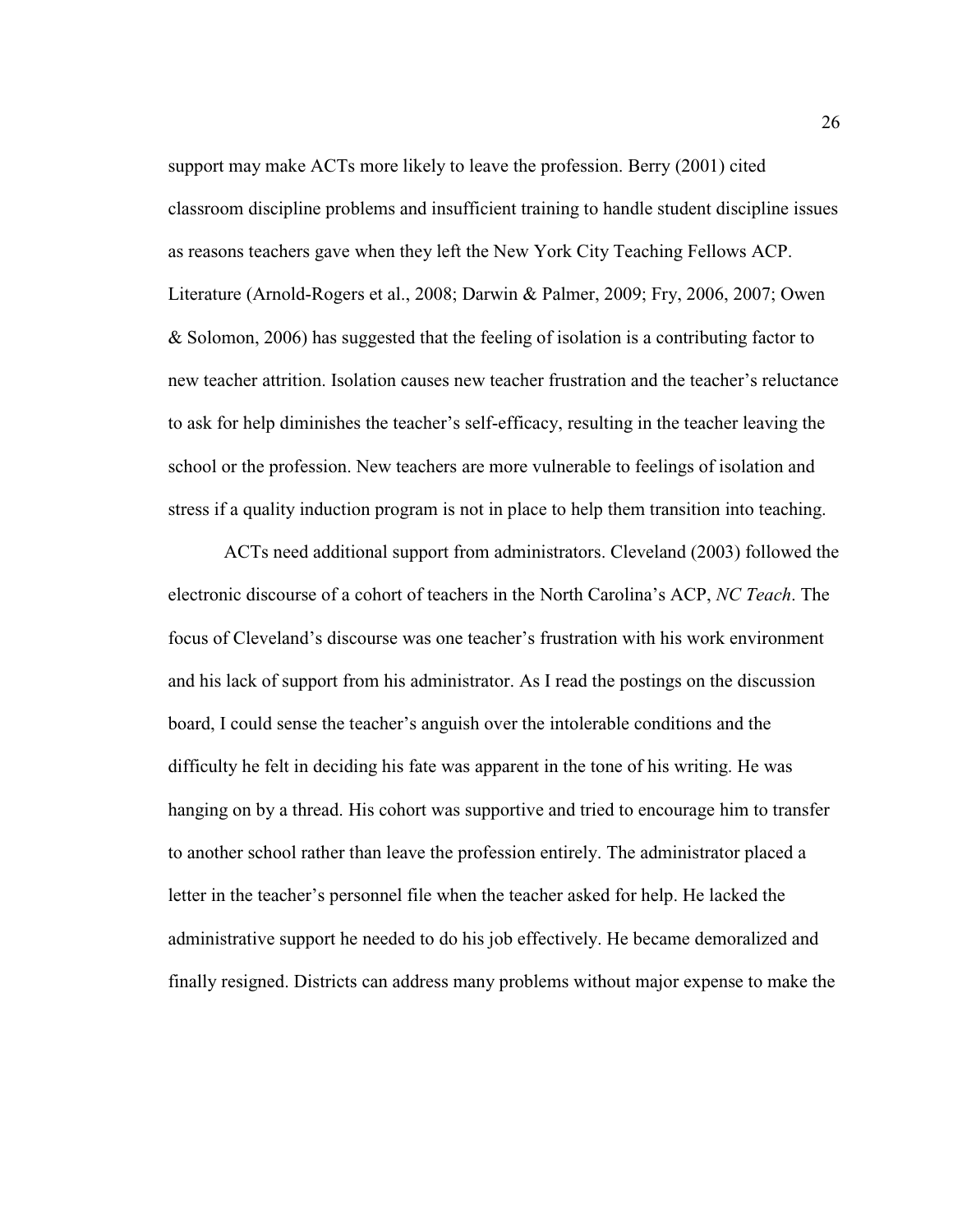working conditions tolerable and increase teacher retention. Cleveland recommended hiring a full-time coordinator and mentor for each site that has an ACT.

Other studies have focused on the reasons why new teachers leave the profession. Malow-Iroff et al. (2004) indicated the teachers trained by New York City Teaching Fellows, an ACP, stated they left the teaching profession because of the lack of support from administrators and coworkers. Worthy's (2005) study echoed the lack of administrative support provided to new teachers. Davis and Metzger (2006) stated that new teachers need emotional support in addition to the basic information about school culture and curriculum. Conclusions reached by these studies increase awareness about the additional support needed by ACTs.

# **Induction Programs**

Induction programs that follow best practice include training in the following areas: classroom management, parent communication, school and district policies and procedures, special education, differentiated instruction, and assessment (Flynn & Nolan, 2008). According to Maciejewski (2007), the key components for an effective induction program include extensive mentor training and support, formative assessment to monitor new teacher growth, observation of veteran teachers, teacher networking, and professional development that transforms theory into practice. Flynn and Nolan (2008) suggested mentors should be certified in the same area as the mentee, be easily accessible, have common planning periods, and have schedules that promote the observation of each other's classes. New teacher needs assessment data can provide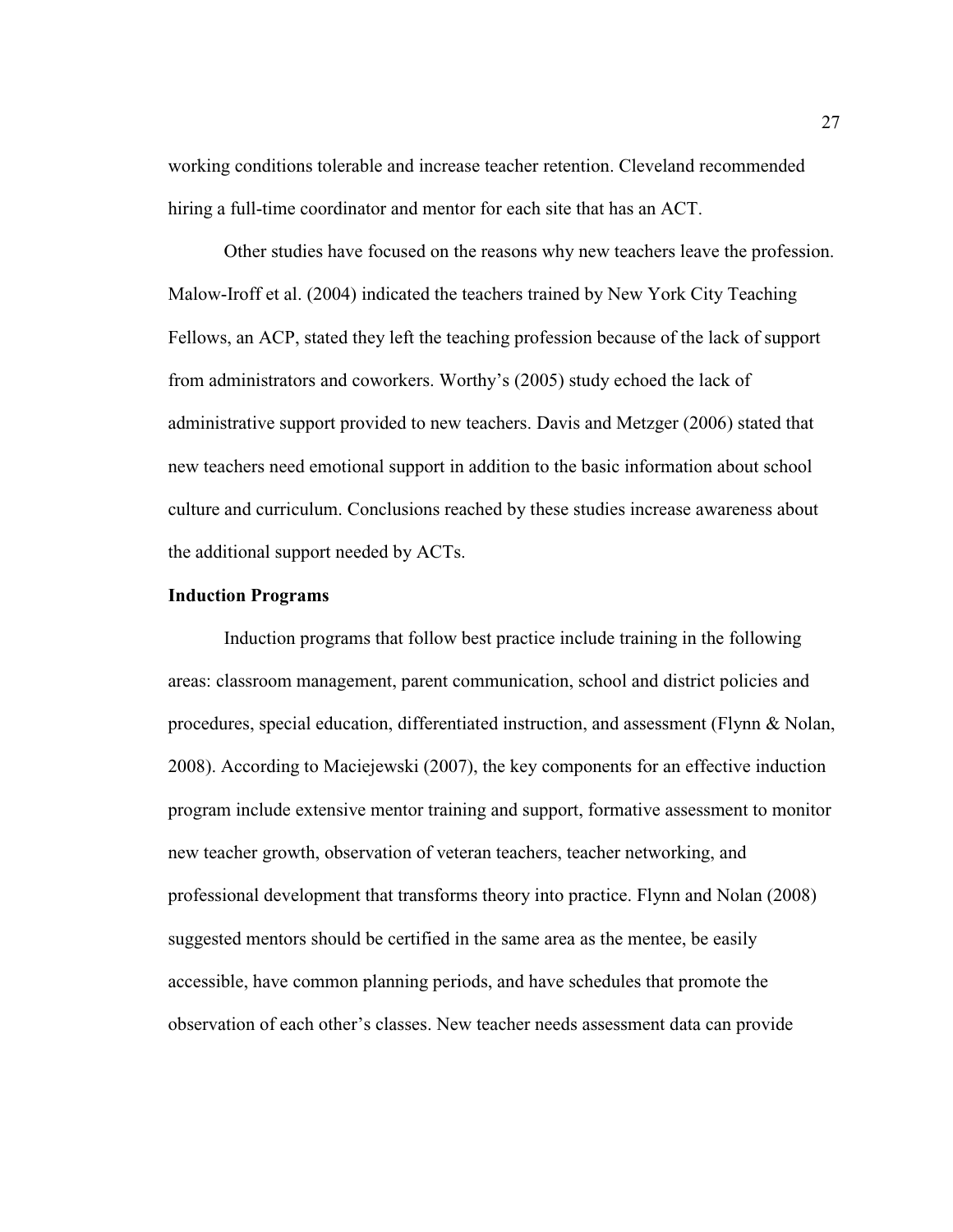important information useful for developing an individualized induction/mentoring plan (Leimann et al., 2008). Haskins and Loeb (2007) suggested professional development, including mentoring, is important for new teachers to become acclimated with the business of effective teaching and learning.

Quality induction programs have many components in addition to mentoring. A study by Davis and Metzger (2006) described a model induction program that follows best practice standards by providing "monthly seminars, departmental mentoring, observations of veterans, coordinators' observations, social events, and the new teacher retreat" (p. 5). Freiberg (2002) suggested schools assist new teachers with the following to promote success: (a) provide help at the beginning of the school year, with follow-up sessions to monitor progress; (b) provide summer training sessions on teaching and learning; (c) co-develop methods courses with traditional and alternate teacher preparation programs; (d) establish an online lesson plan library developed by veteran teachers; and (e) provide a help line for new teachers. Induction program components should be versatile and meet the needs of new teachers.

Both veteran teachers and new teachers benefit from induction and professional development programs. Darling-Hammond (2005b) described professional development schools created to resemble the teaching hospitals in medicine. These schools provide professional development for veteran teachers and offer them the opportunity to conduct action research as well as provide training for new teachers. Davis and Metzger (2006) posited quality induction programs choose leaders from within the school, provide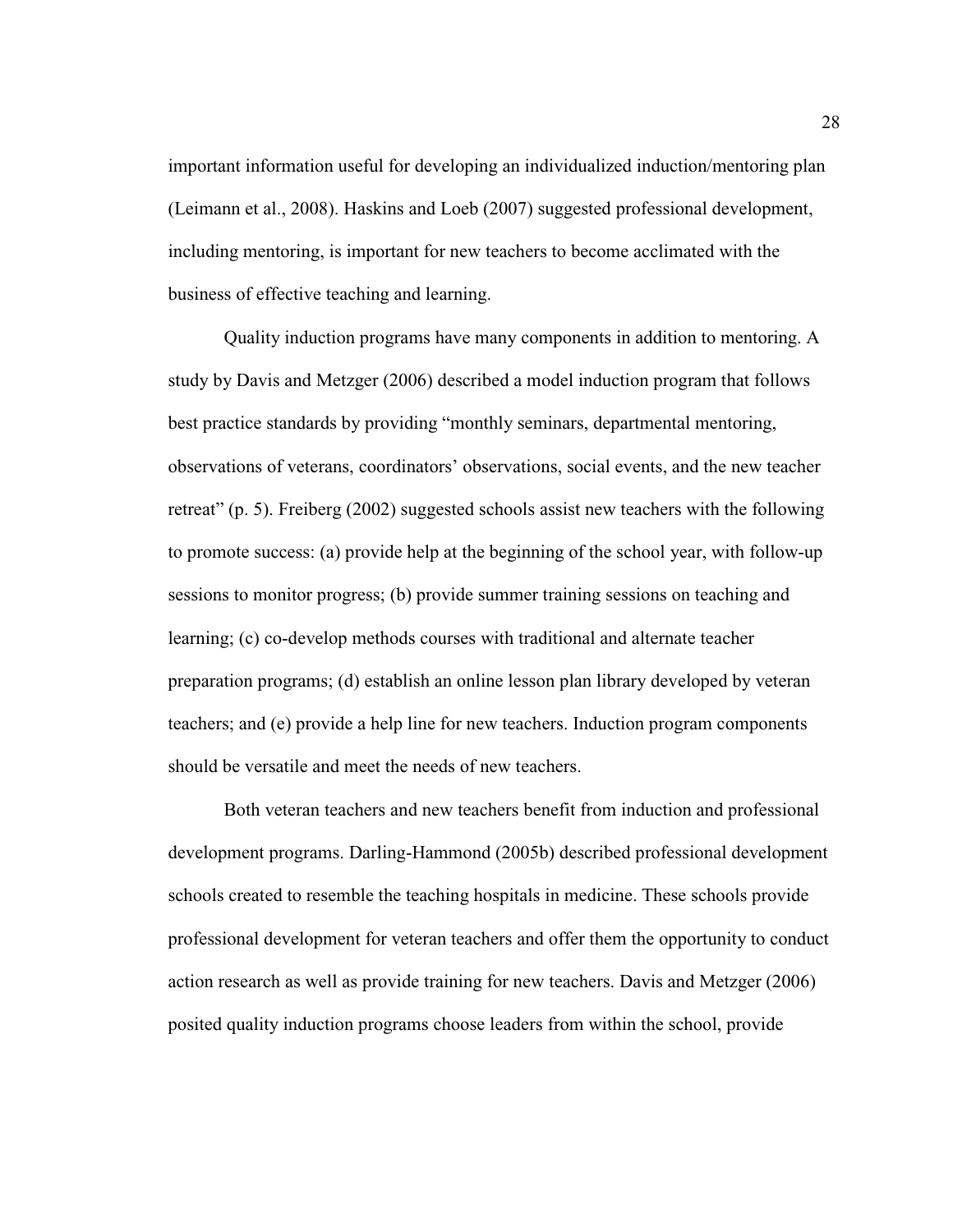overnight retreats, and are useful for any teacher new to the school. Induction and professional development schools provide continued support as new teachers make the transition into the profession.

Some induction programs include a collegial coaching component. Dantonio (2001) stated that new teachers who lack experience have not developed the ability to predict potential instructional outcomes or potential student behaviors. New teachers discover their strengths and weaknesses through coaching sessions and begin to develop their teaching talents. It is critical the coach identifies, explores, and reinforces teacher strengths or they will disappear. Novice teachers benefit from the coach's observations and data collection, while they are free to focus on the task of teaching. Teachers must see the collaborative process as a means to enrich their teaching and improve student achievement. Coaches need to encourage the maintenance of effective instructional practice and diminish ineffective strategies. Dantonio emphasized quality instruction increases when teachers focus on the relationship between teaching and learning. This aspect of support is particularly important for PACE ACTs because their training lacks the student teaching experience.

# **Other Support Systems**

Development of alternate options to the typical mentor/mentee relationship have overcome obstacles such as distance, location, and lack of workers. When provisions for adequate mentoring are not met on-site, communication using e-mail supports reflection and builds one-on-one relationships. This form of off-site mentoring which uses e-mail as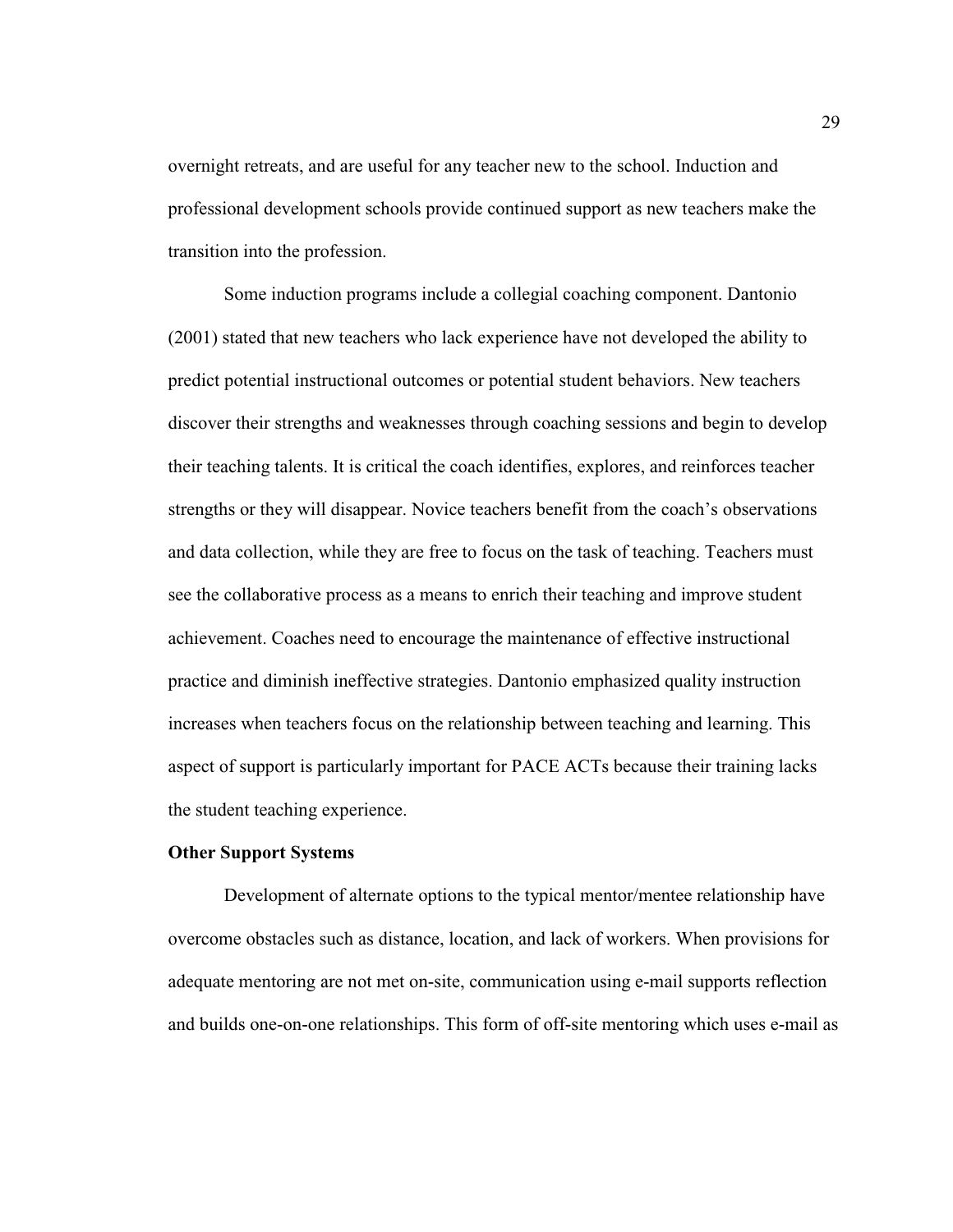a primary communication tool is referred to as e-mentoring in the literature. Anthony and Kritsonis (2007) mentioned e-mentoring as a way to provide the support new teachers need and as a way to contribute to "novice teacher's self-efficacy" (p. 7). Fry (2006) suggested additional support using technology help teachers in rural districts. Discussion boards and compressed video are popular formats readily available to support new teachers. Mentoring circles are an alternative to the dyadic model of matching a mentor with a mentee. Mentoring circles have one mentor/facilitator who works with a group or mentees. The advantages offered by these alternative methods are as follows: sharing different perspectives between group members, mentees gain confidence, there are reduced feelings of isolation, and mentees have more networking capability and an increased sense of support (Darwin & Palmer, 2009). Creative alternatives can provide the support a new teacher needs as the teacher navigates the induction period.

### **Administrator's Role in the Induction Process**

Teachers often cite lack of support as a reason for their having left the profession. The administrator's role is important in the early stages of a teacher's career. Administrators with low teacher turnover encourage the use of effective teaching strategies and provide additional support for their teachers. Watkins (2005) noted that without a supportive work environment for new teachers, attrition rates might negatively affect student achievement. Administrators should provide a work environment that allows teacher-led decision making to set high standards for student achievement.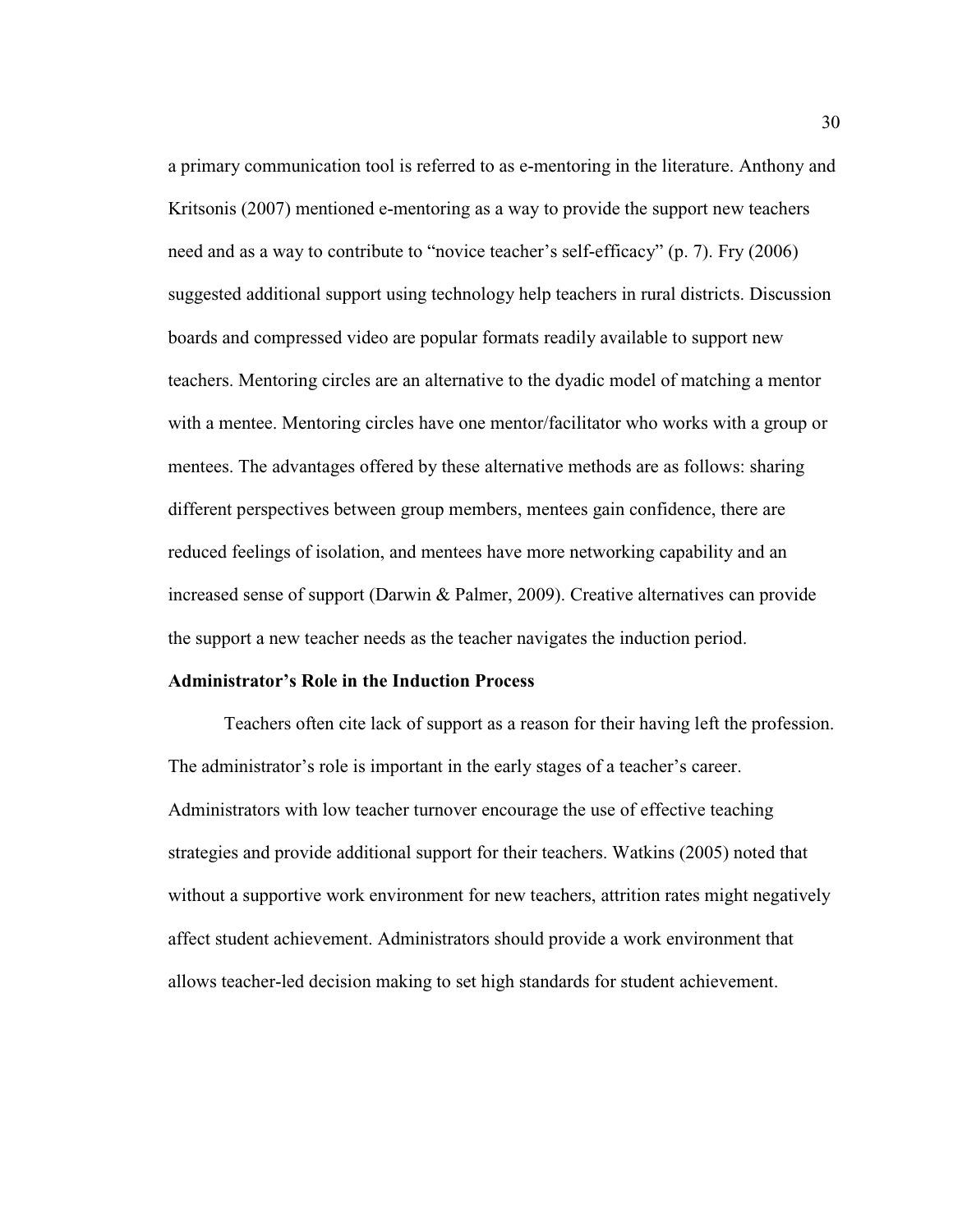Administrators must value collaboration as a part of professional development in order to improve student achievement and teacher retention.

Dantonio (2001) suggested administrators must be creative in order to give teachers access to time for collaboration. Dantonio recommended administrators cover classes for teachers, hire substitutes, or request parental assistance as options for affording teachers the time they need to collaborate. An additional recommendation by this researcher is that administrators can also show support for new teachers by providing them with mentors and/or coaches who have the same planning period and teach the same content. New teachers need administrative and collegial support as they become more experienced and develop a strong self-efficacy.

Principals are sometimes hesitant to hire ACTs because of the additional work and support required to assist these teachers with the daily chores of teaching (Nagy  $\&$ Wang 2006). Hord (2004) suggested support from administrators can be provided in many forms, including conditions, shared leadership, and shared values and vision. Administrators can show their support by allowing teachers who need to plan together the time to do so and position their classrooms near each other for easy access. Administrators can also show support by sharing their leadership roles and allowing committees to determine how professional development funds are spent, allowing teachers to write grants, and developing materials together. Administrators and teacher leaders who share the same vision recognize the potential for increased teacher effectiveness and student learning.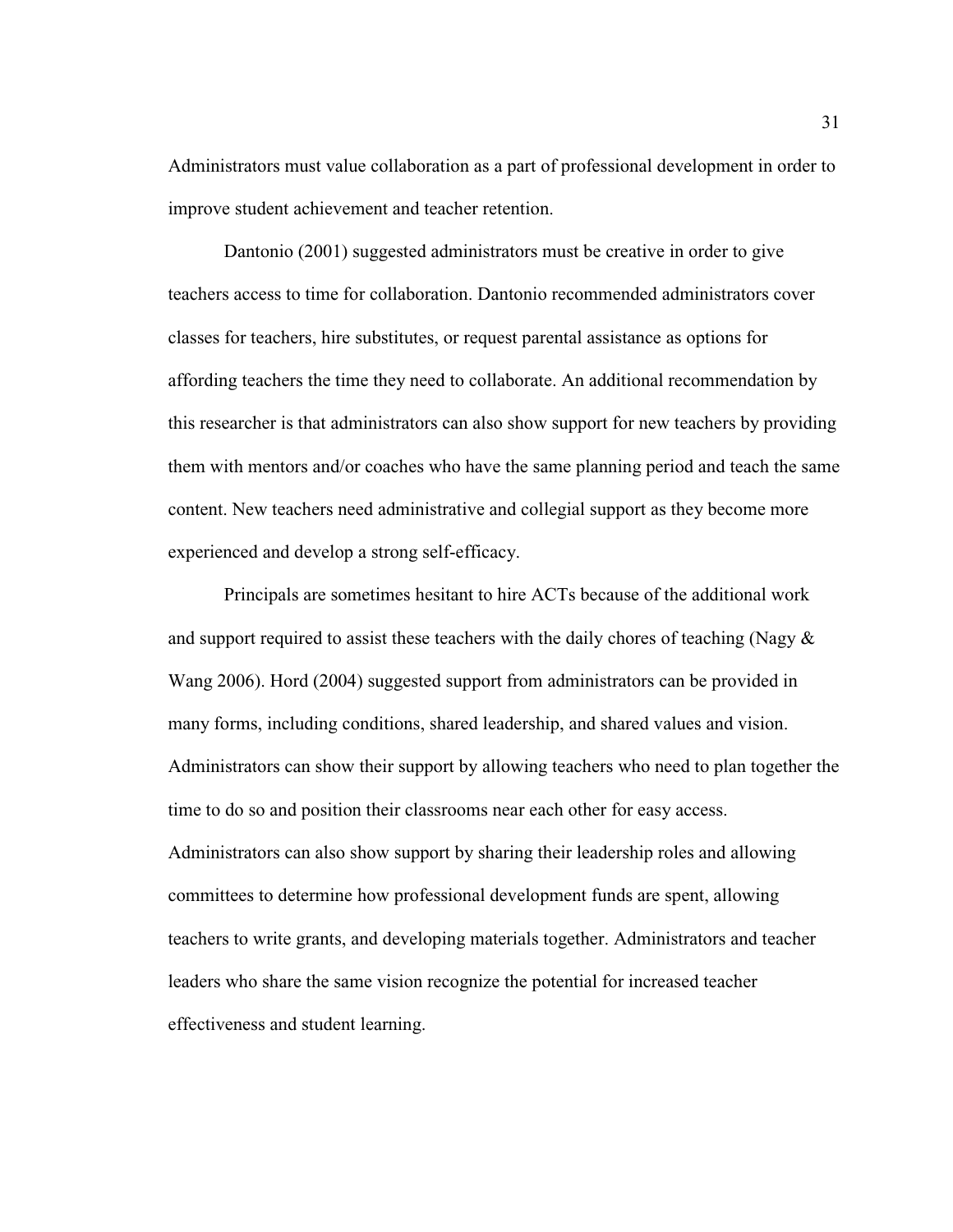Support from administration is critical in retaining teachers, especially new and inexperienced teachers. Strong leadership can alleviate high turnover rates. The ACT in Cleveland's (2003) study needed the support of his administrators; the administrator crushed rather than nurtured the teacher's self-efficacy. It is imperative that ACTs receive quality professional development that meets their needs and their students' needs.

#### **Mentoring for Alternately Certified Teachers**

Many ACTs find themselves in a sink-or-swim situation. Steadman and Simmons (2007) stated that even though ACTs have not had student teaching experience, their colleagues view them as teachers who are capable to start teaching. Teachers who have not had the student teaching experience have reported feelings of being isolated, overwhelmed, and unprepared to deal with the variety of student behaviors and academic needs presented in the classroom. Although ACTs bring a wealth of experience and practical knowledge to teaching, they lack the experience of dealing with the nuances of classroom management, lesson planning, understanding assessment, and dealing with diversity and learning styles. ACTs perceive their colleagues and administration are viewing them as incompetent when they do ask for help.

Freiberg (2002) suggested one of the benefits of mentors helping new teachers with instructional planning is mentors can demonstrate for new teachers how to see the bigger picture and work backward from the end of the unit. Organizing, instructing, and assessing are essential teacher skills that may help a new teacher develop into a master teacher in a shorter period. Training in these essential skills may help new teachers feel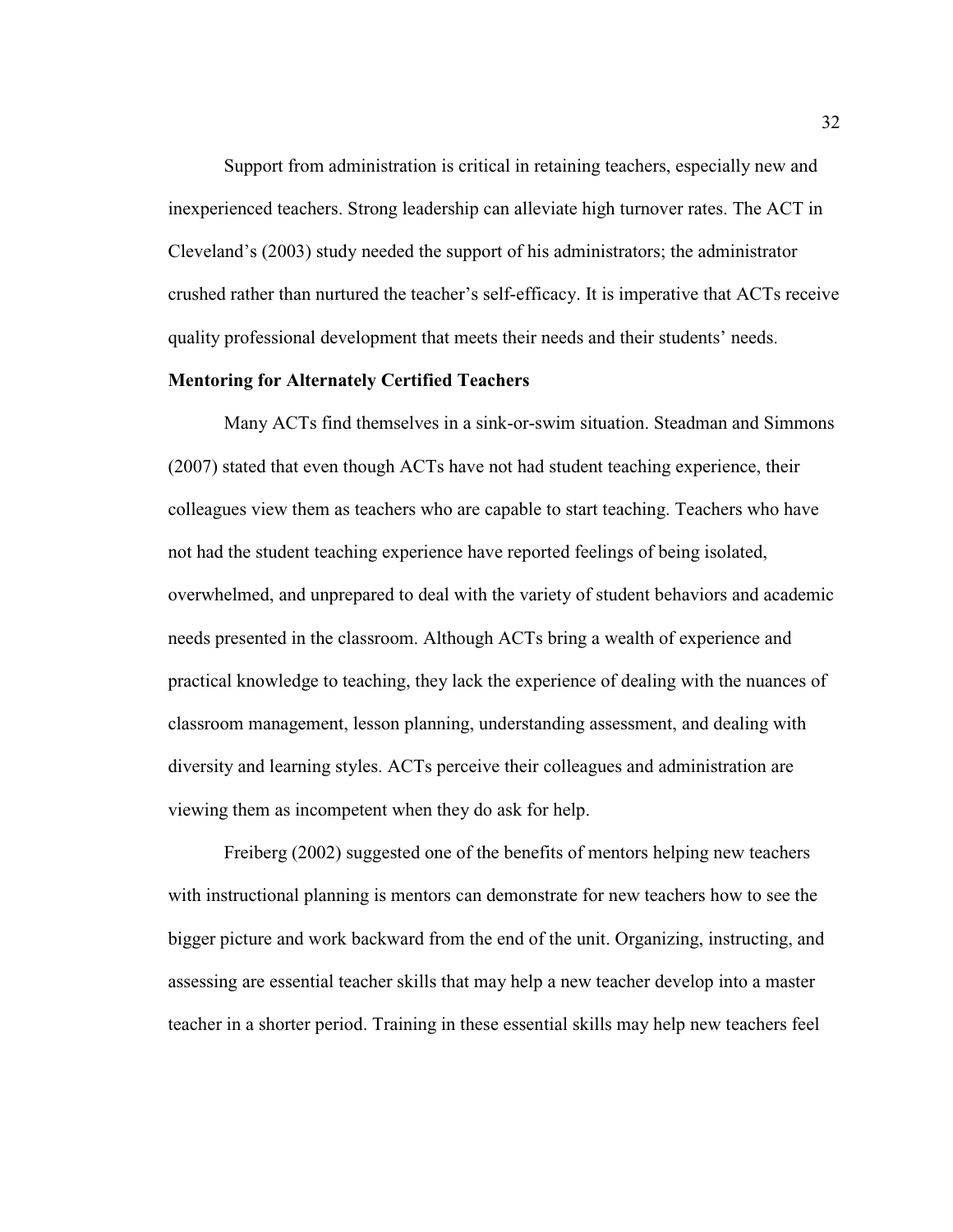successful and ensure their decision to remain in the classroom. Hoff (2004) suggested providing mentoring programs for new teachers in urban schools to give them the skills they need and ultimately encourage their willingness to continue to teach in the urban setting.

Steadman and Simmons (2007) shed light on another problem that results from the need to provide mentors to ACTs: the extra burden placed on the experienced teacher. As the teacher shortage becomes more imposing, the burden becomes greater for the experienced teachers, administrators, and other personnel to do their own jobs and assist new teachers who are expected to be ready to teach but lack preparation due to gaps in their training. Steadman and Simmons wondered whether continuing to place these demands on the mentor teacher increases their dissatisfaction with their career and drives them away from the profession.

### **Mentor Training and Benefits**

Quality induction programs need quality mentors. Maciejewski (2007) emphasized the importance of mentor training in quality induction programs. Mentors need training in how to explain the elements of effective teaching. Peer mentors should receive training in the most effective strategies to help adult learners. This training would include adult learning theory and effective communication skills that stress improvement rather than evaluation (Leimann et al., 2008). Flynn and Nolan (2008) stated mentors need training in cognitive coaching and adult learning theory. Trubowitz (2004) explained that if mentoring programs are to be truly effective as a means to develop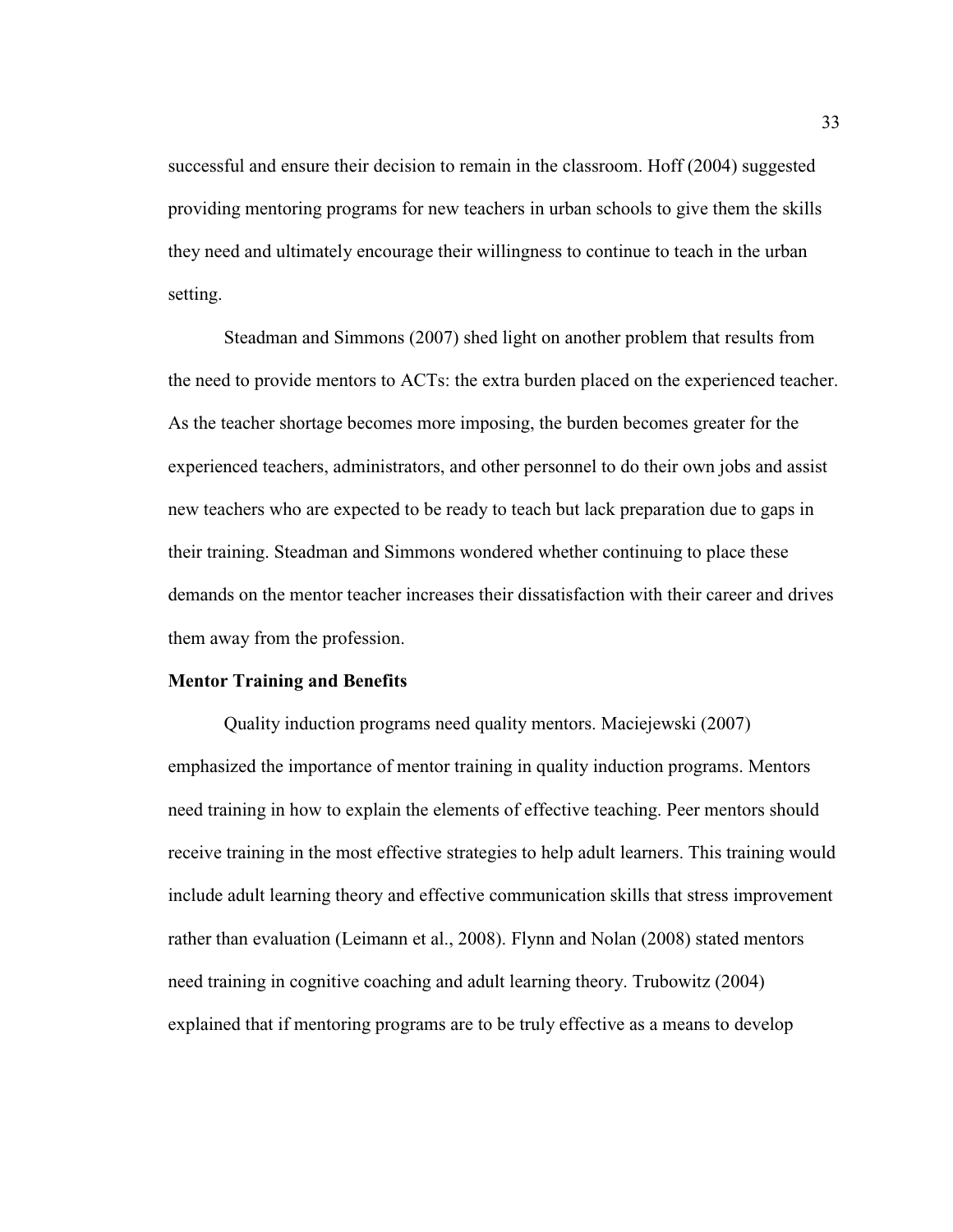effective teachers, they must provide the training and support to the veteran teachers selected to be mentors.

Mentor training is essential to provide quality assistance to new teachers. The Santa Cruz New Teacher project (Moir, 2003) provides specialized training to mentors prior to the beginning of the school year in the following areas: the role of the mentor, effective mentor relationships with mentees, identifying new teacher needs, effective communication, and formative assessment. Mentors receive addition training on coaching and observation skills. The mentors attend ongoing weekly meetings with other mentors in the project to develop their mentoring skills. During the first year of mentor training, the mentors may receive training on standards, lesson planning, analyzing student work, differentiating instruction, collecting and analyzing data to drive instruction, and special needs students including English language learners and literacy instruction. The second year in the project exposes mentors to different topics to add to the mentor's knowledge base (Moir, 2003).

As in any good relationship, there are reciprocal benefits for mentors and mentees. Mentors gain a sense of renewal and worth as they help a new teacher transition into the profession. Moir (2003) stated that mentors feel rejuvenated as they pass on their knowledge to the less experienced teacher. The process of mentoring removes the feelings of isolation and encourages collaboration. Done well, mentoring helps increase achievement levels for both the mentors and mentees' students.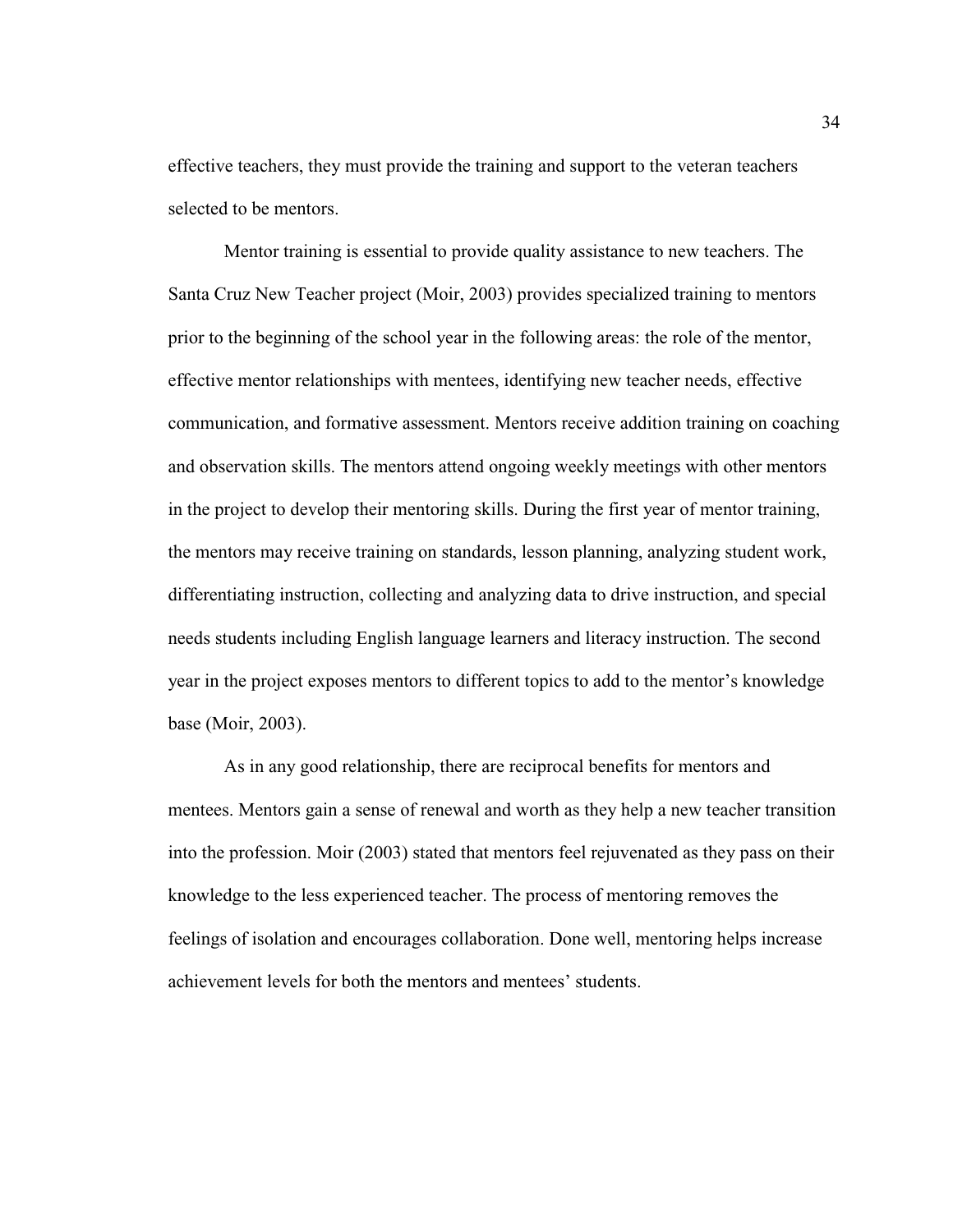# **Successful Induction Programs**

Quality induction programs have common components. Flynn and Nolan (2008) studied a successful induction program that focuses on helping new teachers by avoiding the practice of giving them the most difficult classes and types of students, less classroom preparations, and released them from non-instructional duties during the first semester. In California, mentor-based programs are a requirement for full certification (Moir, 2003). Mentoring programs that require reflection help teachers assess their strengths and weaknesses and make adjustments accordingly. Moir (2003) suggested mentors and mentees who develop a portfolio find that it is beneficial as both a process and a product. Teacher growth is the intended outcome of reflection journals. In turn, teacher growth translates to teacher effectiveness and student achievement.

### **Recommendations**

Moir (2003) suggested that successful induction programs require substantial dedication to the goal of successfully transitioning new teachers into the profession and recommended mentors should work in a new teacher's classroom at least 2 hours per week to provide demonstration lessons, observe the new teacher, and assist with curriculum planning and development. The time needed to provide this support structure is essential for the new teacher to hone his or her craft. Such collaboration benefits the development of both the mentor and mentee.

Moir (2003) provided a checklist of the core elements found in quality induction programs: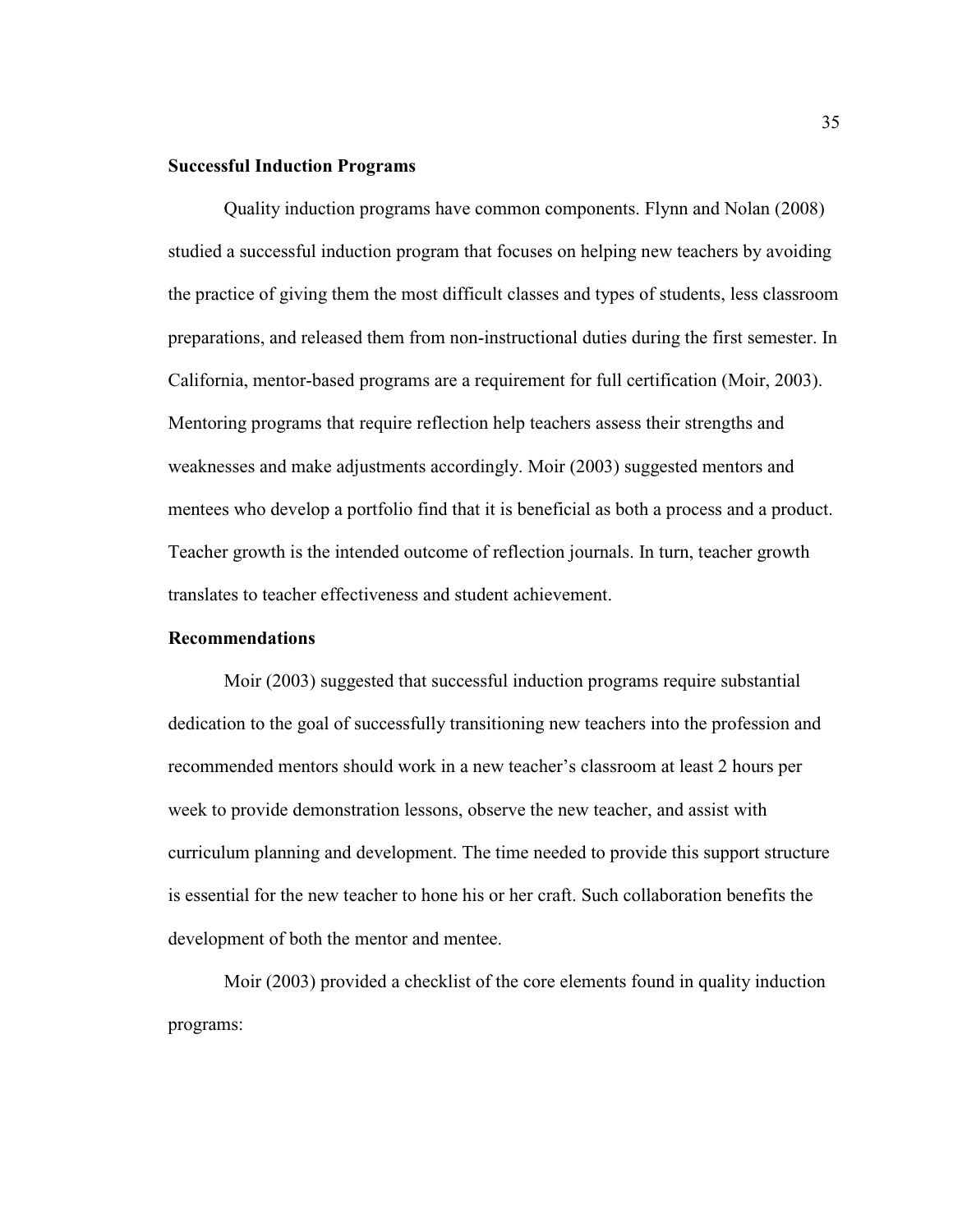- full-time administrators to monitor the program,
- quality mentoring during the school day,
- a mentor selection process and the subsequent training,
- formative assessment for new teachers to appraise their needs,
- administrator training to ensure the availability of support the new teachers need,
- standards.
- high expectations,
- networking opportunities, and
- training in data collection.

# **Summary**

Schools with high teacher turnover receive the most benefit from quality induction programs. Quality induction programs save money on teacher recruitment by decreasing attrition through improved teacher morale and effectiveness (Moir, 2003). When the issue of teacher turnover is resolved, quality induction programs shift the focus to student achievement. This approach reinforces the supposition that teacher quality, student achievement, and quality induction programs are interrelated and are important when focusing on the additional support ACTs need.

When schools and districts correct the issues related to teacher retention, the need for ACPs would diminish because the teacher shortage will no longer be an issue. Disjointed and unconnected ACPs nationwide are little more than a bandage on a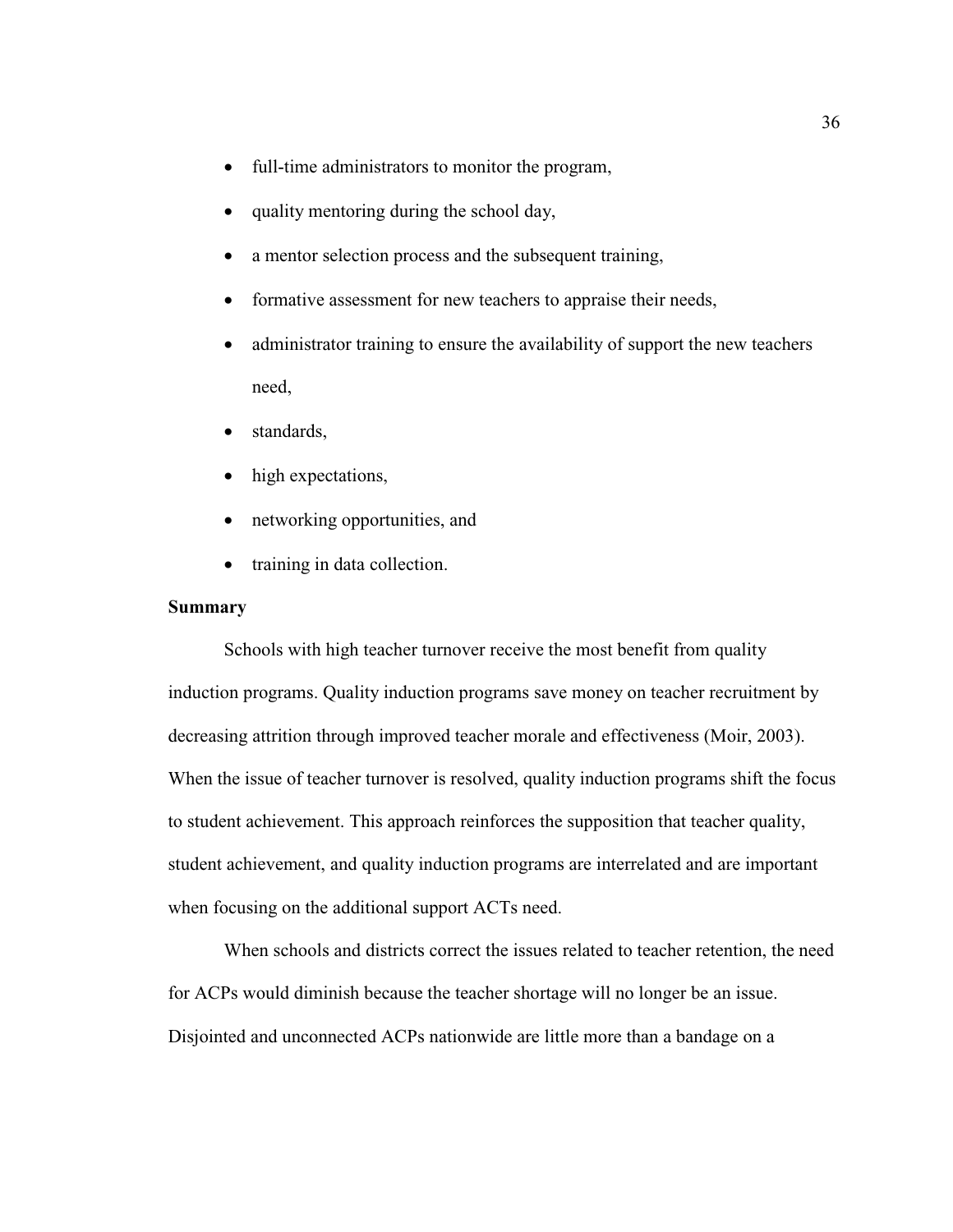seriously wounded education system. Quality ACPs provide teachers for the classroom but the problem remains one of retaining teachers in the first 5 years. Research indicates a shortage of classroom teachers now and a shortage that will worsen by the year 2010, when more than one-half of the teachers will be new to the teaching profession. ACPs would not be required if schools and districts would make the changes necessary to retain teachers. This testimony mirrors Loeb et al. (2005), which indicated making changes in policy and practice could alter the levels of teacher turnover. The inference is simple: the smaller the teacher turnover, the less need for ACPs.

The literature suggests that there is a more global problem regarding the teacher shortage. Recruiting, training, and retaining teachers are the larger issue. Although ACPs recruit and train new teachers, it is the schools and districts' collective responsibility to retain teachers. The literature suggests reasons for teacher resignations excluding retirement are low pay, lack of support from colleagues and administrators, and student discipline issues. Administrators must be cognizant of the conditions in their schools and nurture new teachers. The use of mentors, a good support system, scholarships for continued education, a strong induction model, a safe workplace, support with discipline issues, and an administration that listens to teacher input are some of the teachers' requests. Additional support systems (induction/mentoring) provide ACTs the resources needed to improve teacher effectiveness and student achievement.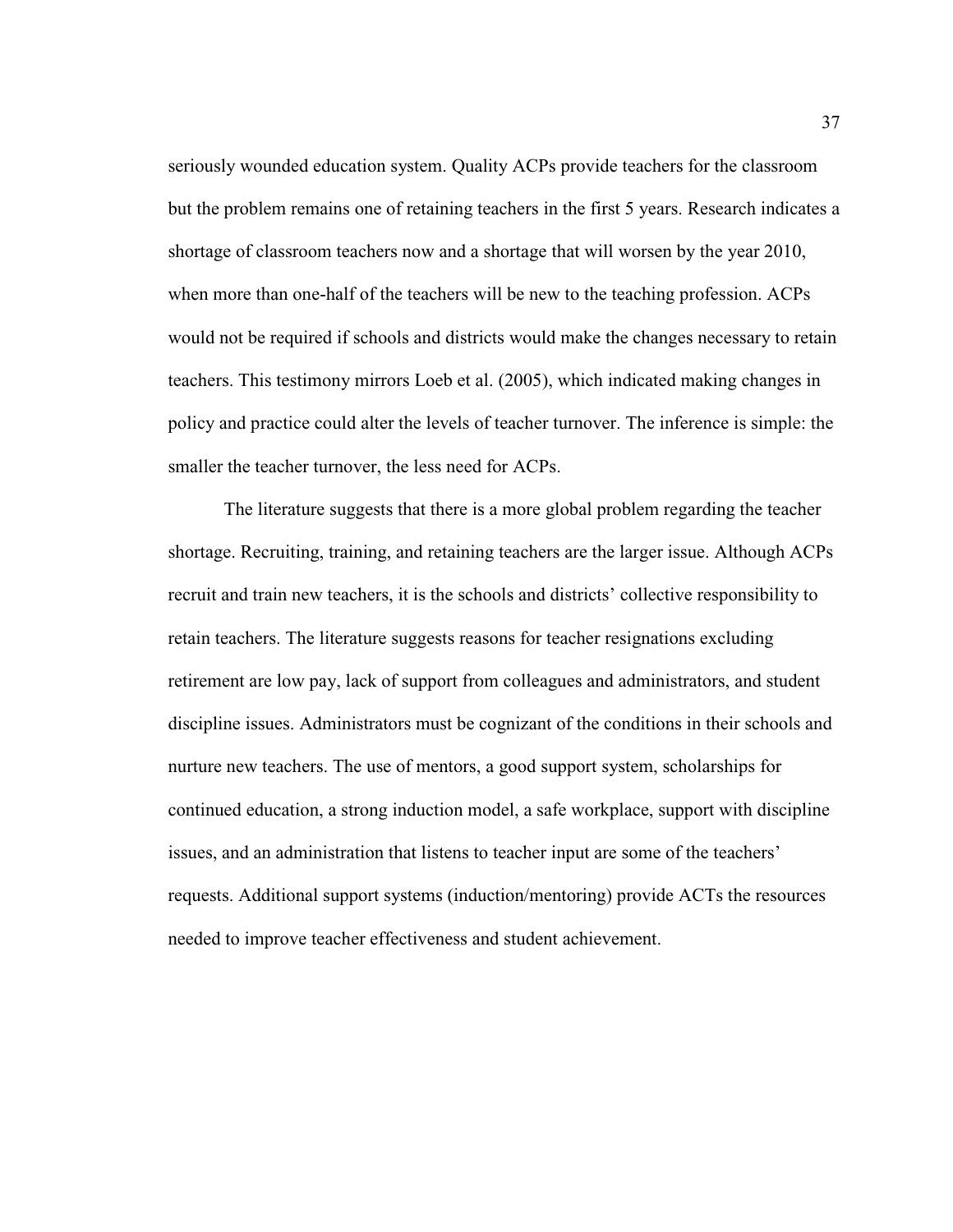### **Teacher Effectiveness**

## **Alternate Certification and Teacher Effectiveness**

ACPs provide a shortened teacher training experience, sometimes as few as 2 weeks, as compared to that of TTTs, who generally receive 4 to 5 years of training prior to entering the classroom (Darling-Hammond, 2005c; Feistritzer, 2005; Harvey, 2005; Humphrey & Wechsler, 2007; Torres, 2006). This abbreviated training experience raises concern about the ACT's effectiveness in the classroom in relation to student achievement. Research shows that alternative route programs do not provide adequate training for the ACT, resulting in lower teacher effectiveness and student achievement (Allen, 2003). The literature (Burkett, 2006; Darling-Hammond, 2001; Ding & Sherman, 2006; Harvey, 2005; Milanowski, 2004; Rockoff, 2004) offered mixed conclusions on the topics of teacher quality as it relates to alternate forms of teacher training. Understanding the support systems provided to ACTs during their first year of teaching is critical because of their abbreviated training, which may not include a student teaching component. Support systems such as teacher induction training provided to first-year teachers and the support provided by a mentor are essential to helping the ACT transition into the profession.

## **Definitions of Teacher Effectiveness**

Some researchers (Anfara & Schmid, 2007; Darling-Hammond & Berry, 2006; Darling-Hammond & Rustique-Forrester, 2005; Salinas et al., 2006; Torff & Sessions, 2006) used the terms teacher quality and teacher effectiveness interchangeably in the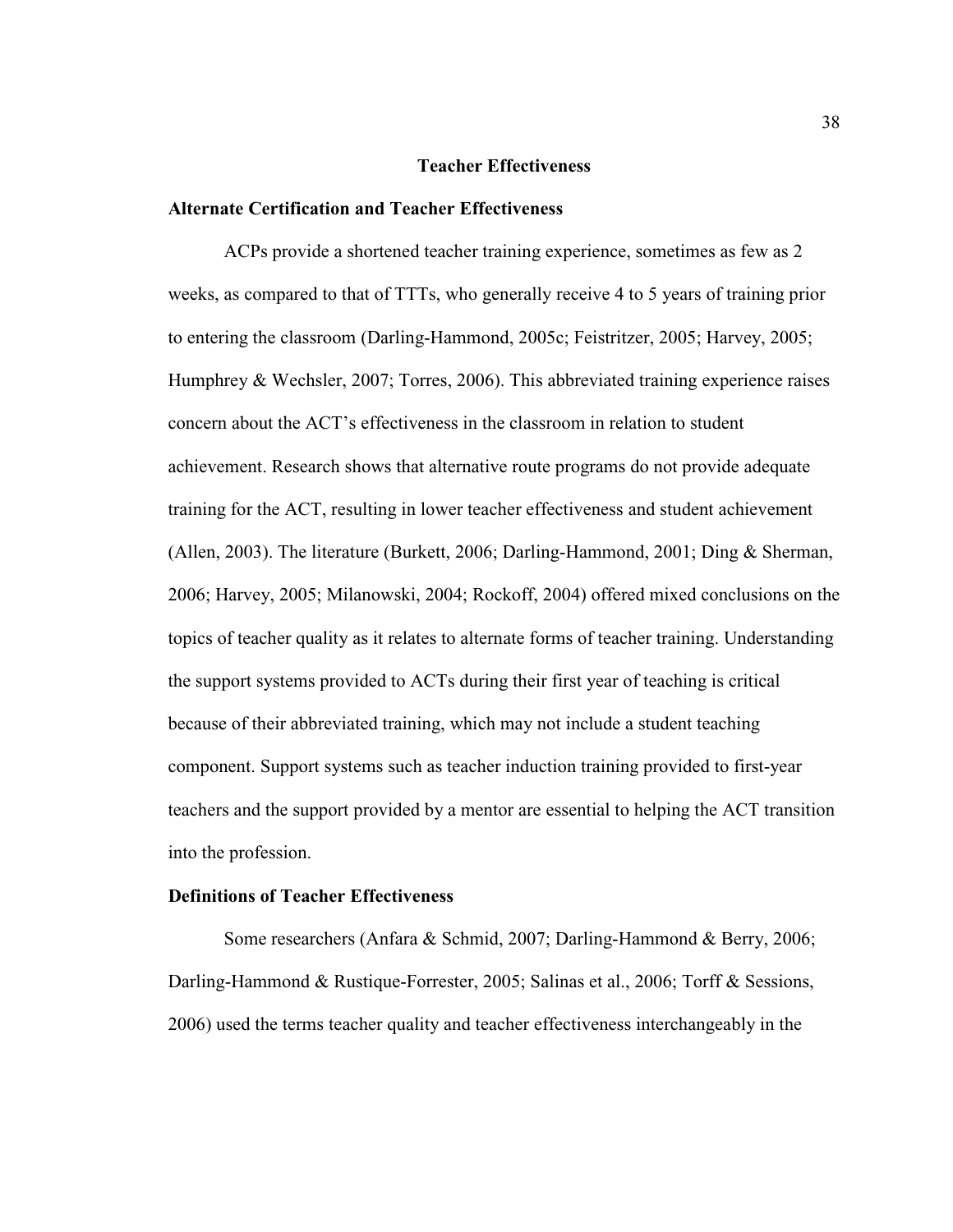literature. Experts have not been able to develop an absolute definition of teacher quality because the concept involves subjective value judgments and consensus is difficult to reach. Goos (2006) suggested that it is difficult to determine how teaching affects student achievement because of the complex variables involved. According to Fenstermacher & Richardson (2005), quality teaching is teaching that results in learning. They suggested that delivering a lesson was not as important as the method used to teach the lesson. Johnson-Leslie (2007) commented that effective teaching practice were found in constructivist type classrooms, and emphasized pre-service teachers need training in effective teaching strategies.

Other researchers indicate effective teachers must be able to do more than deliver content. Berry (2001) stated teachers should be able to make connections with students. Sindelar, Daunic, and Rennells (2004) indicated that teaching is more than being an expert in content but requires the ability to represent lessons in a meaningful way to the student. Fenstermacher and Richardson (2005) stated, "perhaps we cannot define quality teaching, but we know it when we see it" (p. 186). Visible characteristics of effective teachers include "good prior academic performance, communication skills, creativity, professionalism, pedagogical knowledge, thorough and appropriate student evaluation and assessment, self-development or lifelong learning, personality, talent or content area knowledge, and the ability to model concepts in their content area" (Polk, 2006, p. 23). Although a definition of effective teaching may be difficult to reach, visible teacher characteristics are generally used when assessing teacher effectiveness.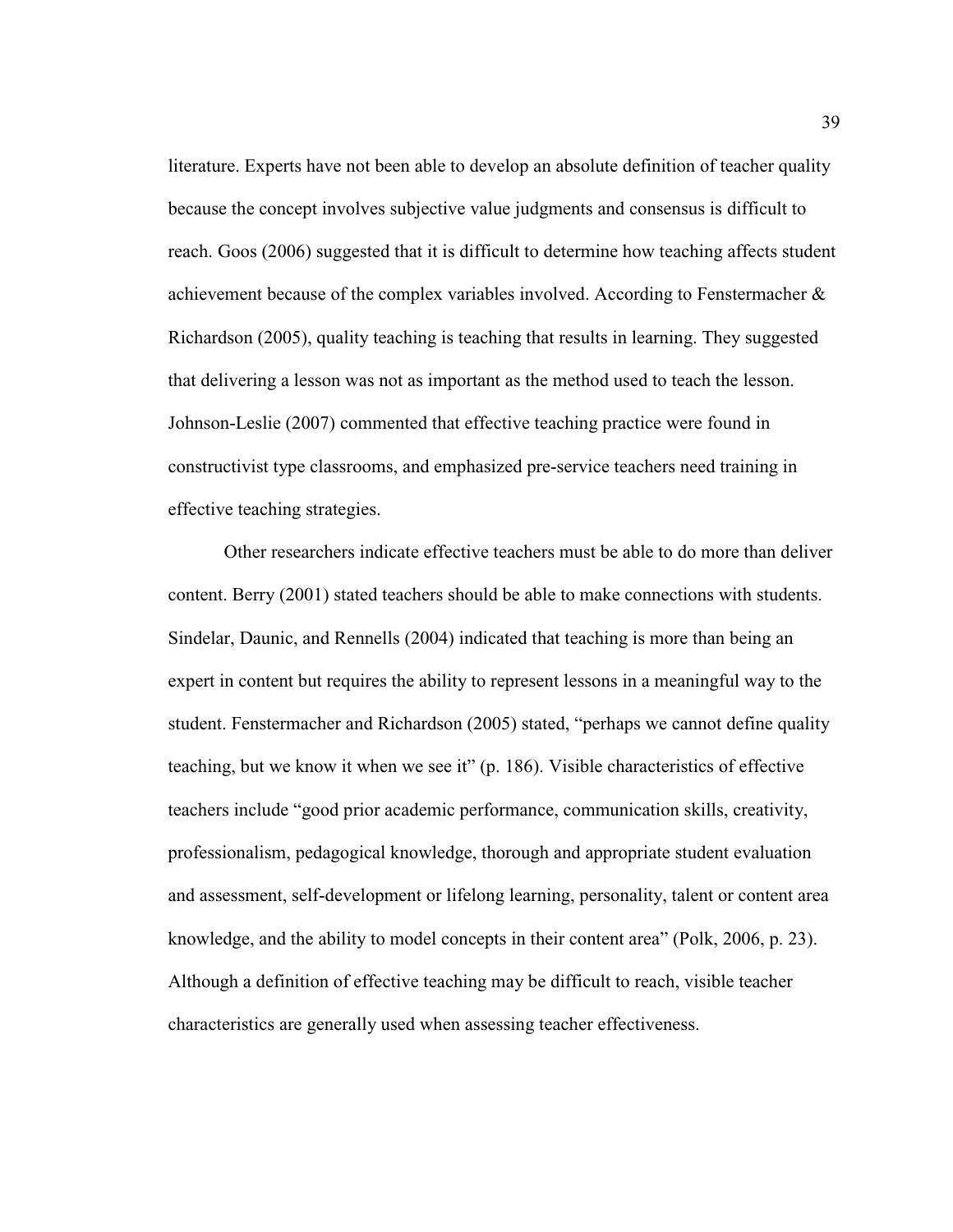Darling-Hammond (2005b) recommended what teachers need to know and be able to do prior to entering the classroom. The list of these skills and competencies includes the following: (a) interpret the way students view the curriculum and adjust the lesson to accommodate the student, (b) listen to students, (c) motivate students, (d) structure lessons and tasks and provide feedback to encourage effort, (e) obtain resources and be familiar with integrating technology into the curriculum, and (f) analyze and reflect on their teaching to improve their instruction. New teacher training programs recognize that teacher reflection is an important component to improve teaching and learning.

Blanton et al. (2006) suggested elementary and special education teachers learn pedagogy rather than content mastery of the basic skills they teach. The need for identifying a creditable and versatile measure of teacher quality is necessary. Berry (2001) indicated research has not linked content knowledge to effective teaching, although there is an exception for mathematics and science. Berry stated many career changers lacked the knowledge and skills that would result in effective teaching. Wise and Leibbrand (2000) stated the public believes teachers should have a command of the content they teach and be able to have a positive impact on student achievement. Definitions of quality teaching include terms related to teacher actions, knowledge, and creativity (Blanton et al., 2006).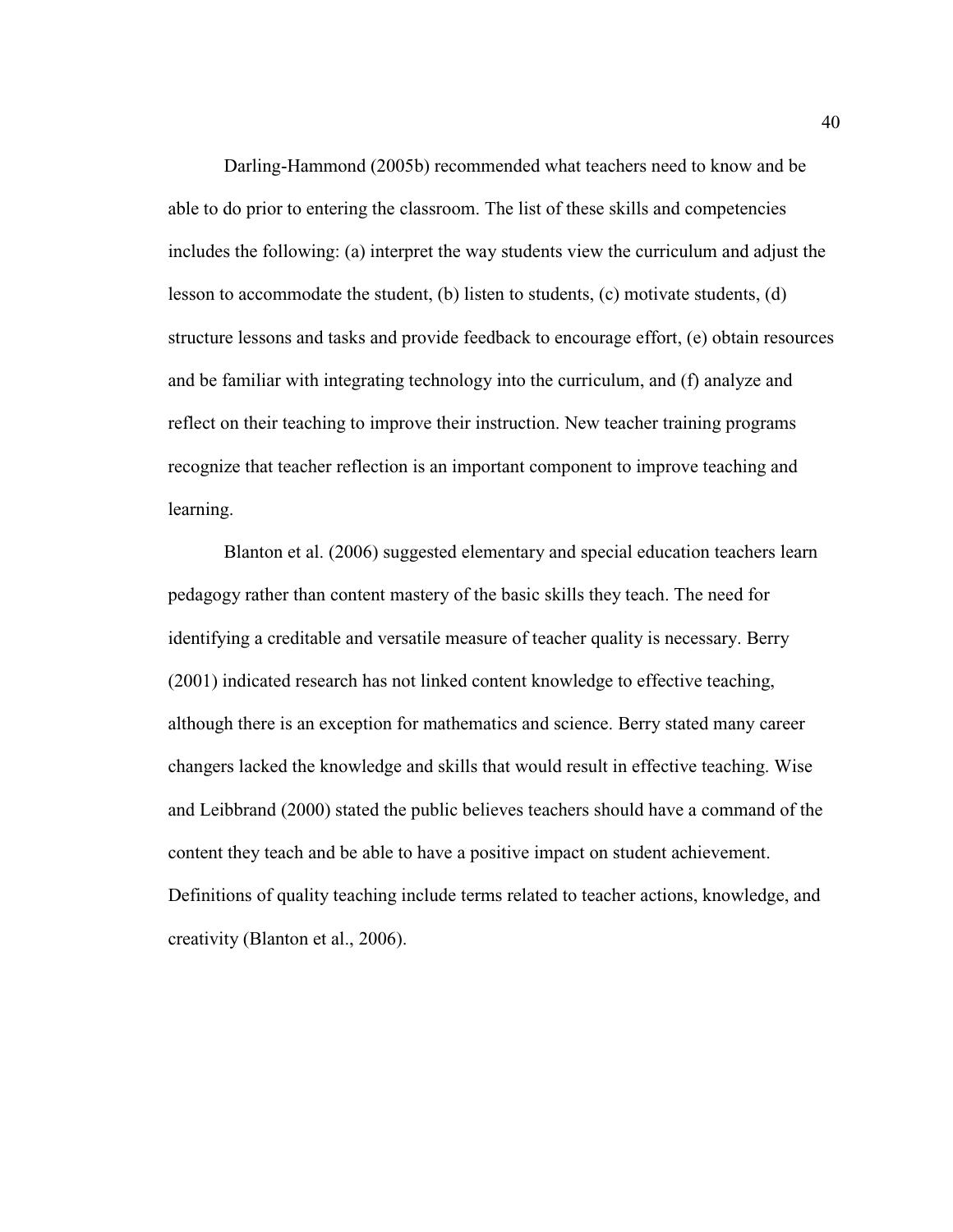# **ACTs' Effectiveness**

Research indicates teacher training and support are directly related to teacher effectiveness and student achievement. In some studies, ACTs did not perform well and the data showed they were ineffective. Berry (2001) indicated ACTs were not prepared to develop lessons that delivered the subject matter in a way that enhanced student understanding, assessed prior knowledge, motivated students to learn, and allowed for cultural differences. Freiberg (2002) suggested, new teachers have difficulty assessing their students' learning and their own professional learning. Torff & Session (2006) stated principals in their study cited the following reasons for teacher ineffectiveness: classroom management, lesson planning and implementation, and student rapport. Principals cited deficiencies in content knowledge as a minimal concern when they evaluated teacher effectiveness. In Johnson-Leslie's (2007) study, more than 50% of the pre-service teachers identified junior high school teachers as being ineffective. The lack of quality teacher preparation and support reduces the ACT's ability to teach effectively and have a positive impact on student achievement. Researchers (Darling-Hammond, 2001, 2005c; Laczko-Kerr & Berliner, 2003; Mahatha, 2005) have contended that underprepared teachers can hinder student learning, making the need for quality teacher training and professional development more important than ever.

Many ACPs do not include a student teaching component in their curriculum, thus robbing the new teacher of the opportunity to practice these teaching strategies prior to becoming certified. Johnson-Leslie (2007) suggested a minimum of 3 years of classroom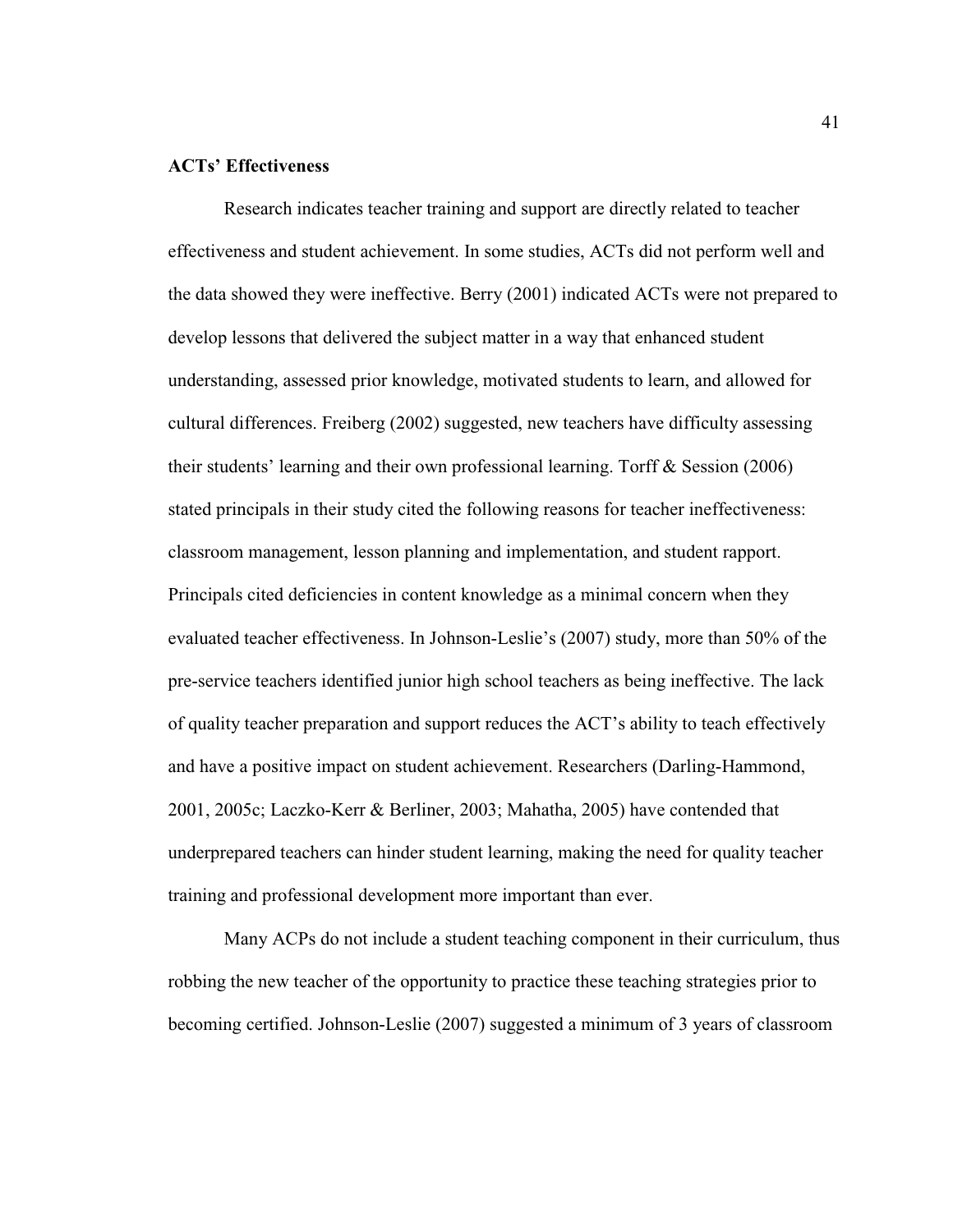experience is necessary to become an effective teacher. Three years is indicative of the metamorphosis of becoming an effective teacher through the lens of the constructivist theory in that teachers will reflect and grow in their knowledge of what it means to be effective. The length of time it takes to become an effective teacher raises many questions. How can educational leaders improve teacher preparation to shorten the time it takes to become an effective teacher? Are administrators and new teachers aware of the minimum period? How does this period affect a new teachers' students' achievement? Can quality teacher support systems (induction/mentoring) develop effective teachers in a shorter period?

There are many variables involved in studying ACT training and support, teacher effectiveness, and student achievement. Slavin (2003) stated genuine reform in instruction requires a focus on many variables at the same time. Slavin recounted the story of a foolish scientist who only studied the variables of plant growth in isolation and determined that none of the variables (water, light, or fertilizer) worked. Slavin added researchers often engage in a similar process, isolating only one variable when what they are studying is too complex and requires consideration of the totality of all the variables working together. Ding and Sherman (2006) noted the role that the school, students, and family play on student achievement. They emphasized studying factors in isolation is not recommended. Learning is an interactive activity between teacher and student. Ding and Sherman stated educators must recognize that the student plays an important role in his own learning. The students' role is an important factor when addressing the issues related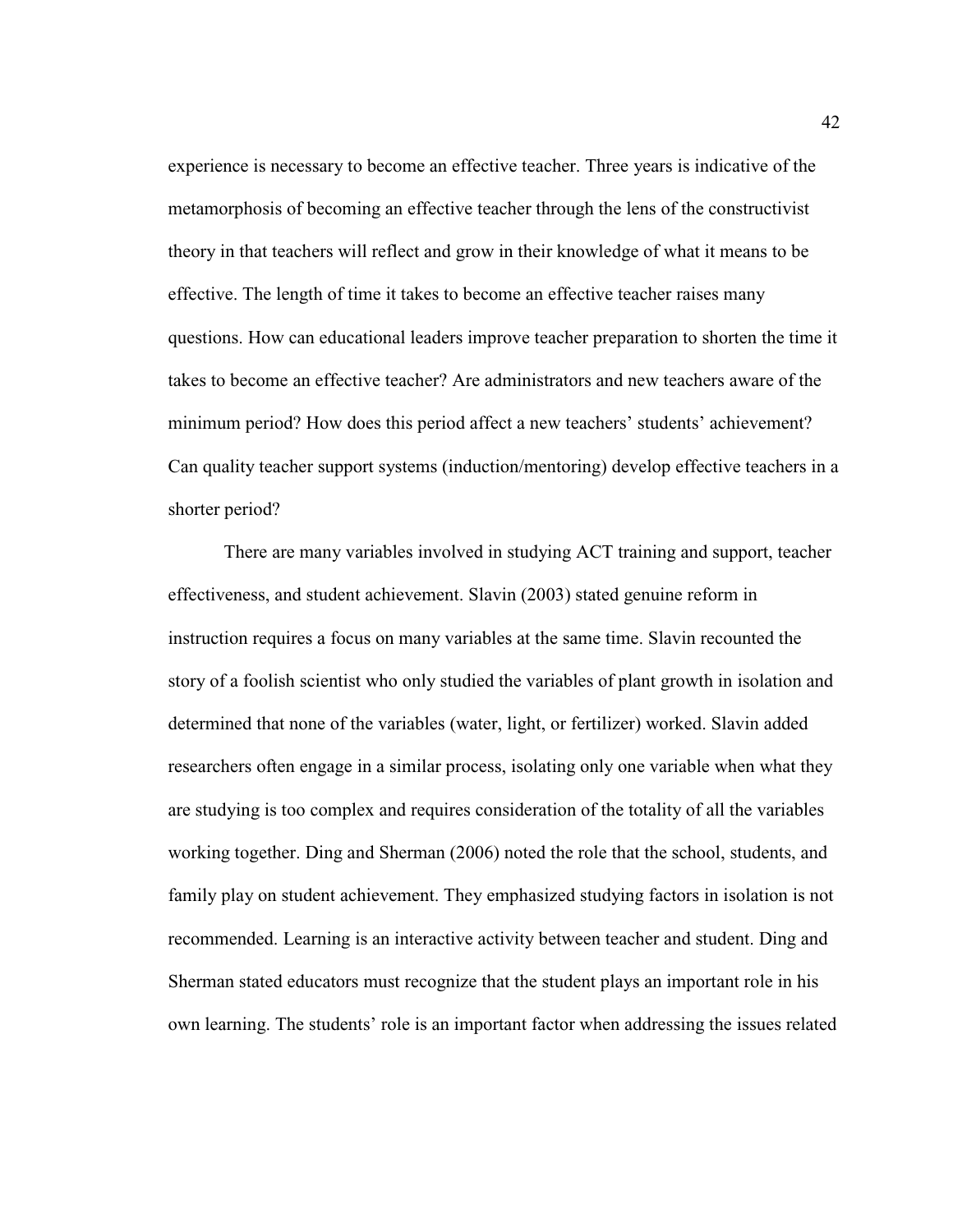to teacher effectiveness. They suggested effective teachers are aware of each of their student's learning needs and address those needs with each student.

Teacher effectiveness, student achievement, and professional development provided through mentoring and/or induction programs for ACTs are too complex to study in isolation. The misconception that the knowledge of subject matter automatically means that you can teach, and teaching and learning happens by trial and error, is detrimental to the concept of effective teaching (Darling-Hammond, 2005b). Darling-Hammond's research cited studies related to ACT's effectiveness that revealed ACTs had difficulty with classroom management, planning lessons, and understanding students' academic needs. Linda Darling-Hammond has been a vocal opponent to ACPs because of the inadequate training provided to prospective teachers in programs she has researched. She has claimed TTTs have a stronger pedagogical base and are more effective with students. The ACPs' shortened training experience and possible lack of student teaching experience has caused concern about the teaching quality of the ACT. Providing additional support systems such as induction training and mentoring for the ACT to develop into an effective teacher are necessary to overcome the deficiencies in training.

#### **Principals' Perceptions of the Effectiveness of ACTs**

Results from studies on teacher effectiveness have been contradictory. Mahatha's (2005) study indicated principals perceived TTTs as more effective than ACTs in content knowledge and classroom management. Findings from Torres's (2006) study conducted in Florida indicated that ACPs performed their job as well or better than the traditionally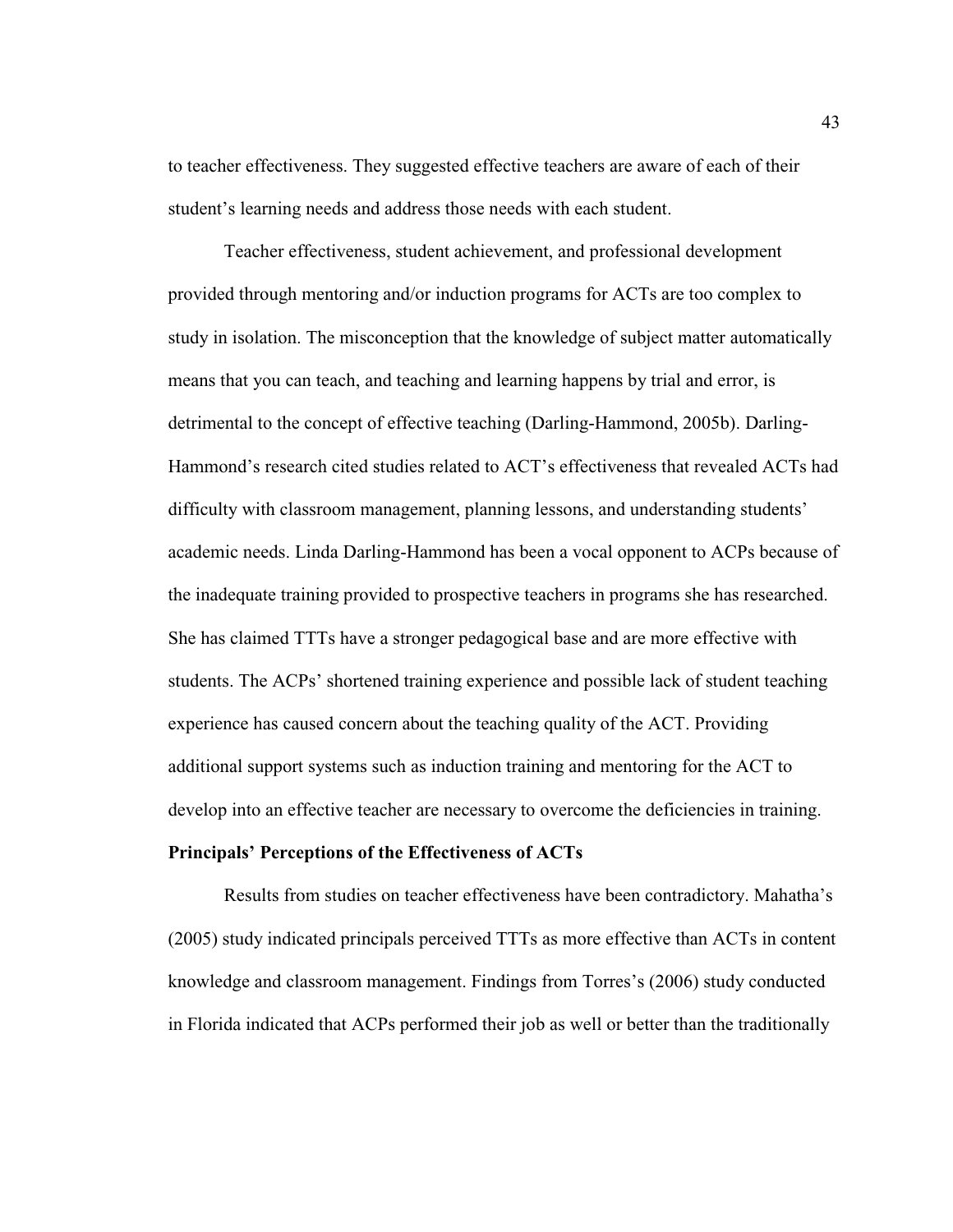trained teacher did. An evaluation of the Dallas Independent School District's ACTs effectiveness found that ACTs earned higher scores by their principals than did TTTs (Mahatha, 2005). In some studies, ACTs had difficulty with instructional planning and had less professionalism.

Classroom management and pedagogy are essential components of the teacher's everyday classroom experience. Classroom management is often a determining factor in evaluations of teacher effectiveness. Freiberg (2002) suggested poor classroom management may lead to increased student discipline issues, as well as decreased teacher effectiveness and student achievement. In a survey of PACE ACTs, Burkett (2006) identified the need for more classroom management lessons in the training program. Some studies indicated ACTs might have excellent content knowledge but lack the ability to teach the material. The inability to explain concepts to students resulted in a lower rating of teacher effectiveness. The ACT might have a negative impact on the students' education because the ACT's pedagogical knowledge base is weak (Mahatha, 2005). A quality induction/mentoring experience could help the ACT to overcome classroom management and pedagogy issues.

# **Summary**

The usages of the terms of teacher quality and teacher effectiveness are interchangeable in the literature. Although, there have been many attempts to provide a definition for teacher quality or teacher effectiveness, only characteristics of effective teachers have been generated. The literature related to teacher effectiveness includes a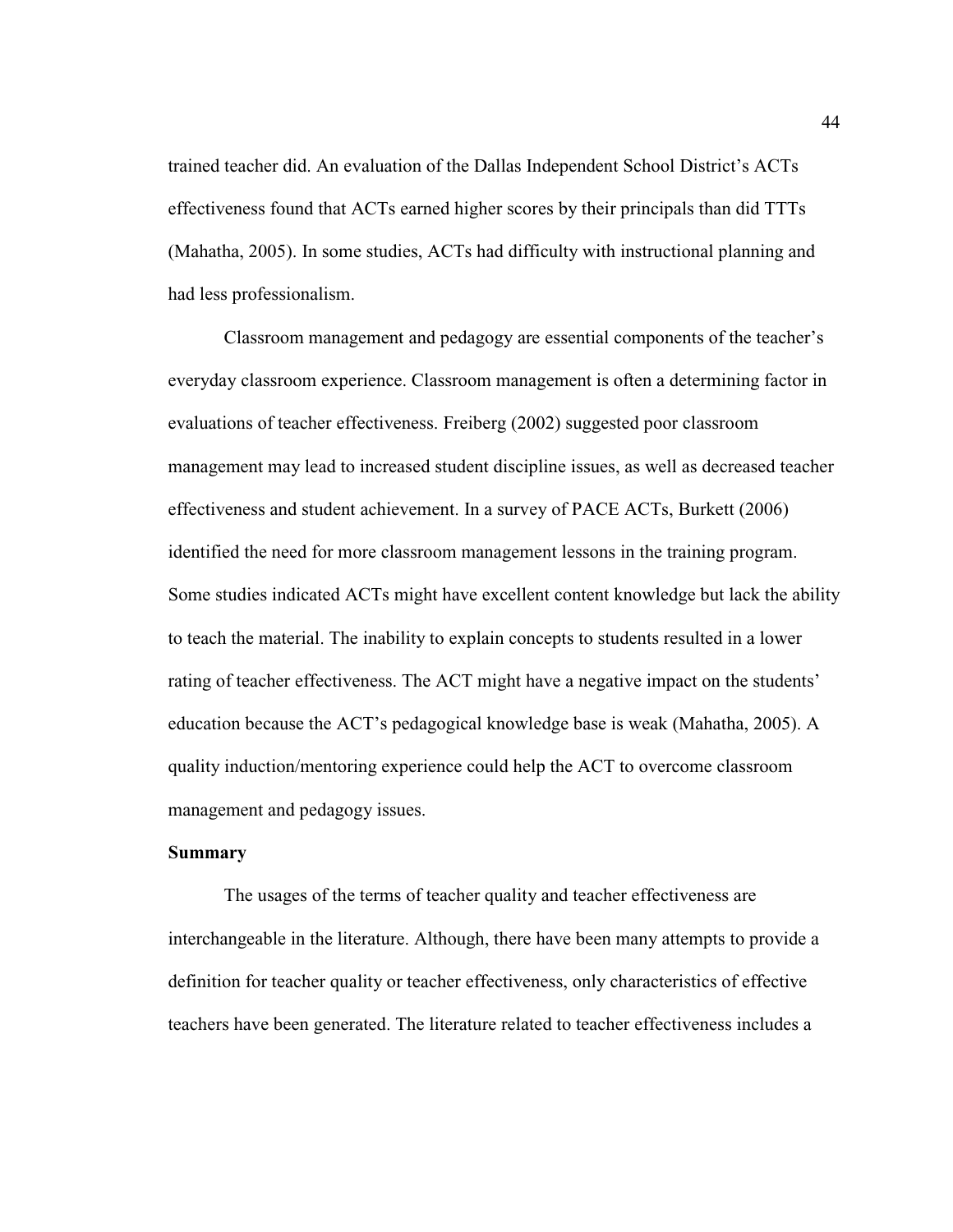discussion of the relationship of ACTs' training and effectiveness, as well as principals' perceptions of teacher effectiveness. Mixed and contradictory results are present in the literature concerning teacher training and teacher effectiveness as it relates to student achievement. The topics of teacher support systems, including mentoring and induction training, teacher retention, teacher effectiveness, and student achievement are interrelated and should not be isolated when studying the training and support needed for an ACT to be considered an effective teacher.

## **Student Achievement**

# **Teacher Preparation and Student Achievement**

NCLB (U.S. Department of Education, 2001) prompted researchers to take a closer look at teacher quality and its relationship to student achievement. Researchers agree teacher quality is the most important factor influencing student achievement. Davis (2006) added that a report from the Center for American Progress could not identify one specific factor that predicts teacher success. Ding and Sherman (2006) stated there are a variety of factors that lead to student achievement. Darling-Hammond (2005b) suggested the teacher's professional development has an impact on student learning and recommended regular self-evaluation and reflection of the teacher's practice to improve student achievement. The literature indicated that teacher quality is linked to teacher training, therefore, an investigation of the type of training a teacher receives prior to teacher certification, the support systems put in place once a teacher enters the classroom, and the impact of the teacher's training and support on student achievement is warranted.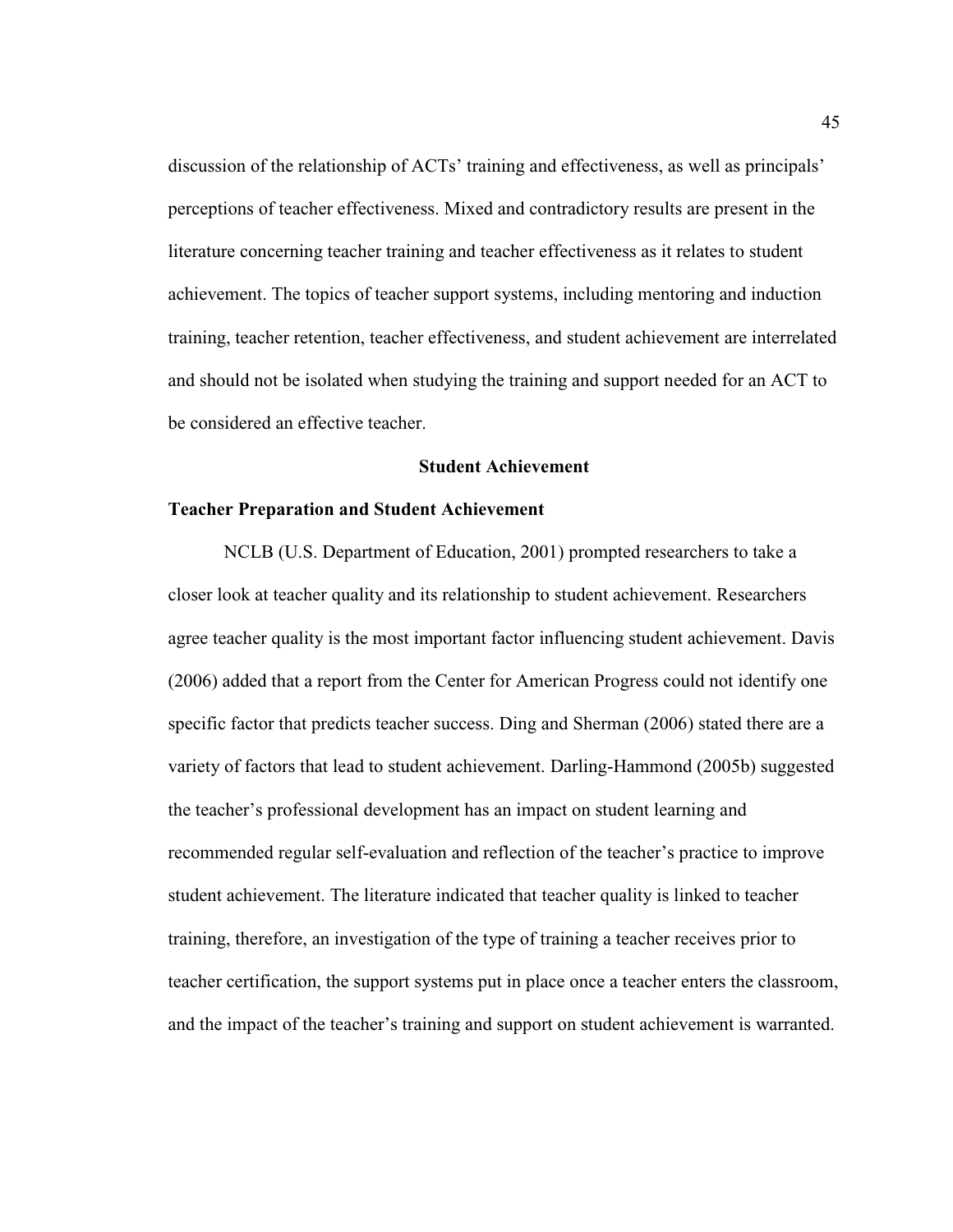Horgen (2004) suggested teacher preparation programs have a far greater influence on student achievement than any other factor, including class size, budget, and teacher salaries. Boyd et al. (2007) found ACPs that have strict candidate selection criteria produce ACTs that perform as well as their TTT counterparts after only 2 years in the classroom. McFadden and Sheerer (2005) indicated that teacher preparation programs need to prepare teachers to focus on strategies that will improve student achievement in various school settings. Darling-Hammond (2005b) posited teacher qualifications are the most important factor when considering variances in student achievement. Salinas et al. (2006) stated, "given that urban and rural areas are turning more frequently to alternative certified teachers in high need areas, it is critical to determine whether the teacher certification route impacts student achievement" (p. 6). Teacher quality is dependent on teacher training and support. ACTs' shortened training experience may be a factor in their perception of their own effectiveness and student achievement.

It is our responsibility as leaders to give teachers the best preparation and support possible to realize the maximum possible effect on student achievement. Better teacher training and support will result in higher student achievement. Standards raise the bar for student achievement (Lambert et al., 2002), so higher standards and standardization of ACPs, induction programs, and mentoring programs may help raise the bar for both prospective teachers and their students.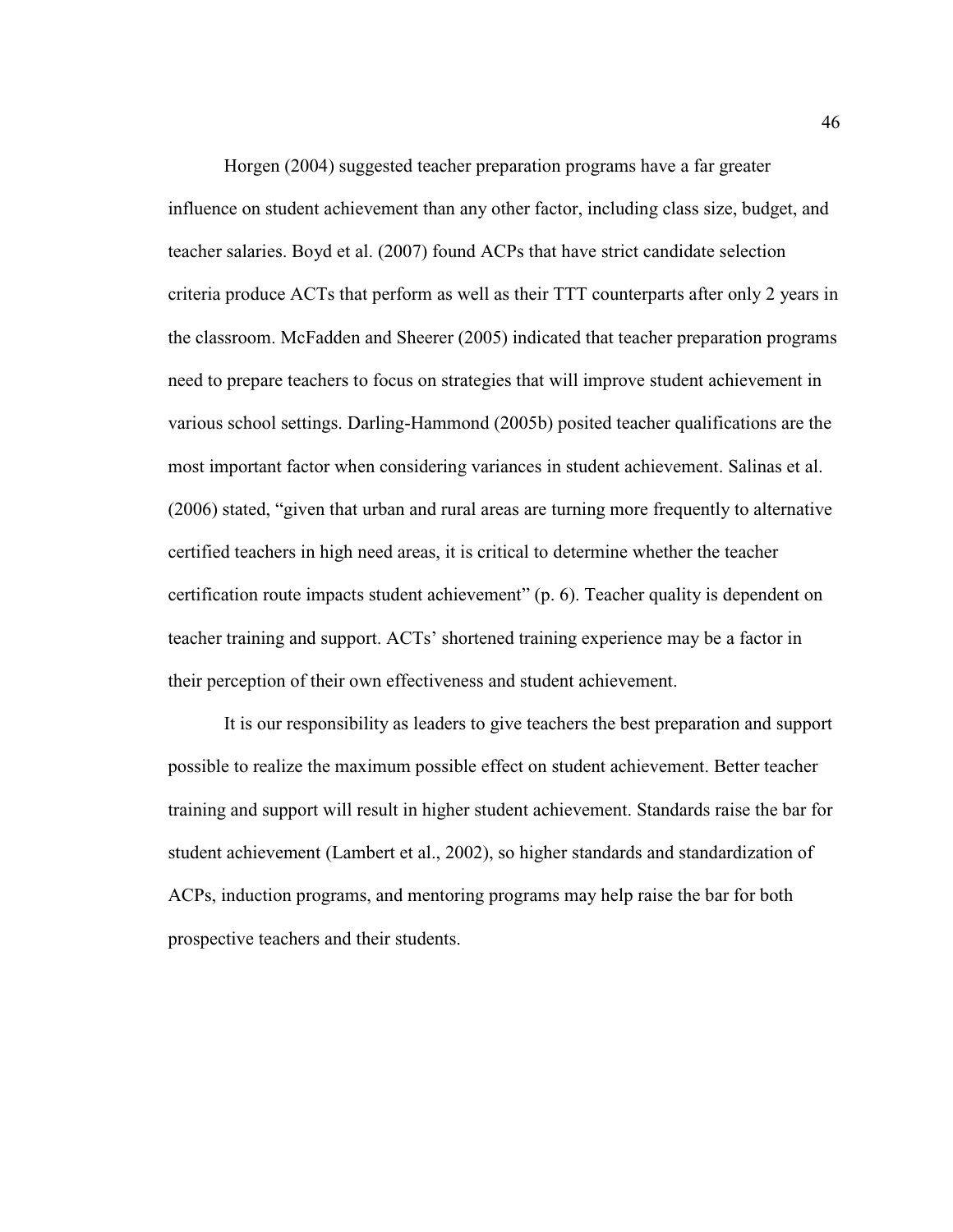#### **Professional Development and Student Achievement**

Research showed professional development has a direct impact on student achievement. Glassford and Salinitri (2007) posited induction should not stop after the first 3 years but continue as a career-long series of professional development. Fletcher  $\&$ Barrett (2004) stated new teacher expectations in terms of student achievement are the same or higher than their experienced colleagues. Leimann et al. (2008) explored a mentoring program created by a team of teachers in Maryland that originally started out to improve teacher retention in order to "maintain and increase student achievement" (p. 28). Maciejewski (2007) explained how a school district in Palo Alto, California, collaborated with the University of California to create a new teacher and new principal induction program. After 3 years, the school district made significant improvement with teacher retention and student achievement. According to Maciejewski, the algebra students in this district made significant gains on their state achievement tests. Maciejewski even stated the results from the district indicated some new teachers made better gains in student achievement than did their veteran colleagues. Murray, Ma, and Mazur (2009) suggested professional development could have an impact on student achievement in mathematics. All of these studies found that professional development had a profound impact on student achievement.

## **Teacher Effectiveness and Student Achievement**

Hester (2006) defined effective teachers as "those that lead students to achieve normal academic gain over a three-year period" (p. 7). Haskins and Loeb (2007)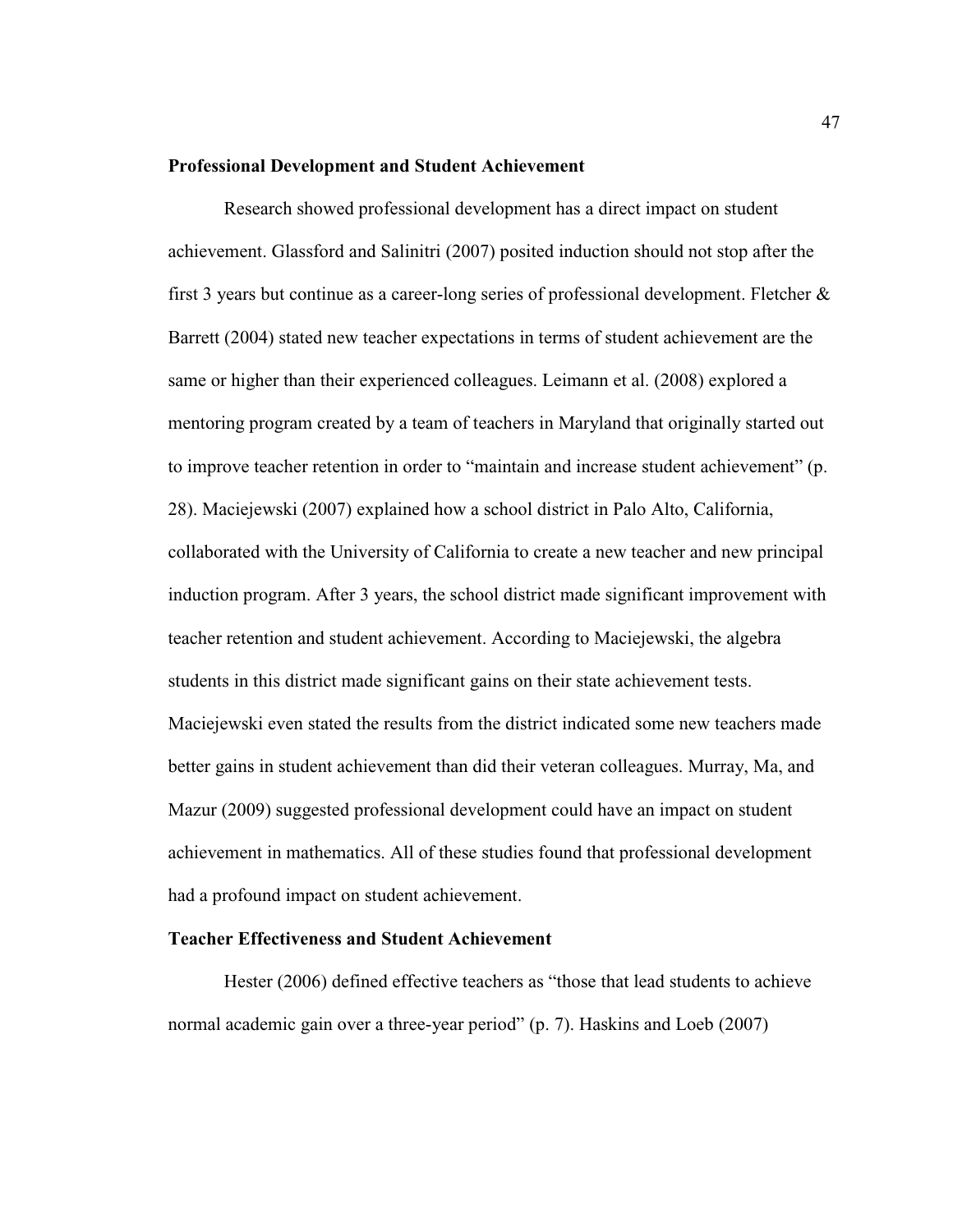suggested students taught by teachers considered to be the most effective (in the top 20% on an effectiveness scale) for a period of "three years scored about 50 percentile points better than students who had teachers in the lowest fifth" (p. 2) reinforces the idea that gains in student achievement are the result of consecutive years of good teaching. Hester suggested the damage done to student achievement by ineffective teachers is apparent years later, even if effective teachers teach the student later. Glassford and Salinitri (2007) suggested better teaching has a positive impact on student achievement. The consensus is that ACTs need the support from induction/mentoring programs to increase student achievement.

### **Other Factors Influencing Student Achievement**

The literature on student achievement and teacher effectiveness revealed mixed and conflicting results. One of the best predictors of student achievement is the number of teachers that are certified and have an academic major in the field (Investment in Teacher Quality Pays Off, 2001). Haskins and Loeb (2007) stated family background had a greater effect on student achievement than did any other school-related factor. Heck (2007) suggested teacher quality reduces the gaps in student learning that are associated with socioeconomic standing and race or ethnicity. This finding implies teacher quality is a factor in explaining differences in student achievement. Hester (2006) stated teacher subject matter knowledge influences student achievement.

Clotfelter, Ladd, and Vigdor (2006) suggested experience and state-licensure test scores are the only teacher qualifications that predict increased student achievement.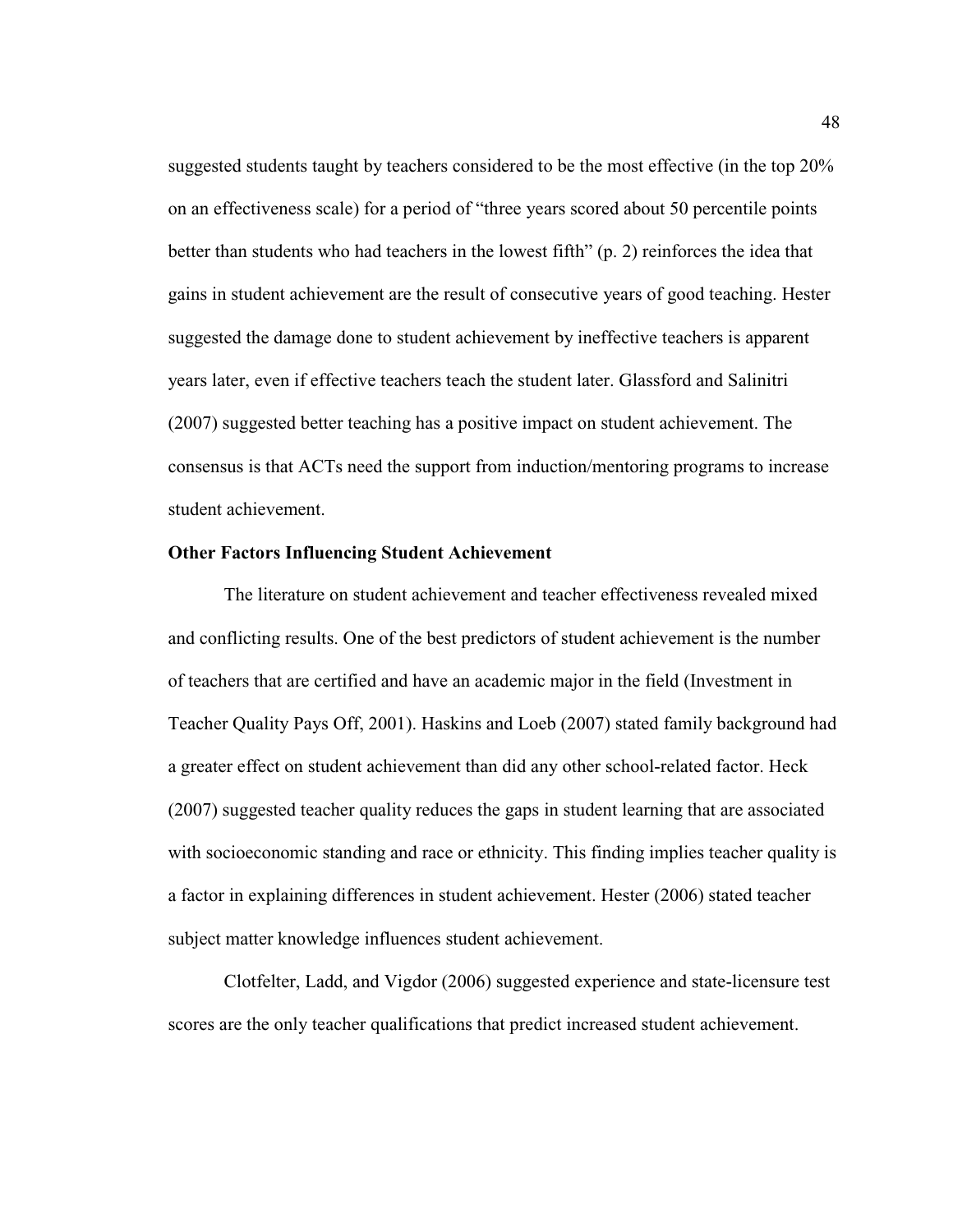Brewer (2006) stated teachers who acquire a master's degree in an academic discipline rather than in education have shown increased teacher effectiveness in regards to student achievement. Fenstermacher and Richardson (2005) stated the teacher is only one of four factors that facilitate quality teaching and student learning. The students' willingness and effort, the nature of the social setting, and the opportunity account for the other factors. These studies showed that many variables are present when evaluating teacher effectiveness, student achievement, and teacher support systems provided to ACTs.

#### **Student Achievement in High-Poverty Schools**

Hoff (2004) reported state leaders are aware that they must recruit the best teachers to the schools with the lowest test scores to improve student achievement. Hester (2006) indicated high poverty schools are filling teacher vacancies with un-credentialed teachers and teachers who have graduated from noncompetitive universities. Schools that experience high rates of teacher turnover also experience low student achievement, possibly because of poor quality instruction. Liu and Meyer (2005) concluded the revolving door effect created by constant teacher turnover is detrimental to student learning. Hard-to-staff schools must turn to ACTs to fill vacancies. Junor and Thomas (2004) considered ACTs' abilities to have an impact on student achievement as an indicator of teacher quality. Junor and Thomas suggested, "there is a need to understand how these teachers' experiences in the alternative teacher preparation program prepare them for urban classrooms and to understand the impact of these teachers on student achievement" (p. 1).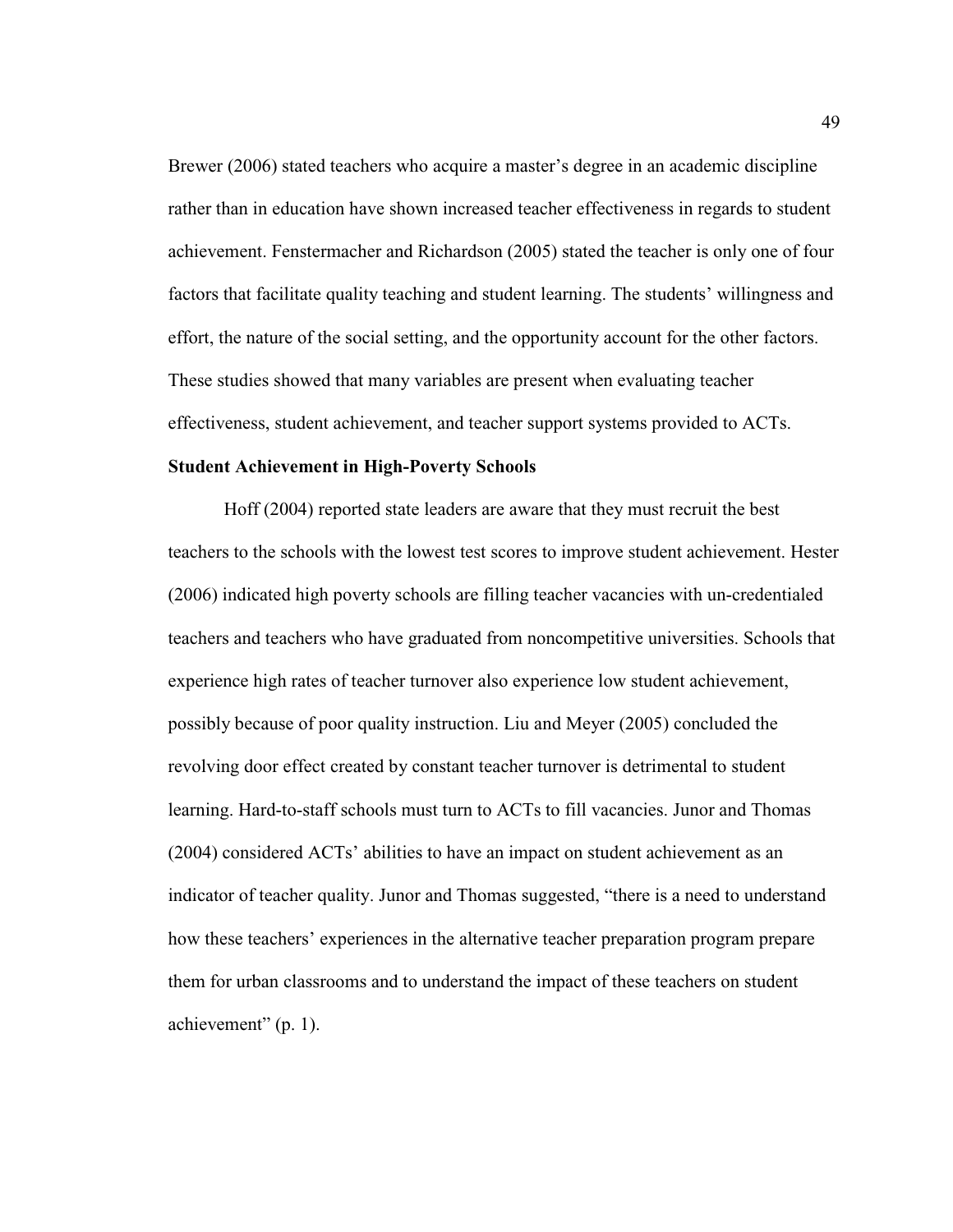# **Student Achievement and Society**

Students' academic achievement becomes the foundation for students to be productive in society. Education is the vehicle that provides students with the tools necessary for entry into an increasingly complex society. Student achievement is dependent on the teacher's ability to teach a diverse set of learners, which requires teachers to be diagnosticians that understand the learning process and are capable of developing a large set of teaching methods to meet their students' needs (Darling-Hammond, 2005a). Teachers must have a deeper understanding of the content and a solid foundation in pedagogy to maximize student achievement (Darling-Hammond, 2005b). Teacher training and support is the key to teacher quality and student achievement. ACTs require the additional support mechanism to realize a favorable impact on student achievement.

#### **Summary**

Fenstermacher and Richardson (2005) cautioned educators, policy makers, and parents that teaching and learning are components of a reciprocal relationship that requires action from the learner. Good teaching is only one fourth of the total studentlearning picture. The student's willingness and effort, the nature of the social setting, and opportunity make up the remaining three fourths of the picture. Society cannot place the total "burden for student learning upon the shoulders of the teachers" (Fenstermacher  $\&$ Richardson, p. 197). It is easy to place the blame on teachers for low student achievement because it is easy to make provisions to provide more training and professional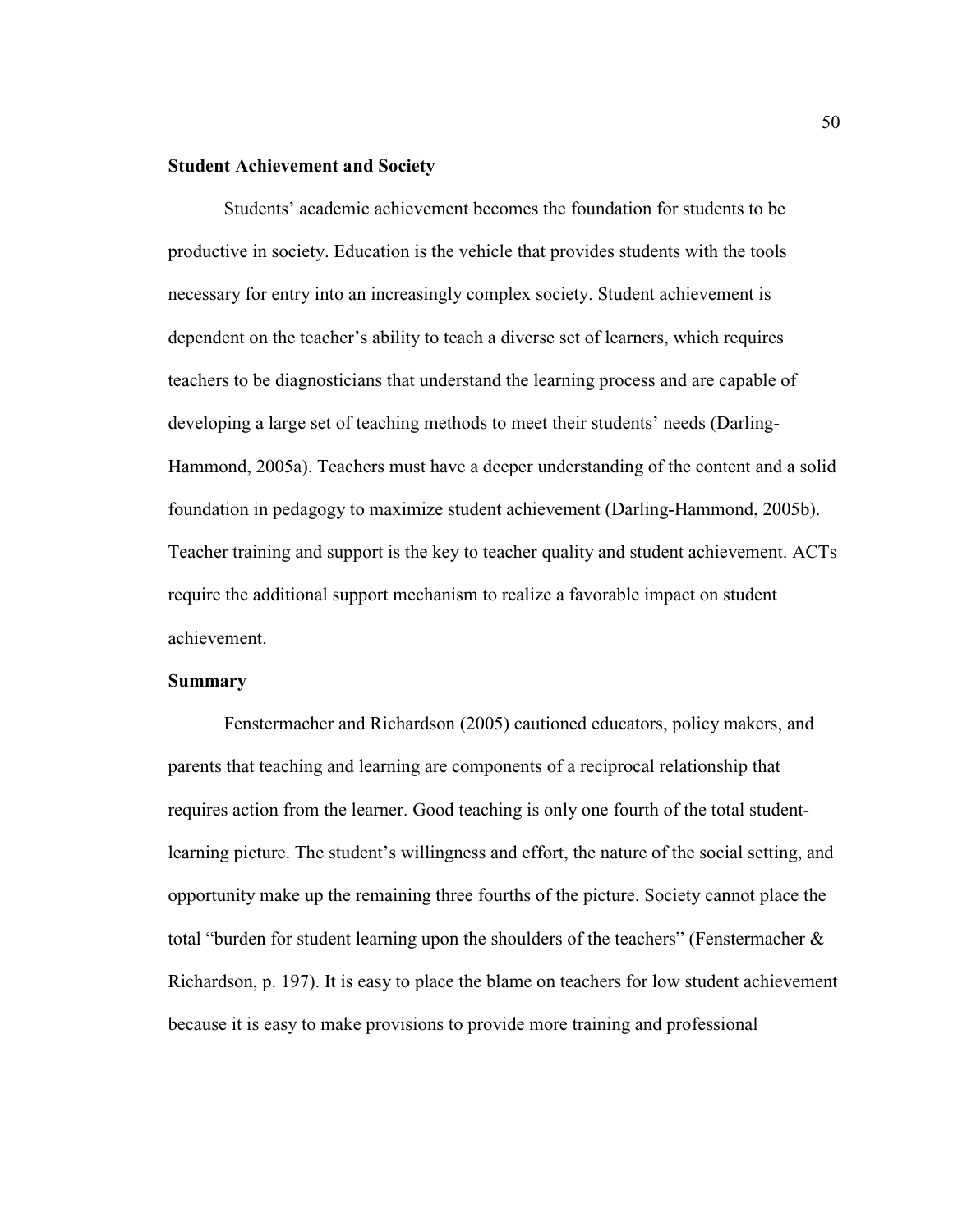development at a lower cost, when the focus should also include the other three factors of student learning.

Berry (2001) suggested there is not enough research that provides conclusive evidence to support what Berry called a myth that "alternative licensure produces more effective teachers who, in turn, produce higher student achievement" (p. 34). In a perfect world, the vision expressed by the National Commission on Teaching & America's Future (1996) that every child would be taught by a caring, competent, and qualified teacher, and every teacher would receive quality teacher training and professional development would be realized. Polk (2006) advised teachers should be proactive in their own professional growth. Quality professional development is necessary for successful teaching. Research indicates teacher quality does have an impact on student achievement. PACE ACTs may need additional support systems to realize a positive impact on student achievement because they lack the student teaching component found in TTT programs.

# **Research Methodologies Found in the Literature**

#### **Introduction**

Blanton et al. (2006) categorized teacher education research into one of five areas: identifying factors for student achievement, comparative studies of teachers and certification, follow-up surveys, experiments, and longitudinal case studies. In the review of the literature on alternate certification, teacher quality, and student achievement, some researchers (Burkett, 2006; Mahatha, 2005; Powell, 2004; Torres, 2006) used surveys to assess teachers' and principals' perceptions, while other researchers (Cleveland, 2003;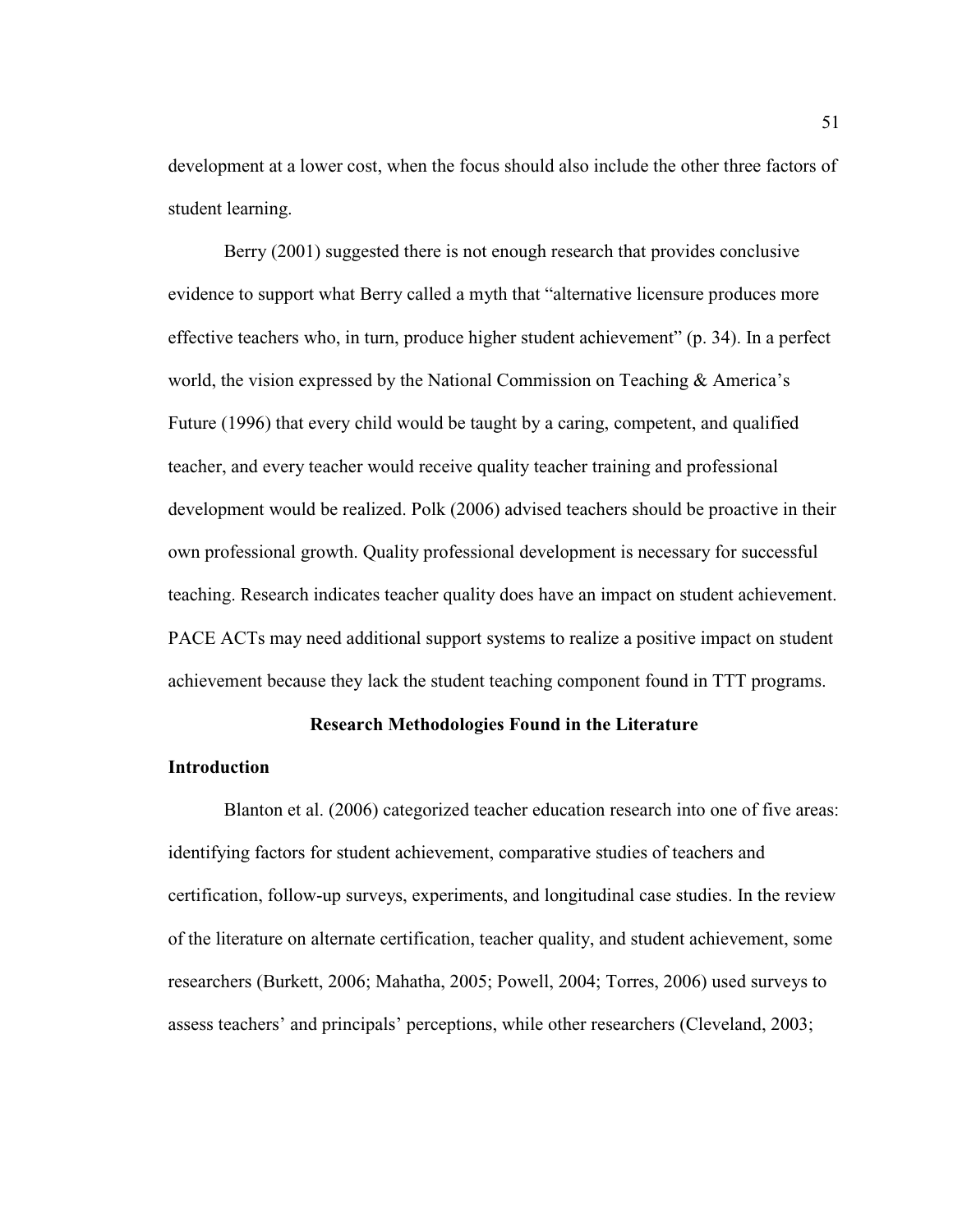Fry, 2007; Worthy, 2005) used case studies to explore issues related to first-year teachers. The themes presented in this subsection included; ACTs' induction/mentoring, teacher effectiveness, student achievement and the methodologies used in each study.

## **Case Studies**

New teachers are excellent candidates for case studies because of the unique experiences they encounter. Fry's (2007) case study used monthly interviews to investigate how induction supported four beginning teachers' journeys through their first year of teaching. The induction support categories are: (a) basic induction, which included mentoring and administrative support in the form of supportive communication; (b) Level II, which included grade-level or content area planning or seminars; and (c) Level III, which included assistance from an aide or a reduced amount of preparations, and support from other networks. The study revealed that all four teachers received inadequate induction support. Fry recommended a differentiated approach to induction training to meet the needs of all first-year teachers.

Worthy (2005) studied one teacher over a 5-year period in a case study that examined a first-year teacher's "longitudinal perspectives of teaching, teacher preparation, and support" (p. 380). The case study described the teacher's perseverance despite the difficult working conditions and limited support the teacher received during the beginning years of teaching. Six observations conducted over a 3-month period, field notes, and interviews were the primary data sources in this study. Fry used informal meetings with the first-year teacher to discuss the issues and topics found in the data.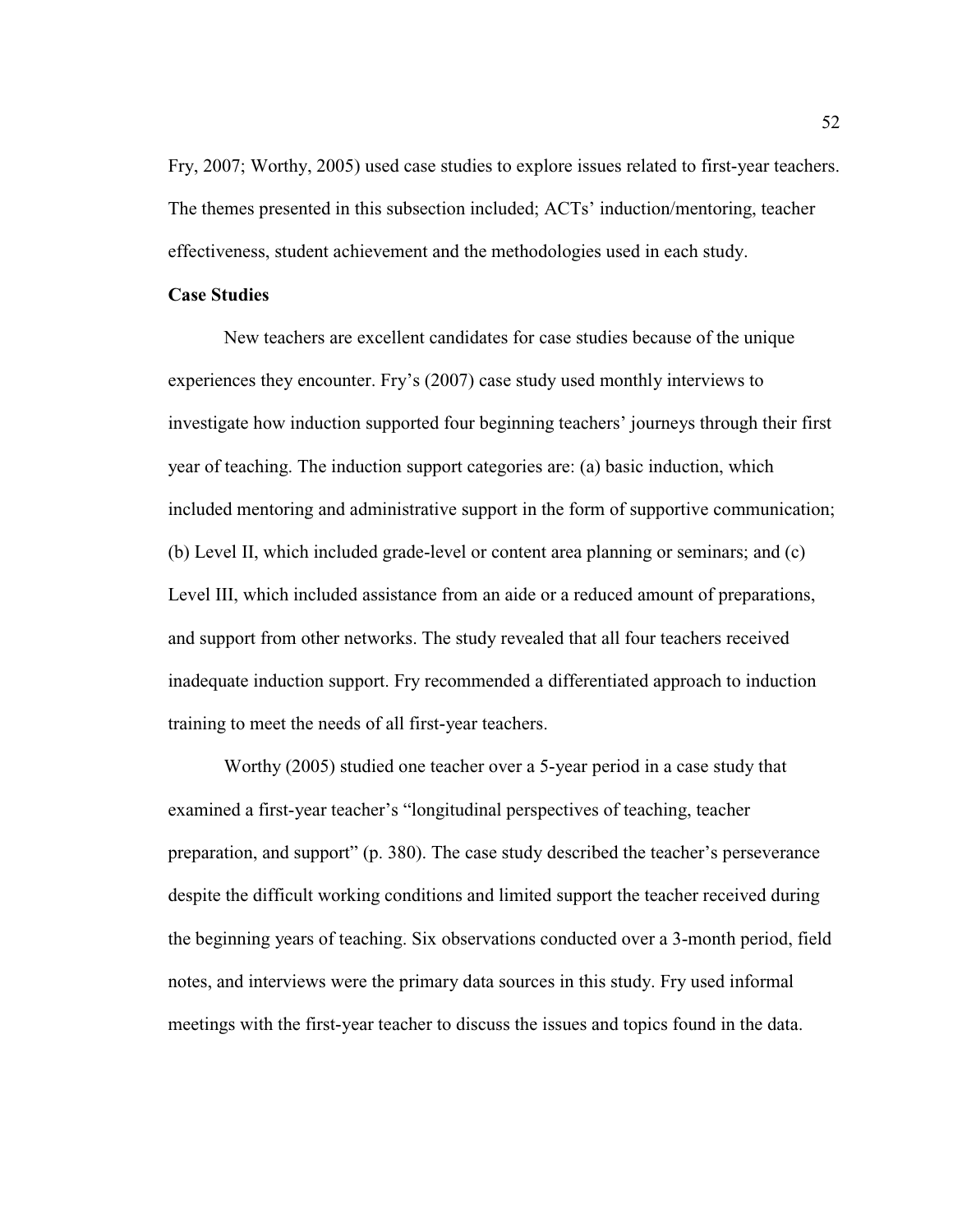Worthy concluded teacher attrition rates rise, and student achievement suffers when beginning teachers do not receive support.

Cleveland (2003) studied a group of ACTs in the North Carolina Teachers of Excellence for All Children program over the period of one semester. The study focused on whether an ACP would address the teacher shortage in North Carolina. The dialogue between participants on an electronic mailing list produced data, which generated six themes. The themes included; organization/disorganization, support/lack of support, coursework, mentoring, time, and frustrations. The dialogue presented in the case study illuminated the difficult journey ACTs make as they transition into the profession. Cleveland made a recommendation to provide mentoring and additional support to ACTs as a means to retain teachers.

# **Other Studies**

Many researchers used survey instruments in their studies. Burkett (2006) used the summative evaluation method to study and evaluate PACE. PACE participants and principals of PACE teachers either agreed or strongly agreed the PACE participants received effective training from PACE. The survey indicated there should be more training in the areas of long-range planning, classroom management, and the development of assessments. Torres (2006) used a 20-question survey and Dillman's tailored design method to determine Florida principals' perceptions of ACTs' effectiveness. The data in Torres' study indicated ACTs in Florida received favorable performance ratings that were equal to or higher than those received by TTTs.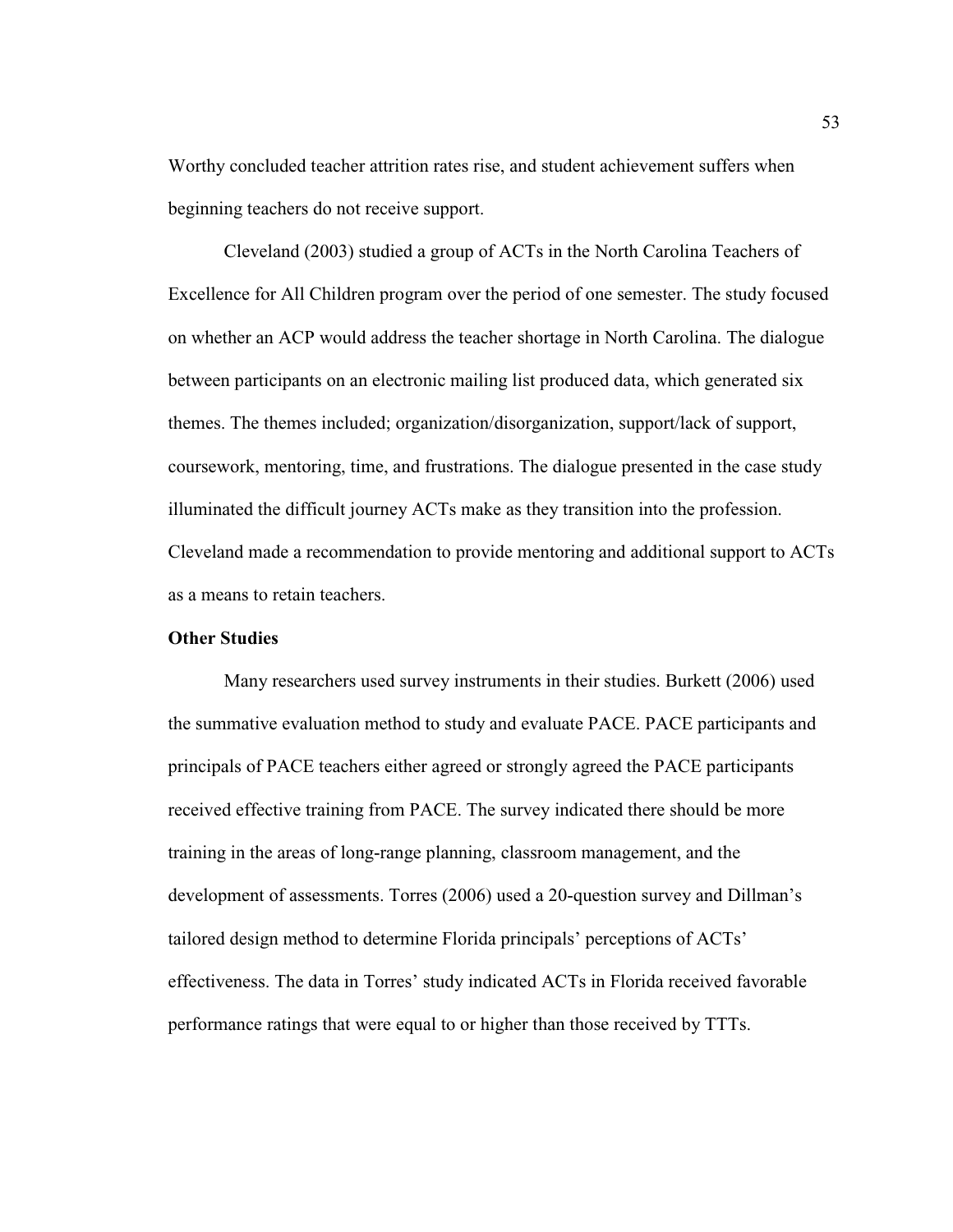Powell (2004) used a survey instrument and the chi-square analysis method to determine teachers' and principals' perceptions of the principals' support provided to beginning teachers. Powell disaggregated and compared the data in his study by several subgroups, including ACTs and TTTs, gender, grade level, and minority status. The data showed differences in principals and teachers' perceptions of support provided to firstyear teachers.

Mahatha (2005) used a survey instrument to determine principals' perceptions of ACTs' effectiveness in New Orleans public schools. The survey yielded data that compared ACTs to TTTs in the following areas: content knowledge, classroom management, instructional planning, human relation skills, and professionalism. The data was analyzed using *t* tests. Mahatha's results indicated principals' perceptions of TTTs surpassed those of ACTs in all areas except human relations skills. ACTs received high scores in professionalism, which Mahatha attributed to the teachers' experiences in previous careers. Principals indicated ACPs produce teachers that perform as well as TTTs.

Bowen (2004) surveyed principals' perceptions of ACTs and TTTs. Multiple regression analysis, analysis of variance, content analysis, and a series of *t* tests were used. Principals' perceptions of TTTs were dependent on student demographics. The results indicated that principals believed ACPs brought diversity into the teacher workforce and helped alleviate the teacher shortage. The study also showed principals' preference to hire TTTs over ACTs.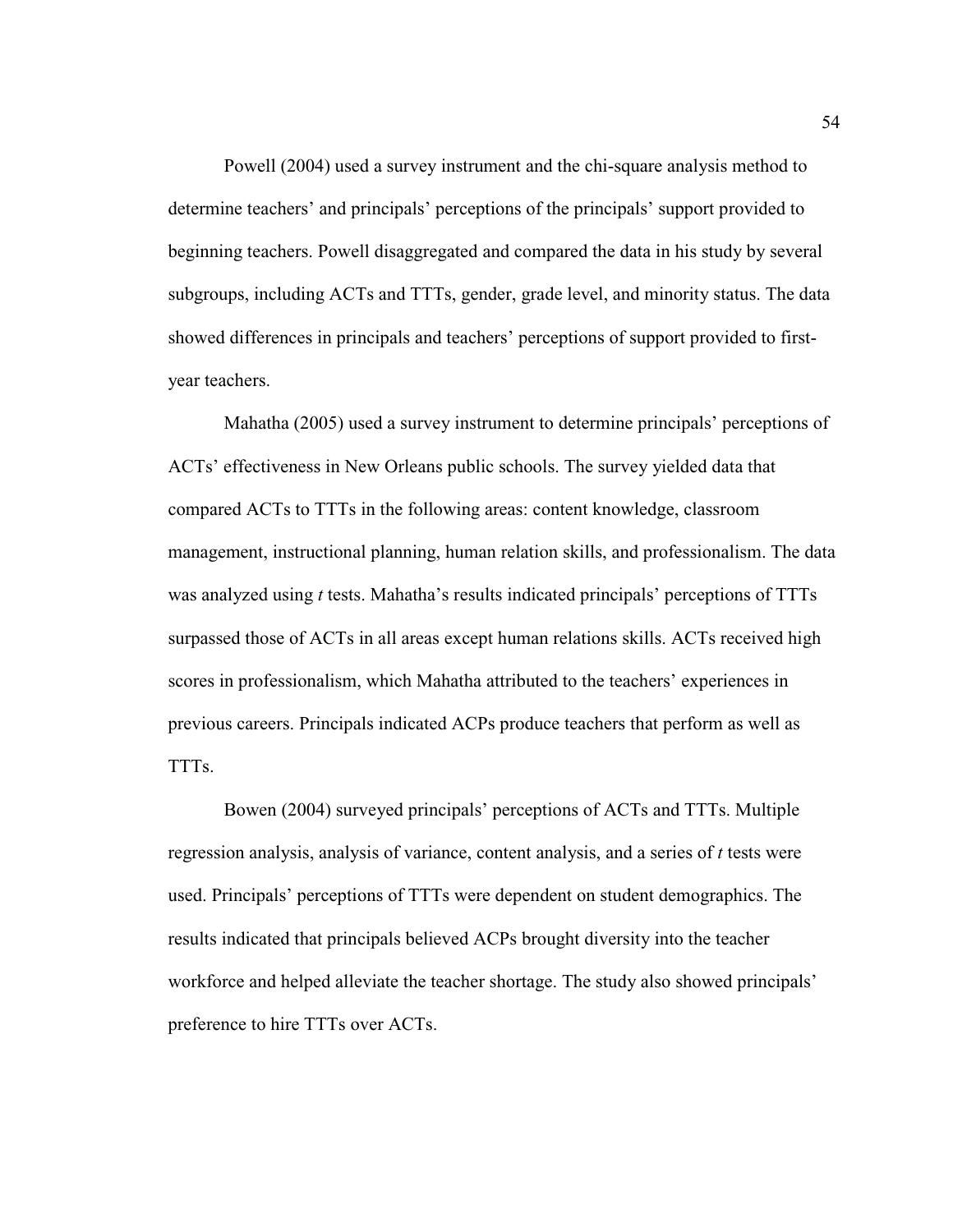Harvey (2005) used a comparative analysis to study the performance of TTTs and PACE ACTs on the Principles of Learning and Teaching exam, concluding TTTs performed better than ACTs on the exam. Harvey studied a second question concerning differences in district-level evaluators' perceptions of the TTTs and ACTs' performance. The data indicated there was no significant difference in evaluators' perceptions. The data analyzed the demographic variables of the two groups. The PACE program attracts a more diverse population than represented by TTTs, based on gender, age, and ethnicity, and the ACTs in PACE perform at the same level as their TTT peers in these same groups. Harvey's conclusions included a recommendation that "additional research needs to be conducted to determine the link between the teacher and student achievement" (p. 108).

Hester (2006) used an ex post facto design to study the relationships among teacher effectiveness, student achievement, and years of experience. Hester matched teacher records in a value-added database, which contained students' standardized test scores, and their respective teachers in grades 3-12. The study was similar to the Tennessee value-added study. Hester studied the residual teacher effect of fifth- and sixth-grade teachers on the eighth-grade Algebra I end-of-course test. The data indicated the least experienced teachers were less effective than teachers with more experience. Hester concluded teachers were an influential factor in a student's achievement, particularly in math. Teacher quality influenced student achievement for up to 3 years after the teacher taught the student.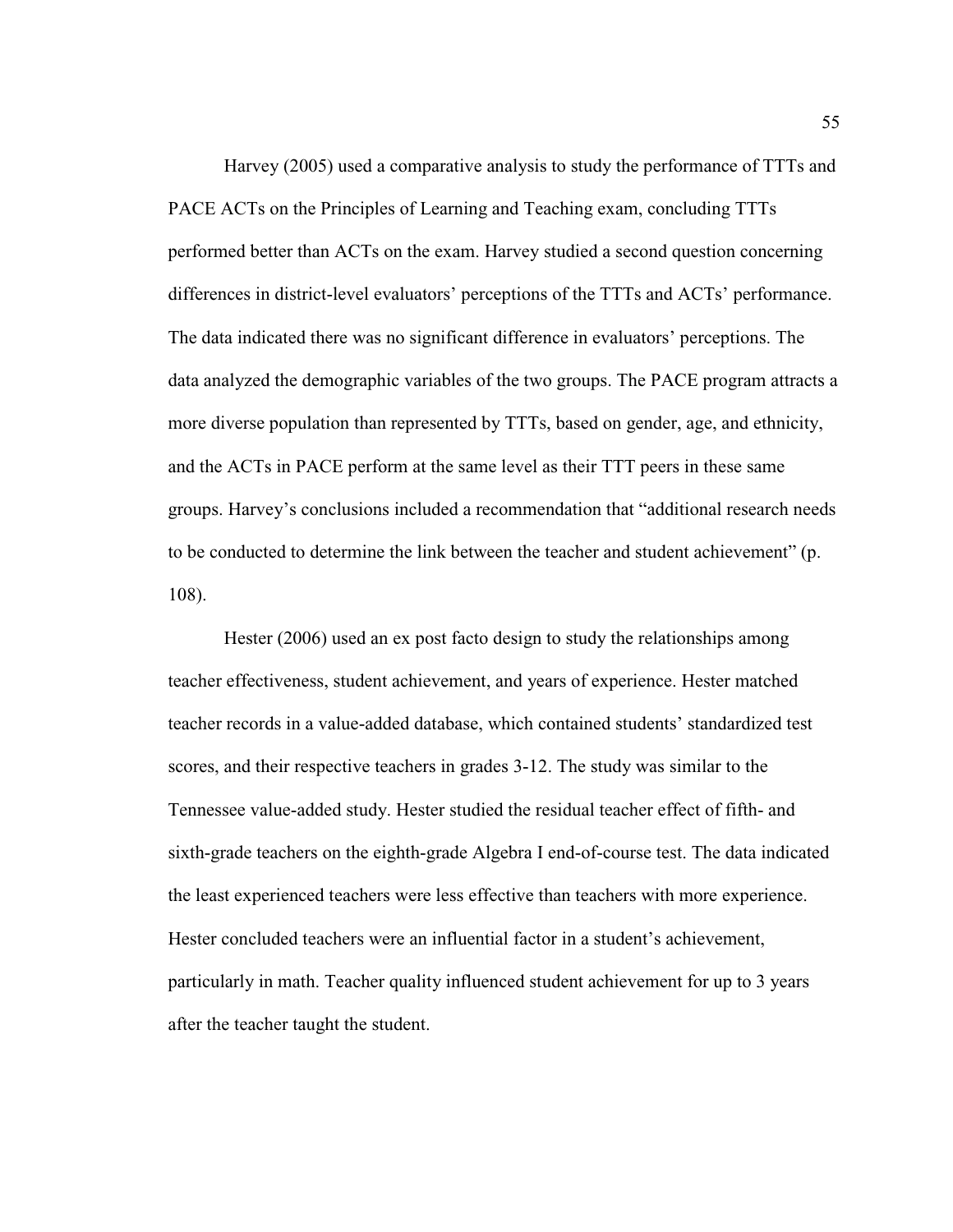Vinger (2004) used a causal-comparative research design in her study with an ex post facto research design because the cause and effect had already occurred. A telephone survey produced data used to determine the factors that contributed to the teachers' retention or attrition. The data collected over a 5-year period assessed the attrition rates of both TTTs and ACTs. The study found there was no significant difference in attrition rates for either group of teachers until the last year of the study when there was a significantly higher rate of attrition for ACTs.

Chapman (2005) used a "retrospective (secondary analysis), a quasi-experimental design with two nonequivalent groups" (p. 37) consisting of TTTs and ACTs. The archival survey data in Pearson's study used the chi-square test because the variables of ethnicity and certification were dichotomous at the nominal level. Chapman indicated that researchers have attempted to compare traditional and alternative certification in terms of student achievement and have produced unstable results.

#### **Summary**

Teacher training, teacher effectiveness, teacher support systems (induction training and mentoring), and student achievement are interrelated; they are dependent on each other. It is imperative that a teacher receives the support needed to stay in the profession, become an effective teacher, and be able to provide a positive impact on student achievement. Research indicated student achievement can be affected by many factors, including home and/or school environment (Haskins & Loeb, 2007), teacher and/or student self-efficacy (Yeo, Ang, Chong, Huan, & Quek, 2008), teacher quality and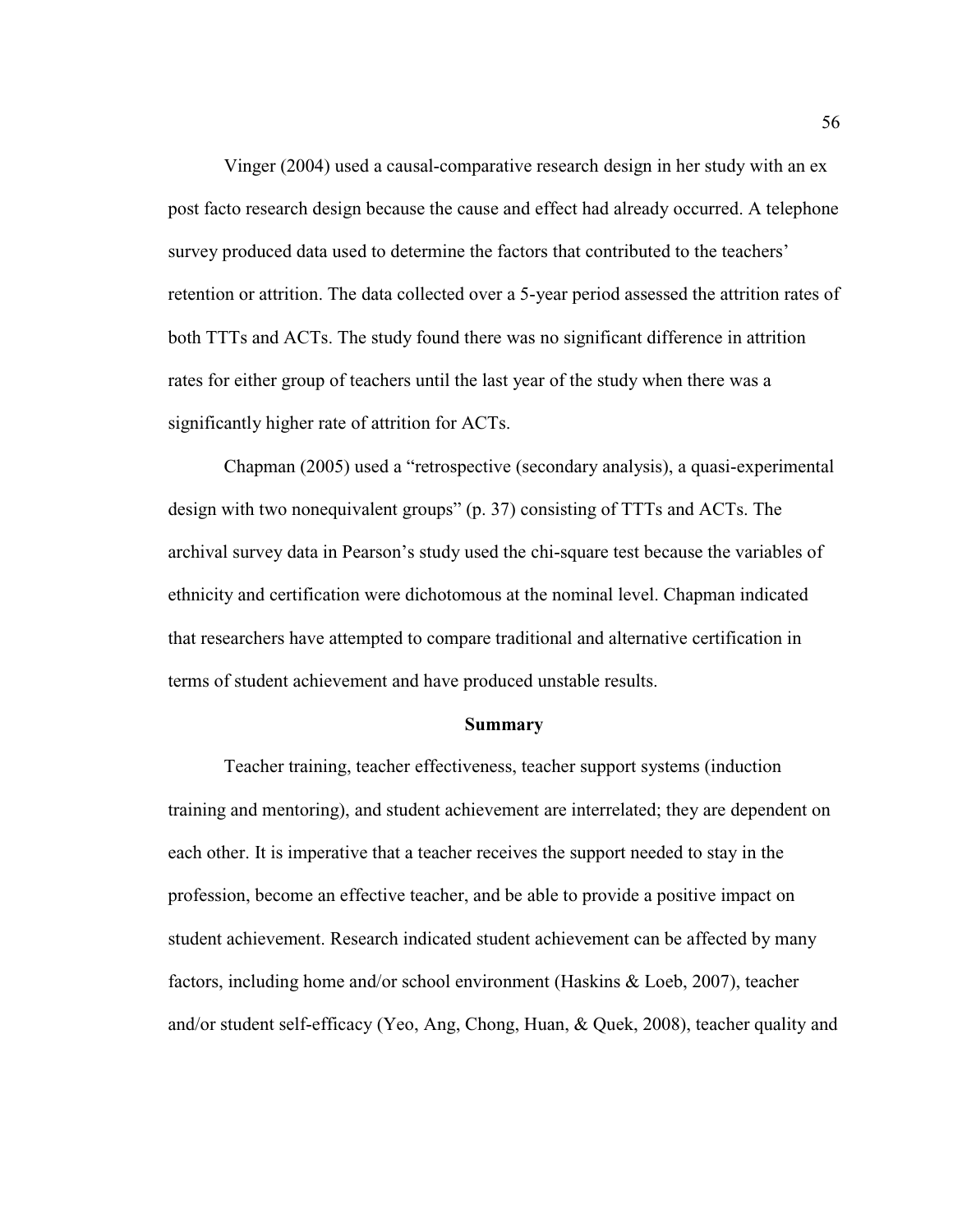effectiveness (Darling-Hammond, 2005b), teacher training and support, and student ability. Quality induction and/or mentoring programs can facilitate the transition for teachers into the profession.

The literature showed that teacher training and support has an influence on teacher effectiveness and student achievement. Horgen (2004) suggested teacher preparation programs have a far greater influence on student achievement than any other factor including class size, budget, and teacher salaries. McFadden and Sheerer (2005) indicated teacher preparation programs need to prepare teachers to focus on strategies that will improve student achievement in various school settings. The literature clearly showed that teacher training and the subsequent support systems put in place once a teacher is in the classroom have a direct impact on teacher retention, attrition, teacher effectiveness, and student achievement. Individual teacher needs assessments provide valuable data for professional development. As noted in Owen and Solomon (2006), principals who match experienced teachers with novice teachers based on the results of a teaching styles inventory realize the importance of providing the specific support each individual new teacher needs by making their own customized professional support systems.

The quality of the teacher-training program directly relates to teacher effectiveness. Researchers agreed teacher quality is the most important factor influencing student achievement. Some researchers (Burkett, 2006; Darling-Hammond, 2001; Ding & Sherman, 2006; Harvey, 2005; Milanowski, 2004; Rockoff, 2004) reported conflicting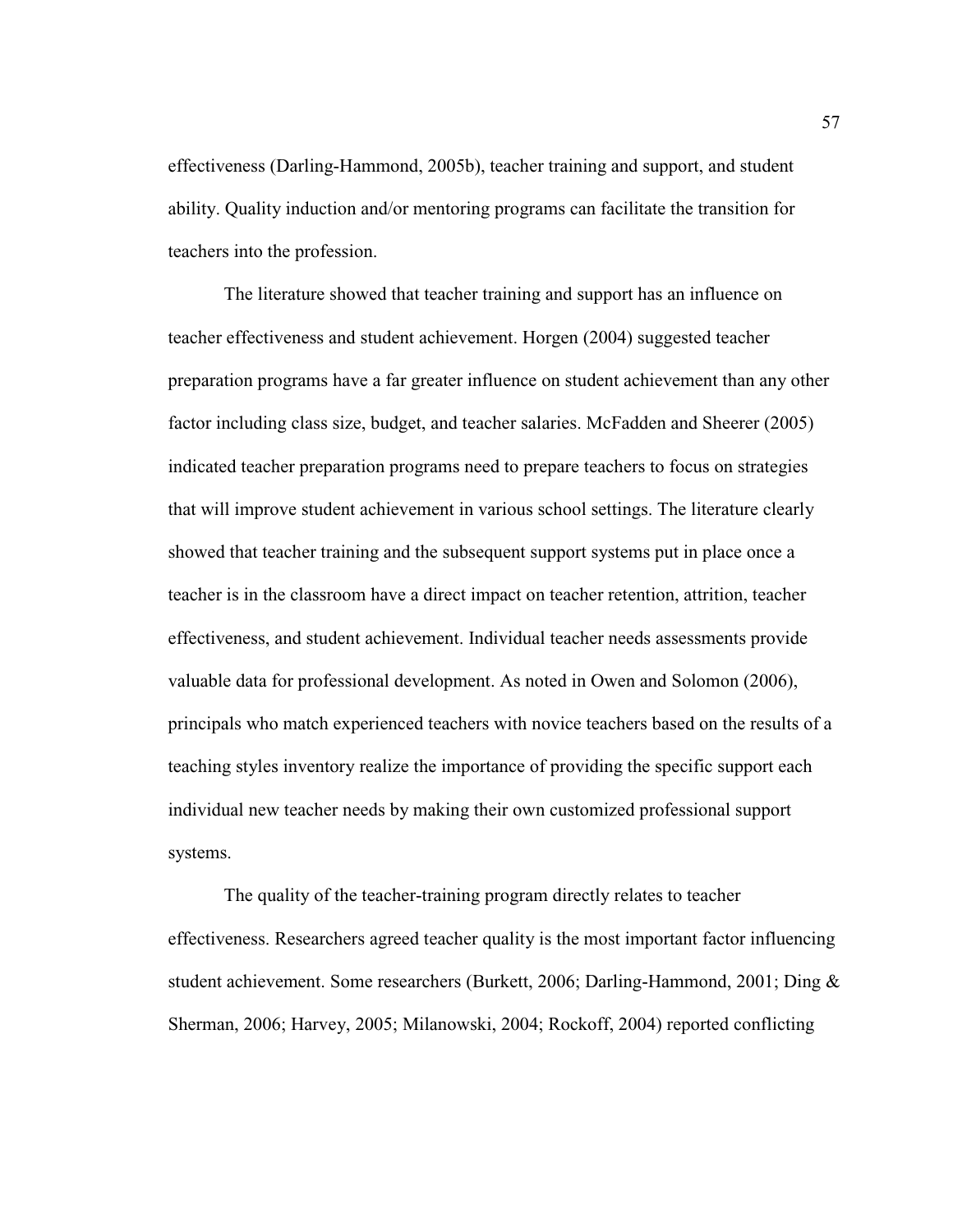and inconclusive results on the topics of teacher quality as it relates to alternate forms of teacher training. In order to put to rest the inconclusive and conflicting results, more studies are needed to investigate the relationship between ACTs' support systems and ACTs' perceptions of their effectiveness and student achievement.

Teacher training and support helps determine teacher effectiveness in that it provides the teacher with the necessary tools to be successful in the work of teaching and learning. Teachers who have excelled in their teacher-training program are more likely to be successful and perceived as more effective. The days of the sink-or-swim or trial-byfire mentality that contributed to early teacher retention problems gave rise to induction and mentoring programs (Davis & Metzger, 2006; Fry, 2007; Glassford & Salinitri, 2007; Maciejewski, 2007; Marable & Raimondi, 2007; Moir, 2003; VanderPyl, 2007; Wilson, 2009). The need for teacher support systems was so apparent that a variety of induction and mentoring programs were developed. The cost of such programs varied, depending on their quality and duration. Districts cannot afford to continue to spend money on teacher recruitment when it would be more cost effective to provide professional development for the teachers that are already in the classroom. Research showed that teacher attrition has a negative impact on student achievement and that student achievement and teacher quality are related. When studying ACT training in terms of teacher effectiveness and its relationship to student achievement, teacher support systems (induction, mentoring, and any other form of professional development) need consideration.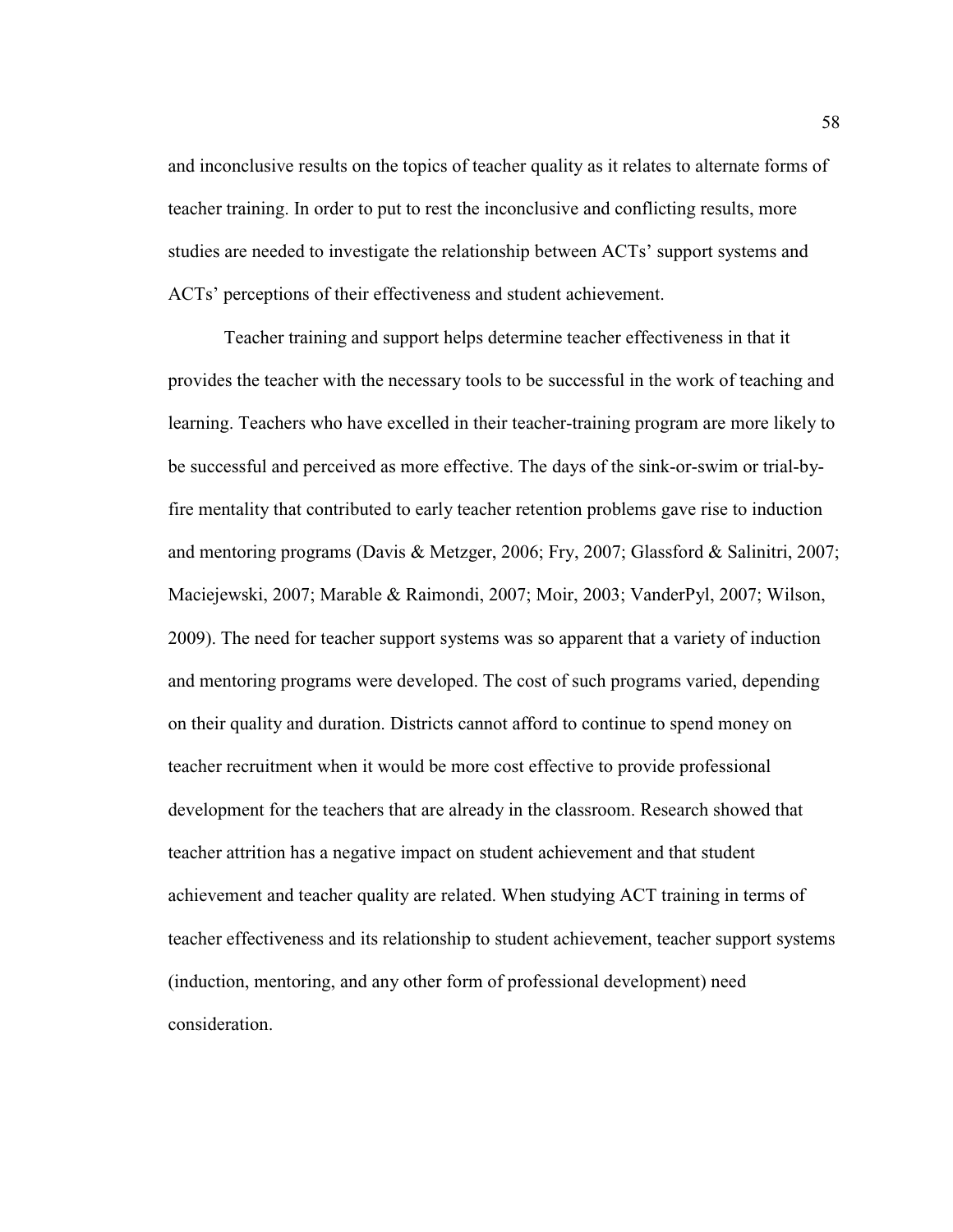### Section 3: Research Methods

### **Introduction**

A case study design was chosen to explore two PACE ACTs' experiences and perceptions of their own effectiveness and student achievement during their first year in the classroom and whether the additional support systems (induction/mentoring) provided by the ACTs' districts had an impact on those experiences and perceptions. Case studies use in-depth exploration to uncover rich information from various data sources over time (Creswell, 2003). Bassey (2007) suggested researchers should use case studies when they seek to provide understandings and explanations from data that surveys cannot capture. This type of study is effective because it allows collection of rich data chronicling the teachers' first year in the classroom and provides the results in a narrative format. The data collected from the journals provided a lens into the perceptions and experiences of two ACTs and the data from the semi-structured interviews provided clarification of themes that present themselves in the journals. This case study will add to the present body of knowledge found in the literature.

Case studies investigate a phenomenon within a set of boundaries, usually space and time (Bassey, 2007; Hatch, 2002). The contemporary phenomenon in this case study is two PACE ACTs' perceptions of their experiences of receiving additional support and the boundary in this case is the first year in the classroom. This case study told the stories of two PACE ACTs who have experienced varying degrees of support in the form of mentoring/induction, and their perceptions of their teacher effectiveness and student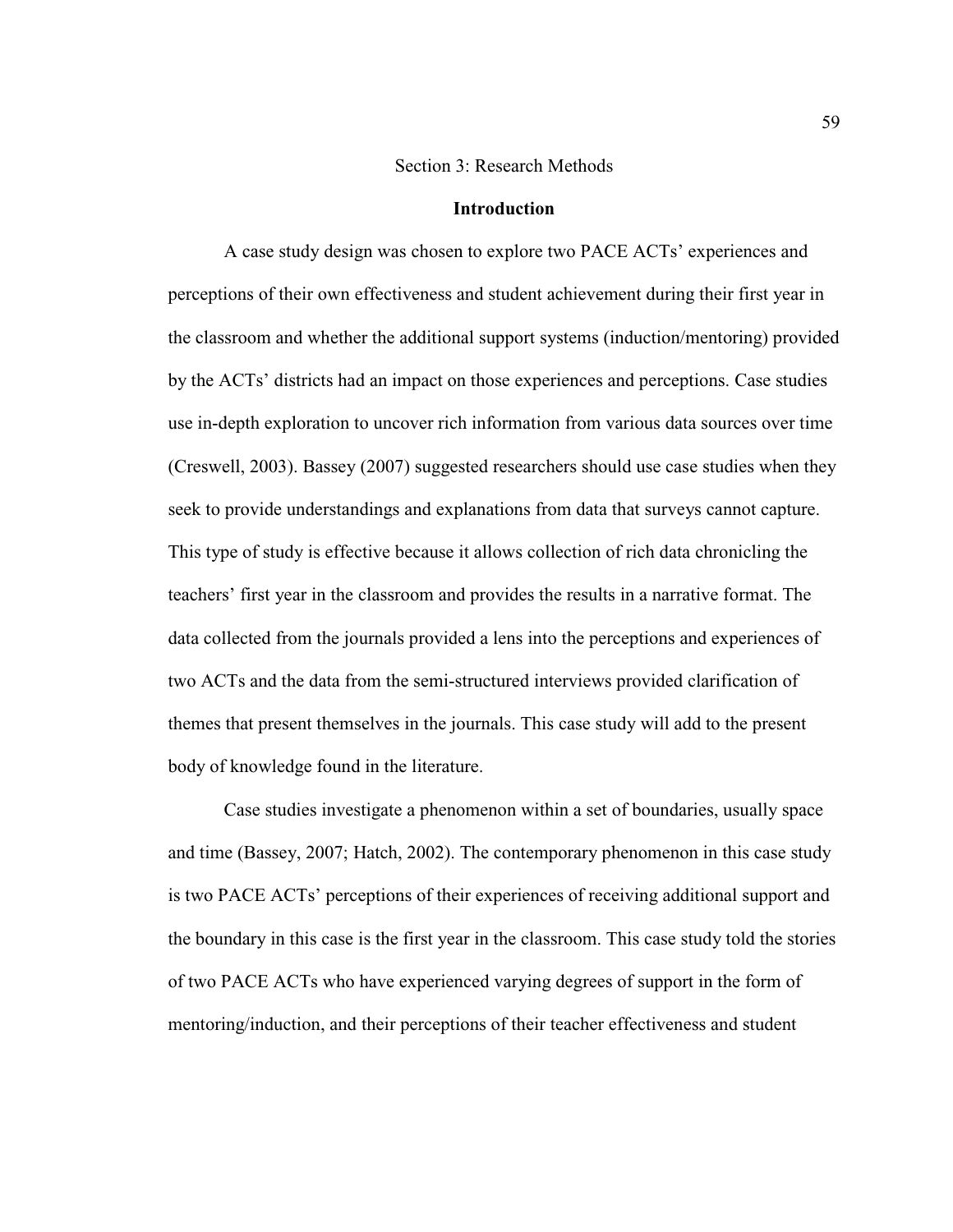achievement. In this case, the sample size is not detrimental to the results of the study, in contrast the depth and richness of description is more important than the sample size.

# **Research Design and Approach**

Creswell (2007) suggests that researchers identify the central purpose of their study to determine which research approach should be selected. The central purpose of my study is to understand the relationship of ACTs' classroom experiences and the support received from induction and/or mentoring programs to identify whether those themes relate to the teachers' perceptions of their effectiveness and student achievement in their respective classrooms. The focus of case studies is to develop an "in-depth description and analysis of a case" which was the primary reason for this study (Creswell, 2007, p. 78). This case study focused on the experiences and perceptions of two ACTs. Case studies tell the story. I intended to tell the in-depth story of two ACTs' experiences as they navigated their first year of teaching.

The other research approaches were not selected for the following reasons (a) an ethnographic study would not be appropriate because this study does not represent an intact cultural group; the participants are a part of a larger group of teachers, (b) a grounded theory approach would not be appropriate because I am not attempting to derive a theory grounded by participants' viewpoints, (c) a phenomenological approach would not be appropriate because all of the participants in this study may not share the same amount of mentoring/induction support or the same perceptions of teacher effectiveness and student achievement and ultimately may not have shared the same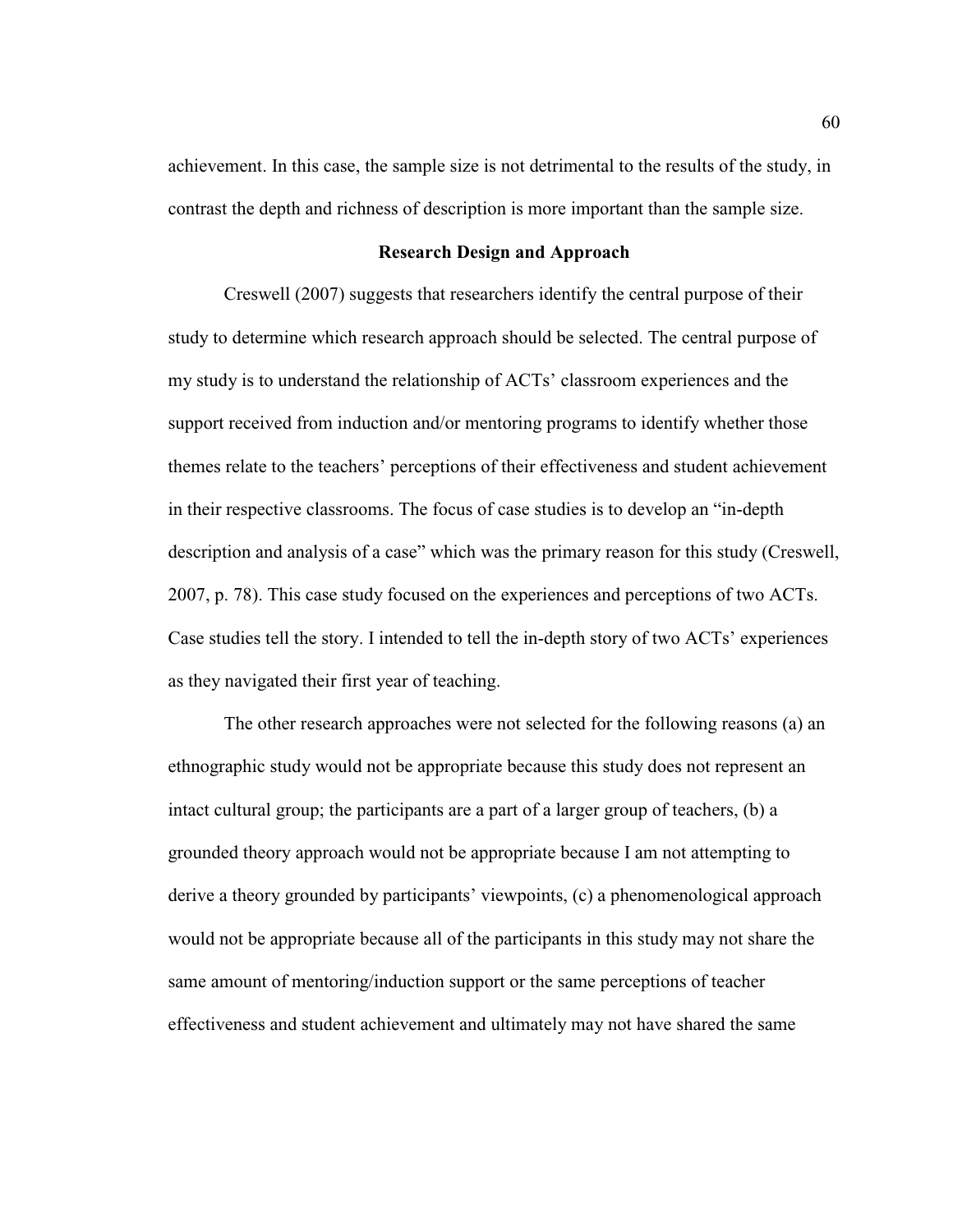phenomenon, (d) a narrative approach would not be appropriate because narrative studies retell the stories of individuals which is not the sole intent of this study.

 Data for this case study came from two sources: electronic journals and one-onone interviews. The primary data source was the participants' archived weekly electronic journal entries of their first year in the classroom. These journals were maintained by the ACTs as part of a PACE assignment. The archived journals used as a data source in this study are unobtrusive data because the researcher did not request them; they were part of a PACE assignment. The journal entries provided a lens into the ACTs' experiences to explore a deeper understanding of their perceptions (Fitzgerald, 2007). Each weekly journal submission contains one typed page of single-spaced content. The journal data included approximately 20 to 30 weekly journal submissions from each teacher. This amount is based on the amount of journals completed and submitted to the PACE program during the ACTs' first year in the classroom. The archived weekly electronic journals represent the perceptions and experiences of PACE teachers during their first year in the classroom. The journal entries provided data for analysis and theme identification. Participants were asked to verify the accuracy of the themes generated from their journal entries as part of the semi-structured interviews.

The secondary data source was individual semi-structured interviews. These interviews followed the journal analysis to supplement and clarify the themes that emerged from the journal data. The individual semi-structured interviews took place during the teachers' second year of teaching. The teachers had access to the interview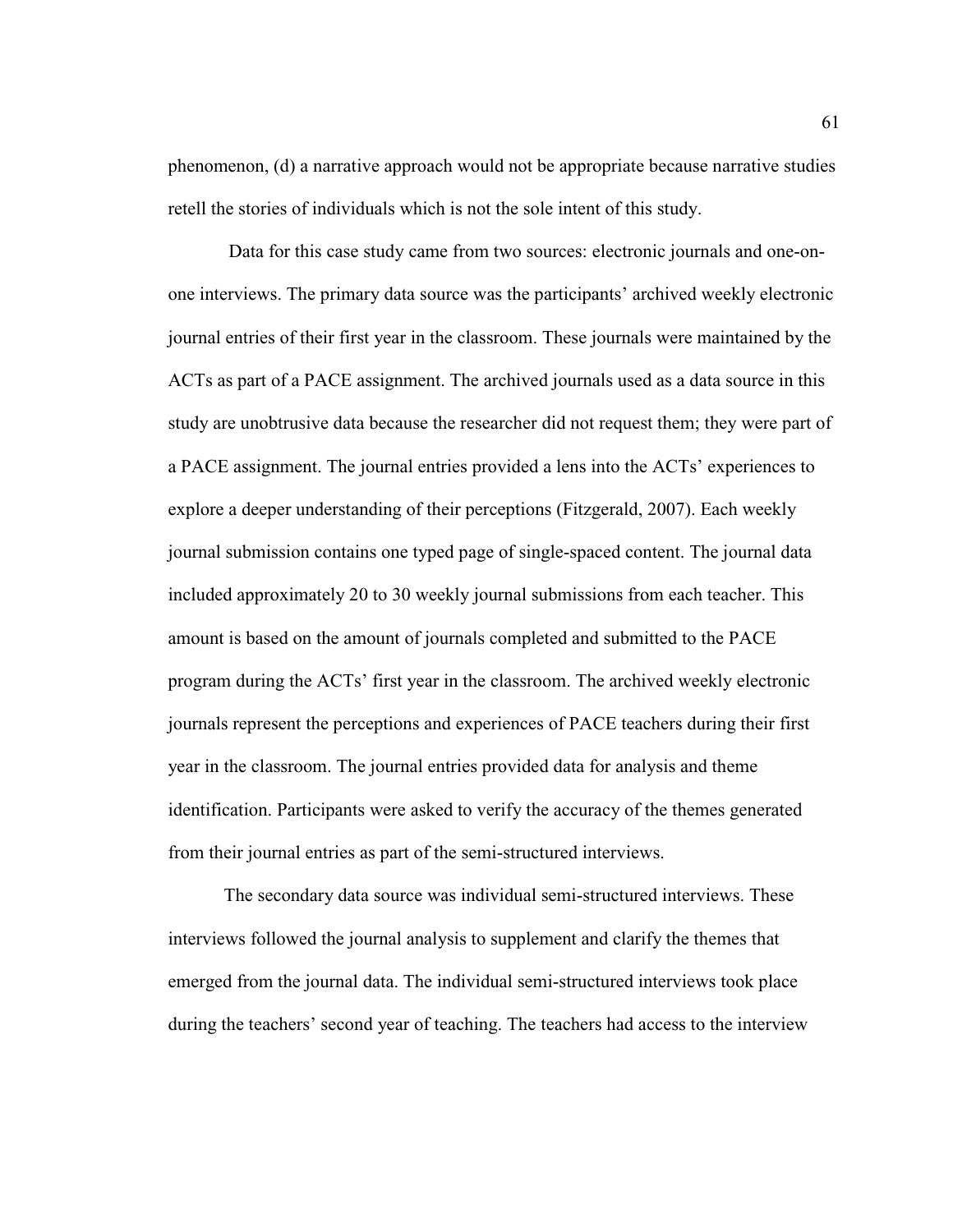questions prior to the interviews. The interviews provided an opportunity to explore, verify, and clarify themes identified in the data collected from the journals.

Extensive interviews provided the data for themes to be explored, verified, and clarified. Interviews are the best choice when the intention is to explore the teachers' perceptions of their experiences. Interviews help uncover the participants' meanings or perceptions that are not evident through observation (Hatch, 2002). The use of interviews and unobtrusive data—the journal entries in this case— allow the researcher to uncover the meanings found in the data (Hatch, 2002). The researcher asked the participants to verify the themes generated by the researcher. Observations would not be an appropriate data source because this study focused on the written journal reflections of two first-year teachers' experiences. Observations are not appropriate when exploring perceptions and experiences because the researcher must ask the participants about those perceptions through interviews.

### **Research Questions**

The overarching research question in this study is as follows: Is there a relationship between the amount of additional support (induction and/or mentoring) received by ACTs and the teachers' perceptions of their effectiveness in relation to student achievement?

The following sub questions were addressed:

1. How have your induction/mentoring experiences affected your ability to become an effective teacher?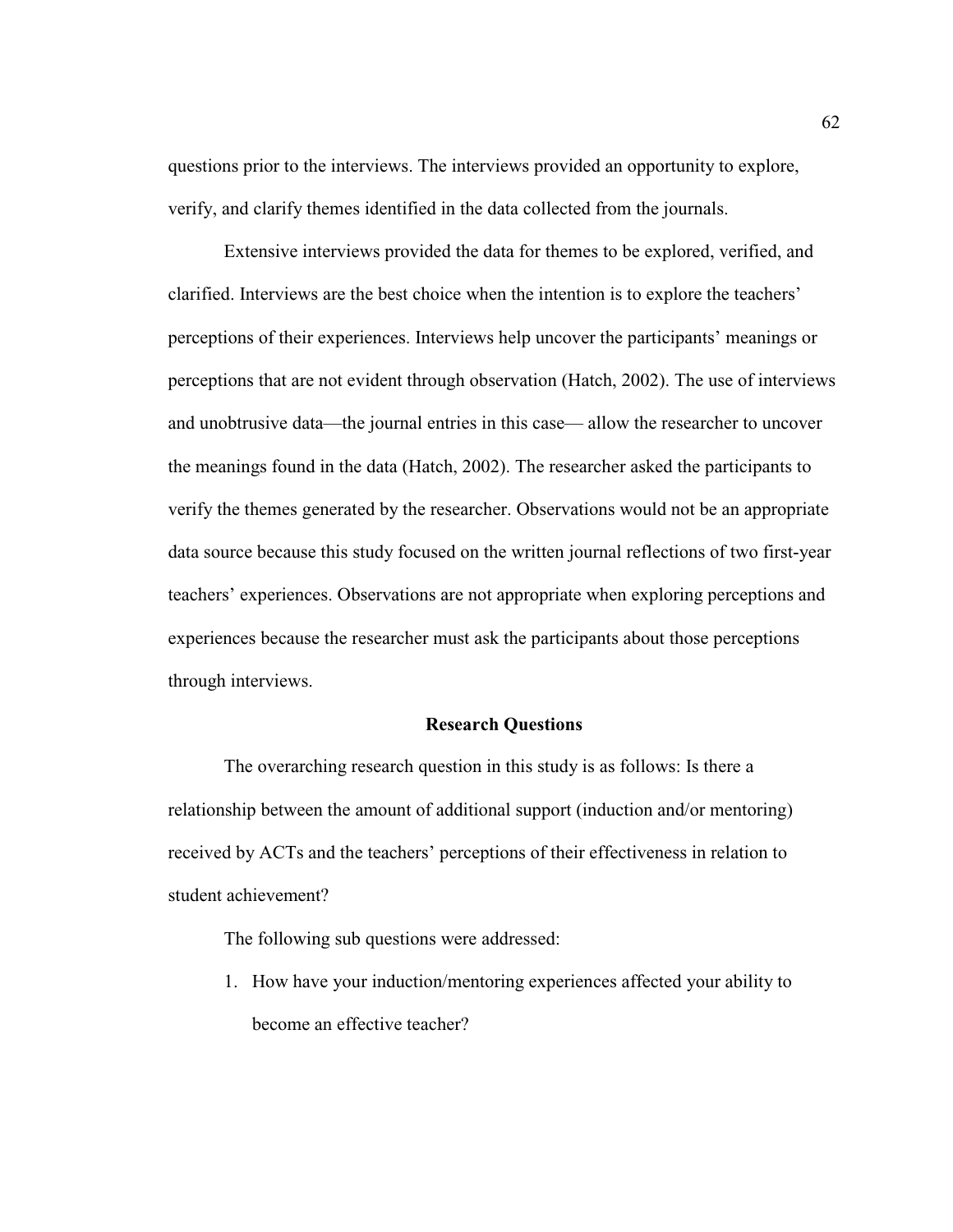2. How have your induction/mentoring experiences affected student achievement in your classroom?

The semi-structured interview questions are located in Appendix A and F.

# **Context of the Study**

This case study reported on two PACE ACTs' experiences during their first year in the classroom. It highlighted the teachers' perceptions of their effectiveness and student achievement during their first year in the classroom, as well as the teachers' perceptions about the quality of additional support provided by induction/mentoring programs. Analysis of the archived electronic journals of the teachers' first year in the classroom produced categories and themes. The semi-structured interviews clarified the categories and themes presented in the archived electronic journals. The researcher conducted the interviews in settings that were convenient to the participants. The participants granted permission to audio-record the interviews.

# **Measures for Ethical Protection of Participants**

The protection of participants' rights was carefully adhered to using the following the guidelines of the American Psychological Association (2009). To ensure this protection remained in place before, during, and after the study, the following steps were taken:

1. The researcher requested and obtained permission from the ACP prior to gaining access to the archived electronic journals. The researcher requested permission to conduct this case study with two of the PACE program's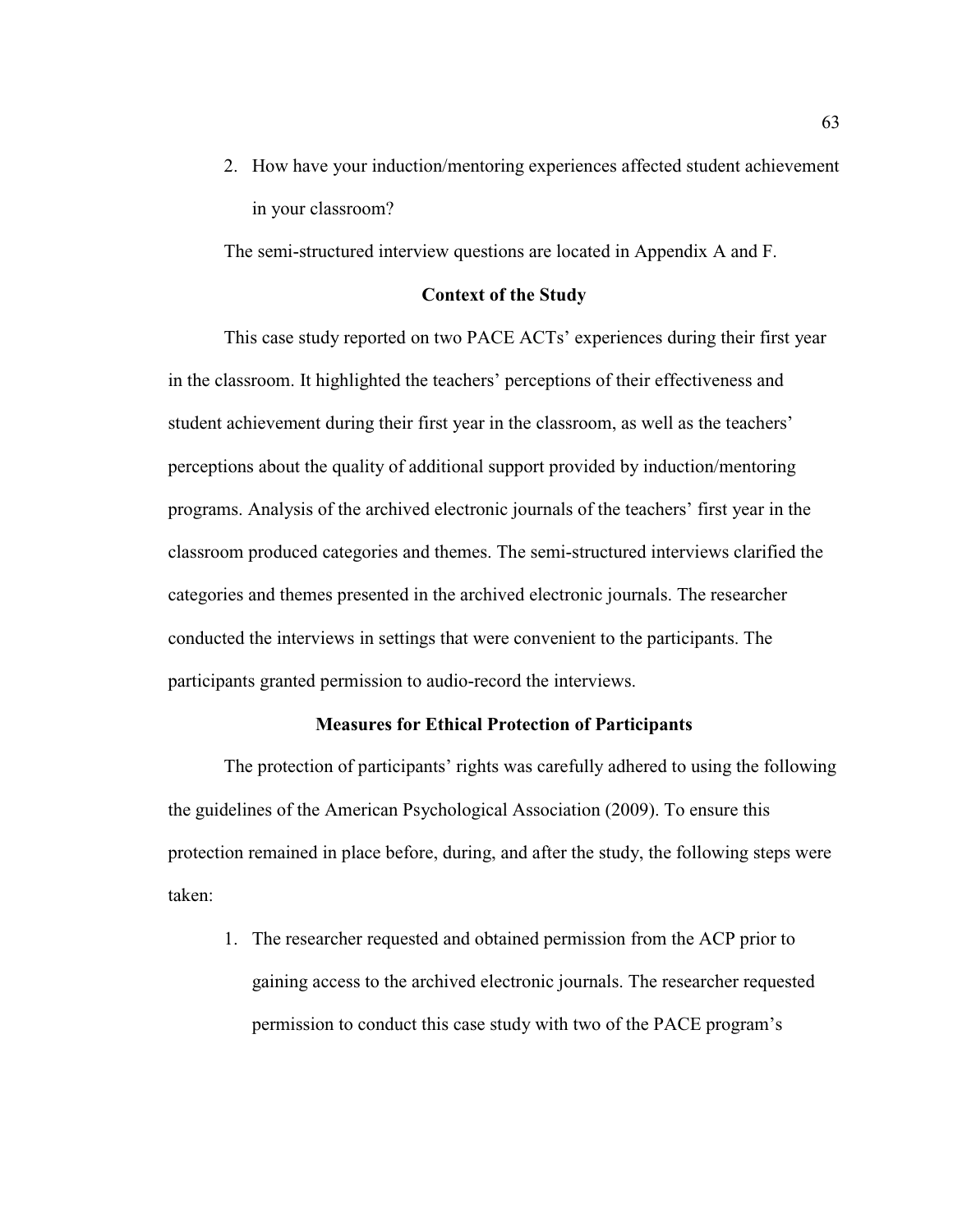participants. The researcher waited for approval from the PACE program and the Walden University Institutional Review Board before the researcher contacted PACE teachers to participate in this study.

- 2. A request to conduct the study was granted by the Walden University Institutional Review Board prior to the data collection phase.
- 3. A cover letter (see Appendix B) explaining the nature and purpose of the study was sent via e-mail and posted on Blackboard, a communication system used by PACE, to invite ACTs from a particular PACE cohort to participate in the case study.
- 4. Two ACTs were randomly selected from those ACTs who volunteered in Step 3 and provided with additional information on the nature of the study, the right of nonparticipation, the right to contact the researcher, and the procedures to ensure participant confidentiality (see Appendix C). The researcher protected the participants' confidentiality by disguising certain aspects of the material gathered. The researcher used the pseudonyms "Dana" and "Tom" to protect the identities of the participants. When the data included the names of schools, districts, or programs, the researcher removed and replaced the names with XXX to protect the entities. The only descriptors used were rural, suburban, or urban. No information was disclosed that would identify the participants, or the schools or district in which they work. The researcher was the only person who accessed and analyzed the data from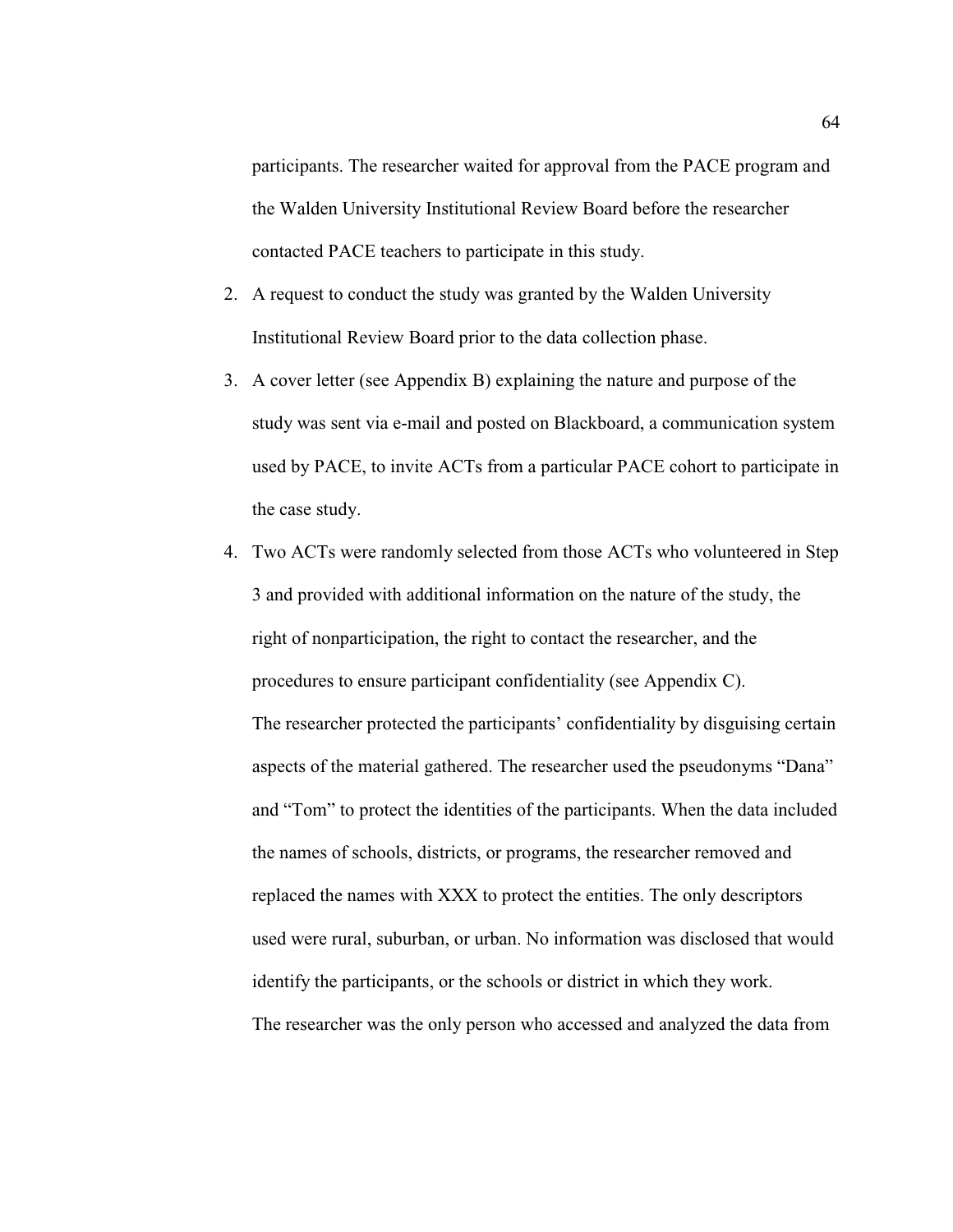the journals for this study. The researcher was also the only person who conducted the semi-structured interviews using an interview guide, transcribed the audio-recorded interviews, and analyzed the data from the interviews.

5. The researcher placed the data, files, and documents associated with this study in a locked file cabinet and on a password-protected computer. The researcher has sole access to these items and the file cabinet. The researcher will maintain the data gathered as part of the study in these secure settings throughout the study and for a period of 5 years following completion of the study.

#### **Role of the Researcher**

I have worked as a part-time instructor for PACE intermittently between the years 2005 and 2009. The ACTs who participated in this study were in PACE's Cohort 6. PACE divides the state of South Carolina into five regions. Each region has a team of five or six instructors who deliver instruction, facilitate learning, and implement the PACE curriculum. My relationship as instructor in the program had no impact on the first phase of the data collection process because the weekly electronic journal entries were submitted to the PACE program before my research proposal was submitted to the Walden University institutional review board. My role as an instructor in the program did not have an impact on the second phase of the data collection because Cohort 6 completed their formal PACE training by the time the second phase of my data collection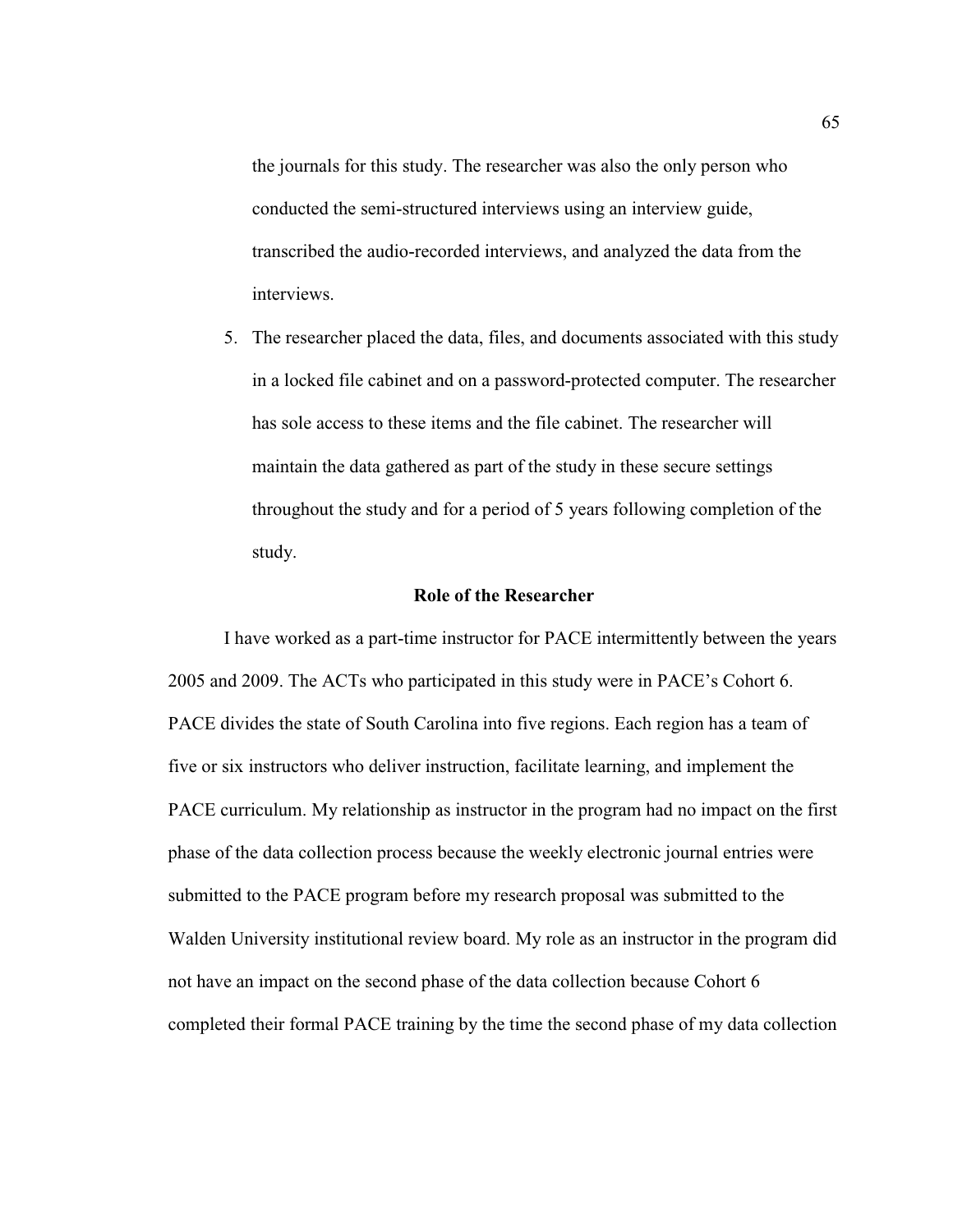commenced. From the participants' perspective, I was no longer perceived as an instructor but as a researcher.

I developed a researcher–participant working relationship using a process suggested by Creswell (2007):

- 1. I posted a request on the PACE discussion board for volunteers from Cohort 6.
- 2. I randomly selected volunteers, shared the purpose of the study and the procedures for data collection, and provided copies of the interview questions and consent form.
- 3. I informed the participants that they had the right to withdraw from the study if they desired to.
- 4. I assured participants I would keep their identity confidential for their protection. I informed them that pseudonyms would be used to identify them and general terms such as rural, urban, and suburban would be use to describe their schools and districts.
- 5. I notified the participants of any potential risks or benefits associated with the study.

I am a teacher with 17 years experience and understand I may have possible biases because I am researching first-year ACTs. I may also have possible biases because I am a part-time instructor with PACE. The researcher minimized bias by compiling the data from an academic yearlong journal assignment to self-describe the participants' first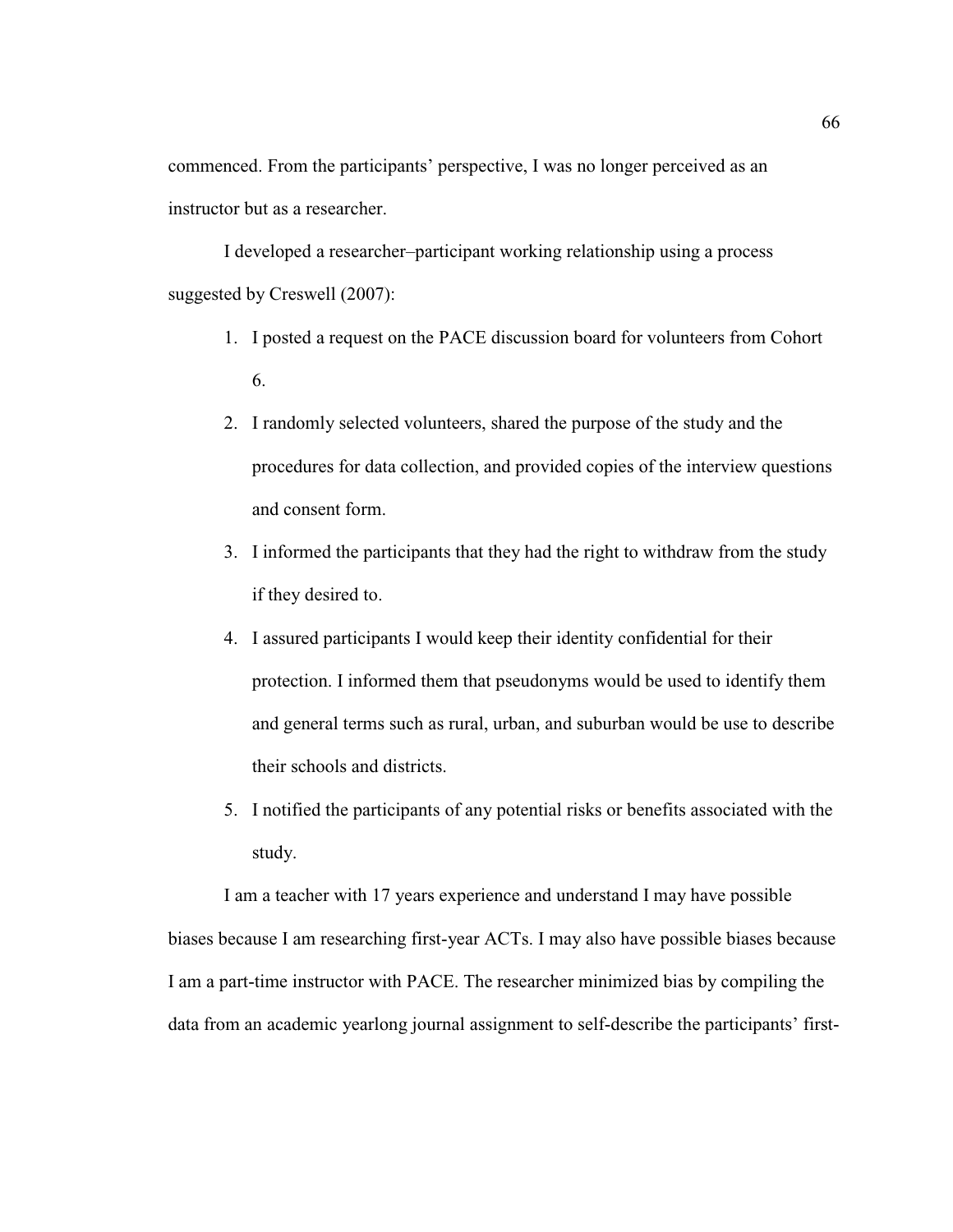year experiences in the classroom. Individual interviews were conducted secondary to the review of journal entries and were based on prepared questions that were peer-reviewed and provided to the teachers in advance of the interview in an effort to reduce researcher bias. The researcher encouraged the study participants to review the data gathered from their journals and the transcriptions of audio-recorded interviews to ensure the accuracy of information presented in the findings. As noted in the American Psychological Association's (2009) manual, the participants in the case study read the researcher's analysis of the case and verified the accuracy of my findings as a means to minimize researcher bias.

## **Participant Selection Criteria**

Creswell (2007) suggested that in case study research, the researcher studies only one or two individuals unless the intention was to capture a collective story from a larger group. Creswell also stated the identification of themes in the case and the use of crosscase theme analysis is more manageable with less participants. According to Creswell, purposeful sampling implies the researcher chooses participants for a study because they have information and understanding related to the research study. The two participants in this case study were PACE ACTs who have completed their first year in the classroom. They were selected because the study focuses on the relationship between ACTs' perceptions of their effectiveness, student achievement and the role mentoring/induction had on their experiences during their first year in the classroom.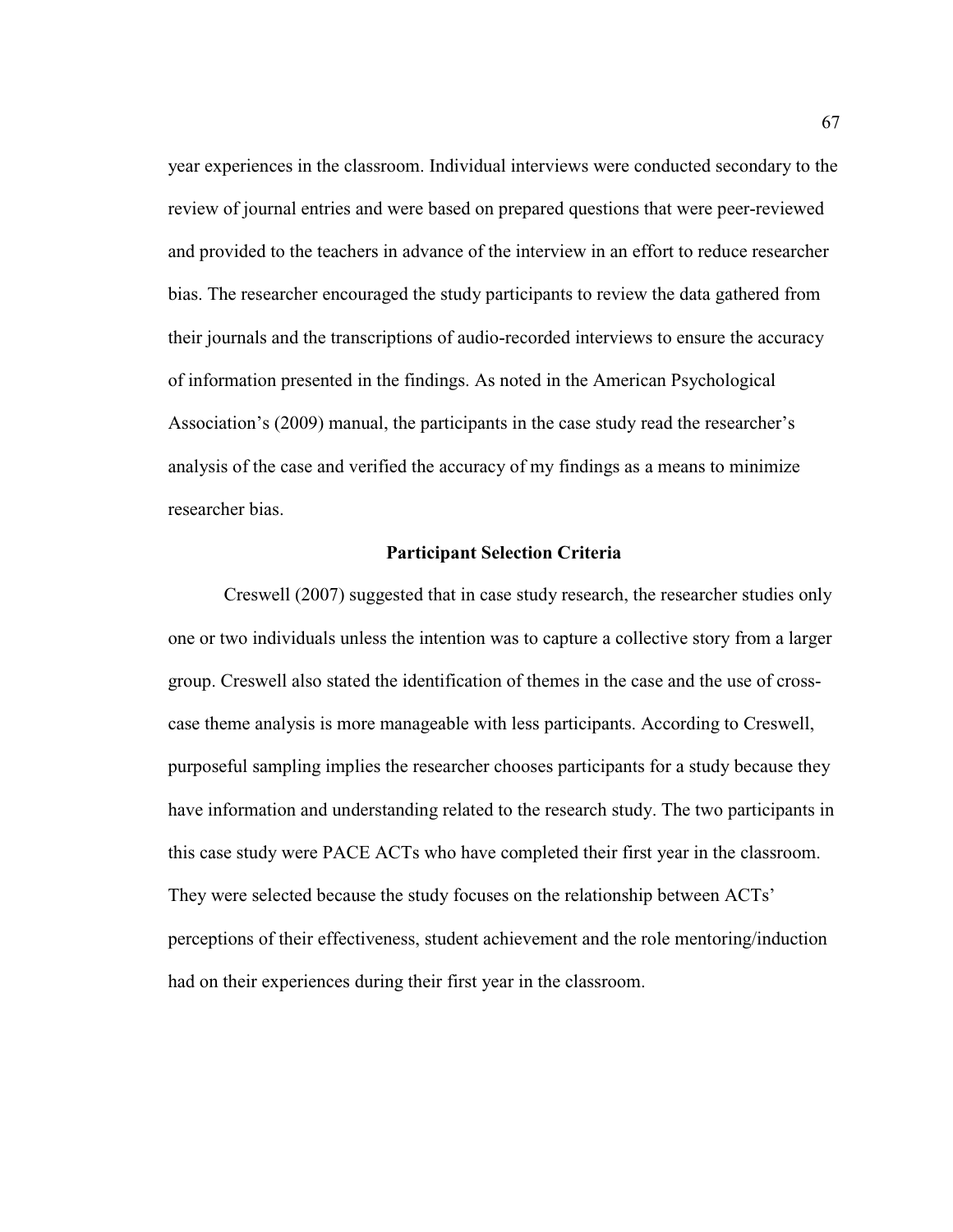The data collected from the two participants provided the opportunity for deep inquiry of the teachers' experiences as they relate to their perceptions of effectiveness and student achievement based on the additional support they were provided. The data was comprised of 20-30 single-spaced, one-page typewritten weekly journal entries and a 60 – 80 minute interview with each participant. The interview process clarified and identified themes found in the journal entries. The data provided the information to tell the story of the participants' journey through their first year in the classroom.

### **Data Collection Procedures**

The researcher contacted the South Carolina PACE and requested permission to use the weekly electronic journal entries submitted as a Cohort 6 assignment and to interview two PACE ACTs. Once the permission was granted from PACE and the Walden University institutional review board, a request for volunteers was posted on the PACE discussion board. The researcher sent the invitation letter (Appendix B) to participate in the study to the PACE program by e-mail. The PACE program uploaded the letter on the communication system (Blackboard) used by the PACE participants and sent a second invitation by email to the potential participants (members of PACE Cohort 6). The invitation letter asked potential participants to accept or decline the offer to participate in this case study by e-mail. The researcher randomly selected two participants from the pool of volunteers. The participants selected agreed to participate in the case study, and the data collection phases commenced.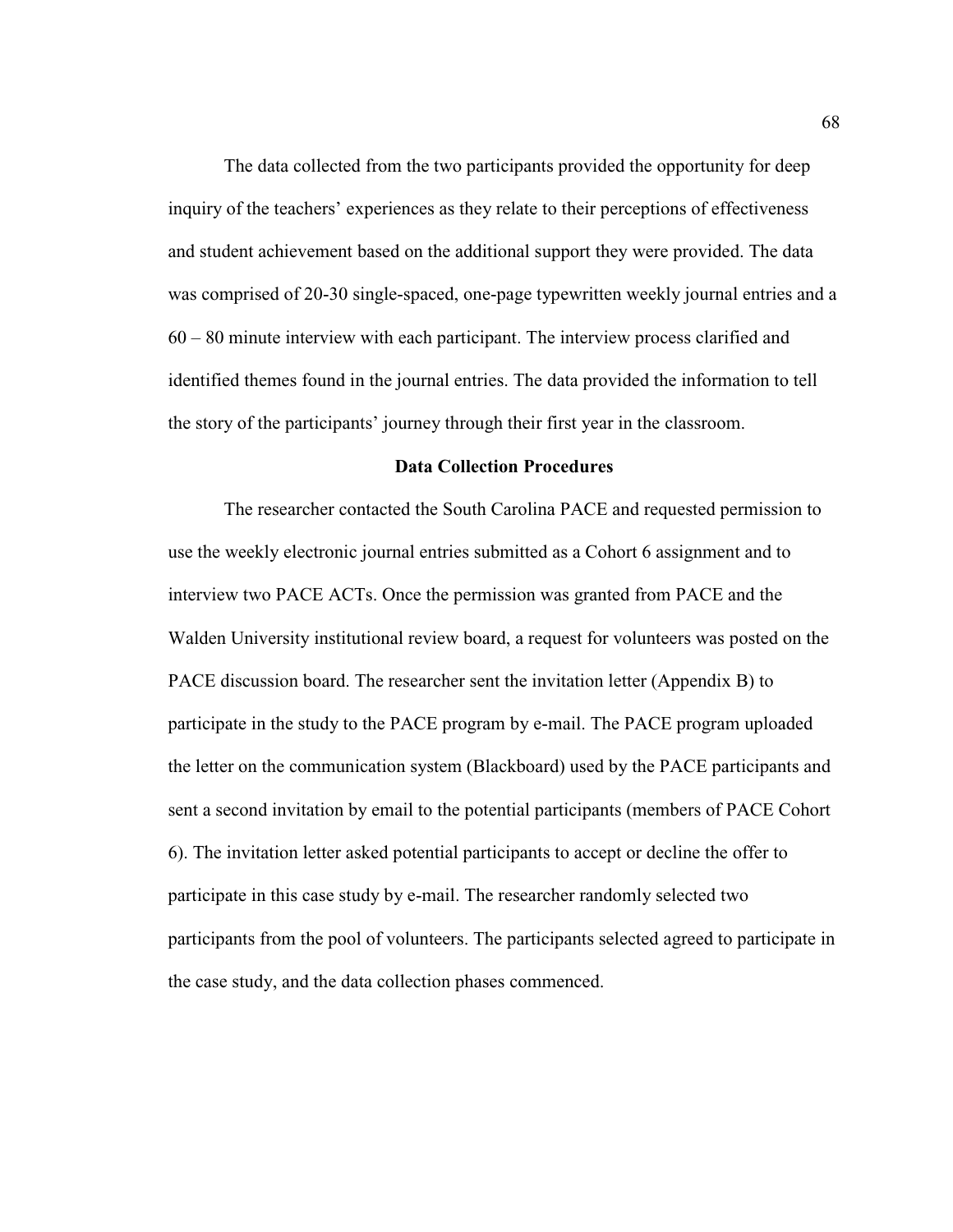The researcher collected the data in two phases. First, the researcher collected data from archived electronic journals submitted by PACE ACTs from Cohort 6. According to Hatch (2002), this type of data is unobtrusive because the participants generated the data as an assignment for the PACE program prior to the commencement of this study and was not a result of researcher requests. The researcher deliberately selected this unobtrusive data to determine if patterns were apparent among PACE ACTs' experiences over the course of one school year without interrupting the dynamics of the classroom interactions.

The second phase of the data collection involved conducting semi-structured interviews with the two volunteers from PACE Cohort 6. These interviews included questions relating to the ACTs' experiences in the classroom and with the induction/mentoring programs in terms of the ACTs' perceptions of their effectiveness and student achievement. The interview questions were developed following Hatch's (2002) guidelines: they are open-ended, use language familiar to the participants, are both clearly stated and neutral in nature, and generate answers that are related to the research being conducted in this case study. An interview guide is located in Appendix A and a secondary set of interview questions is located in Appendix D.

The researcher conducted the interviews at times and locations that were convenient to the participants. As explained in the interview guide (see Appendix A), I requested permission from each participant, prior to asking any questions, to make an audio recording of the interviews in addition to taking notes during the interviews. The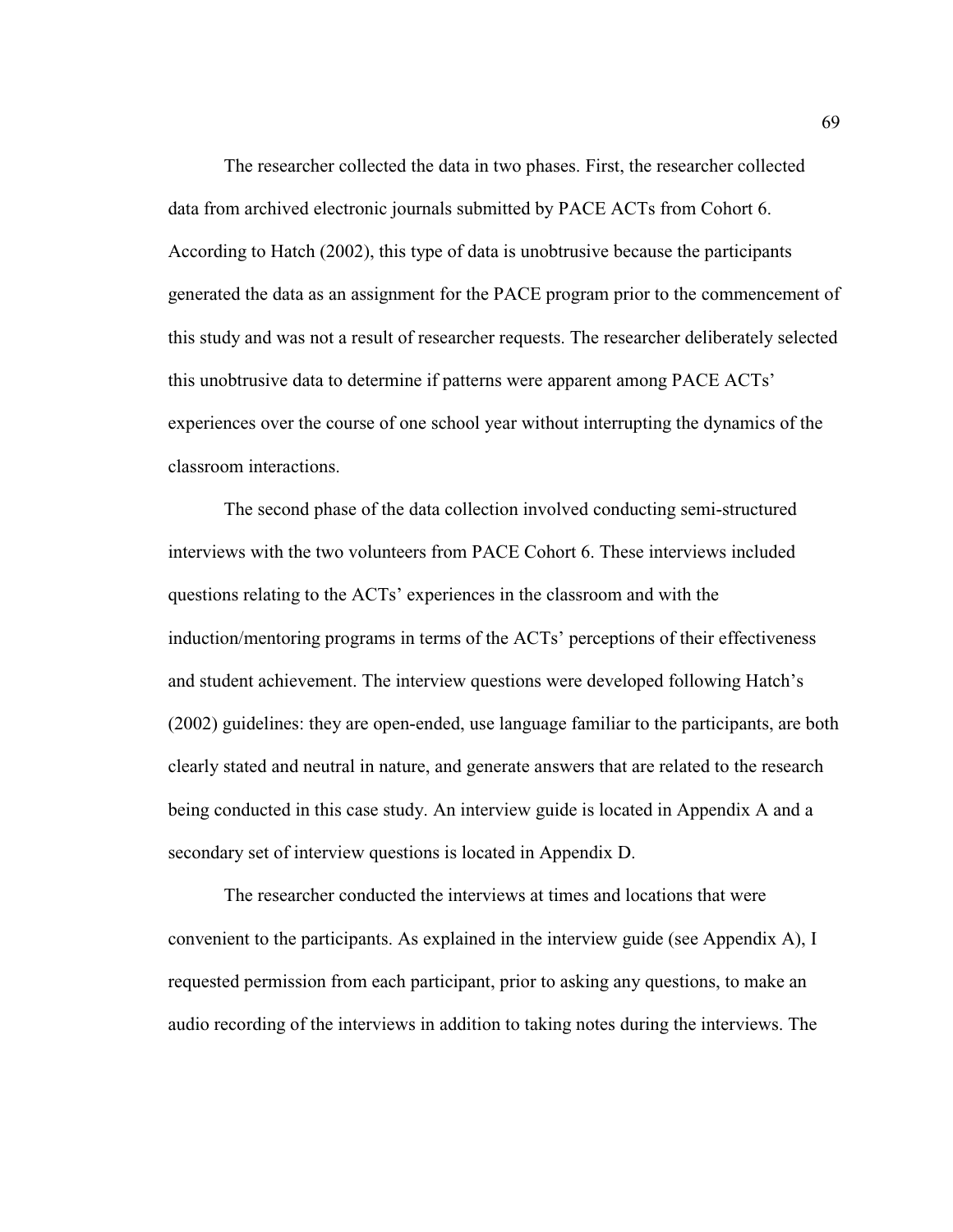participants granted permission to be interviewed and audio-recorded by the researcher using a digital recording device. The researcher asked follow-up probing questions, as needed, to clarify or extend the participants' responses. Once the researcher was satisfied that sufficient information was gathered from the interview, the researcher asked the participant if he or she would like to add any final comments.

The researcher made a back-up copy of the audio recording after I transcribed the interviews. I backed-up the data from the electronic journals and the digital voice recordings on a password-protected computer. The computer, hard copies of the transcribed interviews, and the researcher's handwritten notes from the interviews were stored in a locked file cabinet when not in use. The locked file cabinet will be accessible only to the researcher. I erased the digital voice recordings from the audio recorder after I created the back-up copies of the recordings on the computer and verified they were accessible.

# **Data Analysis**

Hatch (2002) stated, "Data analysis is a systematic search for meaning" (p. 148). Searching for patterns, themes, and relationships will be critical to the task of interpreting the perceptions of ACTs. Hatch recommended data analysis should start immediately after data collection. The researcher analyzed each set of data (interviews and journals) separately following the data analysis procedures, as noted in Creswell (2007).

Creswell's (2007) and Hatch's (2002) data analysis procedures were adapted as follows: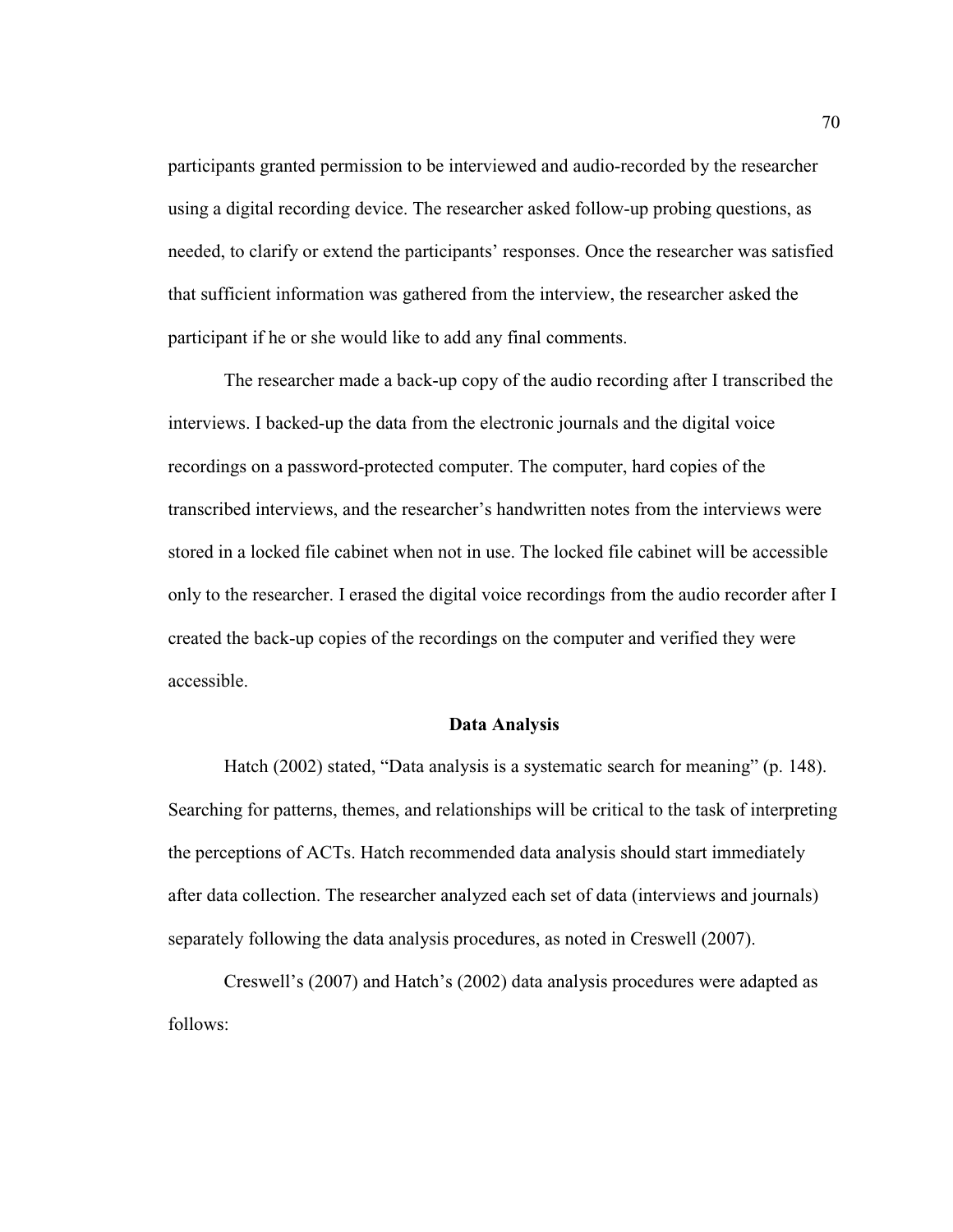1. I created electronic and paper files to organize each participant's set of data.

The digital audio recordings of the interviews were backed-up and stored in data files on a password-protected computer. The researcher transcribed the interviews from the back-up copies of the audio-recorded interviews and erased the original recordings. The researcher printed out the transcriptions and shared them with the study's participants. The researcher asked the participants to review and edit the transcribed interviews to ensure the transcriptions accurately reflected the participants' experiences in their classrooms and induction/mentoring programs in terms of teacher effectiveness and student achievement. The researcher incorporated any changes or additions the participants made into the electronic copies of the transcribed interviews.

- 2. The researcher printed copies and read the electronic journals and the validated interviews. The researcher made notes in the margins and formed initial codes. The researcher reread the journals and interviews to seek emerging categories and themes.
- 3. The researcher made a list of the participants' statements that supported the categories and themes presented in the data.
- 4. The researcher used direct interpretation and developed naturalistic generalizations.
- 5. The researcher described the case and its context using a narrative format.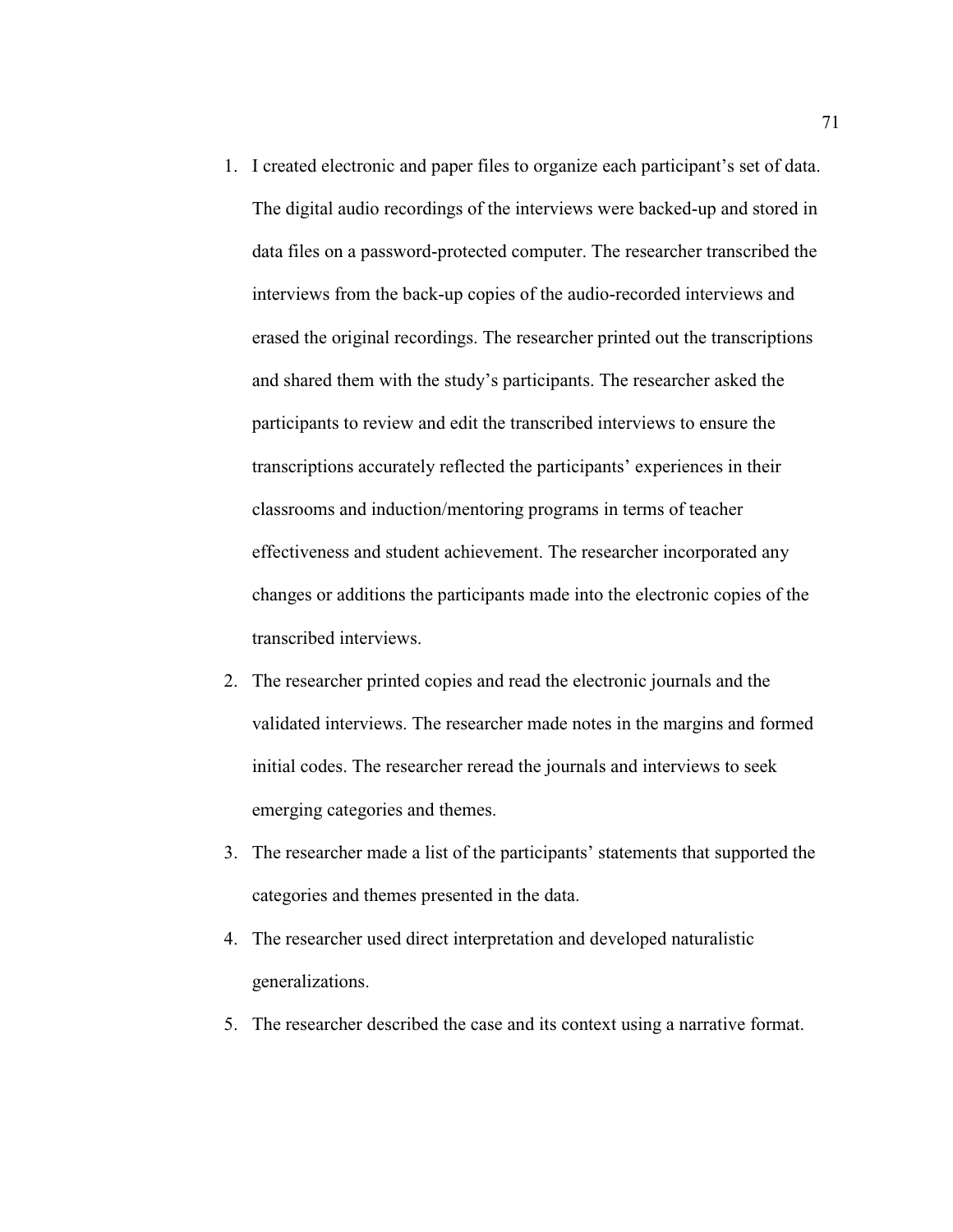- 6. The researcher reviewed the interpretations with the participants.
- 7. The researcher made the necessary corrections to include the omission in the data that the second participant identified.

Creswell (2007) suggested analysis begins with a description of the case and the setting. If chronological events occur within the case, then the multiple sources of data should provide an avenue for analysis of each event. The journal reflections in this case study are already in chronological order and may need more clarification; the semi-structured interviews present an opportunity to elicit clarification of the events. This study uses conventional content analysis, as described in Trochim and Donnelly (2008). Conventional content analysis allows the researcher to let the data tell the story. In this type of analysis, the researcher does not have a preconceived theory or predetermined codes. The first step in content analysis allows the researcher to read the data thoroughly prior to placing chunks of data into categories. The coding process begins after categories are established.

Meyers and Sylvester (2006) suggested there are three levels of coding in qualitative research. The first level, open coding uses the participants' own words as the data is broken down into smaller parts. In the second level, axial coding, the researcher places the text into categories, and creates and reviews the codes by comparing the categories. The researcher repeats the second level until satisfied that the text has been adequately coded and categorized to identify core categories. The third level, selective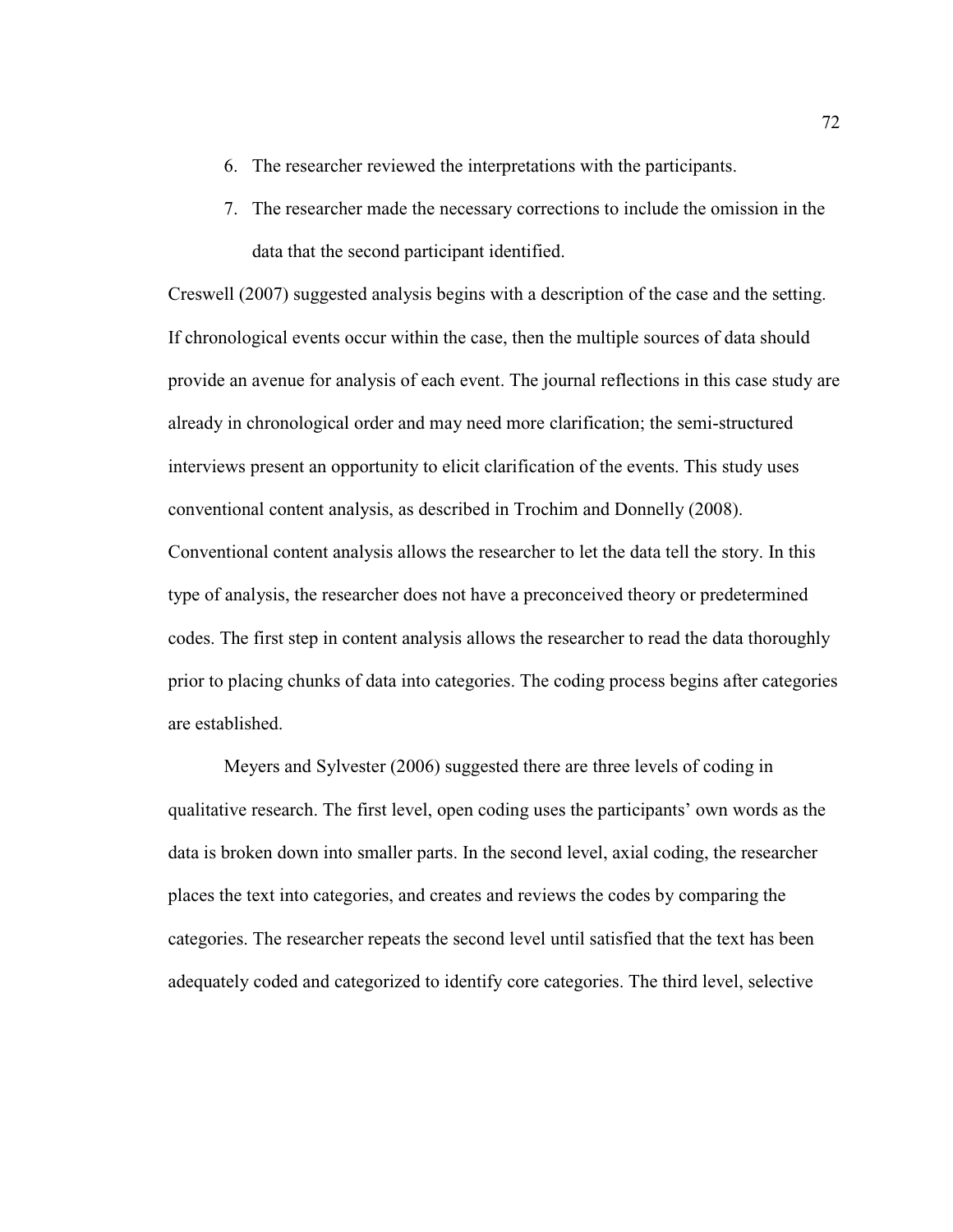coding, searches for relationships between the core categories. As suggested by Creswell (2007), the data analysis included searching for themes and cross-case themes.

# **Validity/Trustworthiness**

# **Reliability**

The term *reliability* assumes that the same results occur after repeated attempts, typically made in quantitative studies. Trochim and Donnelly (2008) suggested using the term *dependability* in qualitative studies, which connotes the thorough description of changes in the case setting and how those changes may affect the researcher's conclusions. According to Bush (2007), reliability in document analysis is dependent on content analysis. In this study, the participants' electronic journals serve as a permanent record of the events that took place in the ACTs' classroom over the course of their first year of teaching. This permanent record allows other researchers to reanalyze and replicate the data in subsequent studies.

This study used semi-structured interviews to allow the ACTs to provide and elaborate on their own unique perceptions of their experiences noted in their journal entries. According to Bush (2007), case studies using semi-structured interviews may have more difficulty with ensuring reliability because of the nature of the participants' unique interview responses. The uniqueness of the ACTs' responses is essential in understanding this case. Bassey (2007) explained that obtaining reliability in a case study is not practical because case studies are studies of events or people and because these events or people have unique qualities, the replication of this study may be difficult. As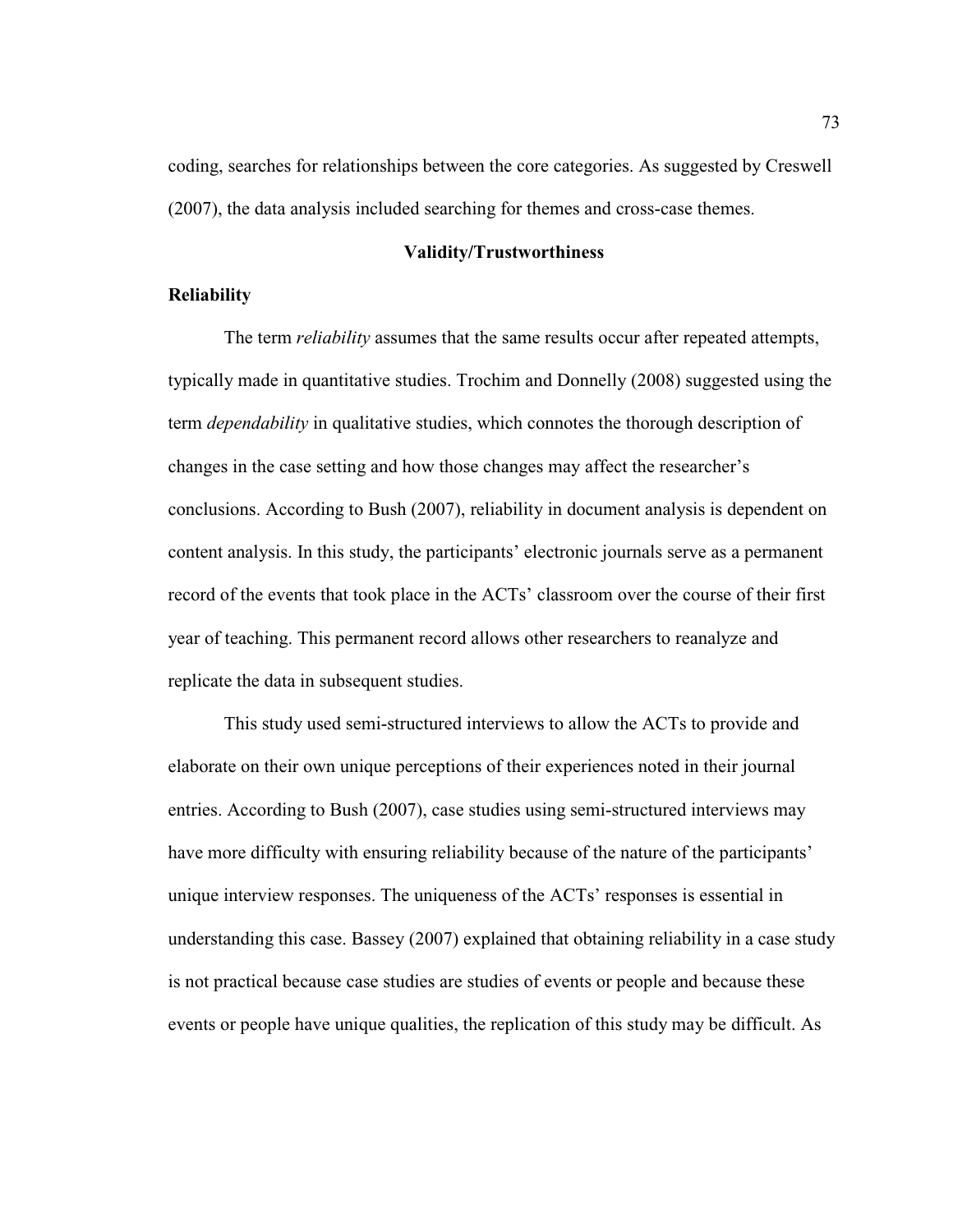suggested by Trochim and Donnelly (2008), the use of the term dependability should replace the term reliability in studies such as this one. I will ensure dependability by providing a thorough descriptive account of the ACTs' experiences and their effect on the conclusions reached.

# **Validity/Trustworthiness**

Bush's (2007) definition of validity suggested the research analysis should accurately represent the case. In qualitative studies, the term *validity* can replace the term *trustworthiness*. Bush indicated researchers using semi-structured interviews as a data source in case studies should ensure validity by reducing bias issues. Researcher bias is reduced when they provide the interview transcripts and notes to the interviewees so the interviewees may verify the accuracy of the material. Bush suggested researchers should carefully construct and check interview questions for bias. I asked Dr. Harvey, a more experienced researcher to check my interview questions for bias to improve the validity of this case study. Bassey (2007) suggested the use of "how?" and "why?" questions to help direct the interview in a way that provides rich analytical data to illuminate the case.

Merriam (2002) described member checking as a procedure to ensure validity in qualitative studies. In member checking, the researcher asks the participants to validate the researcher's interpretations of the data. I implemented this procedure to reduce bias and to improve validity. The participants of the study received electronic copies of the transcripts to check for transcript validity. I provided the participants electronic copies of my notes and analysis and asked them to confirm these items for accuracy. Throughout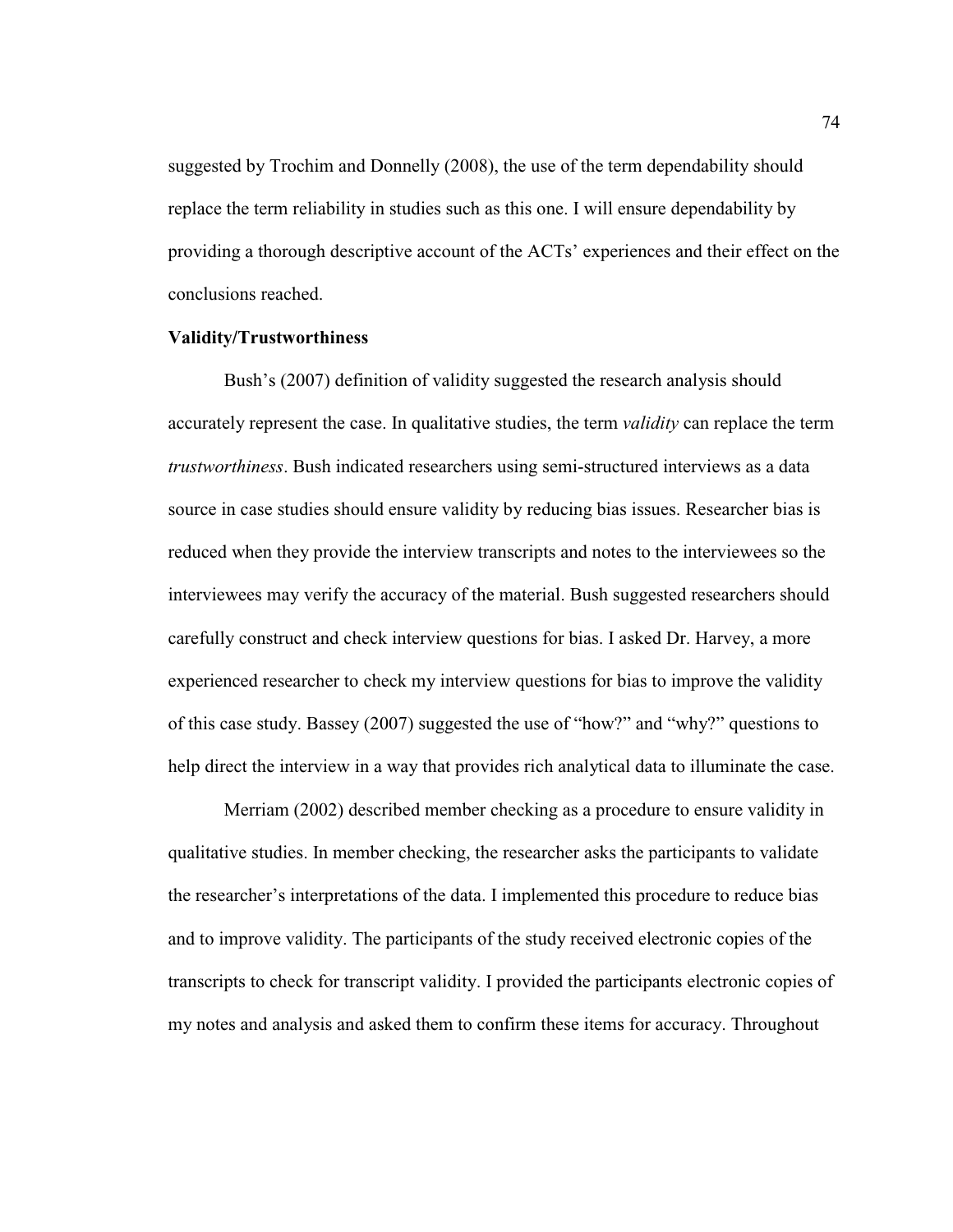the interview process, I asked the participants for clarification of my interpretation of their interview responses.

Trochim and Donnelly (2008) suggested the term *credibility* as an alternative to the word validity. They stated the term credibility suggests the qualitative research results must describe the phenomenon in the case from the participants' perspective. They also suggested only the participants in the study could determine the credibility of the results. I asked the ACTs in this case study to comment on the accuracy and credibility of the findings from their point of view. Both participants verified the accuracy of the findings. I corrected the one omission that participant two found.

An audit trail and evidence of triangulation improve validity/trustworthiness in studies. Bassey (2007) suggested providing an audit trail as another form of ensuring trustworthiness. I provided the interview transcripts in the final report to assist in the audit process. Bush (2007) described the triangulation method as the comparison of several data sources for information accuracy. I attempted to increase the validity/trustworthiness of the case study by using triangulation to compare the data from the journals and interviews for accuracy of information and interpretation.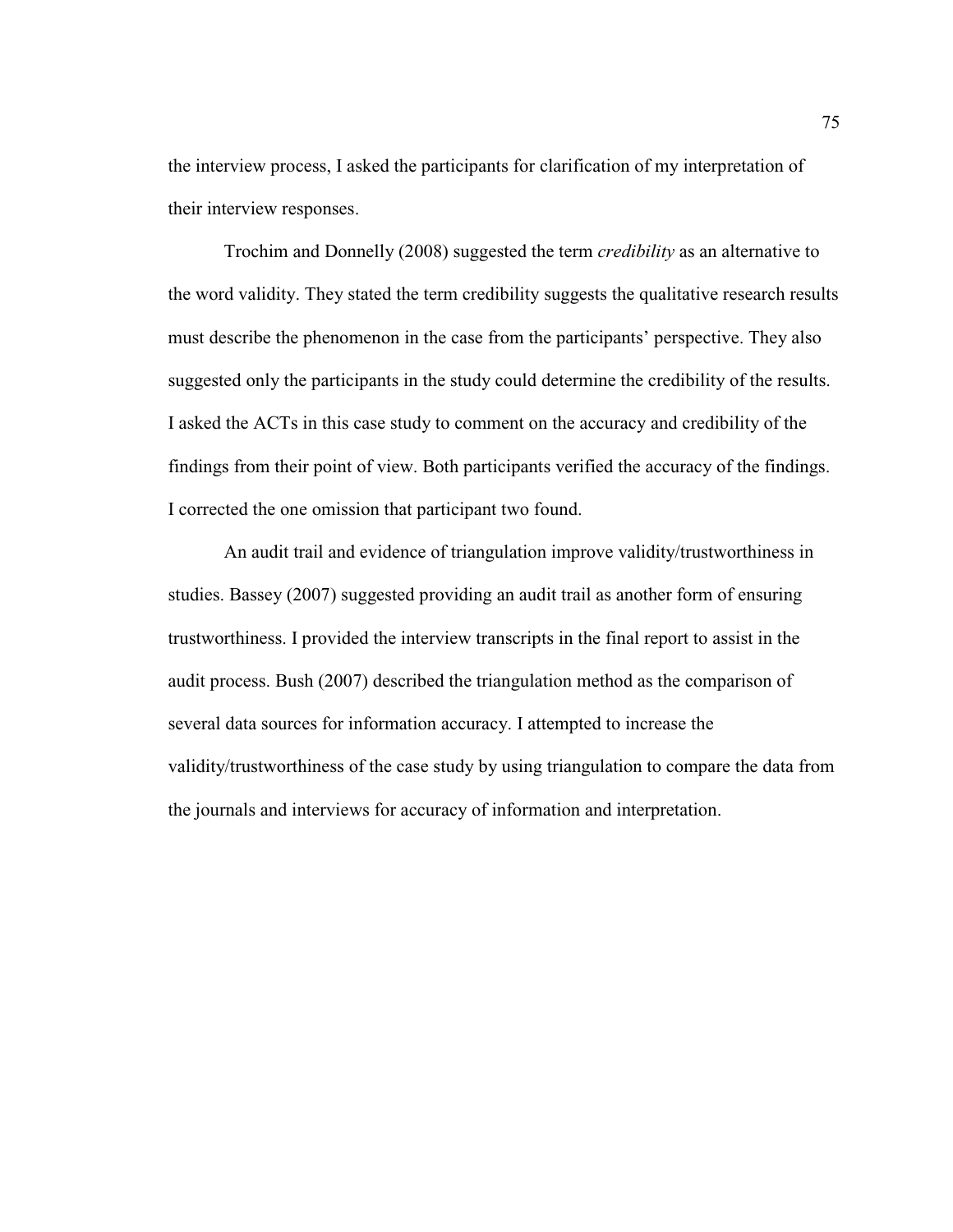### Section 4: Results

### **Introduction**

 This qualitative case study examined two PACE ACTs' perceptions of their teacher effectiveness in relation to the student achievement in their classrooms and the support provided to them as new teachers by their district's mentoring and/or induction training. I used two sources of data: weekly electronic journals submitted to the PACE program during the teachers' first year in the classroom and data from semi-structured interviews conducted the following year. Both participants answered the same interview questions. The questions were open-ended and allowed the participants to provide their own unique answers. I designed the interview questions (Appendices A and D) for multiple interviews. These two data sources were analyzed to determine if there was a relationship with the quality of support received from mentoring and/or induction training in terms of the PACE teachers' perceived teacher effectiveness and student achievement. This section describes the participant selection process used in this study. I provide a description of the events that led to the generation of the data, and how they were gathered and recorded. An explanation for the systems for keeping track of the data and the emerging understandings derived from the data is given. Findings from the data are noted. Possible discrepant cases or non-confirming data are included. I described the patterns, relationships, and themes presented in the data. Finally, a discussion of the measures taken to assure quality and accuracy of the data collection and analysis are included.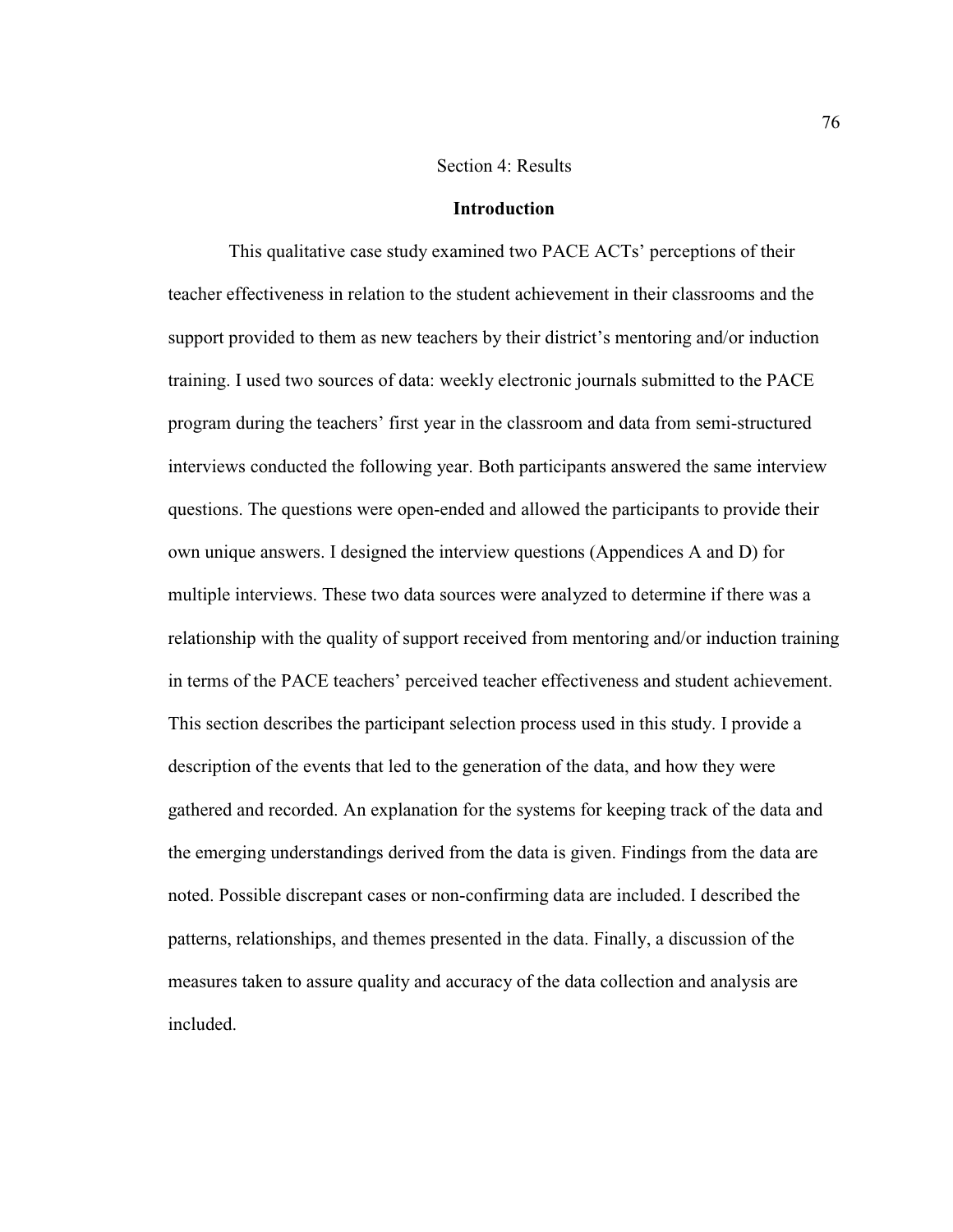# **Participant Selection Process**

# **Community Partner**

I received Walden's IRB approval to conduct the study on March 17, 2010 (approval  $\#$  03-17-10-0361849). I e-mailed the PACE program coordinator immediately to inform her that I was ready to invite PACE Cohort 6 teachers to participate in the study. I sent the PACE program coordinator a copy of the invitation letter (Appendix B) in an email attachment. She uploaded the letter onto the communication system (Blackboard) used in the PACE program and sent the invitation letter by email to over 400 Cohort 6 PACE teachers on March 19, 2010. The invitation letter asked PACE Cohort 6 teachers to accept or decline the offer to volunteer for this case study. The invitation letter indicated the deadline to volunteer for the study was March 31, 2010.

# **Participant Selection**

 I received 14 e-mail responses, 11 PACE teachers volunteered and three PACE teachers formally declined the offer to participate in the study. Of the 11 teachers, seven were female and four were male. An e-mail was sent to the 11 volunteers to verify their participation in the PACE Cohort 6 training. Eight teachers verified they were members of PACE Cohort 6. Three of the volunteers did not affirm their membership in PACE Cohort 6, thus I eliminated them from the participant pool. I placed a number from one to eight on each volunteer's e-mail. I used a random number generator on a calculator to select the two participants for this study. The two participants randomly selected using the number generator included one male and one female. I contacted the two participants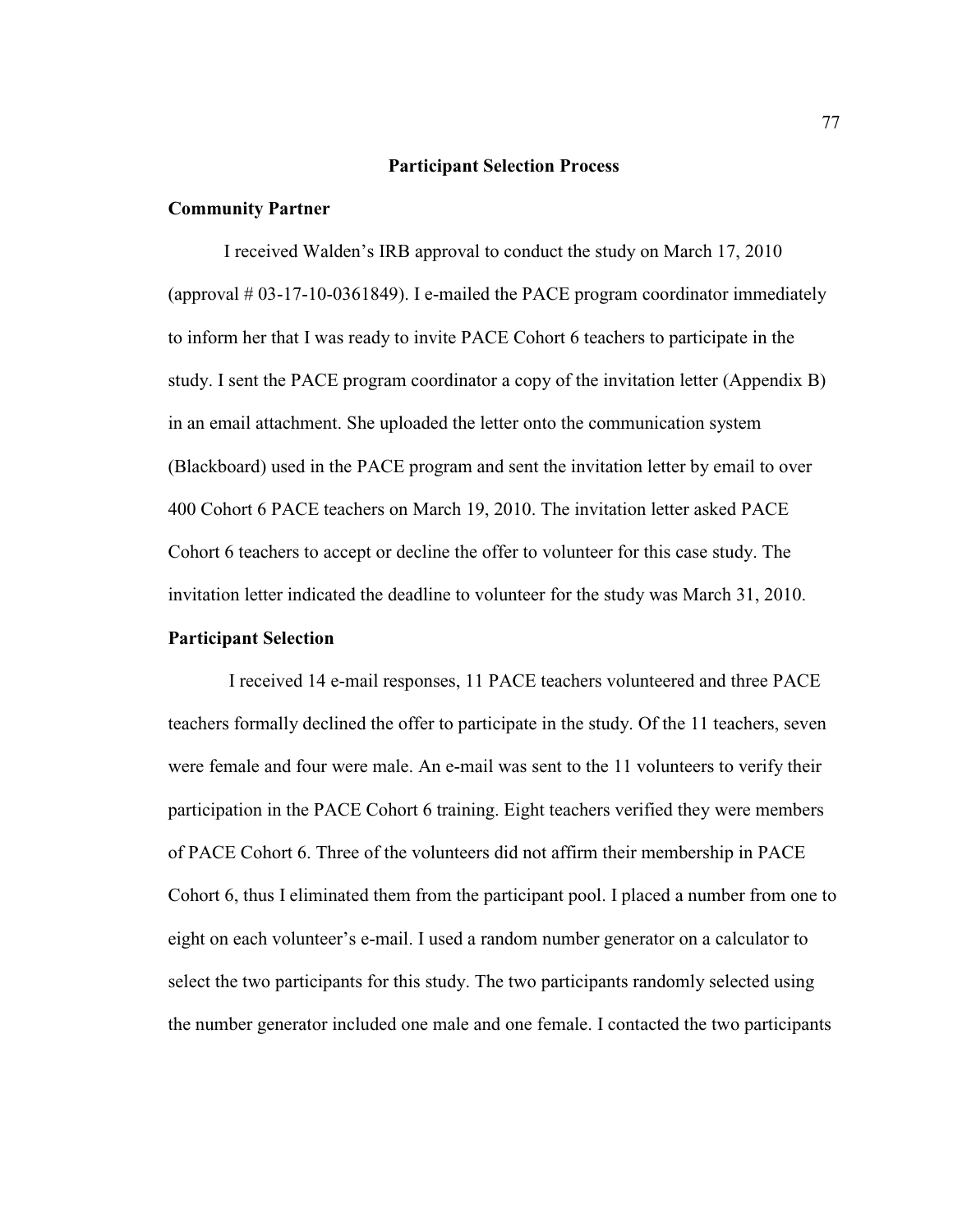by telephone and notified them of their selection to participate in this study. I briefly described the study and answered any questions they had. The participants were sent two copies of the consent form (Appendix C), one to sign and return to me, and one to keep in file. I received one additional email on April 27, 2010, from a volunteer to participate in the study. I eliminated this volunteer for this study because the researcher chose the participants earlier in the month and the data was collected at the time the email was received.

# **Data Acquisition**

# **Journal Data**

 The following is a description of the events that led to the generation of the data, and how they were gathered and recorded. I used two data sources in this study—weekly journals and semistructured interviews. The first set of data were generated from the participants' electronic weekly journals assigned by PACE during the teachers' first year in the classroom. The electronic journals were stored in the PACE program archives. I contacted the PACE program coordinator's office to make an appointment to collect my participants' electronic journal data for the first phase of this study. I provided the PACE program's office staff with the participants' copy of their email response indicating they had volunteered to participate in the study. One of the PACE staff copied the electronic journal data onto a compact disc (CD) while I waited in the office. I transported the journal data to my office and I transferred the data on the CD to a password-protected computer and a portable USB flash drive. The CD and USB flash drive were stored in a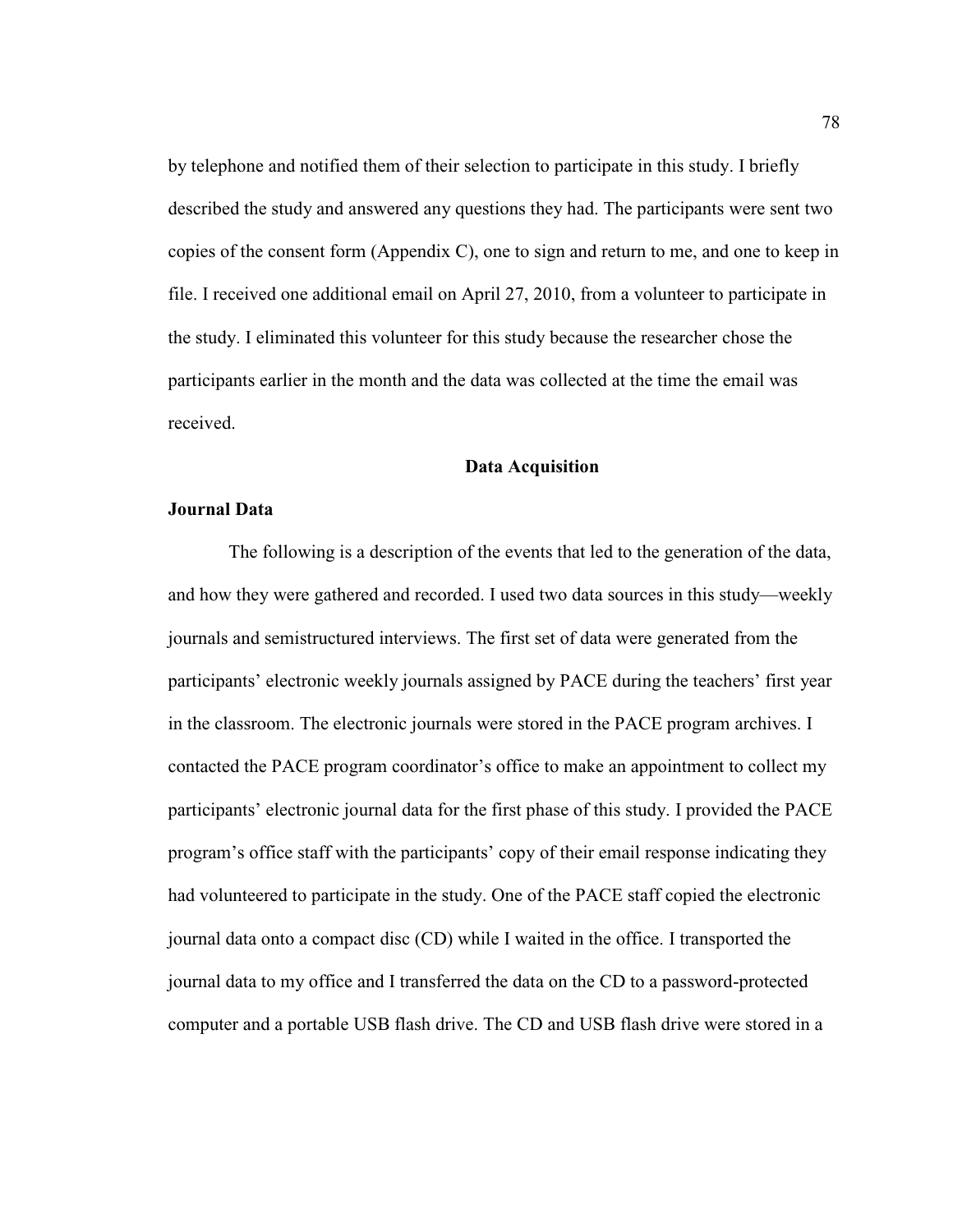locked file cabinet when not in use. The second set of data included data from the semistructured interviews with the two participants selected for this study.

# **Interview Data**

 I collected the interview data after I coded and analyzed the journal data. I decided to wait to collect the interview data to ensure that the interviews would explore, verify, and clarify the themes generated in the journal data. Both participants received the interview questions prior to the interviews. I contacted the first participant by telephone to arrange a date and location for the interview. We met at a library in her hometown on April 8, 2010. The librarian gave us access to a study room to conduct the interview. The room gave us the privacy needed to conduct the interview without interruption. I used a digital voice recorder to record the interview. The participant indicated she was willing to answer the second set of interview questions (Appendix D) immediately following the initial interview (Appendix A) because of other commitments in the future. The combined interviews lasted 60 minutes. I transported the digital recording to my office where I downloaded and saved the recording to my password-protected computer and a portable USB flash drive. I verified the transfer of the data to the password-protected computer, and flash drive and erased the recording from the digital voice recorder.

 I contacted the second participant by email to arrange a time and place to conduct his interview. We both agreed to a telephone conference. I conducted the telephone interview in my office on April 14, 2010, using a speakerphone and a digital voice recorder to collect the interview data. This participant preferred to complete both sets of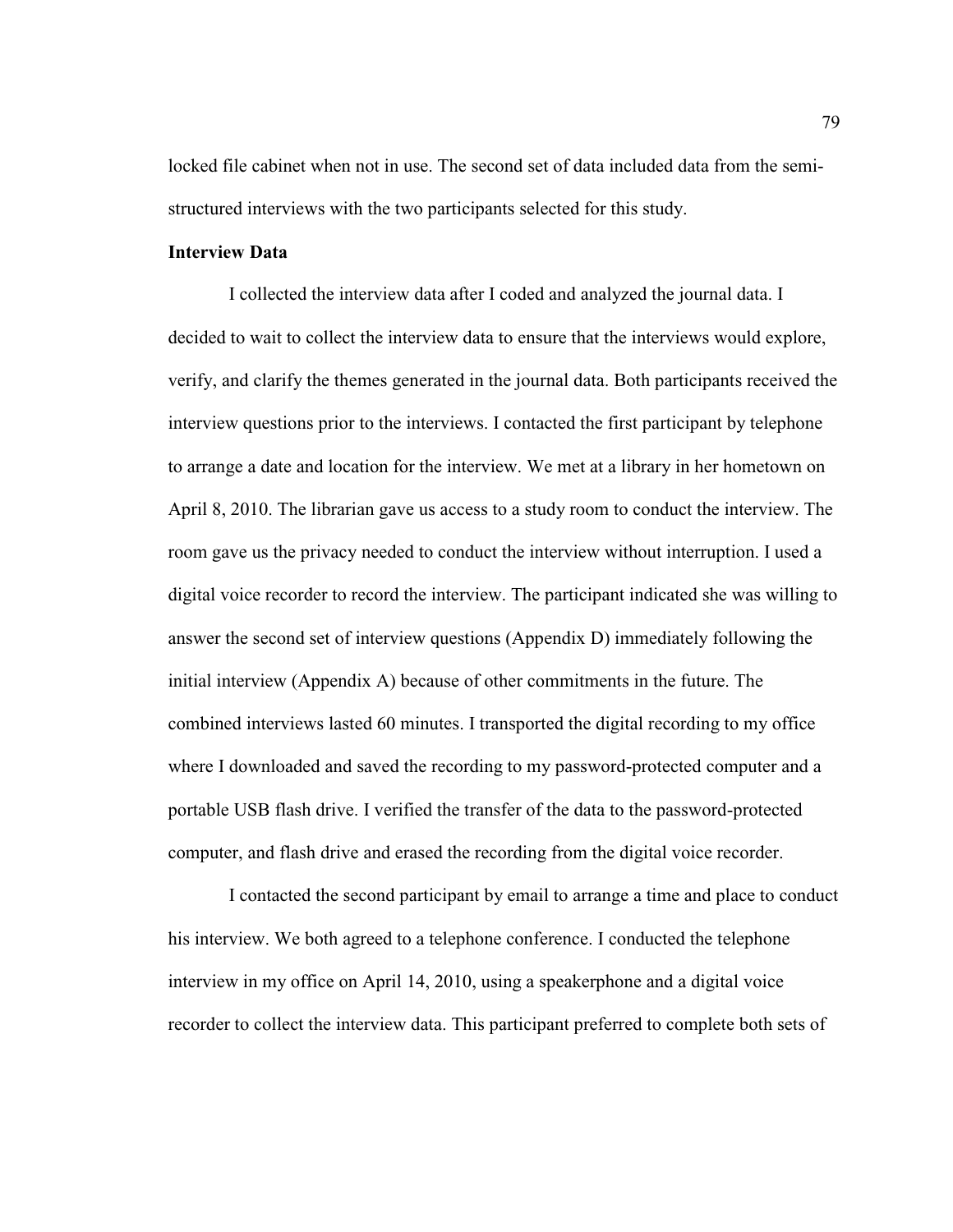interview questions (Appendices A and D) during this telephone conference. This interview lasted 80 minutes. I downloaded the digital voice recording of the interview to a password-protected computer and a portable USB flash drive. I verified the second participant's digital voice data transfer to the password-protected computer and USB flash drive and erased his recording from the digital recorder.

# **Systems To Track Data**

Each participant's weekly electronic journal data was stored on the passwordprotected computer and USB flash drive. I printed copies of each participant's journals and filed them in a notebook. The notebook contained dividers labeled for each participant's journal data, interview transcripts, and consent forms. I used additional colored paper dividers to separate the uncoded data from the coded data in each section. I placed the page number and the participant's name on each page of the paper copy of both participants' journals.

I read the first participant's 28 weekly journal entries prior to beginning the coding process. This step allowed me to develop an understanding of the participant's experience as an ACT. I began the coding process by reading each weekly entry a second time. During the second reading, I underlined key phrases and sentences and made notations in the margins of the paper copies. Next, I transferred the coded information from the paper copies to computer files on the password-protected computer and USB flash drive. I highlighted chunks of data and inserted comments on the electronic journal computer files as a back up to the paper copies. I assigned categories and themes to the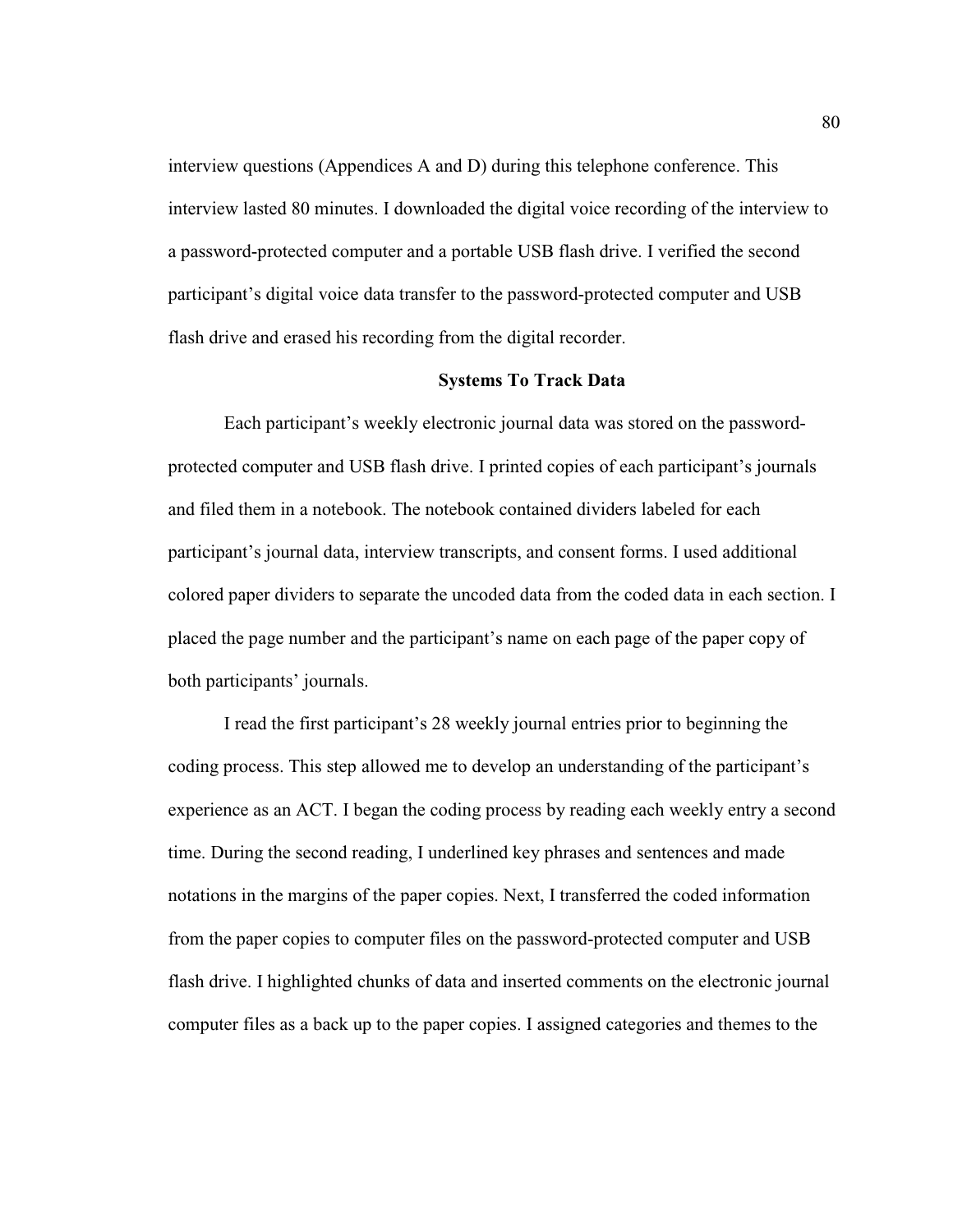chunks of data. Finally, I developed a table to organize the data into the categories and themes from the initial data coding phases. The table included four columns labeled: week, date, categories and themes, and supporting text. I copied and pasted the supporting text into the table from the journal entries located in the computer files. I also included the code indicating the week number for the journal entry, the actual date noted on the participant's journal entry, and the title of the category or theme assigned to the text. The table was saved as a data file on the password protected computer, on the USB flash drive, and as a paper copy stored in the notebook. I repeated this process for the second participant. The second participant wrote 24 weekly journal entries. I coded and transferred the journal entries into a separate table. I saved each participant's journal files in separate computer files.

For the second data source, I transcribed each participant's digital voice recordings of the semi-structured interviews. The transcription process took 13 hours for the first participant's interview and 14 hours for the second participant's interview. The transcripts were saved on the password-protected computer and the USB flash drive. I filed paper copies of the transcripts in my researcher's notebook. I implemented the same data coding process for the interview transcripts as the journal data. The papers copies of the transcripts were read to develop an understanding of the participant's responses. I read the transcripts a second time and began the coding process. Sections of text were underlined on the paper copies and made notes in the margins to indicate possible themes and categories from the text. I transferred the coded information from the paper copies to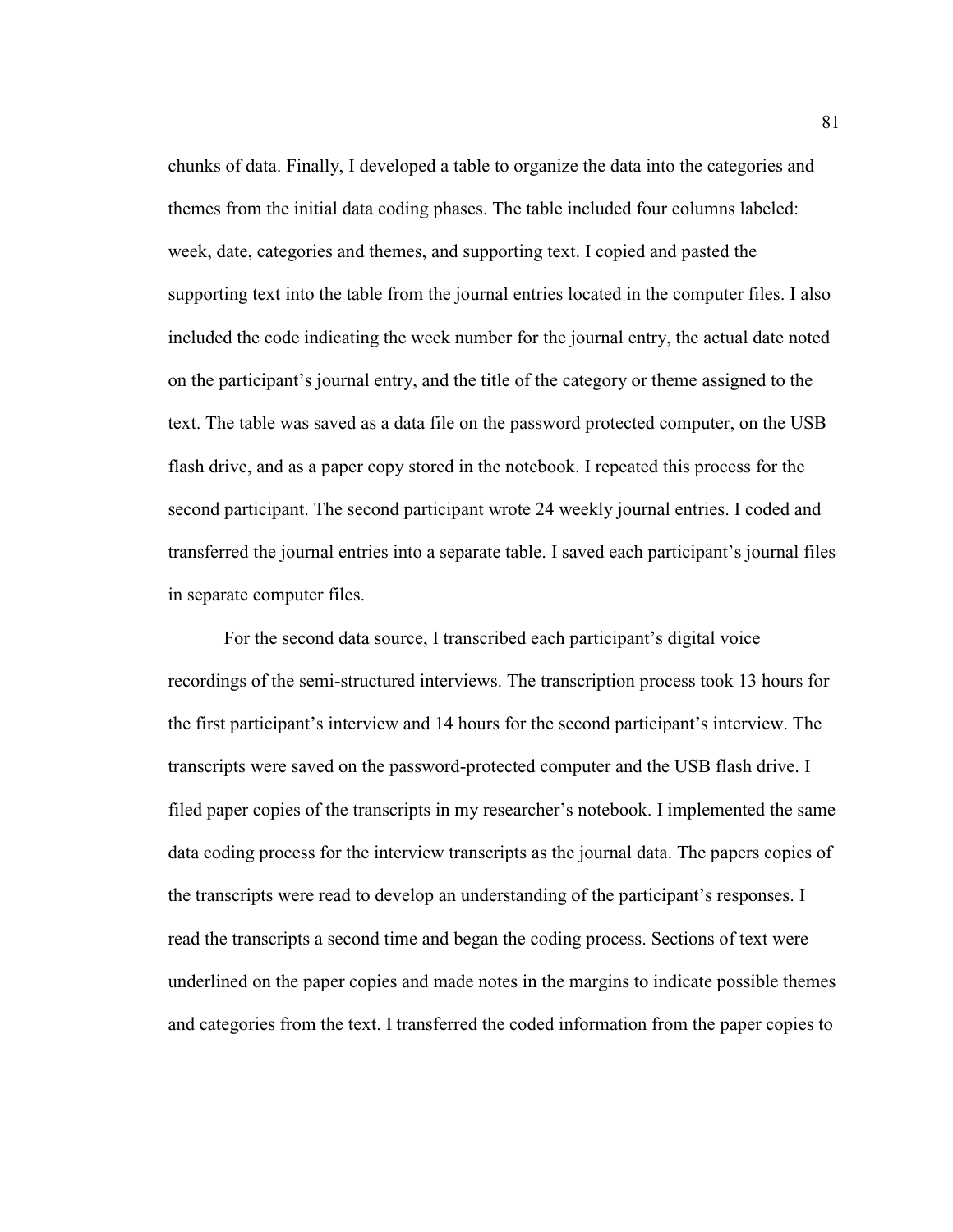the interview transcripts stored on the computer files. Each coded interview transcript was saved as a separate file for each participant on the password protected computer and USB flash drive. The paper copy of the coded transcripts were filed in my research notebook under each participant's divider. Next, I made a three-column table for the transcript data on the computer. The columns were labeled participant one, participant two, and categories and themes. I placed the chunks of interview data from the coded interview transcripts into this table under the appropriate participant's column. As the data was placed in the table, I noted the category or theme identified in the margins of the paper copy onto the table. The table was saved on the password-protected computer and the USB flash drive. A printed copy of the table was filed in my notebook. Finally, I read the table containing the interview data, made notes in the margins regarding the similarities and differences of the two participants' experiences, and placed this in the notebook.

# **Findings**

### **Introduction**

I assigned the pseudonyms *Dana* and *Tom* to protect the identities of the participants in this study. Participant 1, Dana, is a female with more than 20 years experience in either engineering or finance and accounting. She has a bachelor's degree in computer science and a master's degree in industrial engineering. She taught eighth grade mathematics in a middle school in the suburbs. Participant 2, Tom, is a male with over 30 years work experience in various fields. He started his career as a geologist,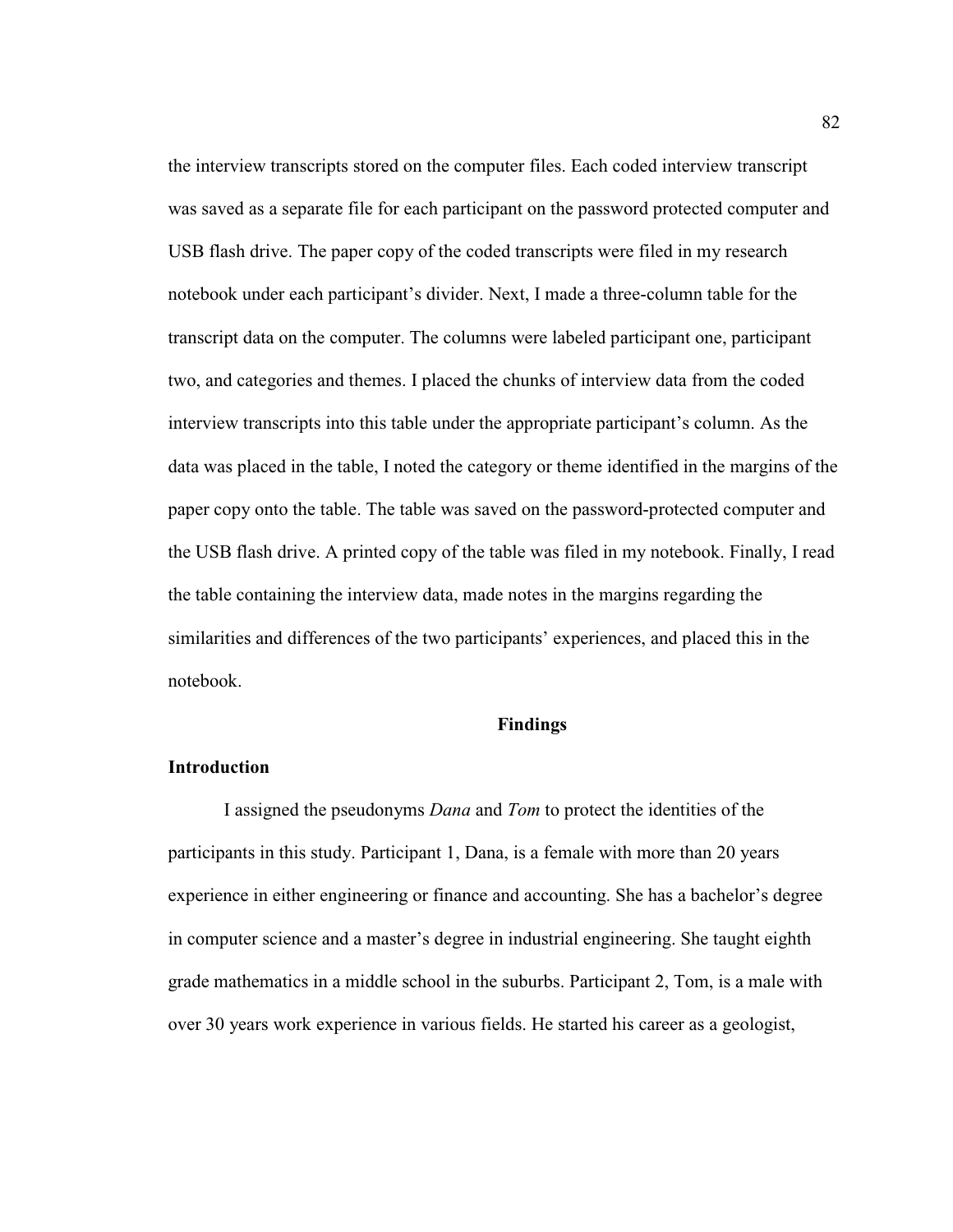switched careers to work as a manager for a medical company, and then started some businesses including mortgage and computer consulting prior to entering the PACE program. Tom has a bachelor's degree in geology and a master's degree in business. He is currently working on his 18 hours graduate level economics courses so he may teach college level economics. Tom taught eighth grade science in a middle school in the suburbs also, in a different part of the state. Both participants are approximately the same age and have a wealth of practical knowledge to bring to the profession.

An explanation of the data sources and the themes and categories gleaned from these sources are presented. I explored the data and presented the findings that supported the research question and sub-questions. The findings were organized by sub-question, by participant, and by data source. For example, sub-question one's findings are reported separately by each participant's journal data and interview data.

# **Journal Data**

The journals were written as a weekly reflection assignment for the PACE program. This journal data is unobtrusive because the researcher did not request the PACE teachers to write the journals. The journals were completed during the teachers' first year in the classroom and subsequently archived at the PACE program offices prior to the approval of this study. Themes and categories extracted from the two participants' journals in this study are as follows: classroom management, content planning, differentiation, emotions, induction training/mentoring, mentor assistance opportunities,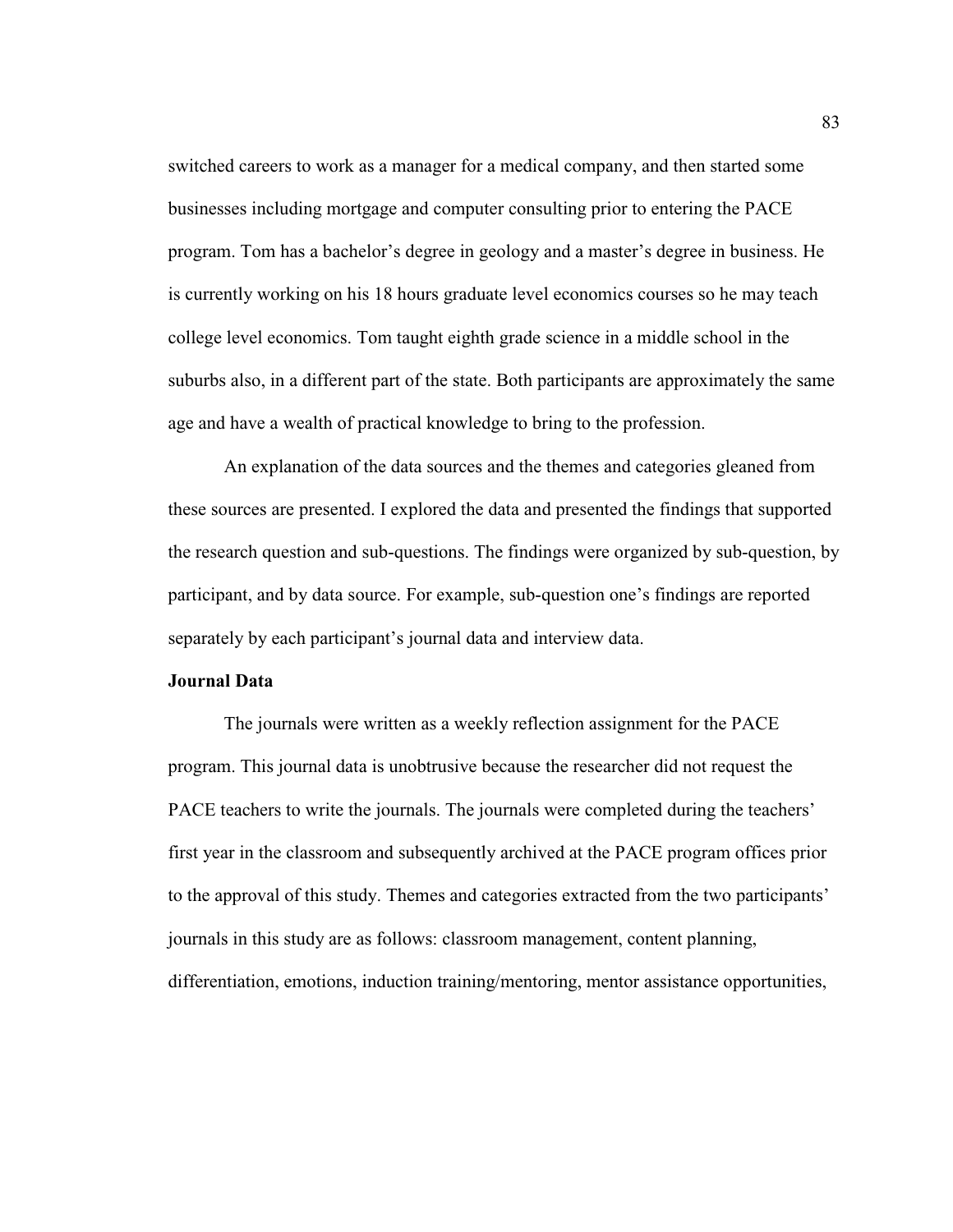student achievement, teacher effectiveness, self-reflection, miscellaneous distractions, real life connections, and non-instructional duties.

# **Interview Data**

I conducted the semi-structured interviews after the journal data were collected and analyzed. I used two sets of questions (Appendices A and D) during the interviews. The interview questions were open-ended in nature to allow the participants to answer the questions in their own unique way. I developed the questions to ascertain the teachers' experiences with the support they received from mentoring/induction and how that support affected their perceptions of their effectiveness in terms of student achievement. I developed two key questions for the interviews in this study: first, "How do you describe an effective teacher?" and, second, "How would you define student achievement?" These two questions gave me a baseline to determine the teachers' perceptions of teacher effectiveness and student achievement. I also asked the teachers to describe their induction/mentoring experience.

I conducted the interviews during the teachers' second year in the classroom. I asked the participants to focus on their experiences during their first year in the classroom when responding to the interview questions. The themes and categories generated from the interview data are as follows: experiences related to induction/mentoring, support structures in place, teacher effectiveness, student achievement, classroom management, the role of administration, and suggestions to improve induction/mentoring experience.

# **Research Questions**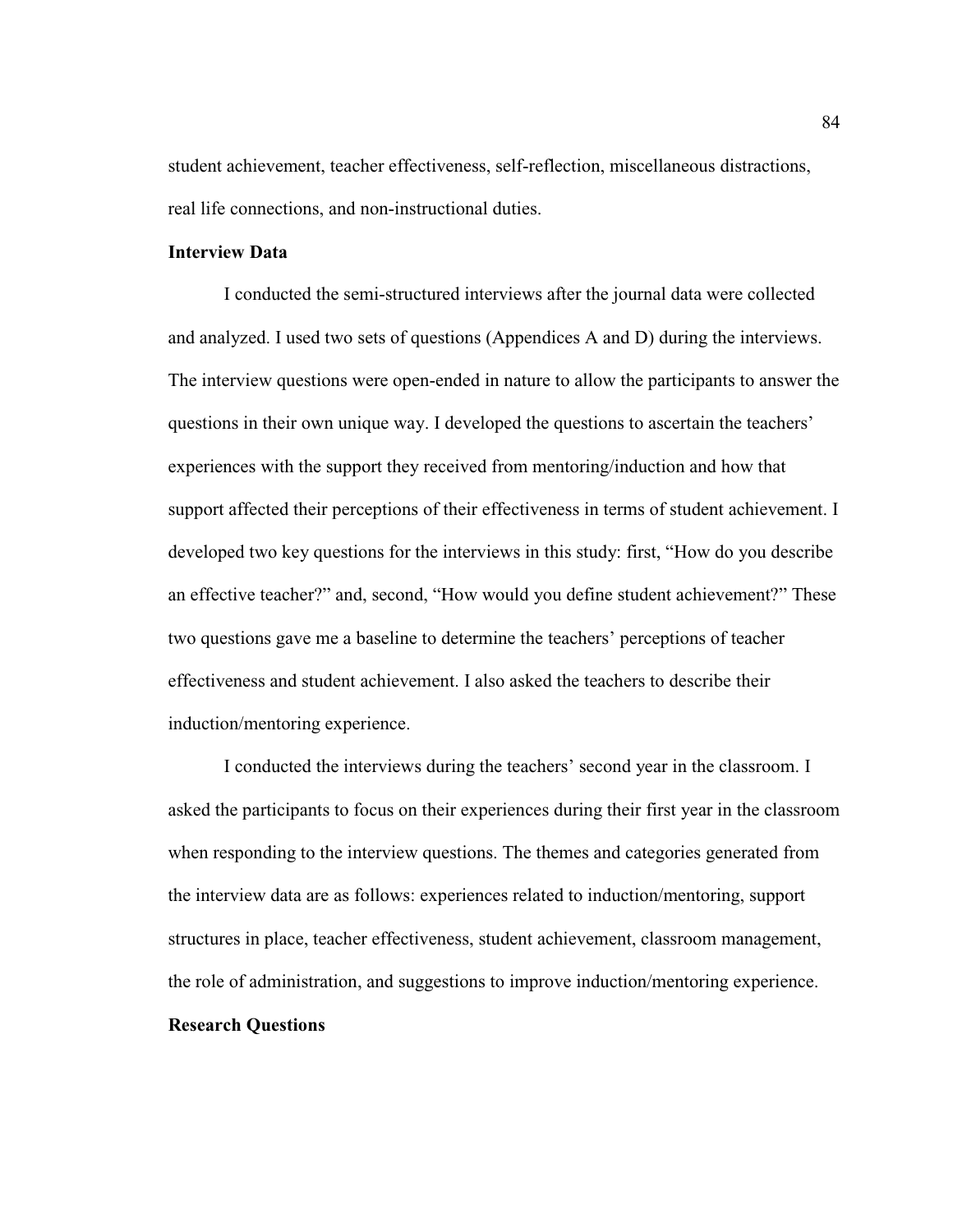The overarching research question in this study is as follows: Is there a relationship between the amount of additional support (induction and/or mentoring) received by ACTs and the teachers' perceptions of their effectiveness in relation to student achievement?

The following subquestions were considered when analyzing the journal and interview data:

- 1. How have your induction/mentoring experiences affected your ability to become an effective teacher?
- 2. How have your induction/mentoring experiences affected student achievement in your classroom?

# **Dana's Journal Data Analysis for Subquestion 1**

### **Introduction**

This section will describe Dana's experiences with her induction/mentoring program and other sources of support as noted in her journal entries and interviews. This section also presents her definition of an effective teacher and her account of when she believed she was effective in her classroom. Dana's story provides a discussion of how her induction/mentoring experiences affected her ability to become an effective teacher.

# **Induction/Mentoring**

Data from Dana's journal entries indicate her dissatisfaction with her mentoring experience and as a result, she sought help from other sources. The following references her reflection of a meeting with her mentor and district coordinator: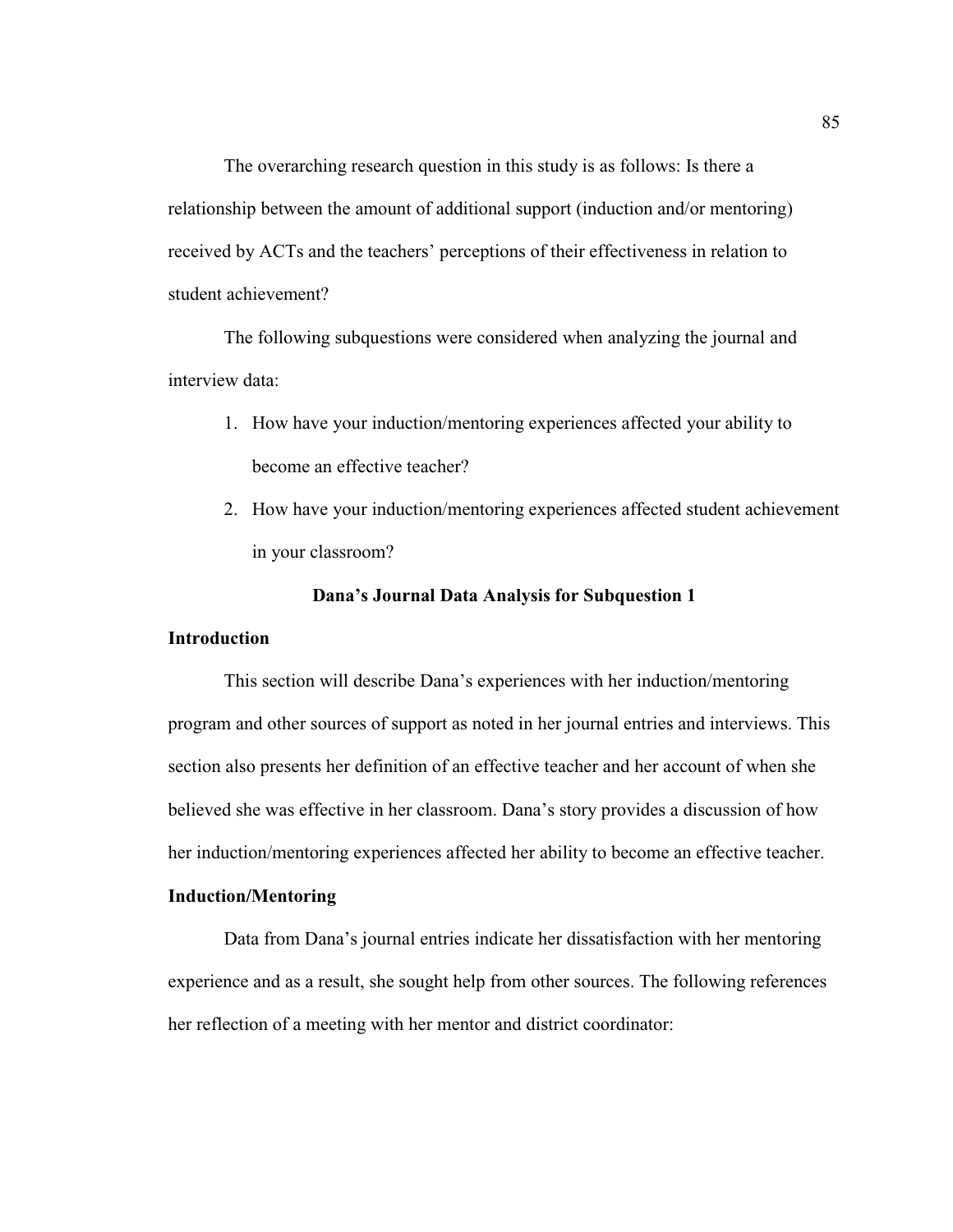There were some specific issues and students they brought up, but quite frankly when I asked for *how to* I really didn't get any. That has been an issue for me with my mentor and the district coordinator. I have gotten very little feed back from them on ways to improve. They tend to point out an area of concern, but not give much practical advice on how to improve. I will continue to read and seek the advice from other more experienced teachers for help and ideas on specific issues. Several teachers on my team have been great resources for different issues already.

Dana referenced working with the teachers in her school throughout her journals. On March 26, 2009, she wrote, "I asked several veteran teachers and put together what I feel will be a good unit on various elementary measurement and geometry concepts."

# **Conflicts**

Dana wrote about some of her induction/mentoring training and district initiated professional development that conflicted with her district or school's policy. Dana wrote in her journal on November 17, 2008, about what she learned in her induction class conflicted with her school's policies and procedures, she stated, "So I'm getting mixed messages." In February, she wrote about a district professional development day with the same concern.

We had a professional development day and that was very good. I really liked what our guest speaker had to say about stepping up the rigor in our classes, but a few of her ideas are against district policy and I know they won't fly at my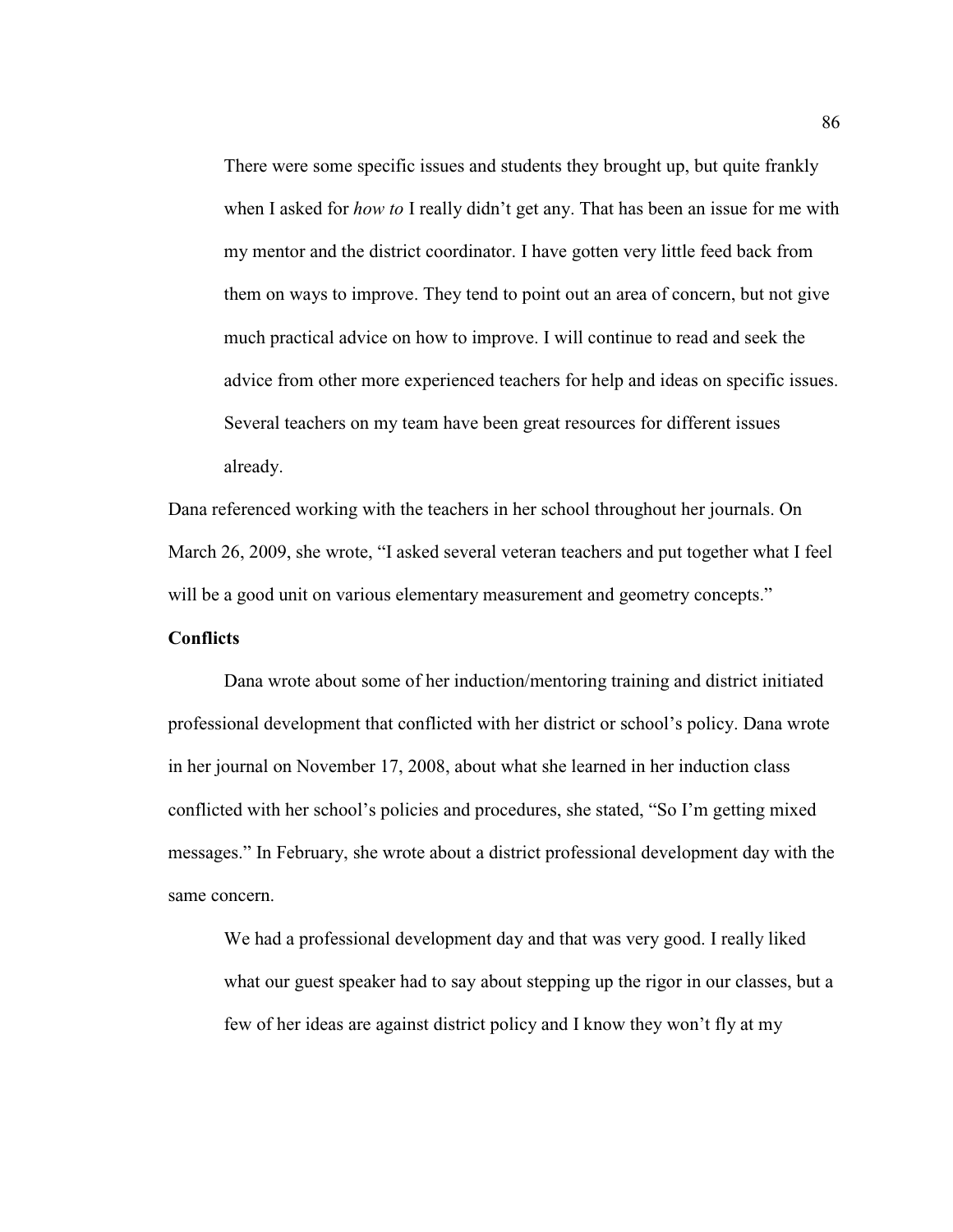school. Using an IPod or Cell phone during school hours is strictly prohibited although a nice way to engage students at truly their level—it won't work for now.

# **Opportunities to Seek Advice**

Dana's journal reflections indicated her desire to learn more about the business of teaching and learning. Her journal entries showed many opportunities for her to seek advice from a mentor but she made no mention of doing so. For example, on October 13, 2008, she wrote, "I'm still struggling with how much material is enough material and how to keep students on task" and on October 27, 2008, she wrote, "I'm not exactly clear what I should do next." In January she wrote, "I need to find more differentiated instruction ideas and how to implement them in my review sessions" and "That's another area I need to work on professionally. How do I let go and let them just show me what they REALLY know?" In her May 4, 2009, journal entry, Dana wrote:

Review days, even if we play review games, seem to be behavior management nightmares. There is always a select group of students who enjoy the games and truly participate in the review. Then there are the kids who totally shut down and try to disrupt everyone and everything else. I gave out my share of recess detentions this week. I really need to find a way to make reviews more engaging – or something.

Dana noted her concern about her effectiveness and her search for answers in her May 18, 2009 journal entry. She wrote: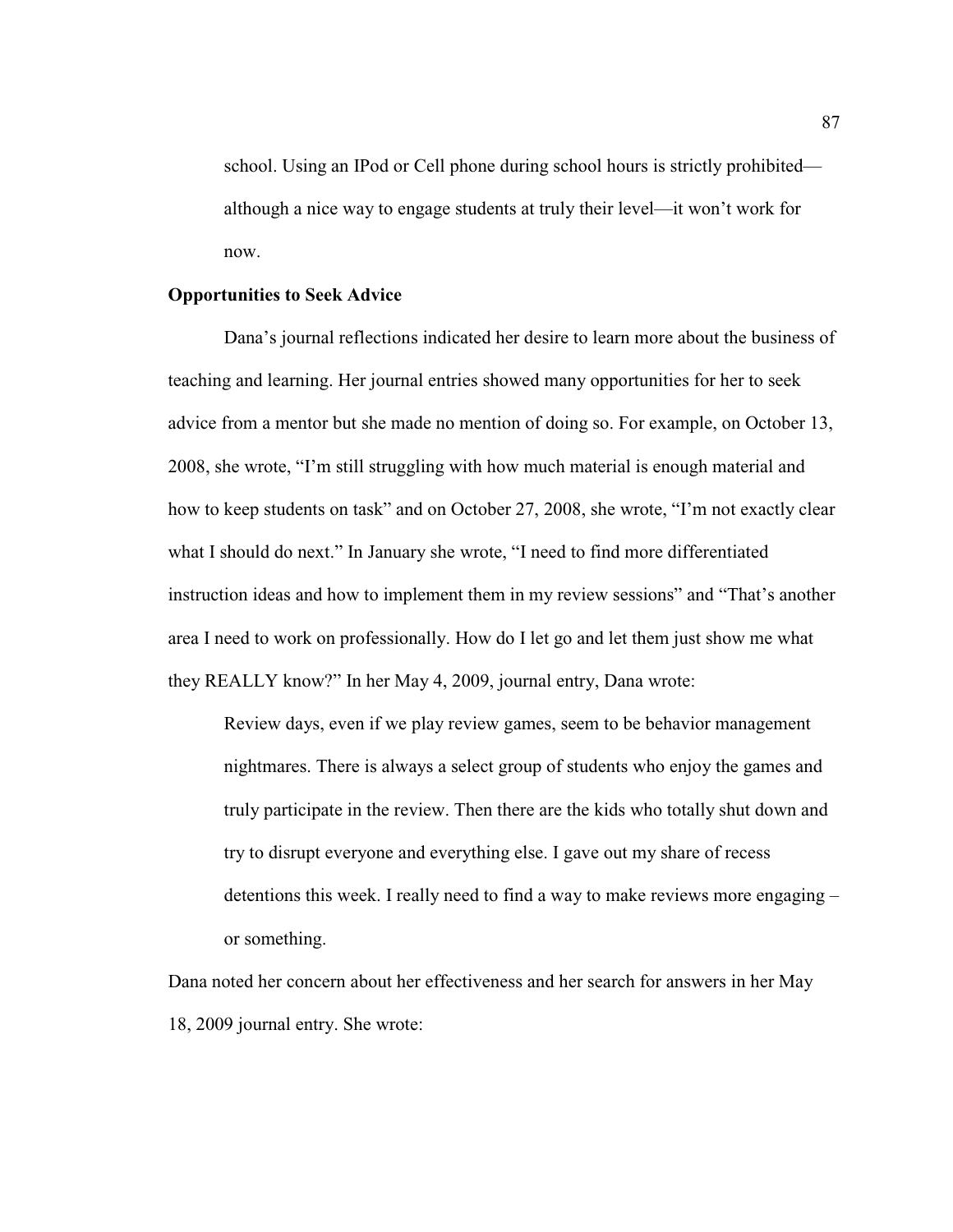I'm still searching and working on different techniques to get these young minds to truly understand linear equations. I've done a lot of real world connections, but it still is like leading them down the path to get them to derive the equations to solve. I know this takes a lot of practice and skill is acquired over time, but I struggle with how to make more light bulbs go on!

At the midpoint of the school year, Dana indicated her concern about a conference with her mentor, administrator, and district math coordinator. She noted on December 8, 2008

With the 2008 observations over, only the Summative Conference remained and that was scheduled for Thursday. I was a bit nervous, but realized, whatever was said in the conference was intended to make me the best teacher I could be.

Each of these entries highlighted Dana's desire to obtain help in her critical first year in the classroom. These entries suggested there is a need to provide quality mentoring to this concerned first year teacher.

# **Effective Teaching**

Dana's journal entries discuss her ability to be an effective teacher but do not relate her effectiveness to her mentoring/induction experience. Throughout the journal entries, she indicated times when she was effective and when she was less effective than she had desired. She stated in her March 26, 2009 journal entry "classroom management is a struggle for me at times. I tend to bend until I break and then I'm very upset with them and me." Dana intuitively knew that classroom management is an essential component in providing the right atmosphere for effective teaching. In the April 20, 2009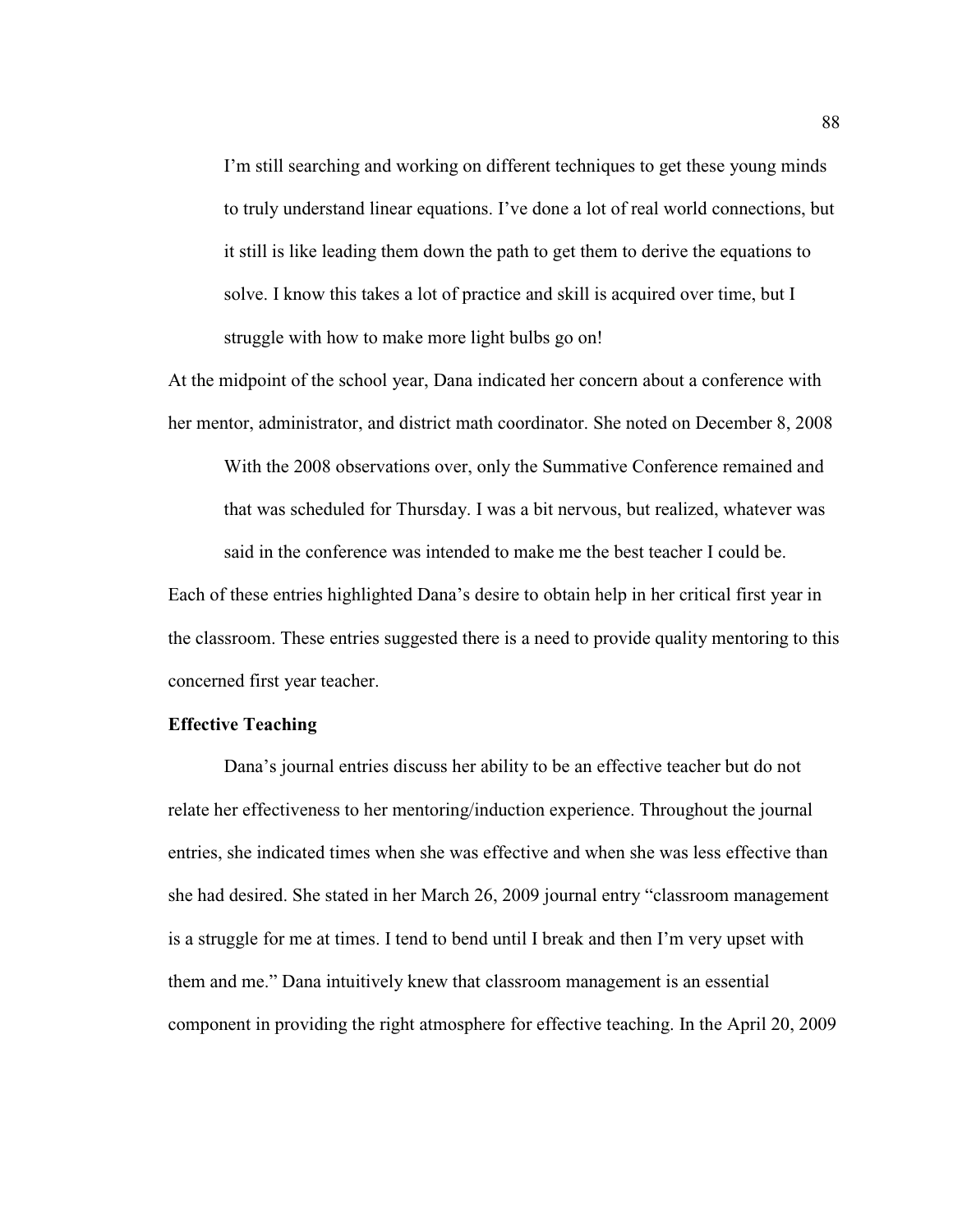journal she stated, "I am starting a new classroom management plan next week. It may seem awfully late in the year, but I know I cannot function with these disruptions for another 30 days." In Dana's May 11, 2009 journal entry, she indicated her desire to improve her classroom management. She wrote, "Maybe I just need to limit the group work, or assign better groups, not sure why it didn't work last week, but I need to continue to grow with group activities."

Dana indicated her knowledge of effective teaching practices in her January 26, 2009 journal entry. She stated, "I know if they can do this they are climbing up the taxonomy ladder." In Dana's November 10, 2008, she indicated that the new instructional strategy that she implemented was effective in improving student engagement. She stated:

I could not have asked for a more engaged student body. They were nothing short of mesmerized by the children's book, and asked very good questions as I continued through the story. The students were eager to see if Pythagoras solved the problems presented in the story. The students were very interested in the *crazy* facts I dug up on the different mathematicians.

In many of Dana's other journal entries she indicated the use of effective teaching strategies increased student engagement in her classroom. Excerpts from her journals included: "My reluctant learners were really pumped up about the Algebra Four," "The students liked the game, but the fierce competitiveness was more than I had anticipated", "The kids seem to enjoy the 'competition' of who could get it solved first and if the final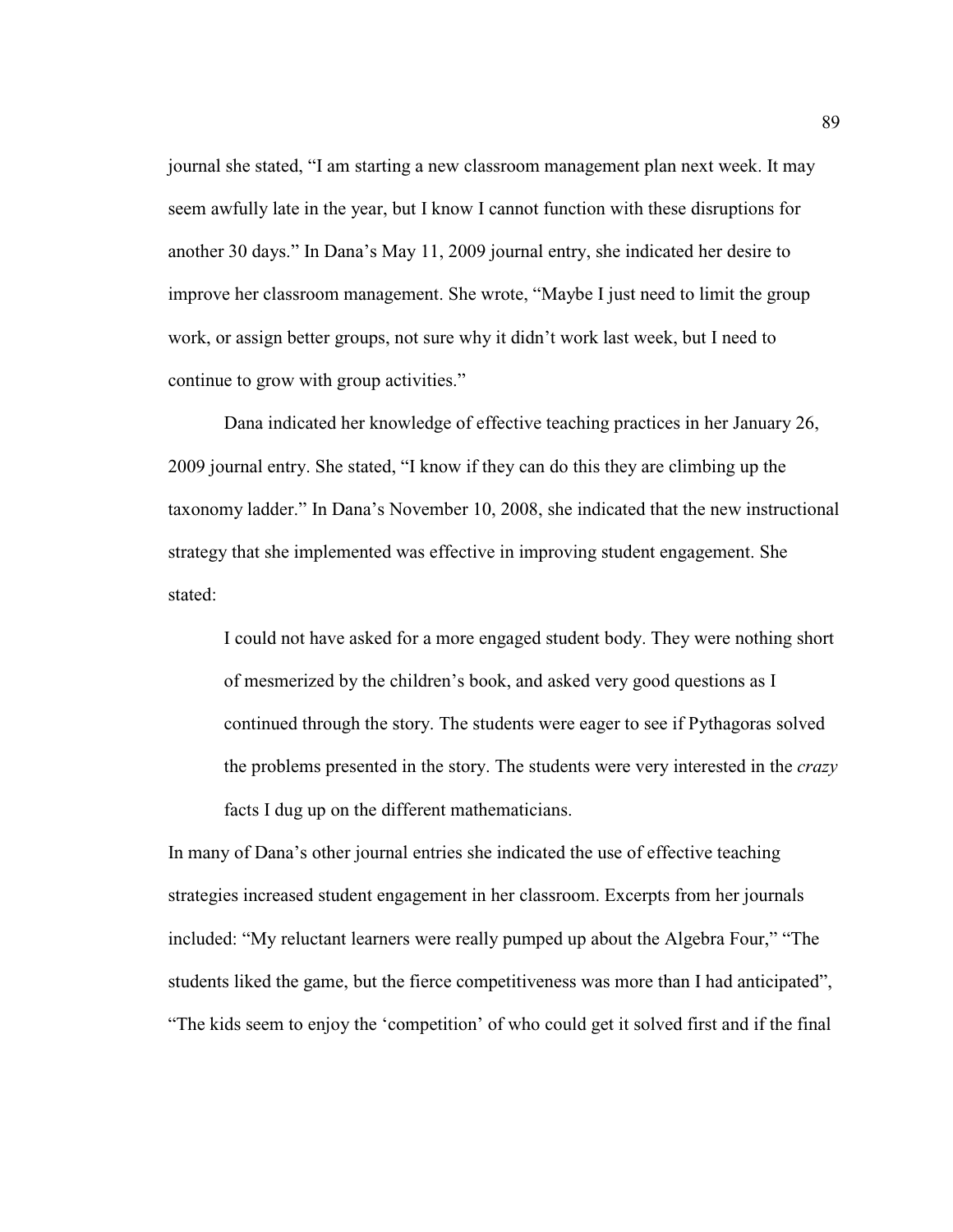answers would agree," and "The students were very engaged, and enjoyed the interactive parts of the power point."

Dana enjoyed the feeling of being an effective teacher. She stated in her October 20, 2008 journal entry, "The week of Oct 20, 2008 had some real highlights for my teaching career. Day 2 was the best day ever. It was fantastic! Integration was such a success." Dana also noted the connections between student engagement and teacher effectiveness. In December, she wrote about a successful experience with student engagement and teacher effectiveness. She wrote:

One success was the calculator graphing activities that I did with my Algebra 1 Part 1 students. These activities were hands on, and successfully kept them engaged and working. They are new to these calculators and it takes a good deal of effort for them to program them. It's also a great skill to develop for future math classes. So, what seemed fun to them, actually was working on the standards and preparing them for more advanced math. You have to love it when something works out like that.

Dana understood the connections between teacher effectiveness and student achievement. In her May 4, 2009 journal entry she wrote:

I really want the kids to understand, not just know, what linear equations mean. It is one thing to be able to calculate the slope with a calculator and it's a totally different thing to understand that slope is rate of change and a relationship between two variables. I'm going to work hard on this deeper understanding for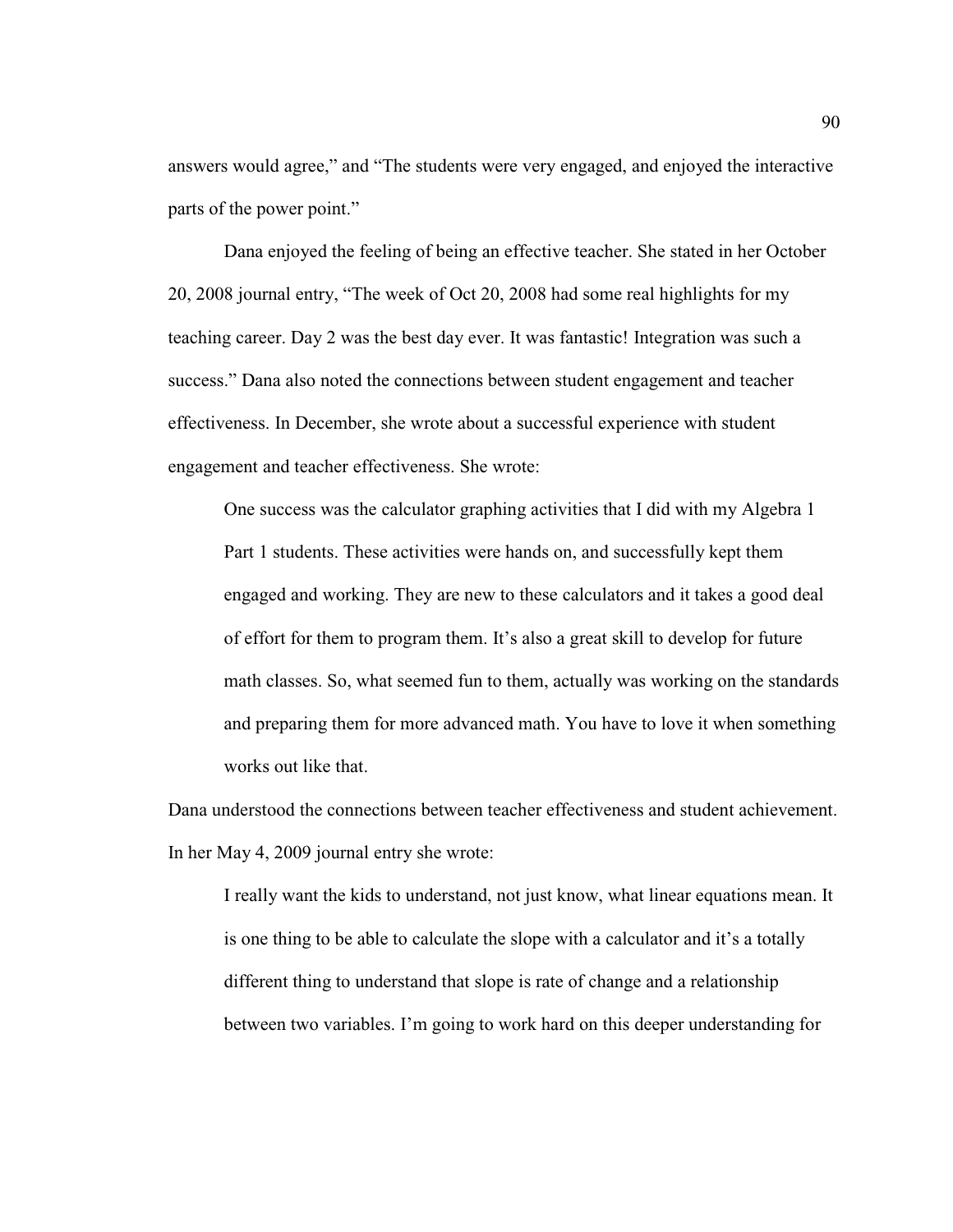the remainder of the year and my final will cover on these sections. I know that next year, I'll approach linear equations and graphing in a totally different way  $-I$ want them to understand this concept and be able to apply it, not just memorize the different equations of lines and plug numbers into it. A lot of work needs to be done here.

She also noted in another journal entry in May that effective teachers help students understand concepts in order to improve student achievement. She stated:

Since I have started reading the book Understanding by Design, I realize now that my students "knew" the material in January but never really "understood" it. I've tried several different approaches during my review, but I'm not sure I've seen evidence of understanding yet. I have clearly missed the mark of driving home that graphing and linear equations are all about relationships.

# **Student Engagement**

Dana indicated how the use of her effective teaching strategies provided opportunities for increased student engagement and student achievement in her classroom. Excerpts from her journals included "they actually got much faster at solving the equations than I had even anticipated. The competition was a big hit with this group." and "I really was impressed with how easily the kids picked up the concepts and how fun we made it. Finally I could prove to them that math can be fun!" In her February 9, 2009 journal entry, she stated: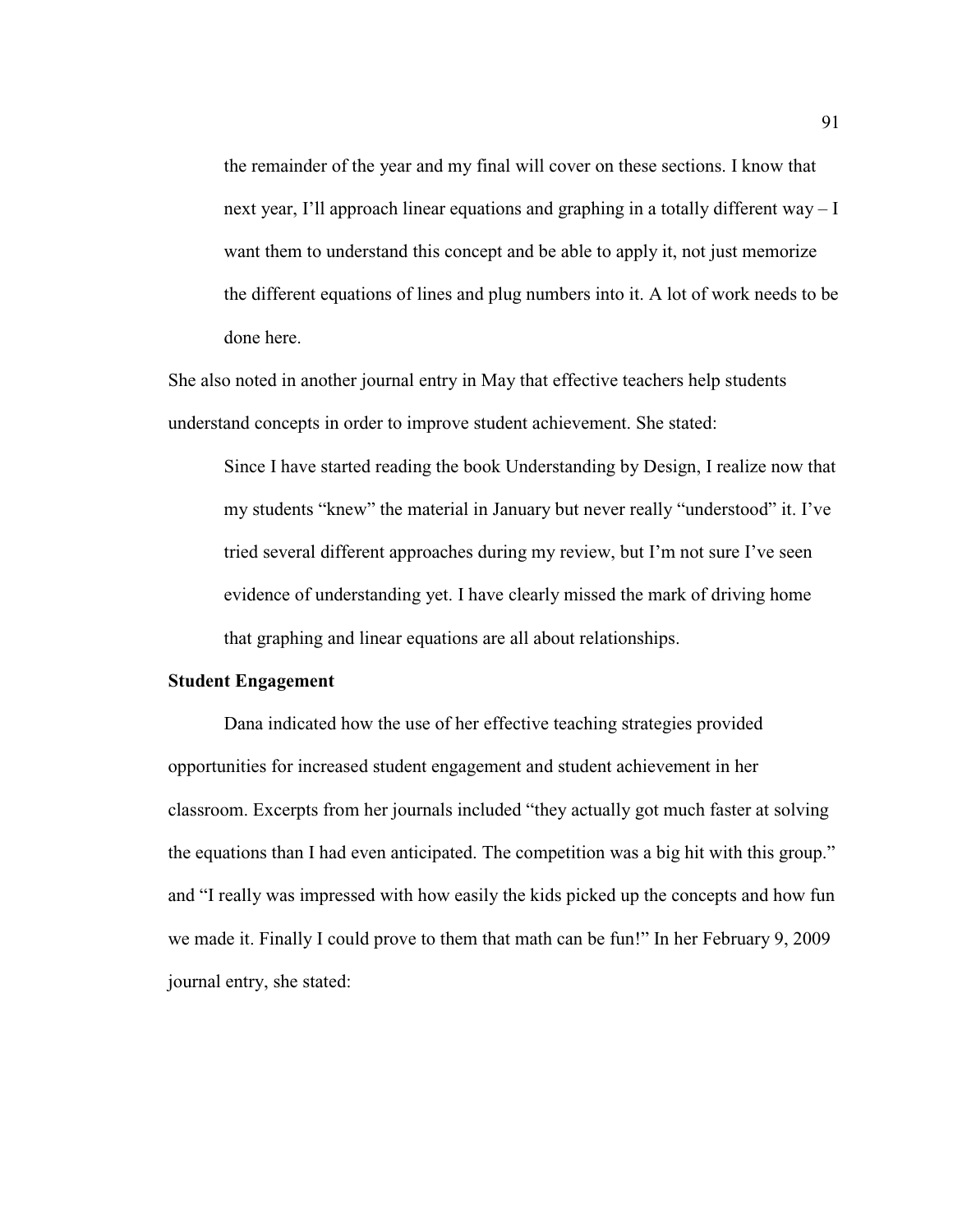Several of them really have found a part of math they like and can see themselves using. We played probability games on the internet and did several dice and card games in class. It was a fun week for them.

Dana increased student engagement by introducing interesting interactive activities into her lessons. The increase in student engagement improved her teacher effectiveness, which ultimately improved her students' achievement as indicated in the journal entries.

# **Dana's Interview Data Analysis for Subquestion 1**

# **Induction Program**

Dana's experiences with her induction program were less than satisfactory. Dana's induction program had approximately 200 new teachers with only one instructor. Her comments about the effectiveness of the induction program included:

The group was large too, it was huge and I think added some um you couldn't get as much done. It wasn't very effective. There were so many people everybody couldn't even get a word in. There were several times I sat in a group and never said anything, gained stuff from it but actually couldn't get around to all 25 of us in a group in the limited time to move around. So some of that was a problem.

She noted there were problems with the formation of the groups in her induction classes. Dana said, "sometimes the cohesiveness of the group, we didn't have any of the same goals or the same approaches to things so the grouping was bit of a problem." Dana also spoke about the difficulty hearing the instructor in the various cafeterias and libraries.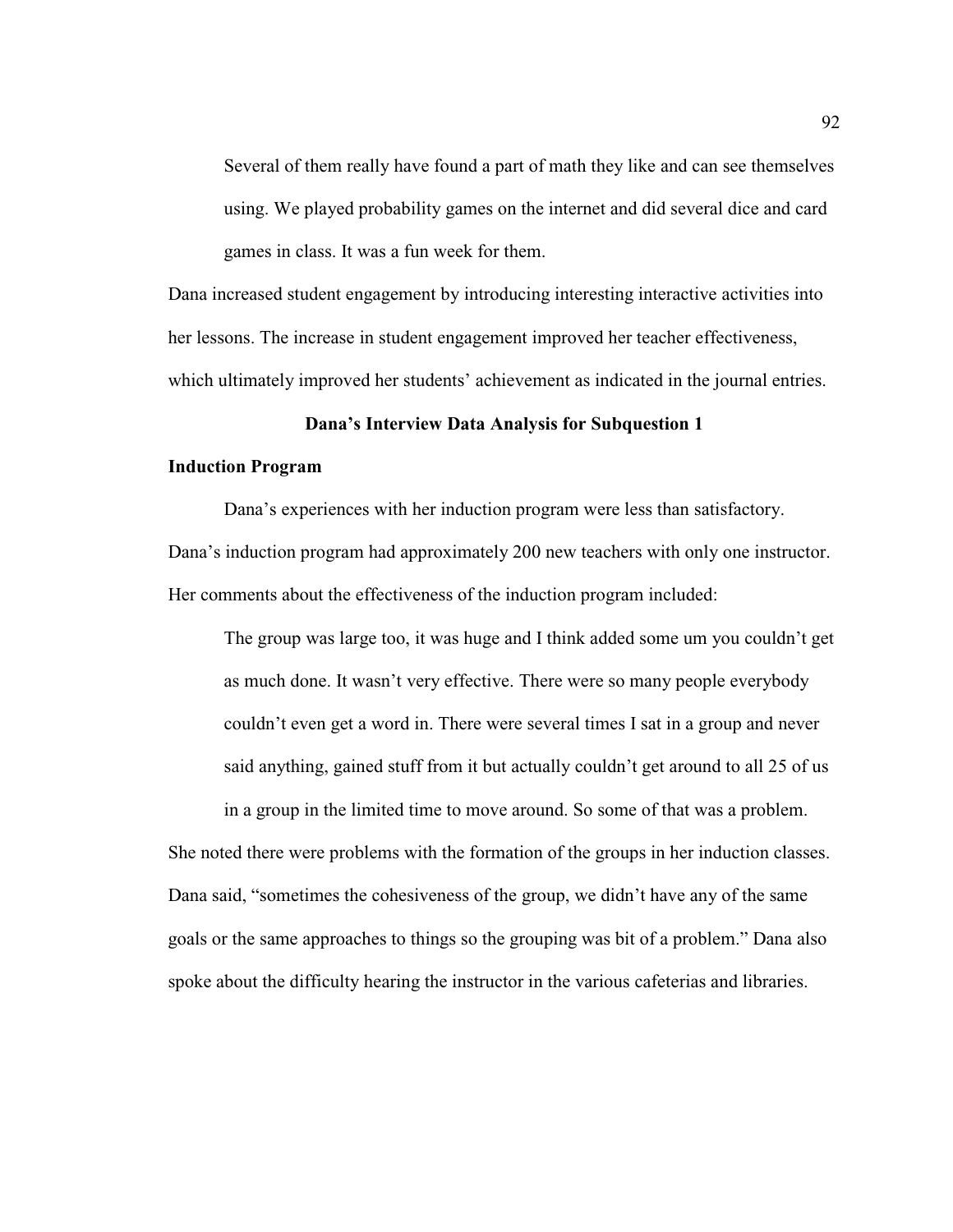She stated "and in cafeterias you know the echoing was hard to hear at times. It was crazy."

Dana mentioned the induction program curriculum bounced around and seemed almost disjointed. She stated:

It did, it did bounce around. Um the one thing that I kept hoping and I know from talking with other members of my induction class. It seemed like it was very theoretical at first. And this was the ideal way to do it, and this is the ideal way to do when really being this is the first year teacher the August, September, October, November stuff would have been nice to have been very practical because you're just thrown into the classroom. I really want some practical, how do you do this stuff right now. And she got to that but it was later in the year. And at that time I was going why didn't you tell me that in August? Because it was helpful information it wasn't in the right time. It was already past that issue. Well I was like I can use that next year but not now. So I think they hit the right things. I don't think the order was right... Practical stuff needs to go first for sure. How do you really maneuver these different meanings and what's important, who do you

She continued to say, "she jumped around [*sic*] the instructor from month to month. We could never really tell what we were going to talk about. She was not a very good classroom manager." Dana described having to make careful choices about where to sit because it was difficult to focus in the induction classes. There were many groups of

talk to and who do you not talk to necessarily would have been helpful.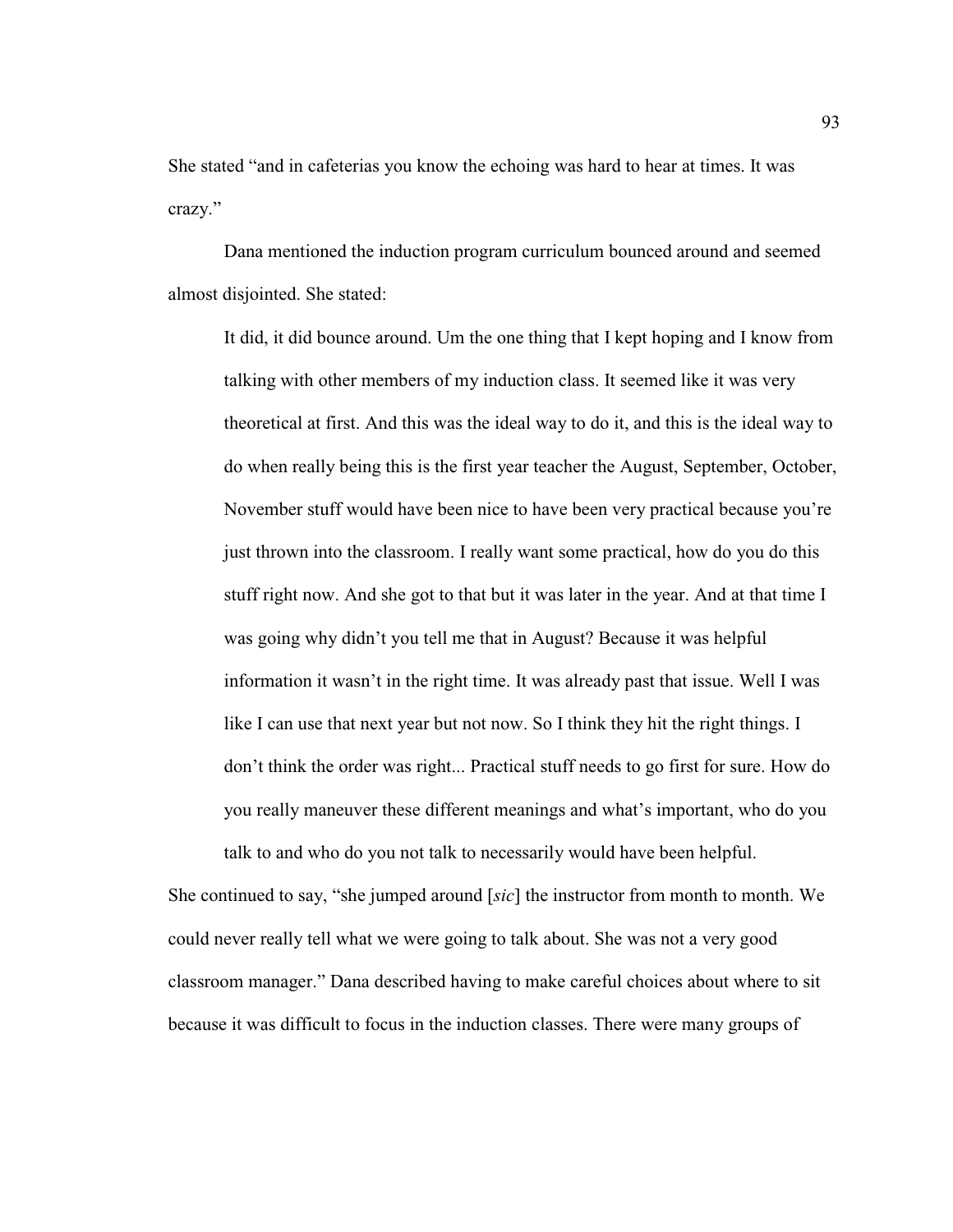teachers engaging in personal conversations loud enough to be a distraction to the surrounding teachers. She repeated, "The class was huge though as I have said before the groups I think it was too overwhelming." She also stated the instructor was a teacher in the district. Dana remarked that the instructor took too long to give feedback on the assignments. She said, "You do something and turn it in and it would take forever to get it graded. But I can imagine with her own grading and then the 200. I finally didn't even worry about it."

Dana had positive comments about the speakers who presented in her induction program.

The guest speakers were neat. We had a guest speaker from special ed. I learned everything I know about how the special ed department works from that guest speaker. Um, she was with our district so that was really nice to see how things worked there. Um, some of the other guest speakers we had a librarian that came for a while. Although I don't use the library as much in my discipline she was still helpful in what they could provide support for different things in the classroom.

Dana commented a second time in the interview about the special education guest speaker. Dana indicated the guest speaker's presentation was relevant for her because she was dealing with some issues with some special education students in her classroom at that time. She stated "and that person just made all of that into a 20 minute speech. She told me what I could do and I could ask her questions on the floor. You know it was wonderful."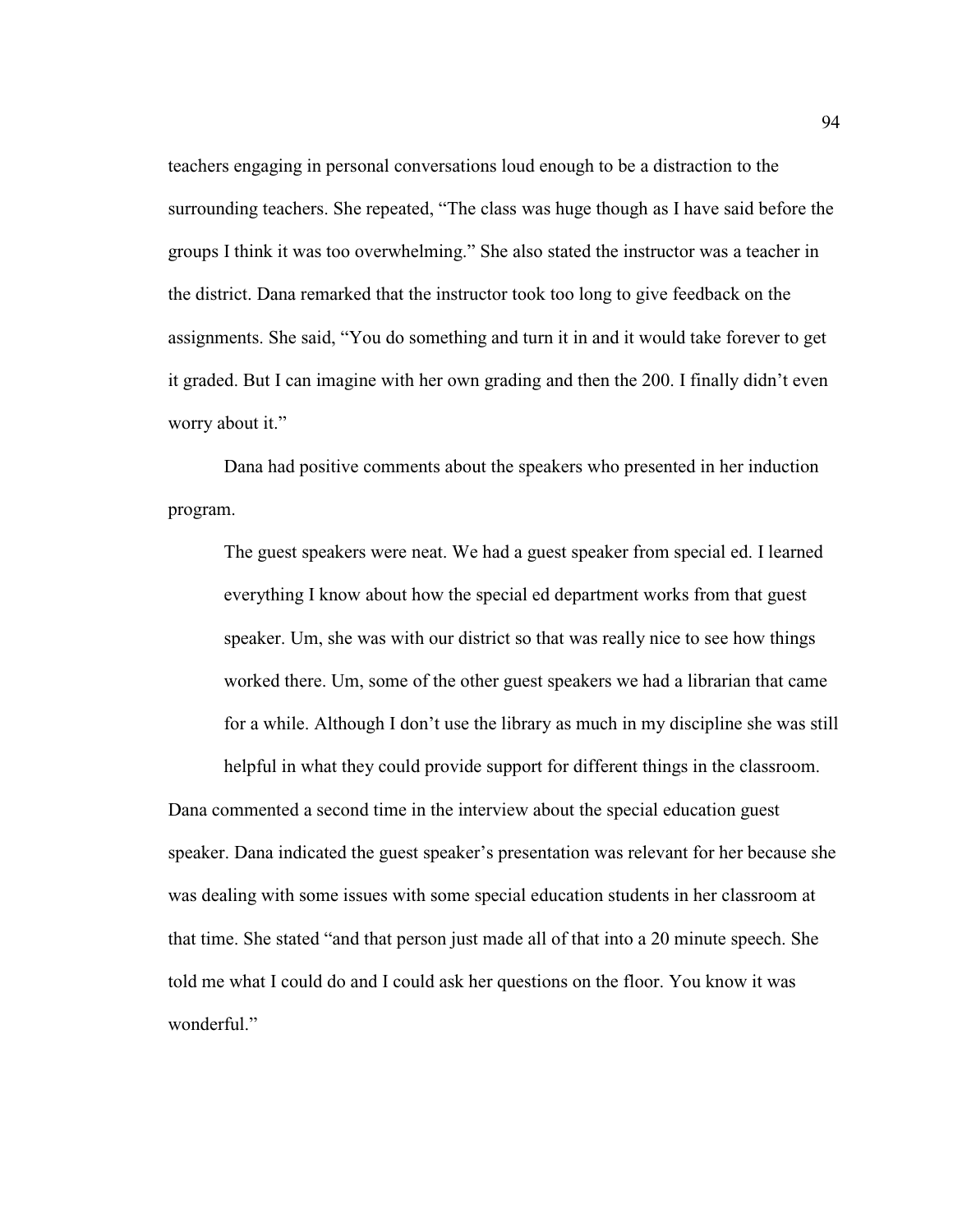Dana also spoke about other guest speakers who presented information about classroom management in her induction class. She stated that she received some good ideas regarding classroom management but felt the presentation related more to elementary school. She did comment that the strategies that she learned worked for the students that wanted to change their behavior.

#### **Mentoring**

 Dana's mentoring experience had a rough start. Her word choice in the interview shows her dissatisfaction with the situation. She stated:

I had an unusual experience where I was tossed around to; I had four mentors before I actually showed up for the first day of work. The lady who was supposed to be my mentor actually ended up being my teammate, um and she was working on her masters and had to go defend her theses and couldn't attend the induction stuff therefore they disqualified her from being my mentor. The next one ended up in the hospital. And a third one something else happened and her and she didn't even end up teaching at my school. And the fourth one finally I think just got me out of desperation and they picked a teacher.

Dana remarked that her mentor did not teach the same grade level or course level as she did and was not familiar with Dana's eighth grade standards. Dana did not receive the help she needed to understand the eighth grade standards from her mentor. She commented: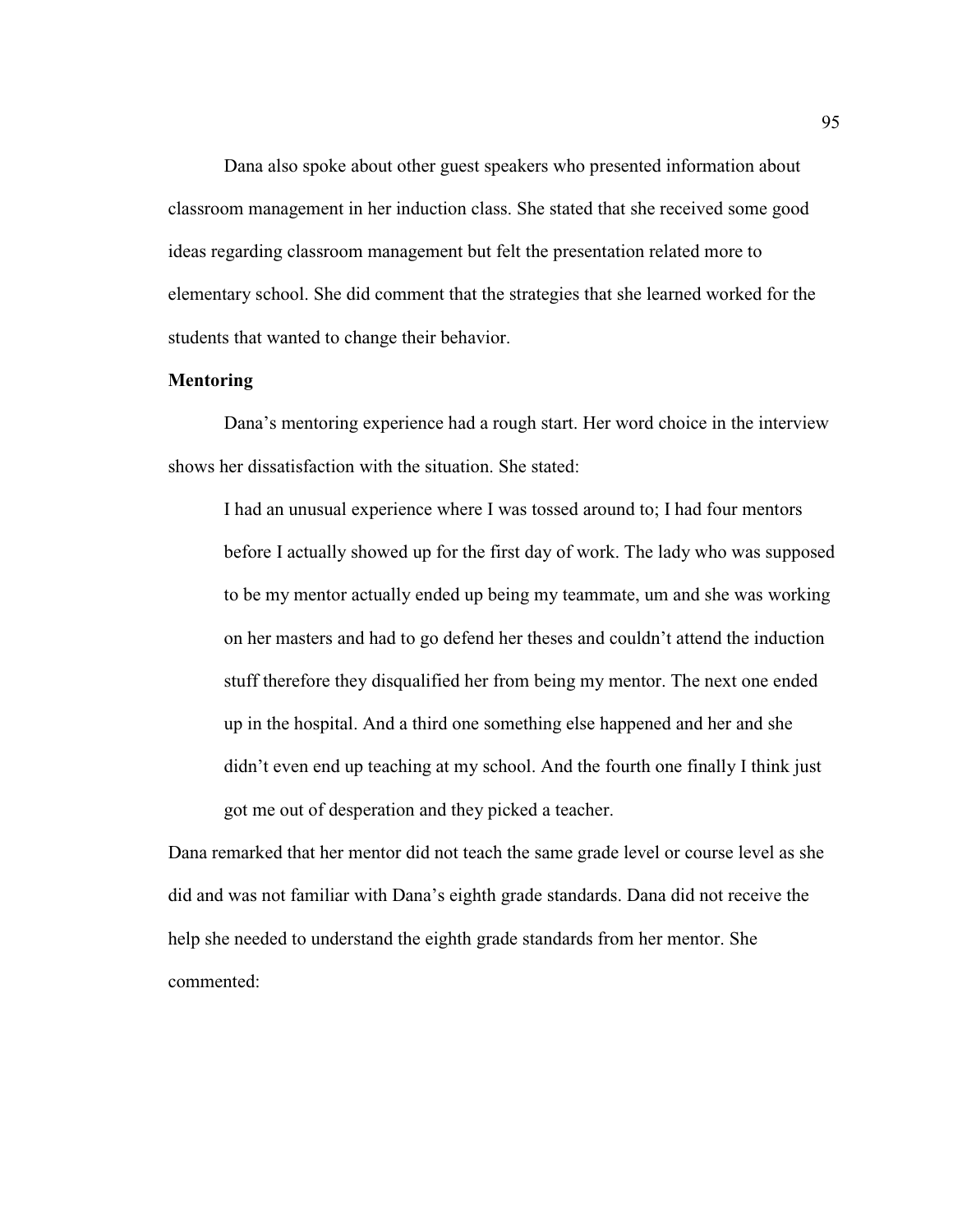She wasn't a lot of help there. I ended up getting what I would call most of my mentoring information from the original lady who was my teammate. She provided me probably most of the assistance and obviously she didn't get paid for it though.

She indicated there was not much collaboration between herself and her mentor and felt that the barrier preventing the collaboration was both teachers taught different grade levels. Dana said her mentor was not involved in helping her with curriculum planning. She said, "I did that on my own and with other teachers in my grade level. She didn't, she did not help with that." She stated, "the only time I ever saw her was when deadlines were showing up and she had to come by and check boxes." On a positive note, Dana did add that her mentor was math certified, an excellent teacher, very knowledgeable and had been teacher of the year in that school several times. She commented, "Just not the best of mentors—didn't have a lot to share there."

## **Other Support Systems**

 Dana indicated that she had access to an instructional coach at her school during her first year in the classroom. Dana made the following comments regarding her experiences with the coach:

Um my first year the instructional coach um I found useless. And that's the best word I can come up with. Couple of several different times she would come in, ask me stuff, and plop something down on my desk and said I'll get back with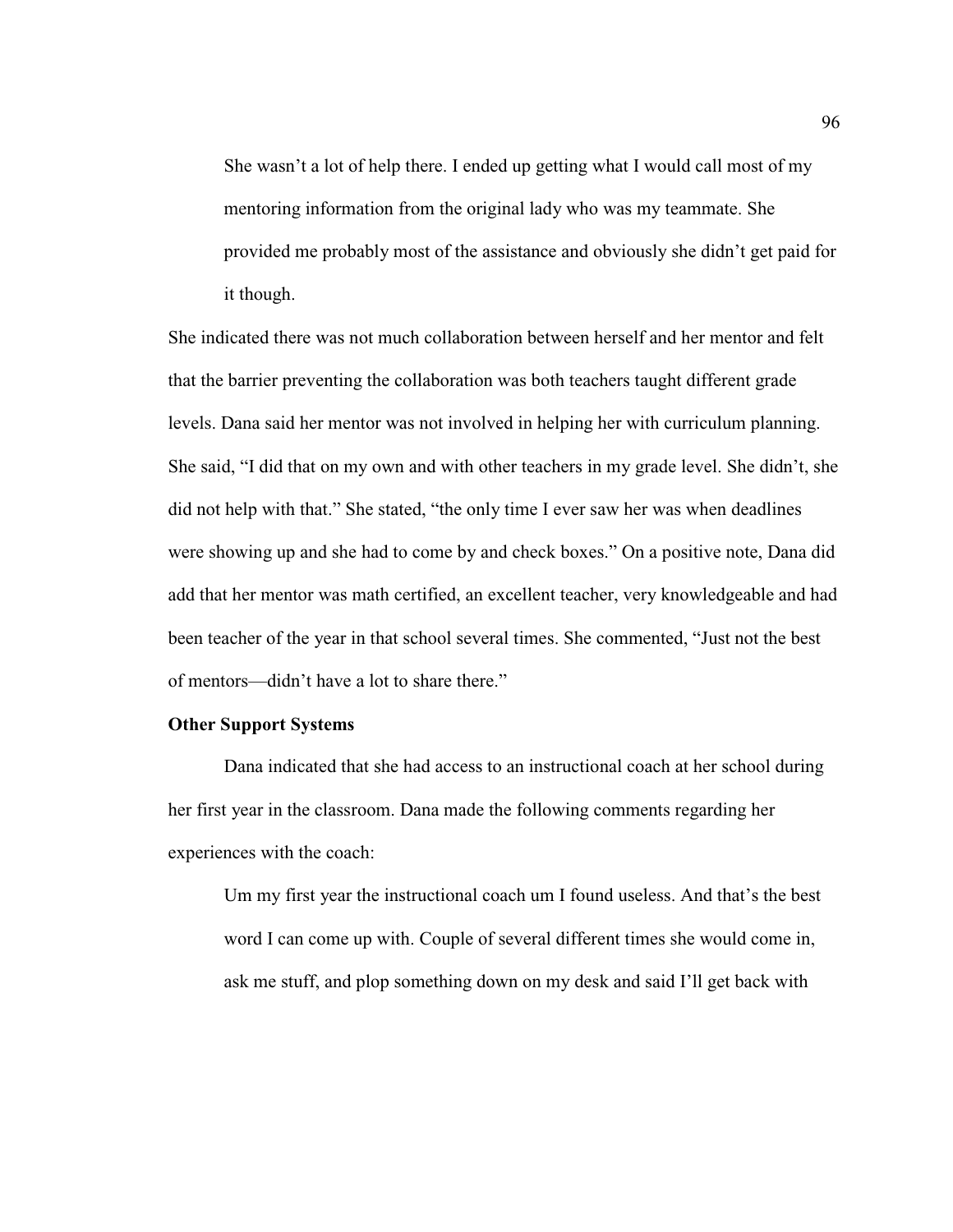you. I never once heard back from her on anything that she said she would get

back with me on ever. Until the point I stopped asking her anything. Dana stated her instructional coach did not help her assess her strengths and weaknesses

during her first year in the classroom.

 Dana described the support she received from her co-workers as wonderful. She indicated that she worked in a team environment where four teachers teach the same group of students. She remarked about her surprise that the teachers in the other disciplines could just listen to her concerns and provide her with the assistance she needed. She stated:

Um as far as I can tell even the ones in the different you know totally different disciplines that you wouldn't think how in the world how would they help me. They come up with some good ideas and some support for different students sometimes you can talk about different students and what are you doing. And someone would say I'm not having a bit of a problems with this student so what are you doing? And that actually has helped a couple of times. You find little things to key in on what they like to do. Or who to keep them away from sometimes. I think the support there has been wonderful.

Dana indicated that her team of teachers enjoyed lunch together, celebrated birthdays and stated "I mean it was very nice and we belonged together kinda thing and I enjoyed that."

Dana also had positive comments about the support she received from the assistant principal for instruction (API) and the principal. She stated both administrators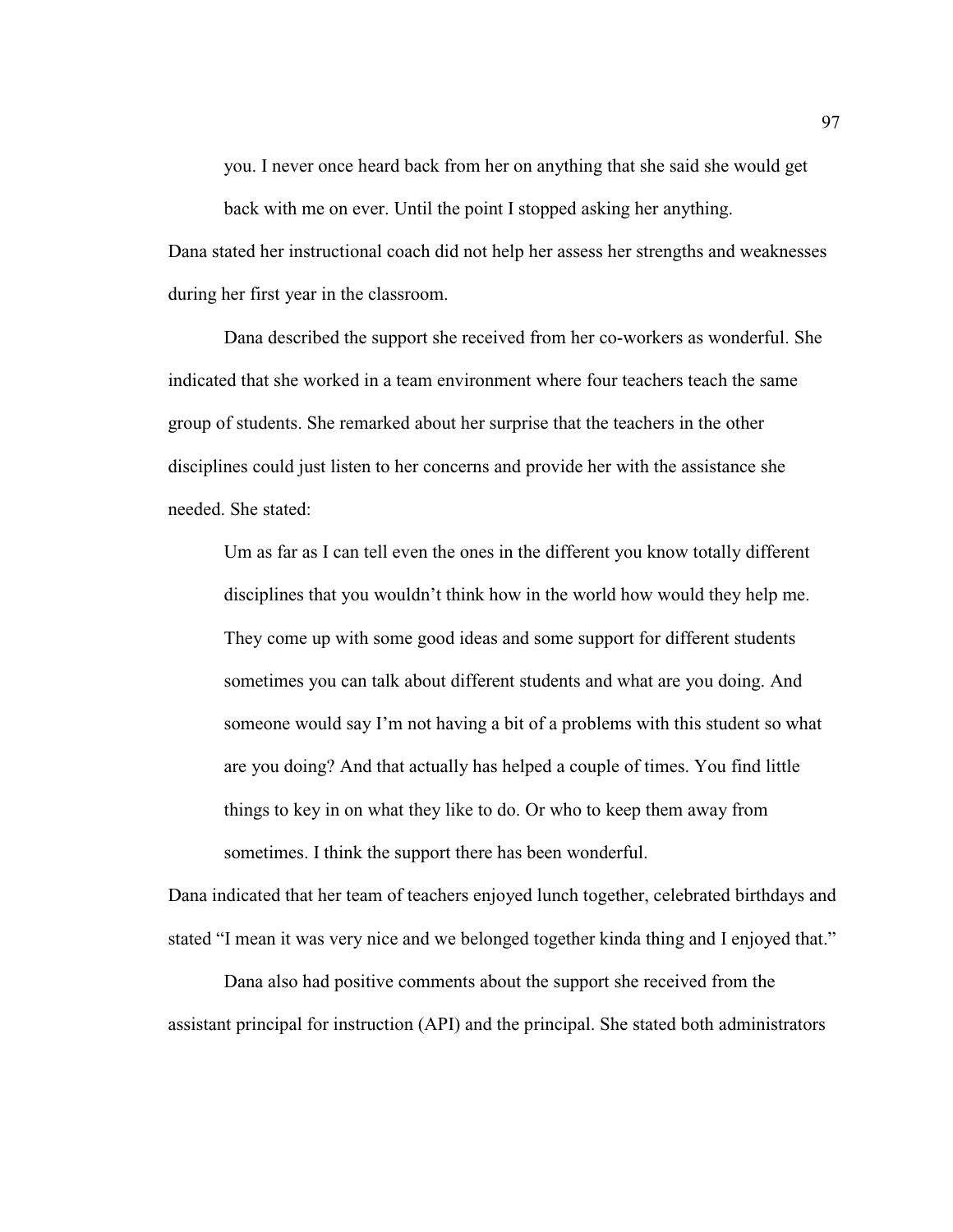were very helpful and had an open door policy. She stated the API provided her assistance with analyzing instructional issues and offered ideas to help her students. She commented that the principal "was um, Johnny on the spot and picked up the phone and solved whatever I needed solved."

 Dana pursued additional support from alternate sources. Dana mentioned that she used blogs and other on-line resources. She indicated that she did not make many posts but learned from other teachers' experiences on the posts. She stated, "I did learn some really neat stuff." She added, "I learned a lot of stuff that I have used both years and have passed on to other teachers that they have used. So some of that was super valuable."

Dana also received additional support through her district's mandated professional development. The district required all teachers to work in cohorts once a month as a form of professional development. Dana worked in a heterogeneously grouped cohort that focused on technology use in her school. Dana remarked about how much she learned from the different teachers in her cohort.

 Dana spoke about how she had to be proactive with her mentoring experience. She said in the beginning of the year she hesitated to ask for help because she did not want to appear that she didn't know what to do. She stated:

I actually, after a little while figured out I'm going to have to seek out some people. And you could find them if you start seeking. There are plenty that want to be helpful. They just don't want to step on anybody else's toes.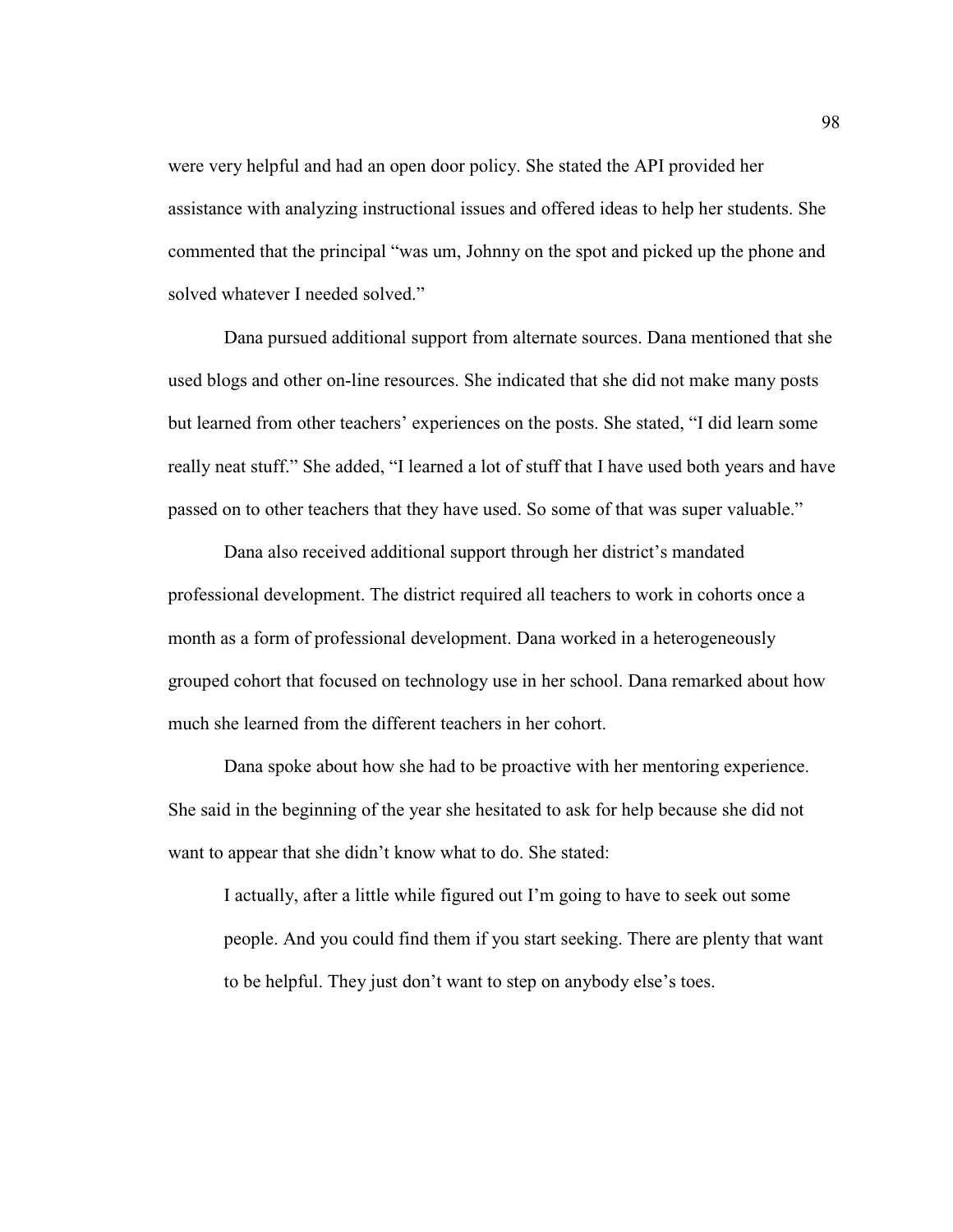Dana described the help she received from one veteran English teacher. She said "One of the people who helped me the most my first year um especially when I was at my wits end. I think she got appointed by my team to come talk to me. But she was invaluable." Dana indicated that although the veteran teacher did not teach math she gave Dana personal advice on how she would handle different situations in her classroom. Dana said, "She had some neat what I call survival techniques that really were nice." Dana also said the veteran teacher would check in on her the following day after providing assistance.

# **Effective Teaching**

I asked Dana to describe an effective teacher to ascertain her meaning of effectiveness. Her response was:

Effective with an "e" meaning results is kinda how I look at that. So how does a teacher get results? To me that would have to be somebody who could engage the students at their level, could you know come up with a relationship with the students that would make it with what you are teaching relevant to them so that they would buy in to learning the new topic. And then of course you're hoping and with the effective stuff and if you can do all of that it shows up either in your own test scores or some kind of standardized benchmark testing.

It appears that she interprets the components of effective teaching as engaging students, building relationships with students, and showing students the lessons' relevance. She indicates that those components should produce results, meaning student achievement in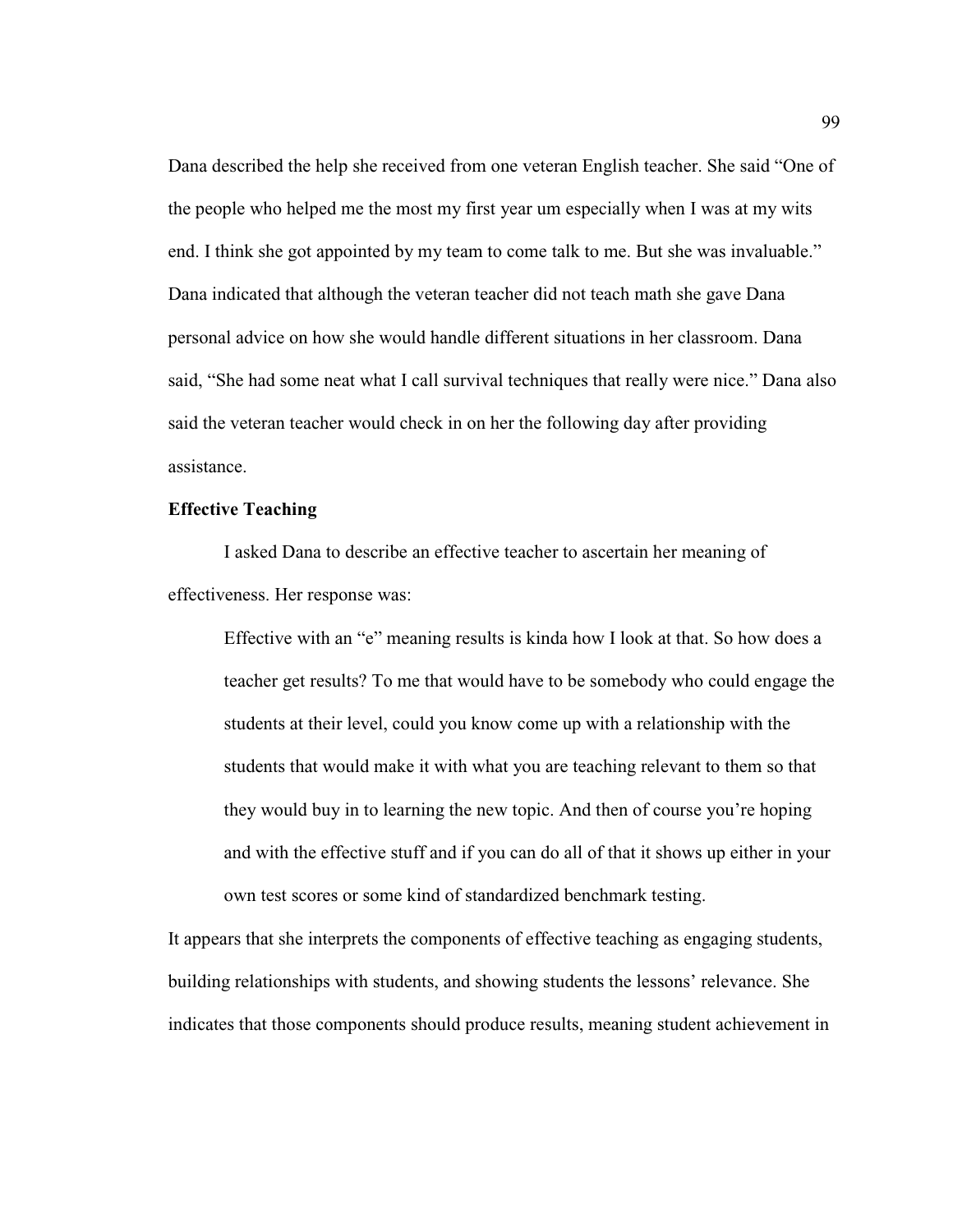the form of test scores. Dana described when she felt as if she was effective in her classroom. She indicated, "The kids really were engaged and were asking lots of probing questions, questions I actually hadn't even thought of when I prepared the lesson. It almost took me by surprise, took me by surprise in a good way." She interpreted the probing questions to mean that the students were listening, thinking, and trying to make connections with their prior knowledge. She stated that she made a point of showing the students which professions use the different types of math she was teaching. She indicated the students wanted to know the relevance of the mathematics they were learning and its usage in everyday life. She said, "They would really expand on it and I thought that was effective they could really see how that could apply outside of the classroom. I like that."

#### **Induction/Mentoring Affect on Teacher Effectiveness**

 Dana indicated the guest speakers who spoke at the induction classes about classroom management provided tips about setting up the classroom and addressing discipline issues were helpful. Dana intuitively knew that classroom management is one of many components necessary to become an effective teacher. Dana stated that she observed her mentor and other teachers to see how they managed their classrooms. She observed the room layout as well as the dynamics of the classroom. She stated:

I think I gained a lot by watching them. I don't know if they necessarily told me to watch them or I was told to watch them. I learned a lot from those mentor teachers so I think whoever picks those mentor teachers is picking the right type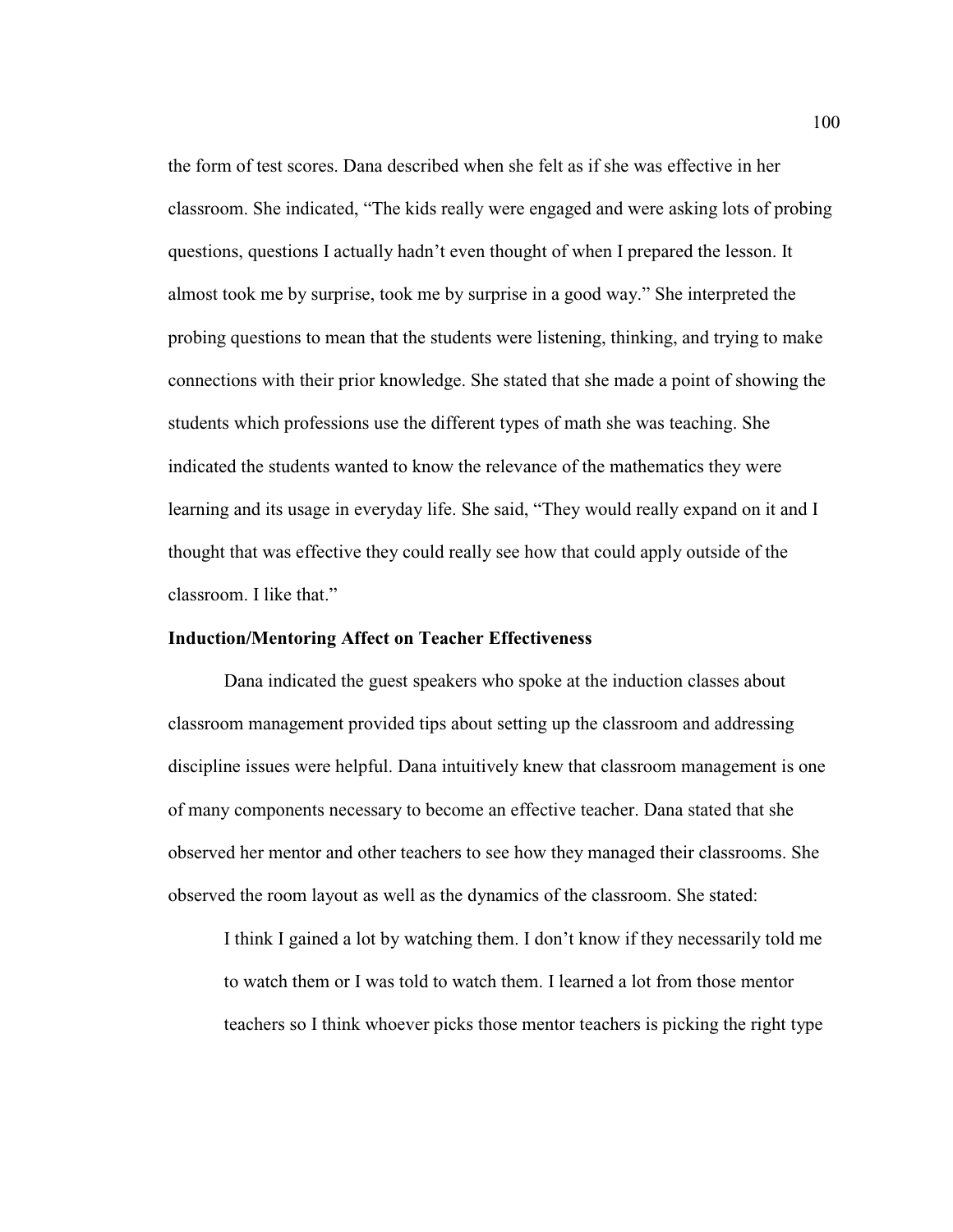of teachers. Um they necessarily have the right skills, I just don't know if they have that skill to transfer it to you orally. I didn't personally get that. But what watching the teacher I personally gained a lot from seeing what they did.

It appears that Dana appreciated having the opportunity to learn by watching other teachers working with their students. She implied the teachers she observed were good role models for a new teacher but expressed her concern that those same teachers could not transfer their knowledge to another teacher orally. Dana indicated that she and her observer were required to complete a checklist that included observations. Dana completed four observations during her first year.

# **Summary**

 Dana's experiences with her induction/mentoring program did not meet her expectations. Dana had to overcome many obstacles during her induction/mentoring experience. Obstacles included the induction class size was too large, poor meeting facilities, feed back from assignments was slow, her mentor was not accessible and could not verbalize solutions to Dana's questions, and the induction curriculum seemed disjointed. Dana resorted to finding help from alternate sources including: teachers on her team, cohort members, administrators, and on-line resources. Dana indicated a desire to learn more about the business of teaching and learning throughout her journal entries. Her desire to learn more about teaching shows her desire to become an effective teacher. Her negative experiences with induction and mentoring forced her to look elsewhere for assistance. Dana's induction/mentoring experiences did not provide the support Dana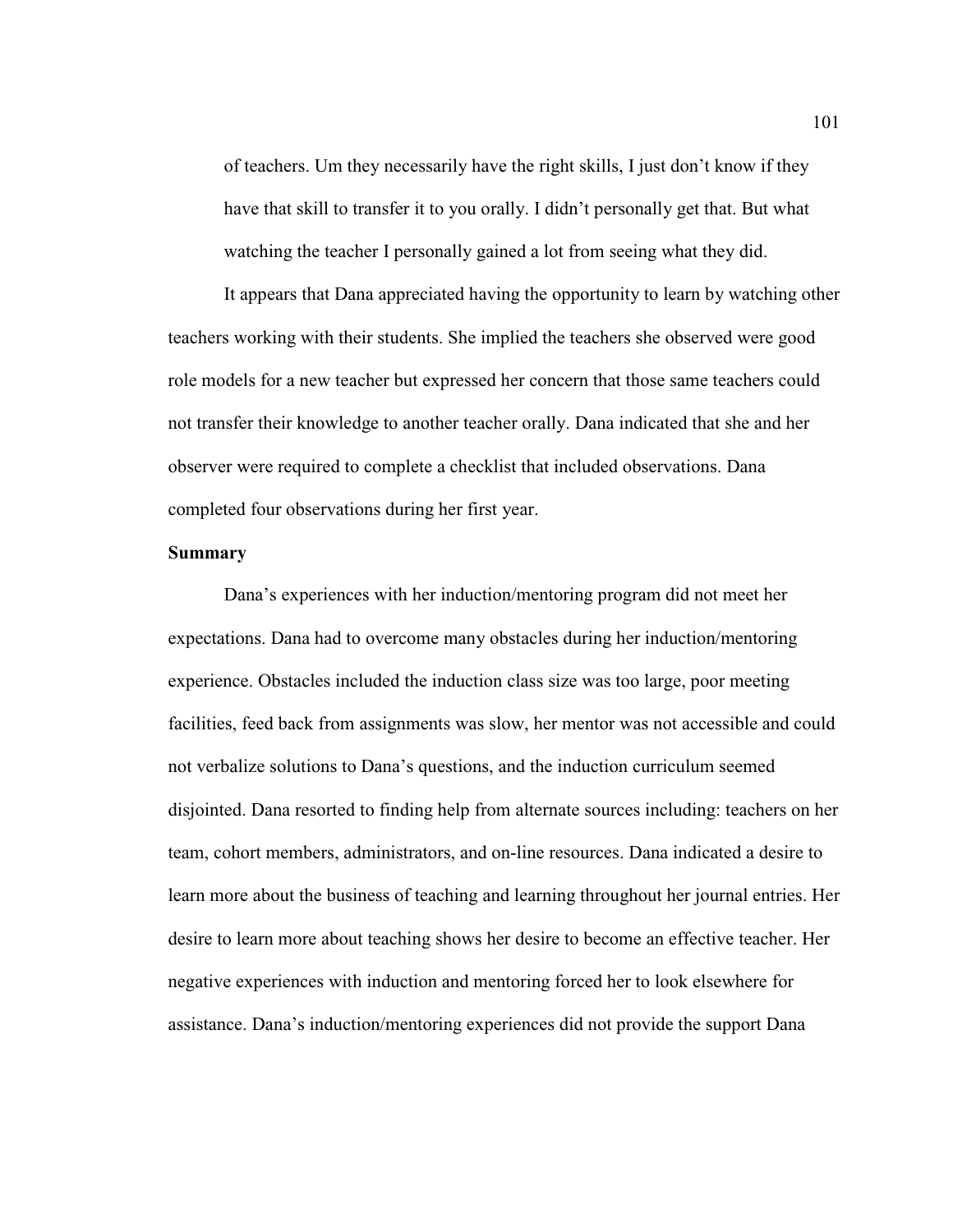needed to become an effective teacher. Dana commented that the whole experience of finding a mentor for her was very upsetting. She said, "I think that started an avalanche for me. Of her not being able to do then it got shifted around of who will do it. Cause the other people hadn't jumped up wanting to do it." Dana's effectiveness is a result of her own resolve, the assistance provided by her co-workers, and the support she received from her administrators. Dana commented about her mentoring experience "I definitely think it could have been better. There are a lot of little holes in my education of being a teacher too that I'm still filling in."

# **Dana's Journal Data Analysis for Subquestion 2**

#### **Introduction**

This section will describe Dana's experiences with her students' achievement as noted in her journal entries and interview transcripts. It will highlight her successes, her difficulties, and the mixed results she encountered in her first year with student achievement. Also in this section, Dana's definition of student achievement and a discussion of how her induction/mentoring experiences affected her student achievement are included.

#### **Difficulties with Student Achievement**

In Dana's journal entries, there are many references to student achievement, but she did not mention how the induction/mentoring experiences affected student achievement. She identified her struggle with student achievement and indicated her desire to obtain help. On October 13, 2008, she stated: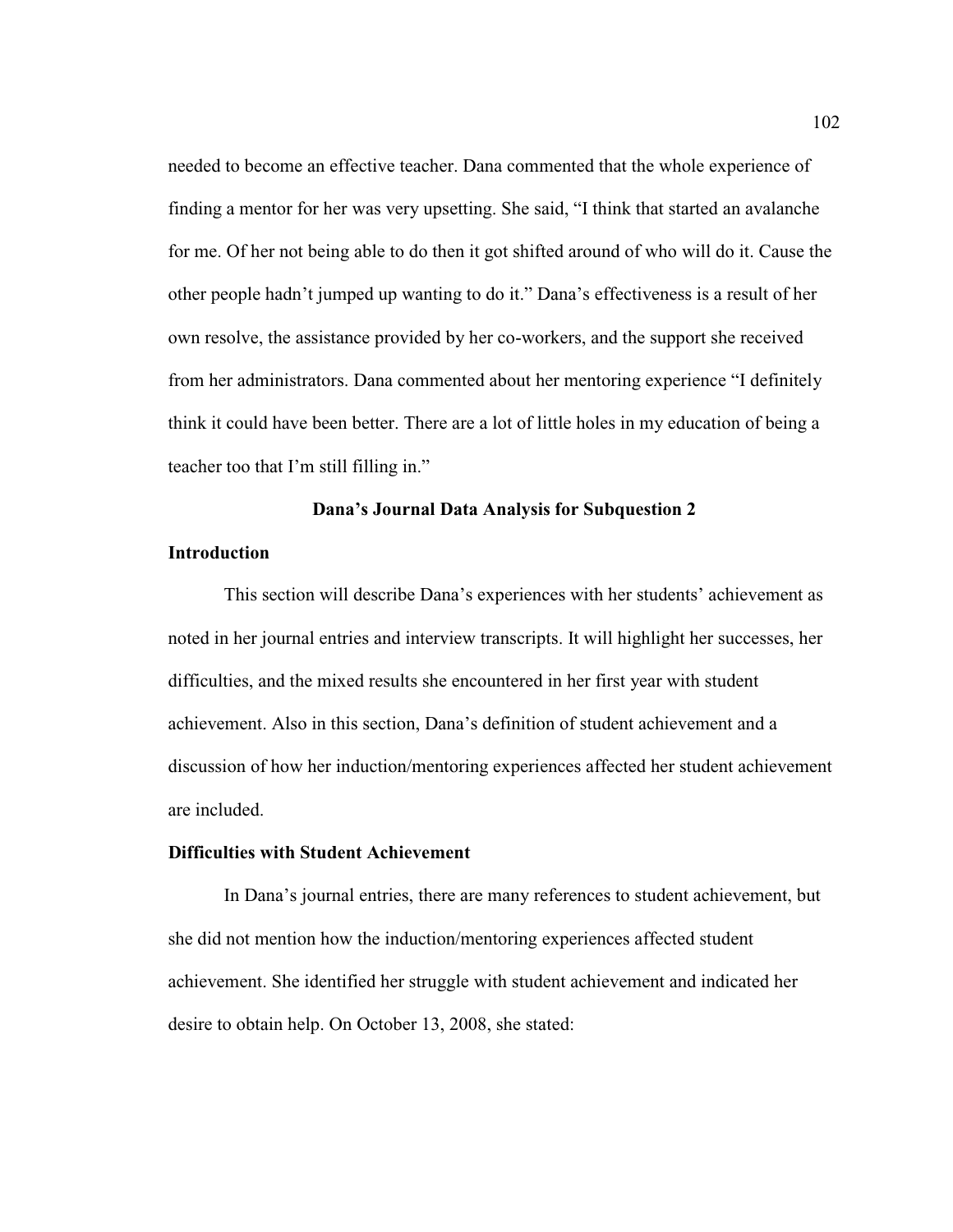I've tried all sorts of different approaches. We've gone over lots of word problems, built charts of words that directly translate to algebraic equations, provided example after example and still they struggle. I need to research and find other methods.

In the same October journal entry, she wrote "My Algebra 1 Part 1 students are really having a hard time grasping "number" word problems." In Dana's January 12, 2009 journal entry, she indicated her surprise and irritation at some of the students' comments about not knowing there was an exam that day. She wrote, "That night I reviewed what they were doing so far and I was appalled. I felt like a failure. How could they know so little?" In her January 26, 2009 journal entry, she indicated, "It surprised me how much difficulty, even my good students, had with this method." In February Dana stated, "This topic is familiar to them, and although we're going a bit deeper into the subject, they still seem to feel more confident with it." Dana's April 27, 2009 journal entry indicated the students were having difficulty with a concept. She wrote:

The exponents unit was a tough concept for my algebra 1 part 1 kids. At times they seemed to really understand, and then they couldn't solve the homework problems. Friday was quiz time and out of 28 questions, the average student got 20 correct.

These journal excerpts indicated how Dana struggled with student achievement. If Dana had a quality mentoring experience, she might not have struggled with student achievement.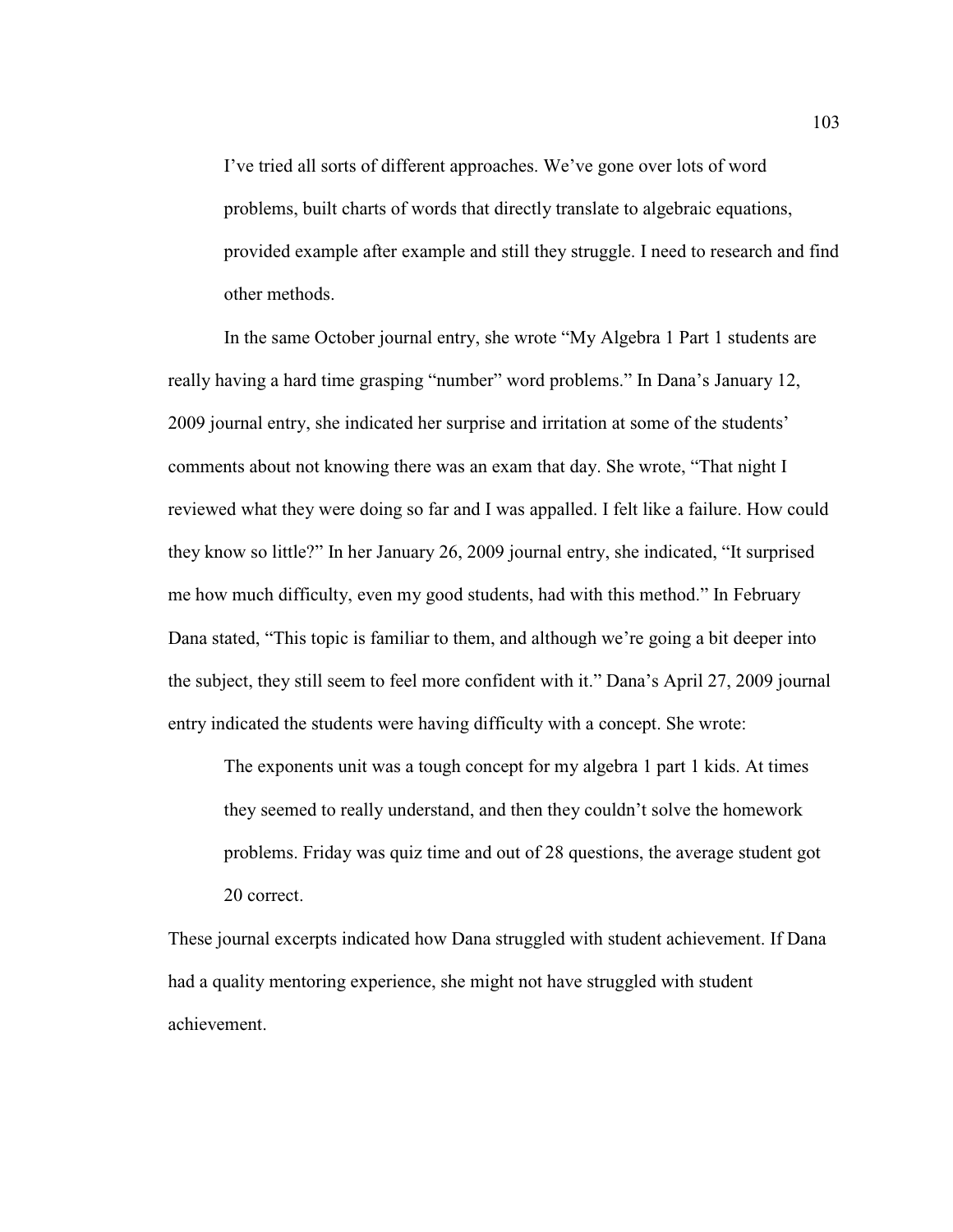# **Student Success**

Dana's journals also included success stories in relation to student achievement. In October she mentioned, "I was very pleased with the projects. All but four students turned it in on time." Also in October she wrote, "They seem to really grasp just how big their accomplishments were. I felt that for the first time, my students were really using higher order thinking about mathematics." In her January 5, 2009 entry she stated, "I really enjoy watching the student's faces when they finally get their graph to look correct" and "This was a tough topic for my students to grasp. I took two days, and used the Smart board, some word problems I found in another book and I felt like the students really understood the process." Dana attributed some success to students doing their homework. In February Dana stated, "This topic is familiar to them, and although we're going a bit deeper into the subject, they still seem to feel more confident with it." She wrote in her February 16, 2009 journal "So many of the students didn't do well on the first systems of linear equations test, but really improved. They are for the most part doing their homework and grades are improving." By March, Dana was experiencing more success with student achievement. Her March 2, 2009 journal entry noted, "The grades on the homework and class activities have been very good." In the last weeks of school she noted, "There has been the occasional grumble about homework "this late in the year," but the homework I've graded has been quality work." In her final journal entry dated June 1, 2009, she wrote about the students' exam grades. She commented,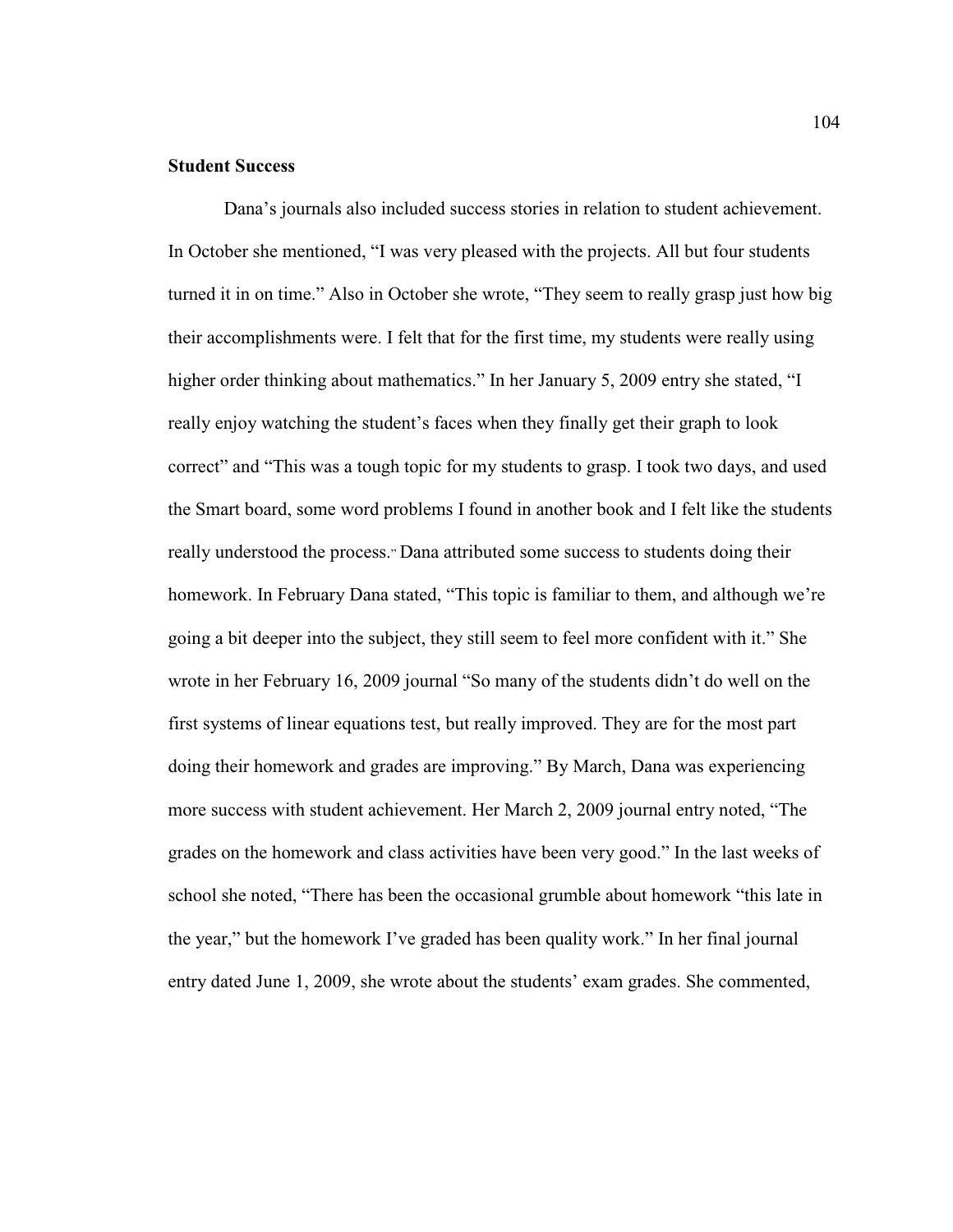"The exam grades were respectable. I had several very high As and then mostly Bs and  $Cs.$ "

# **Mixed Results**

Dana also encountered mixed results with student achievement. Dana referred to her experience with conferencing with her students prior to taking a computerized district assessment in October. She stated:

It was refreshing to see the students who really wanted to improve and liked the individual attention, even if it was just for a few minutes. It was also discouraging to see some of my quite capable students not seem to care at all about their scores.

Overall, I was pleasantly surprised at the how much useful information I gained.

The next two journal entries provide examples of Dana's mixed results with student achievement:

January 12, 2009:

The exam grades ranged from a low of 43 to a several 100's and a bunch of A's and B's. Some one had listened and had learned and I felt vindicated. Of course there were my few that made a D or F and truly I know they didn't study at all. February 23, 2009:

I finished up my Probability and Statistics unit and I felt like the kids really knew what they were doing. The grades were a bit lower than I had hoped, but they were solid B's and C's and only really one person really bombed it.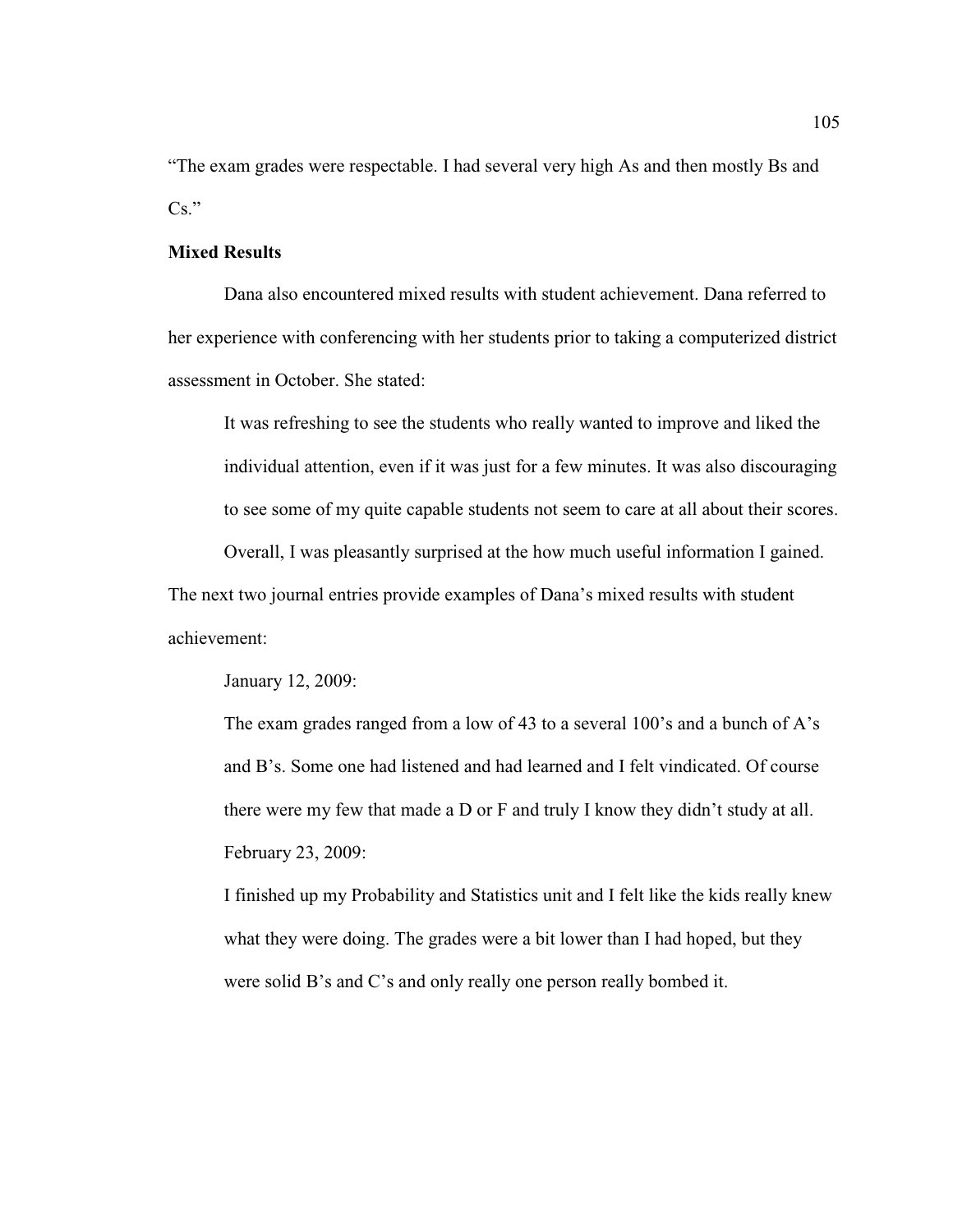#### **Dana's Interview Data Analysis for Subquestion 2**

# **Student Achievement Definition**

 Dana defined student achievement as "achievement is for me to see them grow to me to know for sure that from August to June they have definitely gained something somewhere, hopefully a lot." Dana described a district-mandated test that students take in the fall and spring each year that shows student growth in her subject. She indicated the tests showed her student scores improved from the fall to the spring. She said:

I really have a lot of success last year and this year with the MAPS scores going up tremendously. So I don't know if that was my prompting them to do better or them recalling some things or hopefully them learning a few new things to but they definitely were very excited.

# **Success Stories**

She gave examples of success stories on the district-mandated test. The students should increase their score from the fall to the spring. Most students increase their score by only four or five points. Any student increasing their score more than five points has made significant achievement in the course that year. Dana shared her results:

I had one kid go up 22 points and I had one kid in that class go up 10 points which barely got him up to a 4<sup>th</sup> or 5<sup>th</sup> grade level but at least he is not on the 2<sup>nd</sup> or 3<sup>rd</sup> grade level anymore.

Dana taught students that performed at grade level or below. She stated that student achievement is no easy task with her students because "so many of them are over aged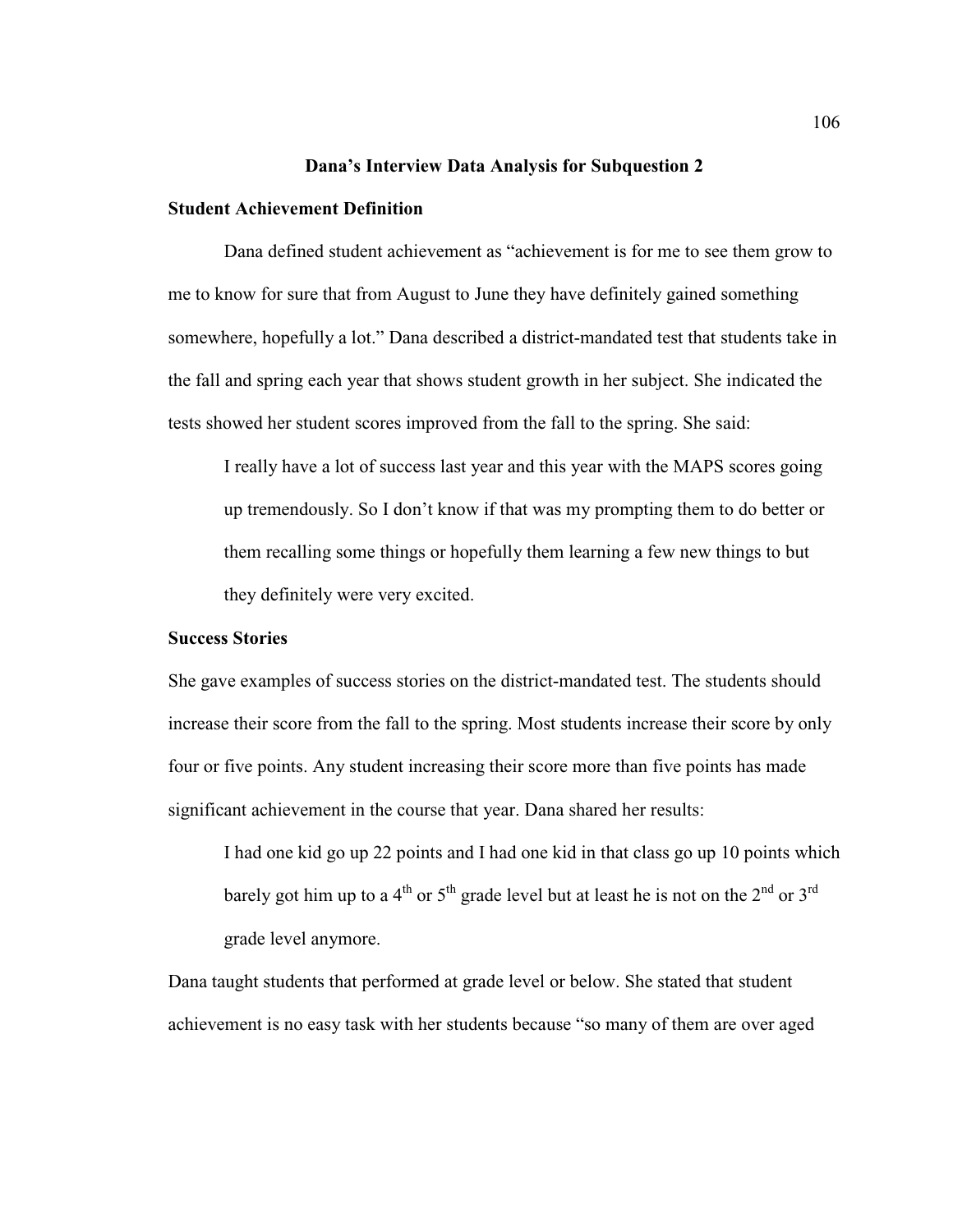and they just haven't seen any success in math whatsoever and therefore they've withdrawn. And have no intentions of learning anything this year." Dana shared some wisdom about student achievement, "in teaching them success is letting them enjoy some success I've decided." She also said:

What I've learned of the difficulty of teaching them is these kids haven't experienced success and they really have lots of holes in their basic math skills. So introducing the algebra concepts to them is very foreign to them. And I spend a lot of time spiraling around and around and around the same topic the whole year through. So teaching them is more difficult than I would have thought for that level of math.

Dana received her state standardized test scores from last year. She was disappointed that only 51 met the state standards and 49 did not meet the standard. She said, "I really thought a lot of those kids knew more that I thought they did."

#### **Induction/Mentoring and Student Achievement**

 Dana discussed how the induction/mentoring experiences affected the students' achievement in her classroom. She told me about the guest speakers who talked about teaching the students how to take a standardized test. She learned some tips about taking a multiple-choice test to share with her students. She noted, "I hadn't really thought about that. It was just one of those things I thought you knew. But until your taught you don't know." Dana stated that her mentor gave a multiple-choice test once a quarter so the students would have adequate practice with taking multiple-choice tests. Dana said that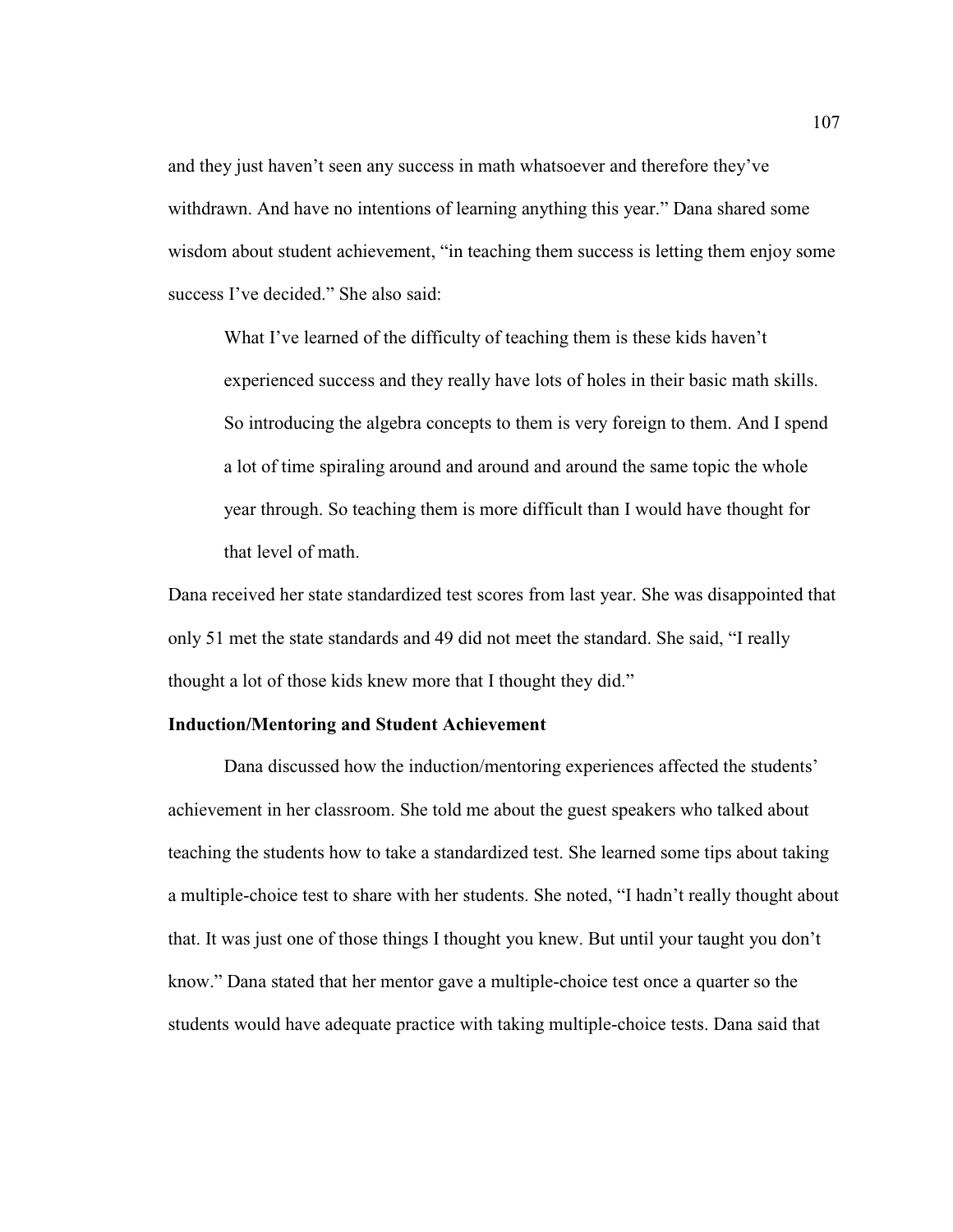she did not give multiple-choice tests in her first year but has started giving them in her second year. The topic of multiple choice tests introduced in Dana's induction class did not have an effect on her students' achievement because she did not implement this knowledge during her first year in the classroom. She stated she started using multiplechoice tests during her second year.

# **Summary**

 Dana's perception of her students' achievement was positive. Her definition of student achievement was to have her students grow mathematically. She noted that her MAP test results were good and cited many student gains from the fall to the spring. Dana did not limit her definition of student achievement to test scores. She described her policy about making the students analyze their errors on tests, which required the students to describe what type of mistake they made, careless, or did not understand the concept. She noted the students were making progress and made less careless mistakes. She said, "That's helping them. I'm seeing them grow too. And I always tell them their mathematical mind is growing." A relationship between the support received from induction/mentoring and student achievement is not noticeable because a guest speaker only addressed the topic of student achievement once in the induction class.

#### **Tom's Journal Data Analysis for Subquestion 1**

# **Introduction**

This section will describe Tom's experiences with his induction/mentoring program and other sources of support as noted in his journal entries and interviews. This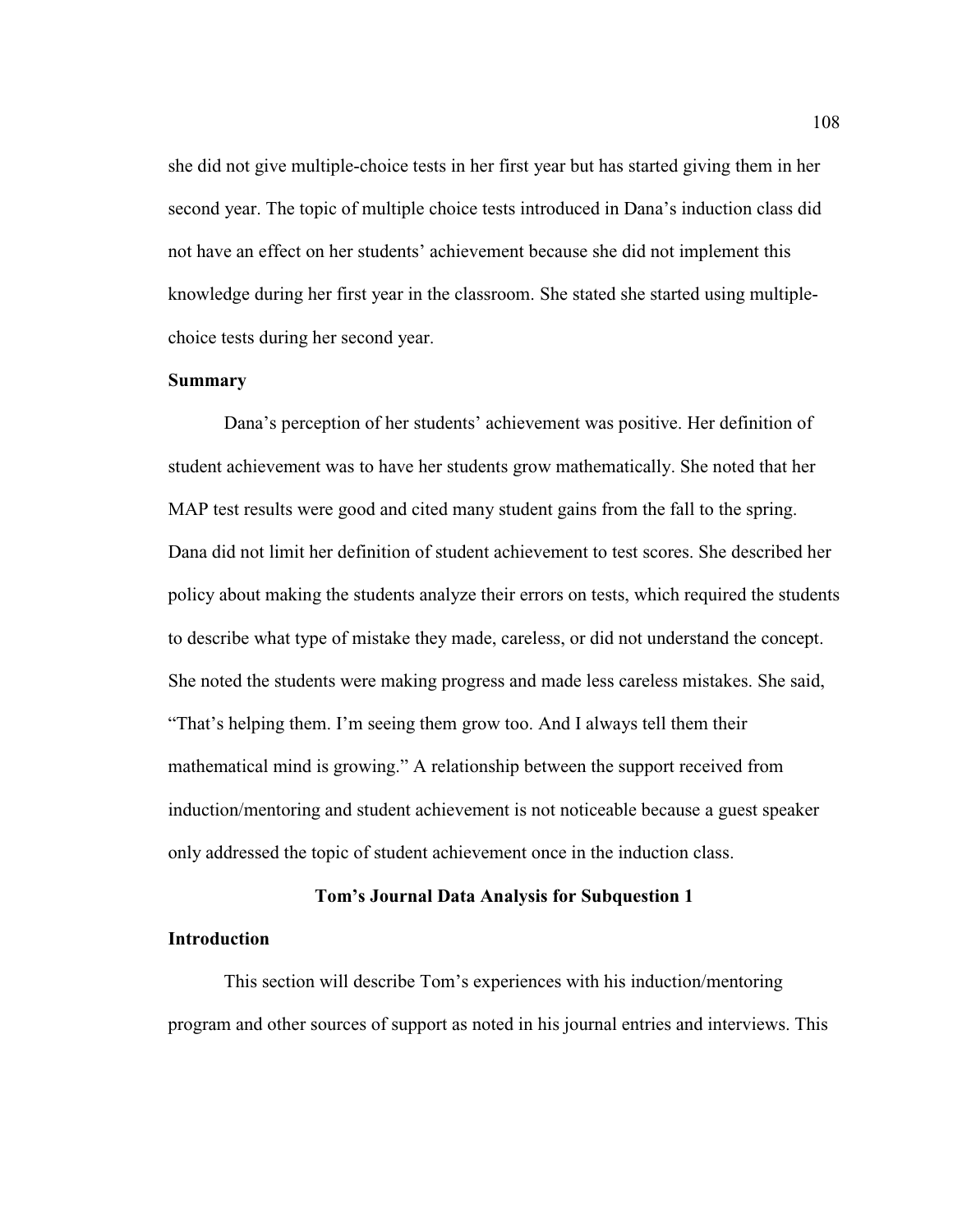section also presents his definition of an effective teacher and his account of when he believed he was effective in his classroom. Tom's story provides a discussion of how his induction/mentoring experiences affected his ability to become an effective teacher.

### **Induction/Mentoring**

Tom's journal data indicated his mentoring experiences revolved around classroom management issues. Tom had particular difficulty with his fourth class, which he called his Core 4 class. The number of low level and behavioral problem students in this class was a recipe for disaster. You can get an image of the types of behavioral problems he was dealing with in his February 9, 2009 journal entry:

Four of my worst students were in OSS for fighting. Tuesday, three boys jumped another boy right outside of my classroom just before class. It was premeditated and two were charged with assault. One was the student that tried to poison a teacher two years ago and another was expelled last year for slashing a teacher's tires. It is still amazing to me that some of these kids are allowed back in a regular classroom after these behavior patterns.

Tom noted the district classroom management coach observed Tom's Core 4 class and "She admitted that I have some real challenges with some troubled kids but there were also several things that I was doing wrong." Tom's journal entries did not mention his experiences with his induction classes.

 Tom received some support from his mentor and administrator in the beginning of the school year. The first time Tom wrote about his mentor in his journal was on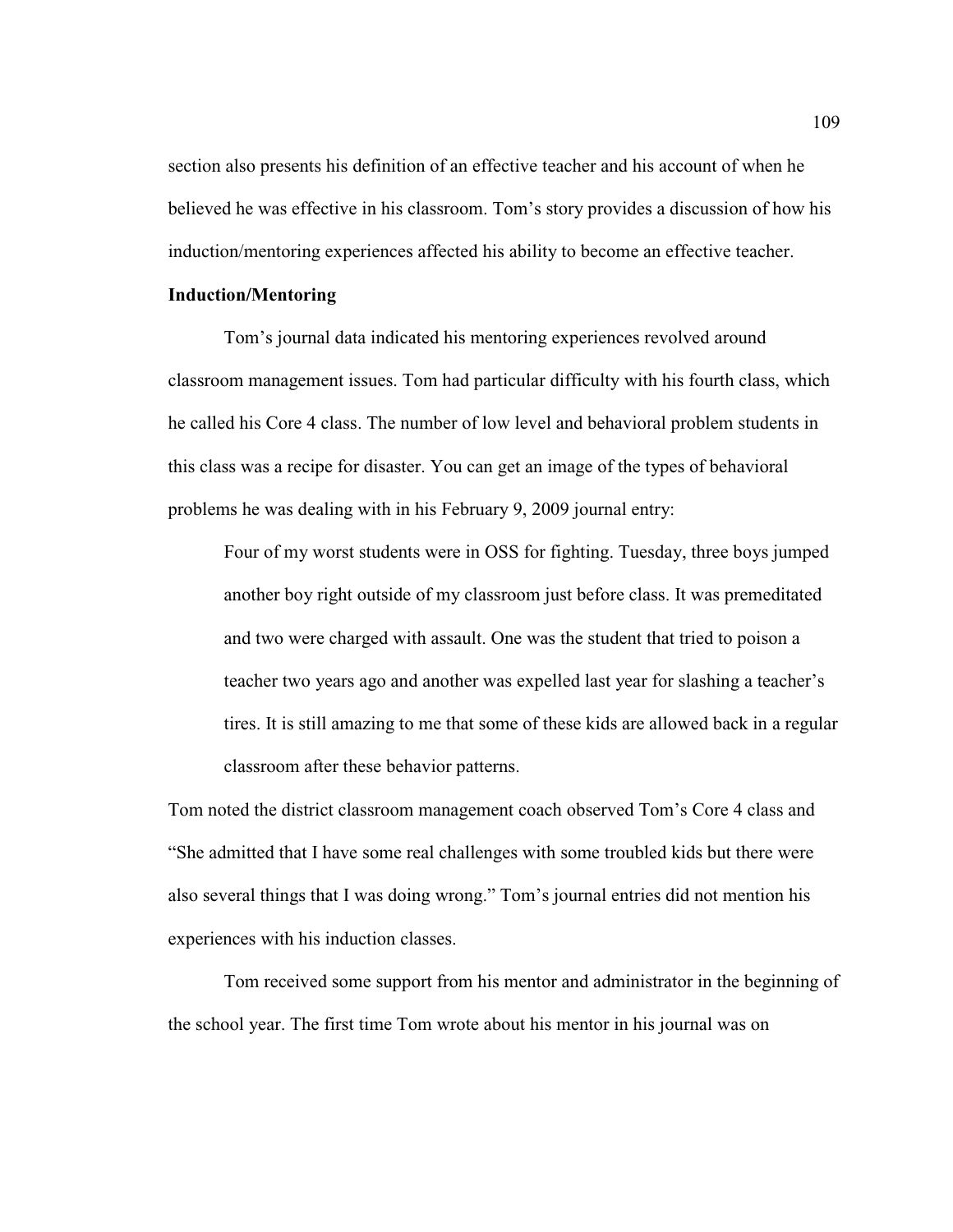November 3, 2008. He noted his mentor observed him and "gave me some much appreciated feedback." The following week his journal entry indicated he tried some new techniques that both his mentor and assistant principal suggested. Tom noted that he sought advice from his assistant principal throughout his journal entries. In his November 10, 2008 journal entry, he mentioned that his assistant principal told him that he was not writing enough referrals. Over time, his journal entries show that the support from his mentor and administrator diminished.

#### **Support From Other Sources**

Tom's journal entries indicated that he also sought help from other sources than his induction/mentoring program. These sources included his team of eighth grade science teachers, a district classroom-management coach, and a private teacher coach that he hired near the end of the year. He stated in his December 15, 2008 journal entry that he resorted to these resources because his "mentor admitted that the principal feels like I'm behind the curve as far as class management is concerned and that I need to make a lot of improvements." He noted he had difficulty with keeping his Core 4 class working from bell to bell. He added, "However, I'm not really having a lot of trouble with the other classes." In the December 15, 2008 journal, Tom stated his administrator also enrolled him in a classroom management class and an instructional strategy class, both conducted by his district.

# **Suggestions for Improvement**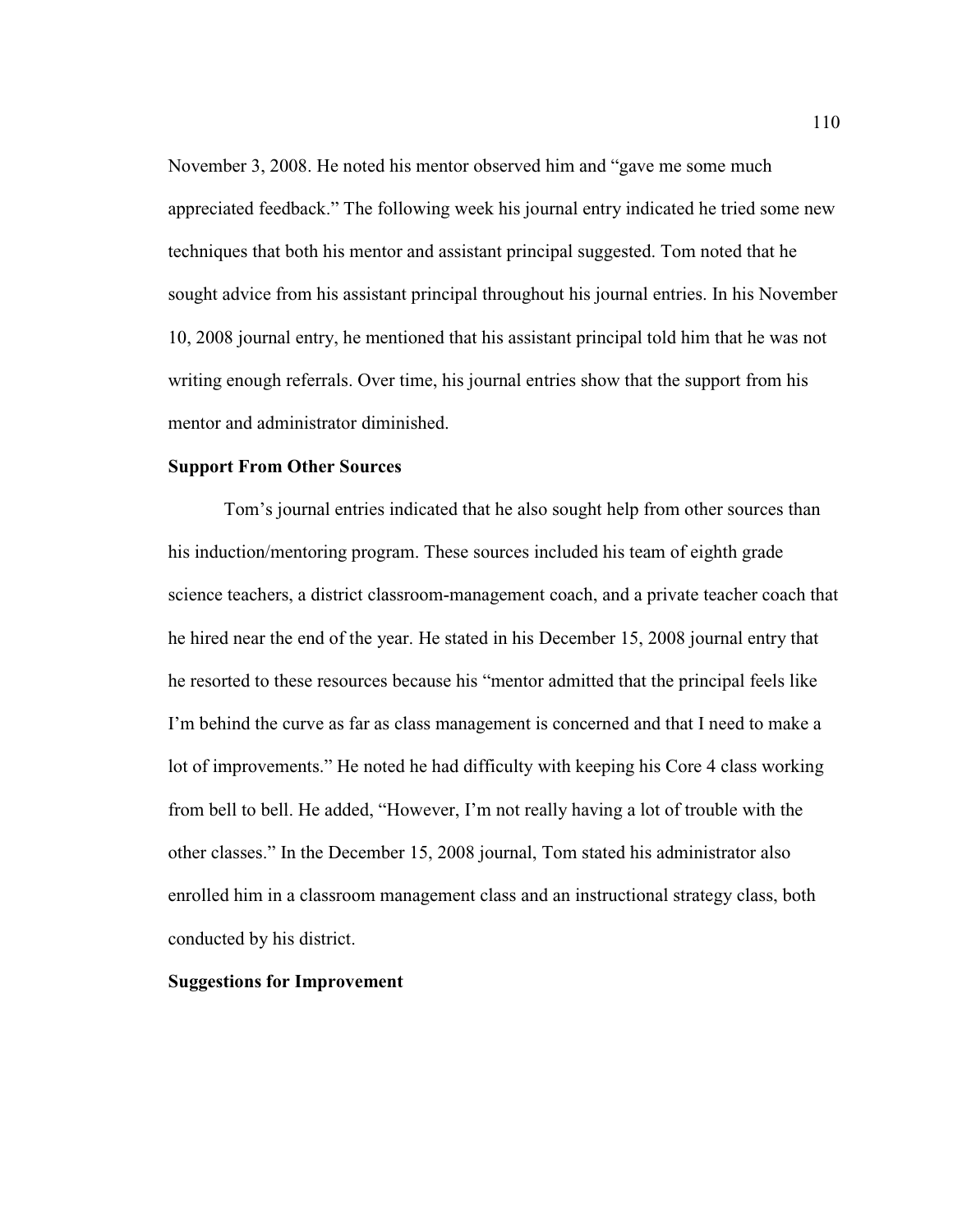Tom's December journal entries highlighted the suggestions his mentor and administrator gave Tom to improve his instructional strategies and classroom management issues. He wrote, "Some suggestions were that I get a wireless mouse so I can walk around the room while lecturing and showing slides, use more positive feedback than negative, work on my differentiation and instructional strategies." Tom also visited a classroom in another school in the district "to observe some best practices for presenting content and managing a class."

# **Tom's Attitude**

Tom kept a positive attitude throughout his experience and showed a willingness to make improvements. He stated, "I will spend a fair amount of time during winter break making a plan that addresses all of these suggestions" and "I'm very excited about going back in January to start fresh and develop good teaching habits and skills." He wrote about his visit with the district classroom-management coach. He said, "She gave me some tips that I can't wait to try." In his January 5, 2009 journal, he appeared to have a renewed sense of optimism. He wrote:

I know this will be a lot more work for me but it'll be worth it if I can keep them focused most of the time and reduce my stress level. I'm scheduled to attend three days of training in January on class management and instructional strategies. I'm looking forward to these classes for new ideas. I'm also very happy with the support I'm getting from the administration concerning training and discipline.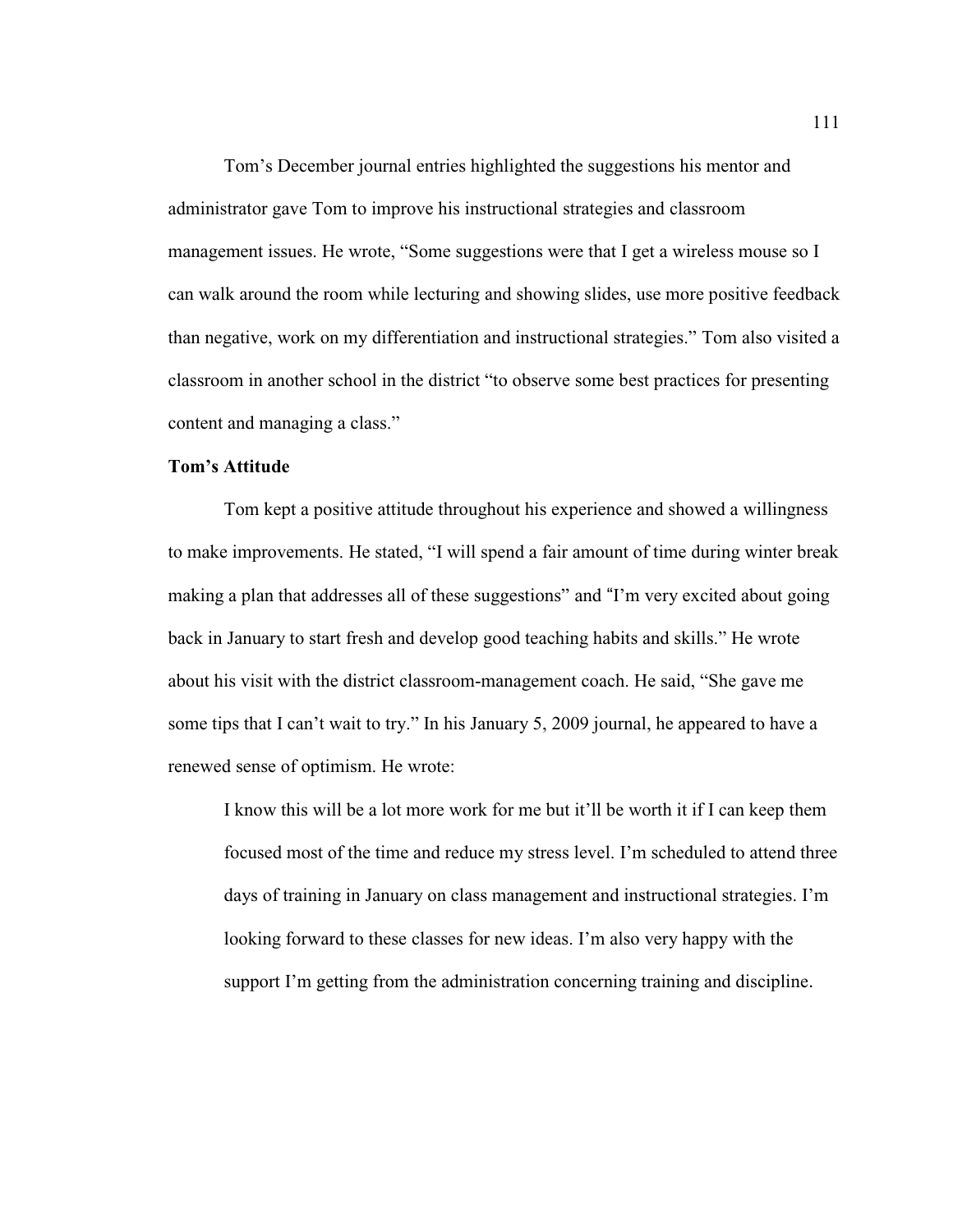In Tom's February 2, 2009 journal entry his sense of optimism suddenly changed. He wrote:

I was feeling pretty good about the progress when suddenly I get a visit from all four administrators in a span of about an hour and a half. I went to my mentor to discuss this and she agreed with me that they are discussing me. I can only assume that they are trying to decide whether or not I can control all of my classes.

Tom's positive or negative feelings about being effective revolved around his ability to manage his classroom. He noted in the February 2, 2009 journal entry "Core 3 and 4 have been behaving much better in the last few weeks since I've made the changes in the classroom." Tom noted he was not at ease in his February 2, 2009 journal entry. His principal came into the classroom and "read them the riot act" because the students came into the classroom in a disorderly fashion. The principal did not give Tom a chance to settle the students down. Tom wrote:

He came back into the room about ten minutes later and took some notes while I was lecturing. The class was doing pretty good at that time. Then, during Core 4, all three of the assistant principals visited my class for a short while. At the end of class, Mr. xx (researcher omitted name to protect the participant) made a comment about two kids that were talking in the back and then left. It was very weird and made me feel very uncomfortable.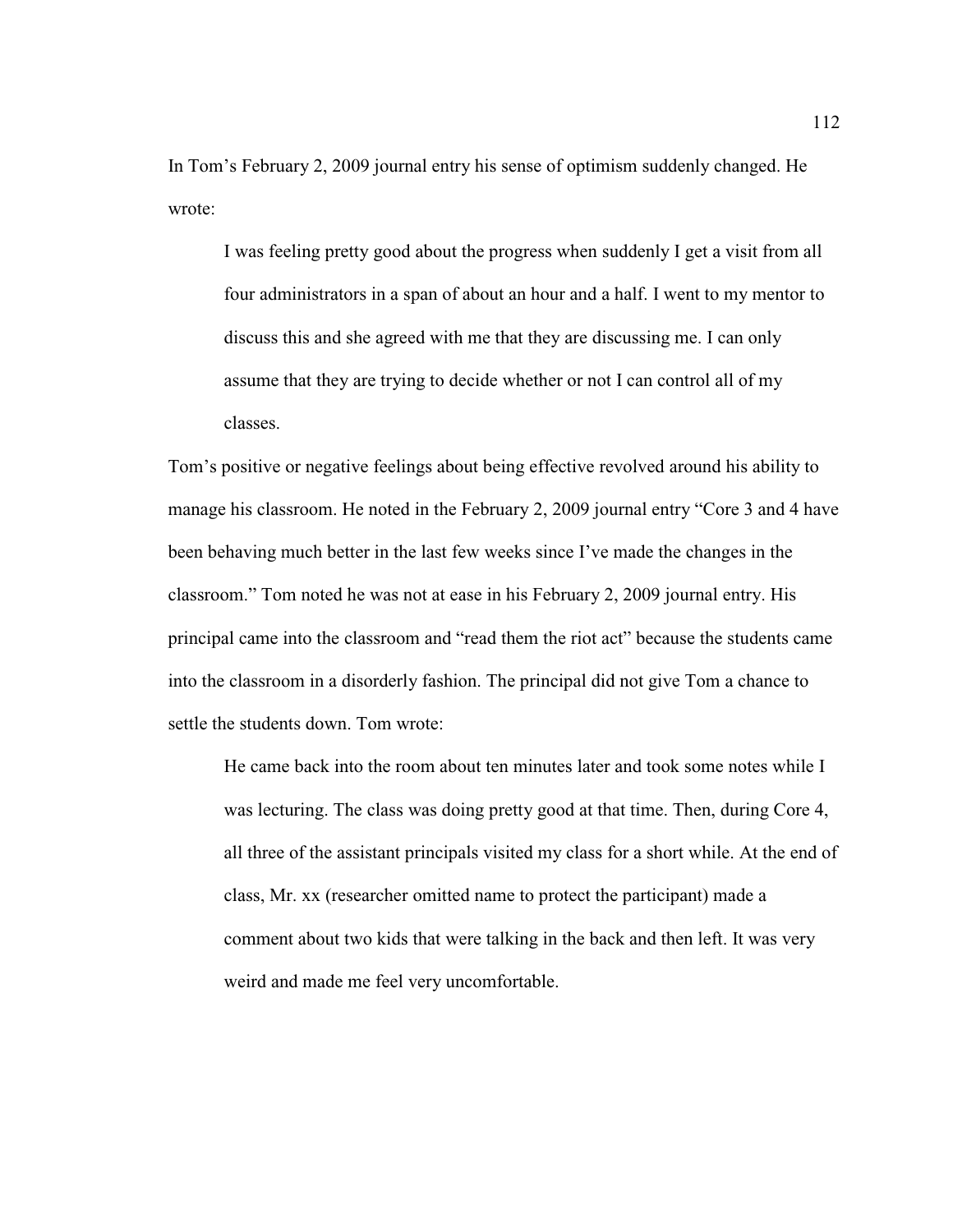Tom had attended the district training the administration recommended the week before he learned he would not receive a contract. Tom may have felt he needed more time to implement the strategies he had learned the week before.

#### **New Strategies Produce Results**

Tom implemented the classroom strategies he learned in the district training classes. Tom's change in his classroom management strategies appeared to be producing results. In his January 26, 2009 journal entry, he mentioned that the class seemed more orderly and focused. He wrote that his mentor observed his class briefly that same week and said "at least they came in more calmly and they all got their notebooks out for the warm-up." The following week he wrote that Core 4 was "more focused and on-task this week than I have seen them all year." In Tom's February 9, 2009 journal he wrote, "Even though I think my classroom management skills are improving, I can't take all of the credit this week. Four of my worst students were in out of school suspension (OSS) for fighting." The following week Tom wrote that his Core 4 class "behaved much better this week for the most part." Tom saw improvement with the students' behavior in his Core 4 class since he implemented the new classroom management strategies he learned at the district training.

When the students returned from OSS the following week they started to test Tom to see if he would follow through on the rules and consequences he set for his classroom. They began disrupting the classroom. Tom took charge and let the students know he would not tolerate any misbehavior and indicated he would write an administrative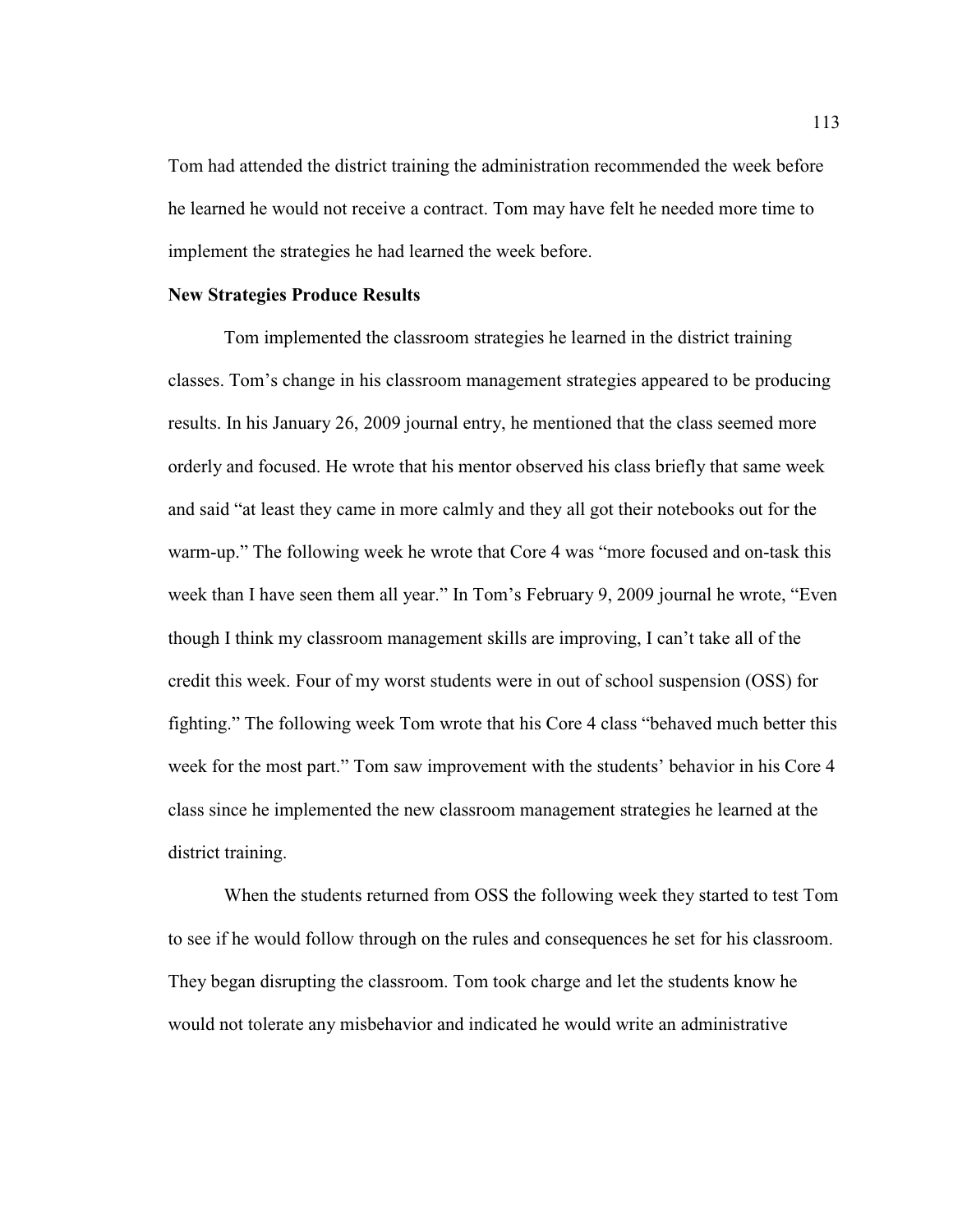referral. The administrative referral is a violation of the terms of the students' probation. Tom said, "They were much better the rest of the week. Supposedly, one more violation and at least two of them are out for good, but I've learned that it doesn't necessarily happen that way." Tom stated that his administrator was observing his class the same week the students returned from OSS. He wrote:

The principal has been walking through quite a bit and I even received a positive note on one of his sit-ins. He said that I was making improvements and I should keep working hard. Not a resounding endorsement but I'll take what I can get at this point.

In Tom's March 2, 2009 journal, he referred to a change in behaviors with some of his better-behaved students. He said I had "what I call a clown vacuum." A couple of the other normally well behaved kids tried to step up and take charge but I successfully squelched every attempt, at least for now anyway." Tom was beginning to feel effective with the changes he made to his classroom management. He experienced success when he took charge of the classroom and let the students know his expectations. He perceived he was becoming more effective as a teacher.

 Tom also attributed his recent success with classroom management to the administration finally addressing the discipline issues. Tom noted a discussion he had with a parent in his March 2, 2009 journal entry. The parent had visited Tom's classroom everyday for months and was familiar with the classroom dynamics. She sat in Tom's class to monitor her own son's progress because of his behavior. The parent called a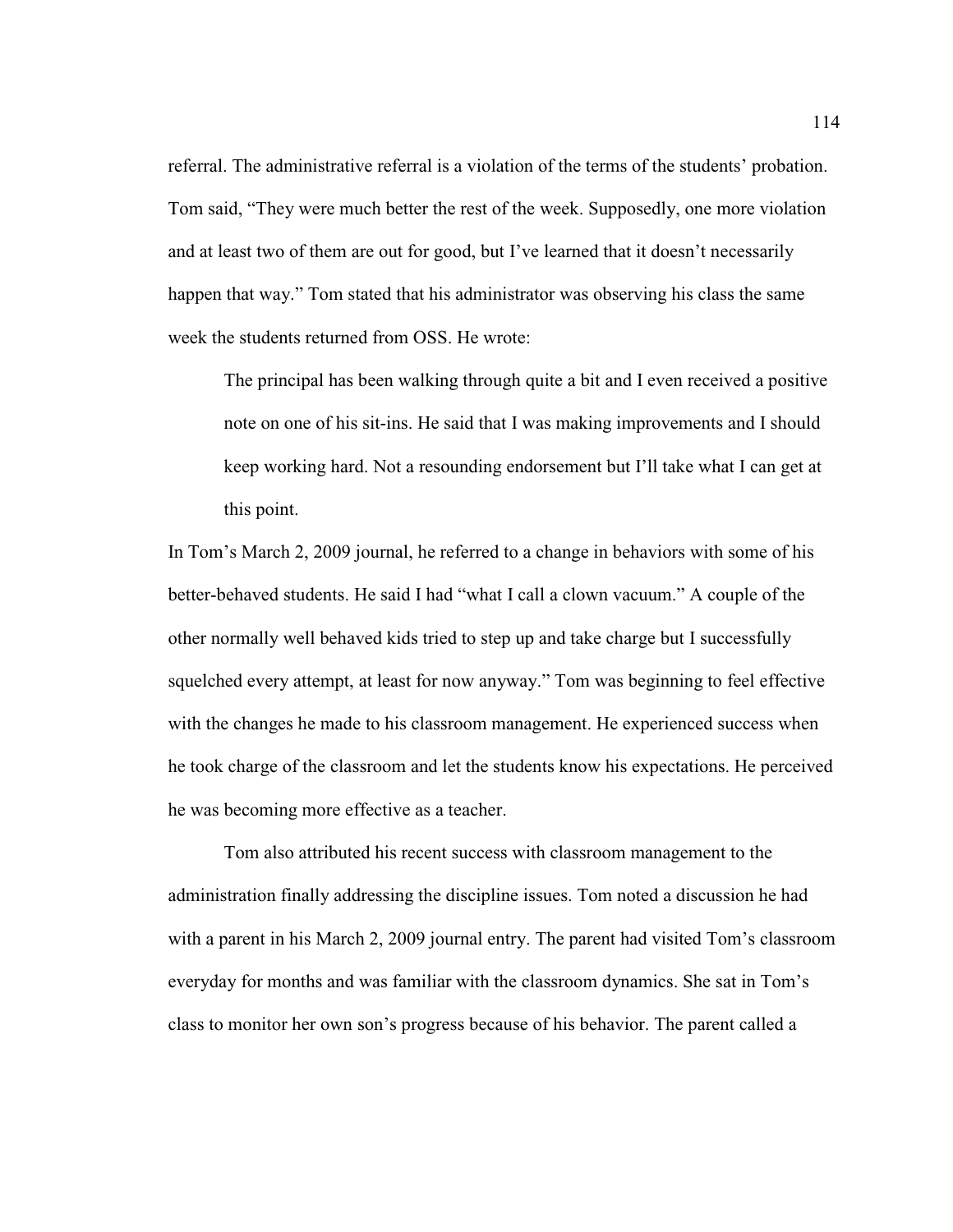meeting with the assistant principal and Tom. The other teachers on the team joined the meeting. In the meeting, the parent had recounted Tom's struggle with classroom management in the past. Tom wrote, "She did admit, however, that the last few weeks have been better and I attributed that to the fact that the administration had finally come down hard on the worst offenders."

# **Difficult Students**

The week of March 16, 2009 did not prove to be a productive week. Tom stated that the weather had recently become warm and the students were testing all of the teachers on his team. He wrote:

This week, I felt like I was a prison guard. They didn't get much instruction and mostly I just had to keep them busy so they're wouldn't be a riot. I truly feel that this week with Core 4 was almost a total waste of time.

Part of Tom's classroom management problems stems from some hard-core discipline students. Tom described two of his students and their recent escapades:

One of my worst kids finally crossed the line and was in OSS all week. He actually got a hold of the principal's password and altered a bunch of records (including mine) while he was in the A+ lab. He probably would have never been caught had he not been bragging about it to others. He has been put up for expulsion so I'm anxious to see how this turns out. This kid is very troubled and he should have been removed from the class months ago, in my opinion. Also, another student, who is on strict probation, is starting to act up again. This is a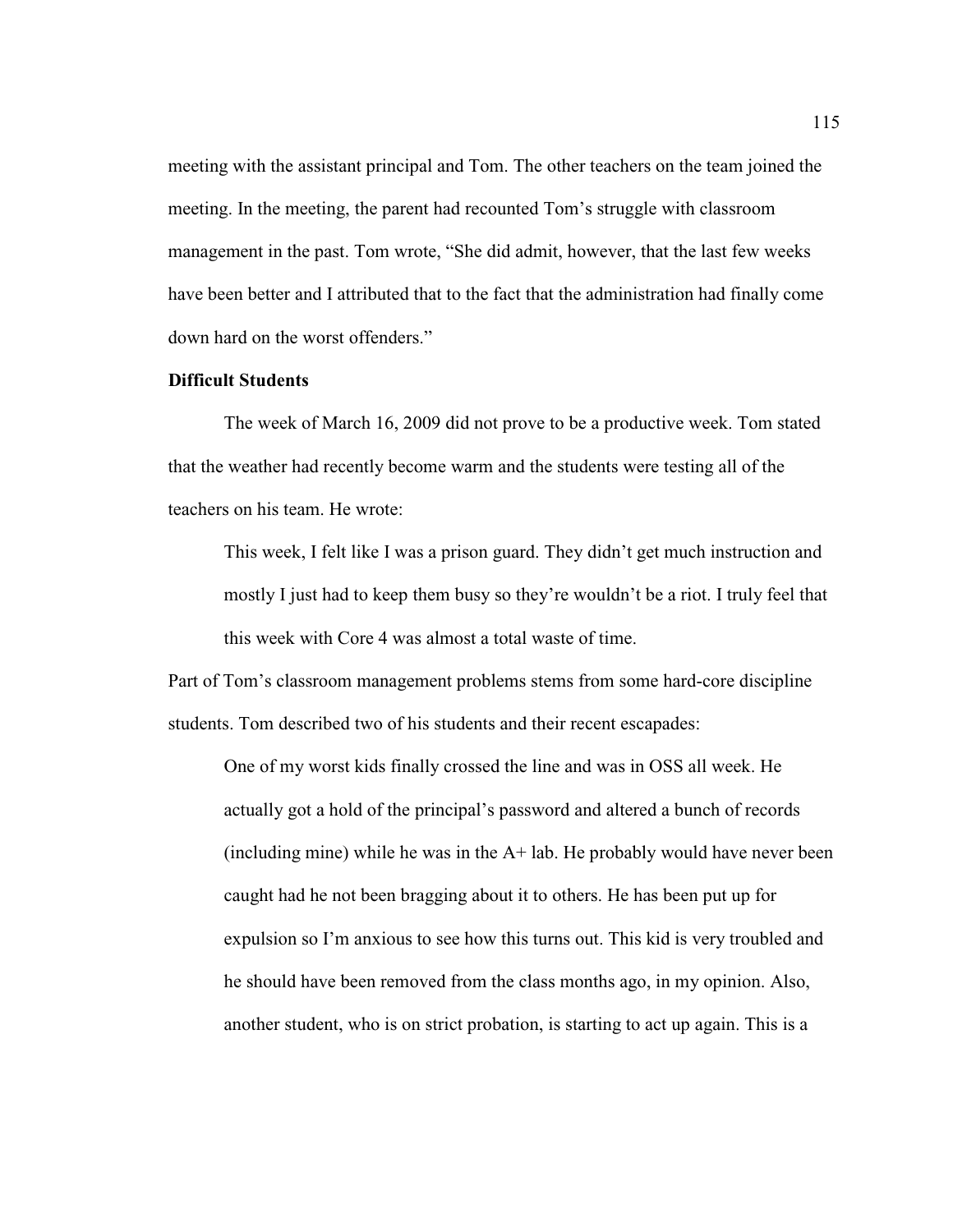repeat(er) that was expelled last year for slashing a teacher's tires. I 'm making sure that my discipline on this child is by the numbers because one more referral for him and supposedly he's out too.

Students with such difficult behavior issues can make any teacher feel ineffective. Tom's journal captures his feeling of being ineffective when he stated he felt like a prison guard. Tom could not teach because the students took control. Unfortunately, it took such extreme student behaviors for the administration to intervene. The lessons that Tom learned from his classroom management classes and from the coach may have been more effective with less difficult students.

#### **Bad News**

 There was a four-week gap in Tom's journal entries. One week is missing because of spring break. As you read his April 13, 2009 journal, you can just imagine why he did not write journals the other two weeks. Tom wrote:

I was informed a couple of weeks ago that I was not getting a contract for next year. I thought I was making enough progress according to my evaluations from the principal but I was wrong. I was kind of in shock when the principal called me in and told me that I had made progress with my classroom management but it wasn't enough to satisfy him.

Tom did not let this setback destroy him. He became proactive and hired a private independent teacher coach (TC). He said: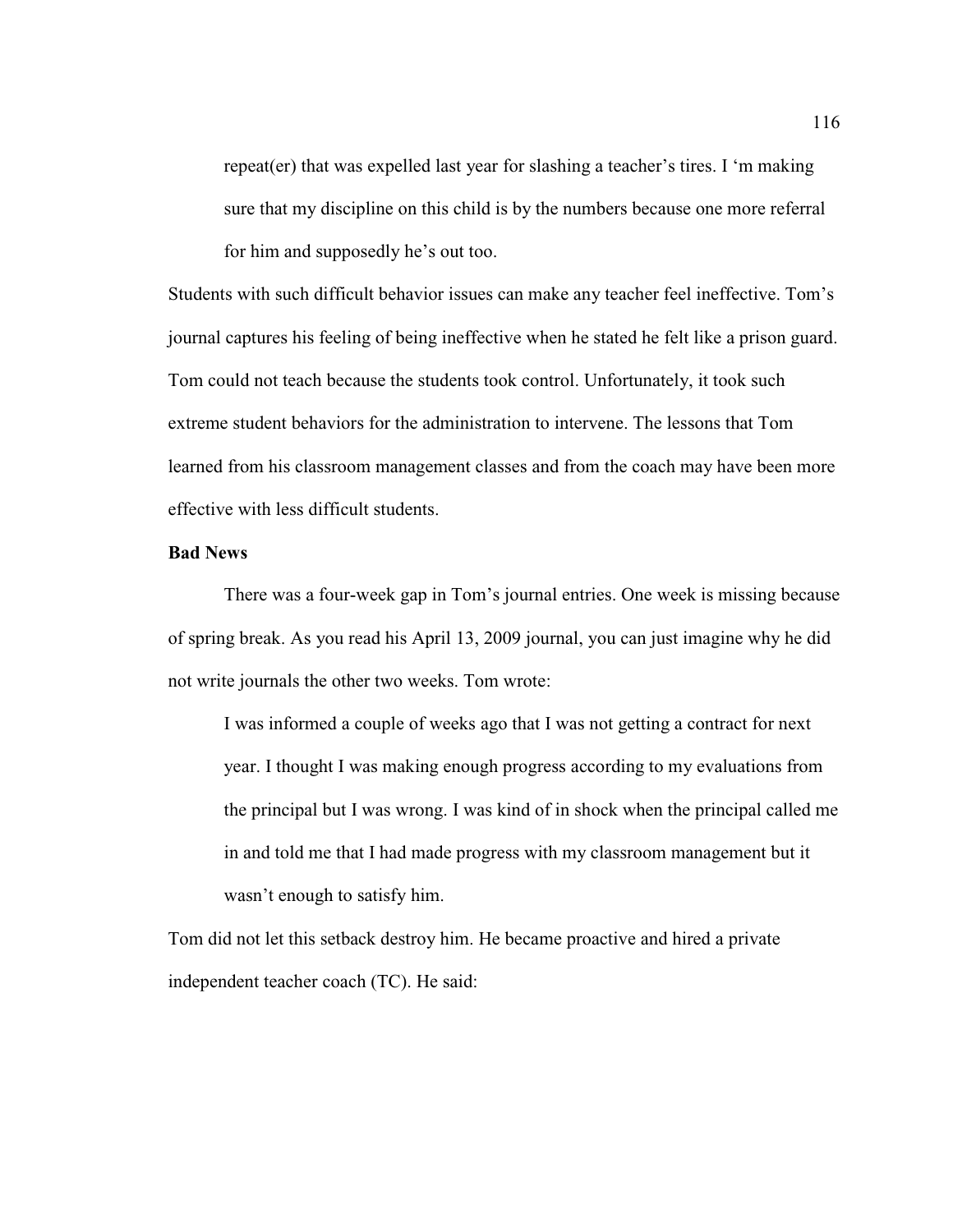She is in the process of helping me document this entire experience and help me take control of my classes. I need to do this as soon as possible for my sanity and a chance at a decent referral from my assistant principal.

Tom asked his principal if he could invite his private TC to observe his classroom and the principal said "no." Tom met with his TC over the weekend and they formulated an action plan. He noted in the journal that he started the new plan immediately and kept in touch with the TC daily. The TC advised him the students' behaviors would take at least two to three weeks to change. Tom started to see progress the first week he implemented the new plan. He said, "Right now, I'm encouraged by the progress and confident that if I follow the TC's advice I can actually get through this year."

 Tom reported that his new classroom management implementation plan was showing some promise. The students tried testing him but he followed through with the consequences he had set. Tom's effectiveness improved in his lessons and his classroom management. He wrote in his April 20, 2009 journal entry:

The labs we did this week went surprisingly well. I'm not sure I would have even let them do it before I started this new program with the teacher coach. At one point, the principal did a walk through and saw them doing the lab and I think he was a little pleased. He said that he wanted the kids to be up and actively involved more in this class and this is exactly what he saw.

Tom reported the following week that the students did well until he started to review for a test. His TC diagnosed his problem was in his transitions. Tom and the TC agreed to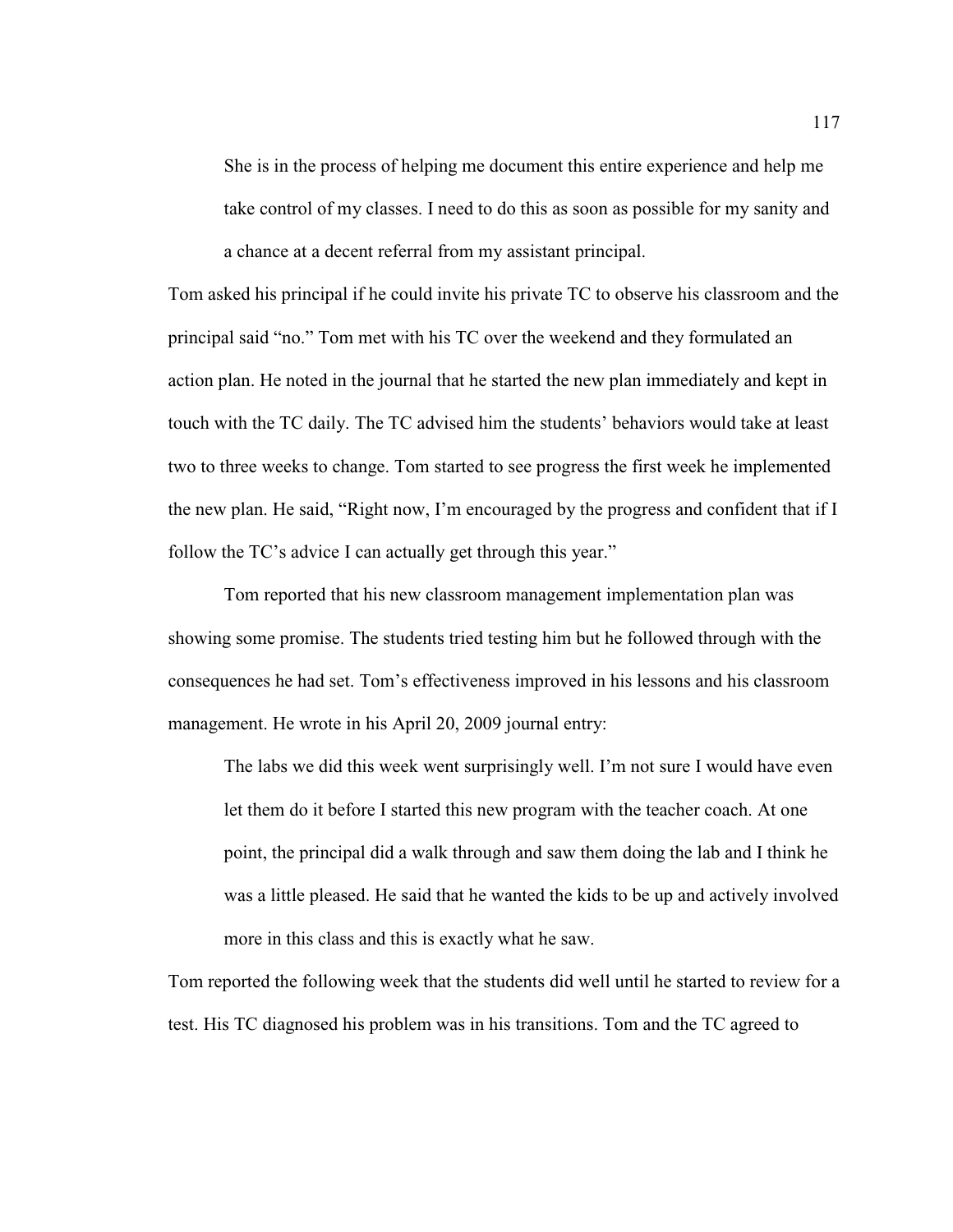work on transitions next. The assistance Tom received from his private TC helped Tom regain his sense of feeling effective in his classroom.

# **Disappointment**

Tom expressed disappointment with the administrators. They had stopped coming to observe his classes once they told him he would not receive a contract. Tom started to wonder if they did not want to see him become an effective teacher. He suggested there might have been other reasons why they did not renew his contract. He wrote:

I've been trying to keep them updated and have repeatedly invited them to witness my improvement but so far no takers. The fact they were in my classroom every other day when I was struggling and now they're scarce when I'm doing better is troubling to me. Are they afraid that I will improve so much that their decision looks premature? Did I even have a chance in the first place? There is a strong rumor that the  $7<sup>th</sup>$  Grade class is smaller and so the  $8<sup>th</sup>$  Grade can do without a block next year. To support this rumor, we have already lost a social studies teacher due to personal reasons, an ELA teacher just mysteriously quit, my contract was not renewed and a math teacher is talking with the principal about moving to the  $7<sup>th</sup>$  Grade. That is the elimination of an entire block without RIFing anyone. That looks like good personnel management from a distant [sic]. How convenient.

Tom asked the district teacher coach to observe his Core 4 class. He stated that, when the district teacher coach observed his class, five or six of the difficult students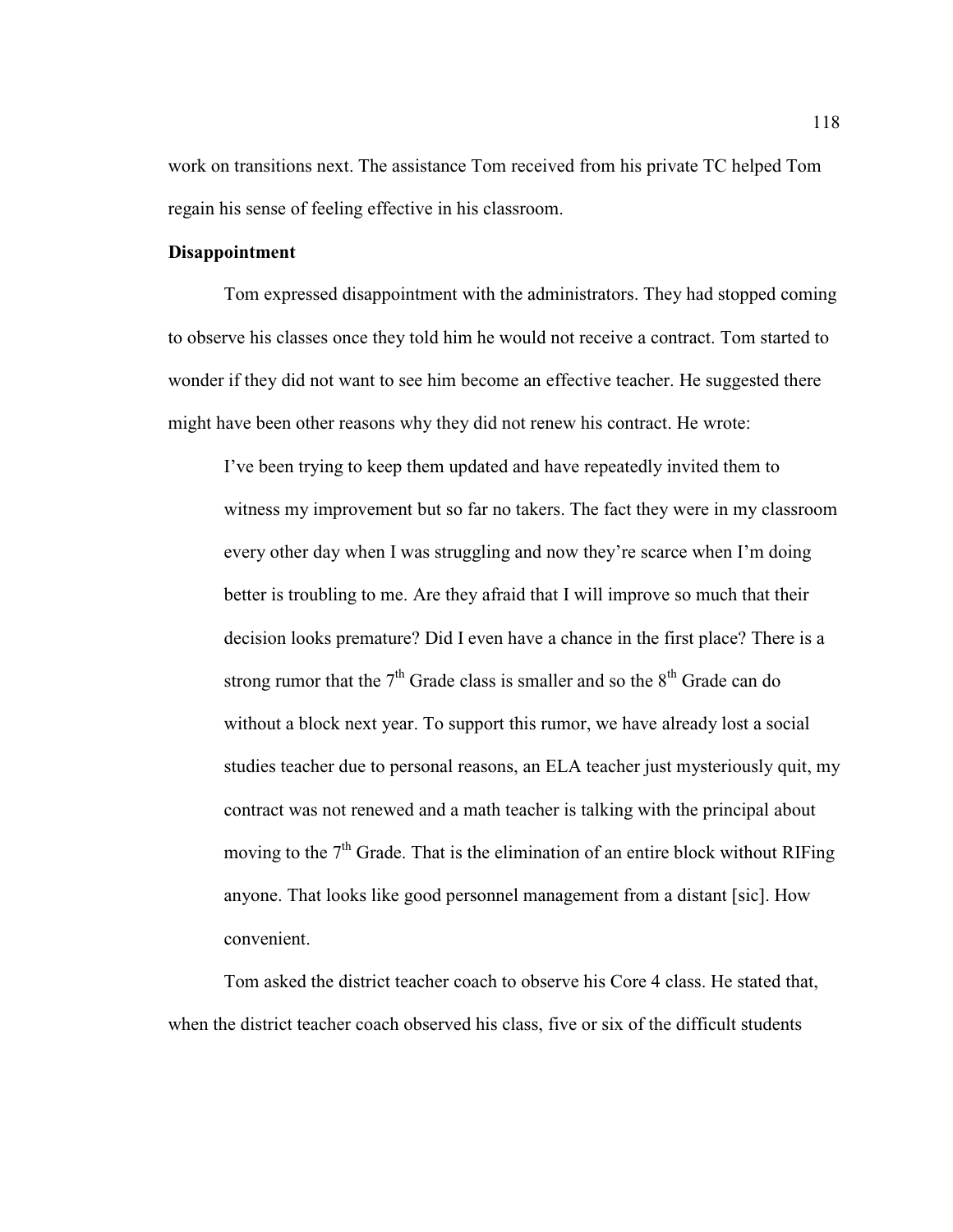were not on their best behavior as the class played Jeopardy to review for a test. The district teacher coach did tell Tom that she saw some improvement from her previous visit. Tom stated he wanted her to observe one of his other classes. He wrote, "I really want her to see that I'm not totally incompetent."

 Tom shed some light on some of the discipline issues in his Core 4 class. He stated some of the students have given up because their grades were so low and they have become more difficult to handle. He said the school had a program called content recovery where a student can receive a passing grade for the course by putting in some time in the "A+" lab. This is a computer lab that has different computer programs to remediate the student who is failing. Tom wrote about his disappointment with this program because the students who disrupted his class all year and failed his course now got a chance to pass the course. This policy seemed to undermine all that Tom had done and tried to do.

 Tom ended his journal entries stating that he had tried to get his assistant principal to write a referral for him. The assistant principal never wrote a reference for Tom. Tom suspected that the assistant principal knew that the principal did not write a positive reference for Tom and thought the assistant principal did not want to contradict his boss. Tom noted he did get positive references from his team members and his mentor. Tom had trouble because he had very difficult students in one class, students that have committed some very disturbing acts against teachers.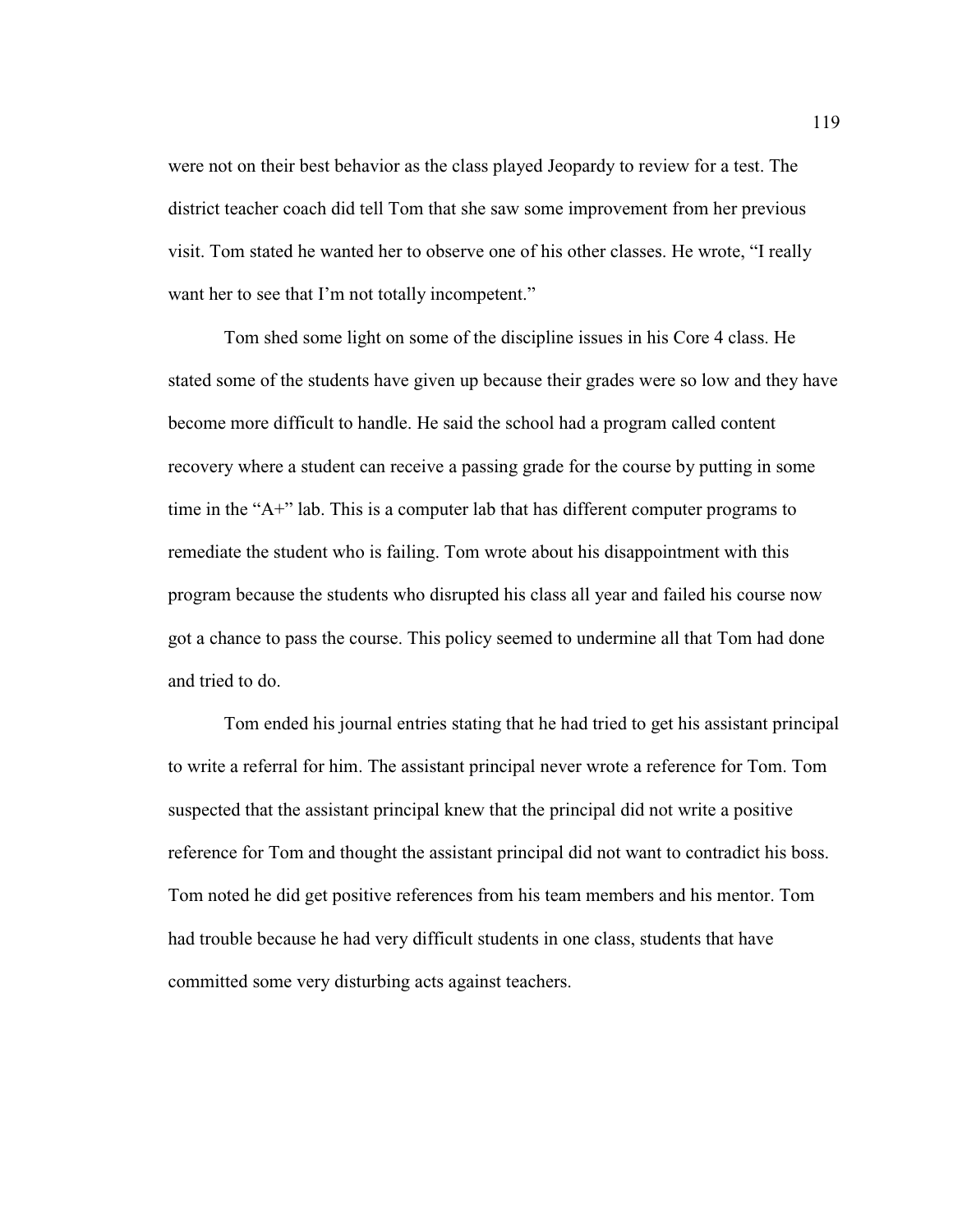# **Summary**

New teachers need support to feel effective. The purpose of induction/mentoring programs is to support new teachers. Additional support from other sources can supplement the induction/mentoring experience to help the new teacher transition into the teaching profession. Tom's journals indicated he did not receive consistent help from the administration or his mentor. Tom's journal entries have no information about his induction classes. Tom needed administrative support to help him with the most difficult students in his last class. Tom thought he was receiving support from the administration because they sent him to district training for classroom management and instructional strategies. When Tom attended those classes, he realized his administrators did not support him at all, because the following week he was informed he would not receive a contract the next year. Tom expressed his confusion over why the administrators would send him to classes and not give him time to implement what he learned and show his improvement. He stated he invited the administrators after he attended the district training to observe his progress but they would not come.

Tom knew early in the year that his Core 4 class was going to be a challenge. He wrote in his first journal entry:

This class is more challenging than the others because it is my largest class (27 students), it begins one hour after lunch and includes 80% of my "higher needs" students. By "higher needs" I mean either they are ADHD (some are on medication and some are not), have a poor or apathetic attitude about my class,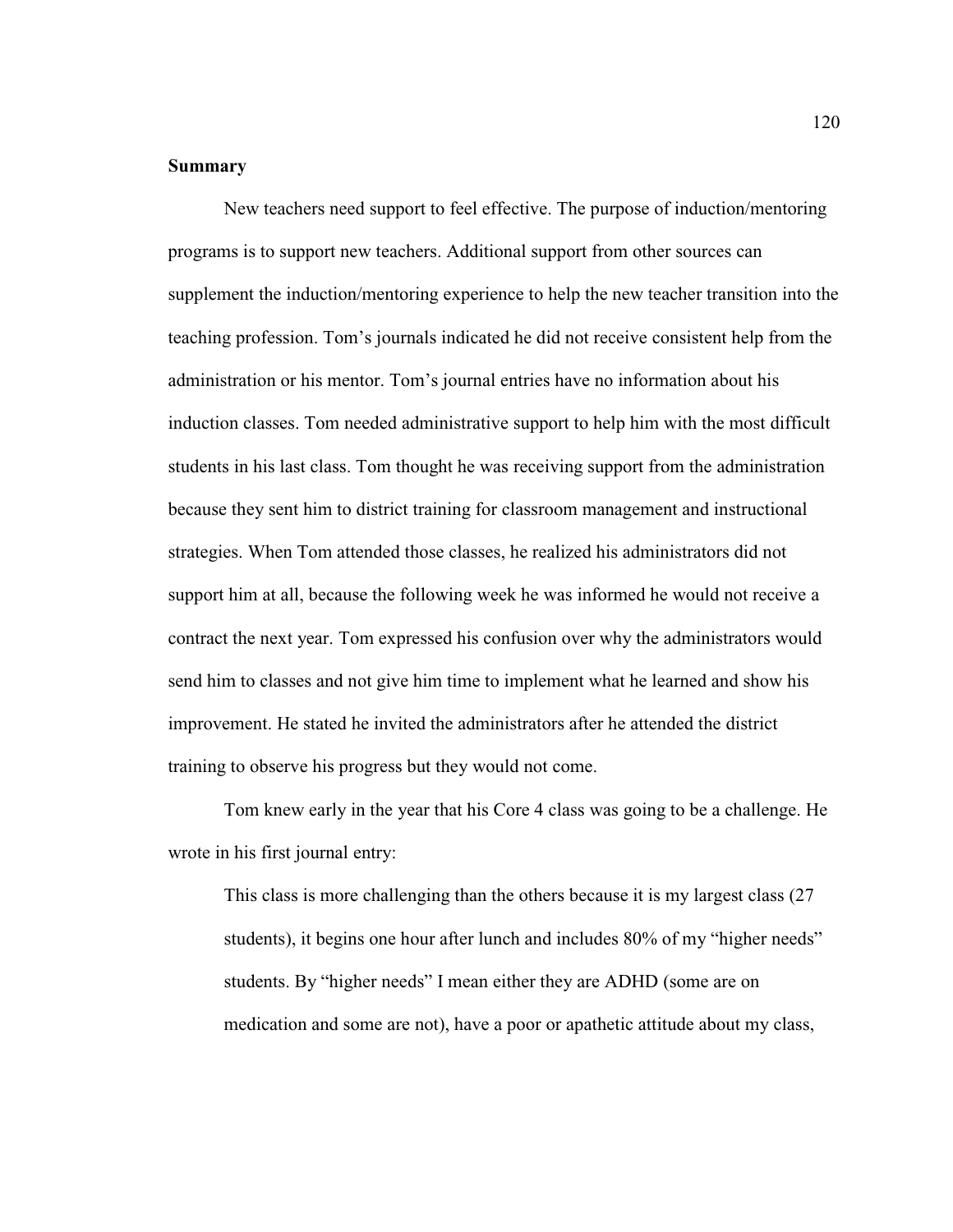they have higher than normal discipline issues or a combination of all or some of the above. I feel like if I can learn to manage this class successfully then I'm well on my way to becoming an effective teacher.

It is interesting that Tom intuitively connected classroom management with becoming an effective teacher. It is unfortunate Tom's difficulty with his last class overshadowed his feelings of being effective in his other three classes. He felt effective for 75% of the day. His last class consumed all of his energy and eventually was the reason he did not receive a contract for the following year. Tom's induction/mentoring experiences did not provide him the tools he needed to become an effective teacher. Any success Tom had with classroom management was a result of the support he received from other sources including the district classroom-management coach and the private TC he hired.

#### **Tom's Interview Data Analysis for Subquestion 1**

#### **Overwhelmed and in Culture Shock**

Tom repeatedly mentioned the words "overwhelmed" and "in culture shock" throughout the interview. He was shocked at how the school handled discipline, how students behaved, how little authority the teachers had with student behavior issues, and just how much work is involved with the teaching profession. He commented about how different the school environment is today as compared to when he was in school in the 70s. He said: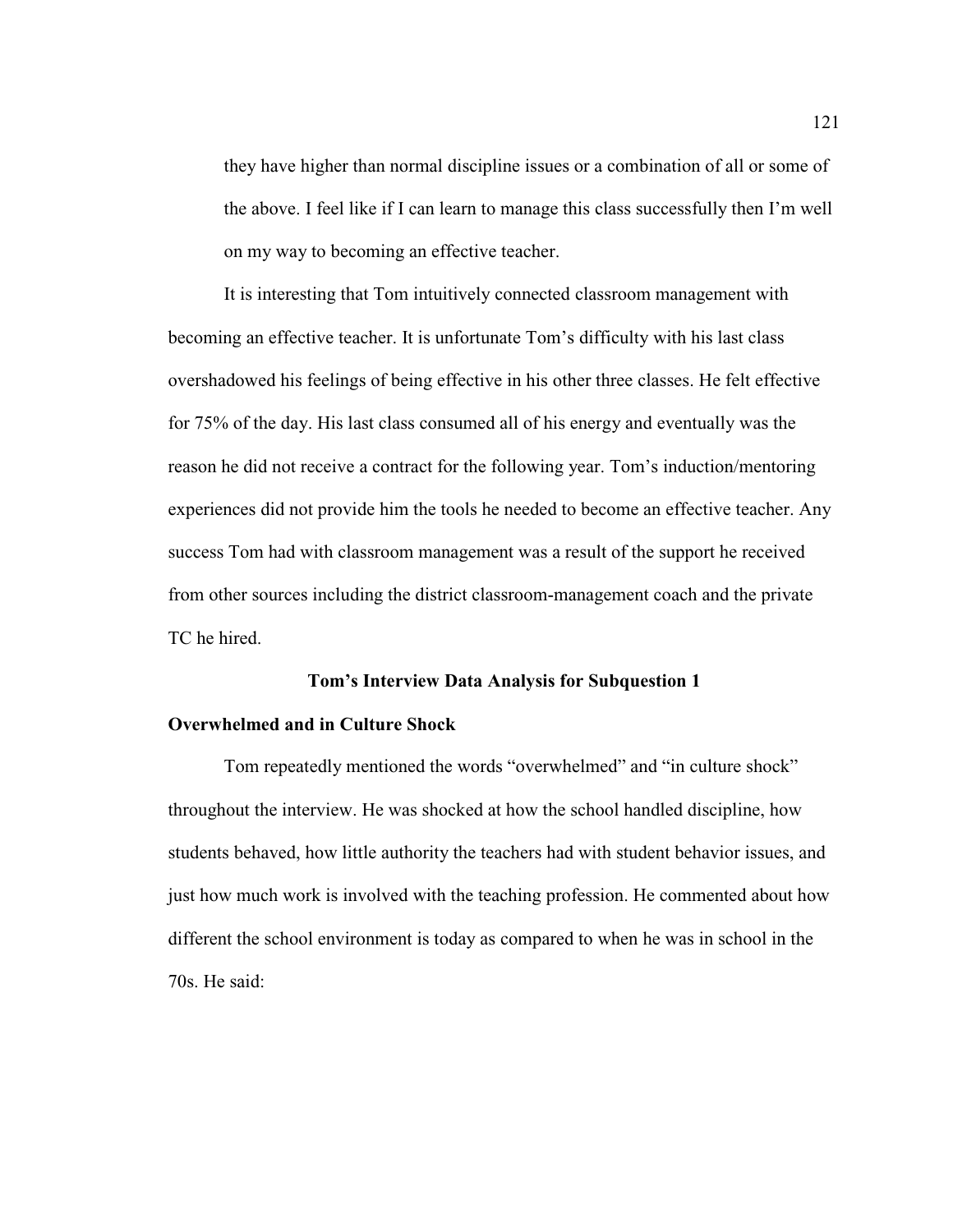I don't know how old you are but in the 70s they had a blackboard, a textbook, and a desk. You know and that's what teachers taught with. That sort of how naïve I was about going in. Well at least when I went to school whether they like it or they were half asleep or whatever at least they sat there and listened quietly. And they were at least they didn't cause trouble.

Tom made additional references to the 70s when I asked him to clarify if the teachers were doing any diversified instructional strategies; he said, "Well they weren't doing it. They were doing it some. But it was much it was pretty traditional. Stuff that I was used to back in the 70s."

He described trying to implement new instructional strategies he learned in PACE that were not familiar to the other science teachers on his team. He stated "So for me to step out of the box and implement this stuff. I had to kind of do my own my own thing and I was so overwhelmed." He repeated, "Just so overwhelmed." Later in the interview he repeated "but so I was in culture shock about the whole time" when he was describing the policy regarding student failures.

#### **Classroom Dynamics**

 Tom described his students as "a pretty good group of kids." He mentioned that he taught approximately 99 students and all but "10 or 15 of them were kind of a problem." He told me in his morning classes he had 12 students in his first class, and 13 in the other class. The morning classes were comprised of honors students because their math classes grouped them by ability level. The afternoon classes were large and had the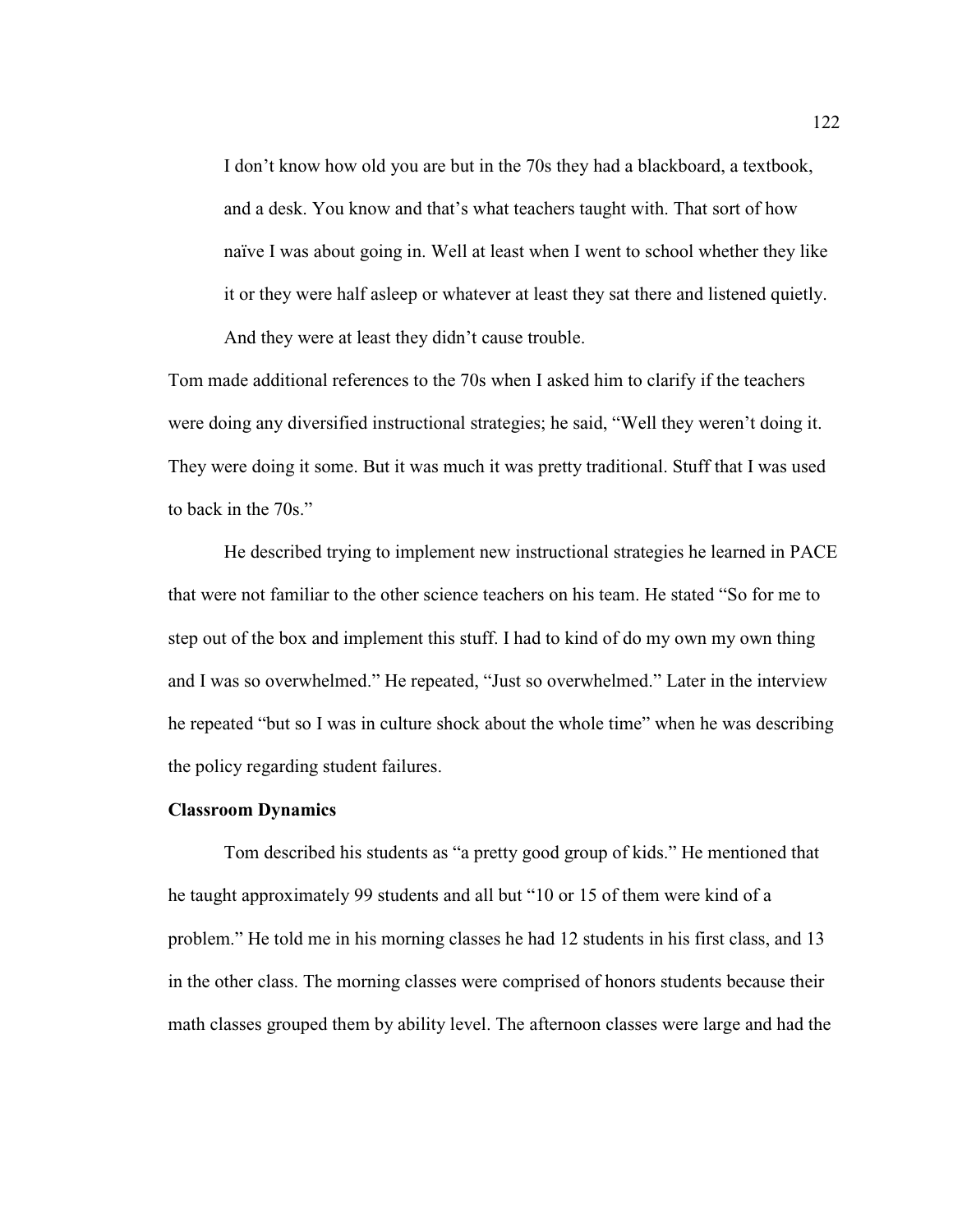students with the discipline issues in them. He stated his afternoon class sizes had 32 and 33 students in each class. He said:

Yeah it just blew me away. And nobody could give, really me an answer but basically what was happening is the kids that were advanced, they got priorities. They got to be in a small group. And those classes were a dream. I mean it was a dream. I couldn't believe they were paying me to go in there. And these kids, there's [sic] 12 kids in a class and they're engaged and they're smart. And it was just wonderful. And then after lunch it was a totally different story. So it was harder reaching the kids. Thirty-three kids and you've got four or five of them always acting up. It just didn't make much sense to me.

The class size and ability grouping of students would eventually determine Tom's perception of his effectiveness. As he stated, the smaller classes were a dream and in later journal entries, he noted his perception of his effectiveness was positive with the morning classes because he had no trouble managing those classes. In contrast, Tom's comment "So it was harder reaching the kids" indicates his perception of being ineffective in the afternoon classes because he stated, "you've got four or five of them always acting up." Tom related his teacher effectiveness to classroom management.

### **Induction/Mentoring**

Tom described his induction program as a seminar once a month where he was required to do reports. He could not remember what the subject matter was for the reports. Tom asked his induction instructors "What the heck do I do I am having so much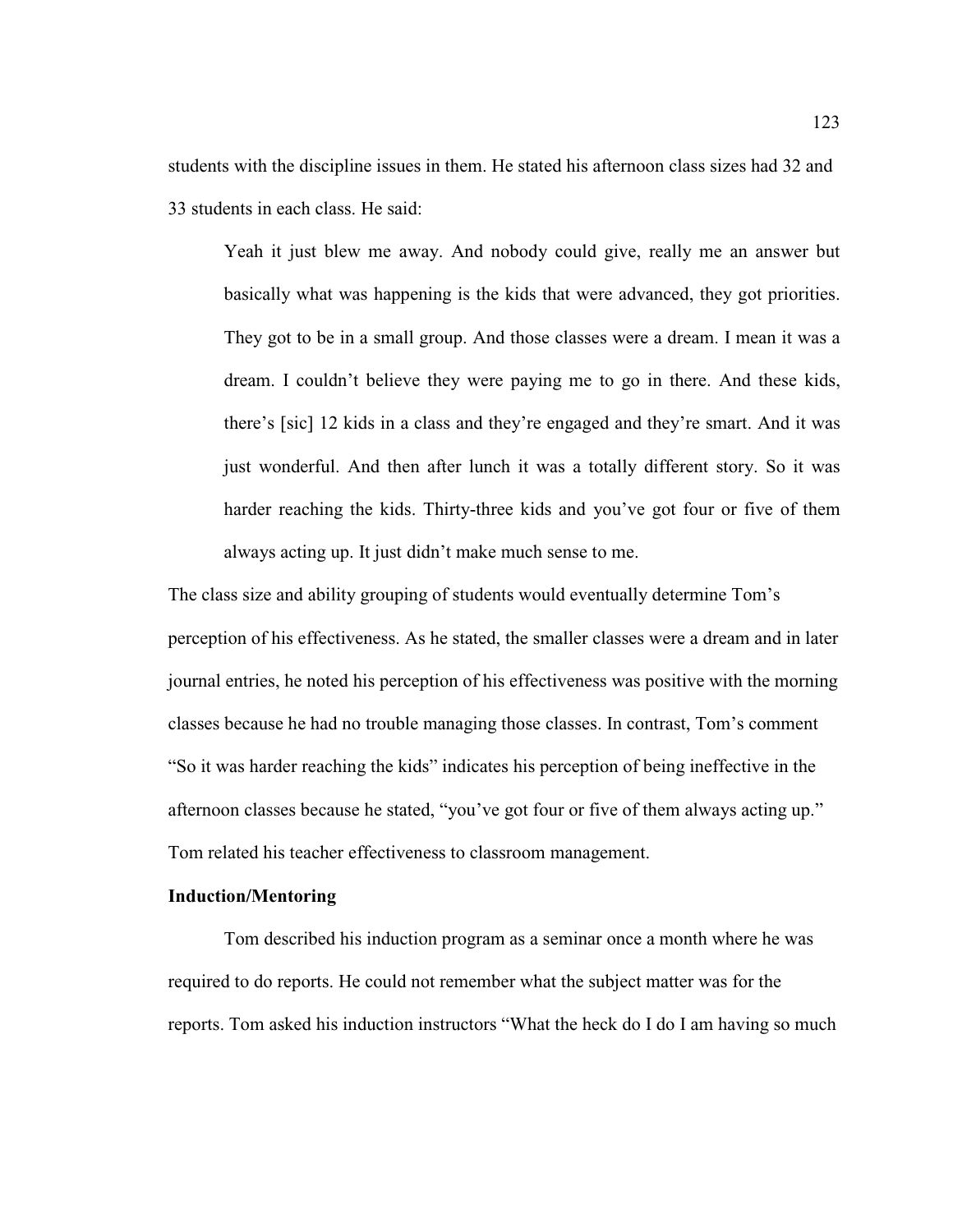trouble with this class management?" The instructors' responses were "you just got to figure it out for yourself because every class, every person is different." Tom was searching for strategies, suggestions, anything that would help him and his instructors did not provide the support he was requesting.

I asked Tom to tell me about his induction program, if it met his needs, and if he learned any strategies. He commented the strategies introduced in the induction program were the same as what he had learned in PACE. He said "PACE just seems like PACE is ahead of the just so far ahead of the, is so far ahead of the strategies than the main stream education." He indicated that his eighth grade science team did not use the strategies that he learned, but he did remark that when he observed his mentor, the seventh grade science team was implementing them.

He mentioned that he was required to work with his administrator and his mentor as part of the induction experience. When I asked him to describe his mentoring experience he said "Oh lord have you read the journals yet?" He stated he did not get much help from the administration and his mentor was in another grade level and he did not have much contact with her. He stated the help he received from the administrator in the beginning of the year was so vague that he had to do the best he could.

Tom stated he had observed his mentor's classroom a couple of times and she gave him suggestions after she observed his classes. Tom was very complimentary as he described his mentor.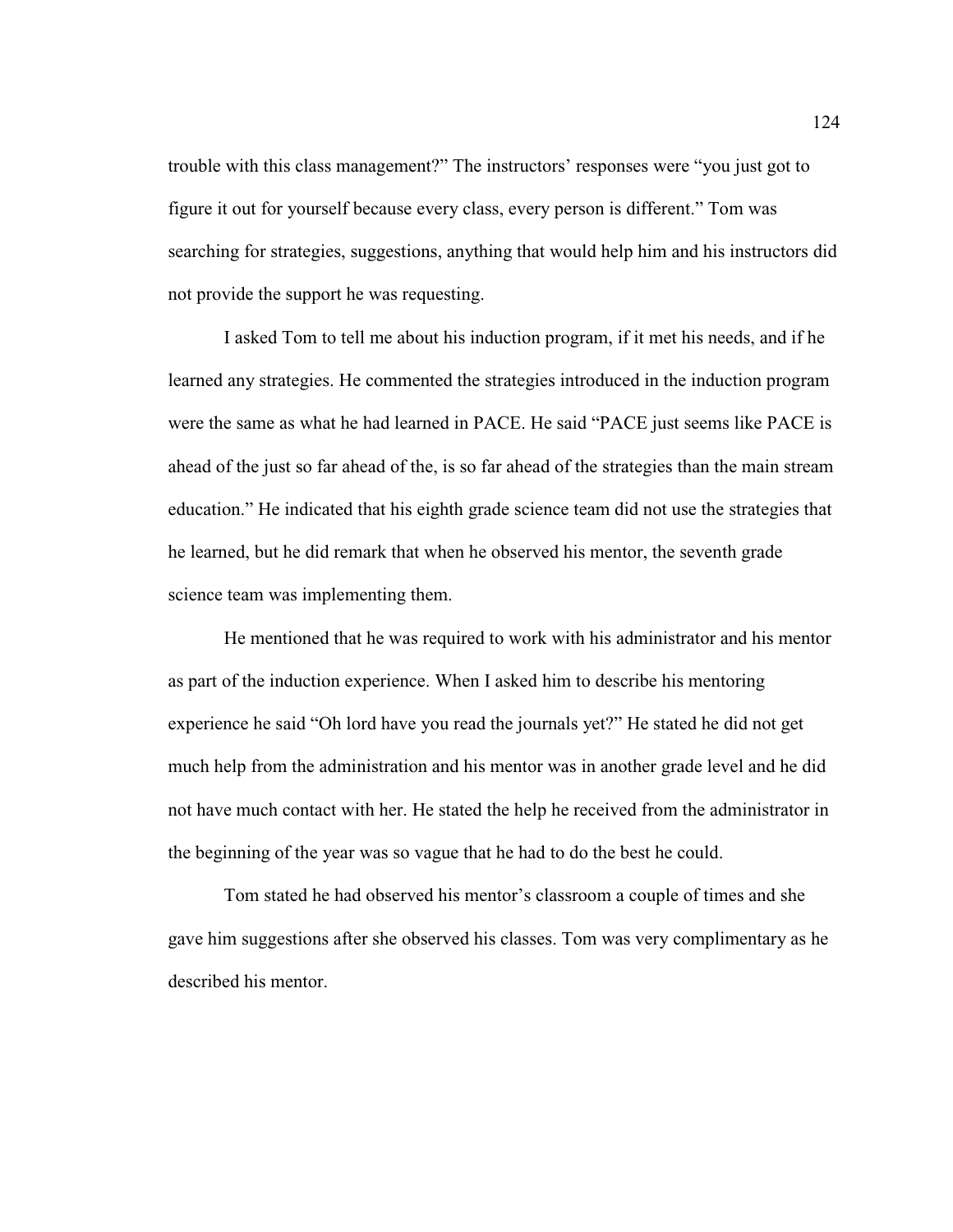My real mentor was a nice lady and she was a great teacher. She was teacher of the year that year. And she tried her best but she was teacher of the year, she was doing her own class, uh she was mentoring two other people, and didn't just get much time with her.

It is evident that Tom liked his mentor but he made excuses for her inability to assist him when he stated "Yeah the national board. She had just gotten that. She was burnt out and I kind of felt sorry for her because she had a lot on her plate." He stated his mentor did not assist him with curriculum planning because she taught seventh grade. Tom stated the amount of collaboration with his mentor was minimal.

#### **School Environment**

Tom inferred the school environment was not optimal for retaining teachers. Tom stated the principal was in his second year at the school and had lost  $30 - 40\%$  of the teachers last year. He also stated the year he taught at that school "there was a lot of unhappiness, a lot of teachers that were still there were looking to go somewhere." I asked him to tell me why the teachers were unhappy. He stated the principal was "he was very condescending, wasn't very helpful, and didn't support the teachers. The parents were always right." He recounted a conversation he had with one of the guidance counselors that indicated that the principal played favorites and that there were some harassment suits filed against him. He stated, "Just knowing that going in. And I'm like holy cow what have I gotten myself into?" He stated "And um so it was just a mess and I'm like well now I know how I got the job there because everybody else was leaving."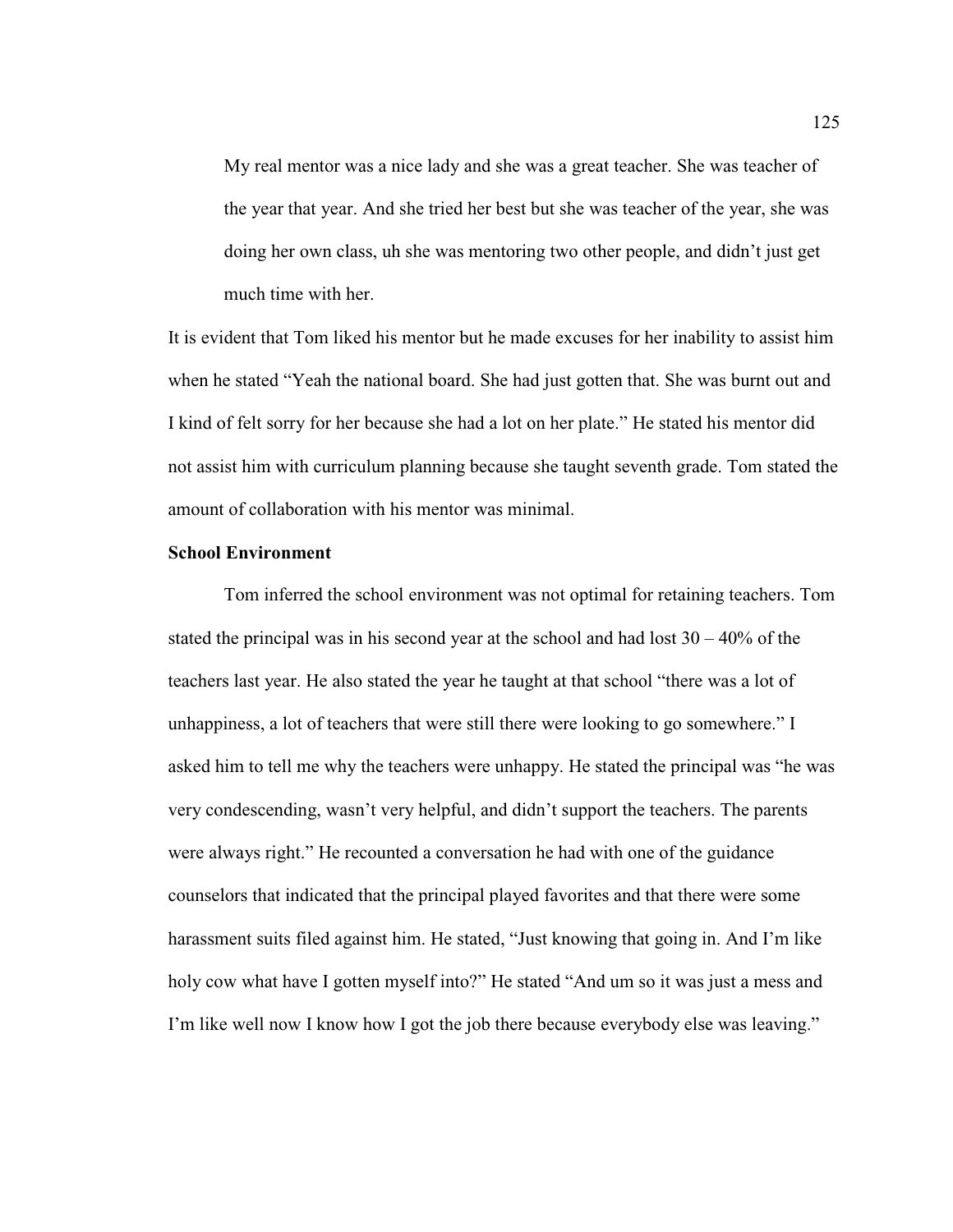Teachers need a nurturing environment to grow professionally. The administrators in the school can either promote the right environment or risk loosing teachers. PACE teachers, need additional assistance because they have not had student teaching experience. The administrator in Tom's school did not provide the supportive environment for Tom to become an effective teacher.

# **Administrative Support**

 I asked Tom to describe the support from his administrators. He indicated it was "pretty good til about February and then the whole thing kind of changed and fell apart." He stated there were rumors that the eighth grade would need less teachers the following year because the seventh grade class was smaller. He also mentioned the pending budget cuts may have been a reason for his not receiving a contract for the following year. Tom indicated his administrator reduced the amount of support when he told Tom he would not return the following year. He said the principal told him "Just put your thumb on them. You know if you're having trouble with them put your thumb on them."

 Tom mentioned his administrator reduced the amount of support around February. He stated the administrator came into his classroom and told the students that Tom would send any students that caused a disruption to his office. Tom stated:

And he kind of scared them for like a week. Then when I started doing it. They'd just come back and laugh. And nothing happened to them. So they got the (inaudible) quick that there's no consequences. And they weren't scared of him.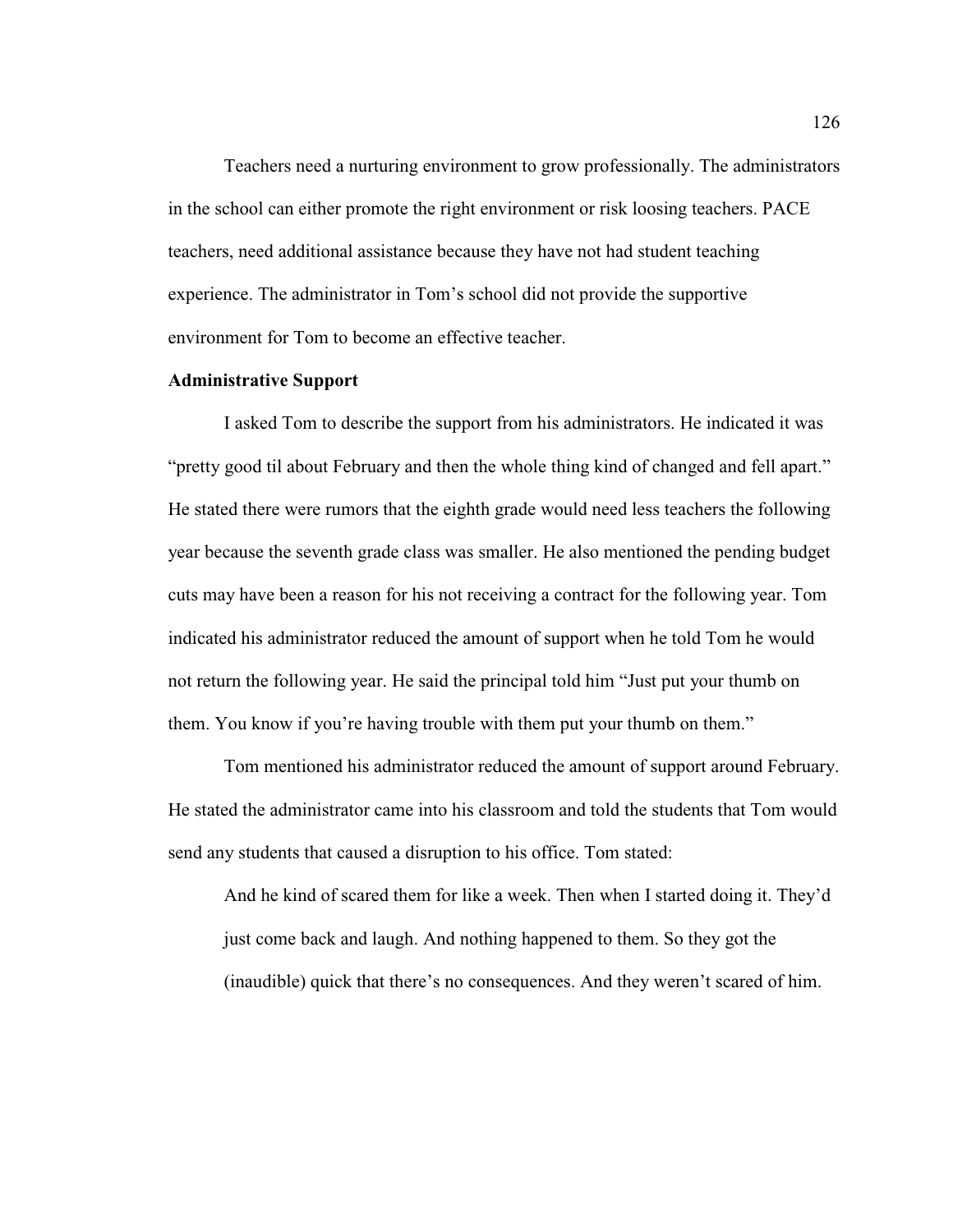So it was kind of a nightmare but after that after I was told I wasn't going to be asked back.

Tom hired a private teacher coach when he learned he was not returning. He asked his principal if the coach could observe his class so she could make recommendations for improvement. His principal said "No." A few weeks later Tom asked his principal to observe him to see the improvements he was making. He said "And then after I got my own teacher coach I could not I begged him to come in to see me after I started improving. And I couldn't get him to come in there at all." He continued:

And my teacher coach she just she couldn't believe it. Uh and I couldn't get him in so a lot of that I don't know if a lot of that is they weren't they didn't want to be proven wrong or they just didn't care because they knew I was going away anyway. I don't know.

Tom will never know why the principal chose not to observe him when he was making improvements despite the circumstances.

Tom also indicated the principal would not support the teachers if they gave any student a grade less than a 60. He stated he got into trouble for giving grades below a 60 because the administration did not tell him about the policy. He stated the reason for such a policy was a grade less than a 60 made the student give up. He said:

If we um if we give he said if we gave any of the kids below a 60 on a grade whether they turned in something or not, then he would not support us because what we've done is made them give up. And I didn't find that out til later. Um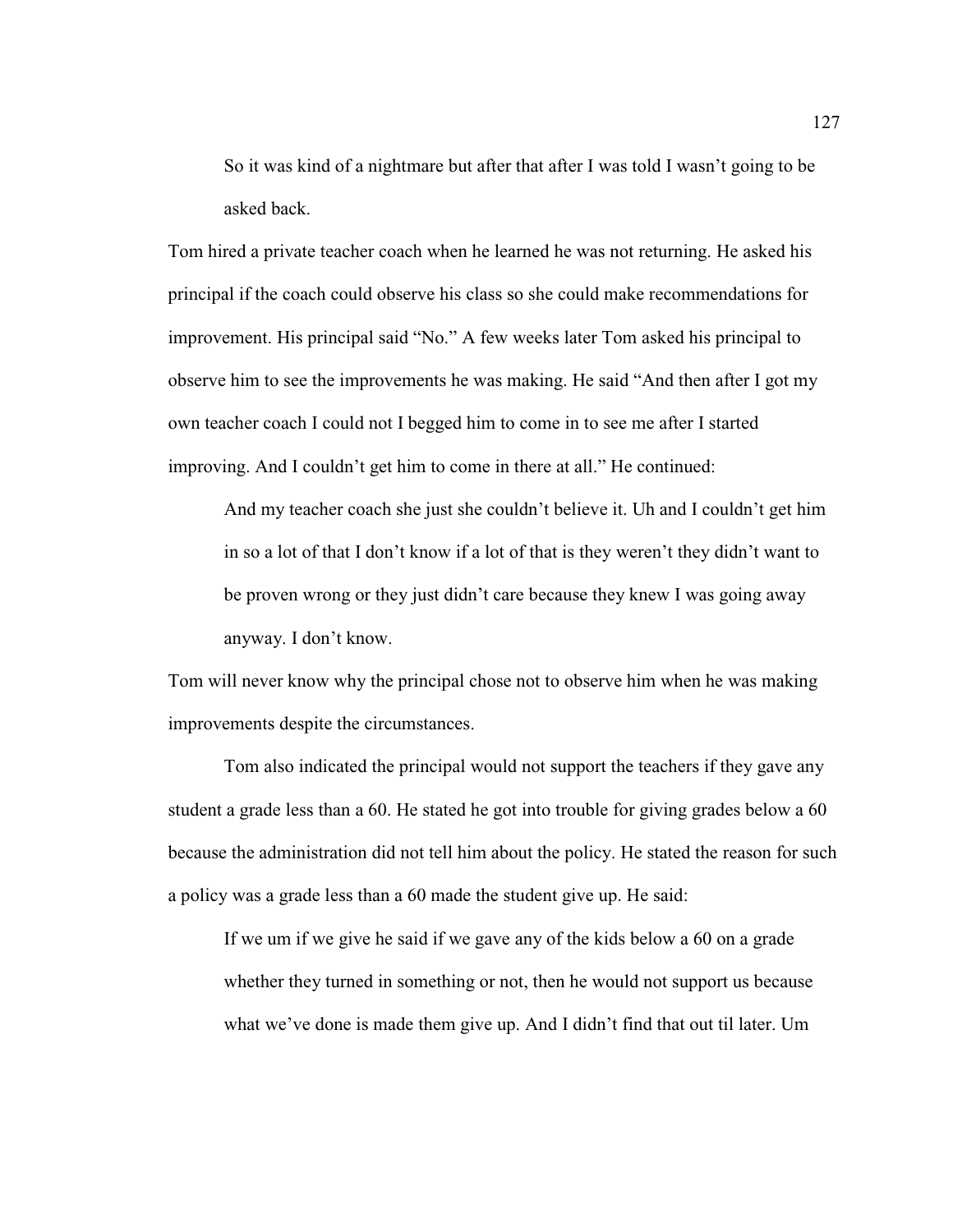when I'd already done that. Cause if a kid came in and he didn't turn in an assignment I gave him a zero. Well I got in trouble for that.

Tom's word choice was interesting when he spoke about the principal's policy. He indicated the principal was placing the blame on the teachers when he said, "what we've done is made them give up". Statements like these show the lack of support for teachers.

# **Other Sources of Assistance**

Tom indicated the other three eighth grade science teachers planned the curriculum with Tom. He stated:

Um the preparation in my class, I was lucky because we did a team preparation. So I didn't actually have to do lesson plans everyday by myself. And I just had to learn the lesson plans and then teach um. So I didn't have to you know reinvent the wheel which was a life saver.

I asked Tom to describe the support he received from his co-workers. He responded: Uh they helped me a lot. My co-workers and the other three teachers in my block were awesome. There was actually one that was a PACE teacher. And uh the other two the English teacher was PACE. And that was her third year. She was just finishing up. She had the same problems that I had her first year in PACE. And she barely made it and she cried at night and almost went home and almost quit. But she ended up sticking it out. It wasn't there, oh yeah it was there. It was with another principal. And uh so they were very supportive. They helped me any way they could because they knew what I was going through.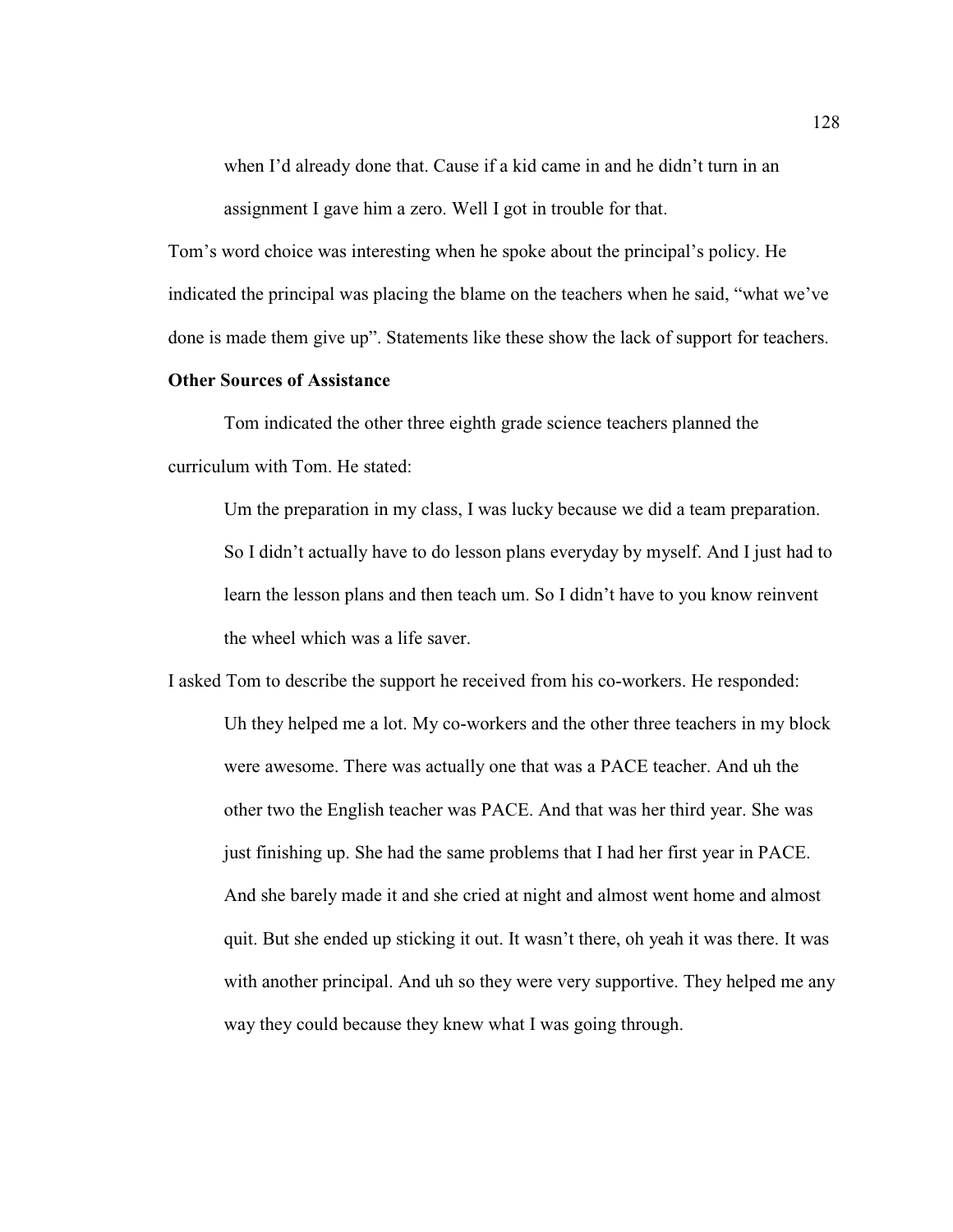It is interesting that Tom discussed the other PACE teacher's experience during her first year, crying every night and almost quitting. It was as if the teachers knew that Tom needed their help so he could persevere through his first year in the classroom.

Tom said he did not have the opportunity to observe other teachers because he used his planning periods to get ready. He stated, "I just didn't seem to find the time for anybody else." Science teachers need time to gather the materials for labs and demonstrations during their planning period.

 Tom received help once from the district classroom-management coach. He said she was "awesome." He stated the coach was supposed to return and help Tom but she had a death in her family and took a leave of absence. Tom recounted the experience:

So I was like okay. And then I would go to the principal and he didn't have time for me. The whole attitude changed by then. And uh it was and of course my mentor was so busy. So the only recourse I have to get a referral is to improve. So I had to go out and hire my own teacher coach. Out of my own pocket cause I wanted to learn this. And I wanted to get better. And I really wasn't getting much support there.

Tom's dedication to improve and learn how to become an effective teacher was apparent when he resorted to hiring his own private teacher coach. He stated he worked four to six weeks with her and he made improvements under her guidance. Tom's principal did not allow his private teacher coach in the school and consequently she had to rely on Tom's recollection of the events that happened each day. If the private coach had the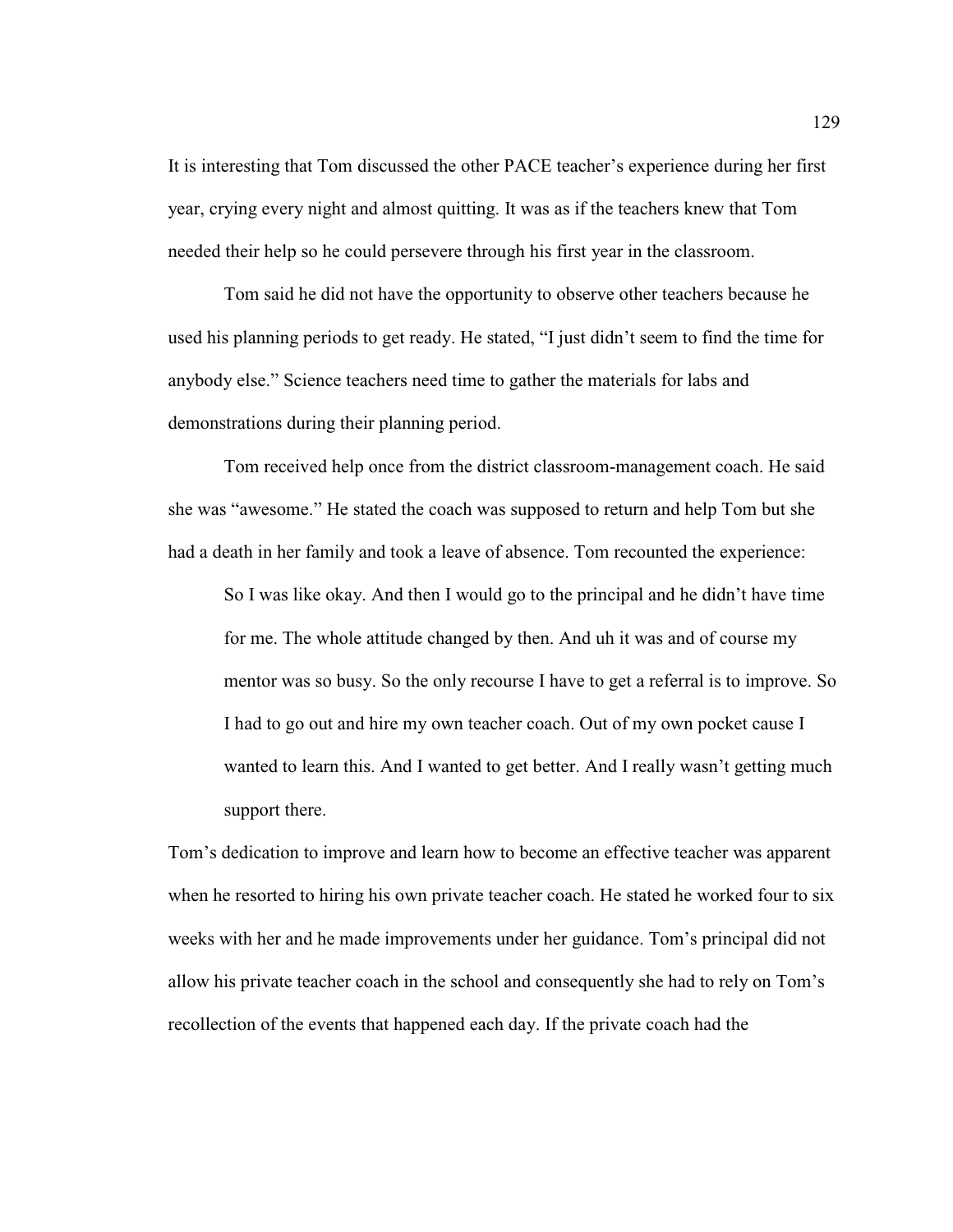opportunity to observe Tom, she may have been able to make different recommendations based on those observations. Another pair of eyes may have been able to see something Tom may have missed.

## **Classroom Management**

 Tom mentioned in the interview the principal tried to convince his mentor who taught seventh grade to take the eighth grade position that he held. He stated:

Yes and the principal tried to get, tried to get her uh, to teach eighth grade science before he hired me and she said she couldn't do it because they were kids just too out of control. She had a hard time handling the eighth graders but the seventh grades she did great with them.

Tom gave some reasons why he had so much trouble with classroom management in his Core 4 class. He stated:

Part of it was because I did not know how to handle them. Part of it was because I was new. Part of it was because some of them had come over from failing schools and were problems and they didn't know what to do with them. And there was [sic] probably about 10 kids that I had a reoccurring problem with the entire time. Later in the interview, he gave additional reasons why he had so much trouble with the Core 4 class. He spoke about the student who tried to poison a teacher, another who slashed a teacher's tires, and another student who was turning seventeen that was "so bad that his mother came in every, you saw that, every week." Each of those students was in his Core 4 class. Tom stated "and uh the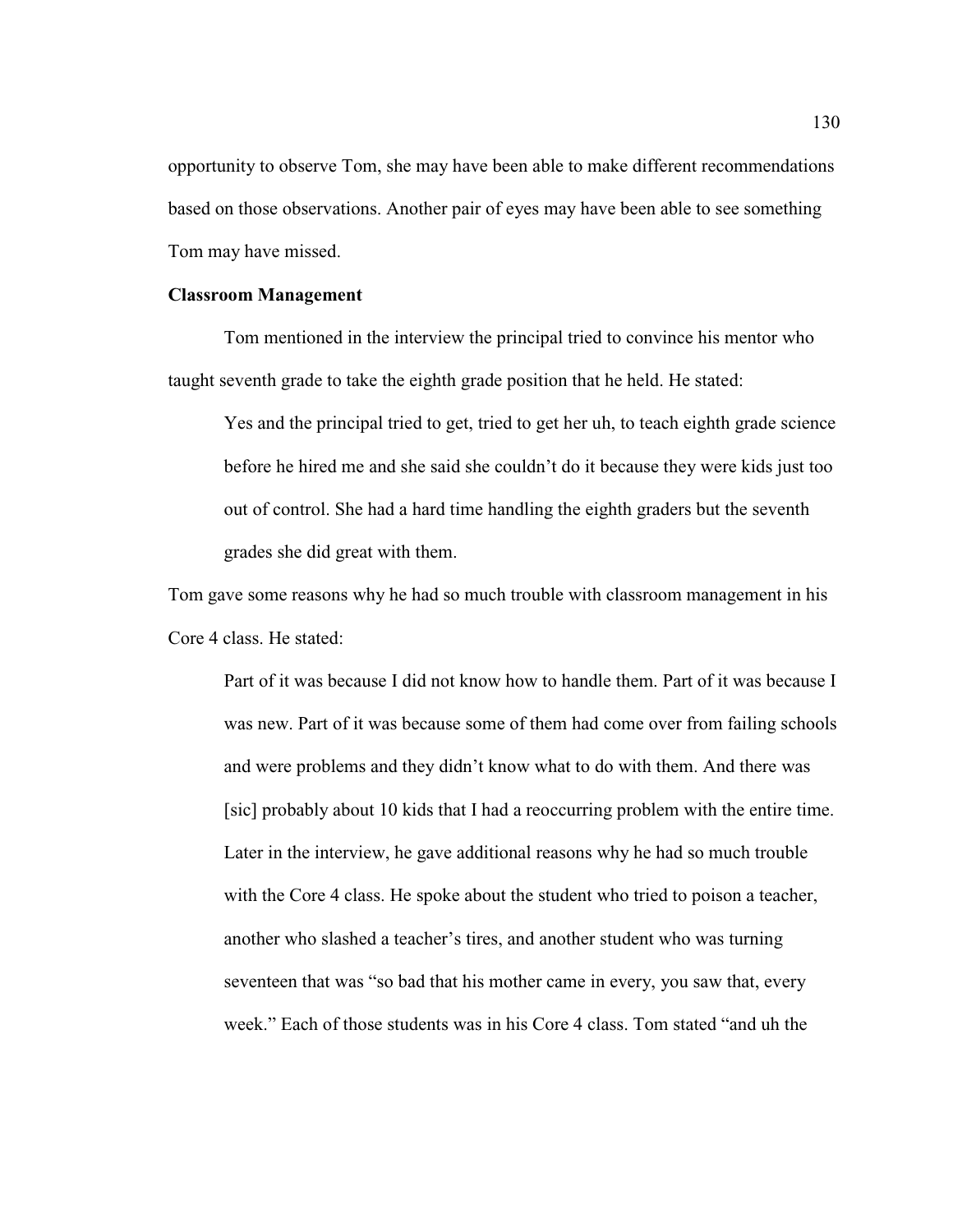other teachers had experienced that too. That was a, that was the hard the hard part cause you couldn't do anything with them." Later in the interview, he was describing some of the students who gave him the most trouble in his Core 4 class. He couldn't believe that the student who used the principal's code to change student grades in the A+ lab only received three days detention and that the other students who committed criminal acts against the teachers were in his class. He stated:

And I'm like how does this kid stay in school? And what about the other kids? I mean, well he's got every right to be here and it's no child left behind. And I'm like what about the other kids? Why do we slow the bus down so much that you don't leave anybody behind but the other kids aren't going anywhere. You know what I am talking about.

Tom made a very good point. What is happening to the other students in his classroom while these students are disrupting the instructional process?

Tom discussed that his classroom management issues were inhibiting his use of the effective instructional strategies he learned in PACE. He stated "It was just it was just easier just to go along with it and not I was just having so much trouble with the class management mostly one block. That I was just happy to get home by six o'clock."

I asked Tom "How have your experiences with the induction/mentoring program affected your effectiveness in the classroom in terms of content standards implementation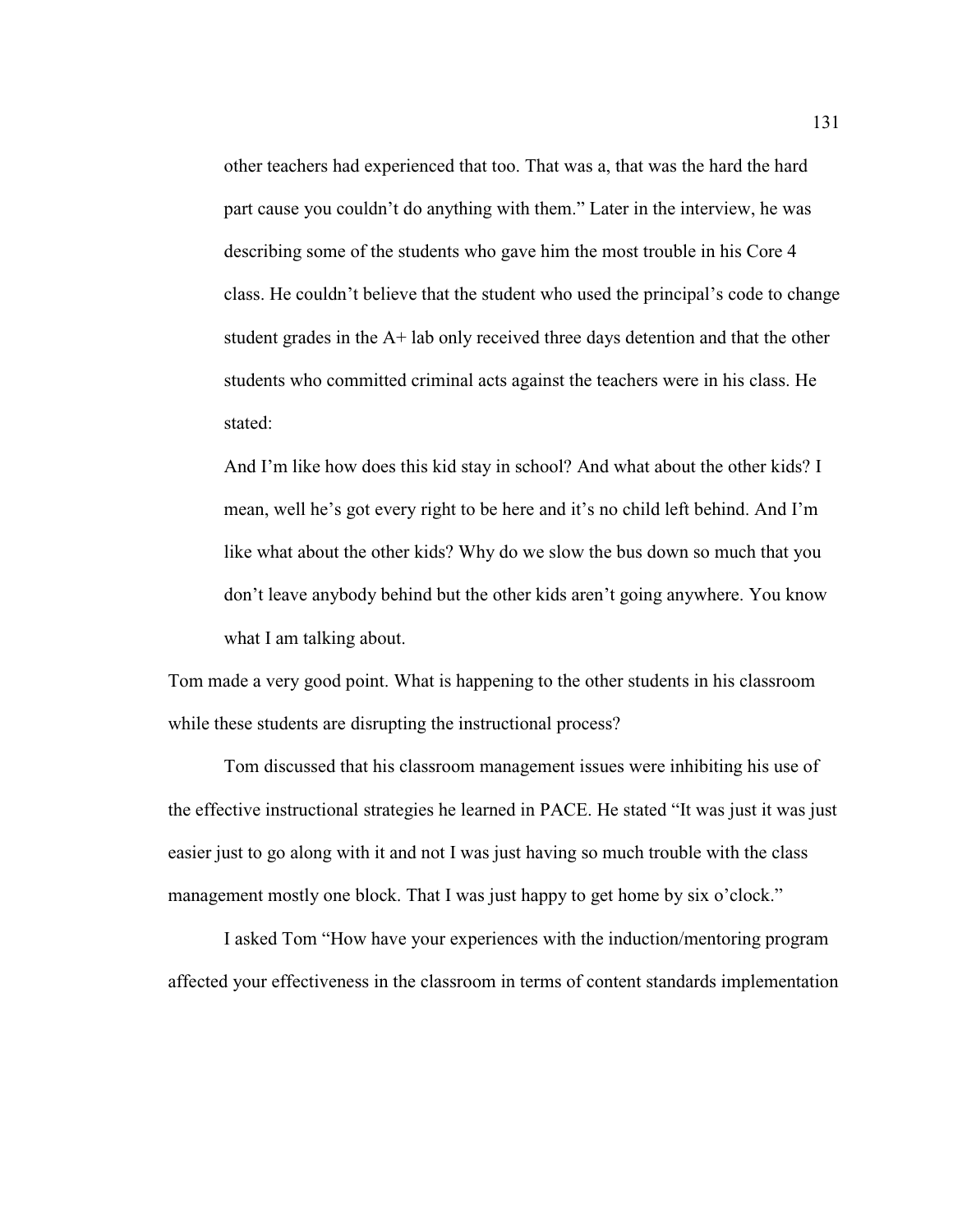and classroom management?" He replied the eighth grade teachers had helped him with the standards and continued:

Tom: With the classroom management, there was my mentor at the school. Uh she was helping me with that and the science teachers they had no idea uh how to help me.

Researcher: Okay

Tom: They didn't have the problem and it was because they knew what they were doing. I was fresh meat. You know was I felt like I just kind of fell to the dogs. Researcher: Oh, so your induction program really didn't help you with the classroom management become with your [*sic*]?

Tom: No it did it did help me but it wasn't enough. I didn't get anybody come into my class and show me how to do something. Uh I mean it was lacking but it. Everybody was doing the best they could I guess. Uh I mean my mentor was doing the best she could. The science teachers were doing the best they could to get their stuff done. Um

Tom's statement "I was fresh meat. You know was I felt like I just kind of fell to the dogs" shows how vulnerable Tom felt. He appears to excuse the circumstances because everyone was doing the best they could.

## **Tom's Definition of Teacher Effectiveness**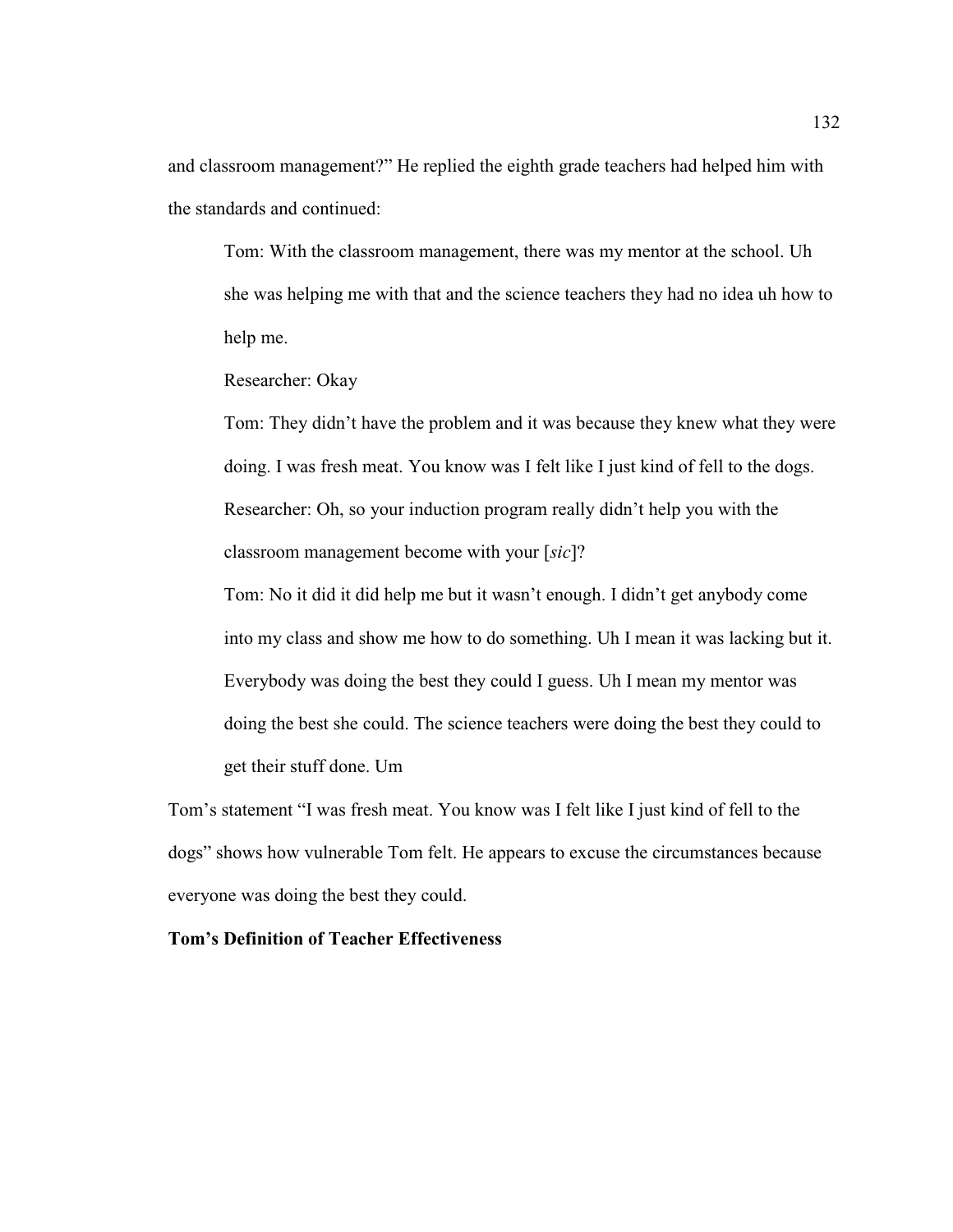I asked Tom to describe an effective teacher. He describes the qualities of effective people, projects those qualities to his classroom, reflects about his own effectiveness, and gives reasons why he may have had those experiences.

Tom: An effective teacher is no different I don't think than an effective manager or effective worker. They're prepared, they know what they're doing, they're organized and they know their customer they know their clientele. Uh and uh they developed their own technique along with some that they've learned. But they know how to handle different situations. And when the kids see that, they see you're prepared, you know your stuff, you were organized, and you kept them moving and engaged. Uh then the rest of it just flows. And I don't pretend to even, even uh I was so far away from that you know I wasn't even in the ballpark you know. But I wasn't I did that I was I didn't think that I was so below average as a first year teacher. Especially from the PACE people I talked to they were having the same problems I was having. And it seemed like the difference was the administration. Now the time is bad too. You got all these you got all these budget cuts and everything. Everybody is stressed out.

## Researcher: Right

Tom: Everybody's doing more with less. And uh so that was part of it too I think. But I saw some really good teachers. My mentor she was a good teacher and that one lady I saw at that other school. Uh there's an art to it. And I would be selling the profession short if I said I could learn it in a year or two or five years. I mean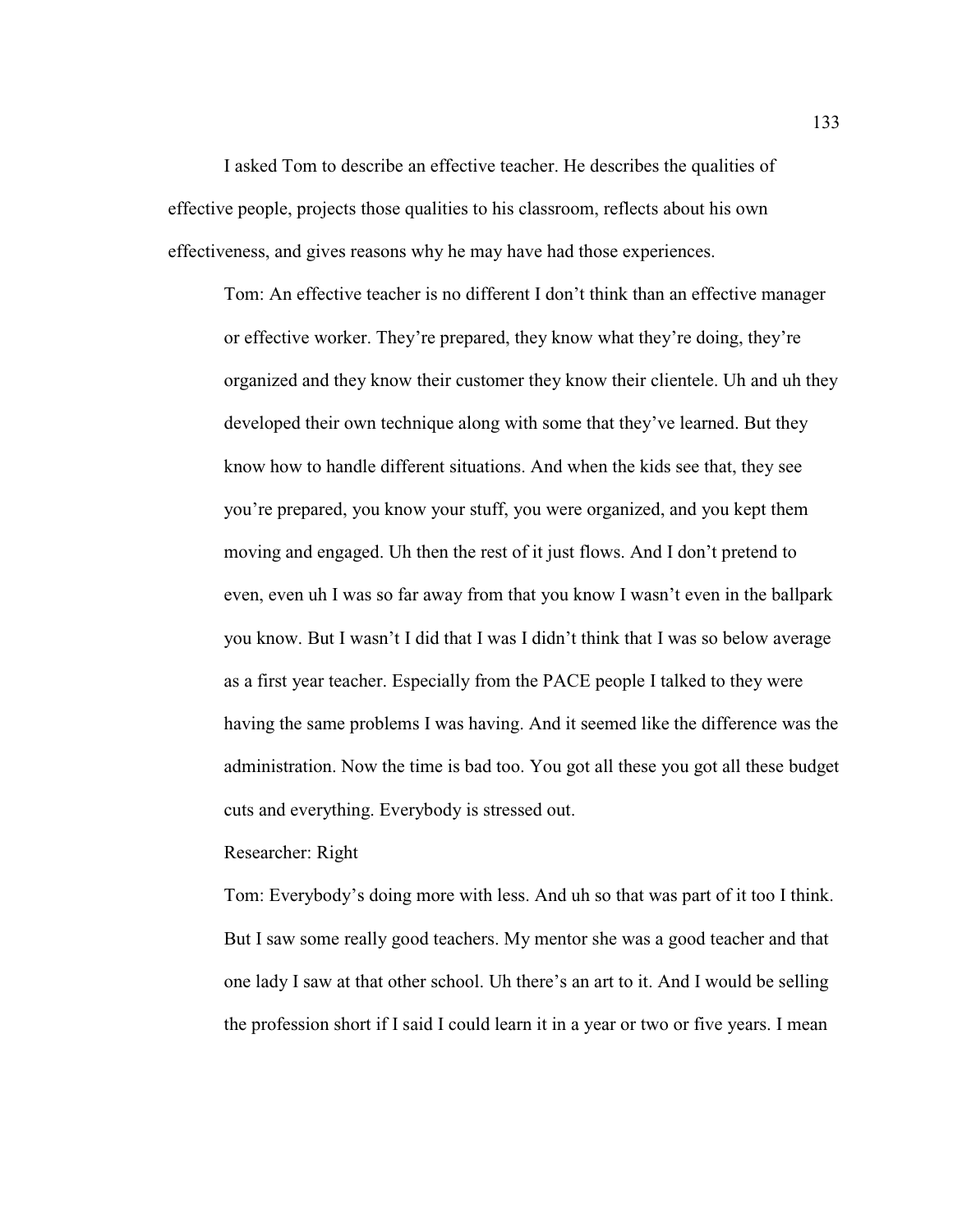uh it's a lot harder than I ever thought it would be. But I also saw how rewarding it was when you got it right.

Tom's statement "I also saw how rewarding it was when you got it right" shows he did feel effective even if it was for a brief moment.

## **Teacher Effectiveness**

Tom stated he had learned effective teaching strategies in the PACE program. He stated, "PACE gave a lot of ideas and they gave me a lot of things to do… the hard part was I didn't have anybody kind of show me how to do it." Tom stated the other science teachers were not familiar with the new strategies Tom learned in PACE and taught the way Tom was taught in the 70s. He said:

I had to kind of do my own my own thing and I was so overwhelmed. I didn't and I tried a few times and it failed miserably and it just and it just so I just went with the flow because that's what the other teachers were doing.

Tom talked about the frustration he had regarding implementing the strategies he learned in PACE. His frustration intensified because he could not get the support he needed.

And we I knew kind of what to do but I didn't know how to implement those things. And I didn't have anybody to show me. I couldn't get my teacher coach in there to show me first hand. And my first teacher coach from the county I only saw her once. And my mentor was so busy she had hardly any time to come in there. When she did she didn't stay long. It was like I see what PACE is talking about. I see where they want me to go. And how they want me to engage the kids.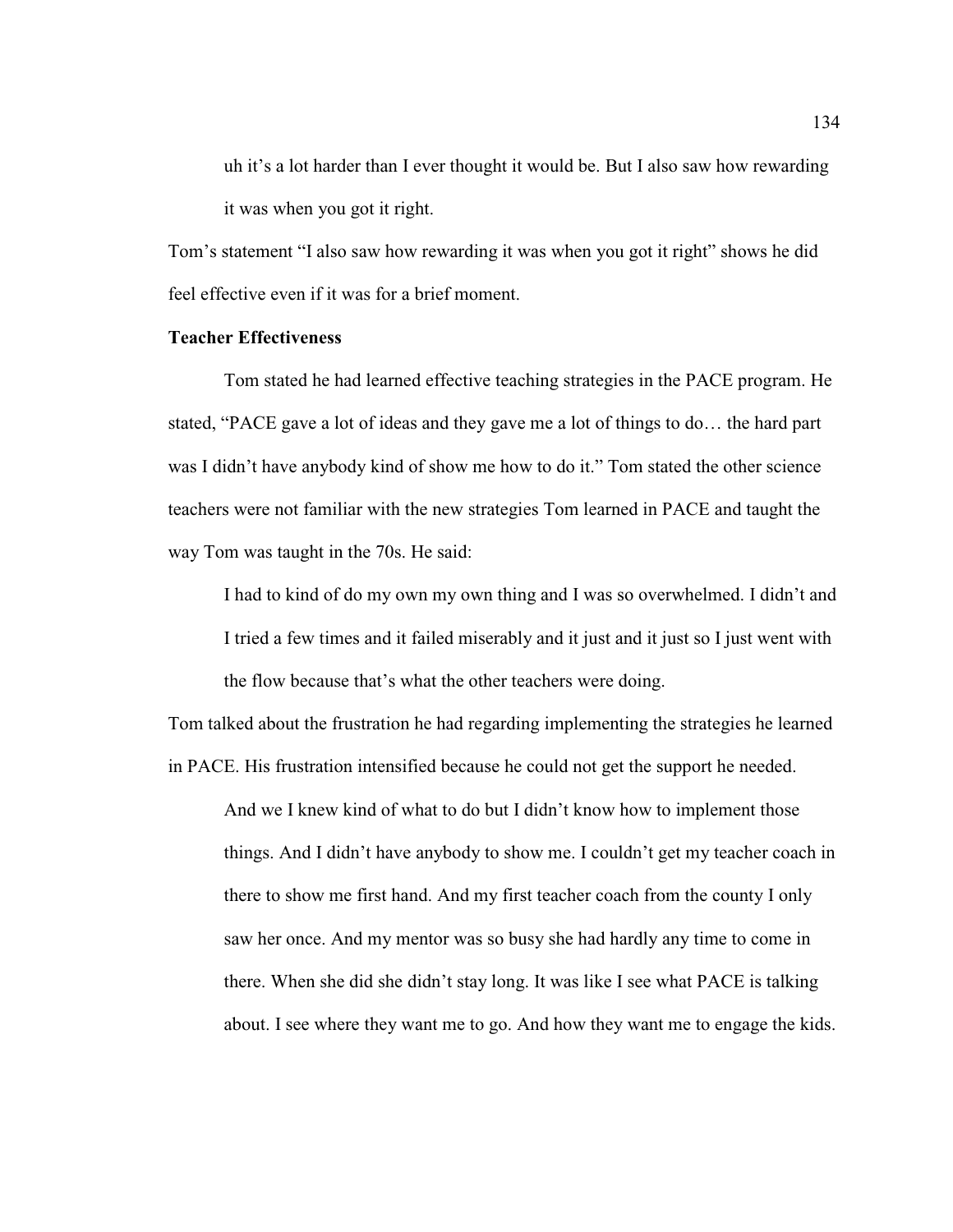But it was just tough because my other three science teachers were not doing that at all. They weren't doing much of that at all.

Tom indicated his internal struggle with trying to become an effective teacher in the following statement:

I didn't and I tried a few times and it failed miserably and it just and it just so I just went with the flow because that's what the other teachers were doing. And the administration was fine with that. And for me to step out of the box and do these strategies. I mean I did some but doing it on my own and kind of break out of that was near impossible.

Tom equated his perception of his effectiveness to his statement "it failed miserably". I later asked Tom to describe his perceptions of his teacher effectiveness. He responded:

Oh I would say and I keep in the morning I think I was pretty effective, in the afternoon I was not so effective. Just because I didn't know how to handle these kids. I mean I wasn't taught how to do and I really wasn't shown. They said basically just figure it out. Here's [sic] some pointers. You've got to figure it out. And I just didn't, I tried to figure out how to get support. You know I spent, I bet you I spent most of my time after class calling parents. And I did that a lot. And I've got the logs to prove it. You know its like but that was effective but was I an effective teacher? Did they learn anything? That fourth block, I don't know if they learned anything in that fourth block because they had six or eight kids that were just hard to handle and the other kids just kind of lost and uh. I was frustrated. I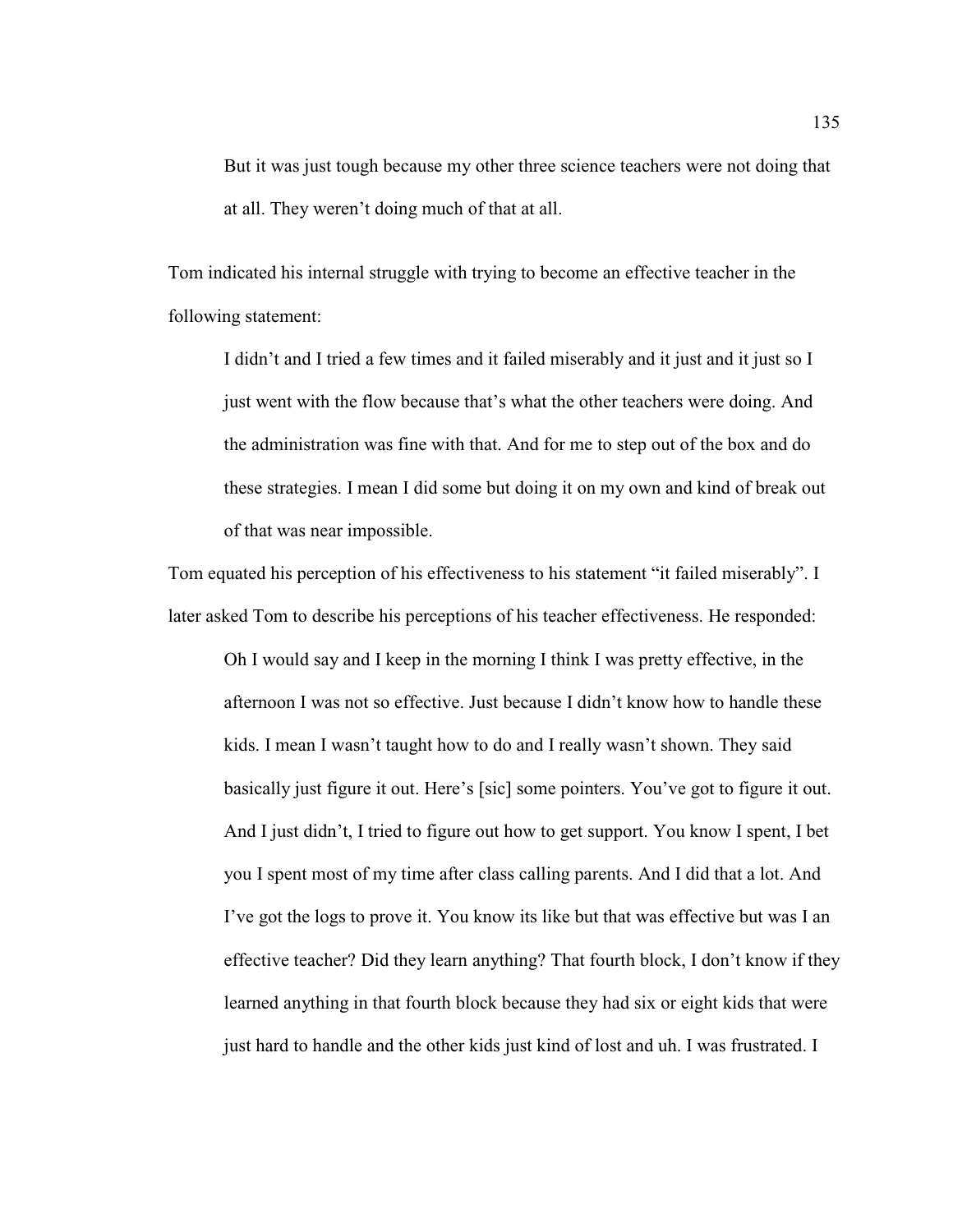don't know but the first the first two blocks of classes were wonderful. And the kids really really responded. I really connected with them because they were trying.

Later in the interview, I asked Tom to describe when he felt he was effective. Tom's response indicates conditions must be favorable for someone to feel as if they were effective.

Researcher: I agree with you. Can you tell me a time when you felt you were effective in your first year?

Tom: Um Well it depends on the class. I thought I was very effective in the first two classes. With the small class, with the bright kids, I should say motivated kids. And the fourth block after lunch and the third block after lunch uh the kids were great. There was just so many of them. And I was effective more, I was effective but less effective I think. But that fourth block I had all the troubled kids. I had all the troubled kids in the fourth block. The other teachers seemed to have them spread around. And, I had them all in the same block. And, they just fed off each other. Yeah I had lynching, I had fights in my rooms, uh and a lot of that was I mean the principal said it was you because you were taking your eye off the ball. And you weren't and that's true I am sure in a lot of cases but, but uh. Uh I was effective I think I was very effective for those first two classes because uh I had the environment. I had the easy environment. But I but I was, they were so engaged that it was just fun. You know that hour and a half went so fast. So I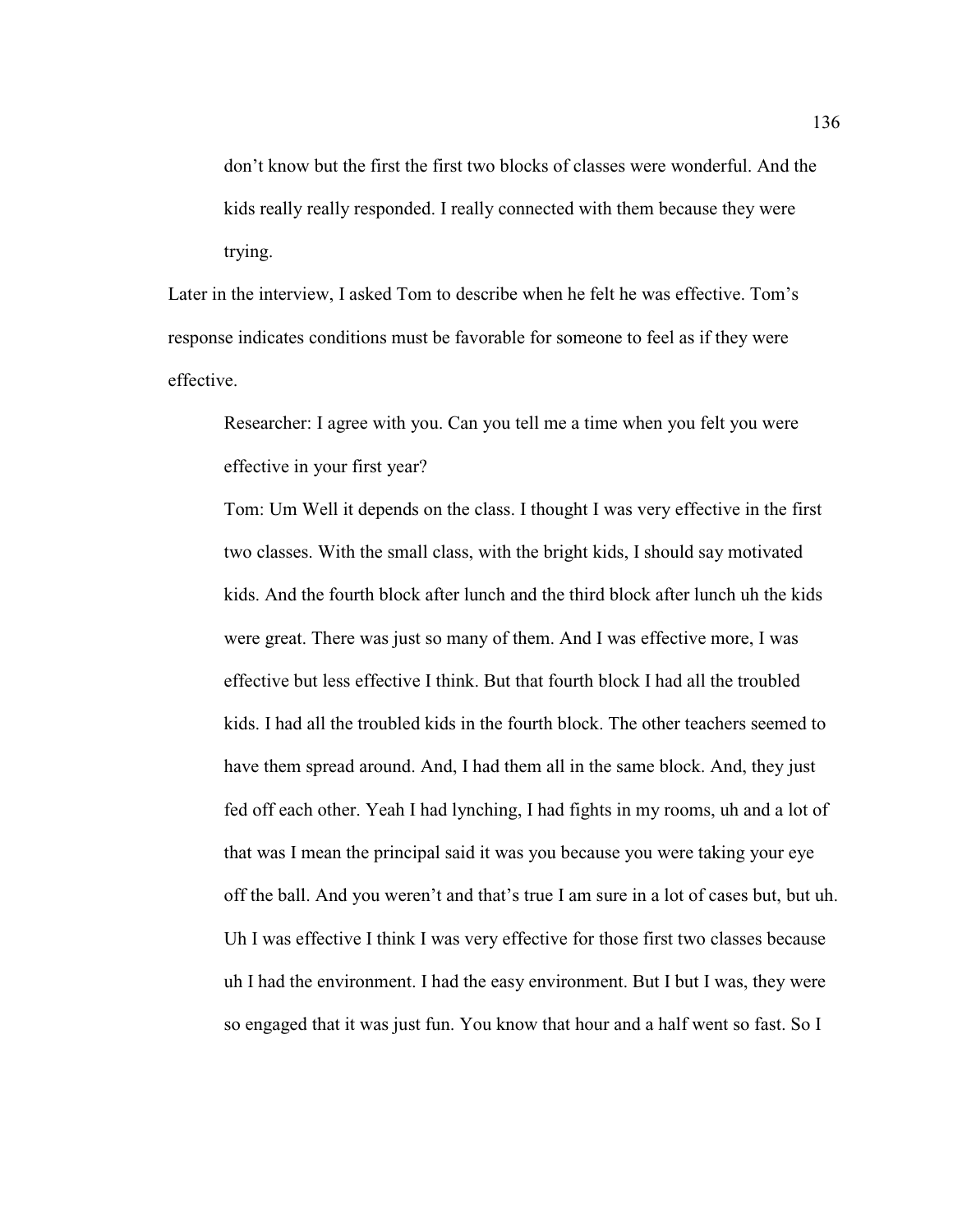think I was effective for the first you know the first half of the day. And that got less and less effective because it was more challenging.

Tom's response also shows how the principal placed blame on Tom when he stated, "the principal said it was you because you were taking your eye off the ball." Tom's statement that followed indicated that Tom was beginning to believe what his principal said was true.

## **Failure Is Not An Option**

 In the interview Tom told me about the administration's policy regarding student failures. The following dialogue should illuminate why students were apathetic, would not engage in the lessons, and would cause classroom disruptions.

Tom: And the other thing, did you read, did I put in there about the A+? Researcher: Yeah and I didn't know what that was.

Tom: Well that was another shock. They could go in. This was countywide. Well they were implementing it. They said it worked it worked in a couple of high schools and they were implementing it in some of the other schools. But okay for instance I had this one kid who came in. He did absolutely nothing. Nothing. I couldn't you know I talked to everybody well there's nothing you can do about it. He's a big guy. You can't he [sic] kinda sits there and interrupts other people because he doesn't do anything. Well he had, he had a 34 average the first semester, the first nine weeks. And I was being generous. Well all he had to do was go to the lab for a couple of hours and take this program that had the material.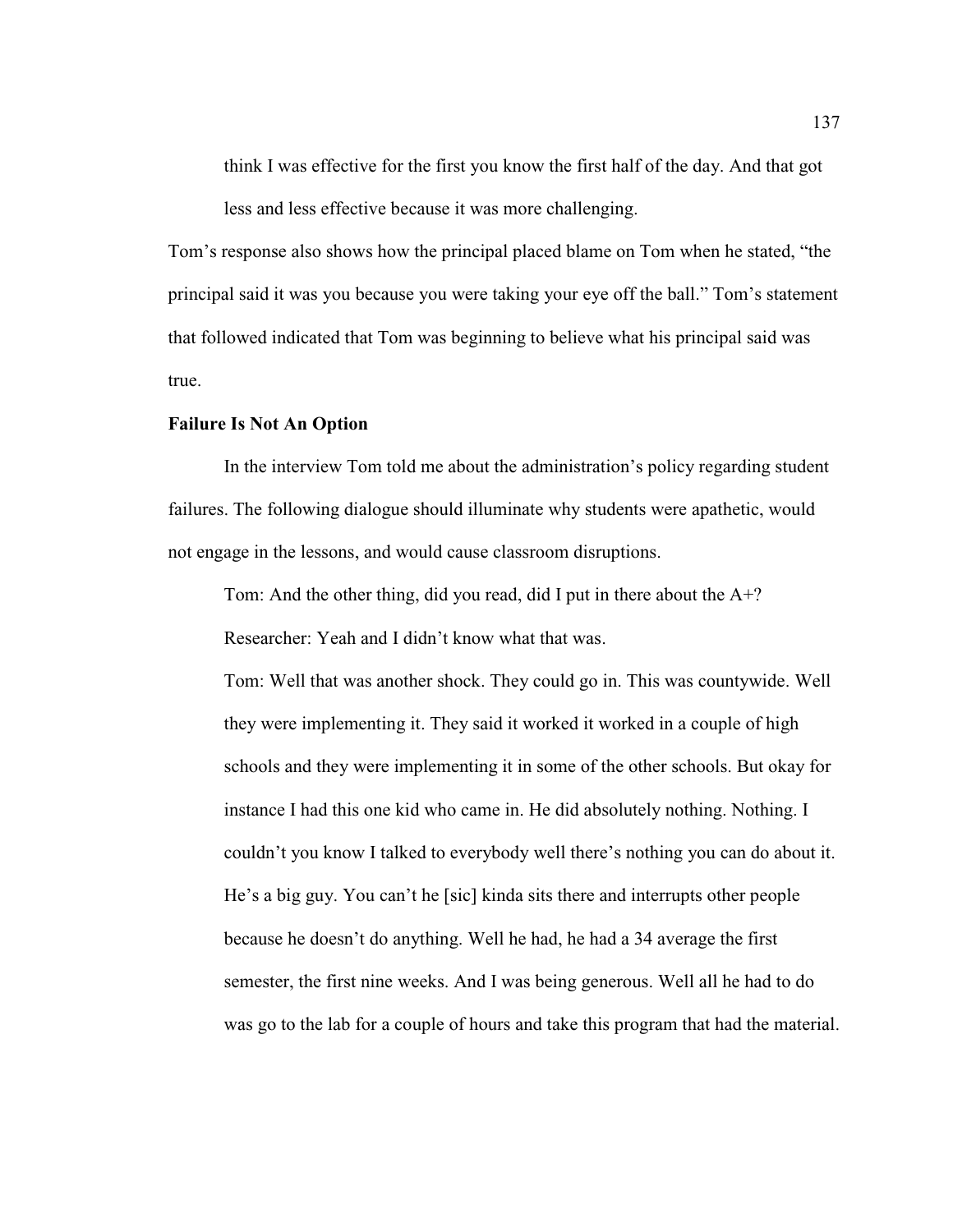And at the end he's out of there and that 34 gets turned to a 70. And once the kids figured out they could do that a lot of them said, "What's the point?" (Inaudible) 70 and even if they failed they would go to the A+ lab come out and they would have a 70 and they would pass. And my administrator, principal, he met with us toward the end of the year. Well I guess it was spring maybe actually spring break. And he said he said with my block in the eighth grade well it was the whole eighth grade teachers. In the eighth grade there is 25 kids uh that are going to fail. That are on track to fail. And he said that's not going to happen in my school. You will not fail them. You will find a way to pass them. And I was just like, my mouth dropped you know. And I was talking to the teachers and they looked at me and they said do whatever it takes. Don't fail them. And that's how they keep passing them on. Guess how many kids failed in the eighth grade? Researcher: Probably zero.

Tom: Yeah a big goose egg.

Researcher: Oh goodness.

Tom: Can you imagine we had we had uh 400 I think 350 or 400 eighth graders and not one of them failed? Not one of them was retained.

Researcher: That was many of them deserved to be.

Tom: Oh yeah, and that was the whole point. That was the message the kids were getting. That, What's the point?

Researcher: Right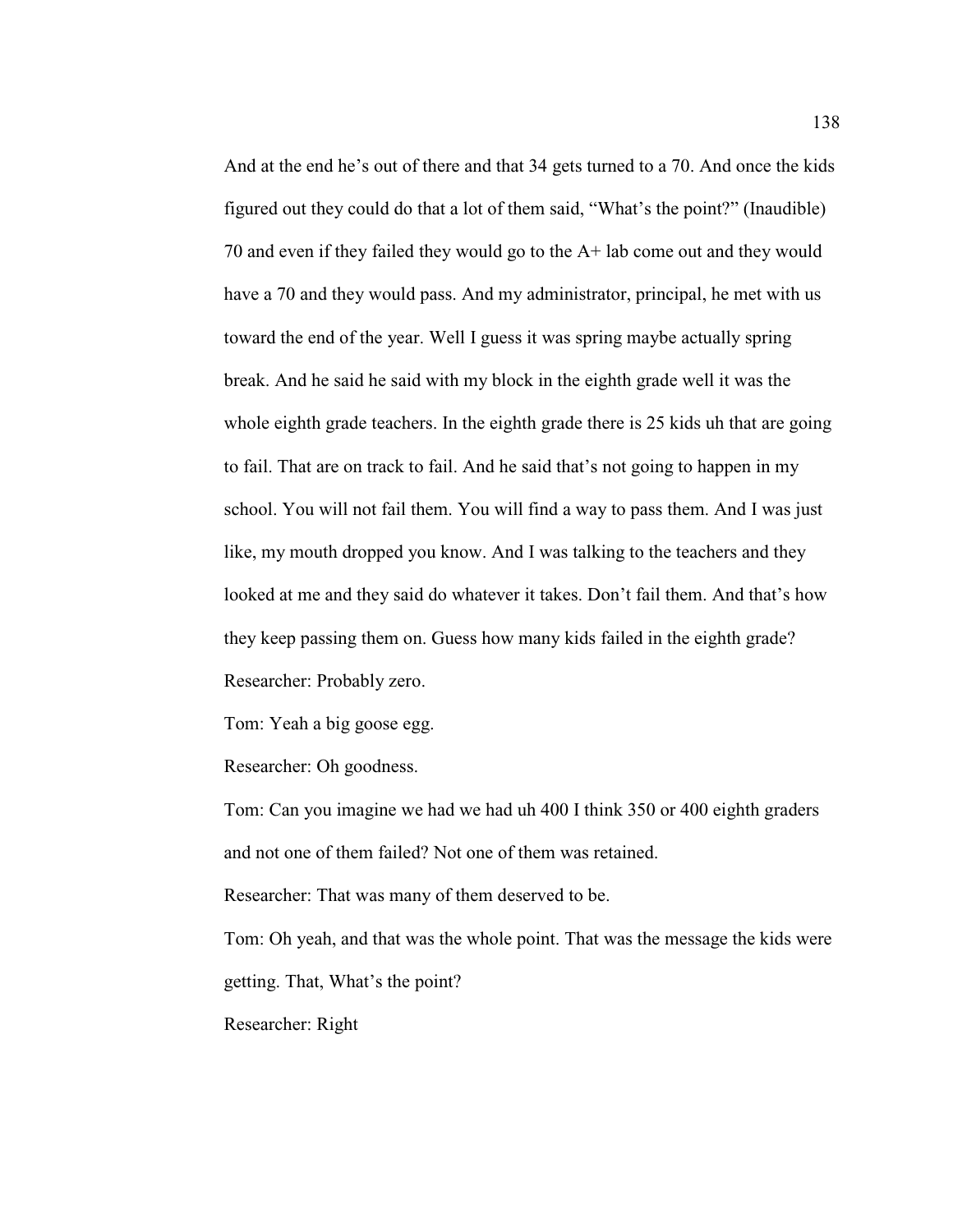Tom: This is just you know this is uh an exercise. You know we're just to going to go through this and show up.

Researcher: And will pass anyways.

Tom: I had kids good kids that were more in danger of failing because, because they didn't show up. They were out too many days. Uh than the ones who didn't do anything. Never turned in their paper. Never did anything. Never did any homework. Some of them wouldn't even take a test. Some of them would hand me the you know the test back with their name on it. And I'd go to the counselor and say what do we do? Well he's you know he's this, he's that, he's that. They get a chance to do it over again at their leisure. But so I was in culture shock about the whole time.

Tom felt helpless and ineffective with classroom management because the policy allowed the students to do as they pleased and they would not fail. The policy was flawed because students who refused to do anything in class would cause classroom disruptions because they were bored and did not have to be held accountable for their grades.

## **Summary**

Tom's experiences with his induction/mentoring program did not appear to meet his needs. Tom indicated his induction classes met once a month and required reports. He mentioned when he asked his two instructors for some advice pertaining to classroom management they did not give him strategies to follow or resources to investigate.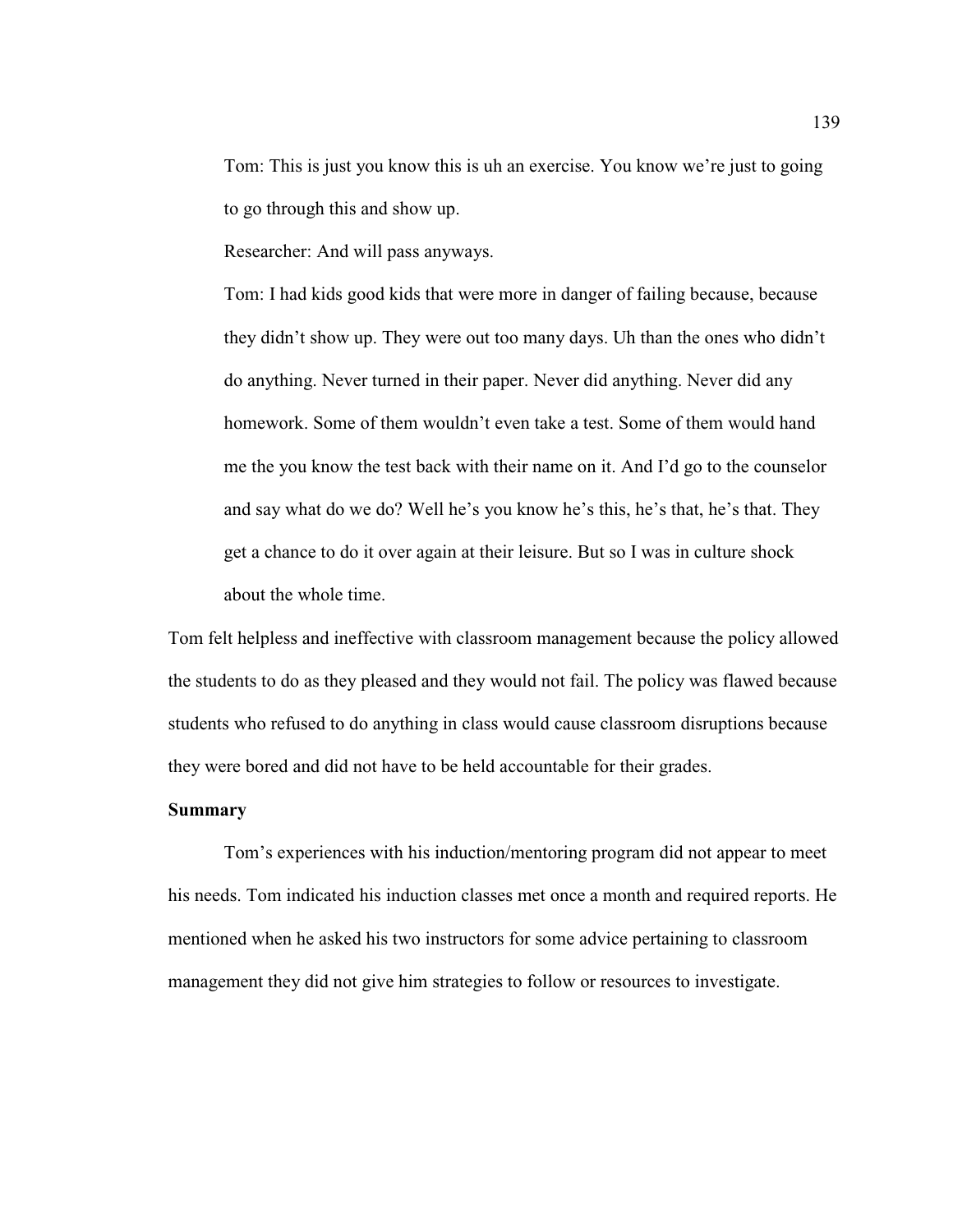Tom's mentoring experiences were less than adequate to meet his needs. His mentor taught a different grade level. According to Tom, it was not her fault that she was not able to assist him. Tom relied on the help he could get from his team of eighth grade science teachers for lesson planning. Tom was proactive in his quest to become an effective teacher. He asked the district's classroom management coach for help and when she was no longer available to Tom, he hired his own private teacher coach. When Tom had to hire his own private teacher coach implies the induction/mentoring experience did not meet his needs.

#### **Tom's Journal Data Analysis for Subquestion 2**

## **Introduction**

This section will describe Tom's experiences with his students' achievement as noted in his journal entries and interview transcripts. It will highlight his successes, his difficulties, and the mixed results he encountered in his first year with student achievement. Also included in this section are Tom's definition of student achievement and a discussion of how his induction/mentoring experiences affected his student achievement.

## **Tom's Interpretation of Student Achievement**

In Tom's journal entries, he related student achievement to student performance on quizzes and tests and the level of student engagement in his lessons. He wrote in his October 20, 2009 journal about the concern he had with all of his students' achievement.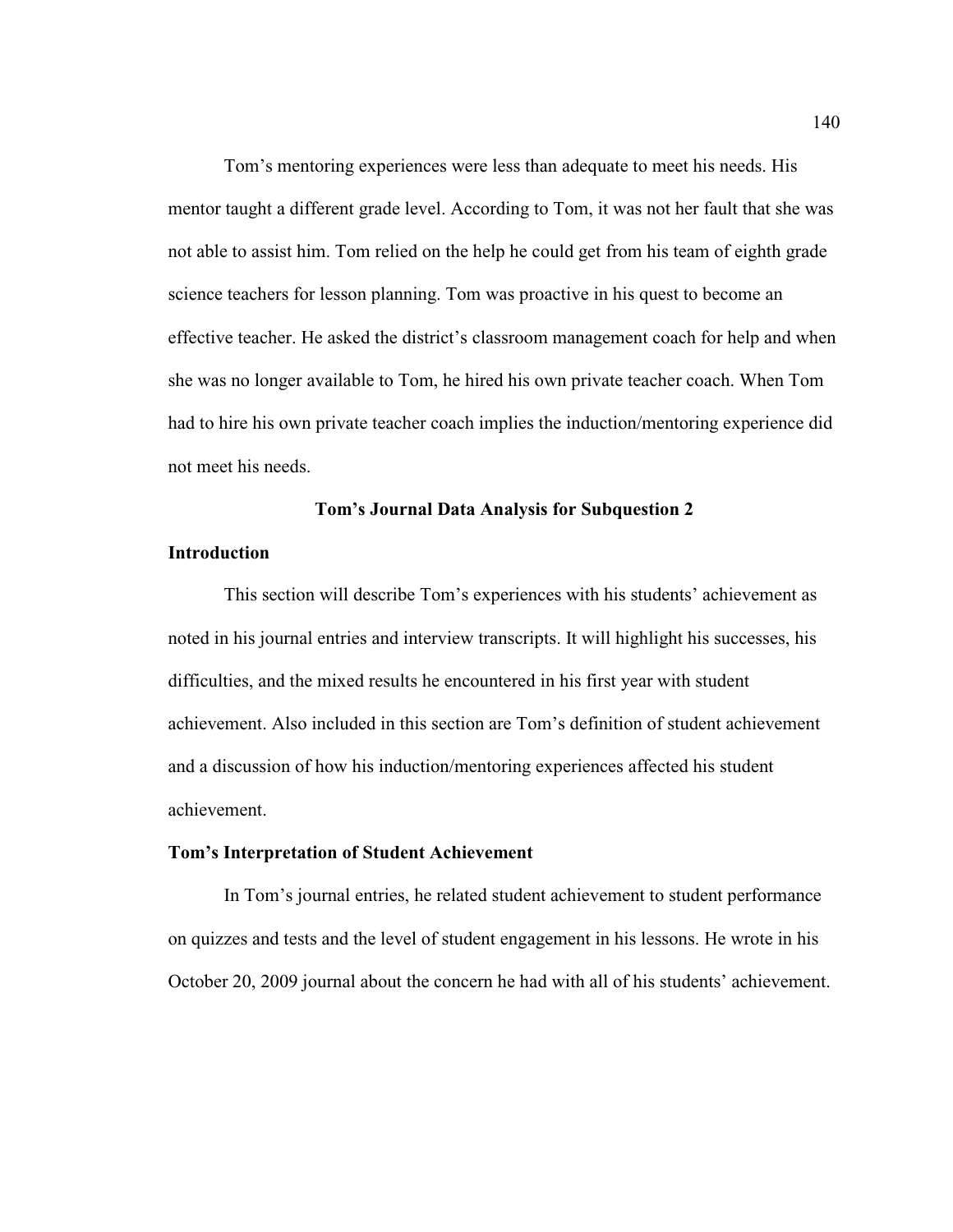I'm usually presently surprised how lively the discussions are. I am, however, shocked at how little some of the students know about science but at least they feel free to take part in the discussions. This class has a much lower knowledge base level so keeping them from falling too far behind is a real concern. The other concern is that I'm not sure how I'm going to keep the interested students engaged without loosing all of the unmotivated ones.

Tom noted in his October 27, 2009 journal "The lesson plan seemed to flow well as I didn't hear a lot of complaints of how boring class is." Tom inferred that student achievement relates to teacher effectiveness. In his mind, teacher effectiveness was the ability to "Wow" the students. He referred to whether the students enjoyed a lesson or if they were bored. He wrote, "It was very interesting to see which classes were wowed and which ones were so not impressed. I swear I don't what it takes to get through to some of these hard cases." Tom learned early that he must use differentiation to reach all students at their own level in order to increase student achievement. He wrote, "My goal is to be able to differentiate instruction within the same class to different students based on their individual needs, but I'm not quite there yet."

## **Differentiation**

 Tom's descriptions of his lessons showed that he was differentiating the delivery of his lessons to maximize student achievement. The lessons provided opportunities for students to be engaged in hands-on learning. Tom related his effectiveness with student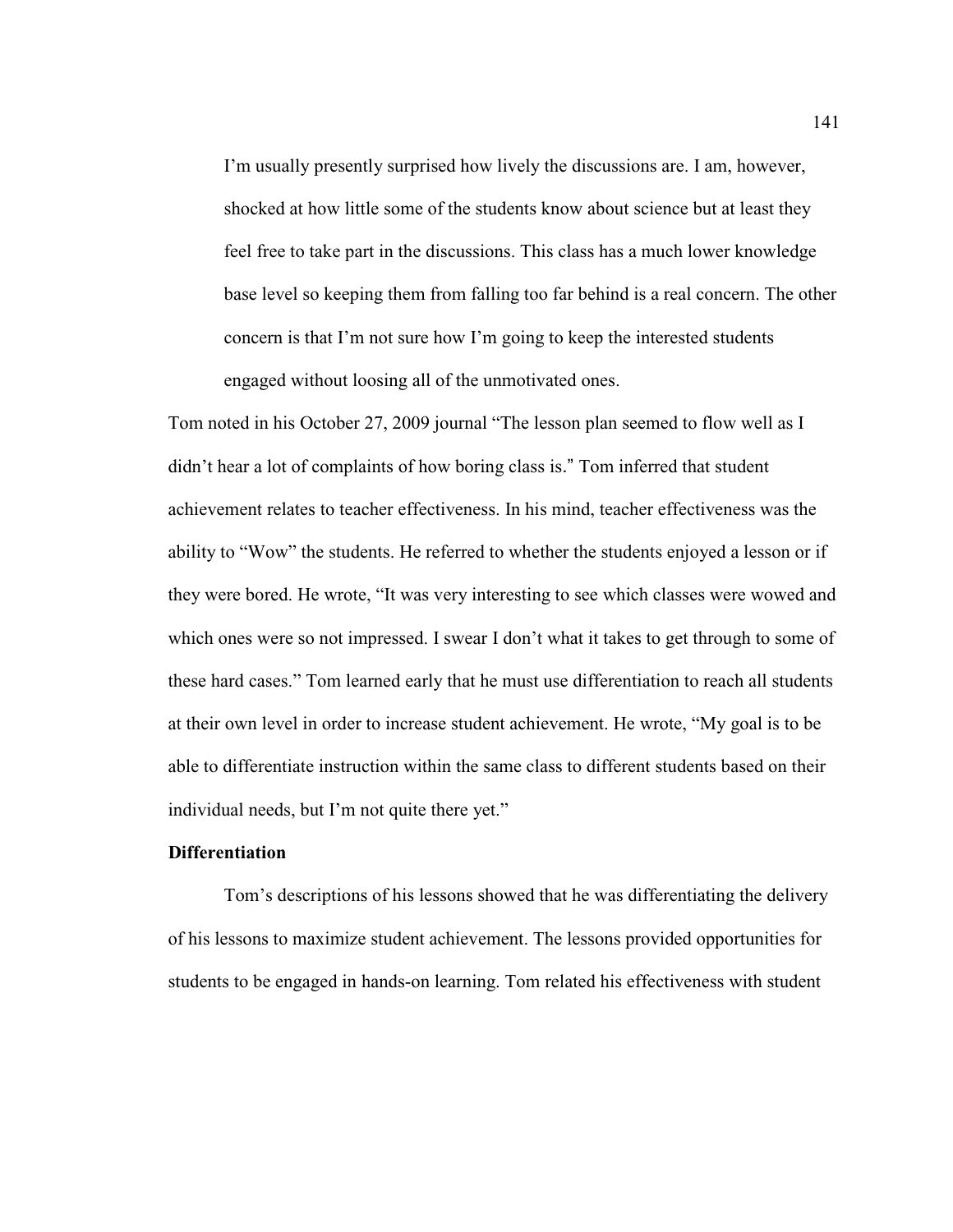achievement to whether the students were actively participating and wanted to learn more. In his November 3, 2008 journal entry he wrote:

We also had two pretty decent labs that let them use some good maps of the ocean seafloors and a large plate tectonic puzzle that took a lot of thought for each group to complete. Of course, this was a hit with the class and they practically begged for a lab every day.

In Tom's February 15, 2009 journal entry he reiterated how he believed that differentiation lead to student engagement, which ultimately leads to student achievement. He wrote:

This was a fun week because the kids seem to really be interested in this topic. I think we had the most fascinating discussions of the year. It's very rewarding to finally wow these kids for a change. I tried to use as much variety as I could to keep their attention, like Gizmos, posters, NASA's web site, etc.

Tom also differentiated his assessments to provide more opportunities for student achievement. In October he wrote "For the two lower end classes, I counted the diagram as extra credit which made a significant difference in their grades."

## **Challenges**

Tom indicated in his October 27, 2009 journal entry that he had some challenges with planning his lessons for maximum student achievement. His concerns were with the pacing of the lessons and with teaching big concepts when the standards provided narrow objectives. He indicated some of his science standards are so narrow that it is difficult to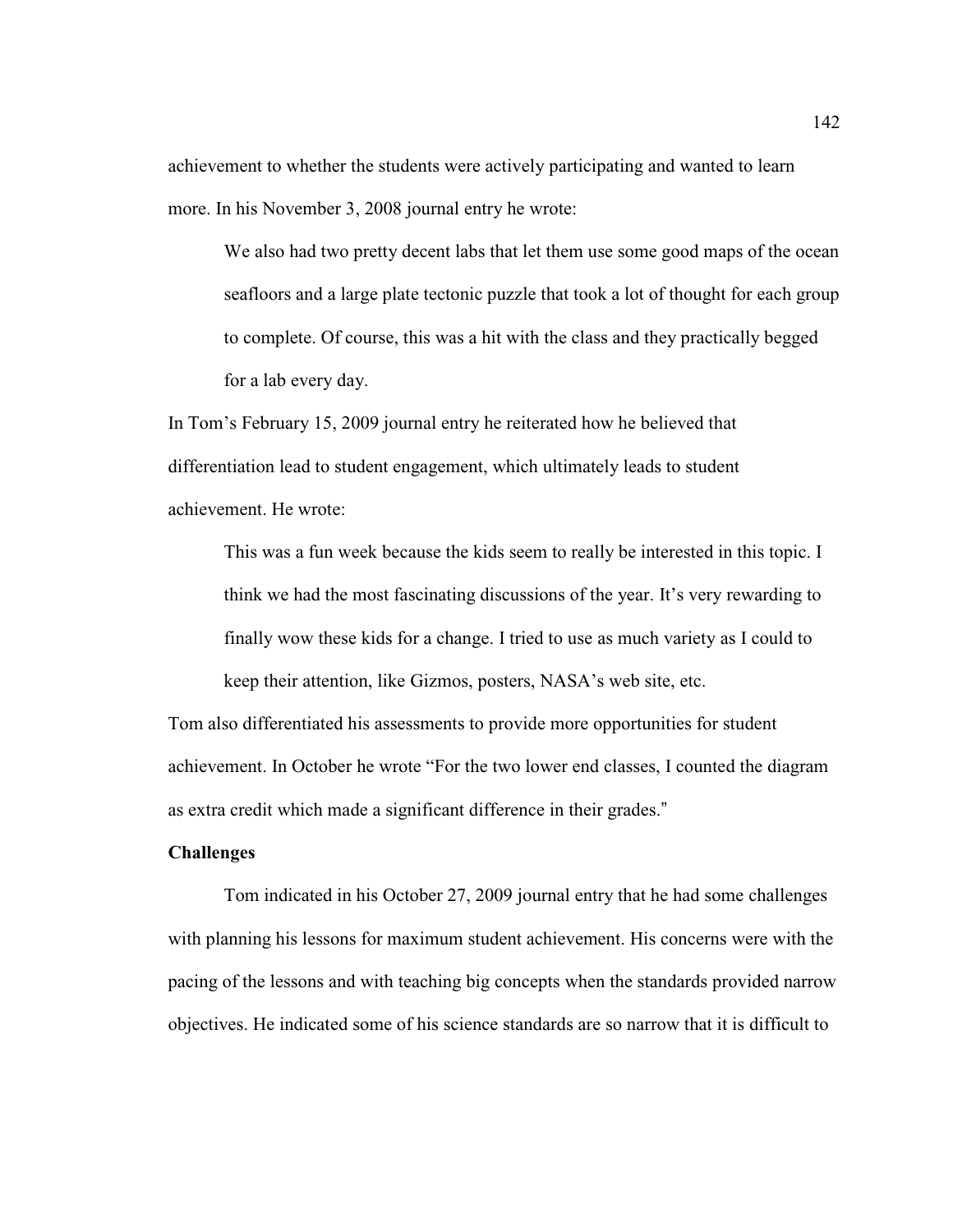help students see how they fit into the big picture. He wrote in his November 3, 2008 journal "The hard part, to me, was giving students the big picture without going too deep and loosing them in the details." Tom's conception of pacing a lesson and differentiating a lesson are related. He wrote, "This was a good week for pacing since we had a good video, two good labs and a couple of lectures with help from a power point slide show provided by my team leader."

## **Support From Other Teachers**

 Tom's journals indicated he planned with the eighth grade science teachers often. The science teachers shared resources and materials with Tom to help him maximize his students' achievement. In October, he noted that he received a power point slide show from his team leader. In his November journal entries he wrote, "my team put a lot of thought into conducting an easy transition from layers of the earth to plate tectonics" and his "planning team had a lot of discussion concerning the order of presentation." In January, Tom wrote, "my team will meet next week to decide what if any content we'll re-teach." The support he received from the teachers with lesson planning helped him feel effective with his classroom instruction and gave him more time to focus on the other issues he was dealing with in the classroom.

#### **Student Achievement**

 Throughout Tom's journals, there are references of varying degrees of results with his students' achievement. Many of his journal entries noted whether the students did well on their assessments or were actively engaged in the lesson. Tom expressed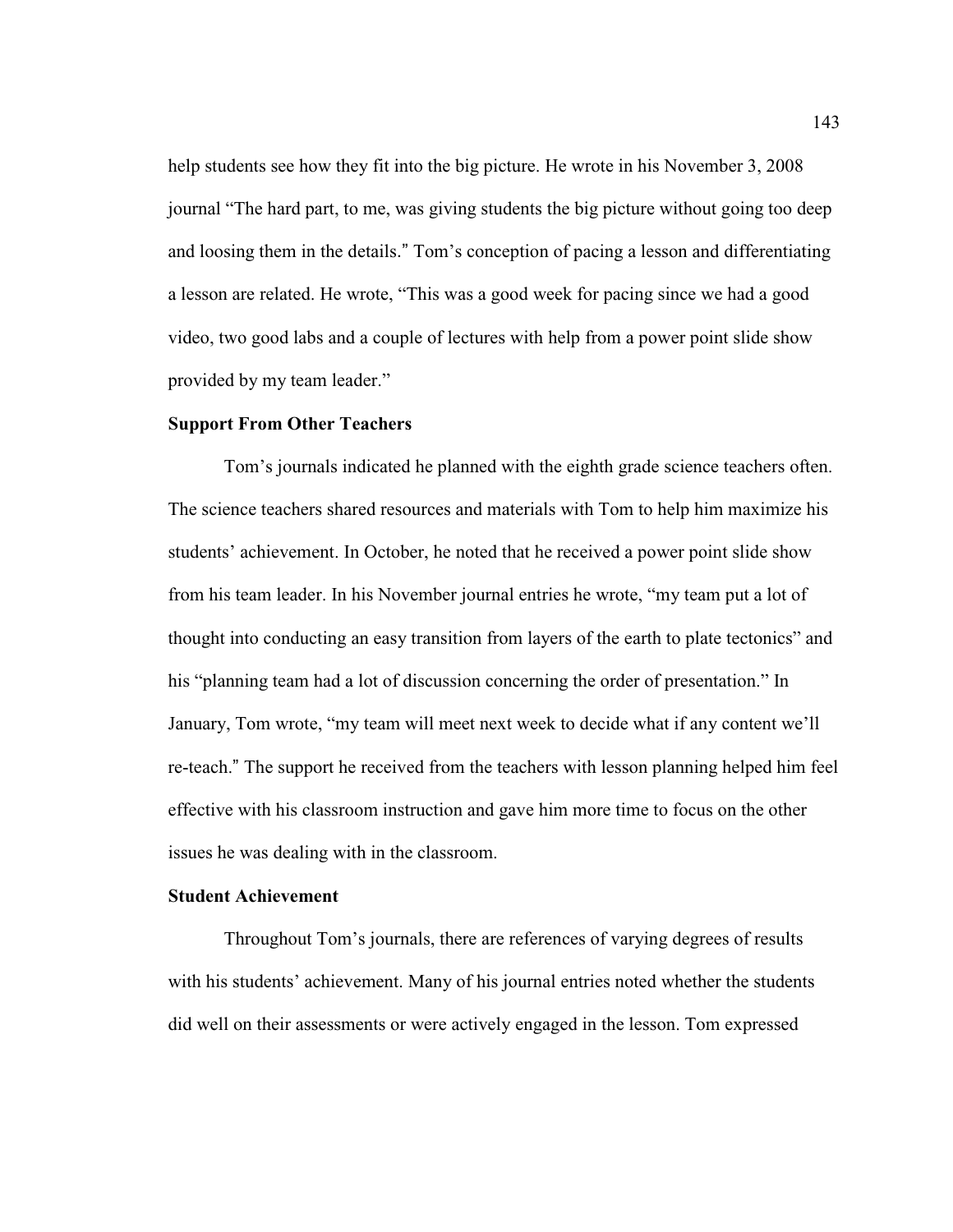concern about his students' achievement in his November 10, 2008 journal entry. He remarked about the other science teachers having the same difficulties as he did. He wrote:

Last week's unit test grades were pretty low. The other science teachers had the same problem so it wasn't just me. There is a lot of frustration on our science team because many of the students are only doing a bare minimum of work and we have to stay after them to turn in almost every assignment. The apathy at this age still surprises me. In fact, one of the veteran teachers on my team emailed the principal asking for any advice that would help motivate the students. We are still waiting on a response.

Tom noted in his November 17, 2008 journal "Most of the students seemed to really like this exercise and understand the concepts" and "we had a quiz on Thursday but I haven't graded them yet. Based on comments from several students, I'm very optimistic about the grades as a whole." Tom's comment in this journal entry shows that he believes student engagement and student achievement are related. Tom noted again in December and January how he was pleasantly surprised the students were so interested in the topics he was teaching. Tom continued to write in his journal about the success he was having with student engagement. He wrote in his February 23, 2009 journal "This was another fun week because the students are so interested in this subject. The questions they ask are so much more "high-end" when we talk about space and the stars." Tom continued to search for ways to engage his students. In his March journal entries, he described how he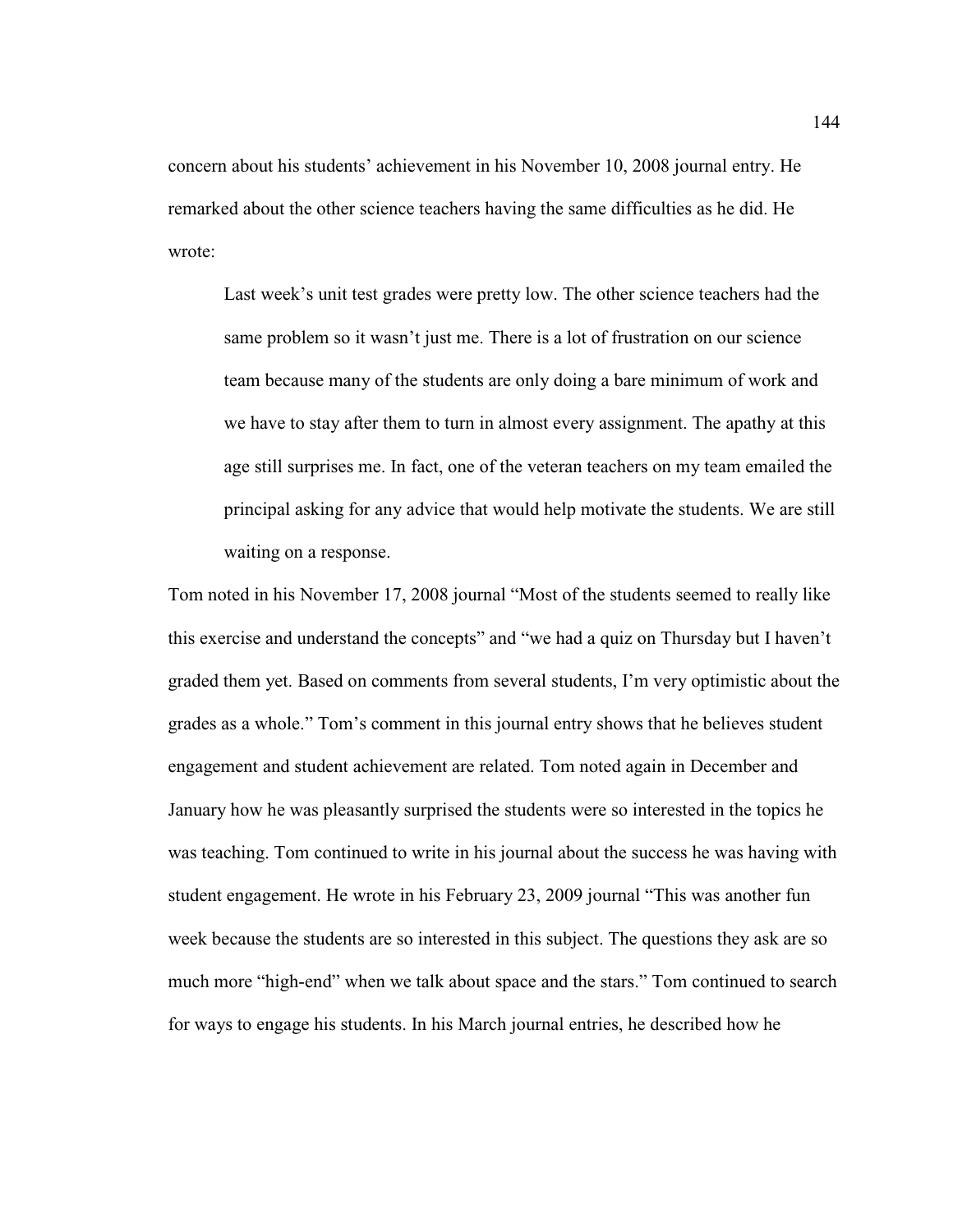introduced more technology into his lessons. He wrote "This week I tried to inject as much technology as I could to wow the kids… Friday's Sun video was spectacular and yet some struggled to stay awake. Go figure."

 In December, Tom noted that the whole science team decided to repeat the instruction on a set of standards because all of the grades on the quiz were "dismal." Tom reported in his journals, his grades were similar to the other teacher in eighth grade. He wrote:

Progress reports went out this week and I have 15 of 28 students with a grade of D or F (mostly F's). It seems that I'm not the only one with a high failure rate. Many of the other teachers are complaining about the same thing. Most of the teachers I've talked to that have been at this school for more than a couple of years agree that this is an exceptionally tough year for discipline and academic achievement.

In February, Tom noted that the majority of his students and the other teachers' students did poorly on the quiz. The team decided to review the material prior to giving another assessment. He wrote, "It's very frustrating for all of us to see these kinds of results after we slowed down and put forth so much effort." The journal entries imply the teachers are working hard and not getting the results they expected. One of Tom's February journal entries stated that the other teachers' students did not perform as well as his students on a test. Tom wrote, "My grades, however, were not as low so I decided to break ranks and do something a little different."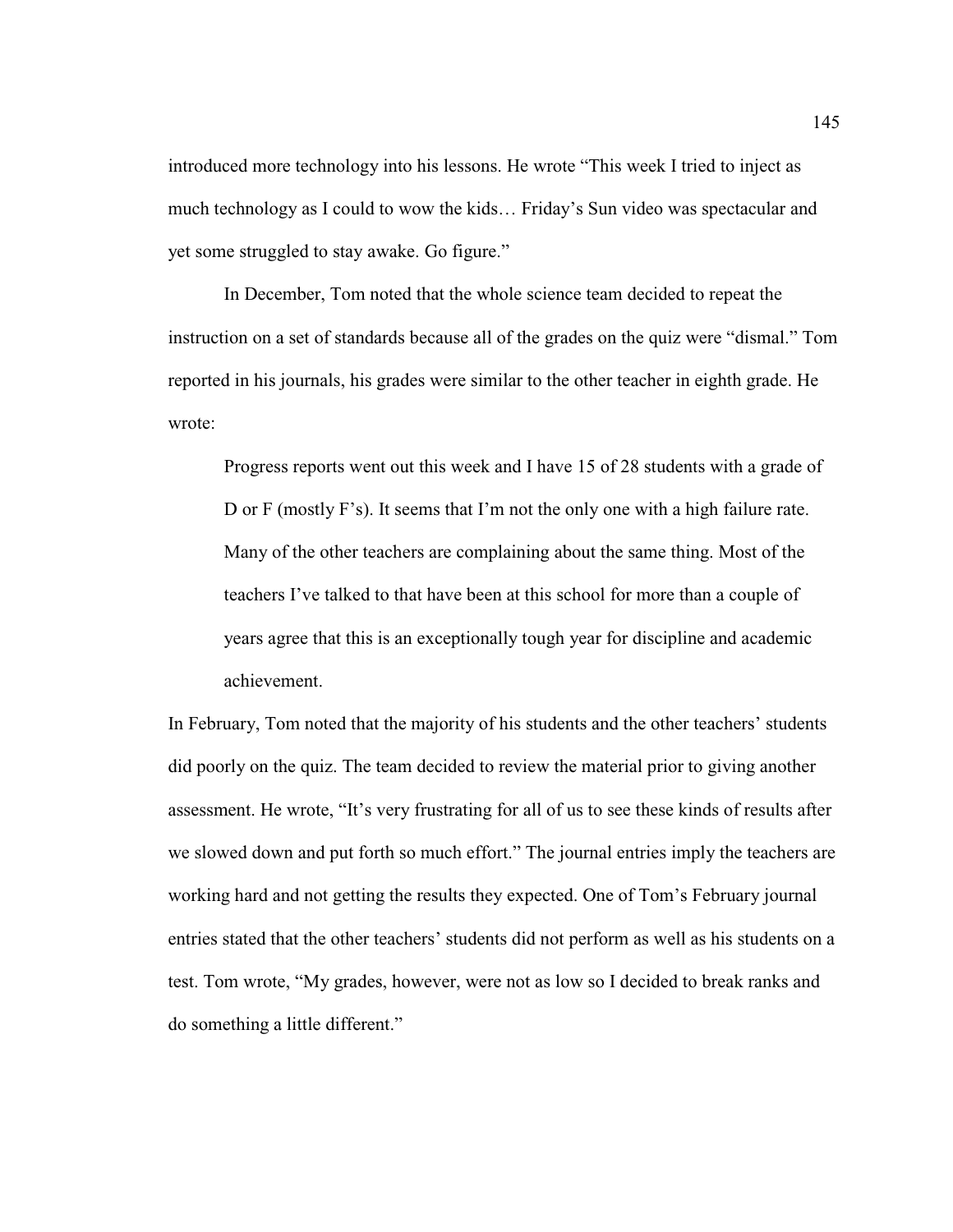Tom was so concerned about his students that he began tutoring students after school twice a week. He wrote, "My biggest concern is for the kids that want to learn are getting short-changed." His tutoring program had only one rule: The program was only open to students that exhibited proper behavior in his class. Tom noted in later journal entries that his tutoring sessions were making a positive impact on student achievement.

# **Summary**

Tom did not discuss his induction/mentoring experiences in relation to student achievement in his journals. However, Tom wrote about the support he received from the other eighth grade science teachers with planning lessons that provided differentiation and student engagement. He was also vocal about the message that schools are sending students about student achievement. He wrote:

We are more concerned about them being passed through than holding them accountable for their actions and efforts. These kids know that teachers are under a lot of pressure to pass them. This message is loud and clear when we are encouraged not to give them zeros, even if they don't turn the assignment in, but to give them a 60 so they don't feel like they're getting too far behind and give up. My principal actually said in a meeting that if we give any student below a 60 then he will not support us when that child misbehaves. I almost fell out of my seat because I couldn't believe what I just heard. Is it any wonder why we have such a low graduation rate in this state?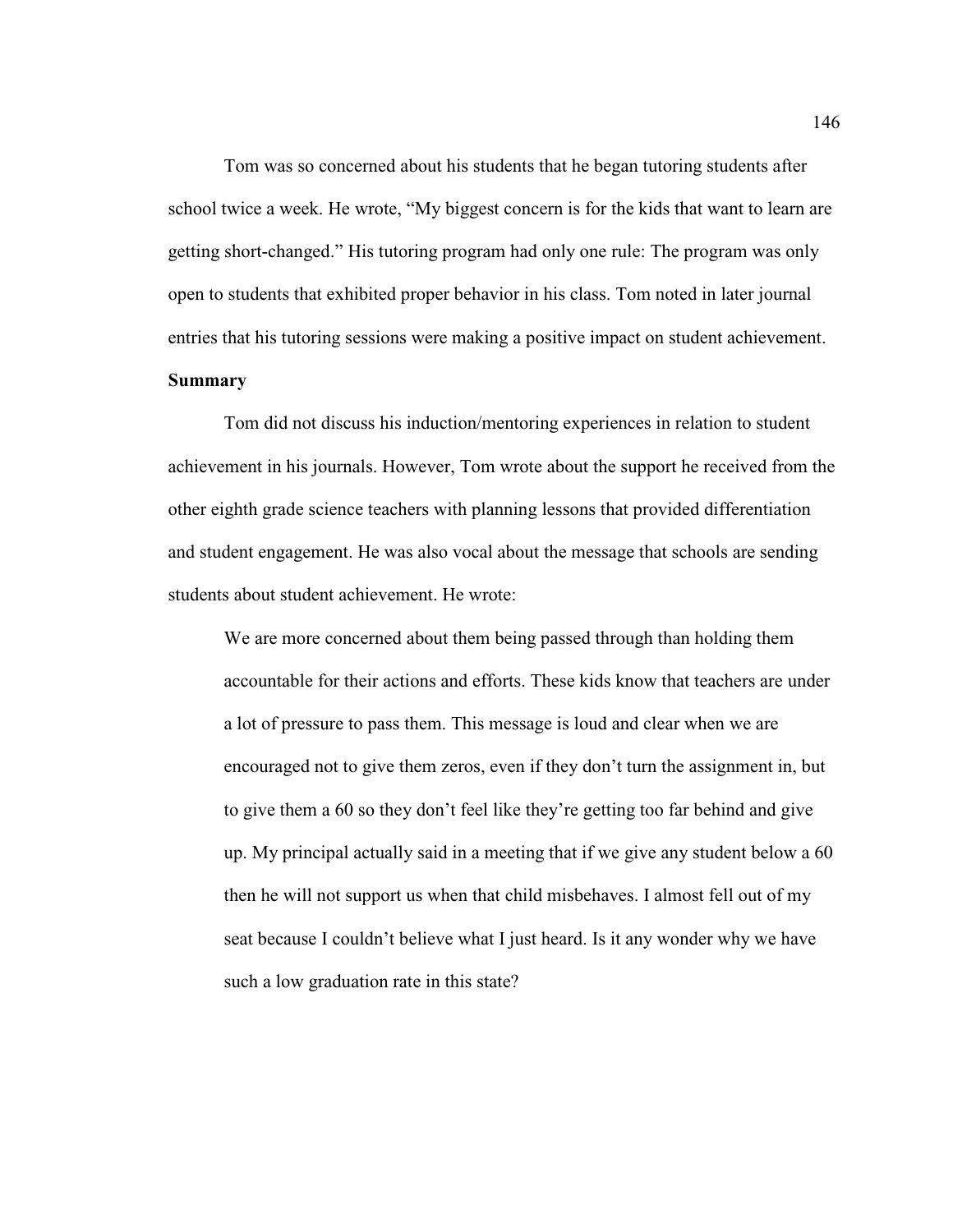Tom made a good point regarding holding students accountable. Students will meet the expectation level set by the teacher or the school. If the administration's expectation is no student will receive less than a 60, then students can literally do no work and still receive a grade of 60. In Tom's school, failing students went to the  $A+$  lab, and finished some computer-generated lessons, and still passed at the end of the year. The administration's policy was actually hindering Tom's and other teachers' ability to maximize student achievement because the students knew with little or no work completed all year they could still pass by completing lessons in the lab.

## **Tom's Interview Data Analysis for Subquestion 2**

#### **Tom's Definition of Student Achievement**

In the interview, I asked Tom to define student achievement. He indicated by his response that his students were performing as well or better than the other teachers' students were. He said:

Uh, I was very proud of my student achievement because on average, believe me I let my administrator know this later on, uh that uh that we all took the same tests. I did the lesson plans that they had already and they made copies and gave them the same tests. And my grades were my kid's grades were, uh, half the time about half the time they were better and the other half they were right there and the same. Because we'd compare and I know I know several times where my grades were better than their's. So I kept I kept an unofficial tally of that and I let my administrator know and my assistant principal. Now my assistant principal was,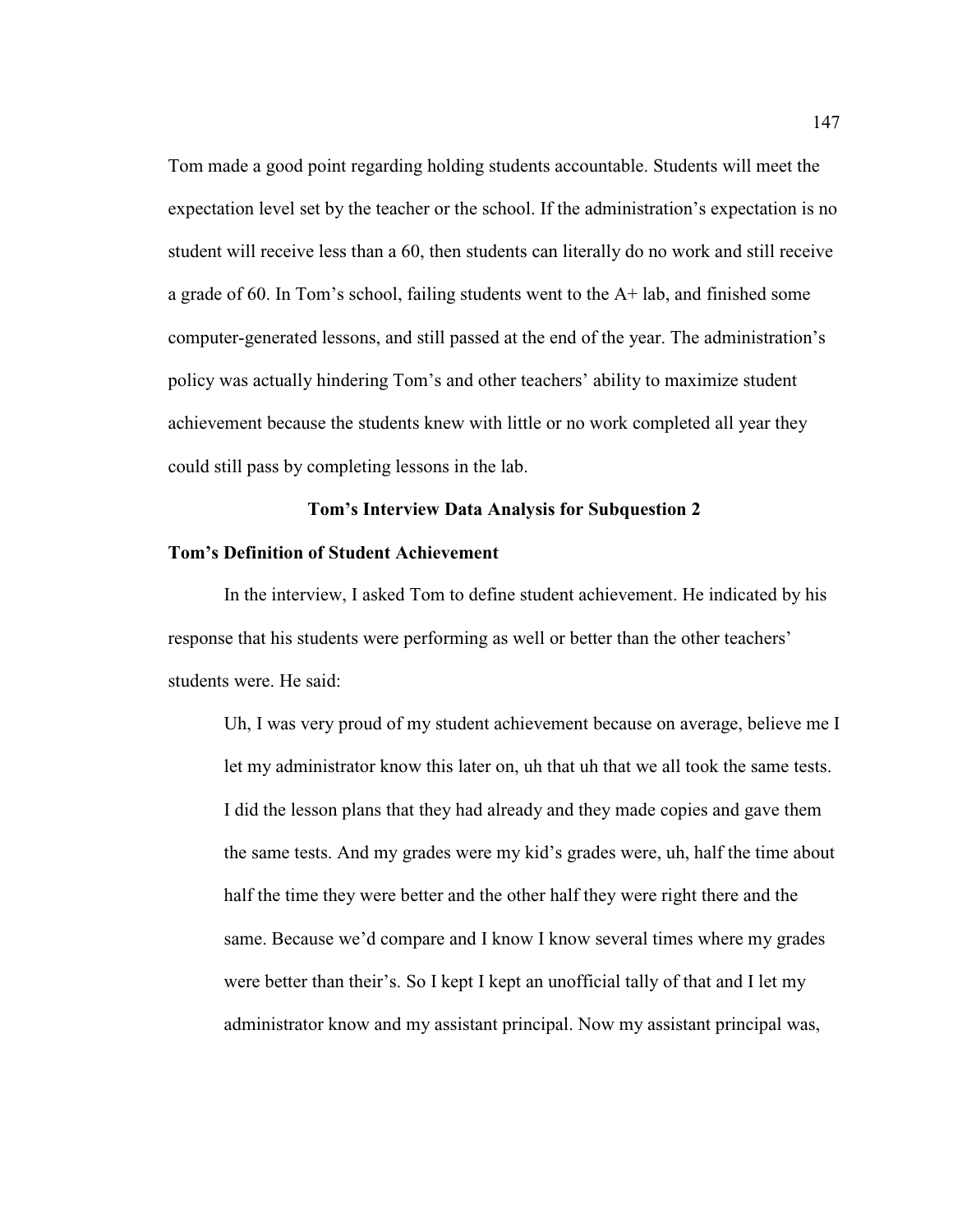was he was he was first year in middle school. And he was about as lost as I was. He was nice, he was trying to help but he was so overwhelmed. And I let them know that look you know whatever I'm doing and whatever you think I'm doing wrong or right the kids are actually testing just as well or better than these seasoned teachers. Which I was very proud of. But it didn't seem to matter much.

Tom implied that his students' achievement was as good or better that the other teachers despite the difficulty he had with classroom management. His last statement "But it didn't seem to matter much" shows how his spirit was broken. Tom continued to describe his encounter with the principal regarding his students' achievement.

Oh I know when the principal asked me to come in and he told me they weren't going to ask me back. This was uh March uh March, no yeah early February whatever it was. Anyway I said wait a minute I said have you looked at my grades because I know you can pull them all up? Have you looked at my grades? My kid's grades, they are testing just as well or better than the others. And he said, didn't look at those that doesn't matter.

He was defeated. The administrators were not using his students' achievement data to make their decision about Tom's fate.

I asked Tom "So can you tell me how you define student achievement though, you told me you were proud of your student achievement, but how do you define student achievement?" The conversation continued: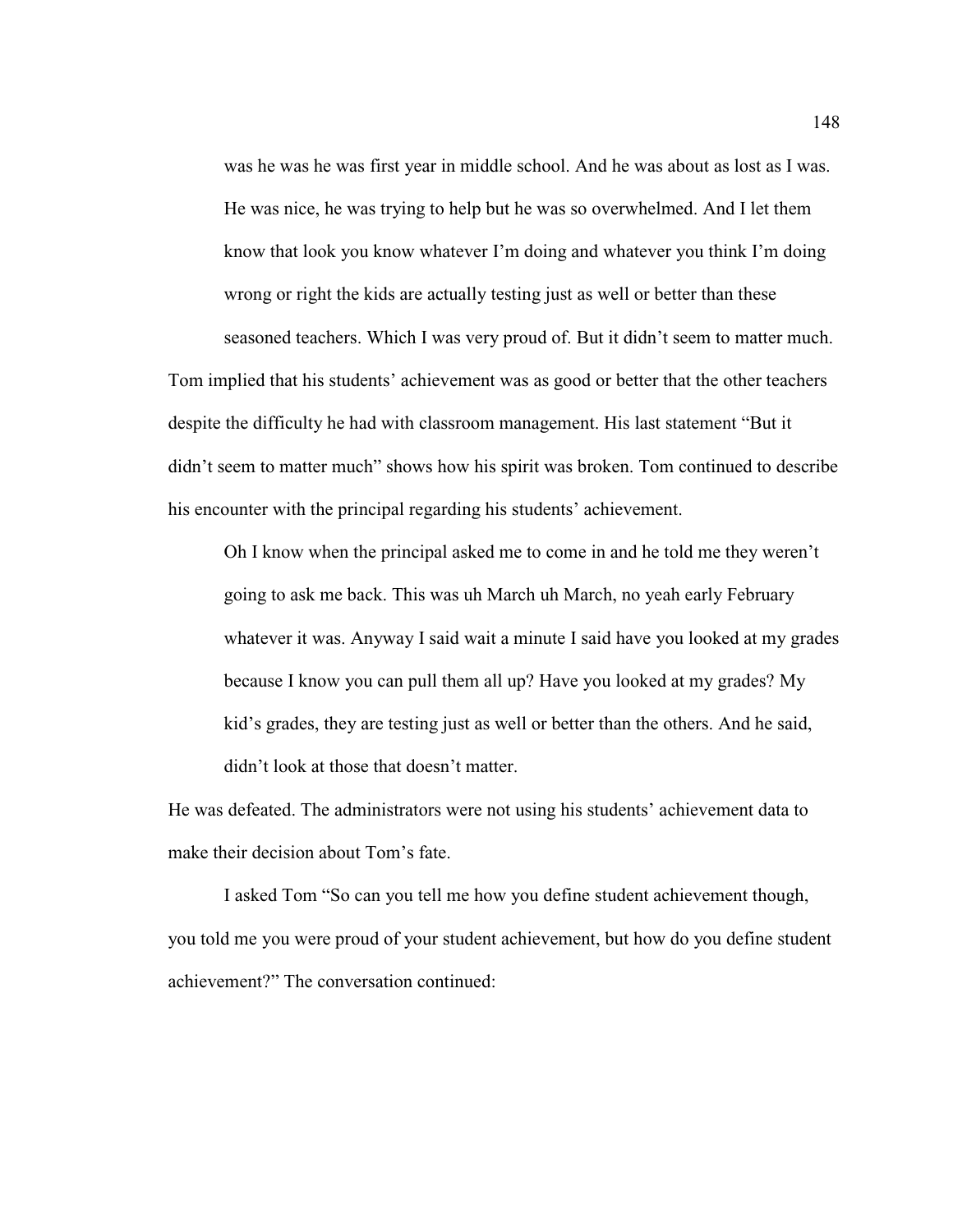Tom: Well the management of them taking a test and scoring just as well or better than.

Researcher: Is your definition?

Tom: Well that's not my definition but that's one way because that's why we test them to see how much they know. How much they retained. But uh no I think I think we should be teaching the kids how to learn. Not just take back what they just you know what they can read or do on a test. How to explore especially in science how to explore and how to do projects and how to formulate you know ideas and equations and those things. And I really hammered the uh the uh scientific method for everything we did cause I wanted them to go to high school being able to think. Uh I probably wasn't very effective in doing that, but that's what I want, that's what I want to do. I want a high school teacher to come back to me and say, "Your kids really think. They kind of look at the whole thing and they try to figure something out rather than just reading something and regurgitating it back on a test."

Researcher: Okay

Tom: So to me if they can think and think a problem through then I figure I figure I've done my job pretty much.

Tom considered student achievement as more than getting good test results but helping students to think, explore, and wonder. He stated it was important for them to learn how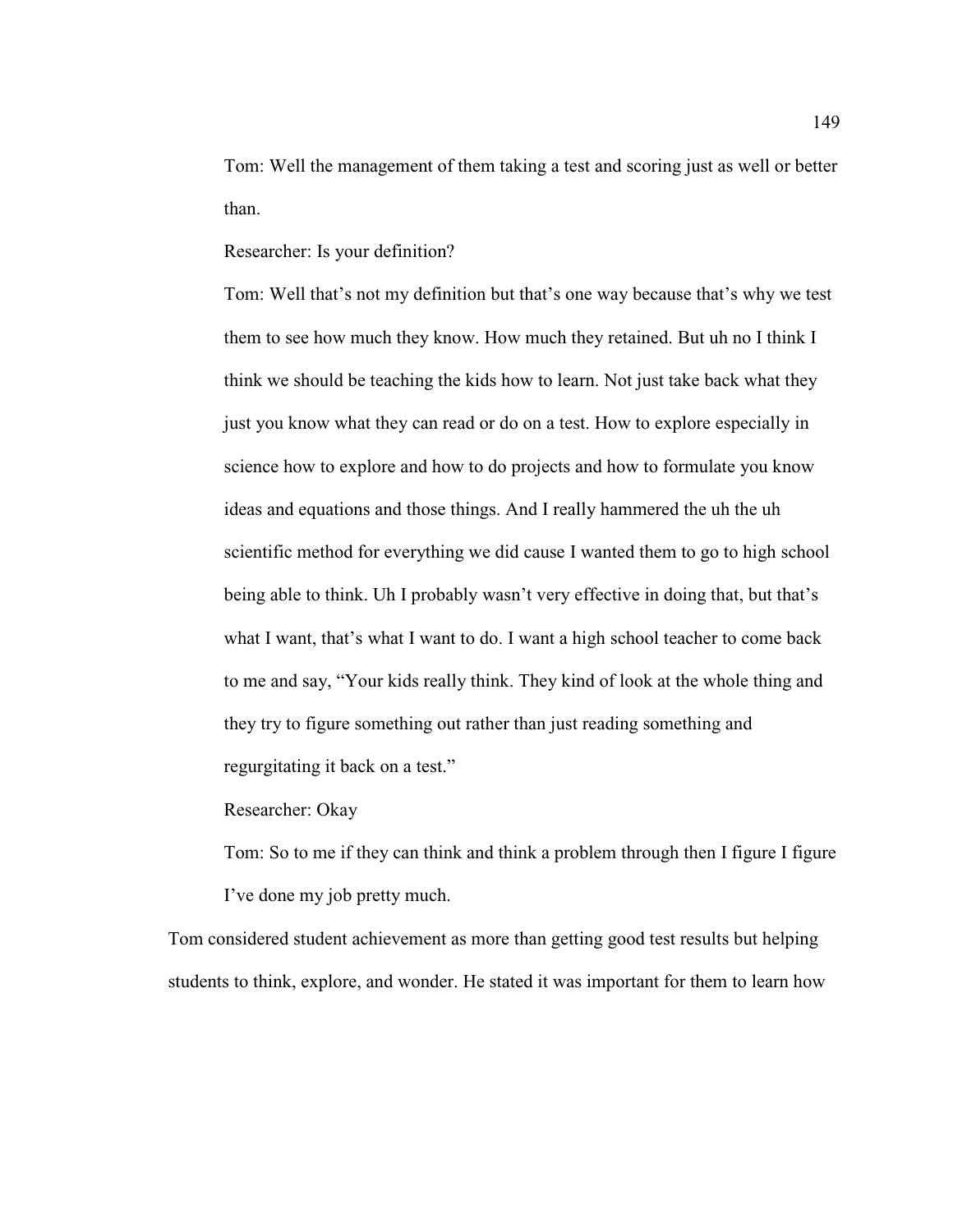to learn and formulate ideas. Tom's vision was to see his students become life-long learners.

## **Induction/Mentoring**

I asked Tom to tell me how his induction/mentoring experience affected his students' achievement. His response was:

Um not much I mean not like I said my mentor helped me. Uh but it was minimal. It wasn't her fault. She was just so busy. Um she would write little notes on what to do. And then we had some formal things we had to turn in but I do them but I didn't really have enough no somebody showing me how to do it. Uh I mean I got things like keep them moving, don't let them sit too long, get them all involved. Then when I asked it was how do I do that? Like my principal would say you got to find a way. You got to find a way to reach that kid. You know and I am like how do I do that? You know I didn't get a lot of real help from that.

Tom was not satisfied with the general suggestions like "don't let them sit too long" or vague responses "you got to find a way to reach that kid." Tom needed specific strategies and suggestions. He would have benefited from a student teaching or a co-teaching experience to help him transition into teaching. Tom made excuses again about his mentor suggesting it was not her fault that Tom did not receive adequate mentoring. I asked Tom to give me suggestions on how the induction/mentoring experience might be improved. The dialogue follows: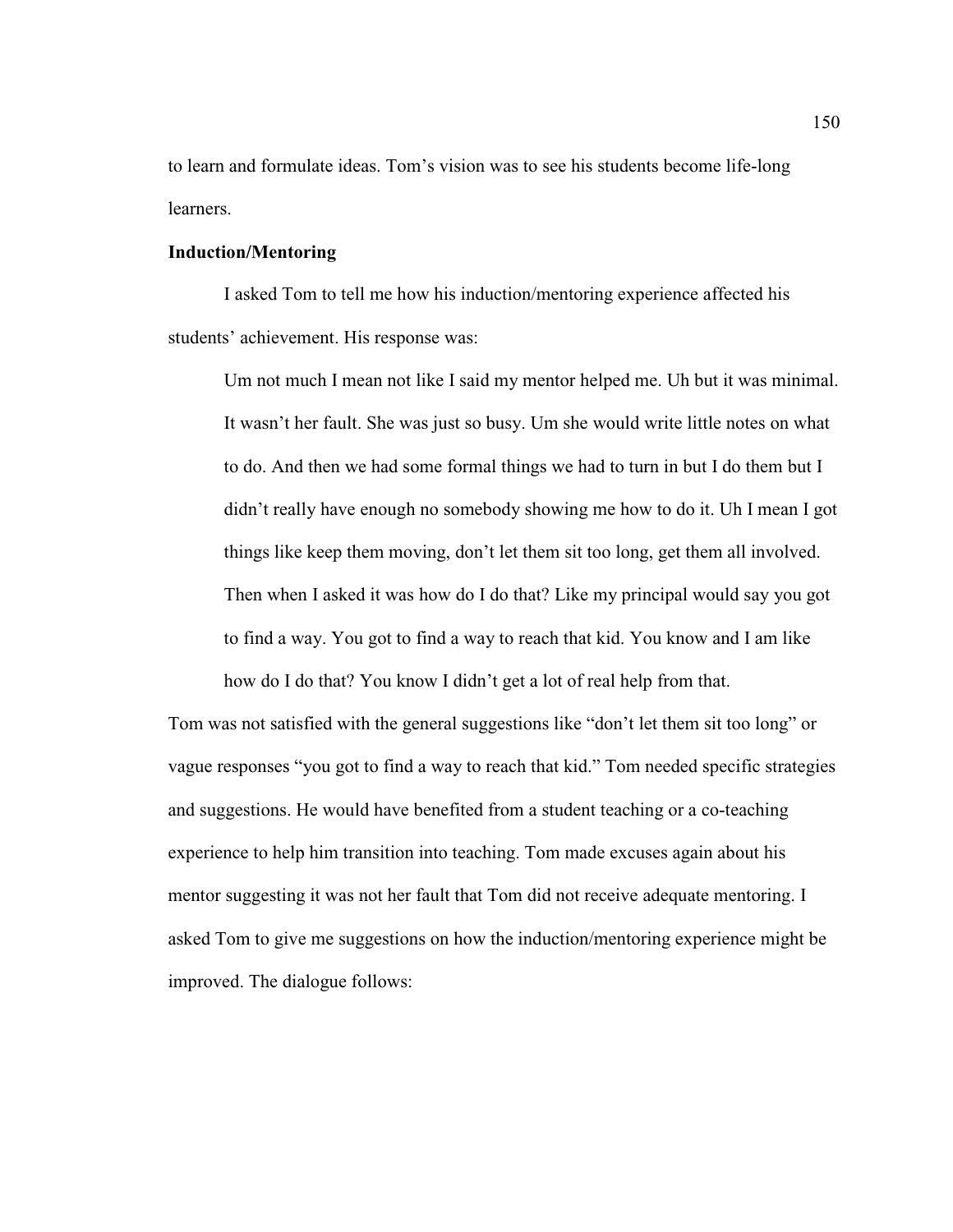Researcher: Okay what are your thoughts on how the induction/mentoring experience might be improved?

Tom: Um I think just a little more hands on. Now this might be another whole different story had I had access to that teacher coach. And she had time to help me develop. Uh

Researcher: And you mean the teacher coach from the district?

Tom: Yeah

Researcher: Or the one you hired?

Tom: Yeah from the district.

Researcher: Okay

Tom: If I would have had access to her sooner. And if she could have followed through and been with me I think it would be a different story. Because she was sharp, she knew her stuff, and I just saw her once and it was frustrating. Um and uh but I don't think the system, I don't know. Maybe the system failed but uh, uh. The way they did I don't really have anything to compare it with. I don't know how it could have been done differently. I mean they had their seminars. They had they were there when we needed help. But they said they were but I didn't use them that much. But then I asked for the teacher coach and that finally came you know.

Researcher: How were you made aware about the teacher coach? Was that something that someone tipped you off to?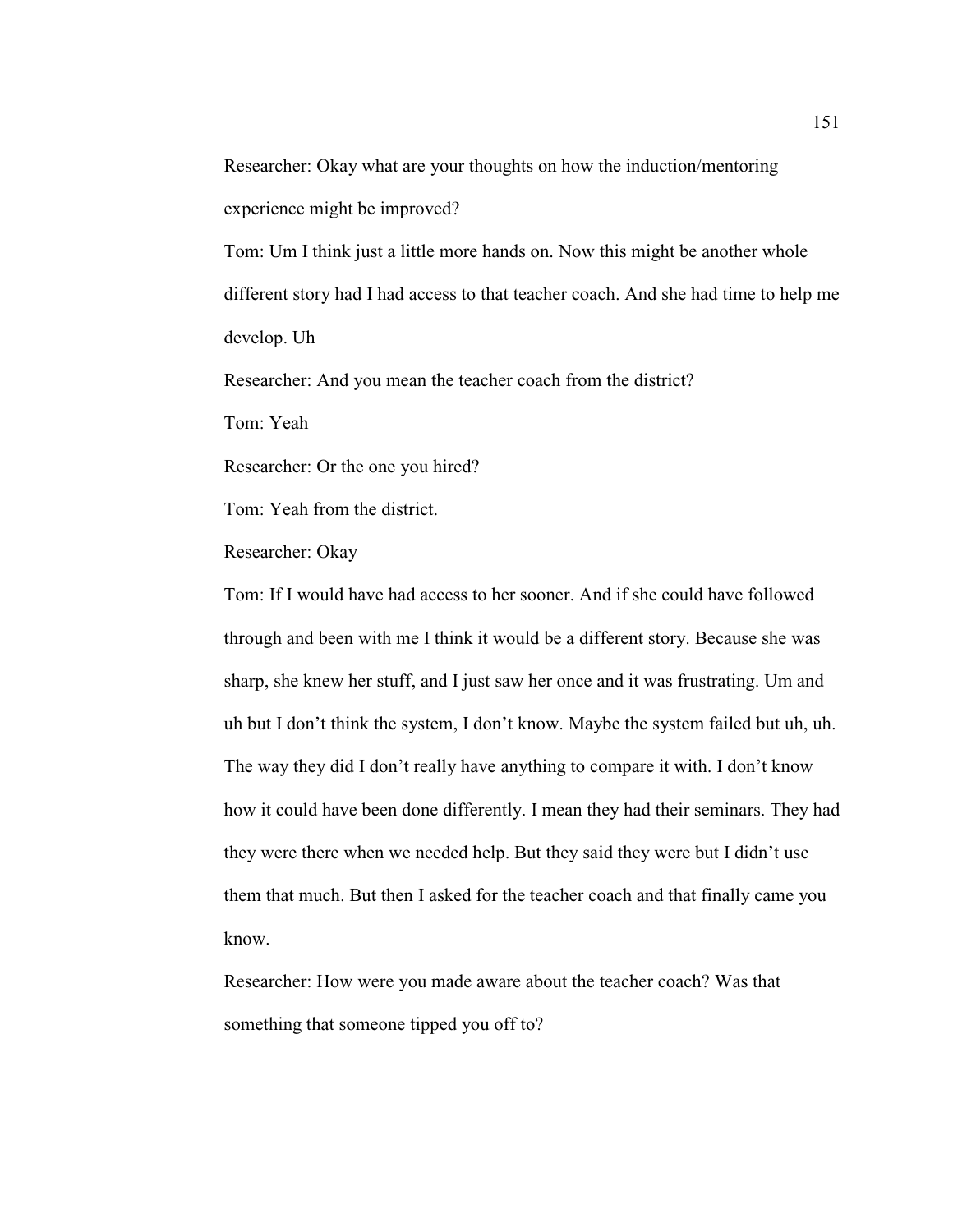Tom: Um I think, no I think we were at one of the classes and somebody mentioned it and I asked someone about it. That I could really use one. And then they contacted my principal I think. And he said yeah. And I mean you're welcome to come in. And they were kind of working together.

Tom wondered about how things might have been different if he had access to the district's teacher coach sooner and for a prolonged period. Unfortunately, she only observed him once. He had many positive comments to say about the district's teacher coach and he was eager to work with her for as long as he needed to resolve his classroom issues.

## **Classroom Management and Student Achievement**

 I asked Tom to relate his experiences with classroom management and student achievement. The conversation follows:

Researcher: Okay, now how would you describe your experiences with your classroom management and the use of content standards in the classroom in terms of student achievement? You talked about how you had difficulty with the afternoon classes as far as classroom management and not so much in the morning but as far as student achievement goes did you see or did they correlate together or how did your experiences work with that? Tom: You mean as far as the morning and the afternoon? Researcher: Well if classroom management was a problem did it relate in it's student achievement?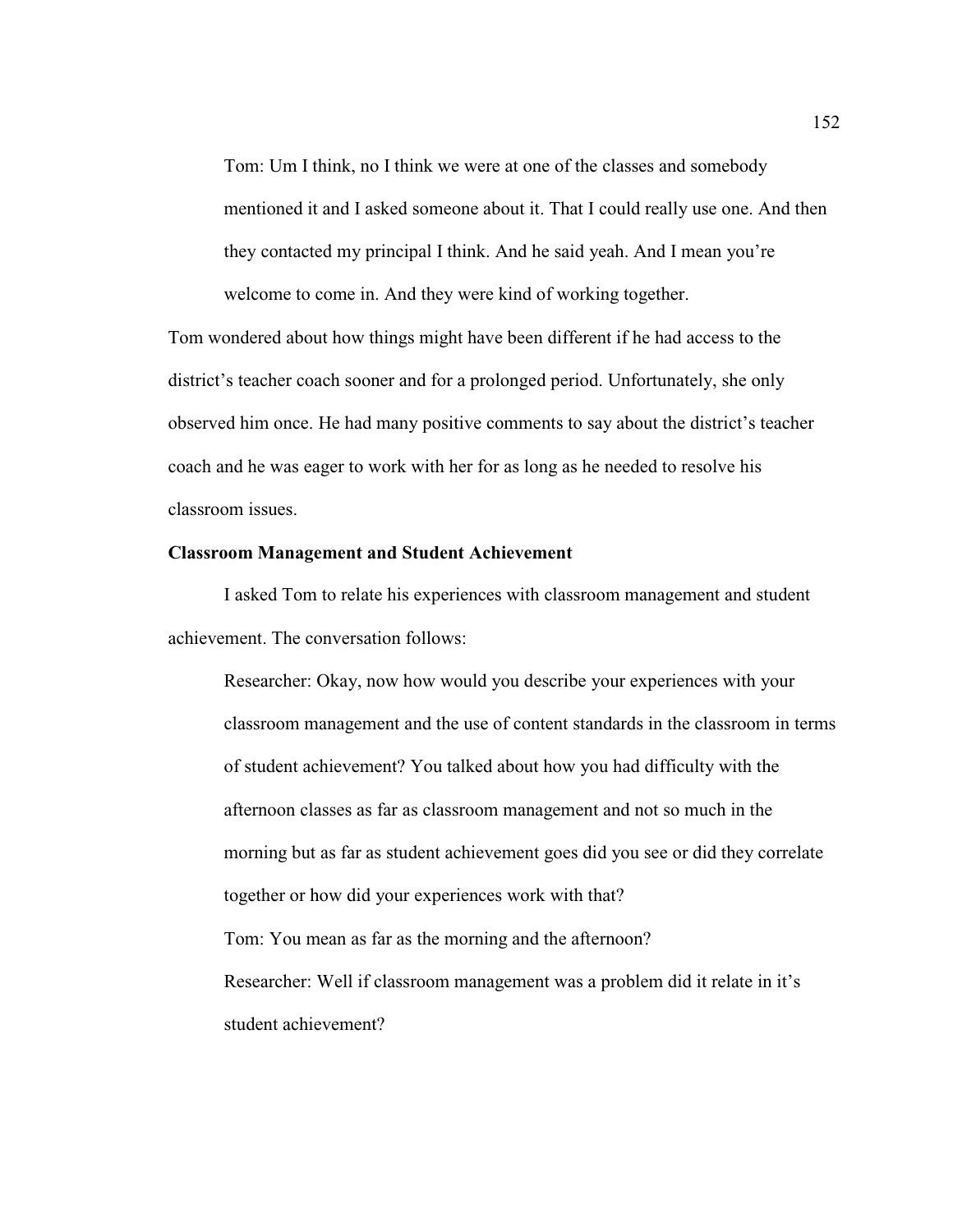Tom: Oh yeah, oh yeah that fourth block was rough. I had half the kids in that fourth block should not have passed. Uh but I was under pressure to pass them. Uh, uh that fourth block was just a nightmare. And I don't know if they learned anything. I feel sorry for the kids that had to endure that. That were really trying. Because I got no support for the ones that were acting up. Um now the other three classes uh yeah I think they did I think their achievement was pretty good. I mean I'd say that third block probably only a couple of those kids maybe three or four out of 30, 33, 32 whatever it was, uh should have should have probably not gone on. But the rest of them should of and of course the first two blocks were, yeah they were, they were great.

In Tom's first three classes, his students' achievement was satisfactory. Tom's word choices tell the story about his Core 4 class. "It was a nightmare" and "I feel sorry for the kids that had to endure that". The administration expected students to pass regardless of their actual classroom performance. Tom's statement "Because I got no support for the ones that were acting up" shows the administration did not provide Tom with the support he needed to provide the environment that is conducive to student learning. Disruptive students hinder the learning process.

#### **Perceptions of Student Achievement**

 Tom indicated that his morning classes achieved and probably were going to achieve whether he taught them or not. He stated that although the class covered the required material, he felt he did not have the experience or the structure to go further.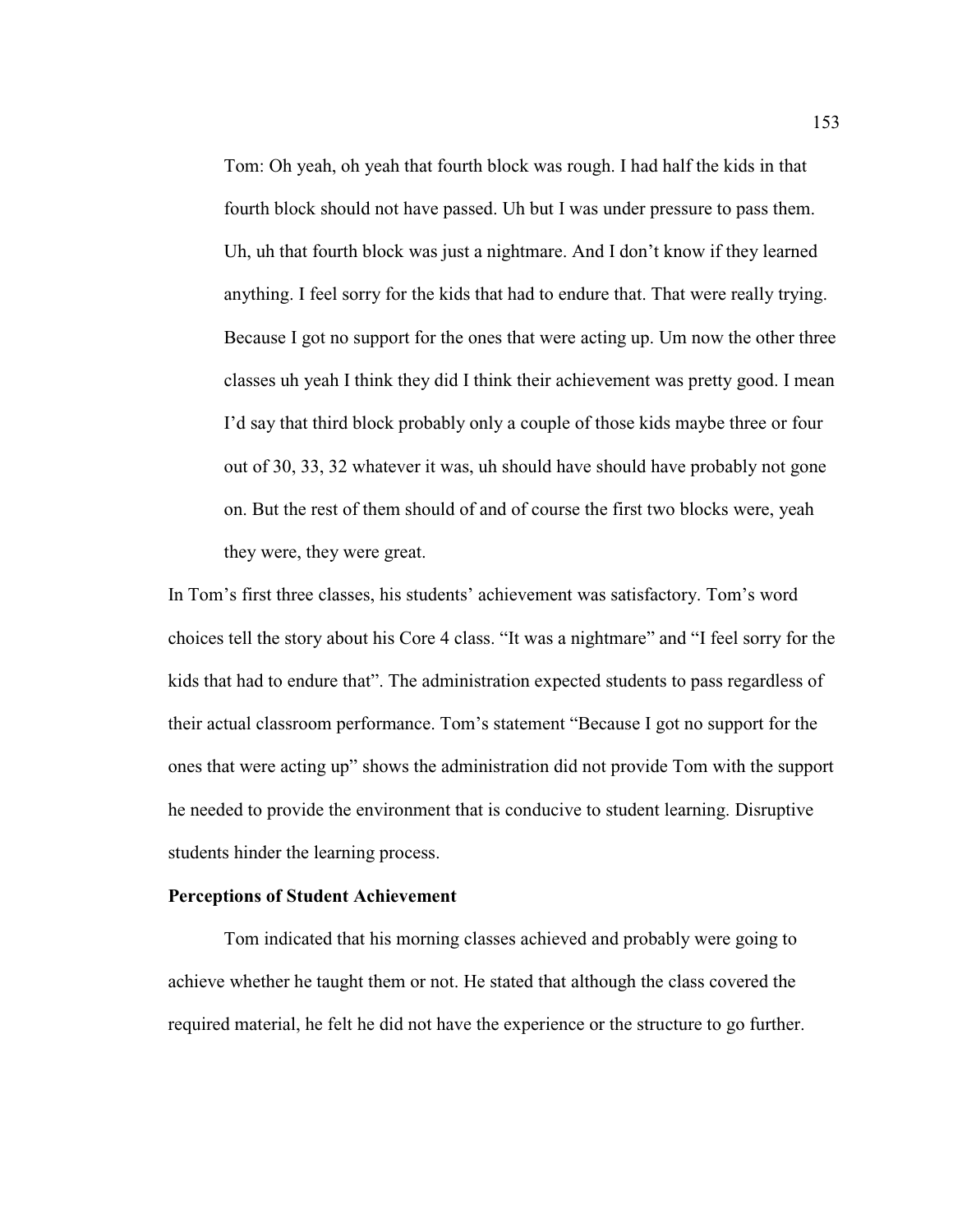Researcher: Okay, how would you describe your perceptions of your students' achievement?

Tom: Um well like I said the same thing. The first two blocks they achieved. And they were probably going to achieve without me. But we did get far we did get it was kind of hard because we could have gone so far ahead of the other two classes but I didn't have the experience or I didn't have the structure to go farther with them. I was just trying to figure out how to implement that for the day. The lesson plan for the day. And I know an experienced teacher would have would have had them doing different projects and going the extra mile. I just didn't know how to do it. I was just so worn out from the last two blocks, the fourth block. I was just trying to keep them all kind of you know not one class from going so far ahead of the other. That I didn't, I was over my head.

Tom believed his first two classes achieved because they exhibited the behaviors to learn, they did not disrupt the lessons. He commented that he was exhausted from the last two blocks, the classes where he had the most problems. He indicated the last two classes consumed all of his energy. He implied he did not have the energy or the knowledge to provide more projects "and going the extra mile" for his morning classes. His frustration is apparent in his last sentence "That I didn't, I was over my head."

#### **Summary**

 I asked Tom to describe his feelings about his first year in the classroom. He said, "It was the best of times it was the worst of times." He explained: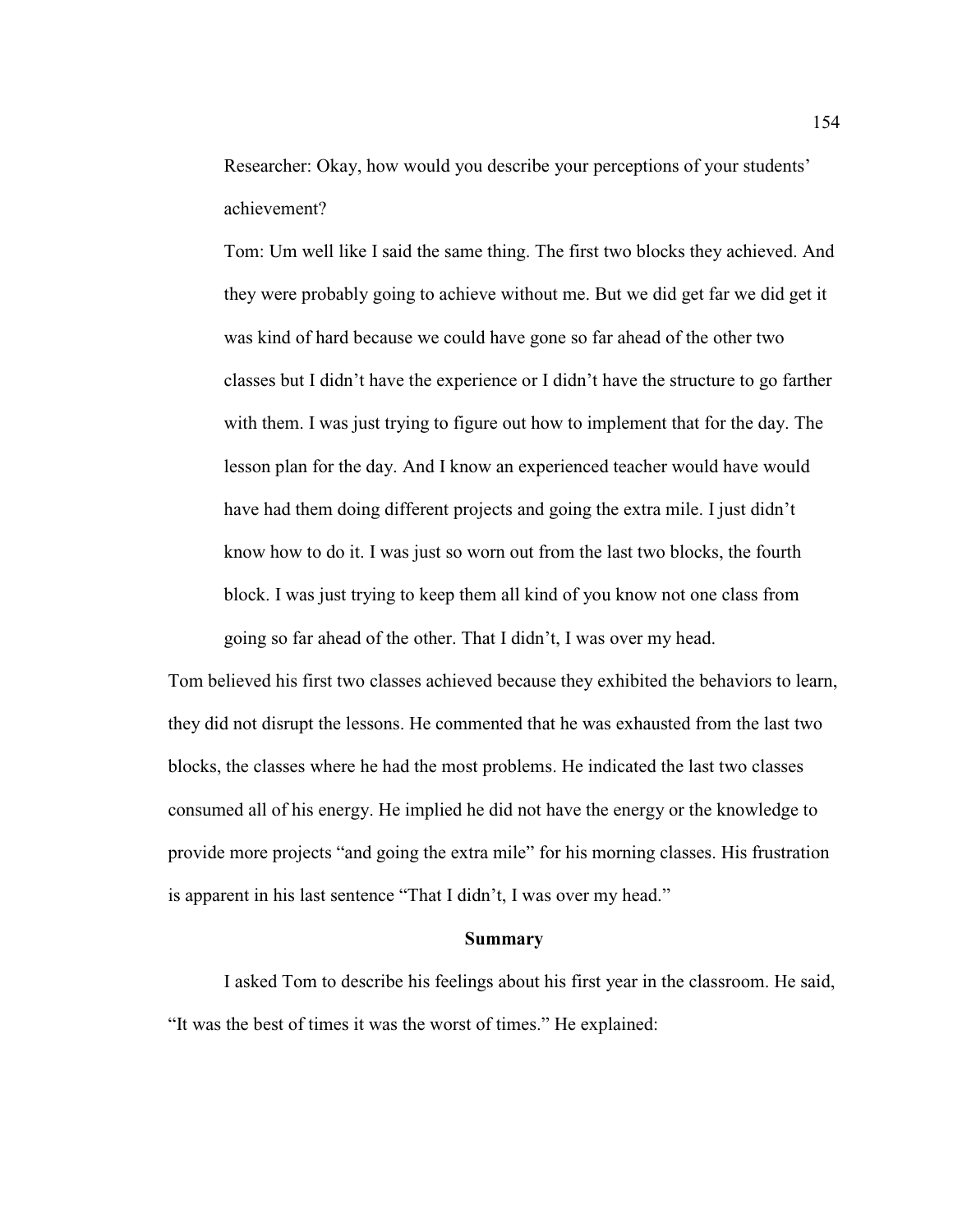So but you know that's it I mean I mean like I said those classes before lunch were a dream. And I'm like I can't believe they are paying me for this. Um but after that it kind of just went south. Uh slowly but my feelings were I really was surprised. I really would like to keep teaching and I am going to. But uh I am really surprised that uh there was less discipline and less support from the administrator for a new teacher. It really was surprising.

Tom indicated this whole story might be different if the economy was better, there were no budget cuts, they needed teachers, and not everyone was under so much pressure. He described the pressure his mentor was experiencing:

Uh my mentor her husband had just lost his job. And she was mentoring me and two other people and she was teacher of the year. She had all that stuff. You know it was like it was too much for her. And she had just come off of being board certified and she was burnt out. And I kind of felt bad when I was asking her a lot of you know a lot of help.

He indicated the induction/mentoring "structure was fine it just wasn't executed very well." Tom spoke about his training experience in general that he thought there were many teachers in ACPs that had the content knowledge and personality to become an effective teacher but lacked pedagogical knowledge. He said "they're not really they don't really see what they're supposed to be doing. And they don't really have for whatever reason might not have the training or the exposure." He stated, "I remember asking early on I said my biggest fear and it seemed like everybody's biggest fear was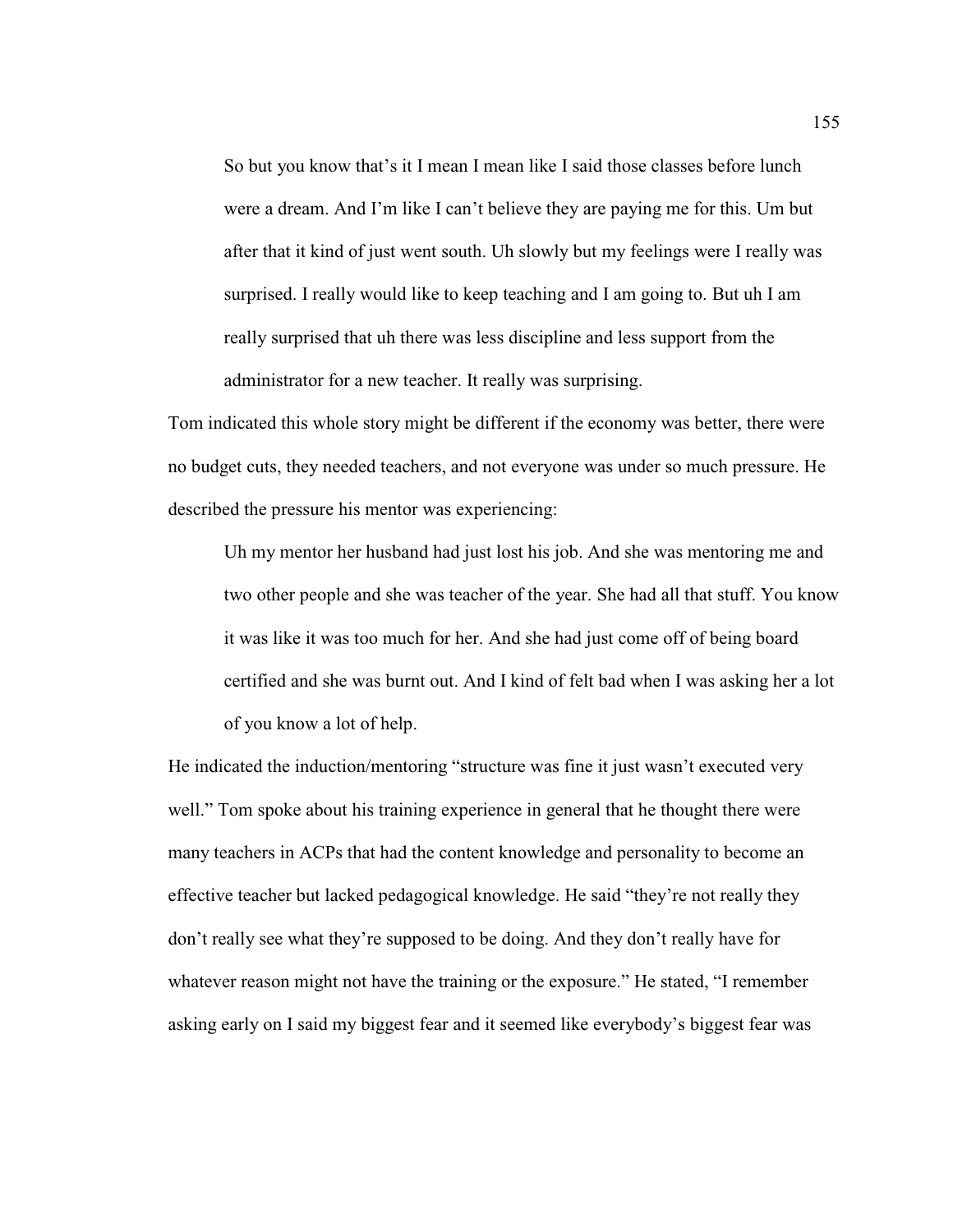classroom management." Tom felt the PACE program presented the lessons on classroom management covered in the PACE program too late. He said he needed the lessons prior to entering the classroom. He indicated he was not alone when dealing with classroom management issues. He said, "Now I heard some awful horror stories. People had it a lot worse than me."

Tom suggested that new teachers should have the opportunity to shadow another teacher, or work, as a teacher's assistant to observe how effective teachers perform their duties prior to entering a teaching position. Tom expressed his desire to see what works for different teachers. He wanted to fill his teacher toolbox with the tools necessary to become an effective teacher. Tom stated:

And I really think you really lost a lot, PACE has lost a lot of teachers, I think from not letting them actually, um because we are just throwing them in there without any kind of training or without being able to observe for x amount of time.

Tom referenced the profession was losing teachers because they are placed into a "sink or swim" situation. He suggested providing prospective teachers some type of field experience prior to becoming a teacher.

#### **Discrepant Cases**

Dana and Tom experienced many similar situations during their first year in the classroom. The differences in their stories are as follows. Dana received administrative support throughout her first year teaching. She stated her administrators had an open door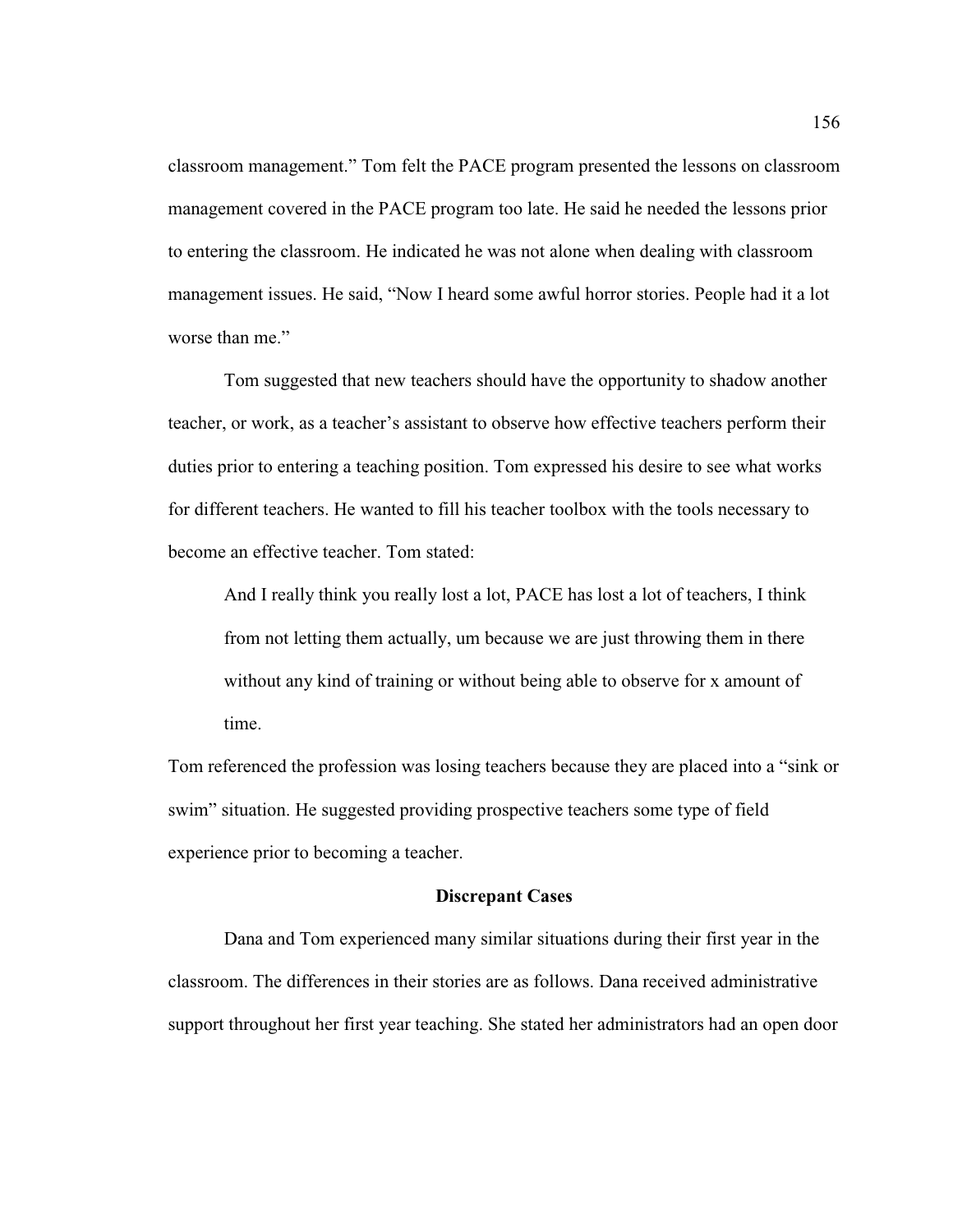policy and one administrator was particularly helpful with finding solutions to Dana's questions regarding her students. Dana received a contract for the following year. Tom on the other hand believed he had administrative support until February when he learned he would not receive a contract. Tom's administrators were not as helpful when they made themselves available to help. Their answers were too vague for Tom's needs. The administrators ignored Tom's requests to observe him once he starting showing signs of improvement after he hired a private teacher coach.

Dana's induction classes and district professional development seminars suggestions conflicted with her district's policies leaving Dana puzzled. Dana's school provided professional develop during the staff meetings. Tom did not remember the topics involved in his induction classes. Tom did not discuss any professional development beyond the district teacher coach he requested. Tom hired a private teacher coach to improve his practice. Dana did not hire any coaches. Tom had one mentor assigned to him. Dana had four different mentors assigned to her prior to her first day in school. The first three mentors could not meet the conditions necessary to serve as mentor. Dana felt the fourth mentor agreed because the school was desperate.

Dana taught eighth grade pre-algebra and Algebra I part I, to students that were below grade level or at grade level. Tom taught eighth grade earth science to all student levels including honors.

Dana learned in the spring that she would not receive a contract due to budget cuts. She received a contract once a position was available. Tom learned in the spring that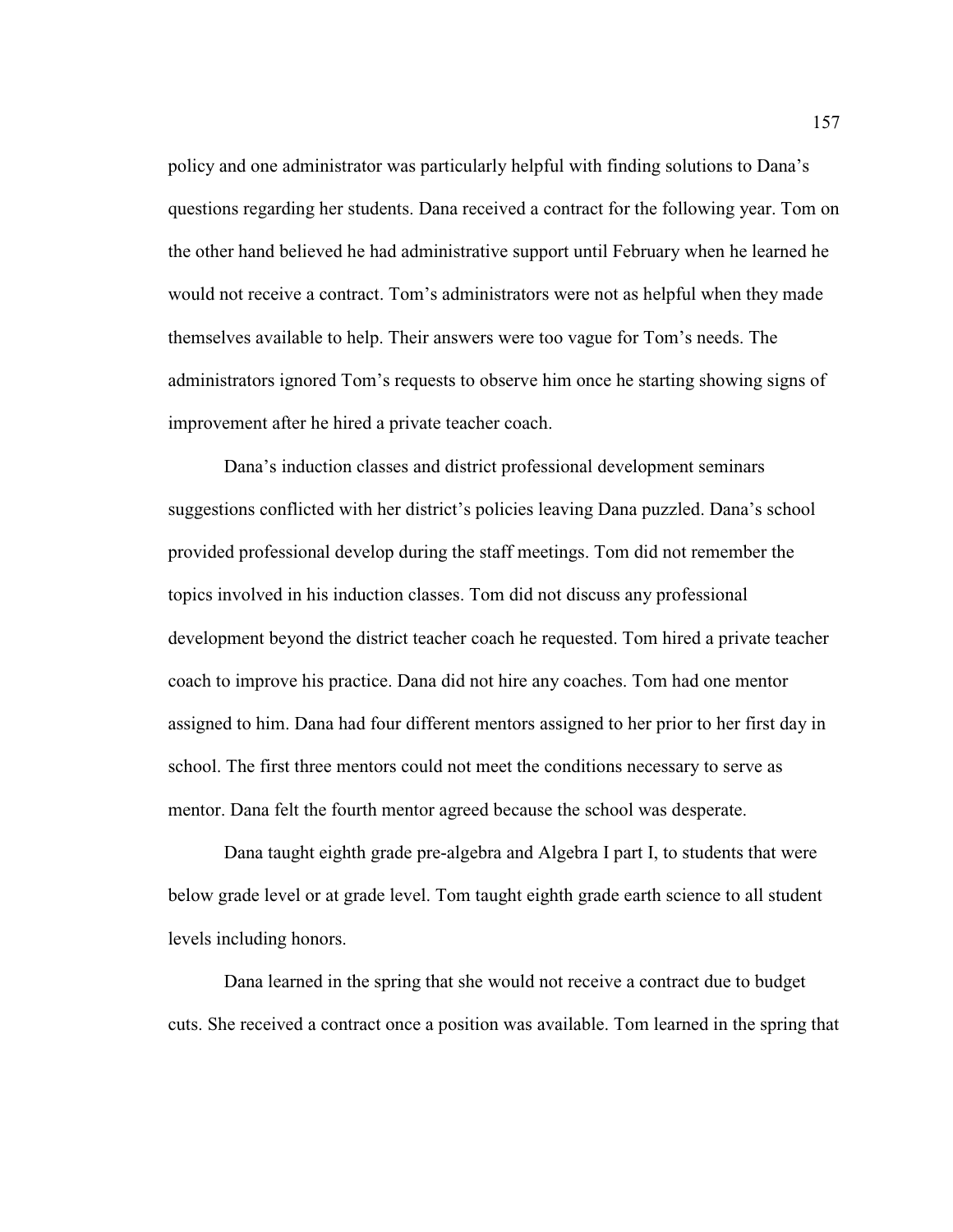he would not receive a contract, because of his lack of classroom management skills. Tom suspected budget cuts and next year's class was smaller were the true reason he was not offered a contract.

Tom had access to additional training and a teacher coach. Tom attended additional district seminars on classroom management and instructional strategies. Tom thought highly of the teacher coach and her recommendations but was disappointed because he only saw her once. Dana did not receive additional training. An instructional coach was available to her, but she considered her useless.

Both teachers dealt with discipline issues, but Tom had to deal with some hardcore discipline problems including students who had committed serious crimes against teachers. Tom's students had committed assault, poisoned a teacher, slashed another teacher's tires, and stole administrators' passwords and altered school records. Dana's discipline issues were not nearly as severe.

#### **Patterns, Relationships, and Themes**

The patterns and themes found in the data revolved around the following topics: support systems, teacher effectiveness, and student achievement. The patterns and themes emerging from support systems included (a) support systems are necessary for the successful transition into teaching, (b) correct implementation of induction/mentoring programs are necessary to meet the needs of the new teacher, (c) implementation of other support systems can assist new teachers, and (d) administrative support is essential. The themes emerging from teacher effectiveness and student achievement included: A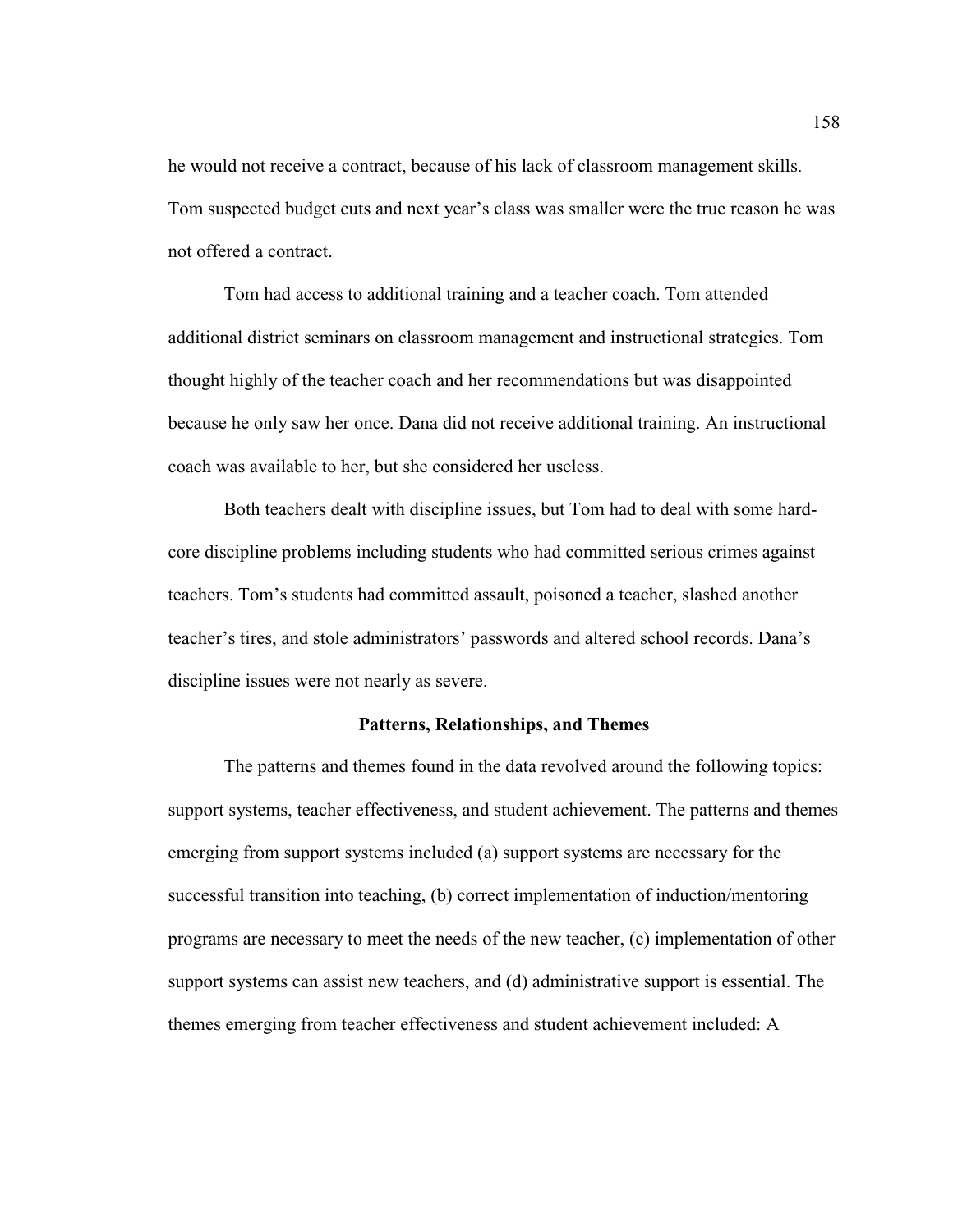teacher's ability to increase student achievement may influence the teacher's perception of the teacher's effectiveness, and the teachers' ability to manage a classroom effectively influenced the teacher's perceptions of the teacher's effectiveness and student achievement.

## **Support Systems**

 Both teachers taught eighth grade in suburban schools with similar demographics. Each teacher attended induction classes and worked with a mentor. Dana and Tom considered their induction classes to be useful but not well implemented. Dana's induction class had approximately 200 teachers in it with only one teacher. Dana's induction class was not effective because it was too large, was difficult to hear because of the size of the rooms they met in, and instructor feedback was not timely. Tom did not give the details of his induction class. He did say the "structure was fine it just wasn't executed very well." Tom and Dana's mentors were both seventh grade teachers who were not familiar with Dana or Tom's standards. The mentors did not have a common planning time with their mentees and provided minimal support. Dana spoke about her mentor, "just not the best of mentors- didn't have a lot to share there."

 The implementation of the induction/mentoring programs did not meet the teachers' needs, subsequently both teachers searched for support from other sources. Dana received her support from her team and Tom received his support from the science department, a district classroom-management coach, and a private teacher coach. The lack of consistent support for both teachers made it difficult to transition into teaching.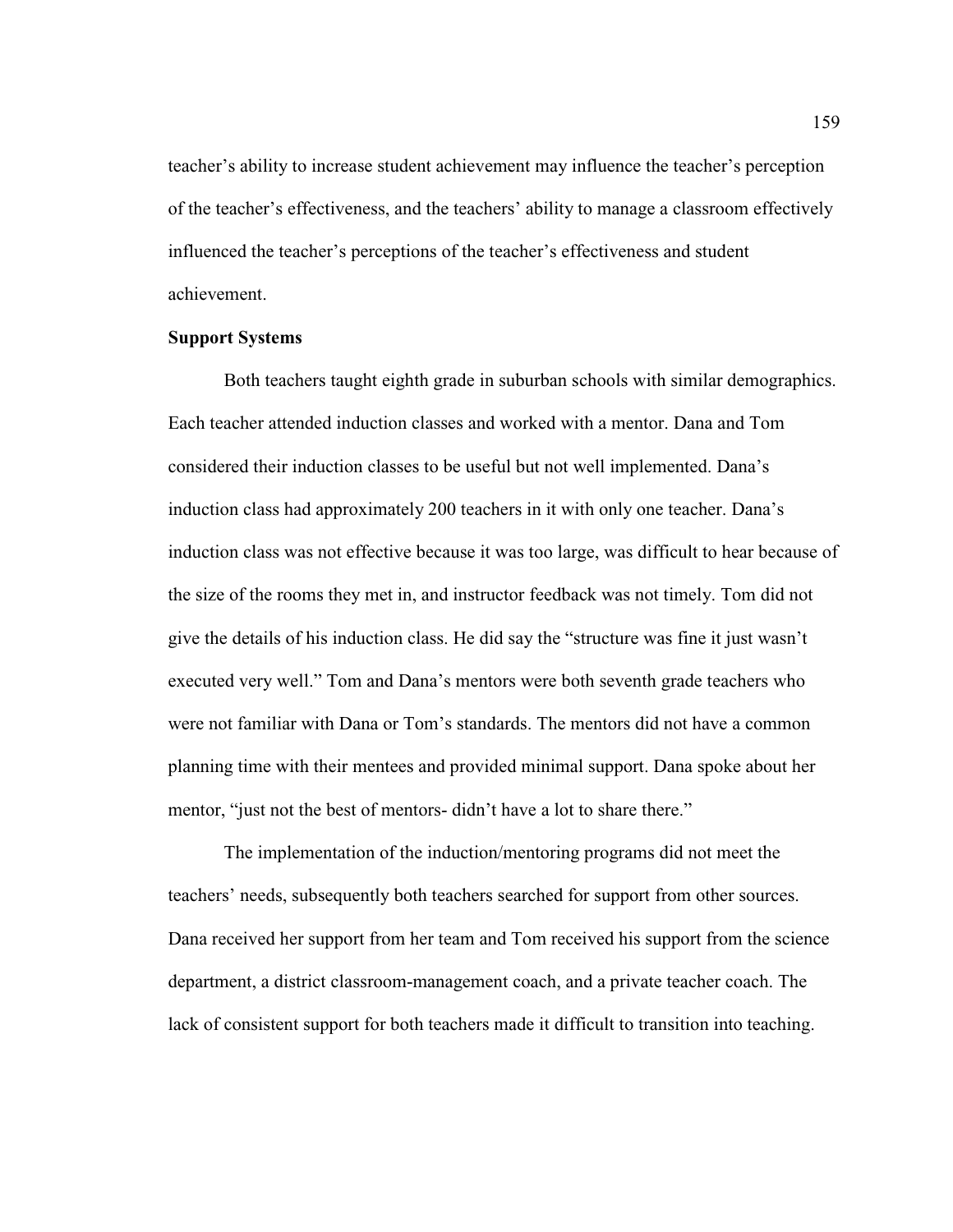Both teachers wanted someone to give them specific advice about the business of teaching and learning. Both teachers taught difficult to manage students and would have benefited from a support structure that met their needs. Tom sought additional assistance from his district and finally from a private teacher coach. The lack of support he received from his mentor may have been a contributing factor to his not receiving a contract for the following year. Induction/mentoring programs' purpose is to help teachers transition into the teaching profession. These programs should provide strategies to promote effective teaching and student achievement. Dana and Tom's perceptions of their induction/mentoring programs indicate they did not receive enough support to feel effective in terms of student achievement.

## **Teacher Effectiveness**

 Both teachers brought real-world experiences to the classrooms from their former careers. These experiences immersed relevance into the lessons. Dana and Tom desired to become effective teachers. They searched for strategies to improve student engagement, classroom management, and student achievement. Both teachers intuitively knew that classroom management was essential to becoming an effective teacher. Dana and Tom struggled with classroom management and regrouped in the spring to start over with their rules and consequences because of their quest to become effective. Both teachers started to see improvements in the students' behaviors after beginning their new classroom management strategies. Dana and Tom indicated their classes were so much easier to manage when the discipline problem students were in OSS. They expressed they felt they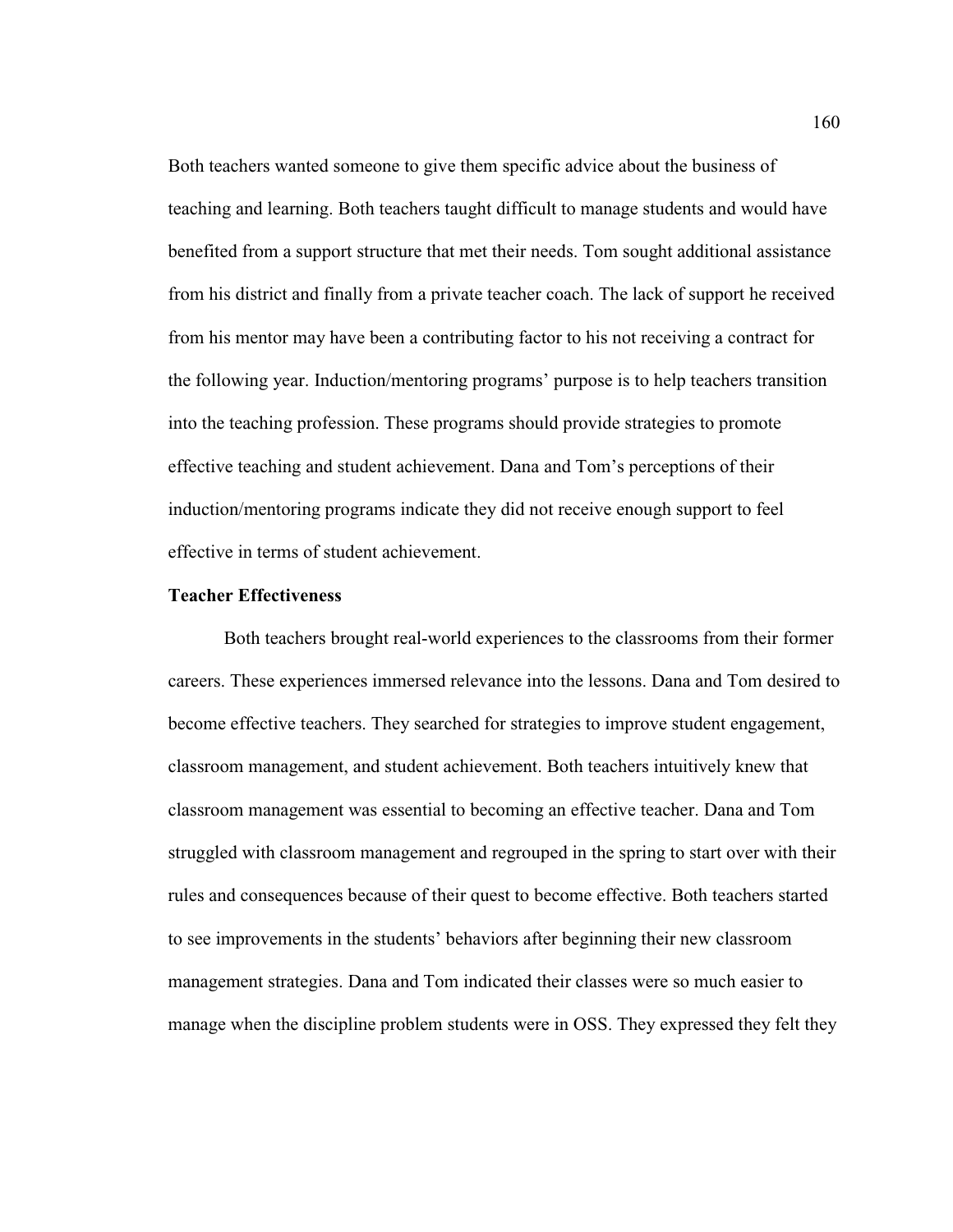were effective when the students were actively engaged and they had minimal classroom disruptions.

## **Student Achievement**

Both teachers considered test scores to be a means to measure student achievement. Dana and Tom wanted their students to reach higher levels of understanding. Dana mentioned using the book *Understanding by Design* by Wiggins and McTighe (2005) as a resource to become more effective with student achievement and used probing questions to increase higher order thinking skills. Tom stated he defined student achievement as his students being able to think, formulate, and explore. Dana's and Tom's students' test scores were as good or better than the other teachers' students' scores as reported in their journals and interviews. Dana's students made significant gains on their MAP tests. Tom tried to show his principal that his student's scores were as good as the other teachers in his team. The ability to produce positive test results influenced Dana and Tom's perceptions of their effectiveness.

Dana and Tom indicated they did not feel their students made positive gains in student achievement when the teachers were having difficulty with classroom management. The teacher's ability to manage his or her class influenced the students' achievement in each teacher's classroom. Dana and Tom's induction/mentoring experiences did not provide the resources or strategies to assist them with improving student achievement. Dana and Tom expressed they did not feel their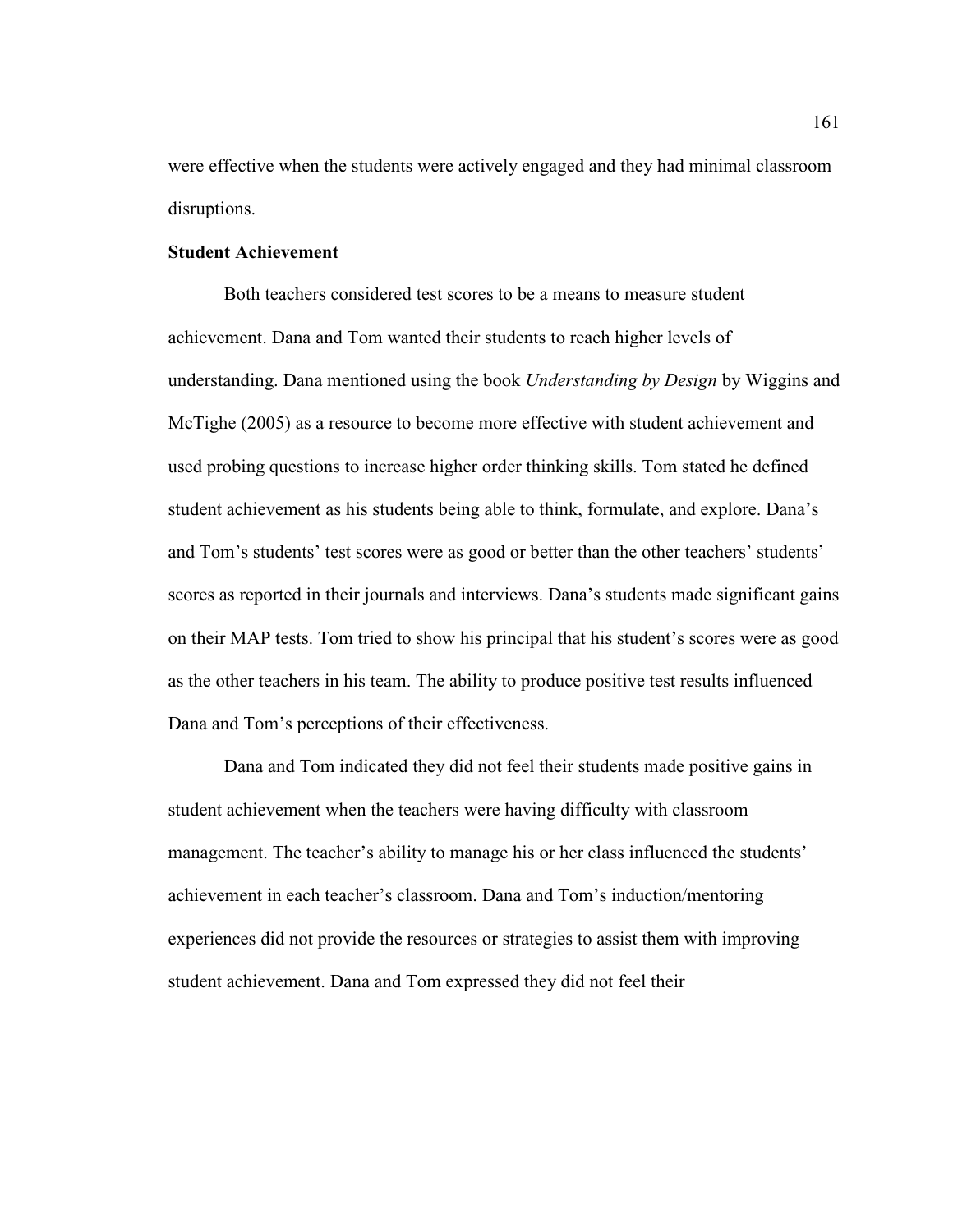induction/mentoring experiences provided the support they needed to feel effective with student achievement.

# **Procedures for Quality Assurance**

## **Reliability/Trustworthiness**

Bassey (2007) suggested providing an audit trail as a form of ensuring trustworthiness. In this study, the participants' electronic journals serve as a permanent record of the events that took place in the ACTs' classroom over the course of their first year of teaching. I provided a sample of the weekly journal entry from each participant and the interview transcripts from both teachers to assist in the audit process. Appendices G and H are samples of journal entries for each participant. The digital voice recordings of the interviews and the interview transcripts also serve as a permanent record in this study. Appendix G and H include the interview transcripts for each participant. These permanent records will allow other researchers to reanalyze and replicate the data in subsequent studies.

### **Peer Review**

 I asked the coordinator of the SC PACE to review my interview guide (appendix A) for clarity, bias, and any other suggestions she may have prior to the actual interviews as a form of peer review. She indicated the wording in question eight may not be familiar or clear to the PACE teachers and may need to be reworded. She suggested the phrase *electronic journal* in question eight may cause some confusion for the PACE teacher because the teachers were required to complete a journal for PACE and possibly one for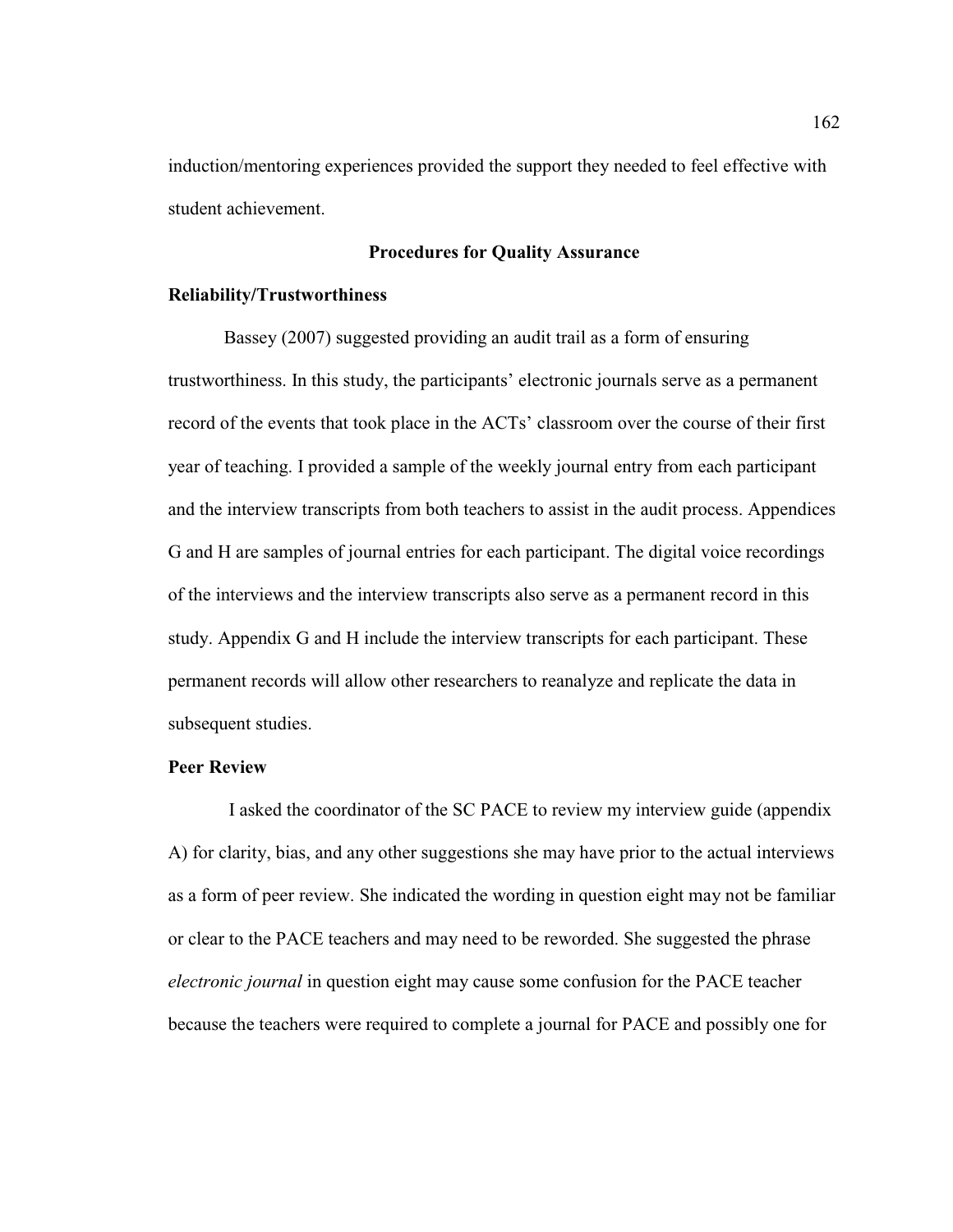their induction class. I indicated that I would change the phrase for more clarity and stated the reason I used the phrase electronic journal was the journal data was stored electronically at the PACE office.

# **Member Checking**

 I asked the participants clarifying questions during the interview process. The participants had the opportunity to verify my analysis of their journals and semistructured interviews. I sent each participant the interview transcripts and my data analysis by email. The participants confirmed the accuracy of the transcripts and the credibility of my findings from their point of view. The participants provided clarification or modifications as needed. They returned their suggestions by email within one week. Dana verified the accuracy of my data analysis on April 29, 2010. Tom verified the accuracy of my data analysis on May 9, 2010.

# **Triangulation**

Bush (2007) described the triangulation method as the comparison of several data sources for information accuracy. I attempted to increase the validity/trustworthiness of this case study by using triangulation to compare the data from the journals and interviews for accuracy of information and interpretation. I triangulated the data compiled from the journals and interviews with the scholarly review.

#### **Summary**

Section 4 provided an analysis of the data from two sources in this qualitative case study. An analysis of the two PACE ACT's electronic journal entries compiled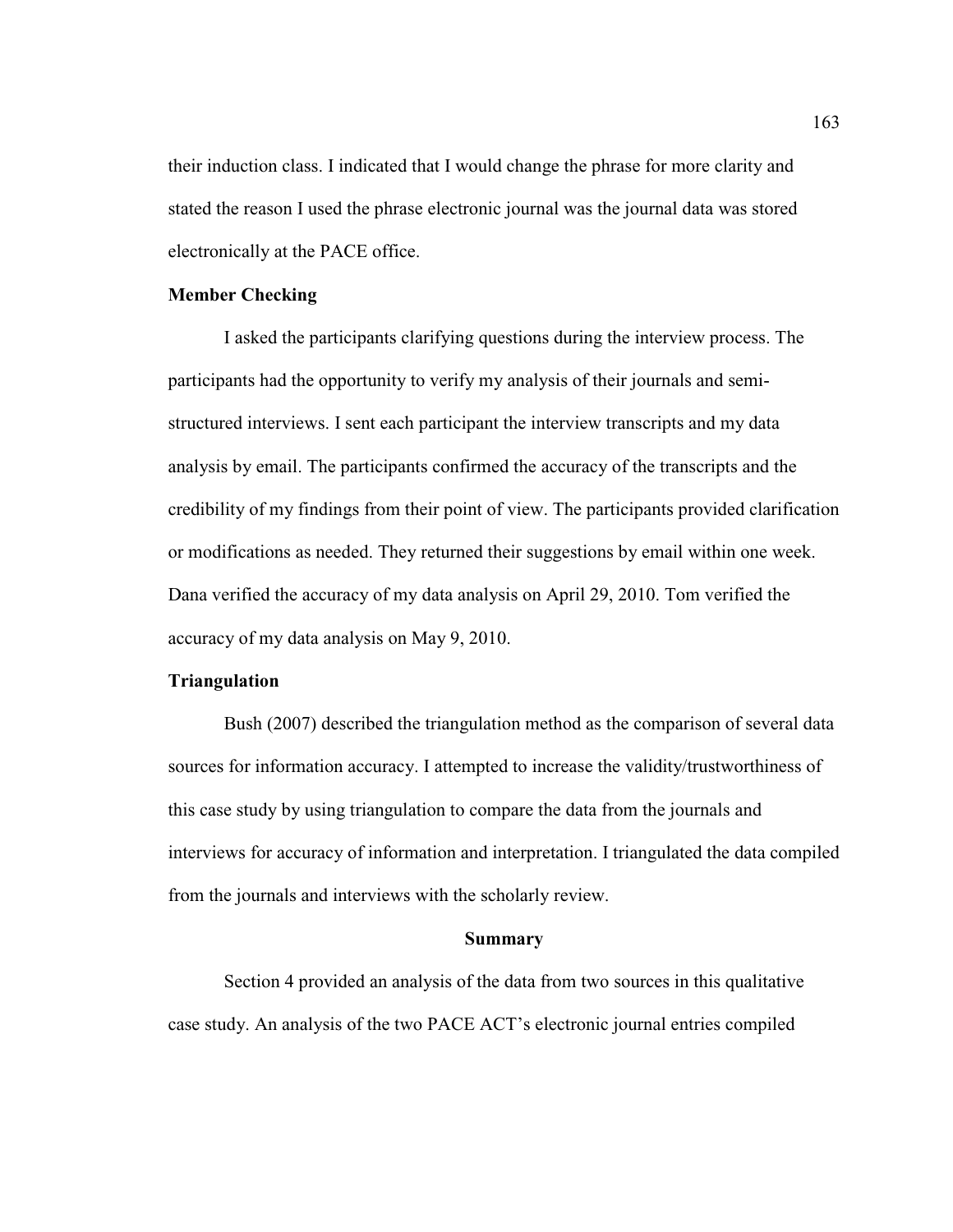during their first year in the classroom and the transcripts from semi-structured interviews conducted the following year is located in this section. Also in this section, an exploration of the research questions is included with the presentation of the findings.

Hatch (2002) indicated when researchers use interviews with unobtrusive data – the journal entries in this case – this allows the researcher to uncover the meanings found in the data. This case study revealed the meanings found in the ACT's journals. Creswell's (2007) and Hatch's (2002) data analysis procedures were used to analyze the findings in the journal entries and the interview transcripts. Trochim and Donnelly's (2008) study described conventional content analysis, the implementation of which is in this study. The researcher used the three levels of coding: open coding, axial coding, and selective coding as suggested by Meyers & Sylvester (2006) in the data analysis phase.

The patterns and themes found in the data revolved around the following topics: support systems, teacher effectiveness, and student achievement. The patterns and themes emerging from support systems included (a) support systems are necessary for the successful transition into teaching, (b) correct implementation of induction/mentoring programs to meet the needs of the new teacher, (c) implementation of other support systems can assist new teachers, and (d) administrative support is essential. The themes emerging from teacher effectiveness and student achievement included: the quality of support provided by induction/mentoring programs may influence a teacher's perception of their effectiveness, the ability to increase student achievement may influence a teacher's perception of their effectiveness, and the teachers' ability to manage their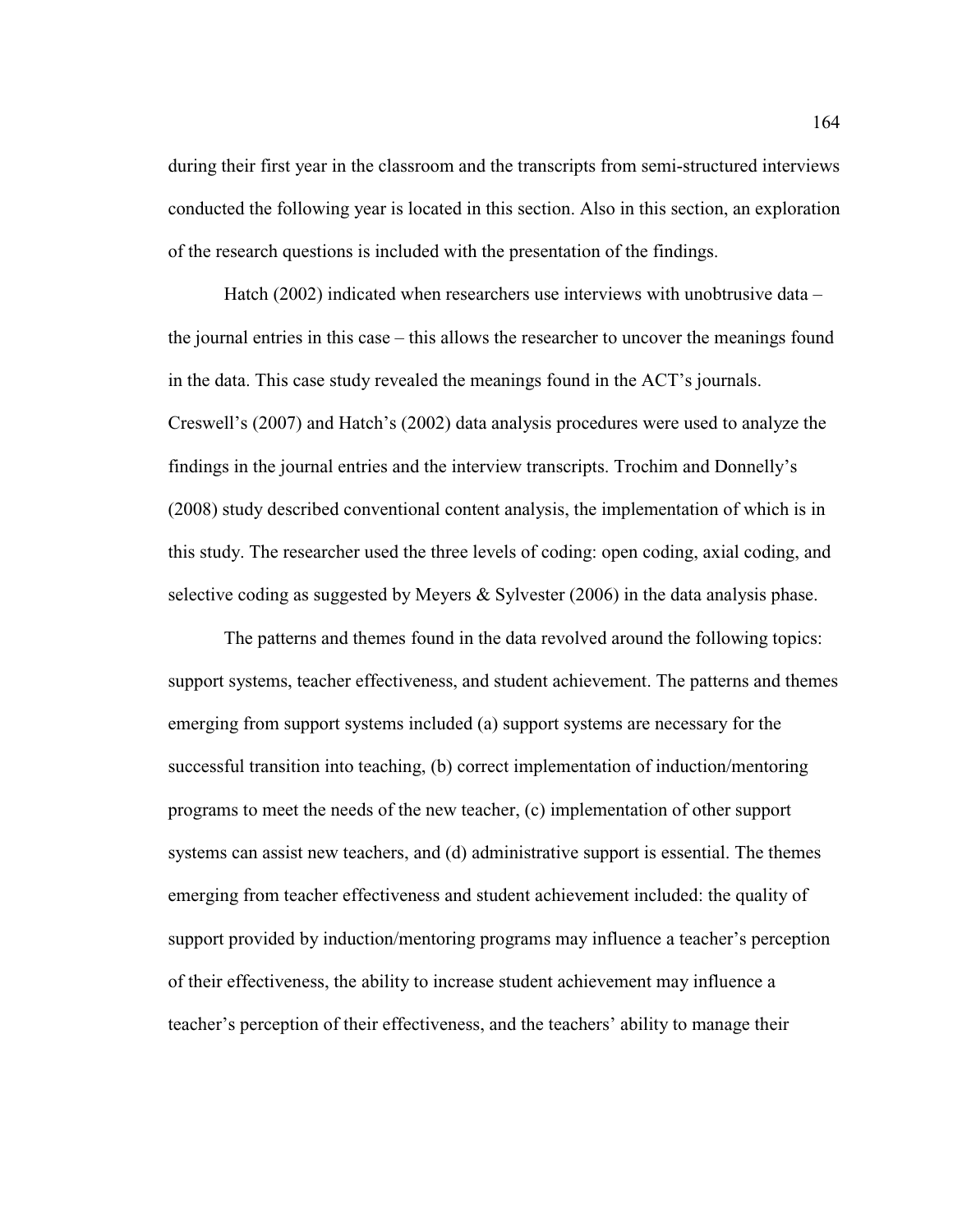classrooms effectively influenced their perceptions of their effectiveness and student achievement. Section 5 contains the discussion, conclusion, recommendations for future studies, and implications for social change.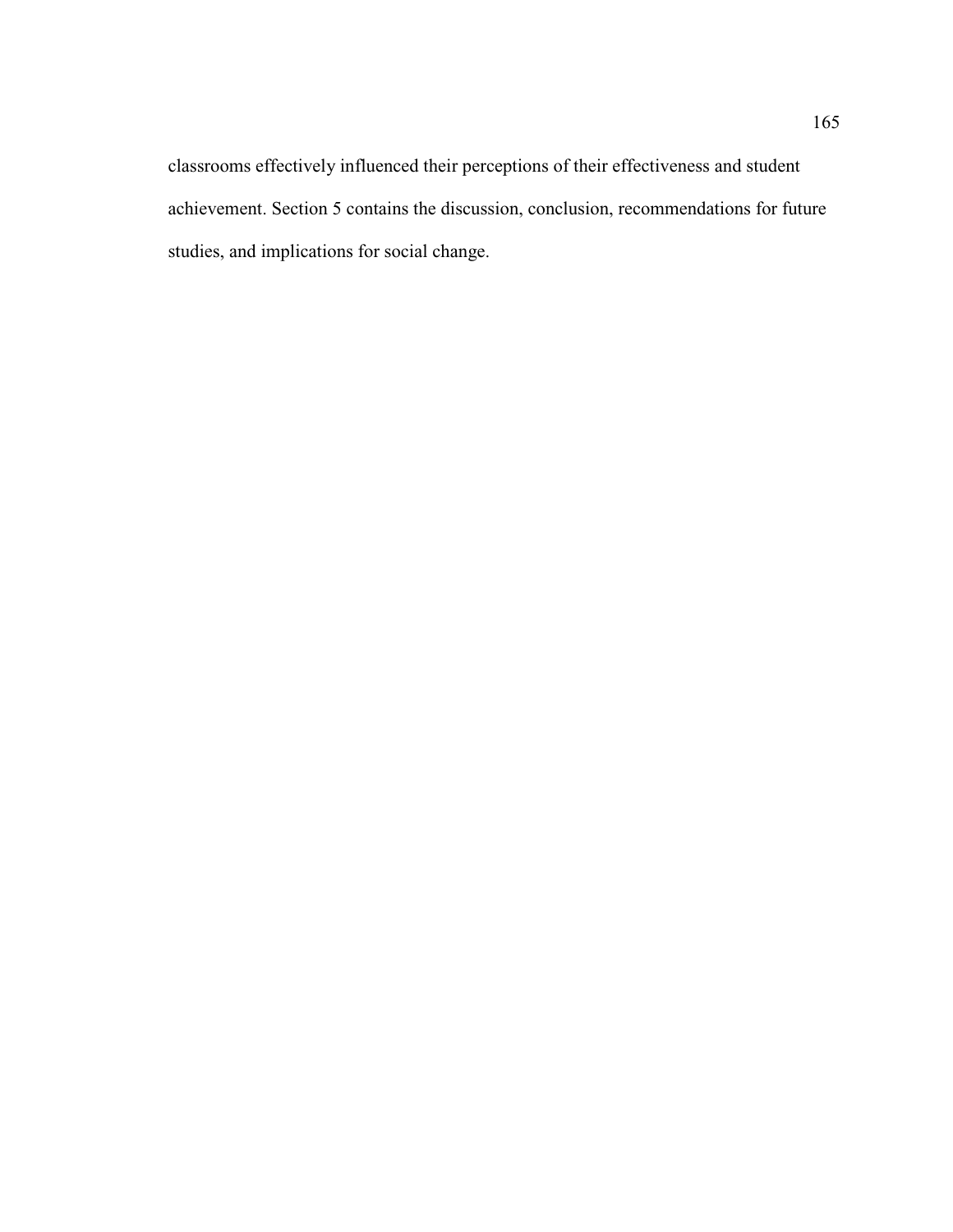Section 5: Summary, Conclusion, and Recommendations

## **Introduction**

This section reiterates the study's purpose and research questions. The role of the researcher and a discussion of how the researcher minimized bias are included. A summary of the research findings are included in addition to a discussion of how the findings relate to the literature. This section includes; recommendations for further study, implications for social change, and recommendations for induction/mentoring programs.

## **Summary of Purpose**

The purpose of this qualitative case study was to examine first-year PACE ACTs' perceptions of their effectiveness as teachers in relation to their students' achievement and the support provided to them as new teachers by their district's mentoring and/or induction training. Every year since the program's inception, approximately 400 new teachers are trained through the South Carolina's PACE (South Carolina Department of Education, n.d.). PACE provides career changers the opportunity to enter the teaching profession while receiving training from the program. Many PACE teachers obtain teaching positions in schools that are difficult to staff; such schools are found in both urban and rural areas. Improved levels of teacher effectiveness and student achievement can be provided through additional quality support systems such as induction programs or mentoring (Maciejewski, 2007). These additional support systems may be advantageous for PACE teachers who otherwise lack the student teaching component and extended formal training that TTTs receive.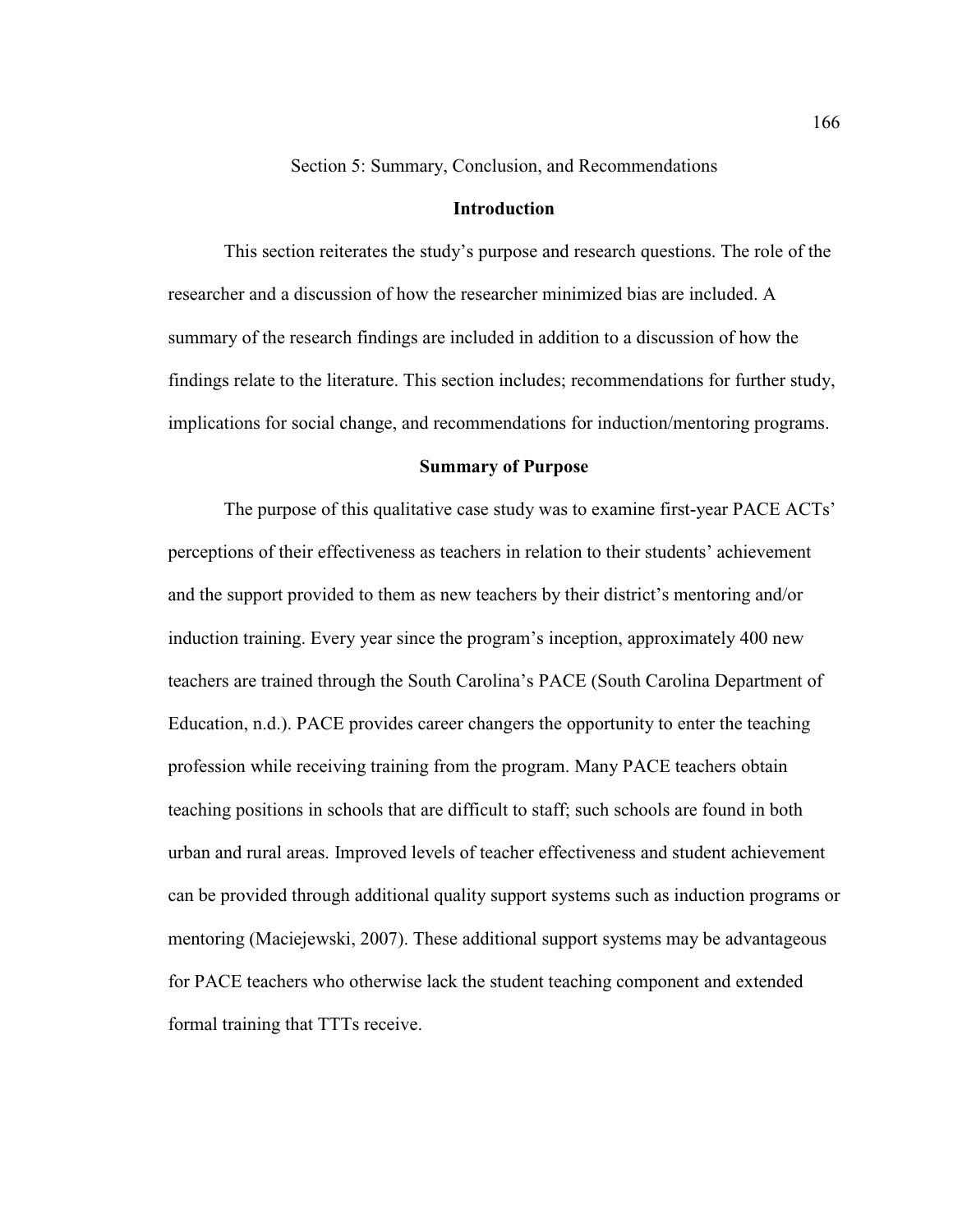The issue of teacher quality and student achievement from the perspective of the ACT is compounded by the level and quality of new teacher support provided through mentoring and/or induction programs during those teachers' critical first year in the profession (Darling-Hammond, 2005b, 2005c). New teacher support systems such as induction training and mentoring vary from school to school, district to district, and state to state, if they exist at all.

### **Summary of Research Problems**

This case study focused on the examination of two PACE teachers' electronic journals of their experiences in the classroom and determined if there is a relationship with the quality of support received from mentoring and/or induction training in terms of teacher effectiveness and student achievement. A second data source, collected during the teachers' second year in the classroom, included semi-structured interviews to clarify the themes that emerged from the journal data. The interviews allowed the teachers to reflect on their experiences during their first year in the classroom and provided their perceptions of their induction/mentoring experience in relation to their effectiveness and the student achievement as noted in their journal entries. The combination of both data sources in this study offered insight on whether alternately certified teachers perceived the additional support received from mentoring and induction programs are relative to their teacher effectiveness and student achievement in their classrooms.

Research for this study was conducted during the spring of 2010. The researcher contacted the South Carolina PACE program to upload her invitation letter to volunteer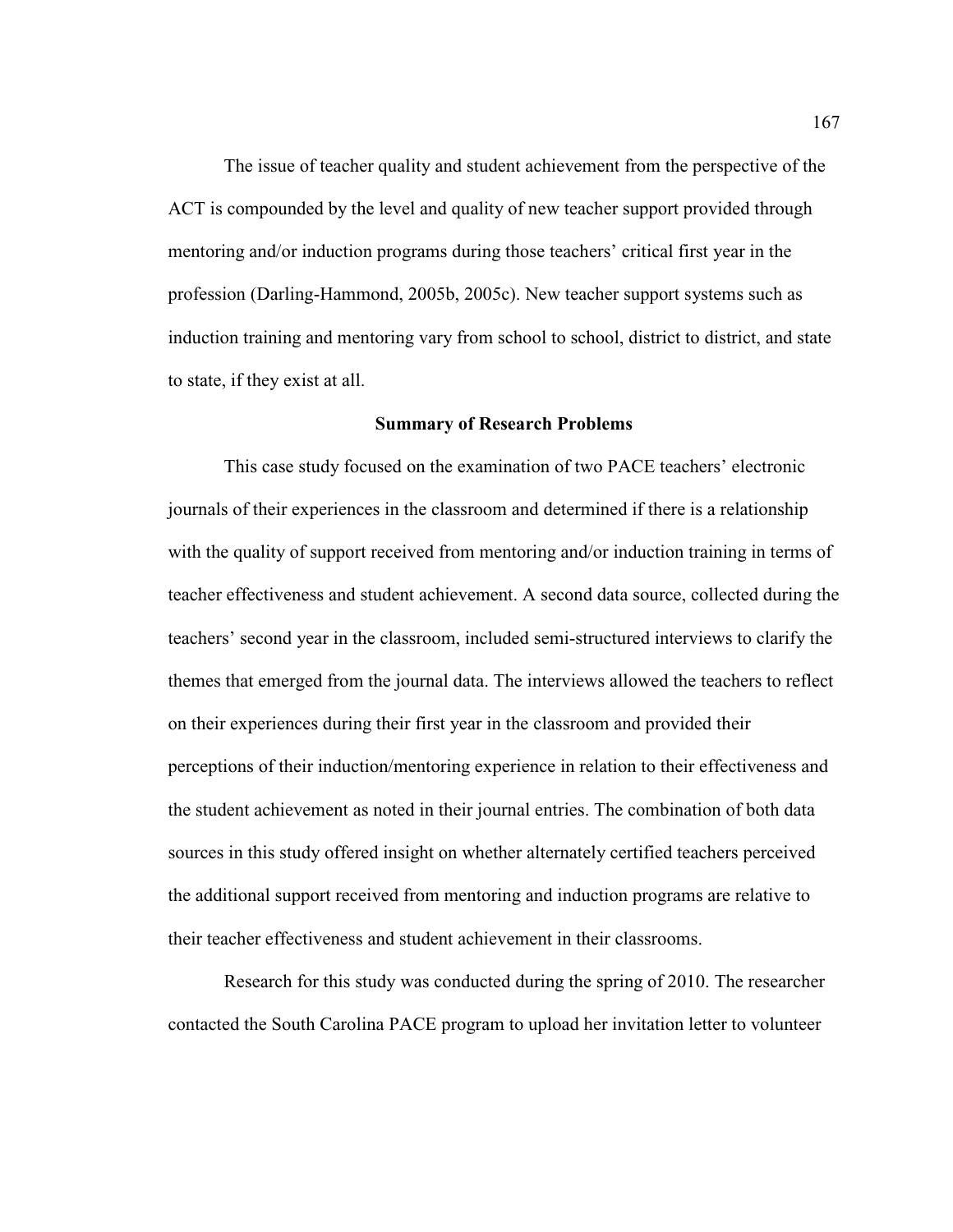for this study on the PACE communication system (Blackboard). This letter was sent to approximately 400 PACE Cohort 6 teachers. Two participants were randomly selected from the pool of volunteers and the data analysis process using the volunteers' archived electronic journal data immediately followed. The two volunteers wrote their journal entries throughout the 2008-2009 school year during their first year in the classroom as an assignment for the PACE program and were subsequently archived in the PACE program office until the researcher requested them for this study in 2010. Analysis of the journal data preceded the semistructured interviews with the teachers. Each semistructured interview lasted 60 to 80 minutes. The teachers' experiences were documented in the recorded and transcribed interviews.

The overarching research question in this study was: Is there a relationship between the amount of additional support (induction and/or mentoring) received by ACTs and the teachers' perceptions of their effectiveness in relation to student achievement?

The following subquestions were addressed:

- 1. How have your induction/mentoring experiences affected your ability to become an effective teacher?
- 2. How have your induction/mentoring experiences affected student achievement in your classroom?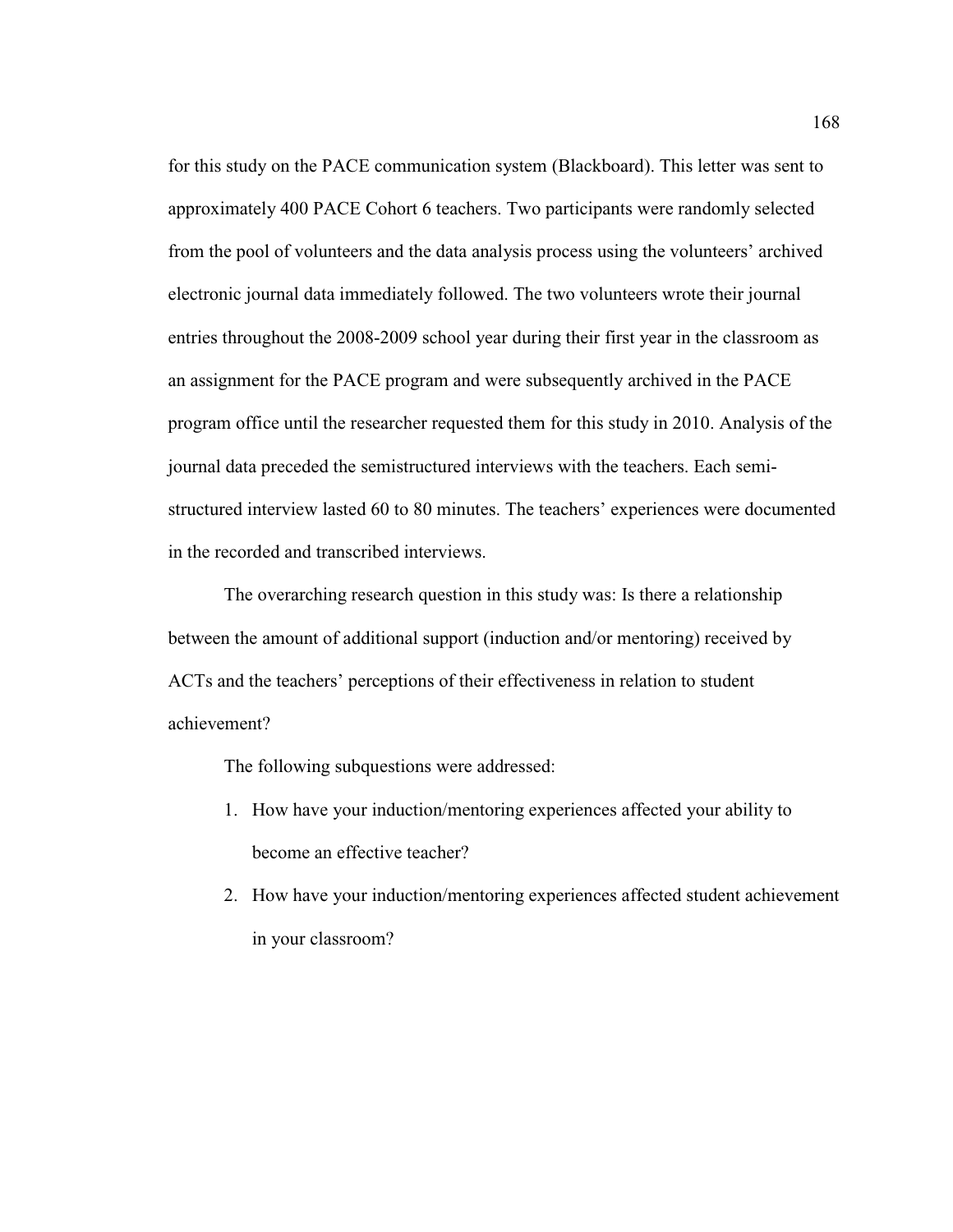#### **Summary of Findings**

 The findings indicate a relationship exists between the amount of additional support (induction/mentoring) received by the ACTs and the teachers' perceptions of their effectiveness in relation to student achievement. In this case study, the data showed PACE teachers received minimal support from their induction/mentoring programs. The minimal support received from the induction/mentoring programs permeated the PACE teachers perceptions of their effectiveness in terms of student achievement. The lack of quality induction and mentoring support fueled the teachers' negative perceptions of their own effectiveness with student achievement. The data indicates the PACE teachers relied on other sources of support because the induction/mentoring program did not meet their needs in terms of teacher effectiveness and student achievement.

#### **Interpretation of Findings**

The patterns and themes found in the data revolved around the following topics: support systems, teacher effectiveness, and student achievement. The patterns and themes emerging from support systems included (a) support systems are necessary for the successful transition into teaching, (b) correct implementation of induction/mentoring programs are necessary to meet the needs of the new teacher, (c) implementation of other support systems can assist new teachers, and (d) administrative support is essential. The themes emerging from teacher effectiveness and student achievement included: the quality of support provided by induction/mentoring programs may influence a teacher's perception of their effectiveness, the ability to increase student achievement may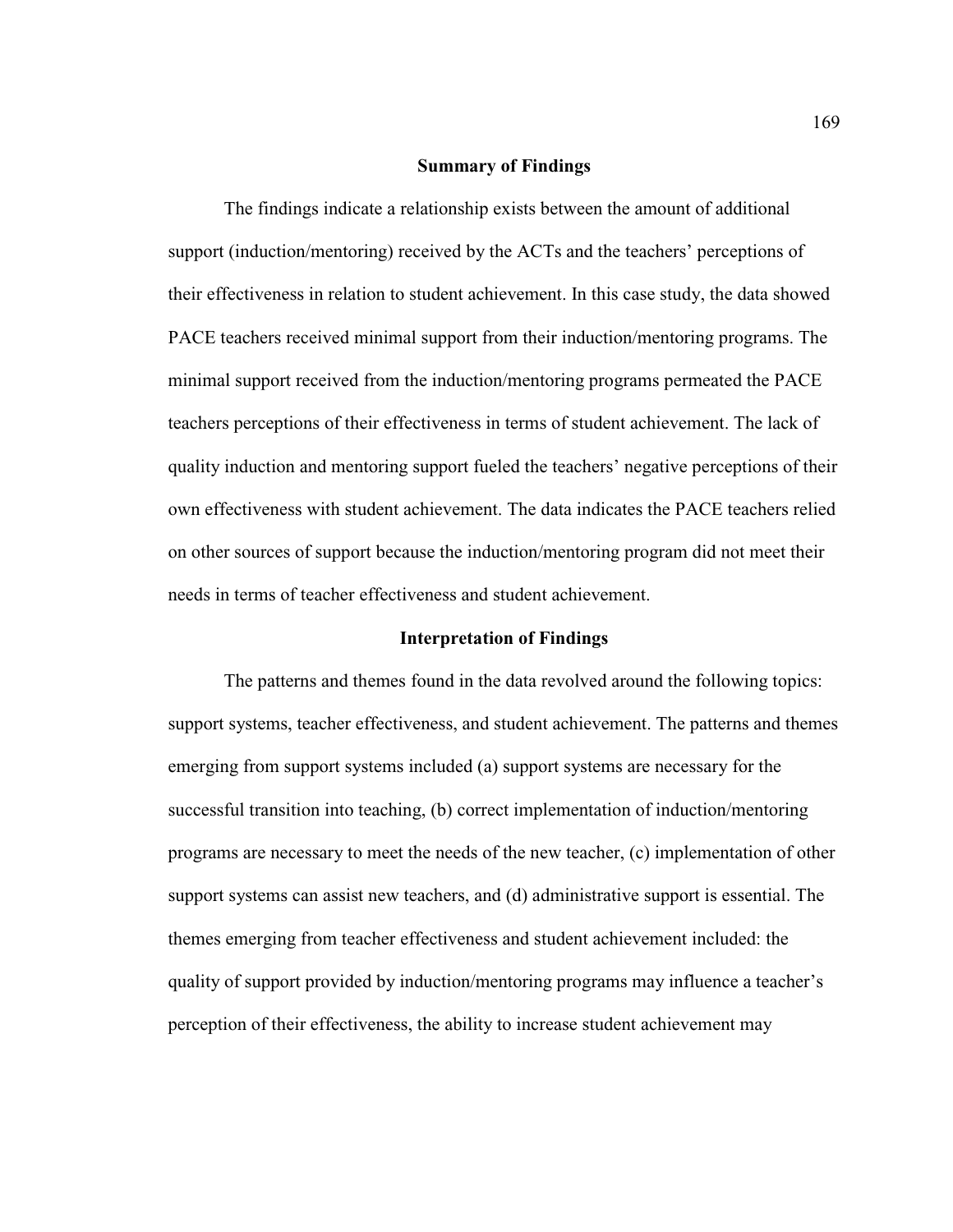influence a teacher's perception of their effectiveness, and the teachers' ability to manage their classrooms influenced the teachers' perceptions of their effectiveness and student achievement.

The overarching research question in this study was: Is there a relationship between the amount of additional support (induction and/or mentoring) received by ACTs and the teachers' perceptions of their effectiveness in relation to student achievement?

# **Significance of Subquestion 1**

Question 1 asked, "How have your induction/mentoring experiences affected your ability to become an effective teacher?"

 Dana and Tom's induction/mentoring experiences did not provide the support they needed to become an effective teacher. Both teachers resorted to looking for help from other resources. Dana had to overcome many obstacles during her induction/mentoring experience. Her negative experiences with induction and mentoring forced her to look elsewhere for assistance. Dana's effectiveness is a result of her own resolve, the assistance provided by her colleagues, and the support she received from her administrators. Dana commented about her mentoring experience "I definitely think it could have been better. There are a lot of little holes in my education of being a teacher too that I'm still filling in."

 Tom needed to see what effective teaching looks like. Tom suggested that new teachers should have the opportunity to shadow another teacher, or become a teacher's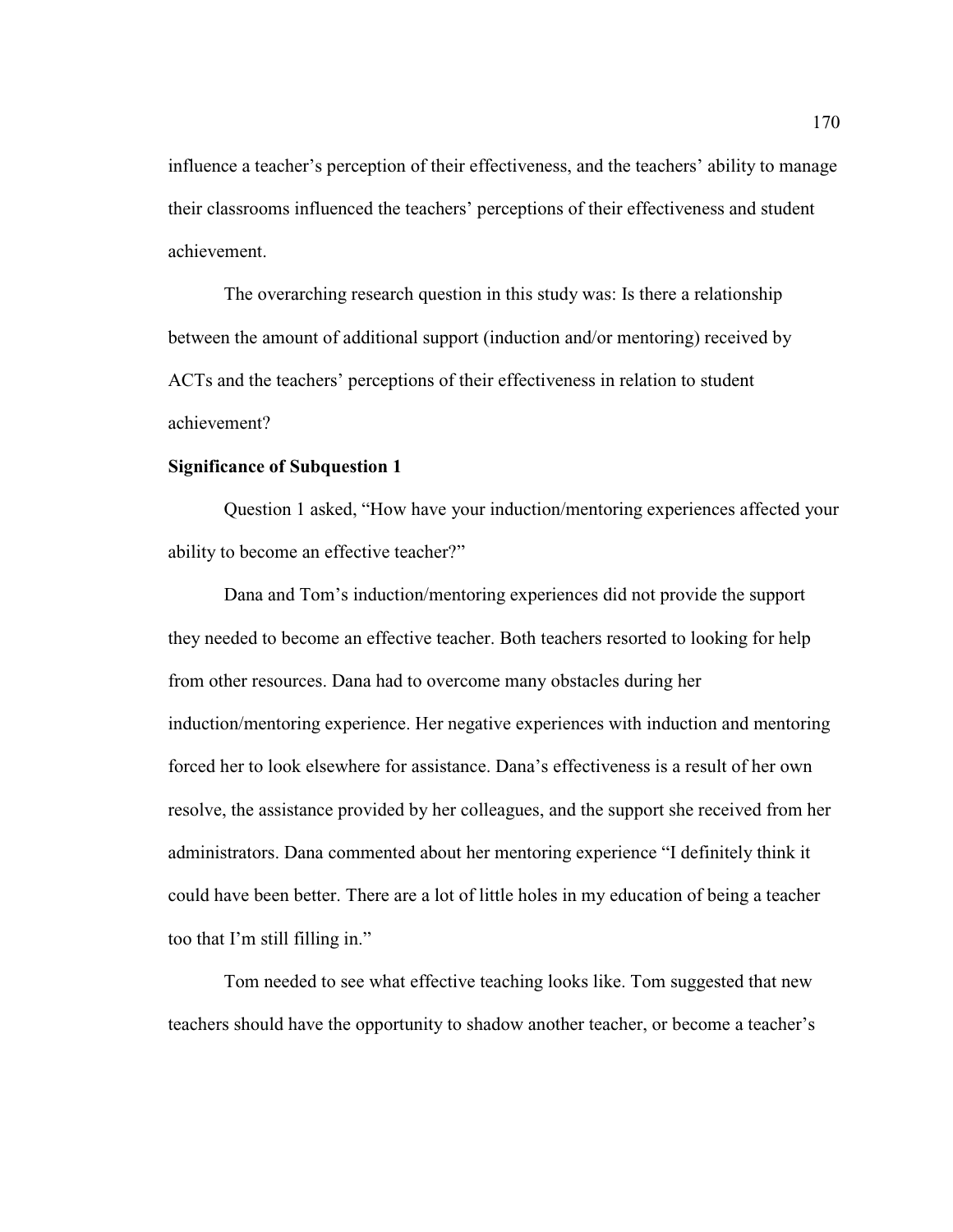assistant to observe how effective teachers perform their duties prior to entering a teaching position. Tom expressed his desire to see what works for different teachers. He wanted to fill his teacher toolbox with the tools necessary to become an effective teacher. He also stated the induction/mentoring program "structure was fine it just wasn't executed very well." The support the teachers received from outside sources contributed more to the teachers' perceptions of effectiveness than the experiences with the induction/mentoring program.

## **Significance of Subquestion 2**

 Question 2 asked, "How have your induction/mentoring experiences affected student achievement in your classroom?"

In Dana's case, she mentioned the only time student achievement was introduced in her induction/mentoring experience was when she listened to a guest speaker in her induction class discuss how to teach students to take a multiple-choice test. The topic of multiple choice tests introduced in Dana's induction class did not have an effect on her students' achievement because she did not implement this knowledge during her first year in the classroom. She said she started using multiple-choice tests during her second year. A relationship between the support received from induction/mentoring and student achievement is not noticeable for Dana because a guest speaker only addressed the topic of student achievement once in the induction class.

Dana and Tom's induction/mentoring experiences did not provide the resources or strategies to assist them with improving student achievement. Dana and Tom expressed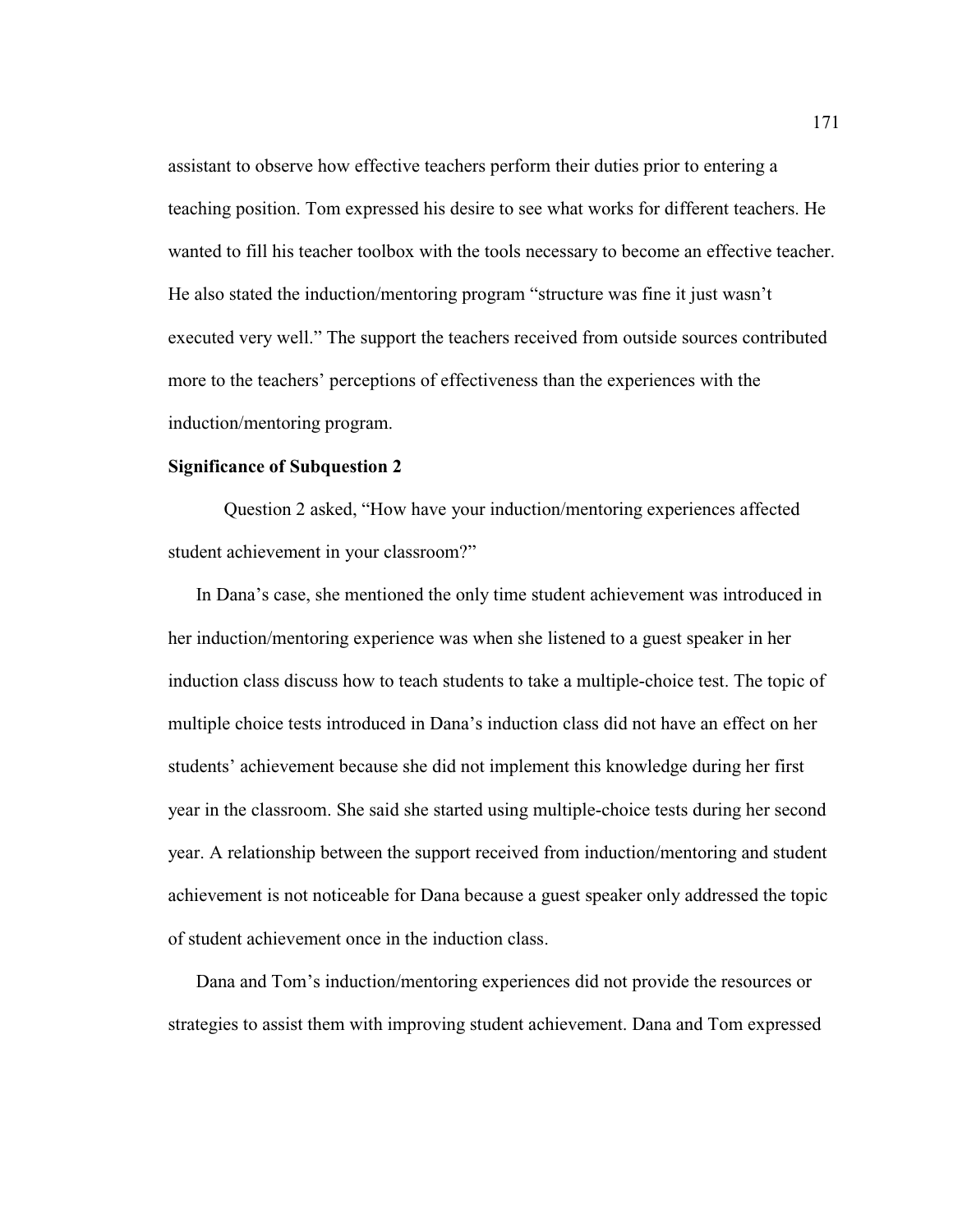they did not feel their induction/mentoring experiences provided the support they needed to feel effective with student achievement. They relied on the other sources to obtain assistance with student achievement. Both teachers indicated their ability to manage their classroom had influenced their students' achievement. They both indicated they received minimal assistance from their induction/mentoring programs in relation to classroom management.

### **Literature to Support Findings**

Prior to NCLB (U.S. Department of Education, 2001), teacher vacancies in rural and urban schools were often filled with under-qualified or uncertified personnel (Darling-Hammond, 2005c). As a means of improving the nation's teacher workforce and thereby the education provided to every child, NCLB focused on ensuring every classroom was staffed by a highly qualified teacher. Accountability systems such as NCLB require schools to focus on teacher effectiveness and student achievement.

The shortened training experience associated with ACPs has caused concern about the quality of the ACT as compared to that of the TTT. Researchers (Darling-Hammond, 2005c; Mahatha, 2005) contend underprepared teachers can hinder student learning, making the need for quality teacher training and professional development more important than ever. PACE teachers received two weeks training the summer prior to entering the classroom, an additional two weeks the following summer, and six seminars during their first two years in the classroom. The PACE teachers who missed the first summer training attended a winter training session during their winter vacation and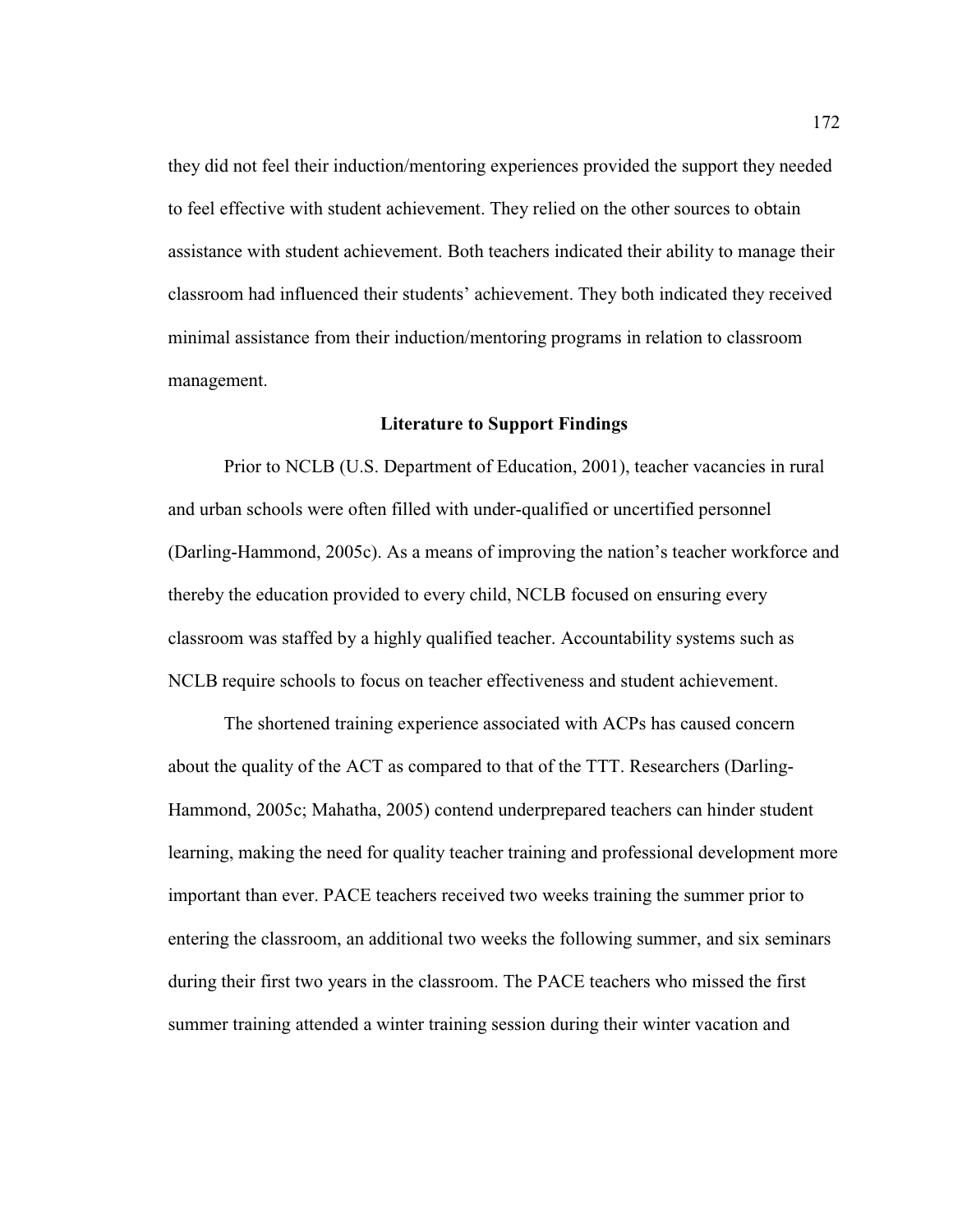throughout weekends in January and February. PACE teachers who attend the winter training sessions, enter the classroom without any formal training making the need to have a quality induction/mentoring program imperative.

The purpose of mentoring and induction programs is to fill the gaps in the ACP's training. The additional support systems provided to ACTs need to be investigated because the perception of ACTs' quality or effectiveness is linked to teacher training and student achievement (Darling-Hammond et al., 2005). Mentoring and induction programs help new teachers transition into the profession and lower the attrition rate of new teachers (Martin, 2008; Strong, 2005; VanderPyl, 2007). Wong et al. (2005) suggested mentoring and induction programs might vary in quality and duration throughout the United States. According to Wong et al., the additional support provided to new teachers most commonly appears in the form of a mentorship program that relies on the two participants (mentor and mentee) to seek out each other. Many mentoring situations are primarily nothing more than a *safety net for the new teachers* (Wong et al., p. 384). PACE teachers are expected to attend induction/mentoring programs to help them transition into the profession.

Studies by several researchers (Darling-Hammond, 2005b; Davis, 2006; Haskins, & Loeb, 2007) agree teacher quality is the most important factor influencing student achievement. Research indicated student achievement is related to teacher quality; therefore, teacher preparation programs that focus on content knowledge, pedagogy, and practice produce quality teachers (Laczko-Kerr & Berliner, 2003). Rockoff (2004) stated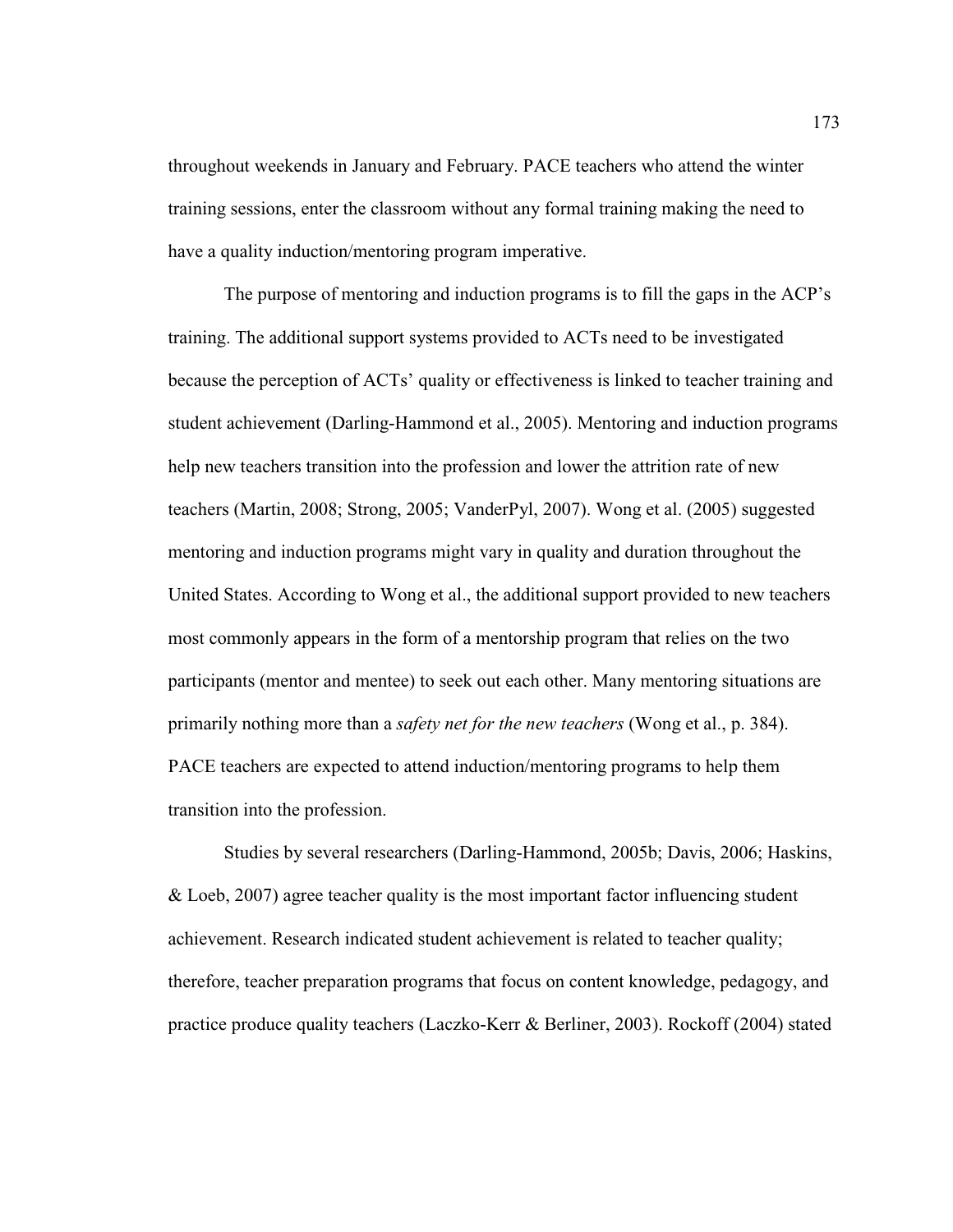students' test scores have been used as a data source to determine teacher effectiveness. The PACE teachers in this study indicated their belief that their effectiveness related to student achievement. They indicated their test scores were a measure of their effectiveness. Both teachers suggested they needed assistance with pedagogy and that the induction/mentoring programs did not provide the assistance they needed to feel effective because of their lack of pedagogical knowledge.

## **Conclusions**

After careful review of the data in this case study, this researcher determined the PACE ACT's induction/mentoring experiences provided by the ACT's districts did not meet the teachers' needs. The teachers' perceived they were ineffective with classroom management, which negatively affected student achievement. Because the teachers' induction /mentoring experiences did not meet the teachers' needs, the teachers searched for other sources of assistance to improve their effectiveness with classroom management and student achievement. This researcher concluded that there is a relationship between the quality and amount of additional support received by ACTs and the teachers' perceptions of their effectiveness in relation to student achievement. In this case, the teachers' perceptions of their support were negative leading to their feelings of ineffectiveness until they received support from other sources. However, the researcher determined once the teachers found other support structures that their perception of their effectiveness improved in terms of student achievement. The researcher also determined the teachers perceived support systems are necessary for the successful transition into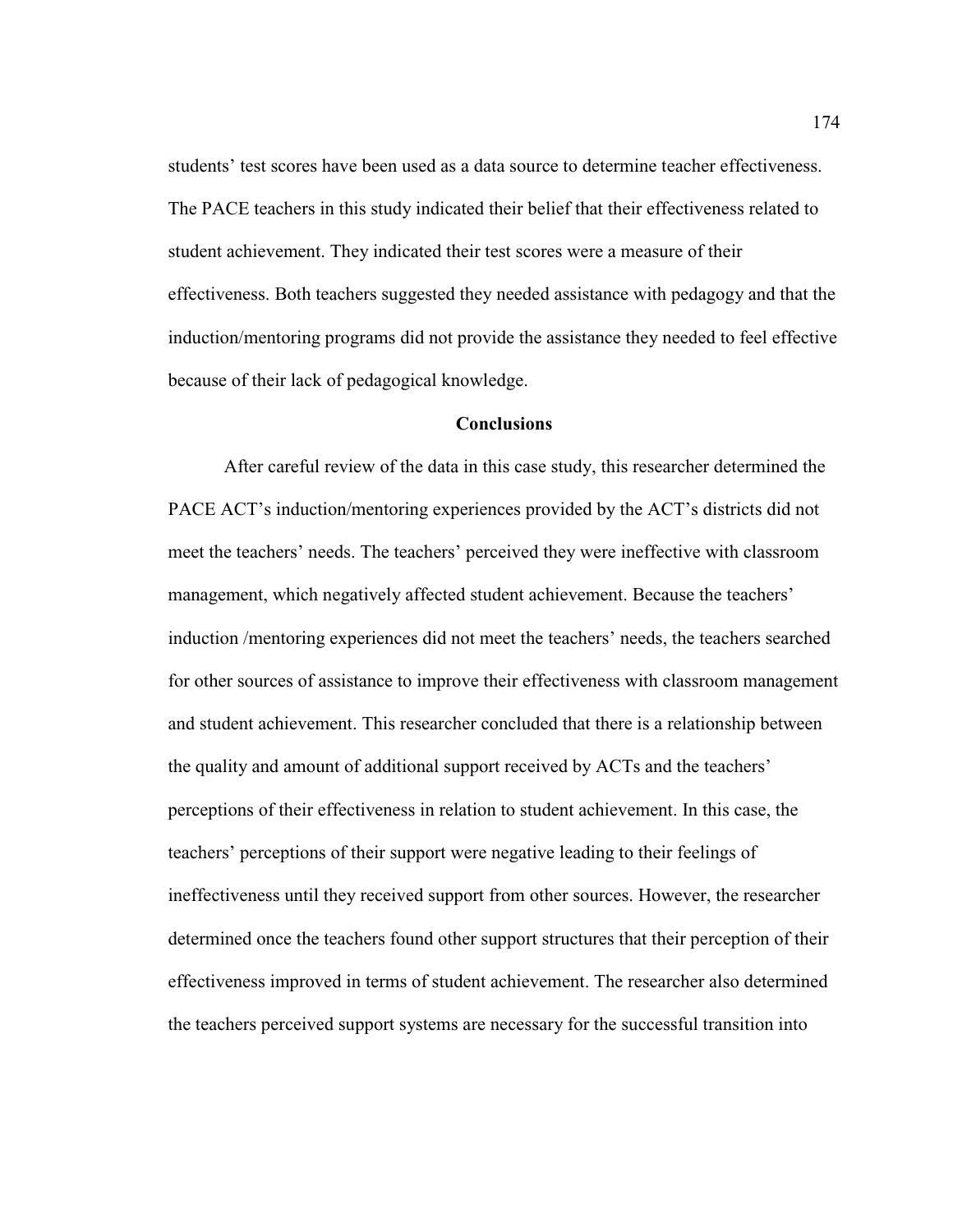teaching, induction/mentoring programs should meet the needs of the new teacher, and administrative support is essential.

As cited in section 2, researchers (Darling-Hammond, 2005c; Mahatha, 2005) agree teacher training is related to teacher effectiveness and student achievement. Mentoring and induction are considered as extended forms of professional development and teacher training. Quality professional development is necessary for successful teaching. Glassford and Salinitri (2007) suggested better teaching has a positive impact on student achievement. The results from this study indicate PACE ACTs may need additional support systems to realize a positive impact on student achievement because they lack the student teaching component found in TTT programs.

## **Implications for Social Change**

The study is significant because limited research has been conducted relating ACT training and support to teacher effectiveness and student achievement. Perhaps more important to policy makers in South Carolina, no research has been reported that relates the perceptions of PACE-trained teachers' effectiveness and student achievement to the quality of those teachers' induction and/or mentoring program. This study contributes to the body of knowledge needed to address the problem of providing quality teachers for every child and quality induction and/or mentoring programs to every new teacher by studying the experiences of two first-year ACTs and their perceptions of effectiveness and student achievement. The results of this study provide insights that may inform policy makers, state departments of education, legislators, and school districts of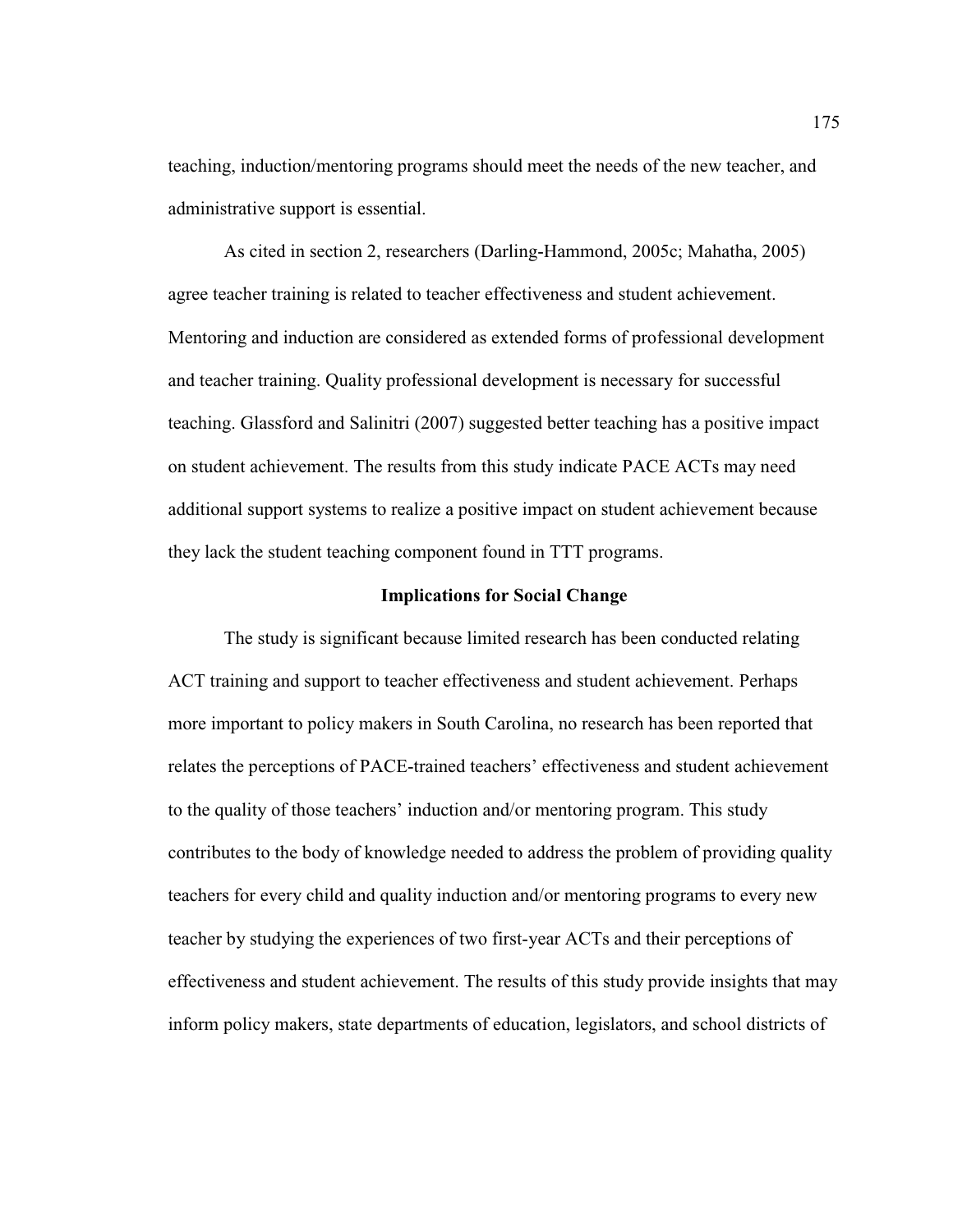the implications for positive social change by providing the story of two ACTs' perceptions of the role induction/mentoring played in their experiences with teacher effectiveness and student achievement.

The primary focus of this case study was to examine two PACE teachers' perceptions of their experiences in the classroom and determine if there is a relationship with the quality of support received from mentoring and/or induction training in terms of teacher effectiveness and student achievement. In this case, the teachers' perceptions of their support were negative leading to their feelings of ineffectiveness until they received support from other sources. However, the researcher determined once the teachers in this study found other support structures, their perception of their effectiveness improved in terms of student achievement. The researcher also determined the teachers perceived support systems are necessary for the successful transition into teaching, induction/mentoring programs should meet the needs of the new teacher, and administrative support is essential. This study contributes to positive social change in that its findings inform policy makers of alternately certified first-year teachers' perceptions of their effectiveness and student achievement based on the additional support received from their district's mentoring and/or induction programs. This information may suggest the need for program modifications.

Another area in which the study may be significant is the possibility of its results indicating the need for curricular modifications to the induction and/or mentoring programs offered to ACTs to increase teacher effectiveness and student achievement.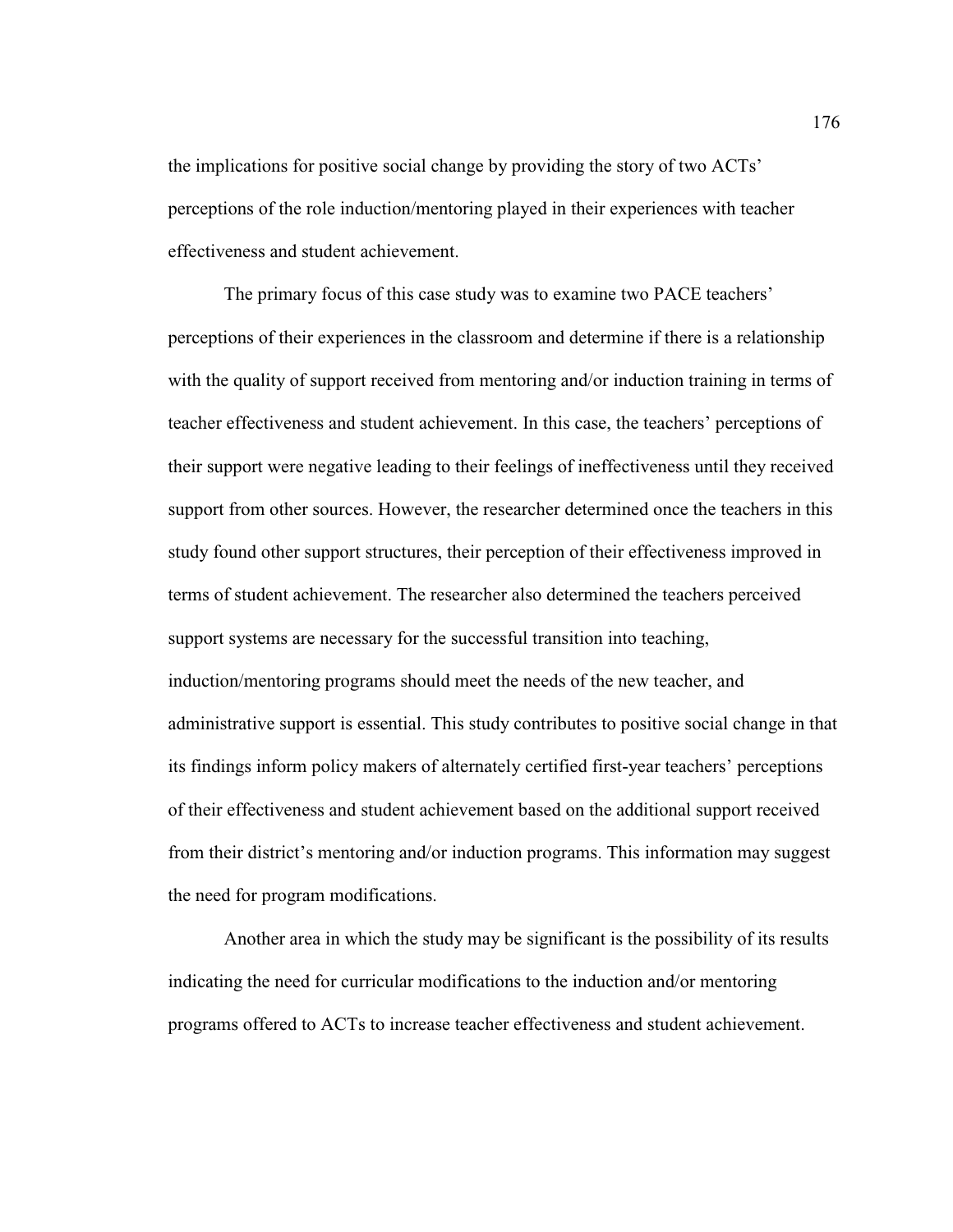Curricular modifications may need to include a variety of components that meet individual teachers' needs.

# **Recommendations for Action**

This researcher will offer the following recommendations to the PACE program to disseminate as they wish to school districts, other South Carolina State Department of Education departments, legislators, and any other agencies that may find the study beneficial. As indicated in the findings, (a) support systems are necessary for the successful transition into teaching, (b) correct implementation of induction/mentoring programs are necessary to meet the needs of the new teacher, (c) implementation of other support systems can assist new teachers, and (d) administrative support is essential. Therefore, the researcher recommends:

- 1. Change the induction/mentoring training period from one year to two years to allow adequate time to transition into the profession. Add a third year if needed.
- 2. Administer teacher surveys to assess PACE teachers' induction/mentoring needs periodically during their first three years in the classroom.
- 3. Implement administrator surveys or reports to assess PACE teachers' induction/mentoring progress and needs.
- 4. Design individual PACE teachers' progress reports to indicate individual teachers' strengths and areas requiring professional development.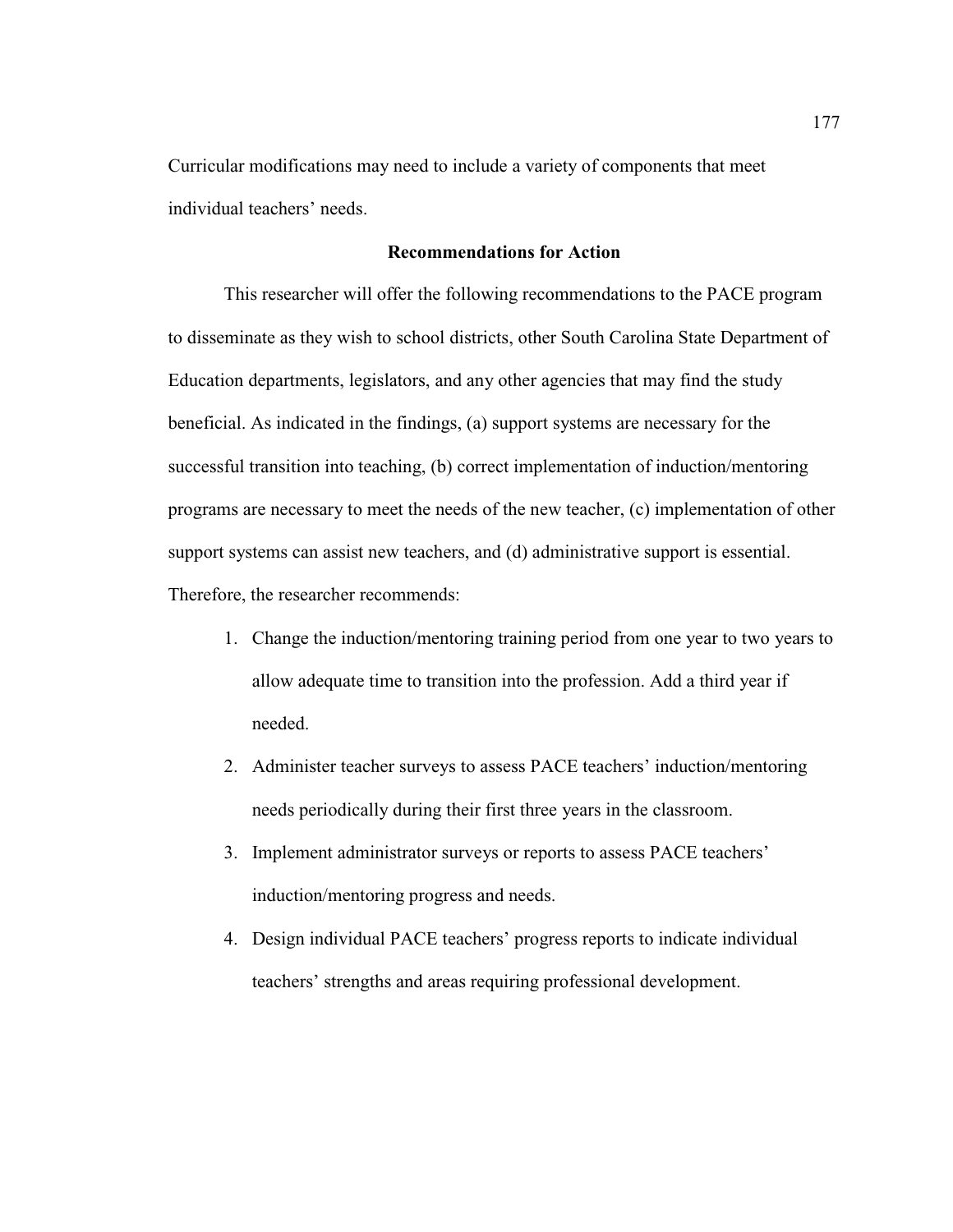- 5. Develop and offer course modules to meet the PACE teachers' needs indicated in the surveys and the progress reports.
- 6. Monitor implementation of induction/mentoring programs to assess possible program changes.

# **Recommendations for Further Study**

The recommendations for further study include an examination of PACE teachers' needs to improve their own perception of teacher effectiveness in terms of student achievement. The data from this study indicated that the participants' induction/mentoring programs did not meet their needs because of poor implementation. Another possibility for future studies might include which curricular and program changes need improvement to provide a more satisfactory induction/mentoring experience for PACE teachers. Additional studies may consider surveying larger sample sizes to ascertain areas of concern. The possibility exists that some concerns may be regional rather than statewide.

Finally, a study of the administrative support provided PACE teachers might be beneficial. The participants in this study noted their mentors did not have the same planning period as they did and were overwhelmed with the other duties they had to attend to beyond being a mentor. Administrative support structures could allow teams of teachers to become mentors for new PACE teachers. In this study, the PACE teachers relied on their co-workers more than they did their assigned mentor for support.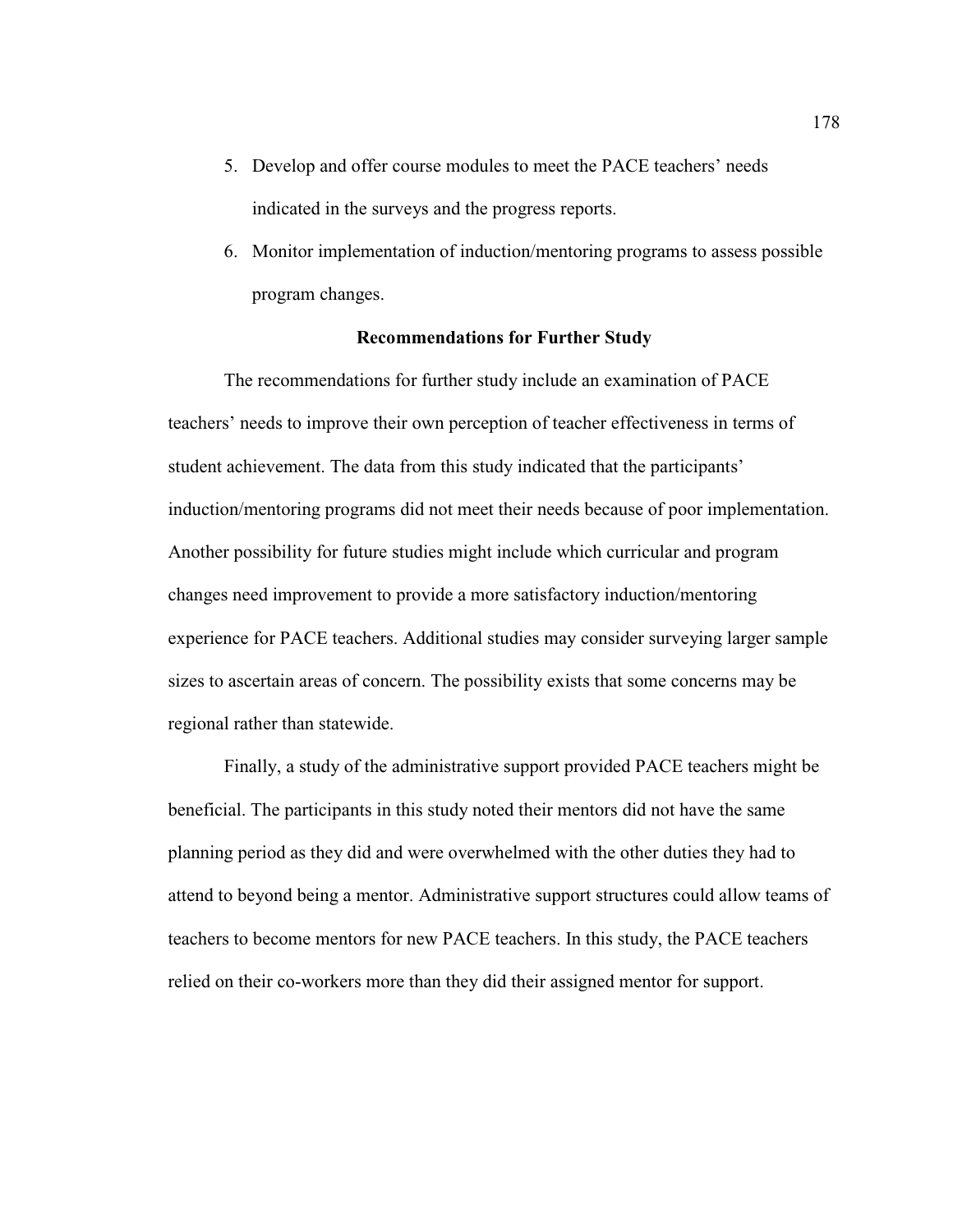#### **Researcher's Experience in the Research Process**

The researcher examined two PACE teachers' perceptions of their effectiveness with student achievement in terms of the quality and amount of induction/mentoring support provided them by their school districts. This research used unobtrusive journal data produced during the teachers' first year in the classroom and collected the following year for this study. Semi-structured interviews conducted as a second data source clarified the themes generated in the journal data. Both data sources provided a window into the teachers' experiences with their induction/mentoring program, and their perception of their effectiveness with student achievement during their first year.

I have worked as a part-time instructor for PACE intermittently between the years 2005 and 2009. My role as an instructor in the program did not have an impact on either phase of the data collection because the participants completed their formal PACE training by the time the data collection commenced. From the participants' perspective, I was a researcher and not a PACE instructor. I conducted and transcribed the semistructured interviews and analyzed both sets of data. The interviews took place at a time and location convenient to each participant. I met the first participant at a library to conduct the interview and used a speakerphone in my office to conduct the interview with the second participant.

## **Researcher Bias**

I am a teacher with 17 years experience and a part-time PACE instructor. I understand I may have possible biases because I am researching first-year PACE ACTs.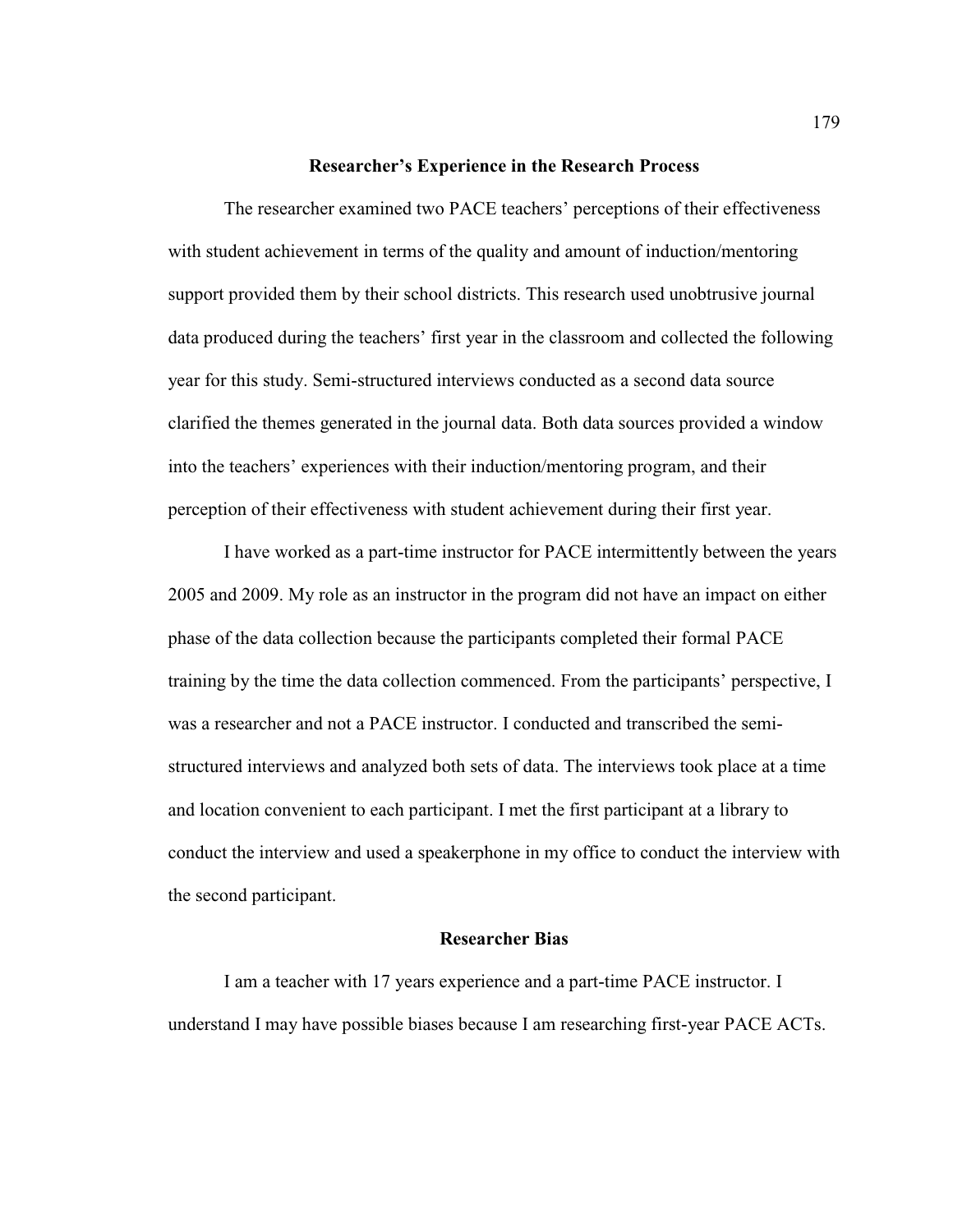Compiling the data from an academic yearlong journal assignment to self-describe the participants' first-year experiences in the classroom minimized the possibility of researcher bias. Individual interviews followed the review of the journal entries. The interview questions were peer-reviewed and given to the teachers prior to the interviews. Study participants had the opportunity to review the data gathered from their journals and the transcriptions of audio-recorded interviews to ensure the accuracy of information presented in the findings. As noted in the American Psychological Association (2009) manual, researcher bias was checked when I asked the participants in the case study to read the researcher's account of the case to ensure accuracy. The participants agreed my analysis of their data was accurate. Participant 2 asked the researcher to correct one omission. The researcher corrected the omission as requested to complete the member checking process.

#### **Effects of the Research on the Participants**

The researcher sent invitation letters to PACE Cohort 6 teachers to volunteer for this study. The researcher randomly selected two participants from the volunteers who responded to the invitation. The researcher protected the participants' identity by using the pseudonyms Dana and Tom in this study. The identity of the participants' school districts was not revealed and their schools were described as located in the suburbs in two different regions of South Carolina. The letters XXX were substituted in this study whenever references to a school, district program name, administrators' name, or any other identifiers located in the data to protect their identities.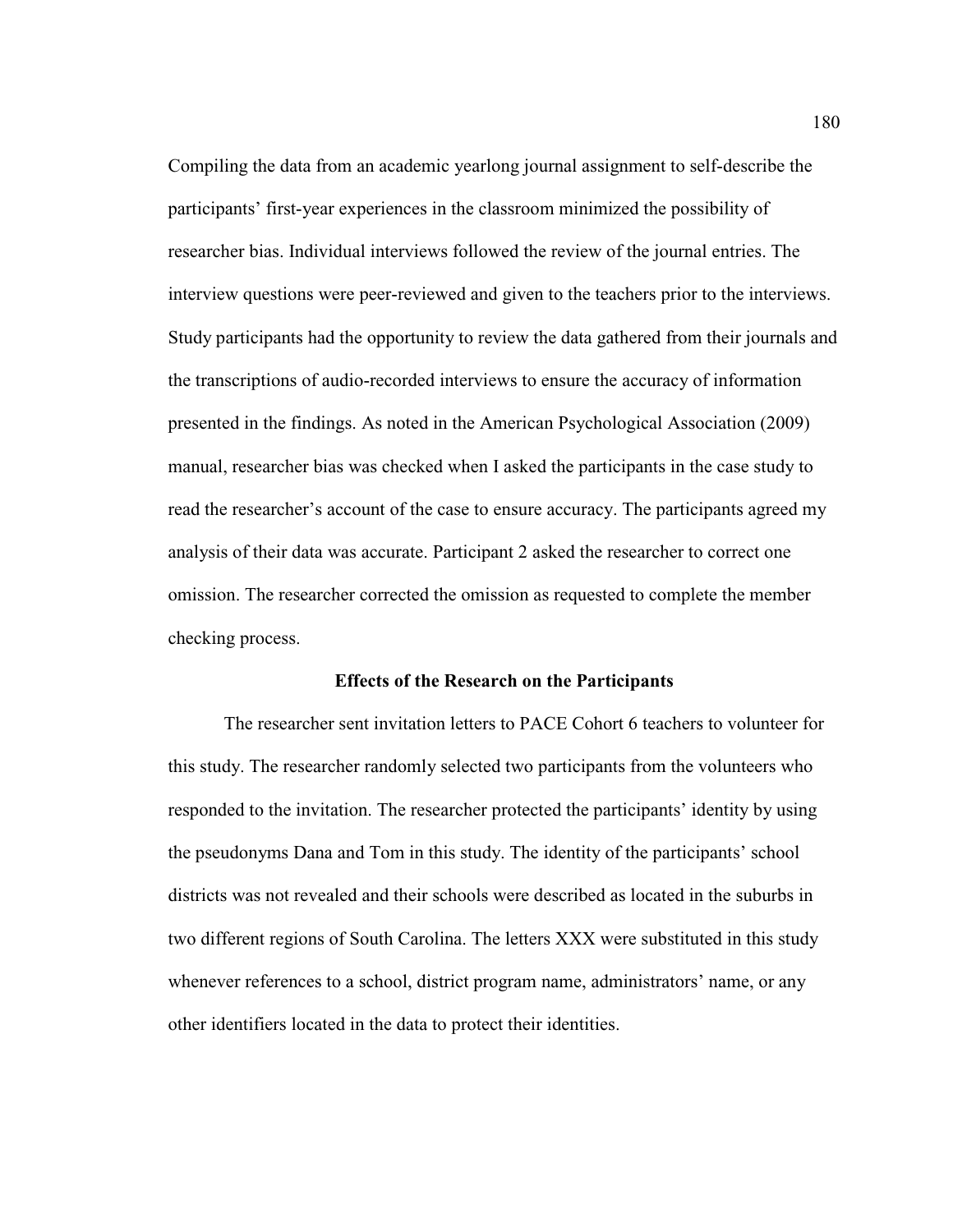#### **Researcher's Thoughts Regarding the Study**

Like the PACE teachers, I am also a career changer. I entered teaching several years after obtaining my teaching certificate. I received my training as a teacher, by obtaining a Bachelor's degree in Education, which required student teaching experiences. Once I entered the teaching profession, I was fortunate enough to have a good induction program experience and good mentors throughout my teaching career. This study heightened my awareness of the importance induction/mentoring plays in the role of training new PACE teachers. The PACE program does not have a student teaching component in their training and relies on quality induction and mentoring programs provided by the school districts to make up for this deficit. These induction/mentoring programs are critical to the successful transition to the profession.

As I read the PACE teachers' journals for this study, I felt a connection to the teachers as they navigated through their first year in the classroom. I remembered some of the hurdles I encountered as a new teacher and could relate to them. The interview process in this study helped me understand the problems these PACE teachers experienced. When I spoke to the teachers, I could hear their emotions in their voices, making their experiences come alive. The PACE teachers in this study had a desire to make a difference but did not receive the adequate induction/mentoring support they needed to become effective teachers. The results of this study have changed the way I think about the training needs of PACE teachers. I believe exploration of curricular and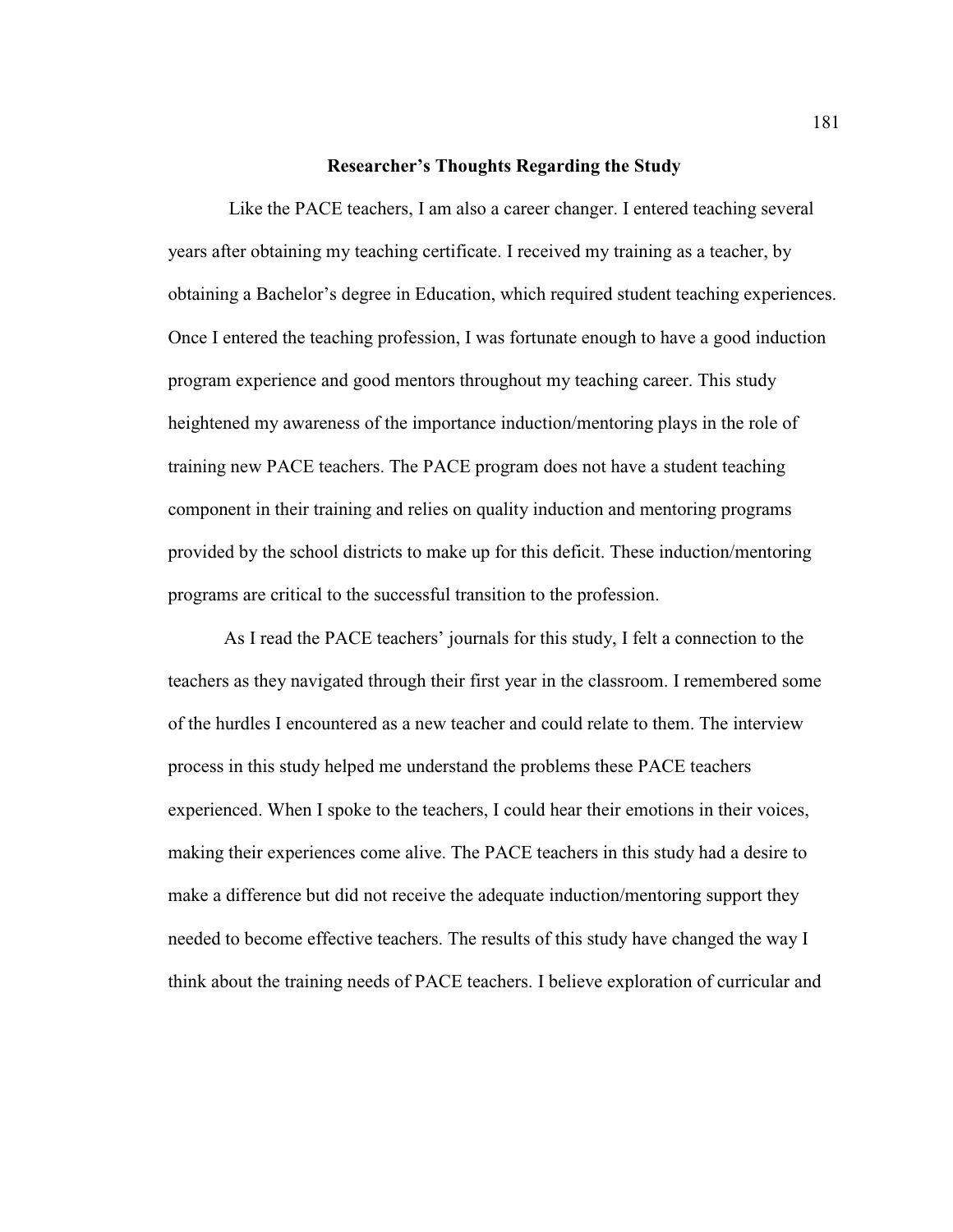program modifications to induction/mentoring programs are necessary to meet the needs of our new teachers and their students.

## **Conclusion**

 PACE ACTs are career changers who have made a life decision to dedicate themselves to the teaching profession. PACE teachers are well-educated individuals, many holding advance degrees. They bring a vast array of real life experiences that brings relevance to the content area in which they teach. As a PACE instructor, I have heard many PACE teachers tell me they chose to change careers because they felt they needed to make a difference. It is this desire to make a difference that helps these teachers as they endure difficult classroom situations.

 The PACE program provides a shortened training experience to potential teachers prior to placement in the classroom. There is no student teaching component in the PACE program. The PACE training is supplemented with the districts' induction/mentoring programs to help the teacher transition into the profession. Many induction/mentoring programs do not meet the needs of the new teacher and the teachers resort to seeking help from other sources. It is this break-down in the PACE teacher's training that leads to the teachers' feeling less effective with student achievement. Research to identify PACE teachers' induction/mentoring needs might ease the transition into the profession and ultimately improve teacher effectiveness and student achievement. Curricular modifications and regulation of the implementation of the induction/mentoring programs may need consideration to assist the new PACE teacher.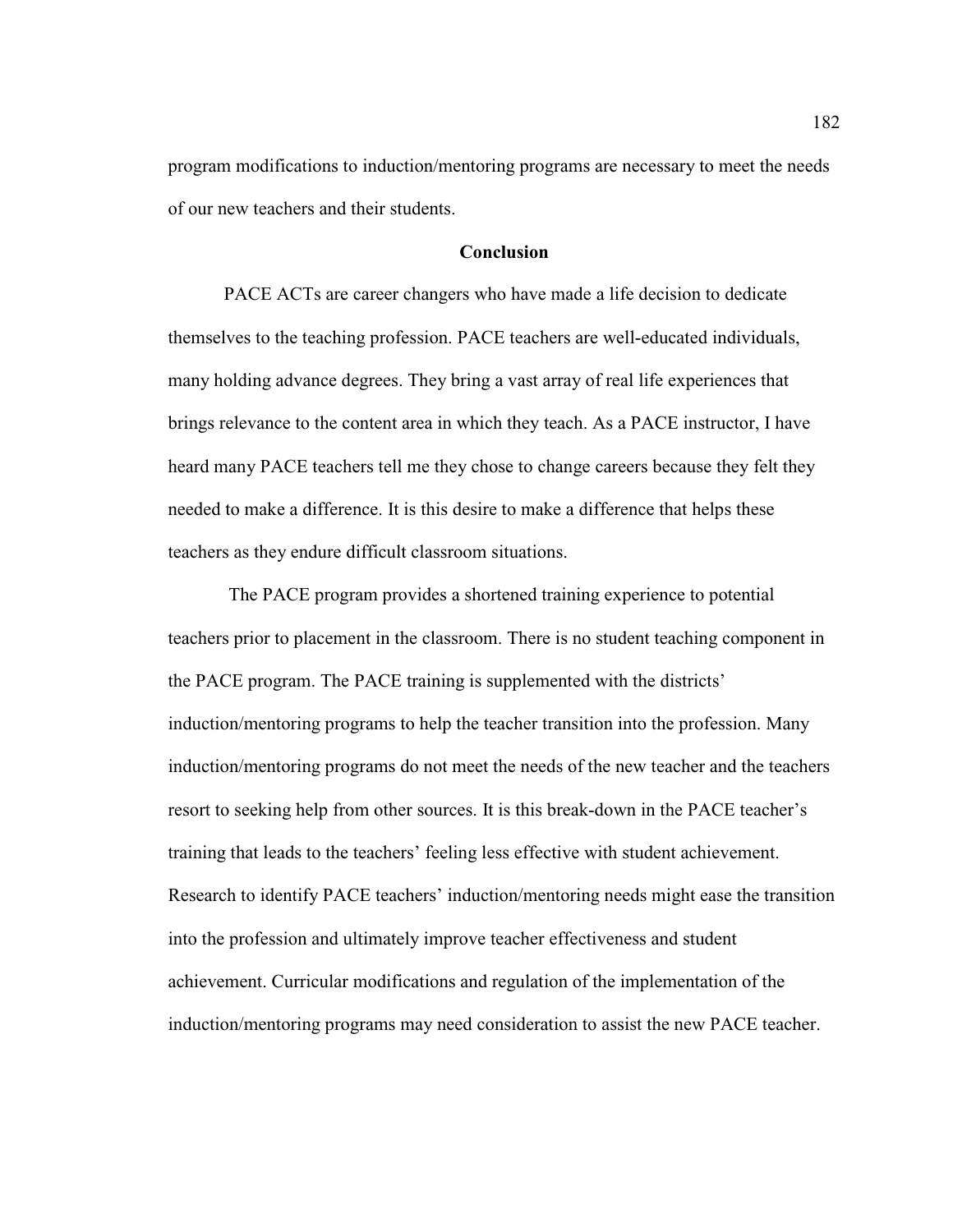The PACE teacher is a valuable resource that needs to be nurtured and developed. Their professional development should include the best possible induction/mentoring experience possible.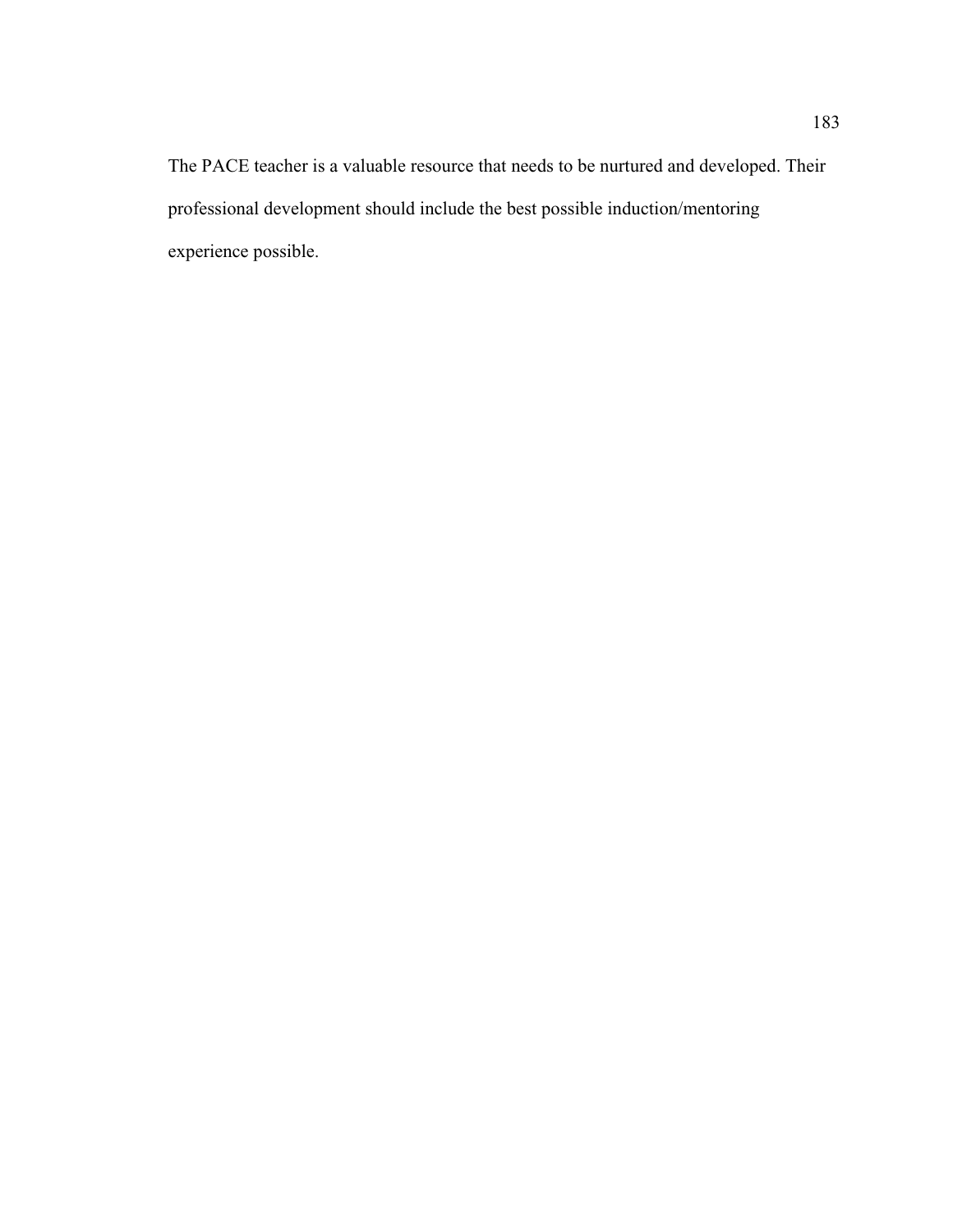# References

- Allen, M. (2003). *Eight questions on teacher preparation: What does the research say? A summary of the findings* (Report No. SP 041 671). Denver, CO: Education Commission of the States. Retrieved from ERIC database. (ED479051)
- American Psychological Association. (2009). *Publication manual of the American Psychological Association* (6th ed.). Washington, DC: Author.
- Anfara, V. A., Jr., & Schmid, J. B. (2007). Defining the effectiveness of middle grades teachers. *Middle School Journal, 38*(5)*,* 54-62. Retrieved from http://www.nmsa.org
- Anthony, T. D., & Kritsonis, W. A. (2007). A mixed methods assessment of the effectiveness of strategic e-mentoring in improving the self-efficacy and persistence (or retention) of alternatively certified novice teachers within an inner city school district. *Doctoral Forum National Journal for Publishing and Mentoring Doctoral Student Research, 4*(1). Retrieved from http://www.nationalforum.com/journals/ojpmdsr/ojpmdsr/ojpmdsr.htm
- Arnold-Rogers, J., Arnett, S., & Harris, M. B. (2008). Mentoring New Teachers in Lenoir City, Tennessee. *Delta Kappa Gamma Bulletin, 74*(4)*,* 18-23. Retrieved from http://www.deltakappagamma.net/associations/6498/files/ MentoringNewteachers.pdf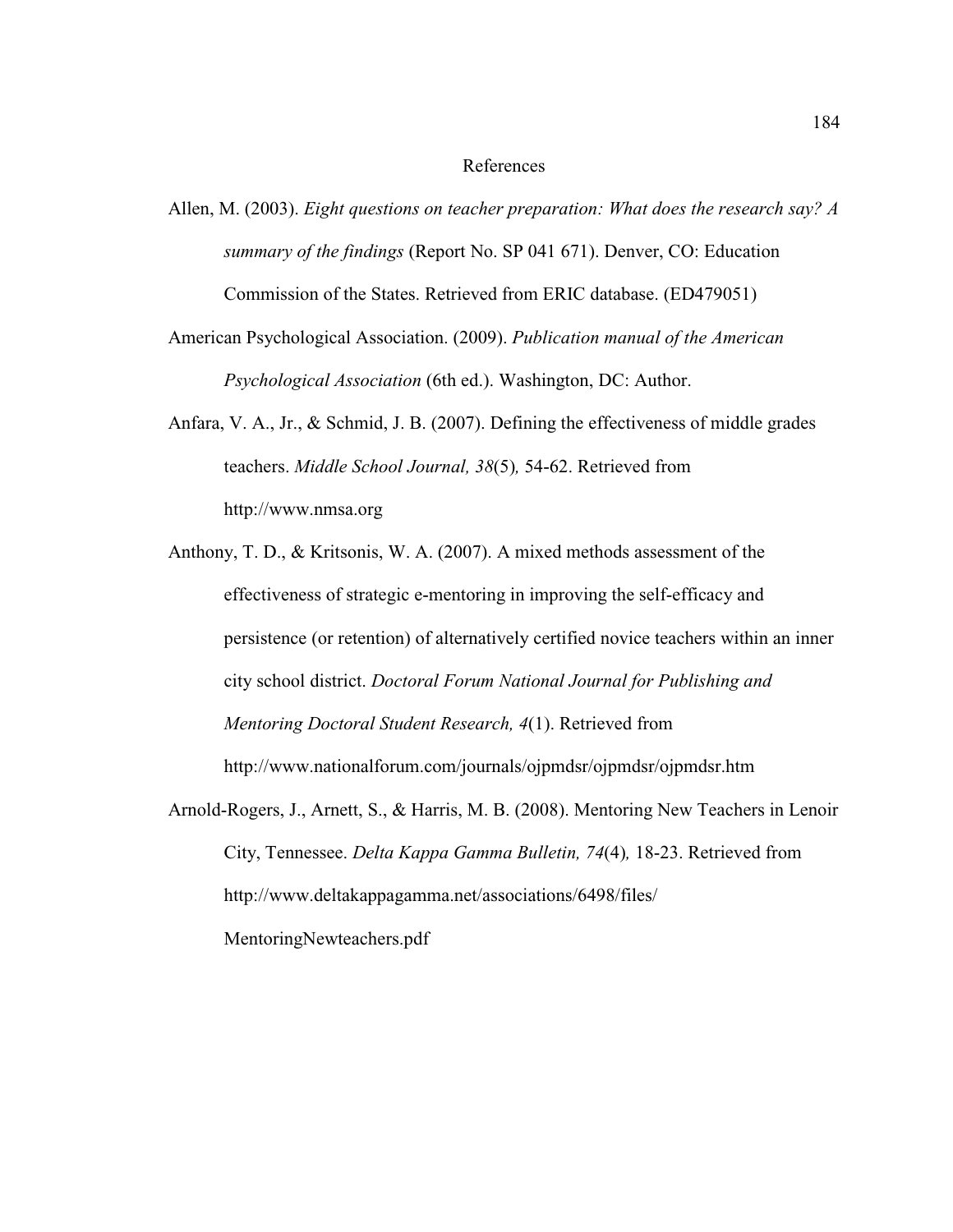- Bassey, M. (2007). Case studies. In A. R. J. Briggs & M. Coleman (Eds.), *Research methods in educational leadership and management* (2nd ed., pp. 142-155). London, England: Sage.
- Berry, B. (2001). No shortcuts to preparing good teachers. *Educational Leadership, 58*(8)*,* 32-36. Retrieved from http://www.ascd.org
- Blanton, L. P., Sindelar, P. T., & Correa, V. I. (2006). Models and measures of beginning teacher quality. *Journal of Special Education, 40,* 115-127. doi: 10.1177/00224669060400020201
- Bowen, K. M. (2004). *Principals' perceptions of alternatively certified teachers and traditionally prepared teachers* (Doctoral dissertation). Retrieved from ProQuest Dissertations and Theses database. (UMI No. 3122341)
- Boyd, D., Goldhaber, D., Lankford, H., & Wycoff, J. (2007). The effect of certification and preparation on teacher quality*. Future of Children, 17*(1)*,* 45-68. Retrieved from http://www.princeton.edu/futureofchildren/publications/docs/ 17\_01\_03.pdf
- Brewer, T. M. (2006). Teacher preparation solutions: Rumbling for quality just won't do. *Studies in Art Education: A Journal of Issues and Research, 47*(3)*,* 269-285. Retrieved from ERIC database. (EJ740565)
- Brophy, J. (1986). Teacher influences on student achievement. *American Psychologist, 41,* 1069-1077. doi:10.1037/0003-066x.41.10.1069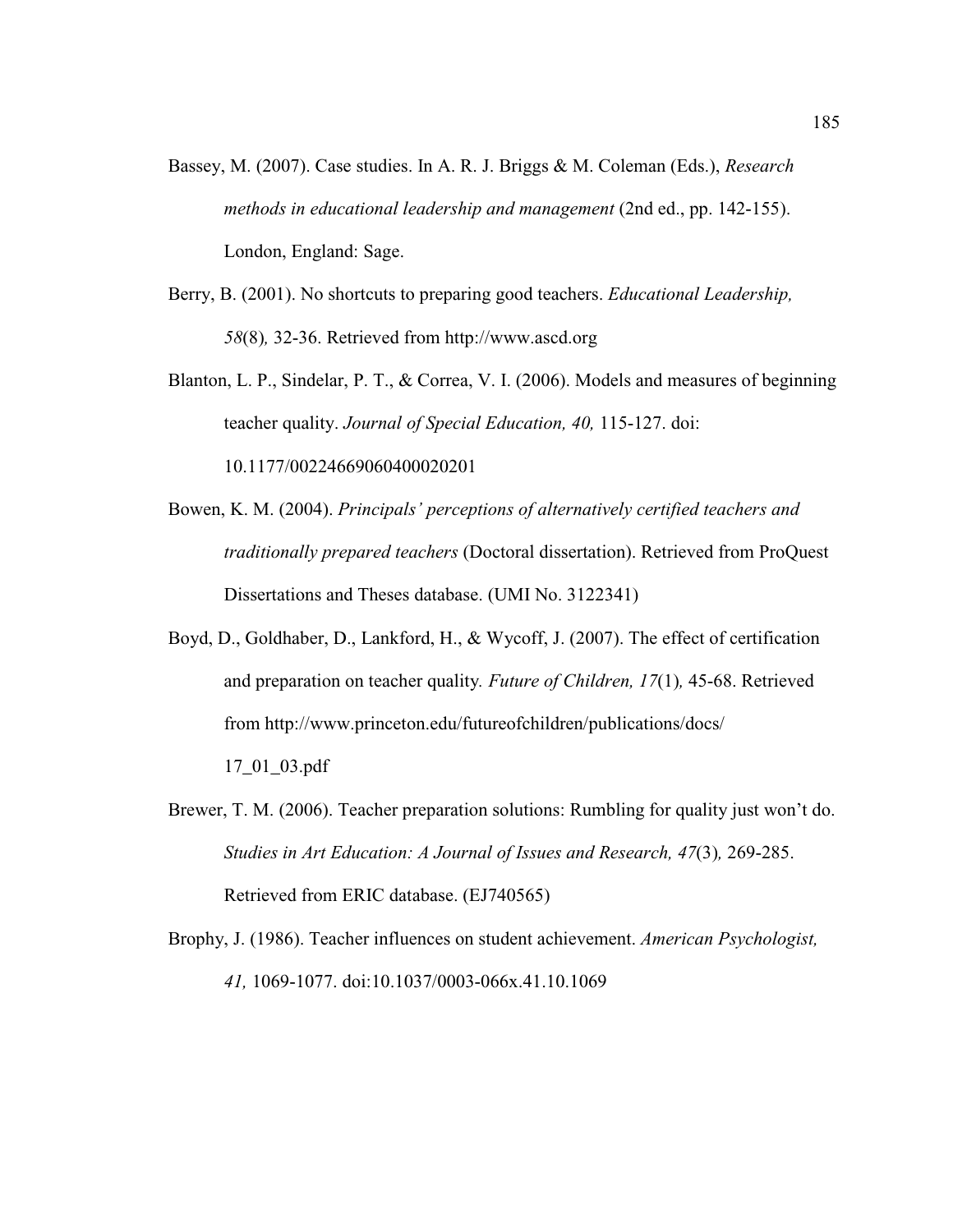- Burkett, C. J. (2006). *An evaluation of the alternative certification program for educators*  (Unpublished doctoral dissertation). Nova Southeastern University, N. Miami Beach, FL.
- Bush, T. (2007). Authenticity in research—reliability, validity and triangulation. In A. R. J. Briggs & M. Coleman (Eds.), *Research methods in educational leadership and management* (2nd ed., pp. 91-105). London, England: Sage.
- Center for Teaching Quality. (2006). Why mentoring and induction matters and what must be done for new teachers. *Teaching Quality Across the Nation: Best Practices & Policies, 5*(2)*,* 1-5. Retrieved from http://www.teachingquality.org
- Chapman, T. M. (2005). *The impact of alternative and traditional teacher training on teacher attrition* (Doctoral dissertation). Retrieved from ProQuest Dissertations and Theses database. (UMI No. 3193413)
- Cherubini, L. (2007). Speaking up and speaking freely: Beginning teachers' critical perceptions of their professional induction. *Professional Educator, 29*(1)*,* 1-12. Retrieved from http://www.theprofessionaleducator.org/articles/archives/ fall2007.pdf
- Cleveland, D. (2003). A semester in the life of alternatively certified teachers: implications for alternative routes to teaching. *High School Journal, 86*(3)*,* 17-34. doi: 10.1353/hsj.2003.0001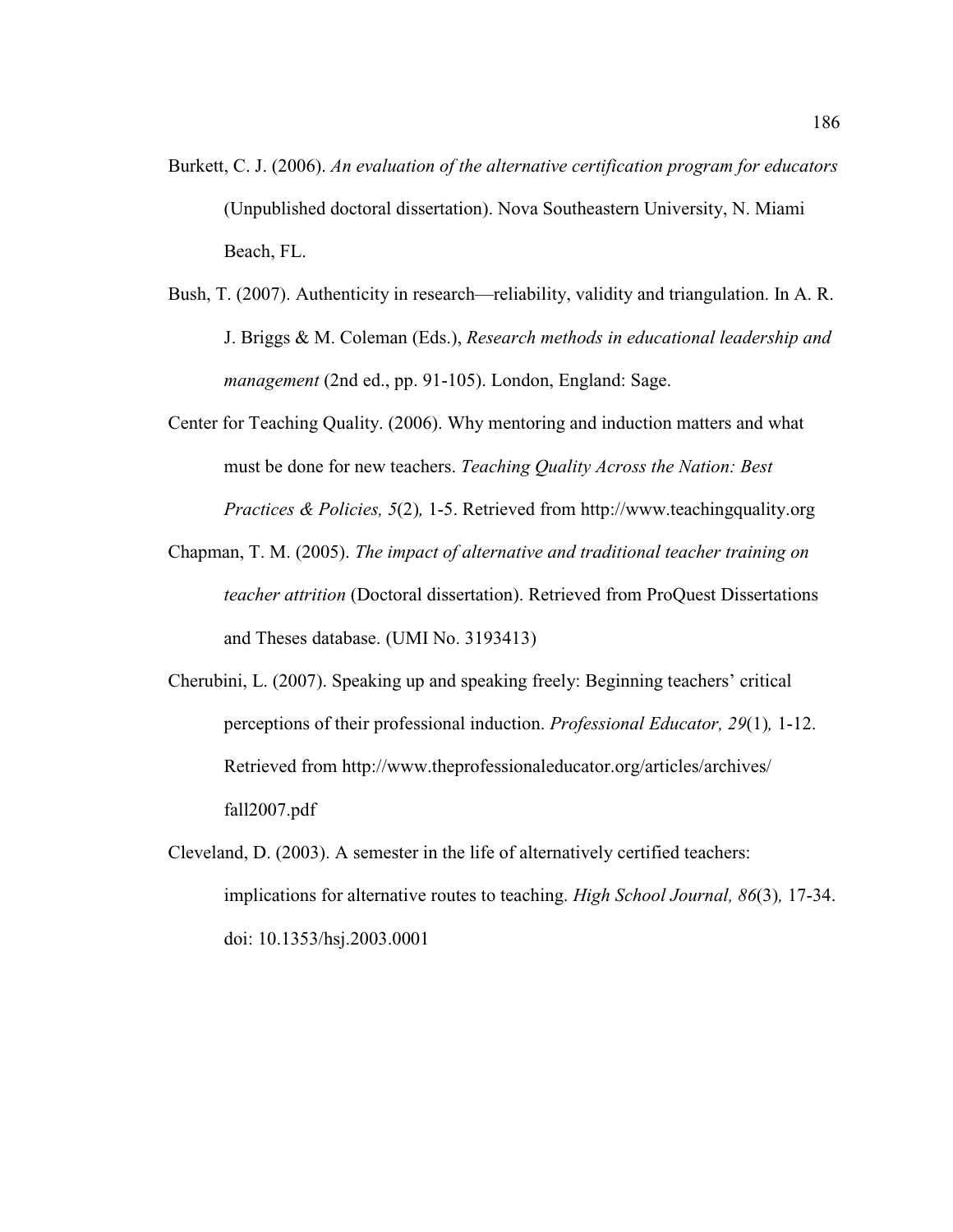- Clotfelter, C. T., Ladd, H. F., & Vigdor, J. L. (2006). Teacher-student matching and the assessment of teacher effectiveness. *Journal of Human Resources, 41,* 778-820. Retrieved from http://www.ssc.wisc.edu/jhr
- Cochran-Smith, M. (2006). Ten promising trends (and three big worries). *Educational Leadership, 63*(6)*,* 20-25. Retrieved from http://www.ascd.org
- Creswell, J. W. (2003). *Research design: Qualitative, quantitative and mixed methods approaches* (2nd ed.). Thousand Oaks, CA: Sage.
- Creswell, J. W. (2007). *Qualitative inquiry and research design: Choosing among five approaches* (2nd ed.)*.* Thousand Oaks, CA: Sage.
- Dantonio, M. (2001). *Collegial coaching: Inquiry into the teaching self* (2nd ed.). Bloomington, IN: Phi Delta Kappa.
- Darling-Hammond, L. (2001). The challenge of staffing our schools. *Educational Leadership, 58*(8)*,* 12-17. Retrieved from http://www.ascd.org/
- Darling-Hammond, L. (2004). Inequality and the right to learn: Access to qualified teachers in California's public schools. *Teacher's College Record, 106,* 1936- 1966. doi: 10.1111/j.1467-9620.2004.00422.x
- Darling-Hammond, L. (2005a). Educating the new educator: Teacher education and the future of democracy. *The New Educator, 1,* 1-18. doi:

10.1080/15476880490441379

Darling-Hammond, L. (2005b). Prepping our teachers for teaching as a profession. *Education Digest, 71*(4)*,* 22-28. Retrieved from http://www.eddigest.com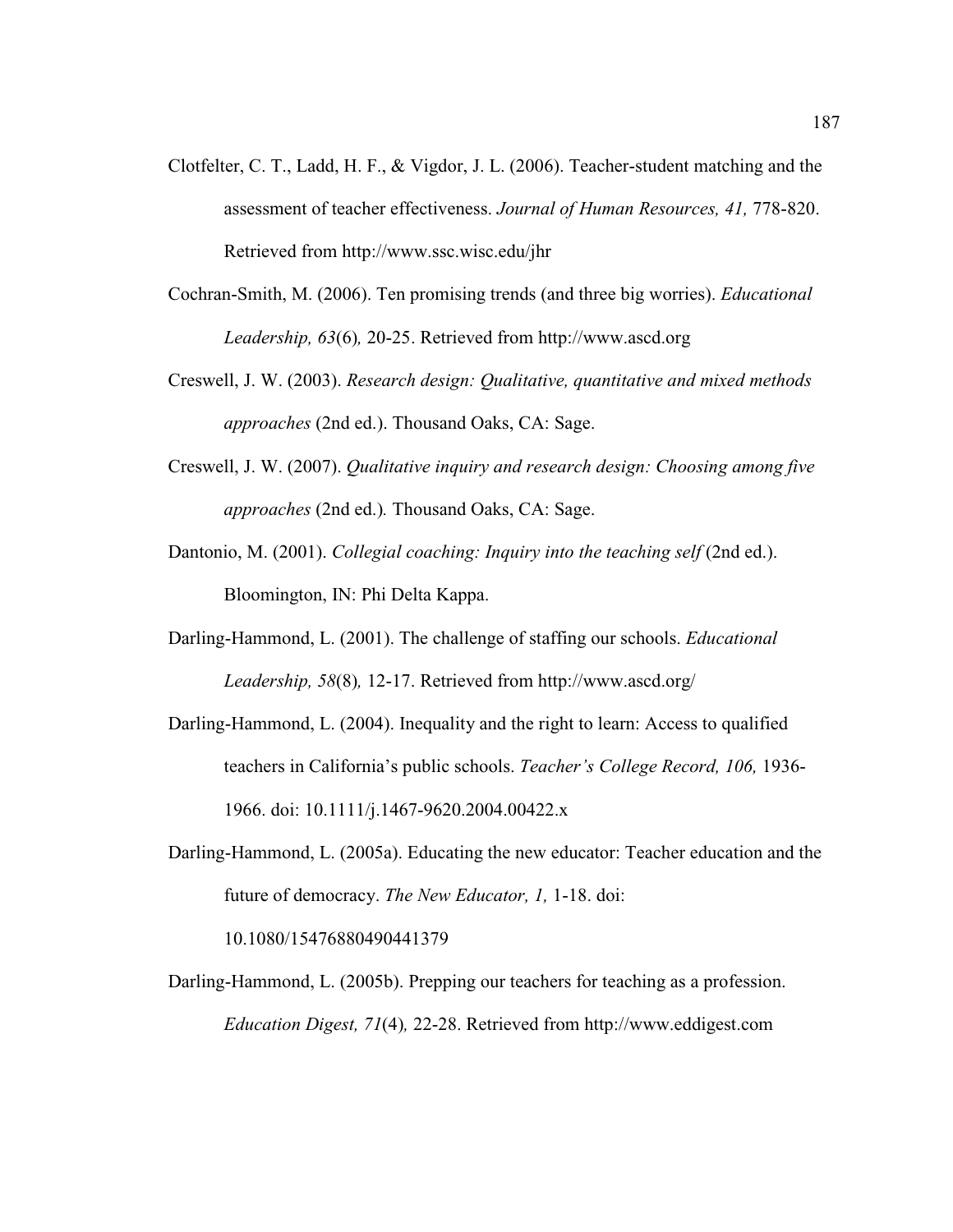- Darling-Hammond, L. (2005c). Teaching as a profession: Lessons in teacher preparation and professional development. *Phi Delta Kappan, 87,* 237-240. Retrieved from http://www.pdkintl.org/kappan
- Darling-Hammond, L., & Berry, B. (2006). Highly qualified teachers for all. *Educational Leadership, 64*(3)*,* 14-20. Retrieved from http://www.ascd.org
- Darling-Hammond, L., Holtzman, D. J., Gatlin, S. J., & Heilig, J. V. (2005). Does teacher preparation matter? Evidence about teacher certification, Teach for America, and teacher effectiveness. *Education Policy Analysis Archives, 13*(42). Retrieved from http://epaa.asu.edu/epaa/v13n42/v13n42.pdf
- Darling-Hammond, L., & Rustique-Forrester, E. (2005). The consequences of student testing for teaching and teacher quality. *Yearbook of the National Society for the Study of Education, 104*(2)*,* 289-319. doi: 10.1111/j.1744-7984.2005.00034.x
- Darwin, A., & Palmer, E. (2009). Mentoring circles in higher education. *Higher Education Research & Development, 28,* 125-136. doi:

10.1080/07294360902725017

- Davis, M. (2006, December 20). Teacher quality. *Education Week,* p. 12. Retrieved from http://www.edweek.org
- Davis, G., & Metzger, M. (2006). Teachers Mentoring Teachers. *Edge: The Latest Information for the Education Practitioner, 1*(3)*,* 3-19. Retrieved from http://www.pdkintl.org/publications/edge.htm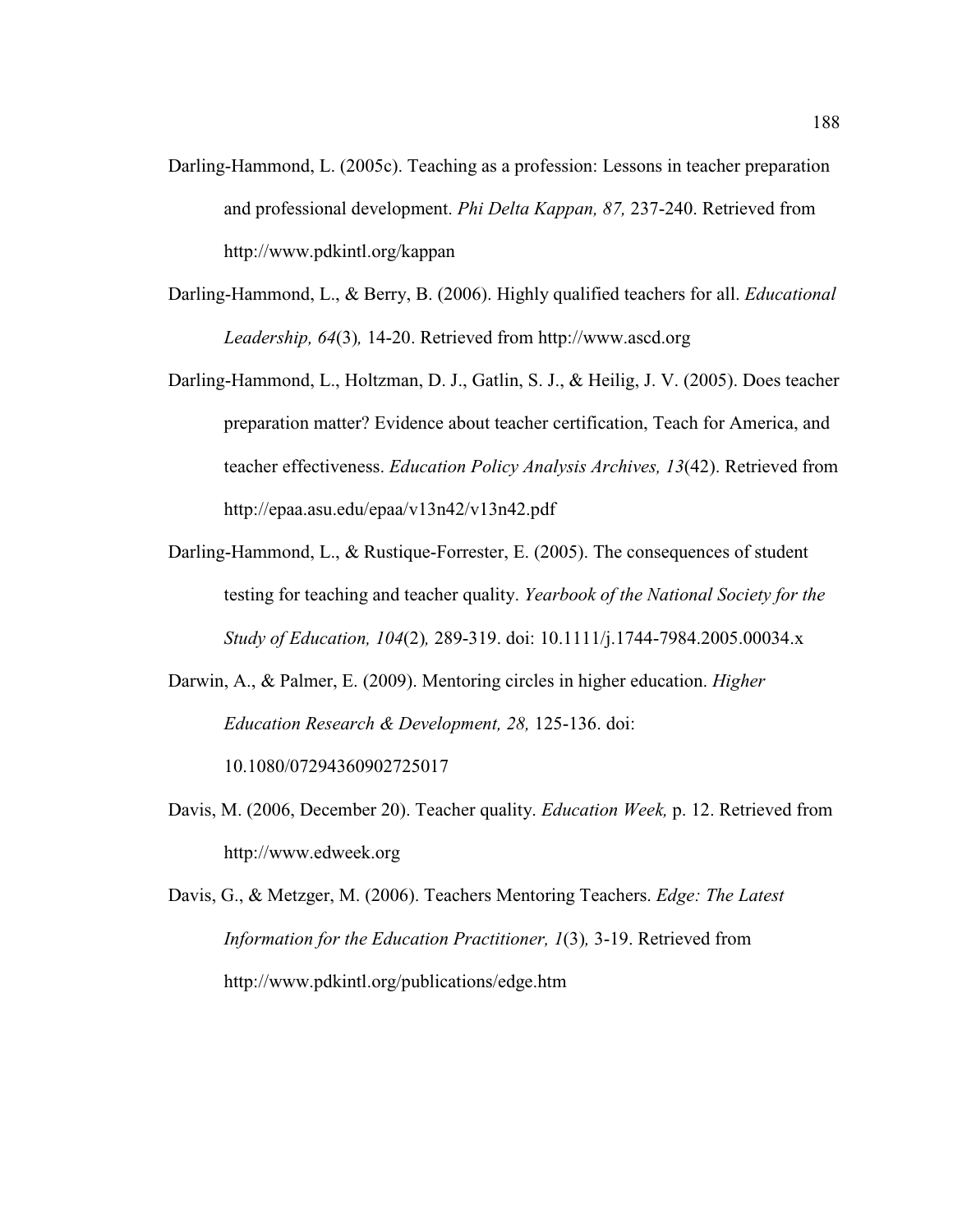- Ding, C., & Sherman, H. (2006). Teaching effectiveness and student achievement: Examining the relationship. *Educational Research Quarterly, 29*(4)*,* 40-51. Retrieved from ERIC database. (EJ781882)
- Feistritzer, C. E. (2005). *Alternative routes to teacher certification: An overview.* Washington, DC: National Center for Education Information. Retrieved from http://www.ncei.com/Alt-Teacher-Cert.htm
- Fenstermacher, G. D., & Richardson, V. (2005). On making determinations of quality in teaching. *Teachers College Record, 107,* 186-213. Retrieved from http://www.tcrecord.org
- Fitzgerald, T. (2007). Documents and documentary analysis: Reading between the lines. In A. R. J. Briggs & M. Coleman (Eds.), *Research methods in educational leadership and management* (2nd ed., pp. 278-294). London, England: Sage.
- Fletcher, S. H., & Barrett, A. (2004). Developing effective beginning teachers through mentor-based induction. *Mentoring & Tutoring: Partnership in Learning, 12,* 321-333. doi: 10.1080/030910042000275936
- Flynn, G. V., & Nolan, B. (2008). The rise and fall of a successful mentor program: What lessons can be learned? *Clearing House, 81,* 173-179. doi: 10.3200/TCHS.81.4.173-179
- Freiberg, H. J. (2002). Essential skills for new teachers. *Educational Leadership, 59*(6)*,* 56-60. Retrieved from http://www.ascd.org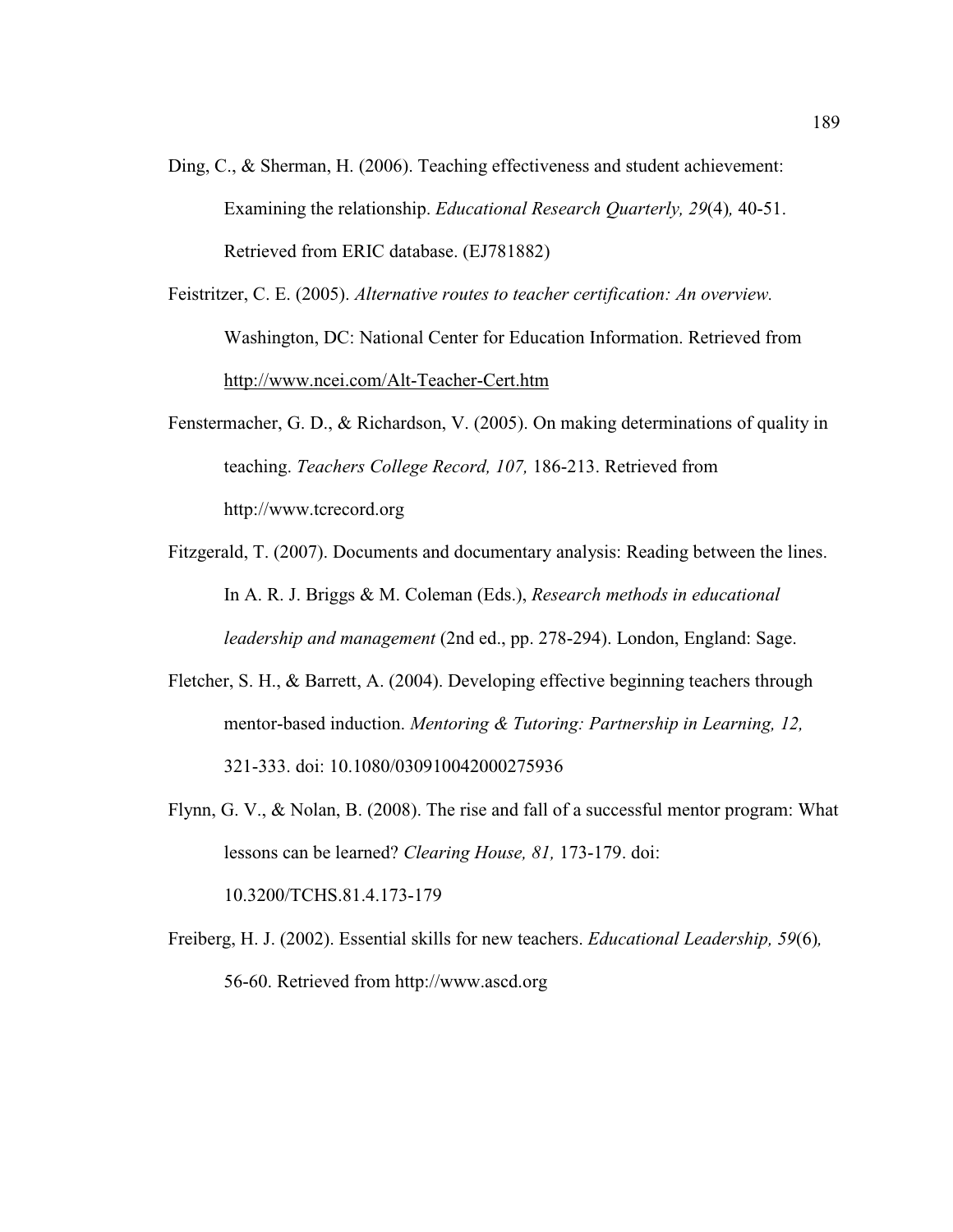- Fry, S. W. (2006). A technology support induction network for rural student teachers. *Rural Educator, 27*(2)*,* 1-10. Retrieved from http://www.ruraleducator.net/archive/27-2/27-2\_Fry.pdf
- Fry, S. W. (2007). First-year teachers and induction support: Ups, downs, and inbetweens. *Qualitative Report, 12,* 216-237. Retrieved from http://www.nova.edu/ssss/QR/QR12-2/fry.pdf
- Glassford, L. A., & Salinitri, G. (2007). Designing a successful new teacher induction program: An assessment of the Ontario experience, 2003-2006. *Canadian Journal of Educational Administration and Policy,*(60), 1-34. Retrieved from http://www.umanitoba.ca/publications/cjeap/pdf\_files/Glassford.Salinitri.pdf
- Goos, M. (2006). Why teachers matter. *Australian Mathematics Teacher, 62*(4)*,* 8-13. Retrieved from http://www.aamt.edu.au
- Harvey, M. F. H. (2005). *A study of the differences between alternatively and traditionally certified teachers in South Carolina based on performance evaluations* (Doctoral dissertation). Retrieved from ProQuest Dissertations and Theses database. (UMI No. 3201338)
- Haskins, R., & Loeb, S. (2007). A plan to improve the quality of teaching in American Schools [Policy brief]. *Future of Children, 17*(1)*,* 1-8. Retrieved from http://www.princeton.edu/futureofchildren/publications/ docs/17\_01\_PolicyBrief.pdf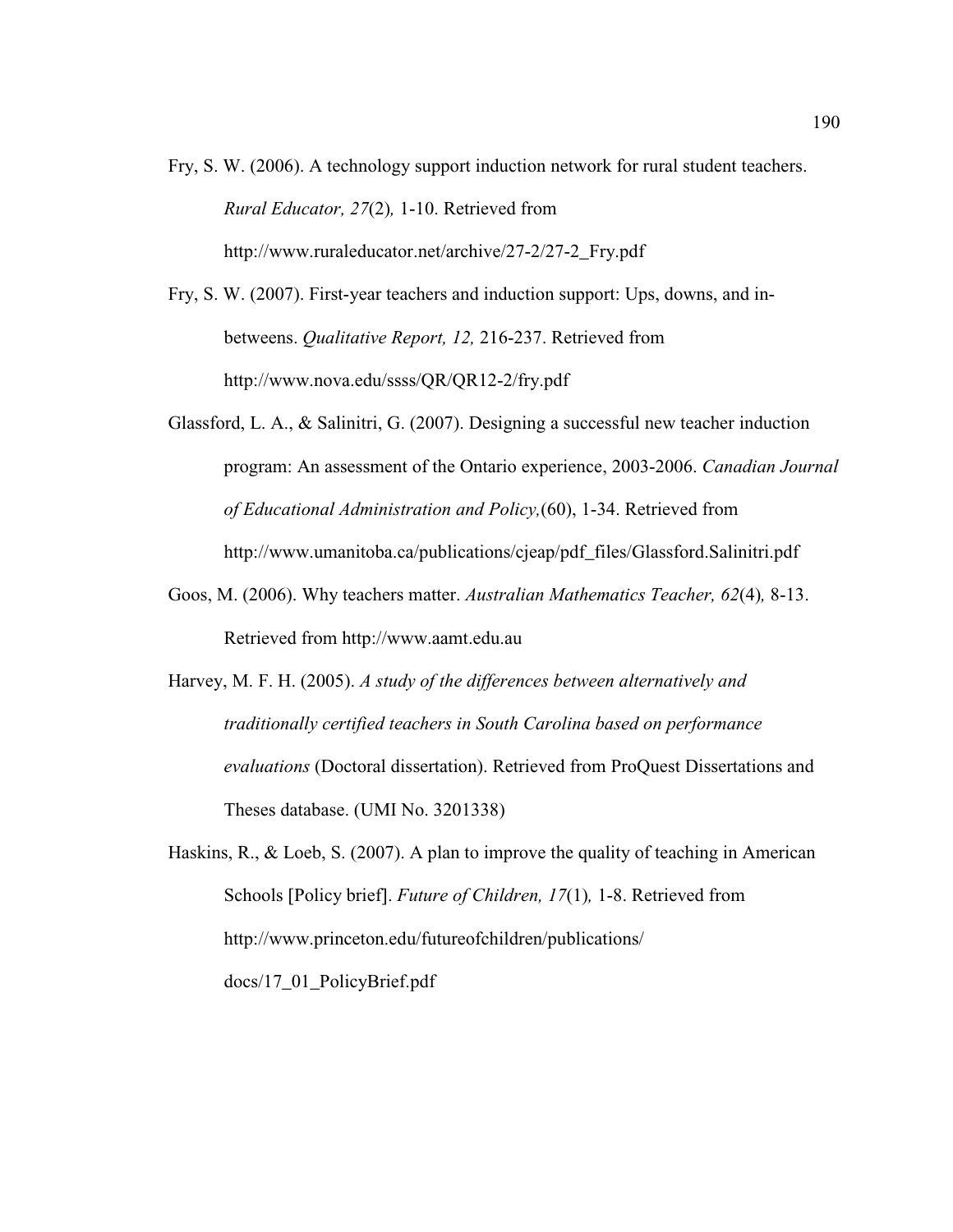- Hatch, J. A. (2002). *Doing qualitative research in education settings.* Albany, NY: State University of New York Press.
- Heck, R. H. (2007). Examining the relationship between teacher quality as an organizational property of schools and students' achievement and growth rates. *Educational Administration Quarterly, 43,* 399-432. doi:

10.1177/0013161X07306452

- Hester, L. S. (2006). *Coming to grips with the achievement divide and the distribution of effective teachers* (Doctoral dissertation). Retrieved from ProQuest Dissertations and Theses database. (UMI No. 3221459)
- Hoff, D. J. (2004, May 19). Governors study teacher quality. *Education Week,* p. 24.
- Hord, S. M. (Ed.). (2004). *Learning together, leading together: Changing schools through professional learning communities.* New York, NY: Teachers College Press.
- Horgen, J. (2004). [Review of the book *Teacher quality, teaching quality, and school improvement,* by L. S. Kaplan & W. A. Owings]. *School Administrator, 61*(7)*,* 48. Retrieved from Education Research Complete database.
- Humphrey, D. C., & Wechsler, M. E., (2007). Insights into alternative certification: Initial findings from a national study. *Teachers College Record, 109,* 483-530. Retrieved from http://www.tcrecord.org
- Investment in Teacher Quality Pays Off. (2001). *Leadership, 31*(1)*,* 3. Retrieved from http://www.acsa.org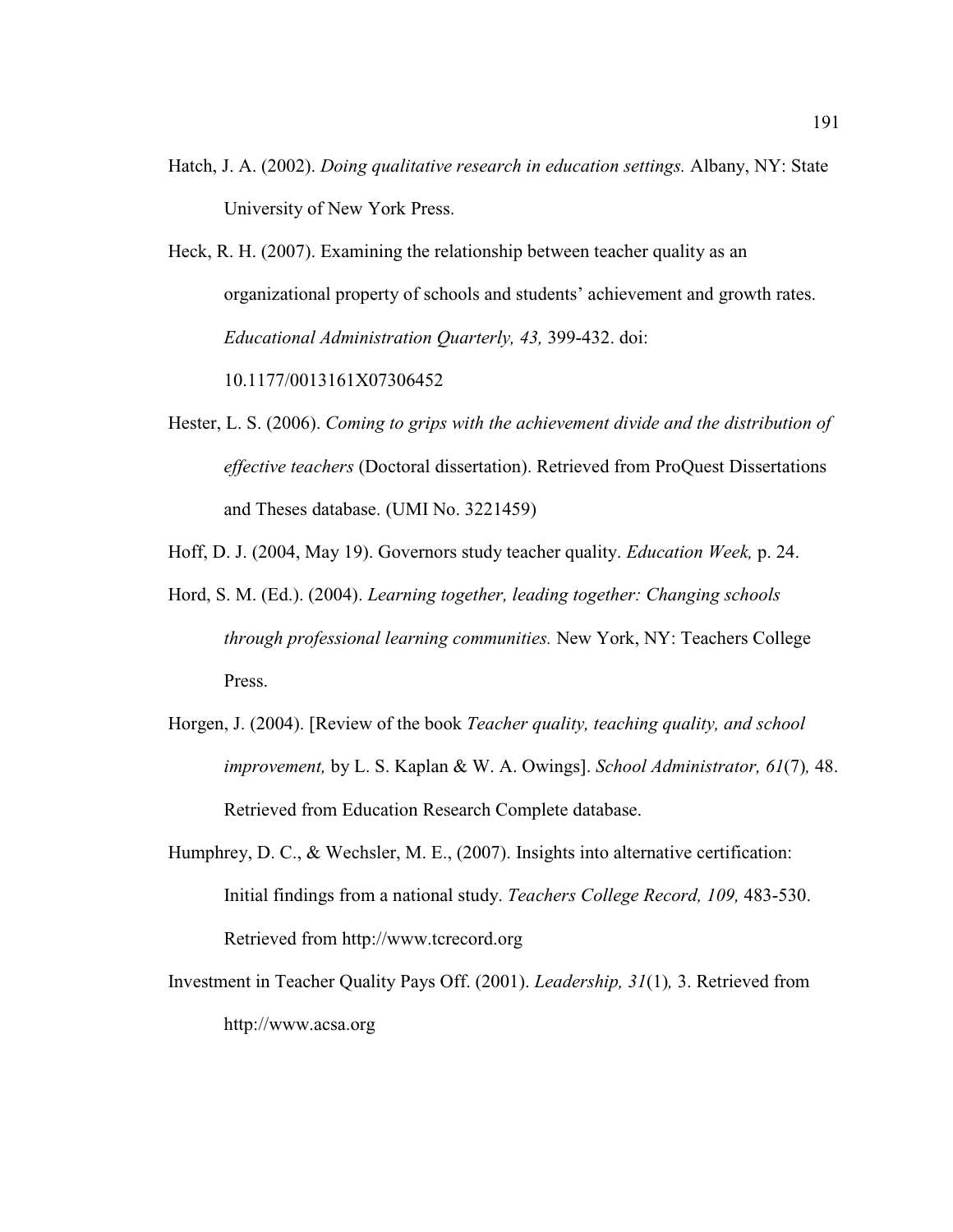- Jacob, B. A., & Lefgren, L. (2004). The impact of teacher training on student achievement: Quasi-experimental evidence from school reform efforts in Chicago. *Journal of Human Resources, 39,* 50-79. Retrieved from http://www.ssc.wisc.edu/jhr
- Johnson-Leslie, N. A. (2007). Effective vs. ineffective teachers educating our children: A content analysis. *International Journal of Learning, 13*(9)*,* 133-142. Retrieved from http://ijl.cgpublisher.com
- Junor, P. A., & Thomas, C. (2004, October). *Impact of alternatively prepared teachers in urban mathematics classrooms.* Paper presented at the annual meeting of the North American Chapter of the International Group for the Psychology of Mathematics Education, Toronto, ON, Canada.
- Laczko-Kerr, I., & Berliner, D. C. (2003). In harm's way: How undercertified teachers hurt their students. *Educational Leadership, 60*(8)*,* 34-39. Retrieved from http://www.ascd.org
- Lambert, L., Walker, D., Zimmerman, D. P., Cooper, J. E., Lambert, M. D., Gardner, M. E., & Szabo, M. (2002). *The constructivist leader* (2nd ed.)*.* New York, NY: Teachers College Press.
- Leimann, K. B., Murdock, G. F., & Waller, W. R. (2008). The staying power of mentoring. *Delta Kappa Gamma Bulletin, 74*(3)*,* 28-31. Retrieved from http://deltakappagamma.net/associations/6498/files/28TheStayingPower.pdf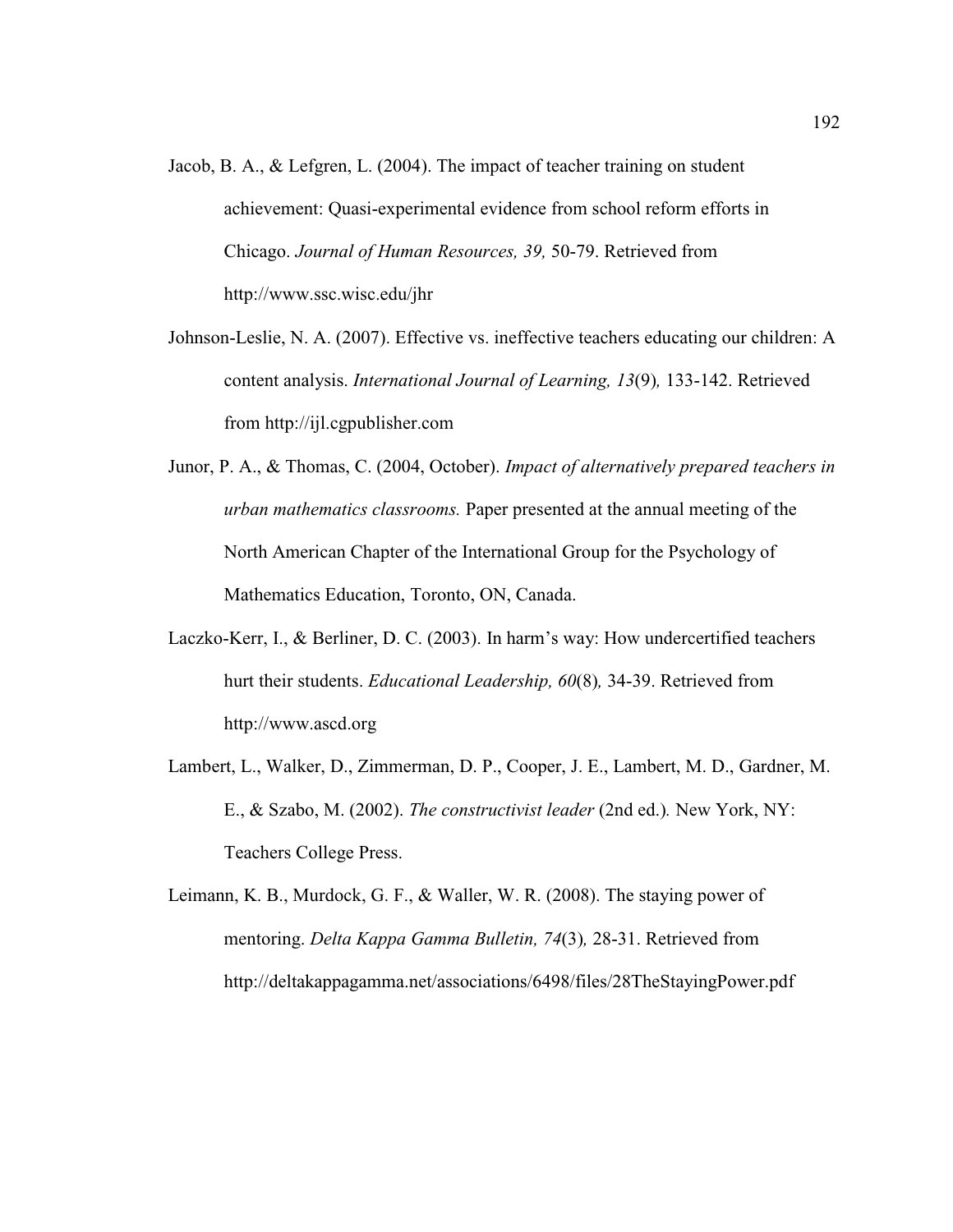- Liu, X. S., & Meyer, J. P. (2005). Teachers' perceptions of their jobs: A multilevel analysis of the teacher follow-up survey for 1994-95. *Teachers College Record, 107,* 985-1003. Retrieved from http://www.tcrecord.org
- Loeb, S., Darling-Hammond, L., & Luczak, J. (2005). How teaching conditions predict teacher turnover in California schools. *Peabody Journal of Education, 80*(3)*,* 44- 70. doi: 10.1207/s15327930pje8003\_4
- Maciejewski, J. (2007). Are induction programs worth the cost? *District Administration, 43*(9)*,* 49-52. Retrieved from http://www.districtadministration.com/
- Mahatha, J. L. (2005). *Principals' perceptions of the effectiveness of alternatively certified teachers in New Orleans public schools* (Doctoral dissertation). Retrieved from ProQuest Dissertations and Theses database. (UMI No. 3175824)
- Malow-Iroff, M. S., O'Connor, E. A., & Bisland, B. M. (2004). *Pupil control and teacher efficacy in a group of alternative certification teachers in New York City.* Retrieved from ERIC database. (ED490204)
- Marable, M. A., & Raimondi, S. L. (2007). Teachers' perceptions of what was most (and least) supportive during their first year of teaching. *Mentoring & Tutoring: Partnership in Learning, 15,* 25-37. doi: 10.1080/13611260601037355
- Martin, P. (2008). Novice teachers: Meeting the challenge. *Principal, 88*(2)*,* 42-44. Retrieved from http://www.naesp.org/resources/2/Principal/2008/N-Dp42.pdf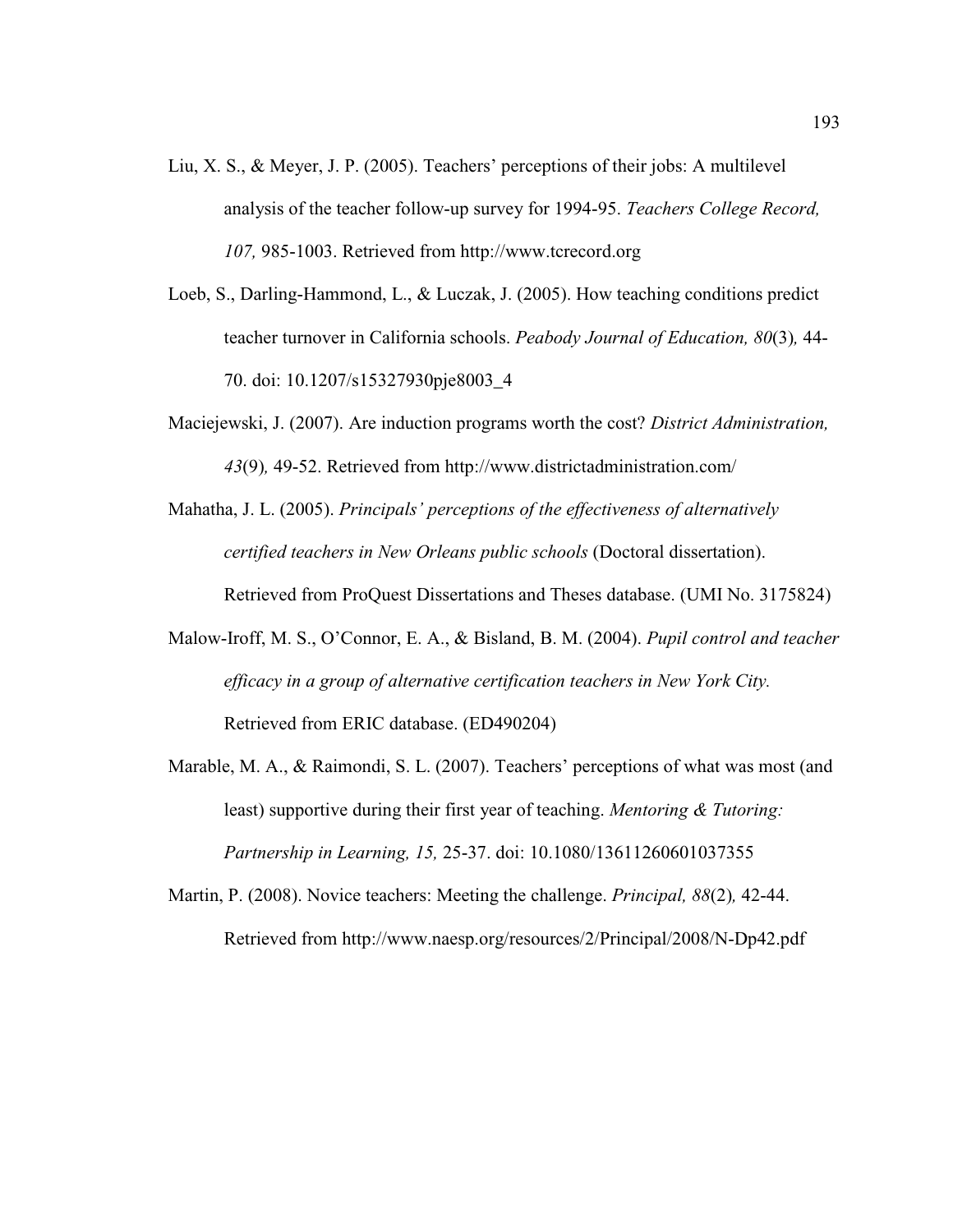- McFadden, C., & Sheerer, M. (2005). Faculty members' perceptions of teacher preparation programs. *Educational Forum, 70,* 61-74. doi: 10.1080/00131720508984872
- Merriam, S. B. (2002). Assessing and evaluating qualitative research. In S. B. Merriam (Ed.), *Qualitative research in practice: Examples for discussion and analysis* (pp. 18-33). San Francisco, CA: Jossey-Bass.
- Meyers, A. B., & Sylvester, B. A. (2006). The role of qualitative research methods in evidence-based practice. *National Association of School Psychologists Communiqué, 34*(5), 26-28*.* Retrieved from http://www.nasponline.org/publications/cq/cq345research.aspx
- Milanowski, A. (2004). The relationship between teacher performance evaluation scores and student achievement: Evidence from Cincinnati. *Peabody Journal of Education, 79*(4)*,* 33-53. doi: 10.1207/s15327930pje7904\_3
- Moir, E. (2003). *Launching the next generation of teachers through quality induction.* Retrieved from ERIC database. (ED479764)
- Murnane, R. J.,  $\&$  Steele, J. L. (2007). What is the problem? The challenge of providing effective teachers for all children. *Future of Children, 17*(1)*,* 15-43. Retrieved from http://www.princeton.edu/futureofchildren/publications/docs/17\_01\_02.pdf
- Murray, S., Ma, X., & Mazur, J. (2009). Effects of peer coaching on teachers' collaborative interactions and students' mathematics achievement. *Journal of Educational Research, 102,* 203-212. doi: 10.3200/JOER.102.3.203-212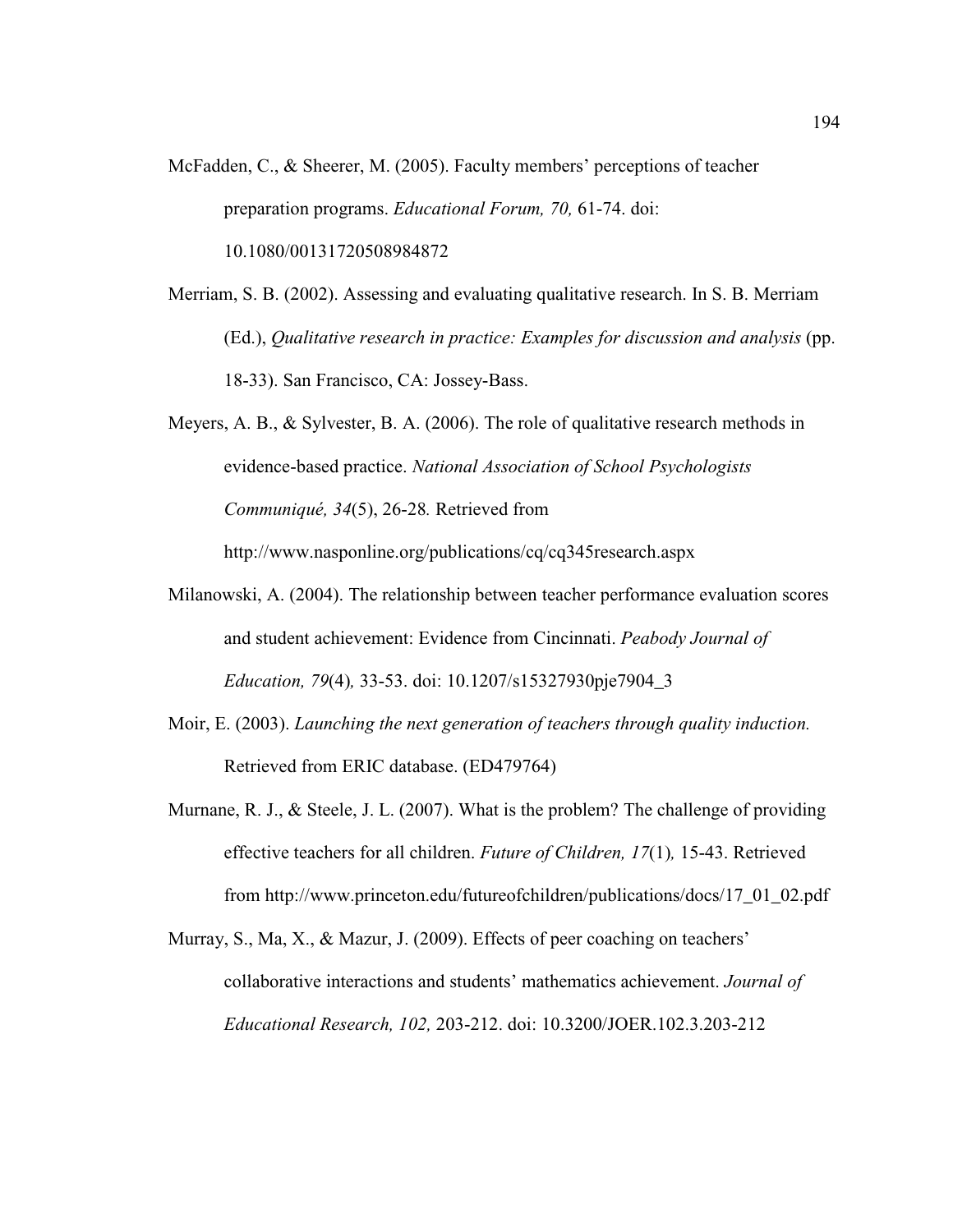- Nagy, C., & Wang, N. (2006). *The alternate route teachers' transition to the classroom: Preparation, support, and retention.* Paper presented at the 2006 annual meeting of American Educational Research Association, San Francisco, CA. Retrieved from ERIC database. (ED493018)
- National Commission on Teaching & America's Future. (1996). *What matters most: Teaching for America's future.* Retrieved from http://www.nctaf.org/documents/ WhatMattersMost.pdf
- Owen, C. J., & Solomon, L. Z. (2006). The importance of interpersonal similarities in the teacher mentor/protégé relationship. *Social Psychology of Education, 9,* 83-89. doi: 10.1007/s11218-005-2671-0
- Polk, J. A. (2006). Traits of effective teachers. *Arts Education Policy Review, 107*(4)*,* 23- 29. doi: 10.3200/AEPR.107.4.23-29
- Powell, L. A. (2004). *The principal's role in first-year teacher retention* (Doctoral dissertation). Retrieved from ProQuest Dissertations and Theses database. (UMI No. 3135401)
- Rockoff, J. E. (2004). The impact of individual teachers on student achievement: Evidence from panel data. *American Economics Review, 94*(2)*,* 247-252. doi: 10.1257/0002828041302244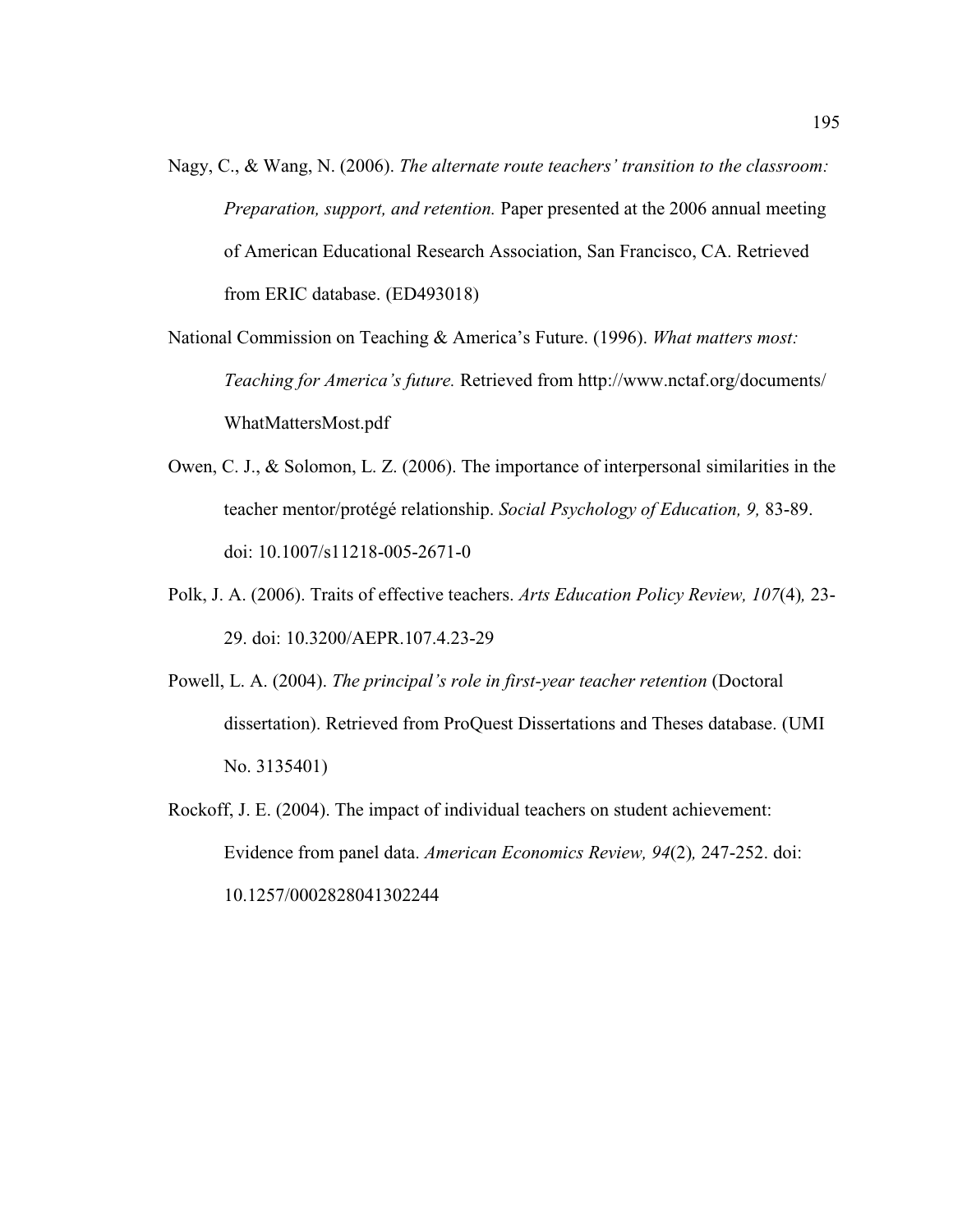- Salinas, R. A., Kritsonis, W.A., & Herrington, D. (2006, Spring). Teacher quality as a predictor of student achievement in urban schools: A national focus. *Lamar University Electronic Journal of Student Research, 3,* 6-11. Retrieved from ERIC database. (ED491993)
- Sindelar, P. T., Daunic, A., & Rennells, M. S. (2004). Comparisons of traditionally and alternatively trained teachers. *Exceptionality, 12,* 209-223. doi: 10.1207/s15327035ex1204\_3
- Slavin, R. E. (2003). Elements of effective teaching. *Literacy Today,* (34)*,* 9. Retrieved from http://www.literacytrust.org.uk/pubs/slavin.html
- Smith, T. M., & Ingersoll, R. M. (2004). What are the effects of induction and mentoring on beginning teacher turnover? *American Educational Research Journal, 41,* 681- 714. doi: 10.3102/00028312041003681
- South Carolina Department of Education. (n.d.). *Program of Alternative Certification for Educators.* Retrieved November 9, 2009, from

http://www.scteachers.org/cert/pace/pace.cfm

- Steadman, S. C., & Simmons, J. S. (2007). The cost of mentoring non-university-certified teachers: Who pays the price? *Phi Delta Kappan, 88,* 364-367. Retrieved from http://www. pdkintl.org/kappan
- Strong, M. (2005). Teacher induction, mentoring, and retention: A summary of the research. *New Educator, 1,* 181-198. doi: 10.1080/15476880590966295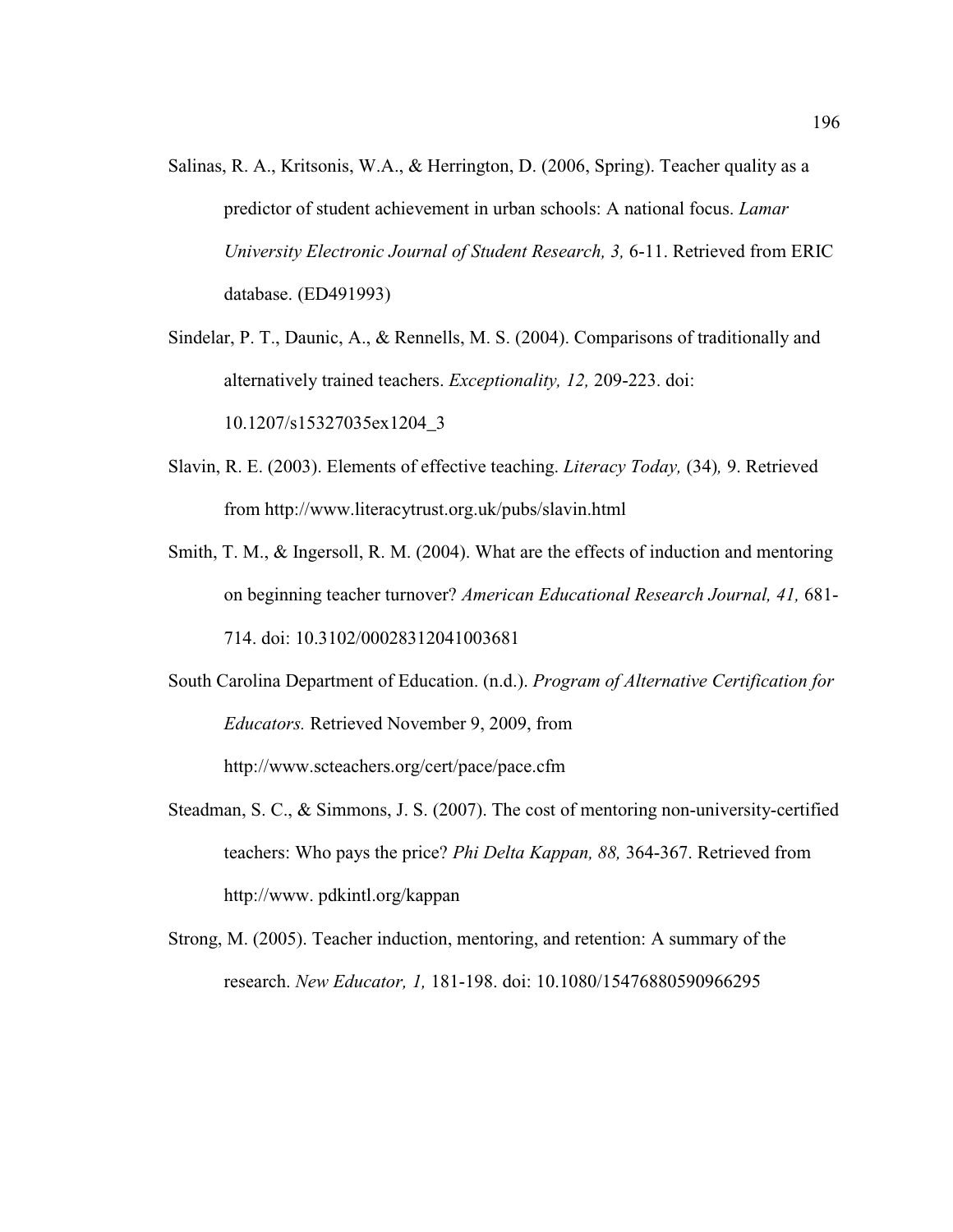- Stronge, J. H., & Hindman, J. L. (2006). *The teacher quality index: A protocol for teacher selection.* Alexandria, VA: Association for Supervision and Curriculum Development.
- Suell, J. L., & Piotrowski, C. (2006). Efficacy of alternative teacher certification programs: A study of the Florida model. *Education, 127*(2)*,* 310-315. Retrieved from Academic Search Premier database.
- Torff, B., & Sessions, D. N. (2006). Principals' perceptions of the causes of teacher ineffectiveness. *Journal of Educational Psychology, 97,* 530-537. doi: 10.1037/0022-0663.97.4.530
- Torres, N. (2006). *Alternative teacher certification: An investigation to determine the effectiveness of alternative teacher certification in the state of Florida according to principals' perspective* (Doctoral dissertation). Retrieved from ProQuest Dissertations and Theses database. (UMI No. 3242482)
- Trochim, W. M. K., & Donnelly, J. P. (2008). *The research methods knowledge base* (3rd ed.). Mason, OH: Cengage Learning.
- Trubowitz, S. (2004). The why, how, and what of mentoring. *Phi Delta Kappan, 86,* 59- 62. Retrieved from http://www.pdkintl.org/kappan
- U.S. Department of Education. (2001). *No Child Left Behind Act of 2001.* Retrieved from http://www.ed.gov/policy/elsec/leg/esea02/107-110.pdf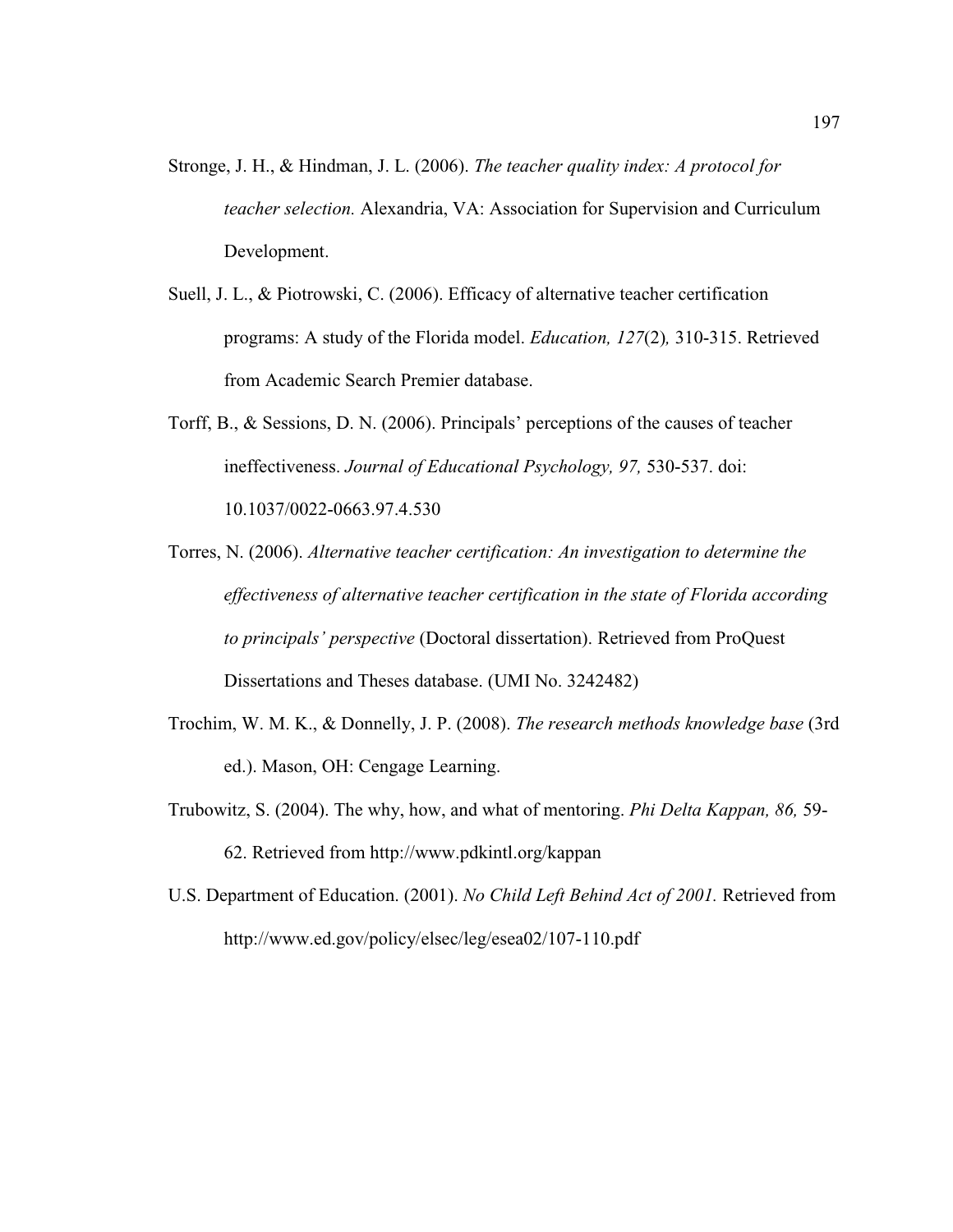- VanderPyl, T. (2007). *Growing pains: Giving new teachers the tools and tips they need to survive the early years and combat attrition.* Retrieved from ERIC database. (ED503270)
- Vinger, K. R. (2004). *Factors associated with teacher attrition and retention in south Texas: A comparative study by certification program* (Doctoral dissertation). Retrieved from ProQuest Dissertations and Theses database. (UMI No. 3137858)
- Watkins, P. (2005). The principal's role in attracting, retaining, and developing new teachers: Three strategies for collaboration and support. *Clearing House, 79,* 83- 87. doi: 10.3200/TCHS.79.2.83-87
- Wiggins, G. & McTighe, J. (2005). *Understanding by design*. Alexandria, VA: Association for Supervision and Curriculum Development.
- Wilson, B. E. (2009). *Career decisions: The impact of mentoring on novice teachers* (Doctoral dissertation). Retrieved from ProQuest Dissertations and Theses database. (Publication No. AAT 3344378).
- Wise, A. E., & Leibbrand, J. A. (2000). Standards and teacher quality: Entering the new millennium. *Phi Delta Kappan, 81,* 612-616, 621. Retrieved from http://www.pdkintl.org/kappan
- Wong, H. K. (2001). *There is only one way to improve student achievement.* Retrieved from http://www.newteacher.com/pdf/HKW\_Student\_20Ach.pdf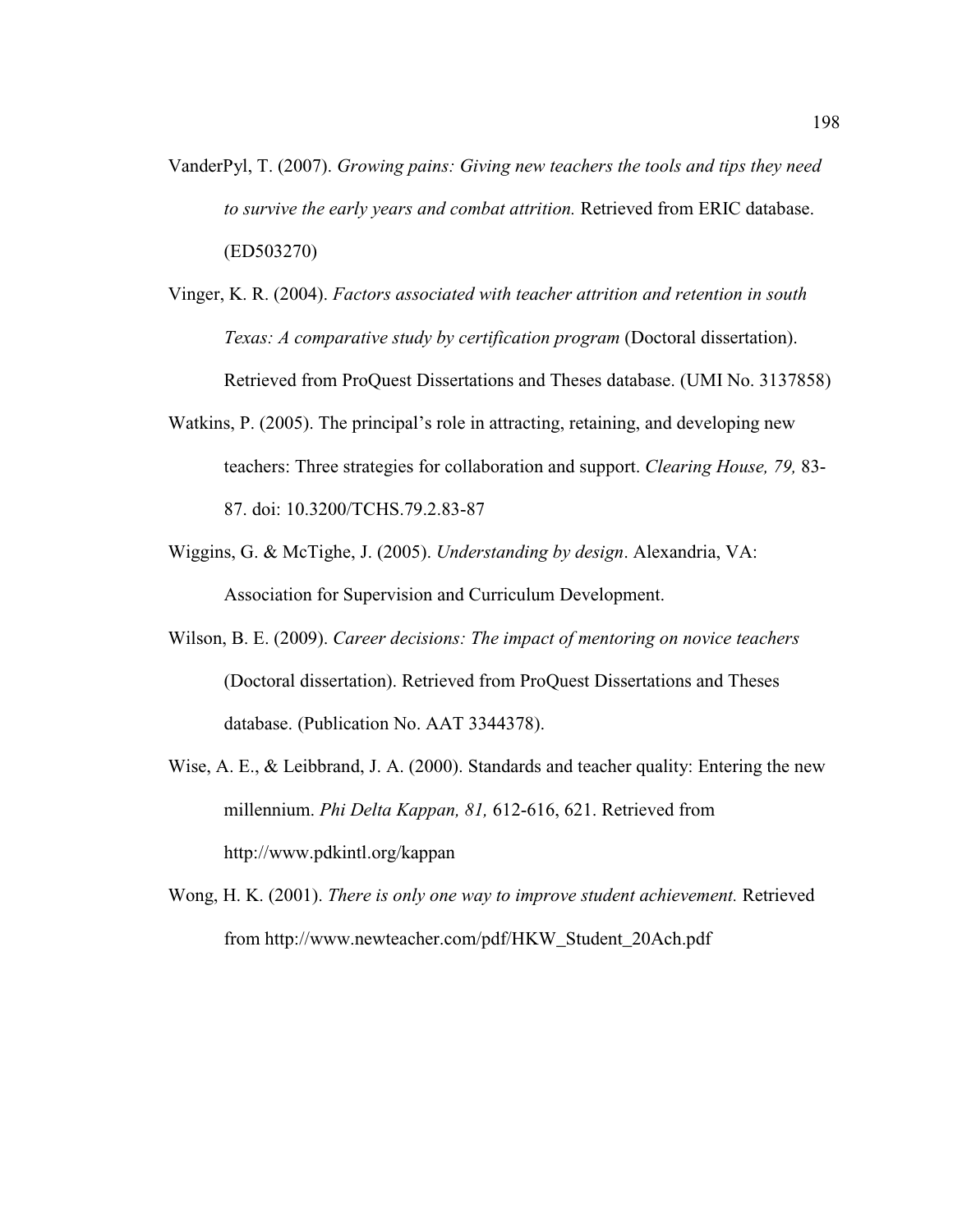- Wong, H. K., Britton, T., & Ganser, T. (2005). What the world can teach us about new teacher induction. *Phi Delta Kappan, 86,* 379-384. Retrieved from http://www.pdkintl.org/kappan
- Worthy, J. (2005). "It didn't have to be so hard": The first years of teaching in an urban school. *International Journal of Qualitative Studies in Education, 18, 379-398.* doi: 10.1080/09518390500082699
- Yeo, L. S., Ang, R. P., Chong, W. H., Huan, V. S., & Quek, C. L. (2008). Teacher efficacy in the context of teaching low achieving students. *Current Psychology, 27,* 192-204. doi: 10.1007/s12144-008-9034-x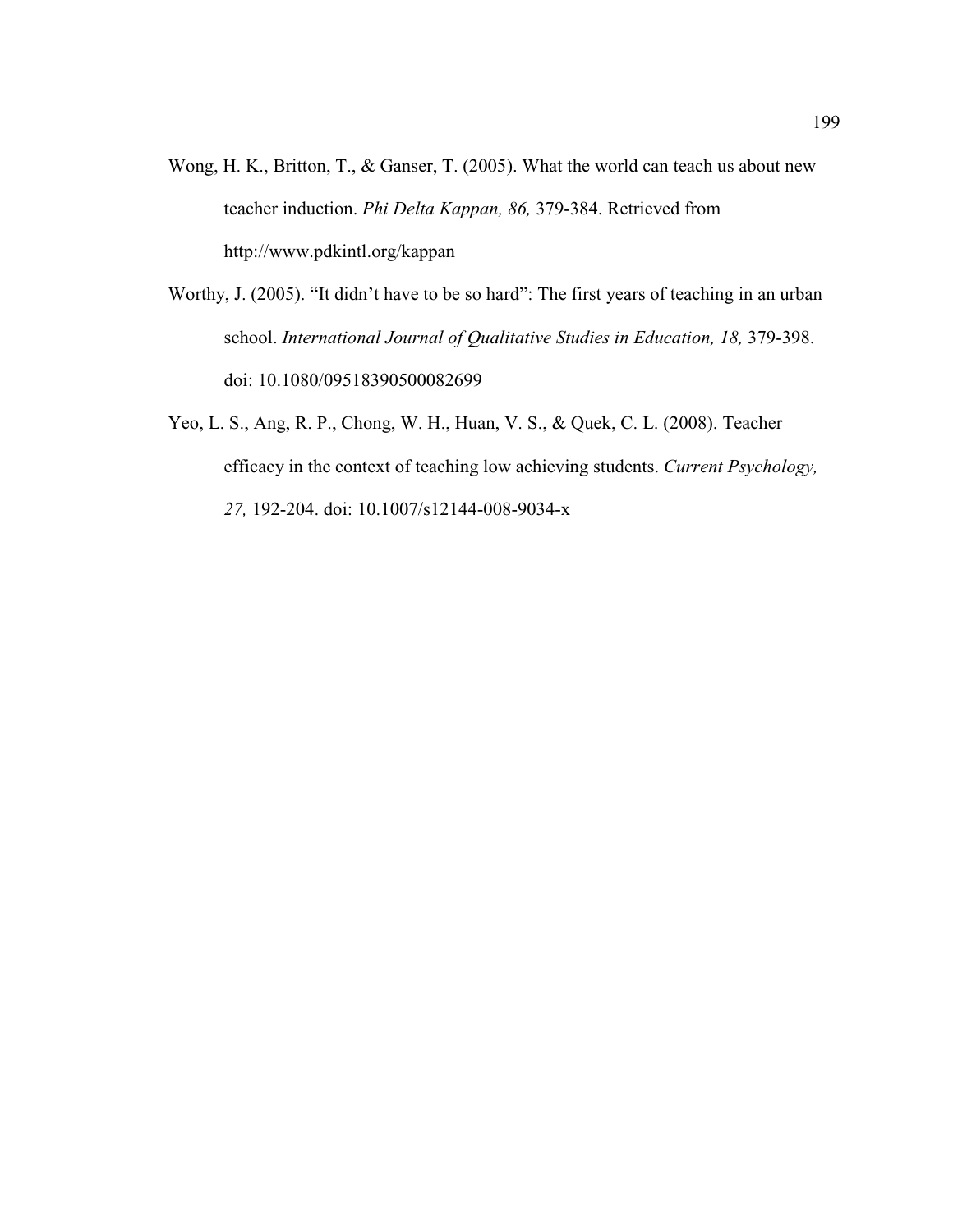### Appendix A: Interview Guide

| Name of interviewer |  |
|---------------------|--|
| Date                |  |
|                     |  |
| Name of interviewee |  |
| Interview location  |  |

## **Semistructured Interview Guide**

"Good morning/afternoon. I am \_\_\_\_\_\_\_\_\_\_\_\_\_\_ (introduce self). This interview is being conducted to ascertain your experiences of your first year in the classroom as an alternately certified teacher in South Carolina and your perceptions of the support you received from induction and/or mentoring services in relation to teacher effectiveness and student achievement. So that I may focus on your responses to my questions, I plan to make an audio digital recording of this conversation for the purpose of collecting the details of the conversation. I assure you that your responses will remain confidential; that is, I will not use your name or information for any purpose outside of this research project. If you agree to the interview and the audio recording, your name will be disguised in this study to assure you of confidentiality is maintained. Is that acceptable? (Wait for response). May I interview you?" (Wait for response). Would you sign this consent form? (Wait for response and give consent form to participant).

1. "Would you please describe for me your induction and/or mentoring experiences during your first year teaching?" (May need to probe for more detail or clarification.)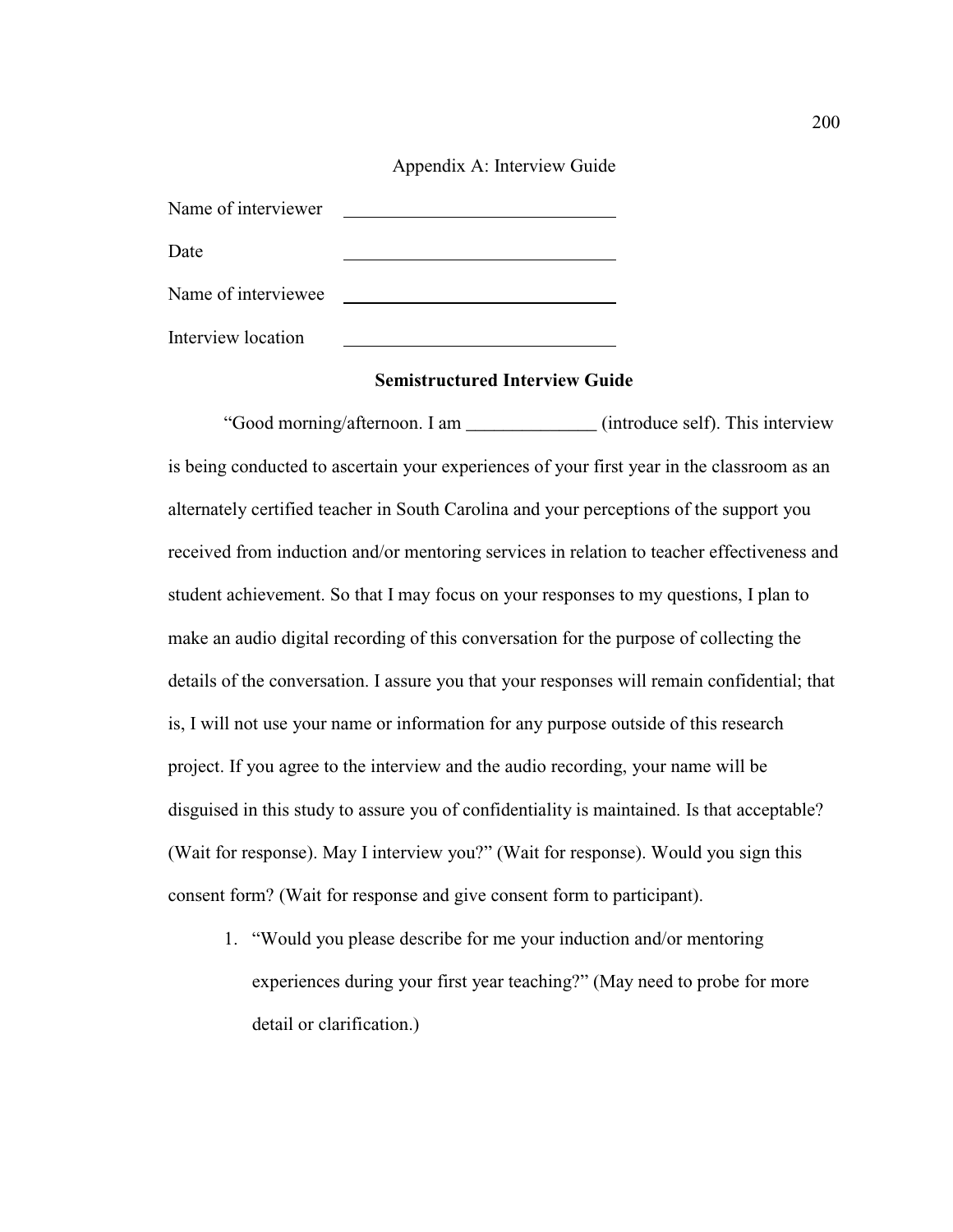- 2. "How would you describe an effective teacher?" (May need to probe for more detail or clarification.)
- 3. "Can you tell me a time when you were effective?" Ineffective? (May need to probe for more detail or clarification.)
- 4. "How have your experiences with the induction/mentoring program affected your effectiveness in the classroom in terms of content standards implementation and classroom management?" (May need to probe for more detail or clarification.)
- 5. "How would you define student achievement? (May need to probe for more detail or clarification.)
- 6. "How would you describe your experiences with classroom management and the use of content standards in the classroom in terms of student achievement?" (May need to probe for more detail or clarification.)
- 7. "How have your induction/mentoring experiences affected students' achievement in your classroom?" (May need to probe for more detail or clarification.)
- 8. "Has the electronic journal affected your teaching practice? How?" (May need to probe for more detail or clarification.)
- 9. "What are your thoughts on how the induction/mentoring experience might be improved?" May need to probe for more detail or clarification.)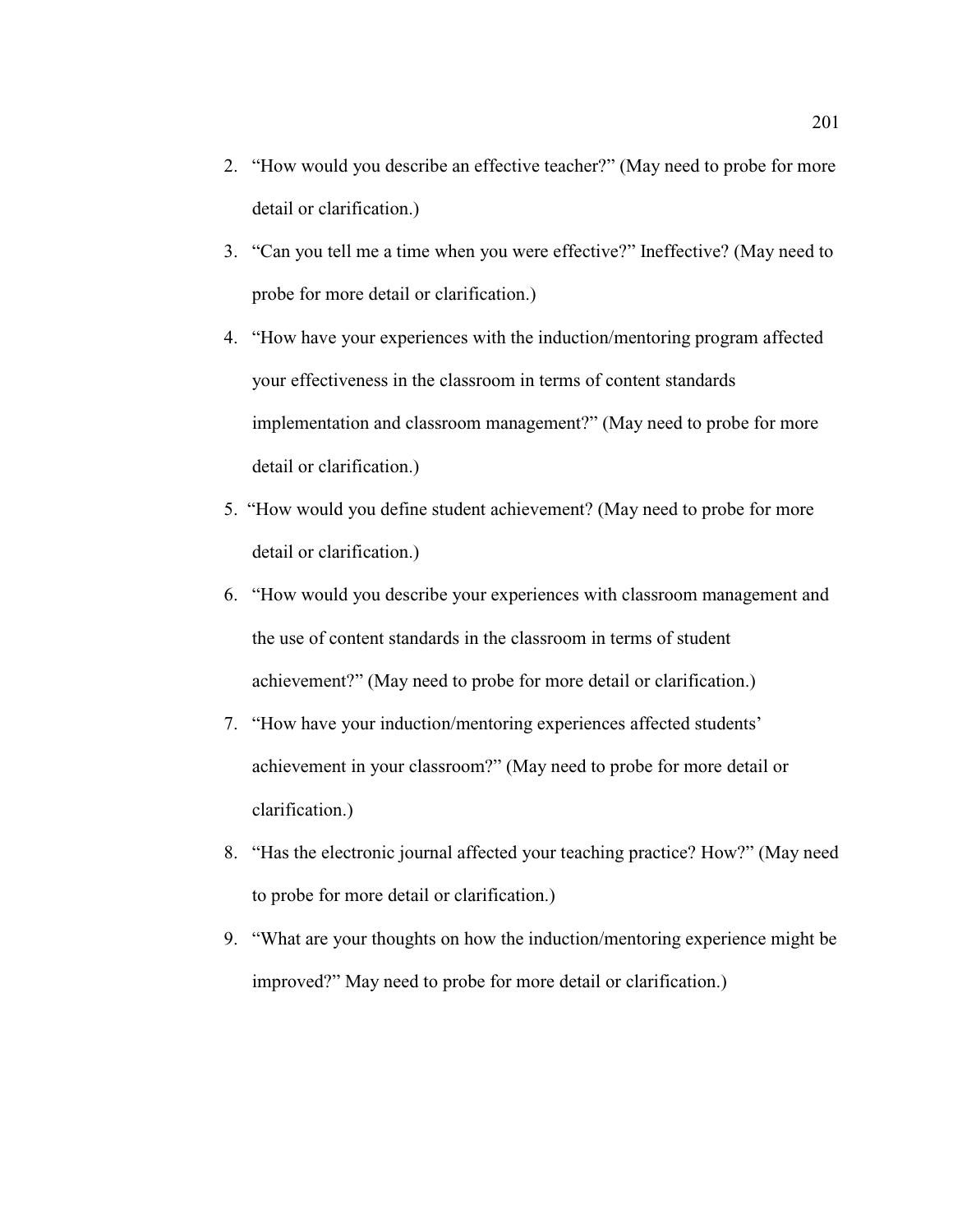10. "Do you have anything you would like to add that I may not have asked?"

(May need to probe for more detail or clarification.)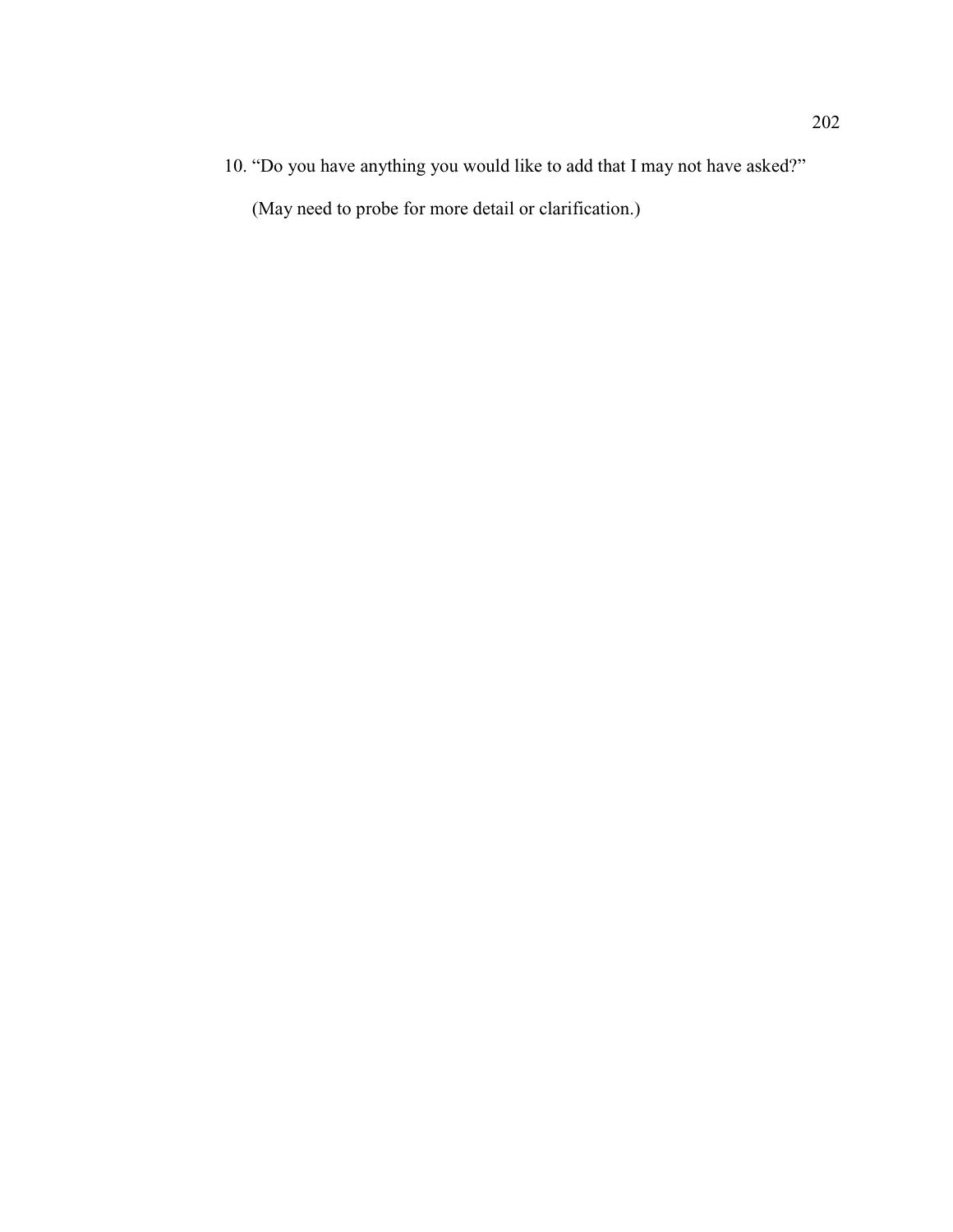## Appendix B: Invitation to Participate in Study

March 19, 2010

## Dear Cohort 6 PACE teachers,

I am a doctoral candidate researching the first-year classroom experiences of alternately certified teachers in South Carolina. This research is intended to focus on the induction and/or mentoring experiences of alternately certified teachers and the impact those experiences have on a teacher's perception of his or her effectiveness and student achievement. Your participation in this study will provide valuable information on the experiences and perceptions of alternately certified teachers in South Carolina and benefit both policy makers and teachers.

I am seeking volunteers willing to participate in this research as part of a case study. If you are selected from the pool of volunteers, your participation in this case study will require one or more interviews with you at your convenience and include the use of your archived weekly electronic journals submitted to the PACE program via Blackboard.

You would be one of two PACE teachers involved in this case study and would represent the voice of many alternately certified PACE teachers. Participation is strictly voluntary; your involvement or decision to not participate will be kept confidential. Your identity will be disguised in the text to ensure confidentiality unless you give me permission to use your first name only. I will be happy to provide you with a copy of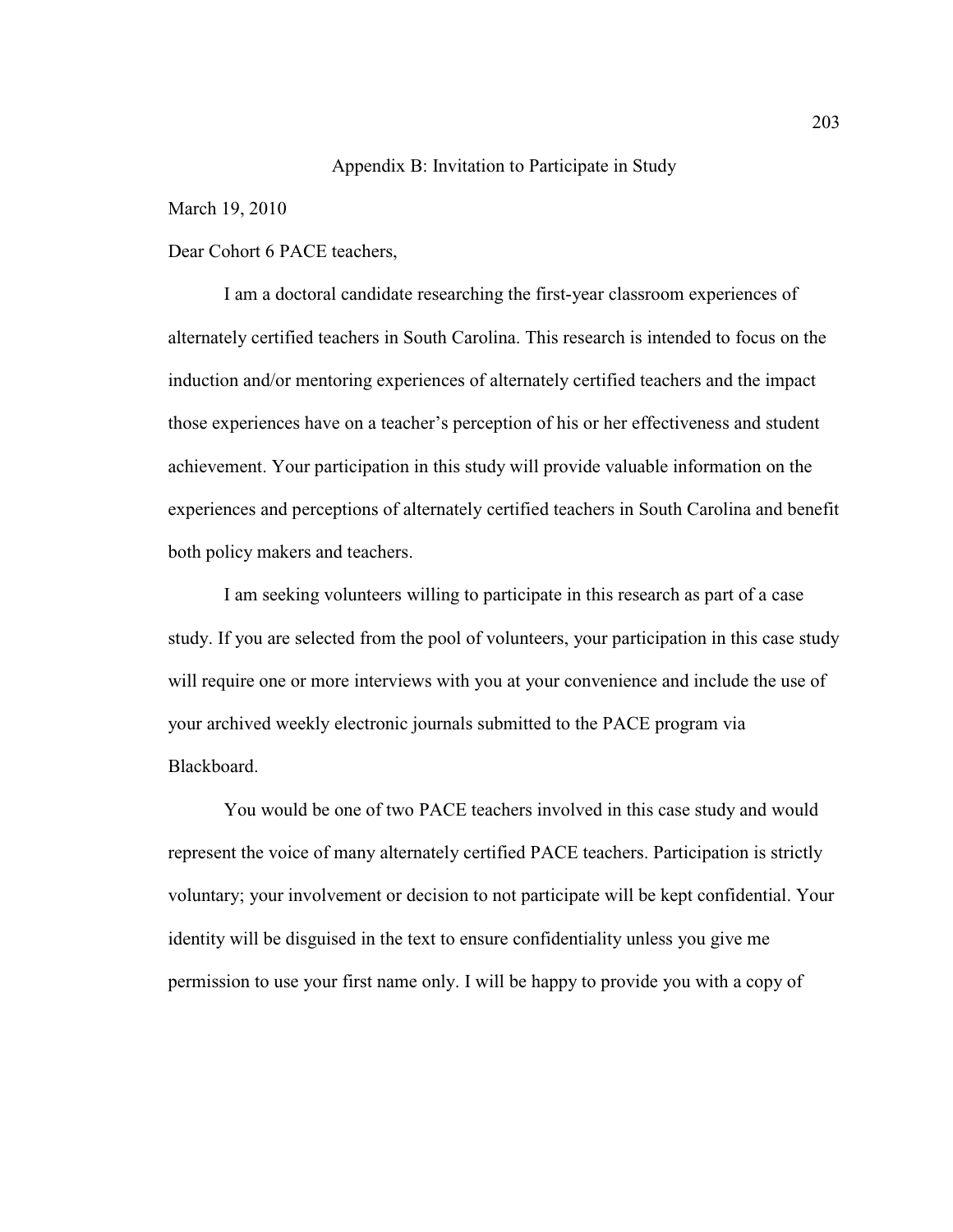your interview transcripts and the results of the research to prove accuracy of your accounts.

I look forward to working with you and request that you accept or decline this invitation by e-mailing me at xxxx by March 31, 2010. Please provide your telephone number in the body of the e-mail if you elect to join the pool of volunteers from which participants will be selected for this study. If you have any questions, please contact me at the e-mail address provided.

Thank you for your support of this case study,

Charyl L. Pace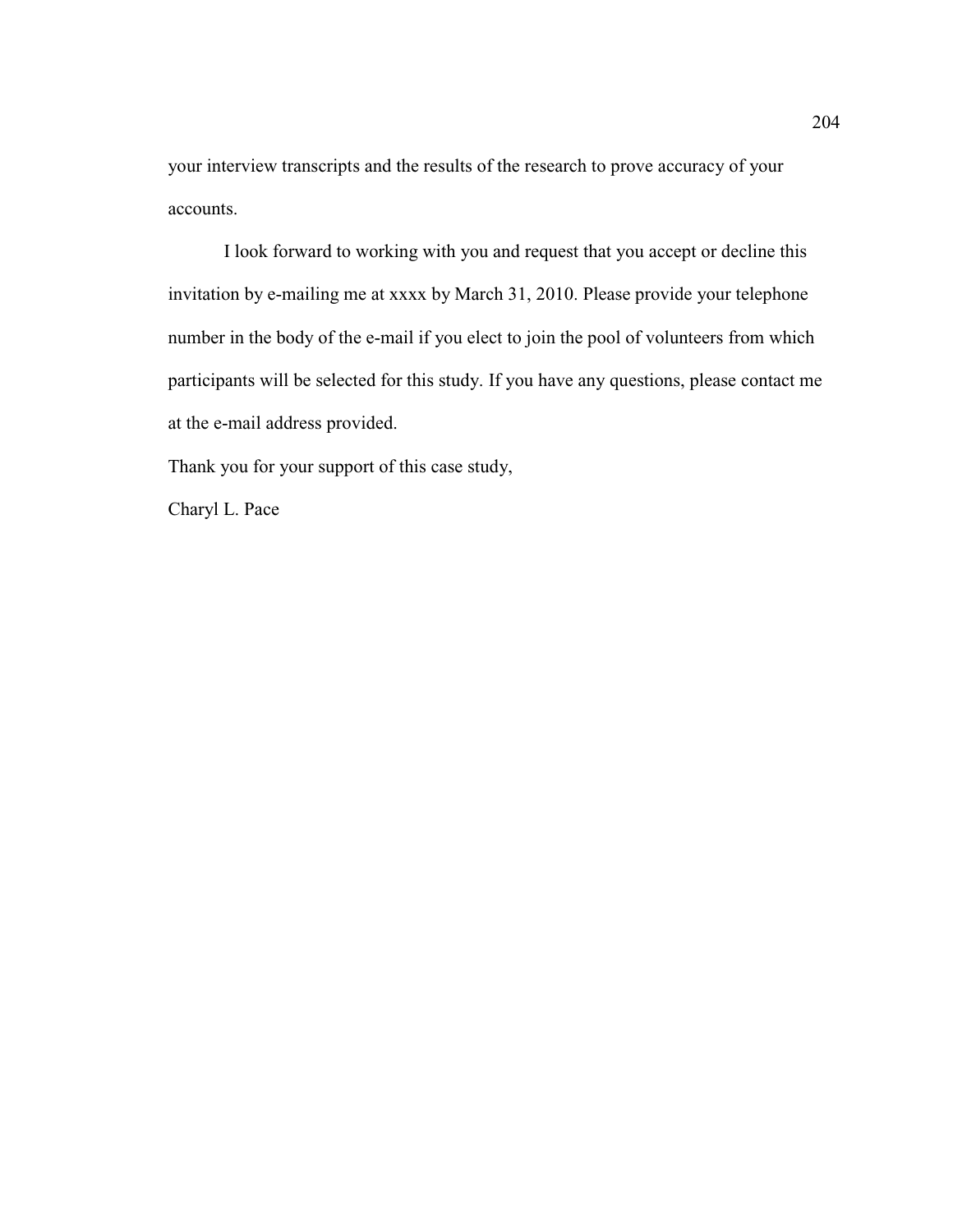## Appendix C: Consent Form

You are invited to take part in a research case study of alternately certified PACE teachers' experiences and perceptions of their induction and/or mentoring program in terms of teacher effectiveness and student achievement in their classrooms. You were chosen for the study because you have completed your first year as an alternately certified PACE teacher. This form is part of the process called "informed consent" to allow you to understand this study before deciding whether to take part.

This study is being conducted by a researcher named Charyl L. Pace, who is a doctoral student at Walden University and a PACE instructor.

### **Background Information**

The purpose of this qualitative case study is to examine alternately certified teachers' perceptions of their teacher effectiveness and student achievement based on the alternately certified teacher's experiences in the classroom in South Carolina, and to determine if a relationship exists between these perceptions and the quality of support received from their mentoring and/or induction program.

## **Procedures**

If you agree to be in this study, you will be asked to do the following:

- consent to the researcher using your archived electronic journals as a source of data,
- participate in one or more digitally audio-recorded 30 minute interviews, and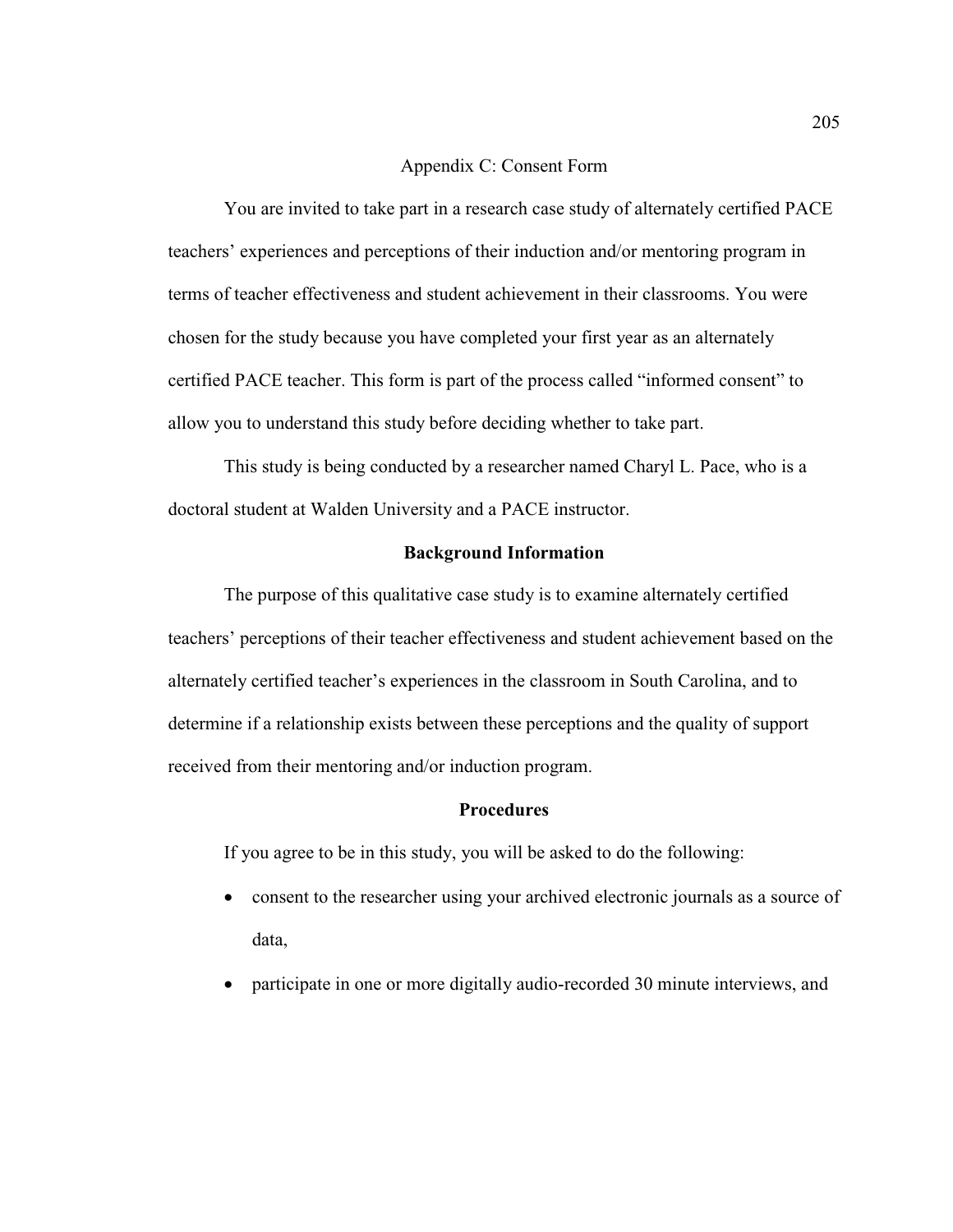• review transcripts of our digitally recorded interviews and my interpretations of the data generated from this case study for accuracy (optional).

### **Voluntary Nature of the Study**

Your participation in this study is voluntary. This means that I will respect your decision to participate or decline to participate in the study. No one at the PACE program will know if you do or do not participate in the study and no one treat you differently regardless of your decision relative to the study. If you decide to join the study now, you can still change your mind during the study, take a break to rest, and skip any questions that you find to be too personal.

#### **Risks and Benefits of Being in the Study**

There are no risks associated with your participation in this study. The data collected for and compiled in the case study will not identify you. Pseudonyms will be used to protect your identity, unless you grant me permission to use your first name only.

You may realize several benefits from this study. Your story as a first-year alternately certified teacher will be told and allow you to share your perceptions of support from your induction/mentoring program in South Carolina as it relates to your teacher effectiveness and student achievement. Your perspective, as communicated in your story, will contribute to the existing professional body of knowledge and may promote policy changes to the existing mentoring/induction programs.

## **Compensation**

There will be no compensation for your involvement in the study.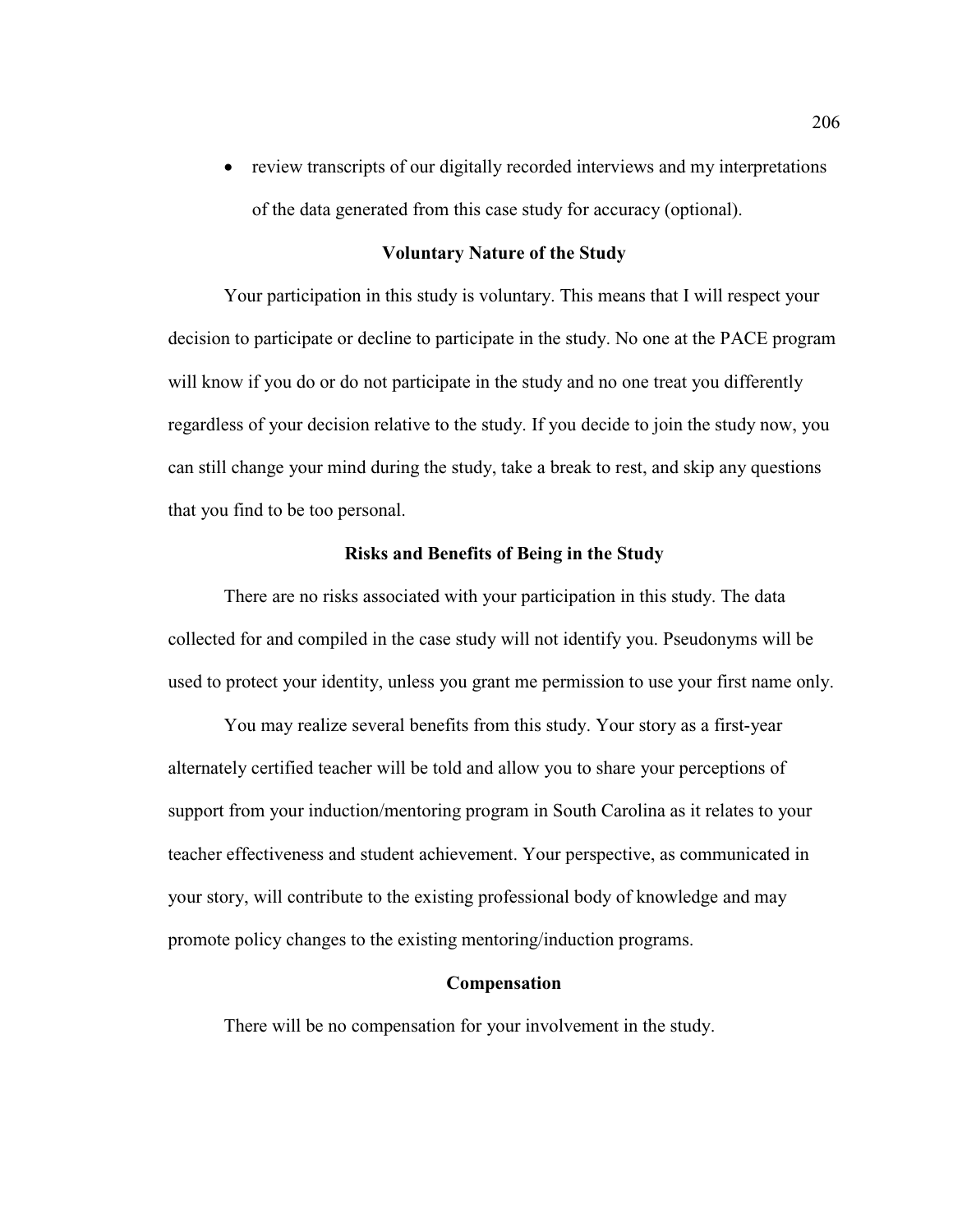#### **Confidentiality**

Any information you provide will be kept confidential. The researcher will not use your information for any purpose outside of this research project. Your name will not be included in any documentation maintained by the researcher, unless you allow her to use your first name only in the transcripts and resulting case study. No other information will be utilized that could identify you in any reports related to the study.

#### **Contacts and Questions**

You may ask any questions you have now. If you have questions later, you may contact the researcher by e-mail at xxxx. If you want to speak privately about your rights as a participant, you can call Dr. Leilani Endicott, the Walden University representative assigned to oversee this study's process. Dr. Endicott can be reached via phone number at 1-800-925-3368, extension 1210. Walden University's approval number for this study is 03-17-10-0361849 and it expires on March 16, 2011.

The researcher will give you a copy of this signed form to keep if you choose to participate in the study. Another copy will be retained in the researcher's records and maintained in a locked cabinet for a period of 5 years following completion of the study. Only the researcher will have access to this locked cabinet.

#### **Statement of Consent**

I have read the above information and I feel I understand the study well enough to make a decision about my involvement. By signing below, I am agreeing to the terms described above.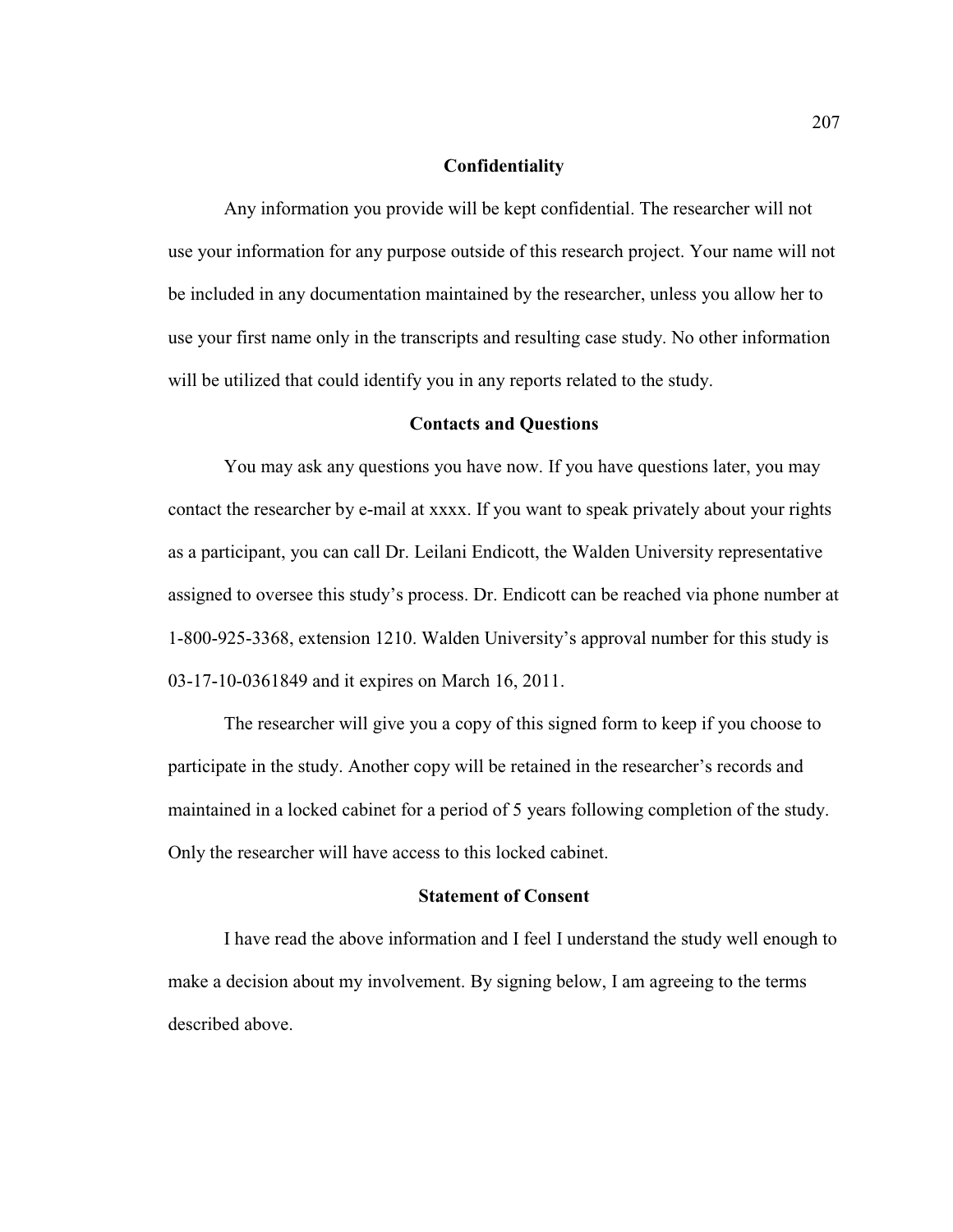Printed name of participant Date of consent Participant's written or electronic\* signature <u> 1980 - Johann Barn, mars ann an t-Amhain Aonaich an t-Aonaich an t-Aonaich ann an t-Aonaich ann an t-Aonaich</u> Researcher's written or electronic\* signature \* Electronic signatures are regulated by the Uniform Electronic Transactions Act. Legally, an "electronic signature" can be the person's typed name, his or her e-mail address, or any other identifying marker. An electronic signature is just as valid as a written signature as long as both parties have agreed to conduct the transaction electronically.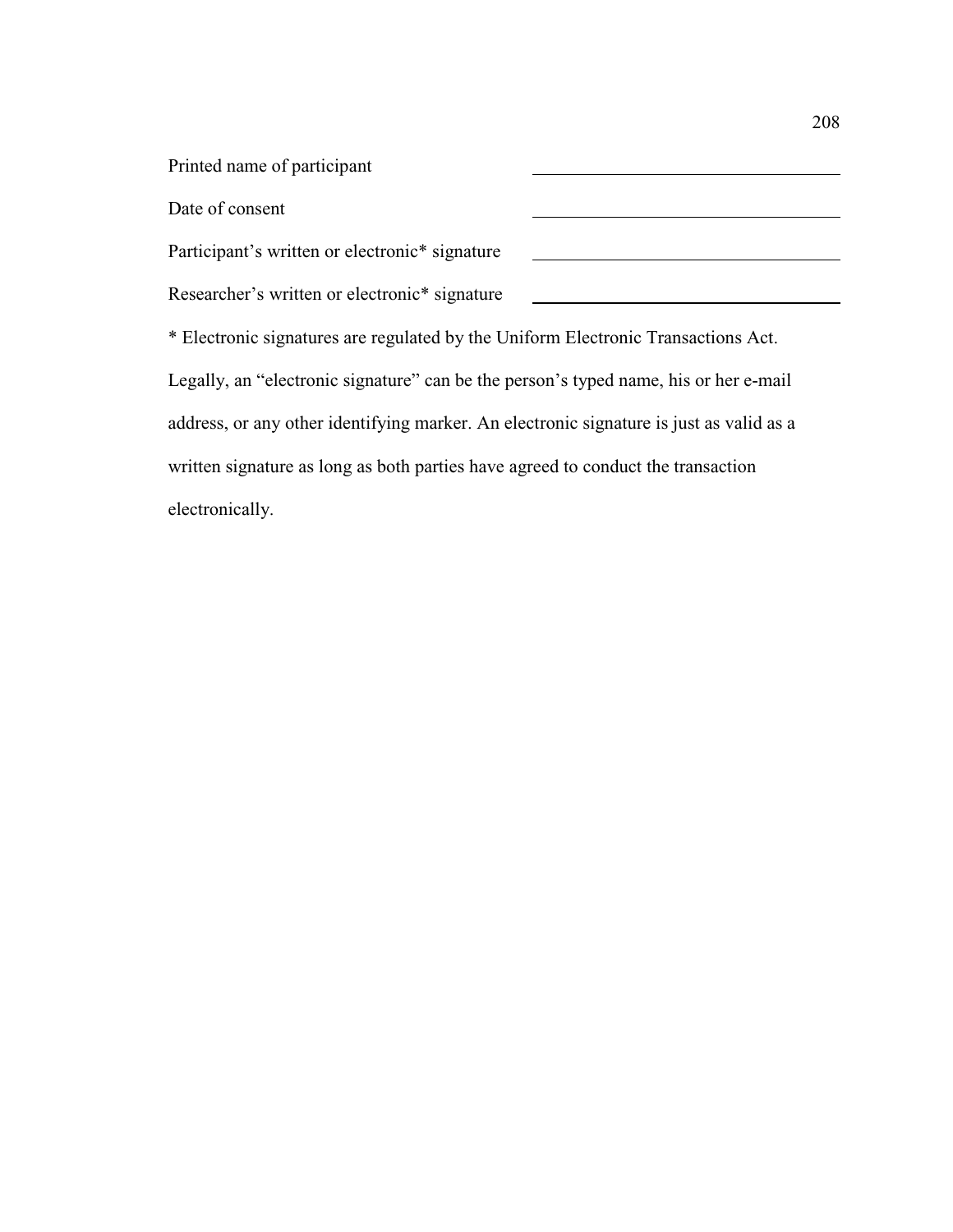## Appendix D: Secondary Interview Questions

Reflect on your first year in the classroom when answering these questions.

Personal information:

1. Tell me about yourself, your education, your employment background, and your reason for entering education.

Demographics:

- 2. Would you consider your school to be rural, suburban, or urban?
- 3. How would you describe your classes? How many preparations? How difficult were the classes?

4. How would you describe the socio-economic level of your school, your classes? Mentoring/Induction:

- 5. Tell me about your induction program.
- 6. Tell me about your mentoring experience.
- 7. Tell me about your mentor.
- 8. Was your mentor certified in your area?
- 9. Did your mentoring program require reflection activities?
- 10. How often was your mentor in your classroom?
- 11. Did your mentor provide demonstration lessons?
- 12. How would you describe your mentor's involvement with your curriculum planning and development?
- 13. How would you describe the amount of collaboration with your mentor?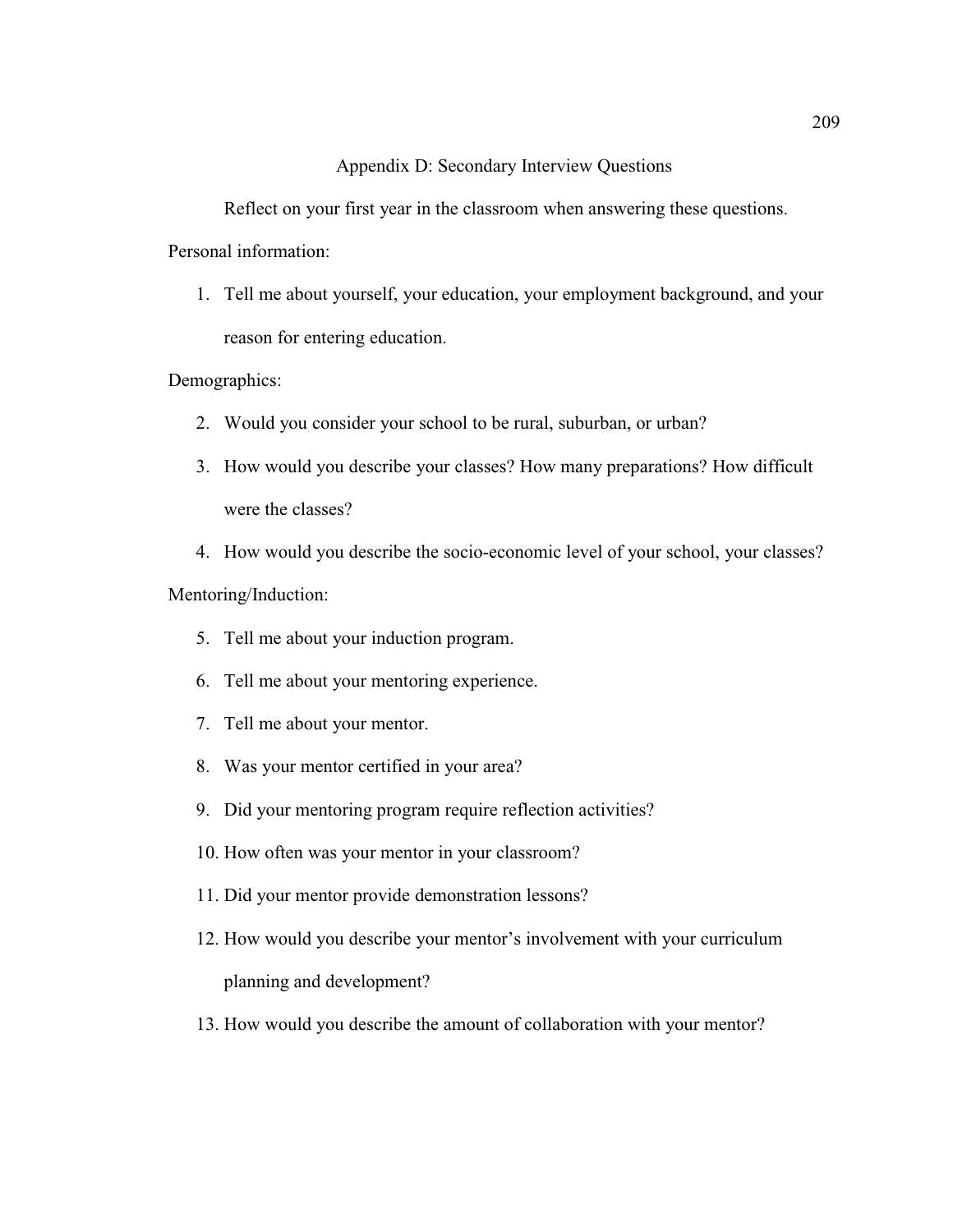- 14. Were you given the opportunity to observe other teachers teach?
- 15. Describe your non-instructional duties.
- Additional support systems:
	- 16. How would you describe your support from your administrators? Did they encourage effective teaching strategies? Did they provide additional support?
	- 17. How would you describe your support from your co-workers?
	- 18. Were you given the opportunity to observe other teachers' lessons?
	- 19. How would you describe your professional development experiences?
	- 20. How would you describe your induction program? Was it versatile and meet your needs?
	- 21. Did you have access to an instructional coach? Did they help you assess your strengths and weaknesses?
	- 22. Did you participate in any alternate forms of mentoring? E-mentoring, networking?
	- 23. How would you describe your work environment?

## Self-evaluation/reflection:

- 24. How would you describe your feelings about your first year in the classroom?
- 25. Did you ask for help from colleagues and administrators? If you asked for help, how did they react? Were they supportive? Did you avoid asking for help? Why?
- 26. How would you evaluate your overall teacher training and support provided from induction/mentoring in terms of preparation for the classroom?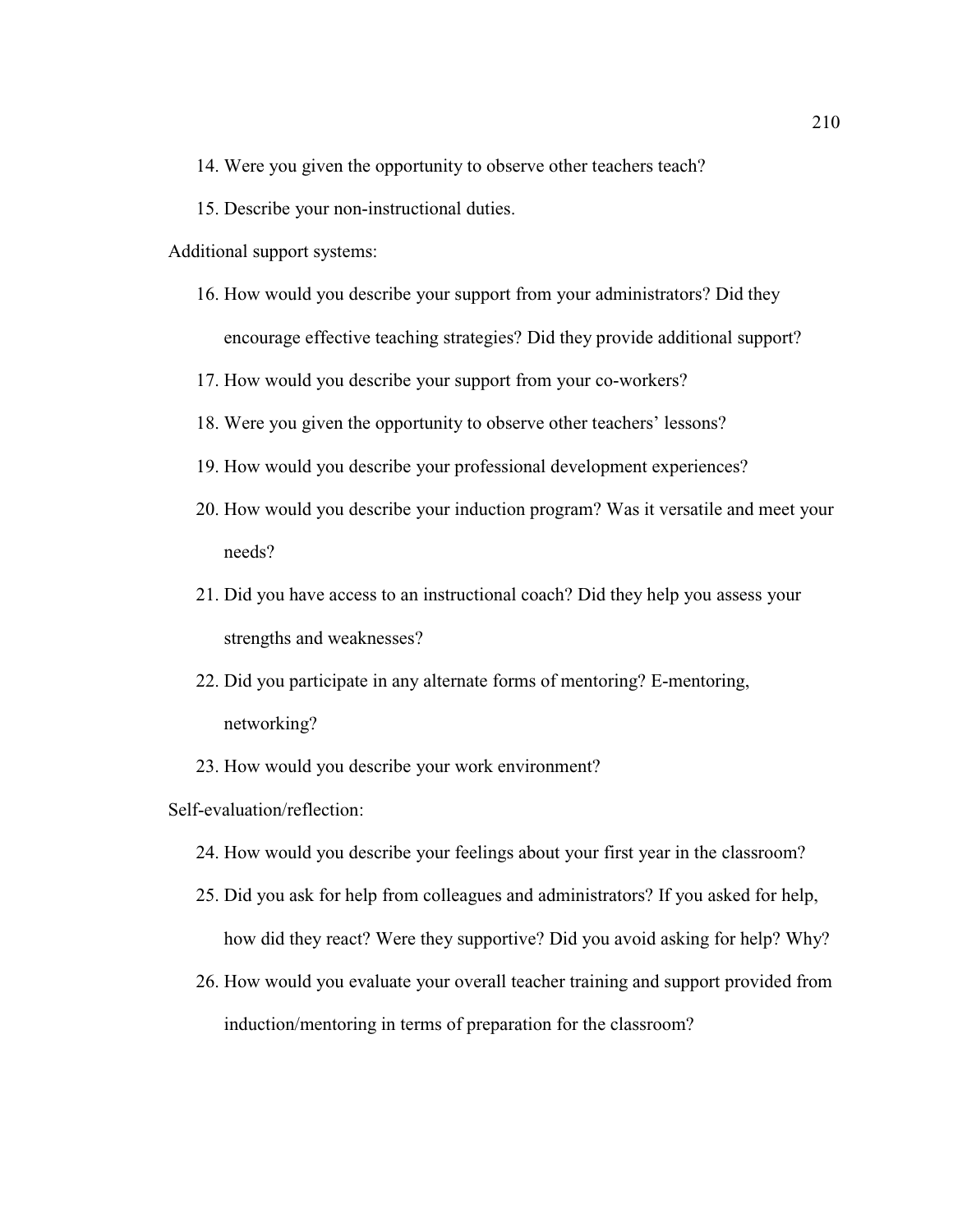- 27. How would you describe your ability to make connections with your students?
- 28. How would you describe your perceptions of your teacher effectiveness? Your perceptions of your students' achievement?
- 29. How would you rate yourself in the following areas: prior academic performance, communication skills, professionalism, creativity, pedagogical knowledge, student evaluation and assessment, self-development, lifelong learning, personality, talent or content area knowledge, and the ability to model concepts in your content area?
- 30. How would you rate your skills and competencies in the following areas prior to entering the classroom: your ability to interpret the way students view the curriculum and adjust the lesson to accommodate the student, listen to students, motivate students, structure lessons and task to provide feedback to encourage effort, obtain resources and be familiar with integrating technology into the curriculum, and analyze and reflect on your teaching to improve your instruction.
- 31. Give some examples of how you delivered lessons that enhanced student understanding, assessed prior knowledge, motivated students, and allowed for cultural differences.
- 32. How would you describe your rapport with your students?
- 33. How would you describe your desire to enhance your professional growth?
- 34. How would you describe your perception of your effectiveness?
- 35. How would you describe your perception of your students' achievement?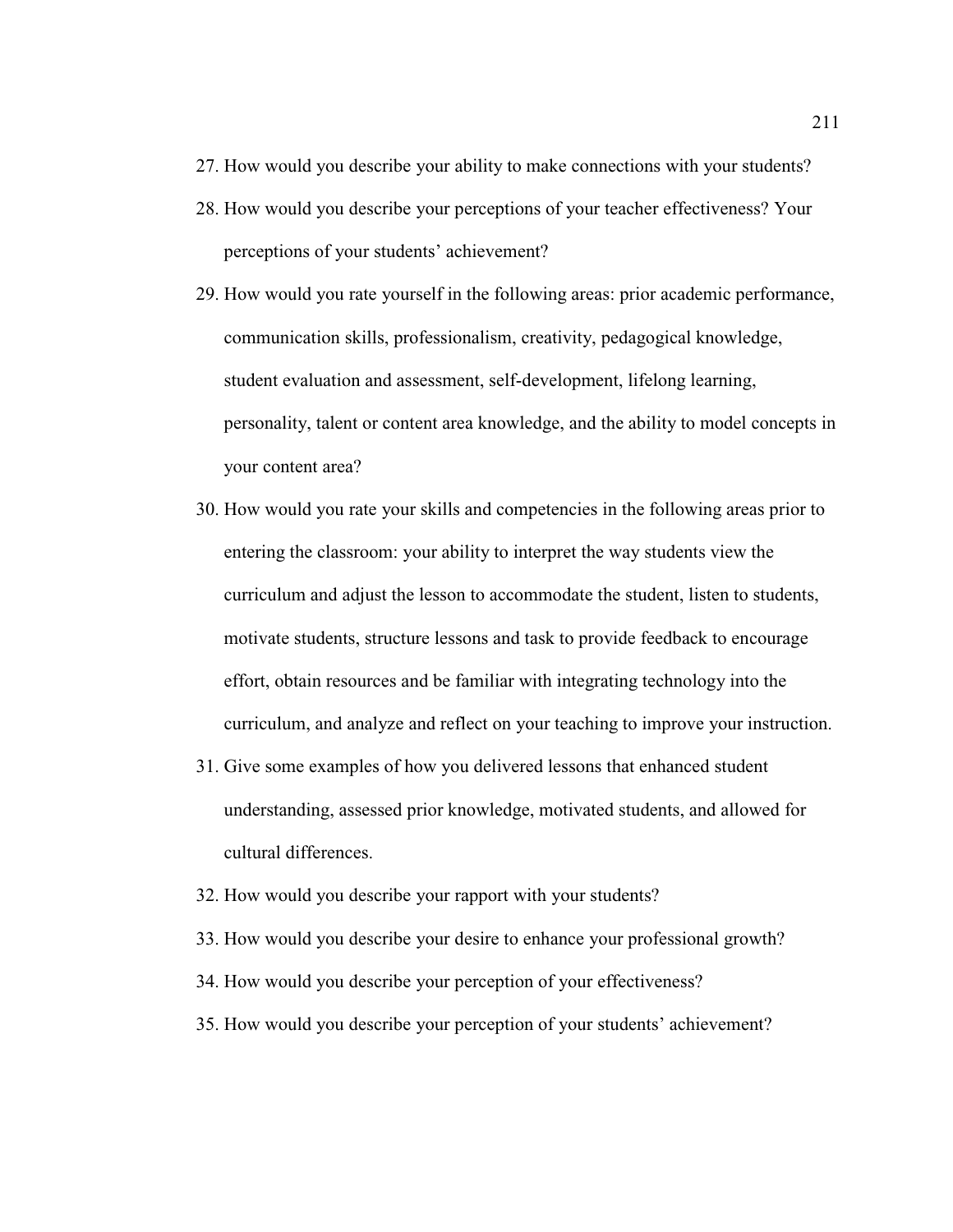## Appendix E: Participant 1—Sample Journal Entry

## PACE Cohort Six – Seminar Three

Weekly Reflective Journal: Week of: 10/13/2008

The week of Oct 13, 2008 was filled with individual conferences. The math department agreed to speak with each student individually for about 3-5 minutes. This created some timing issues for me personally. I'm still struggling with how much material is enough material and how to keep students on task. I was not looking forward to the task at all.

I was very surprised at the outcome of the conferences. I gained a lot of insight into my students through these conferences. We discussed MAPS testing results, PACT testing results from last spring, their grade at interim and what their grade was now. I had a chance to really talk with the student about their grade and see what motivated them. It was refreshing to see the students who really wanted to improve and liked the individual attention, even if it was just for a few minutes. It was also discouraging to see some of my quite capable students not seem to care at all about their scores. Overall I was pleasantly surprised at the how much useful information I gained.

Lesson planning is still a struggle. I seem to have too much to cover one day and not enough the next. My Algebra 1 Part 1 students are really having a hard time grasping "number" word problems. I've spent, what seems like weeks, on the topic and still the quiz was a real struggle for most of them. I've tried all sorts of different approaches. We've gone over lots of word problems, built charts of words that directly translate to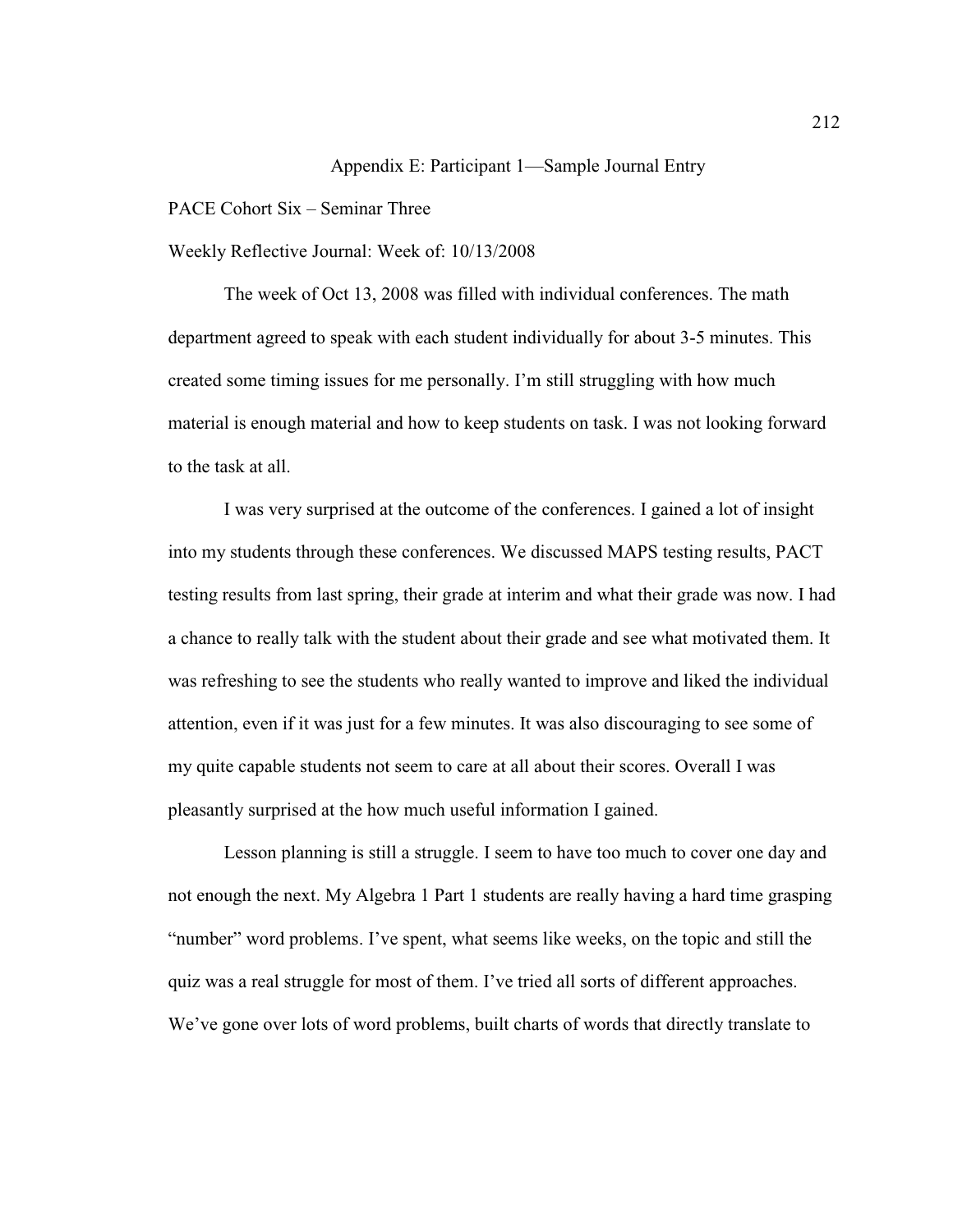algebraic equations, provided example after example and still they struggle. I need to research and find other methods. I also understand that word problems are a maturity thing. The students can only really learn when they are out of their comfort zone and really exercising their brains. Word problems provide them with this environment, but the discomfort seems to get in the way of the learning. I must work on patience – it seems so obvious to me at times, but it is a really big leap for my young student minds.

The classroom management of this class is tough. I have a room full of energetic young teens. They are talkative, disruptive and a bit arrogant at times. I have three students with IEPs in the room (all with front row seating required and only 4 front row seats). To my surprise the three IEP students give me the least amount of problems, and seem to be the most focused and pleasant kids in the class. I turn my attention to the more talkative, disruptive ones. One day this week, I ended up with 5 out of the 16 in recess detention, just because they could not stay in their seats while doing class work. I have a procedure in place for them on how to do class work, but still they chose to work outside those boundaries. The lack of recess (they only lost ½ and they were outside, just in a segregated area) seemed to have the desired effect on 4 of the students. I informed them all that I sent an email home indicating that they had been assigned recess detention and why. I hope the combined effort from home and class will improve their behavior.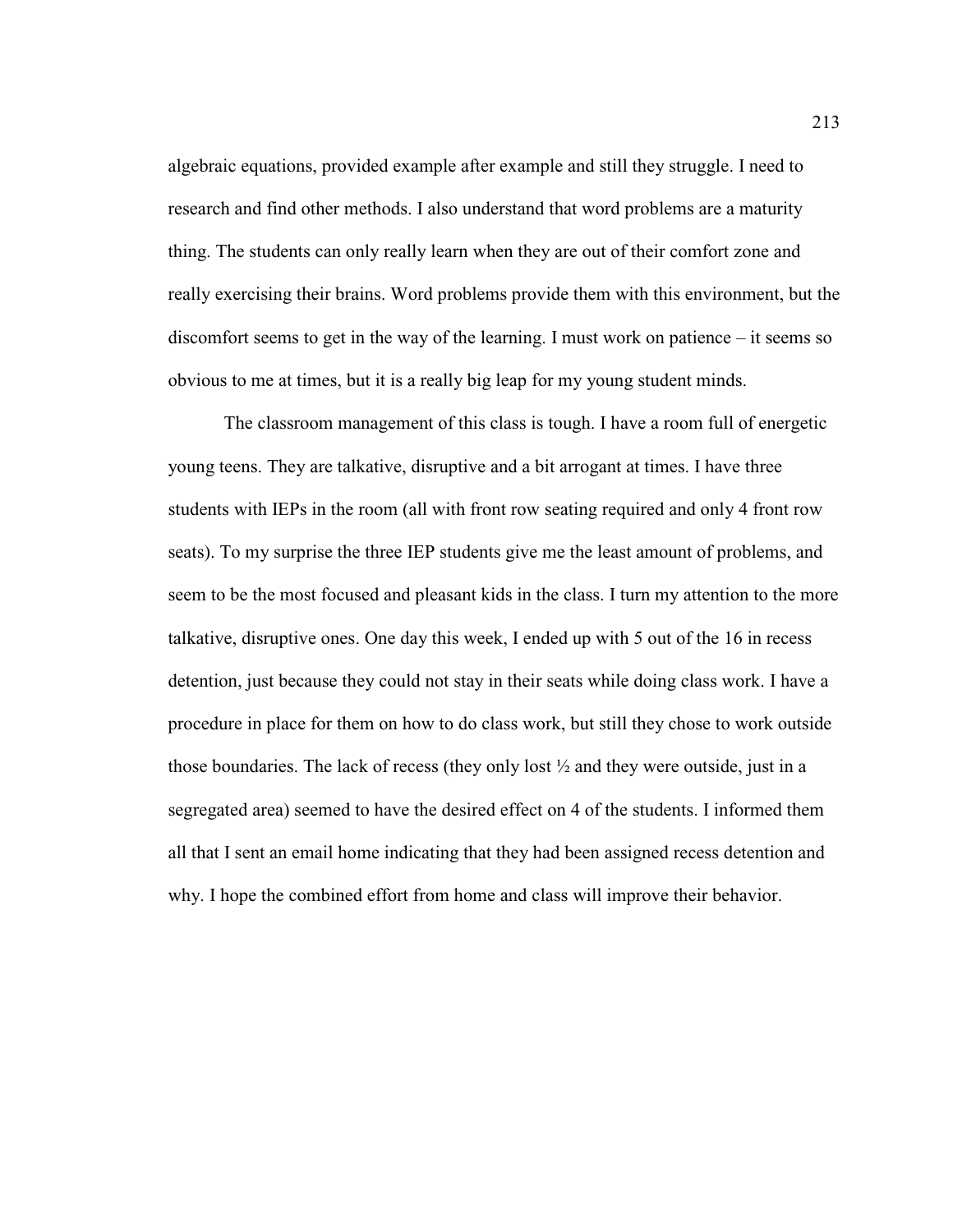# Appendix F: Participant 2—Sample Journal Entry

PACE Cohort 6—Seminar 3

Weekly Reflective Journal: Week of April 20, 2009

Content and Standards: This week we moved on to Newton's  $2<sup>nd</sup>$  Law of Motion (Standard 8-5.3).

Planning/Pacing/Lesson Plan Implementation:

We had a quiz on the Newton's  $1<sup>st</sup>$  Law last week so we spent the first half of the class on Monday reviewing before introducing the  $2<sup>nd</sup>$  Law. Then students took notes from a slideshow and we had a discussion on the difference between the two laws. Tuesday we did a lab from the science kit using cars, weights, yard sticks and ramps. The purpose was to illustrate how adding weight to a car increases its speed due to gravity and how this increases inertia making the cars roll farther. Because of the poor quality of some of the cars, the students tables and graph were somewhat skewed but most of them got the idea, nonetheless. Wednesday, we did a similar lab but this time the kids used a stop watch to time the first meter for acceleration and the second meter for speed. This, again, illustrated the affect of adding more mass (weight) to the cars and although the results varied this was good practice. Thursday, we reviewed for Friday's test and I spent a lot of time demonstrating problem solving using F=ma. We also played jeopardy. Friday, after the test the kids were introduced to the 3<sup>rd</sup> Law with a worksheet.

Mr. X (researcher omitted name to protect participant) called me in his office after school and went over my XXX(researcher omitted name to protect participant)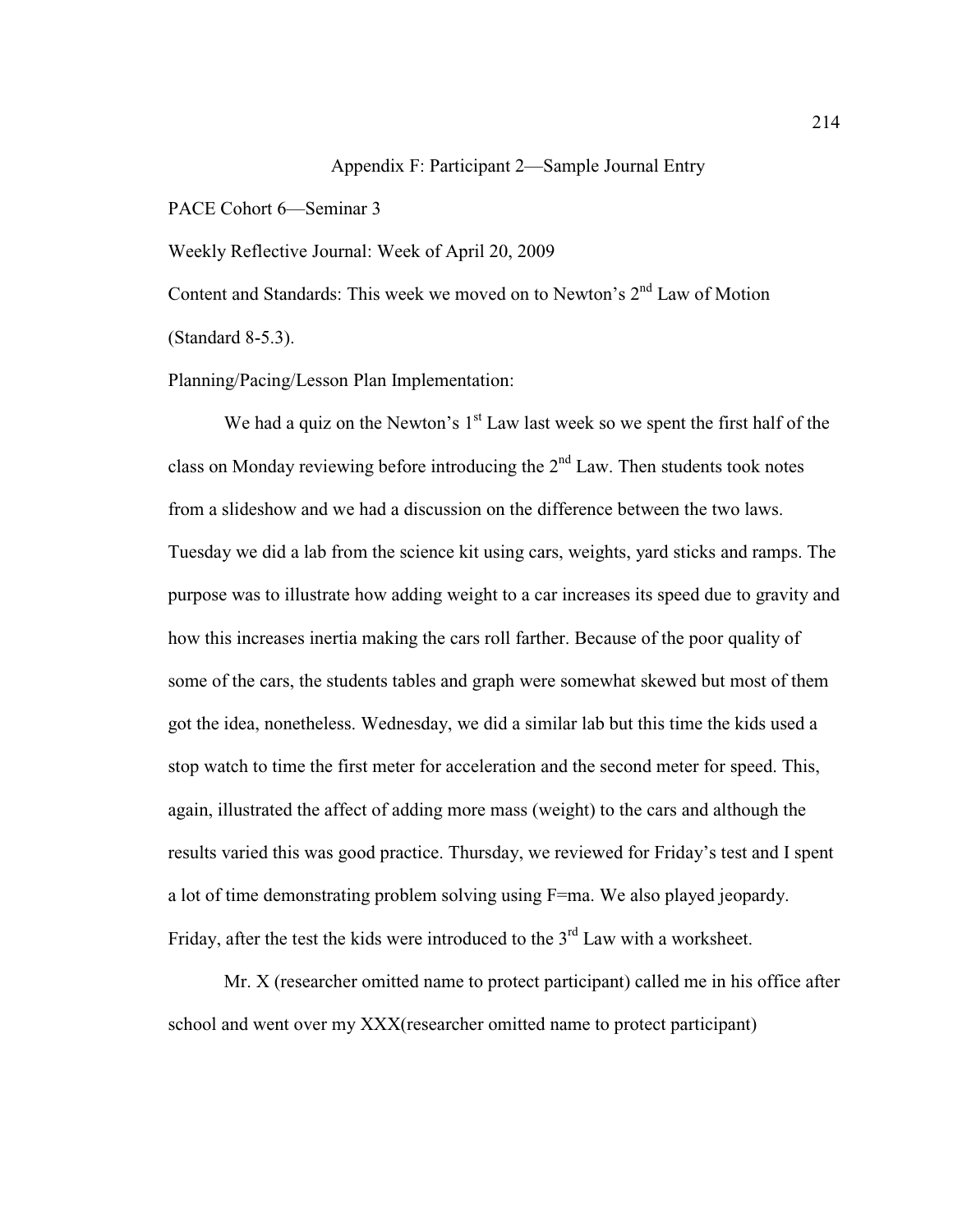evaluation. It was mostly positive with the negative focusing on my classroom management. No surprises here.

Classroom Management: This week I continued to stay with my new discipline program. It was very difficult to stay consistent since Core 4, as expected, tested me at every turn. I made sure they realized that I was going to follow through with every thing I said I would do. If they lost a lot of points I called their parents and if they were good all week they are going to be rewarded with extra points on their test. I need to do a lot better job with calling parents. I lost my parent contact sheet so I have to get some of the numbers from other teachers. Many of the students' contact information is incorrect in the system so we have to do some investigative work. For one student, I had to put him in recess detention until he coughed up a number for his mother. It took three days for him to break. Many of the kids seem to be really trying to behave better but still can't or won't stop the chatter when they are supposed to be quite. I do, however, have about five that are doing better because they are seeing how their behavior has been affecting their grade and now are in crunch time to pass and not have to come to school this summer for "Content Recovery" (a watered down version of summer school). The labs we did this week went surprisingly well. I'm not sure I would have even let them do it before I started this new program with the teacher coach. At one point, the principal did a walk through and saw them doing the lab and I think he was a little pleased. He said that he wanted the kids to be up and actively involved more in this class and this is exactly what he saw.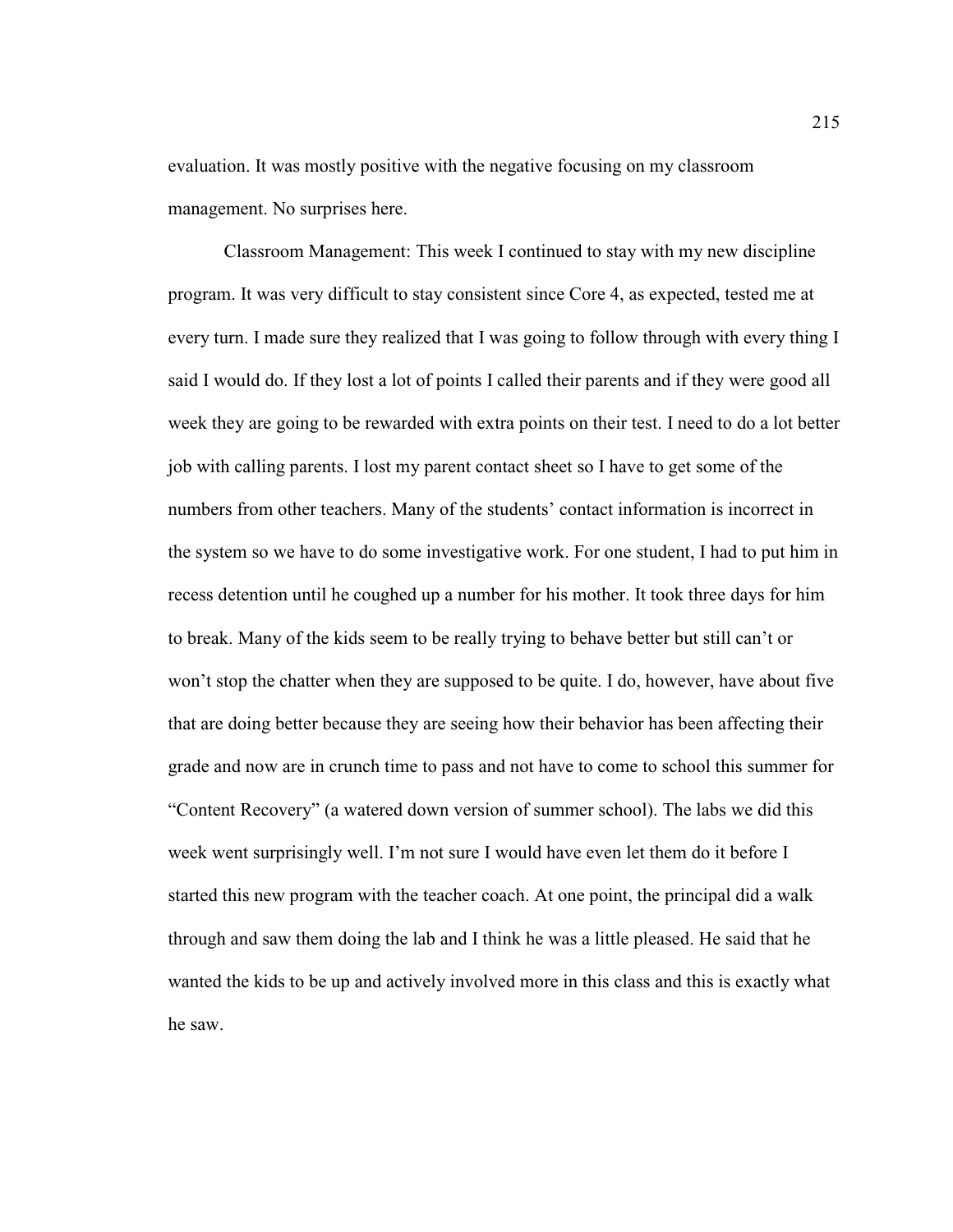Case study: X's (researcher omitted name to protect student identity) mother came in three days this week so X's behavior was pretty good. She expressed her dissatisfaction with me on Tuesday because I would not give him full credit for his homework that was turned in at the end of class. There's no wonder X doesn't respect authority.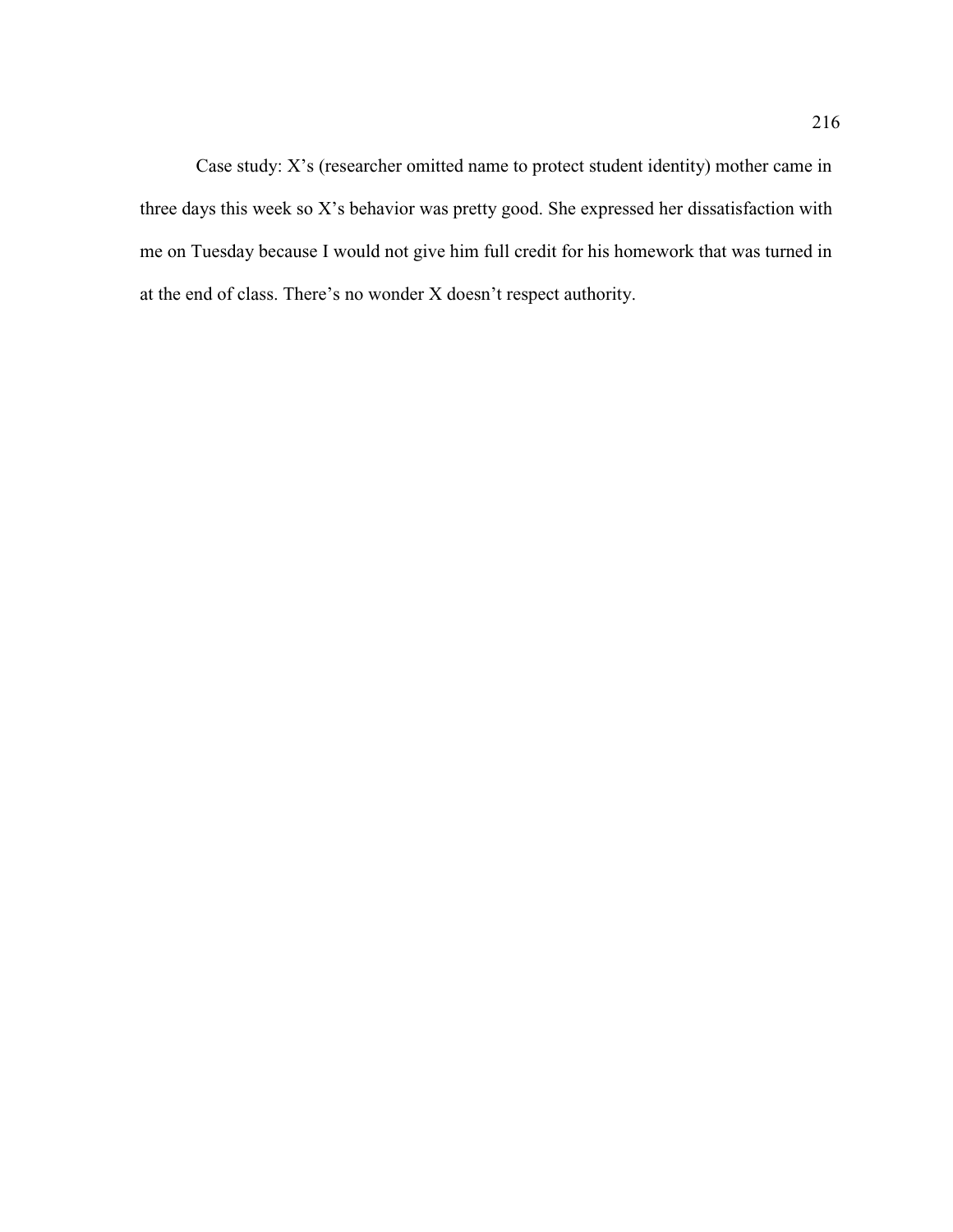### Appendix G: Participant 1—Interview Transcript

Dana (pseudonym) interview transcript

Interview date: 4/8/10

Time: 1:00- 2:03 pm

Place: Public library

Note: (R: indicates researcher, P: indicates participant)

R- "Good morning/afternoon. I am Charyl Pace. This interview is being conducted to ascertain your experiences of your first year in the classroom as an alternately certified teacher in South Carolina and your perceptions of the support you received from induction and/or mentoring services in relation to teacher effectiveness and student achievement. So that I may focus on your responses to my questions, I plan to make an audio digital recording of this conversation for the purpose of collecting the details of the conversation. I assure you that your responses will remain confidential; that is, I will not use your name or information for any purpose outside of this research. If you agree to the interview and the audio recording, your name will be disguised in this study to assure you of confidentiality is maintained. Is that acceptable?

P- It is.

R- May I interview you?"

P- Yes you may.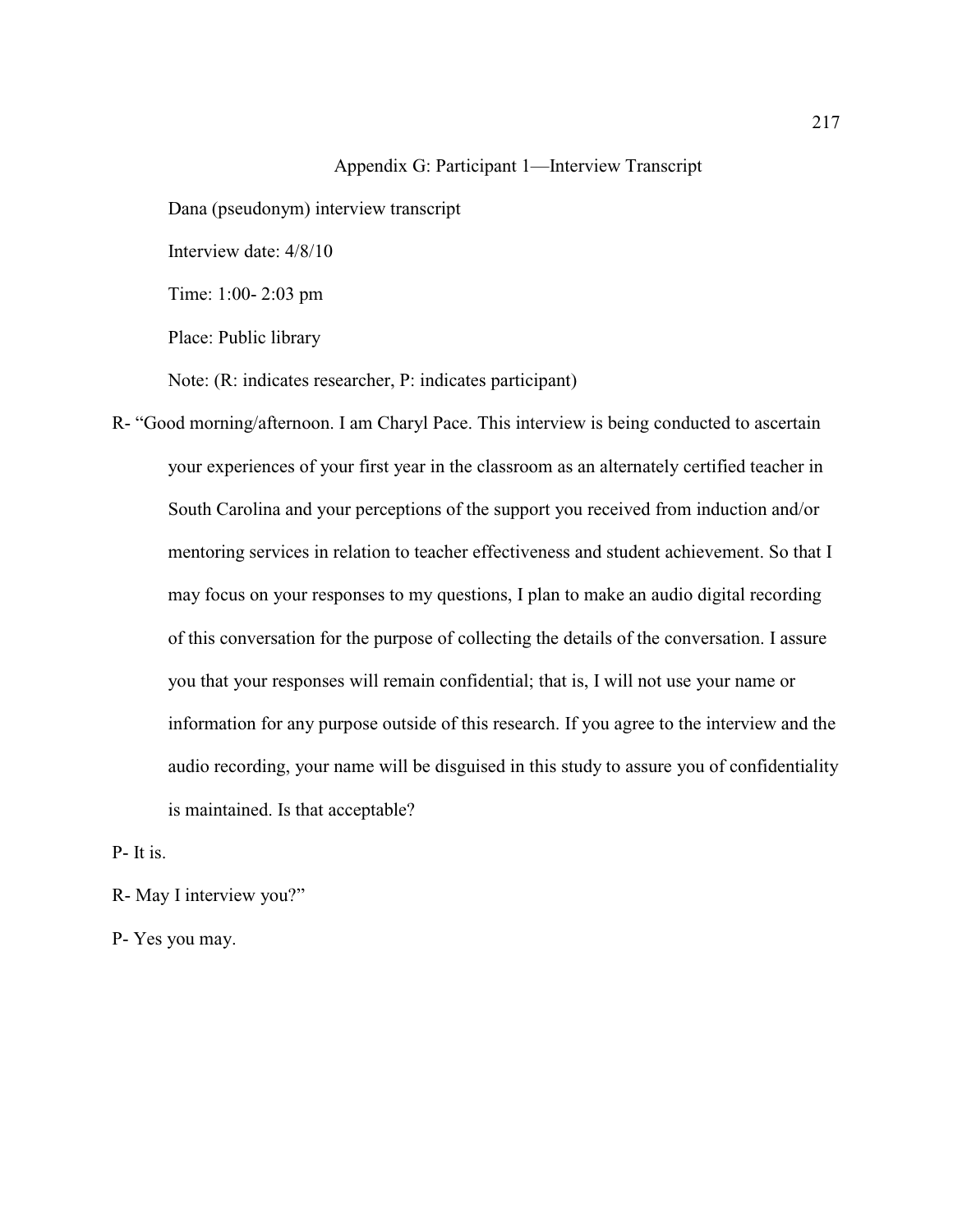- R-Would you sign this consent form? And you have already done that. Number one, Would you please describe for me your induction and/or mentoring experiences during your first year teaching?
- P- um let see the induction classes met once a month they were held at all the different schools in the district they were held typically by one instructor I guess we had three or four different guest speakers that came and talked about specific different areas of teaching. I personally found the guest speakers more helpful and certainly more engaging than the person who was over the whole thing. We did a lot of breaking up into groups and um doing little exercises but the groups were completely at random and we had a mixture of from elementary school to high school teachers all mixed together from guidance counselors to math teachers and sometimes the cohesiveness of the group we didn't have any of the same goals or the same approaches to things so the grouping was bit of a problem. And the instructor herself later said that that would be something she would want to change maybe break up the elementary school induction people so that wouldn't have been a problem. Um the group was large too, it was huge and I think added some um you couldn't get as much done. It wasn't very effective. There were so many people everybody couldn't even get a word in. There were several times I sat in a group and never said anything, gained stuff from it but actually couldn't get around to all 25 of us in a group in the limited time to move around. So some of that was a problem. The guest speakers were neat. We had a guest speaker from special ed. I learned everything I know about how the special ed department works from that guest speaker. Um she was with our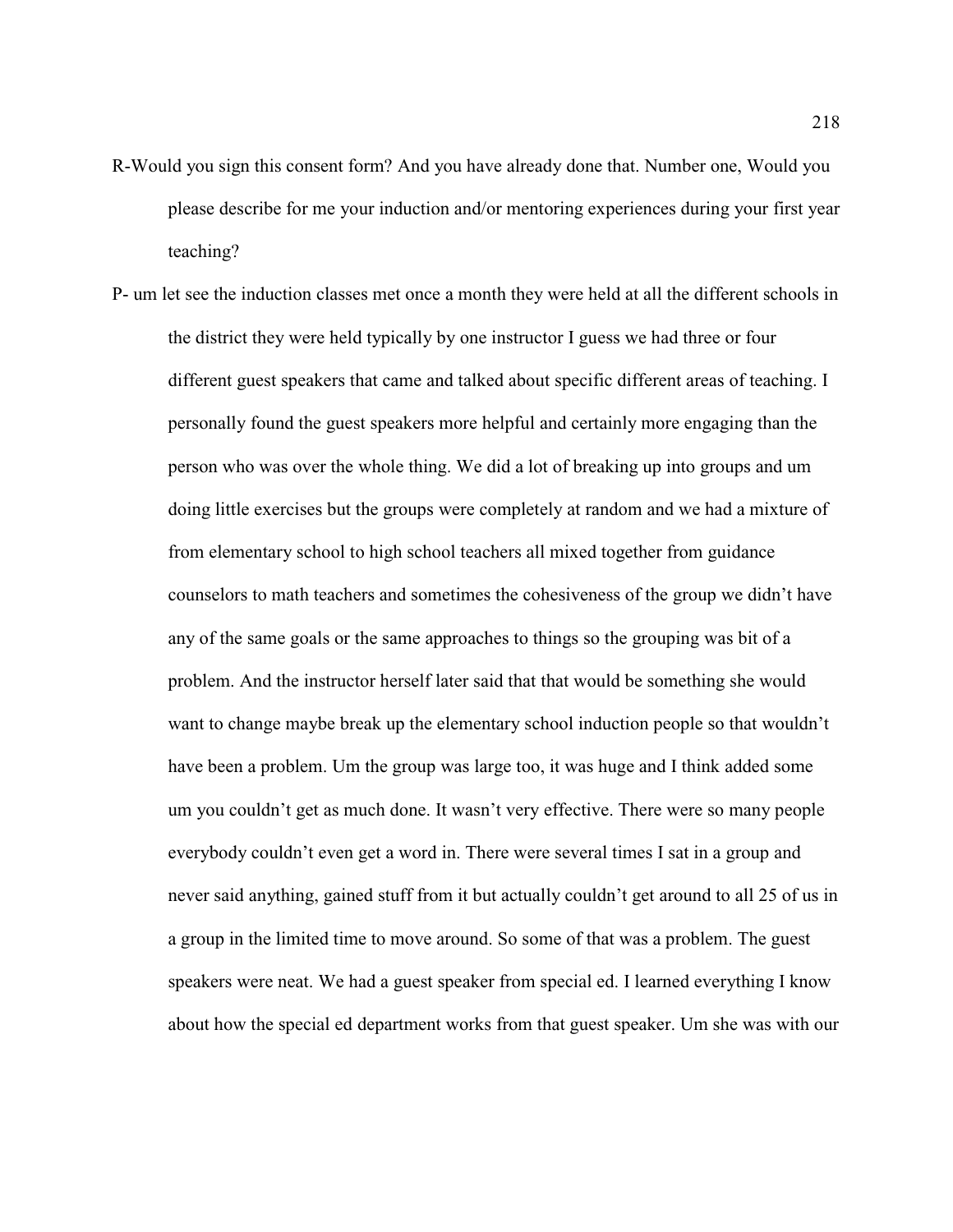district so that was really nice to see how things worked there. Um some of the other guest speakers we had a librarian that came for awhile. Although I don't use the library as much in my discipline she was still helpful in what they could provide support for different things in the classroom. The mentoring part of my first year- I had an unusual experience where I was tossed around to, I had four mentors before I actually showed up for the first day of work. The lady who was supposed to be my mentor actually ended up being my teammate, um and she was working on her masters and had to go defend her theses and couldn't attend the induction stuff therefore they disqualified her from being my mentor. The next one ended up in the hospital. And a third one something else happened and her and she didn't even end up teaching at my school. And the fourth one finally I think just got me out of desperation and they picked a teacher. She didn't teach my grade level. Um and she taught all the honors classes and I taught all the grade level classes so we had some issues there she didn't really know the standards for my grade level a lot so helping me with what it really meant whether it was applying or analyzing all those different words. She wasn't a lot of help there. I ended up getting what I would call most of my mentoring information from the original lady who was my teammate. She provided me probably most of the assistance and obviously she didn't get paid for it though. Somebody else did. She was um she was very helpful but the mentor itself, the only time I ever saw her was when deadlines were showing up and she had to come by and check boxes. Very nice lady. You know and an excellent teacher she had been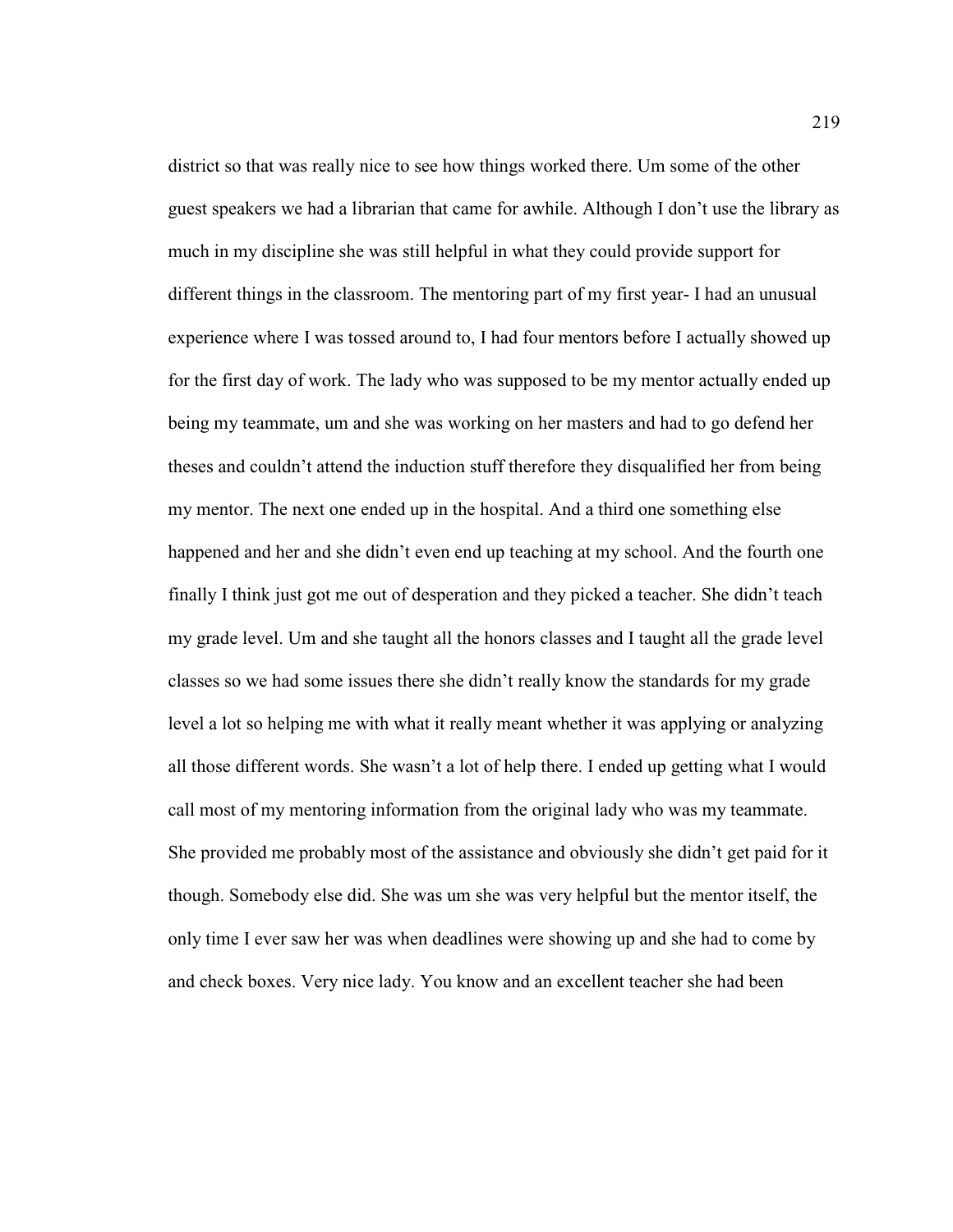teacher of the year at that school several different times, very knowledgeable and stuff just not the best of mentors- didn't have a lot to share there.

R- How would you describe an effective teacher?

- P- Effective with an "e" meaning results is kinda how I look at that. So how does a teacher get results? To me that would have to be somebody who could engage the students at their level, could you know come up with a relationship with the students that would make it with what you are teaching relevant to them so that they would buy in to learning the new topic. And then of course you're hoping and with the effective stuff and if you can do all of that it shows up either in your own test scores or some kind of standardized benchmark testing.
- R- In your first year teaching, and all of these questions are going to be based on your first year because I know you are in your second year now can you tell me a time when you felt your were effective?
- P- There were a couple of different times, different lessons um where the kids really were engaged and were asking lots of probing questions, questions I actually hadn't even thought of when I prepared the lesson. It almost took me by surprise, took me by surprise in a good way. And then great that means you are going down this path that means you're really listening, you're really thinking about how this applies to different stuff. My first year with a particular group of kids I really spent a lot of time trying to show them how you can use math in the real world, how it really, what jobs and what professions really use different types of math. So if we were talking about percentages, who uses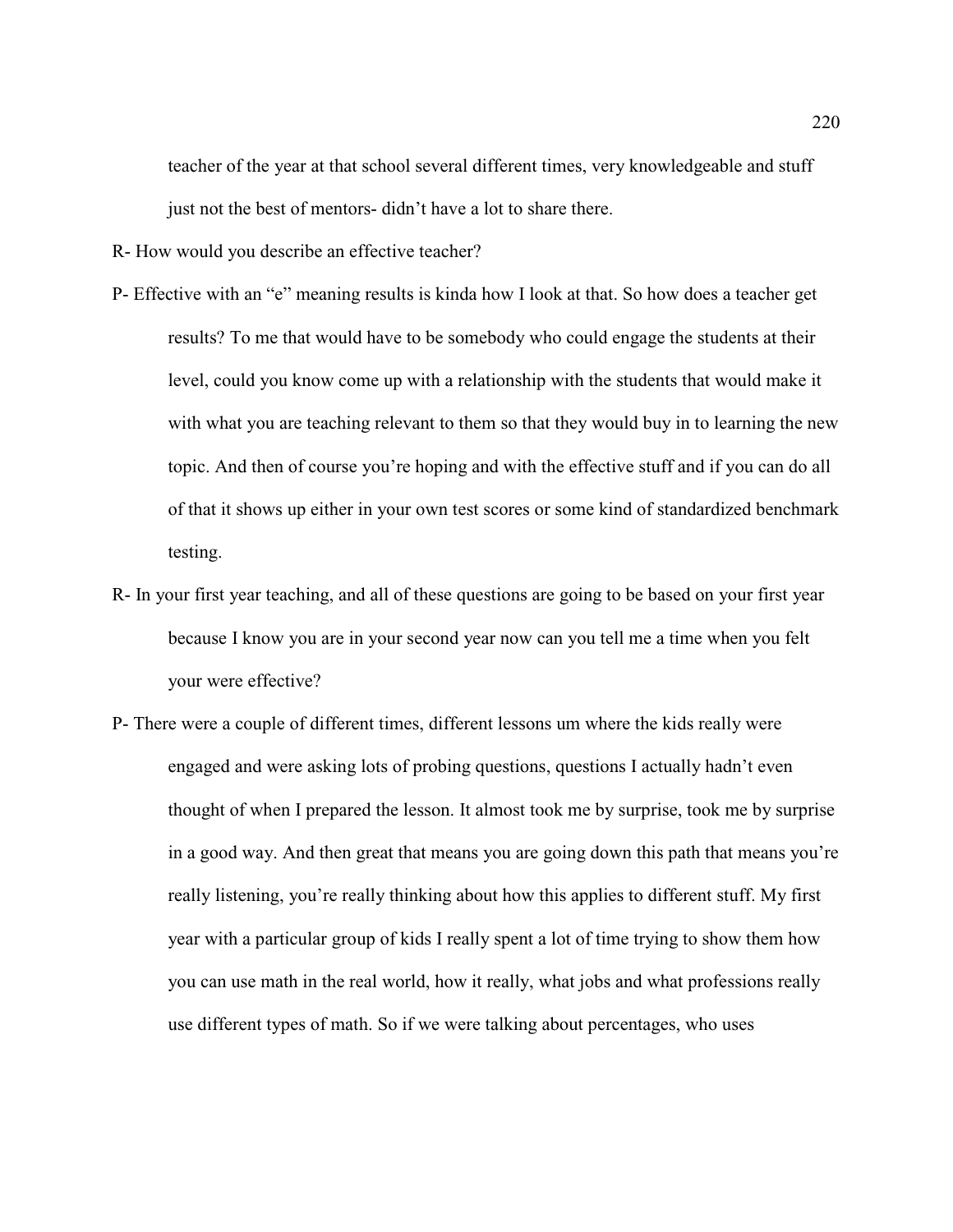percentages. Really tried to make it specific. And that particular class really got into it after Christmas sometime anytime I would bring up that – Well what kind of person does this? They would really expand on it and I thought that was effective they could really see how that could apply outside of the classroom. I like that.

- R- I think that is kind of important because I think that's relevance to- equal to learning and if a child and adults don't see the relevance then they don't want to learn it. They just say I'm not going to be invested in this. So I need to find out why I need to learn this. Um how have your experiences with the induction/mentoring program affected your effectiveness in the classroom in terms of content standards implementation and classroom management?
- P- Hmm, Well we did have a couple of different speakers in induction that did talk about classroom management. Some of that was in more in structuring your class and some of that was more in discipline management. Um I think, I think those speakers actually gave me some neat ideas. They were actually geared toward elementary students and I am teaching the middle school level but some of those same techniques work pretty well with the middle school people as far as the discipline goes. Just the old writing your name on the board which I would of actually never thought of doing until I saw them doing it in a middle school. I was like hey that worked, pretty good. But just the people who wanted to self correct, self corrected pretty quick. Um the mentoring, I mean I went around and watched my mentor teach which was neat. I did watch the other teachers in that group that were supposed to be my mentor. They um in fact I think I watched three of those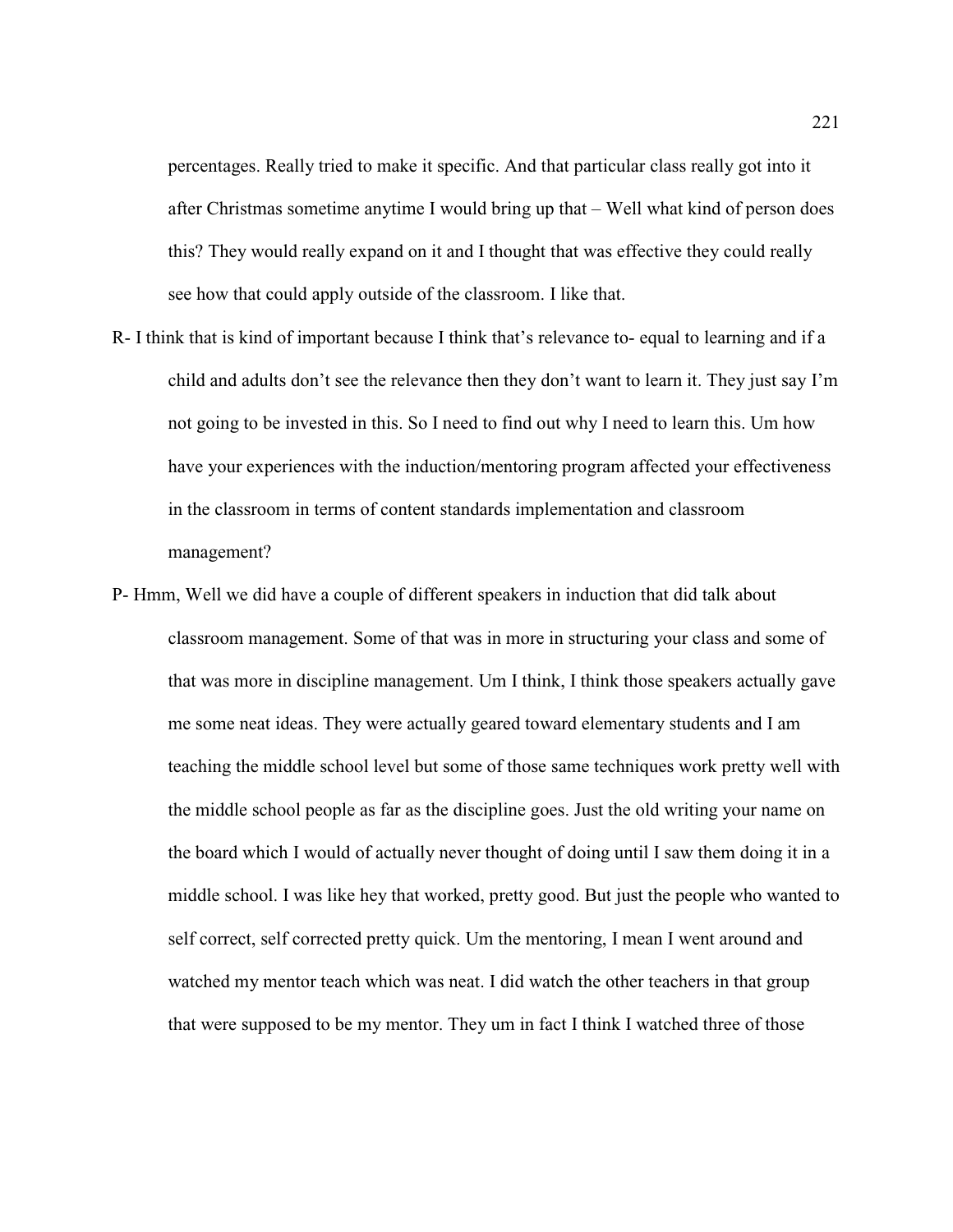people. And I was specifically was really watching them how they managed their classroom. I looked for how the desks were centered and which kid really commanded the room and how they either isolated them or allowed them to depending on what their objective was that day. But I think I gained a lot by watching them. I don't know if they necessarily told me to watch them or I was told to watch them. I learned a lot from those mentor teachers so I think whoever picks those mentor teachers is picking the right type of teachers. Um they necessarily have the right skills, I just don't know if they have that skill to transfer it to you orally. I didn't personally get that. But what watching the teacher I personally gained a lot from seeing what they did.

R- How many times were you afforded the opportunity to watch?

- P- My first year, four different times. I went four different times. Three of them were supposed to be my mentors and the fourth time I went and watched our department head um teach.
- R- Tell me how many, was it once a month, every two months? What was the interval of time or was it all at the beginning so that you could kinda of
- P- Two of them were in the beginning that really got me going and the other two happened both after Christmas so really I guess it was two each semester. The first two were closer together while I was trying to kinda gather ideas.
- R- Were they um, did you initiate them or did someone else initiate them?
- P- Um the very first one I was asked by my mentor for me to come watch her and I think that was one of the sections on the mentoring I called it a checklist that both of us had that we had to accomplish, that was on hers and mine that I needed to go watch her. She was the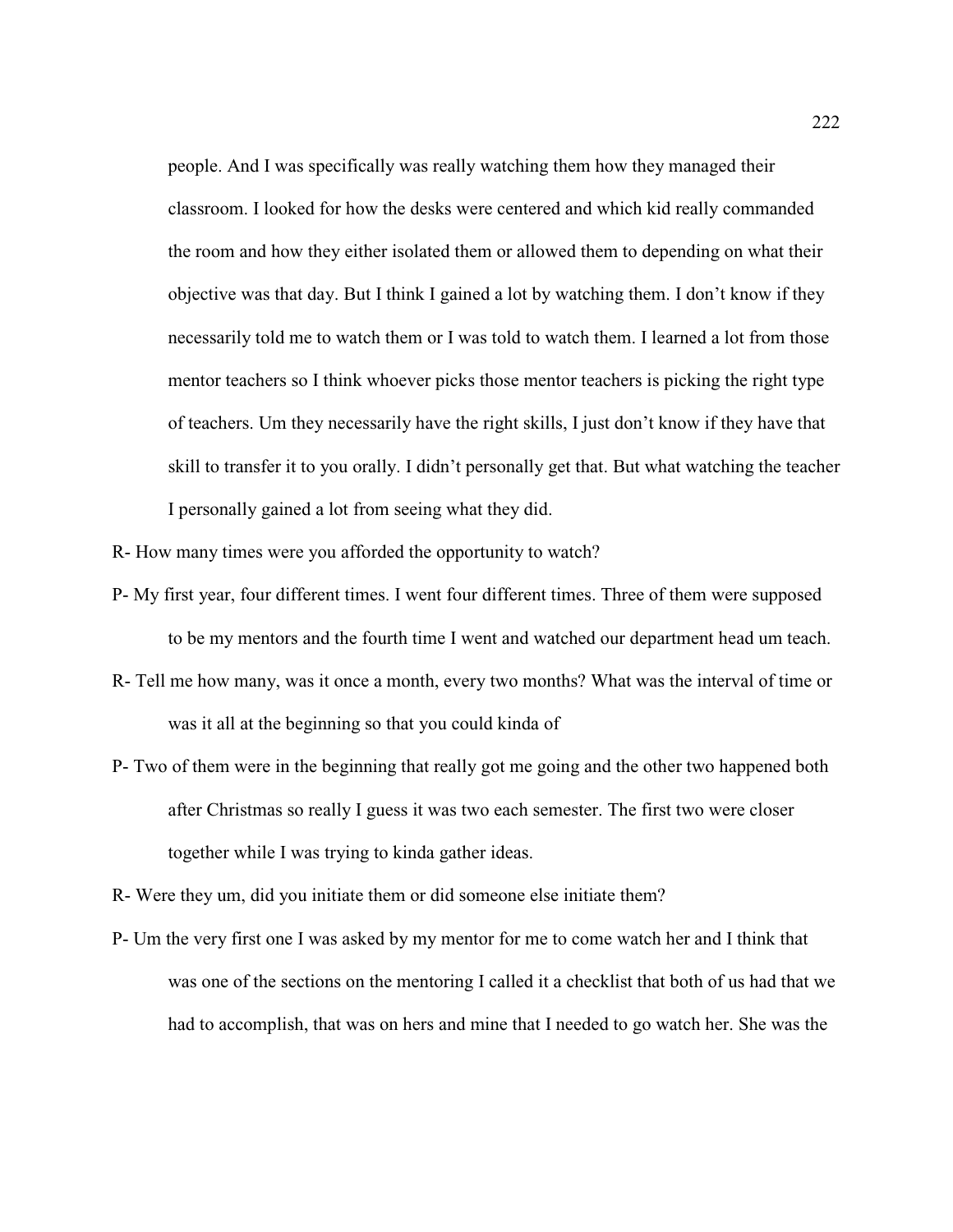one who prompted that. Then after that it kinda just snowballed and I would go ask and sometimes didn't ask and just showed up.

R- So you think the first initial contact was because of um a requirement by the district?

P- Right

- R- Okay How have your experiences, oh I did that one. How would you define student achievement?
- P- Well student achievement, I have been fortunate, unfortunate, not sure to teach the grade level and below grade level people um in all of my teaching experience so far. Um really you know on the top level of achievement to be met is on one of those standards on the benchmark test or whatever the proficiency or all those different words they have for different tests. However in teaching them success is letting them enjoy some success I've decided. And it's not that you dumb down your tests or anything but try and get something they can really understand and then build on that. Um but those grade level people that so many of them are over aged and they just haven't seen any success in math whatsoever and therefore they've withdrawn. And have no intentions of learning anything this year either some of them show up with, but the achievement is for me to see them grow to me to know for sure that from August to June they have definitely gained something somewhere, hopefully a lot and um and I use the MAP test a lot. I don't really say much about the MAP tests in the fall just let them take it, kinda see where they're at and I know they have had the summer to forget somethings but I really do kinda push and make it out to be a great thing the MAPS in the spring that I really want to see what you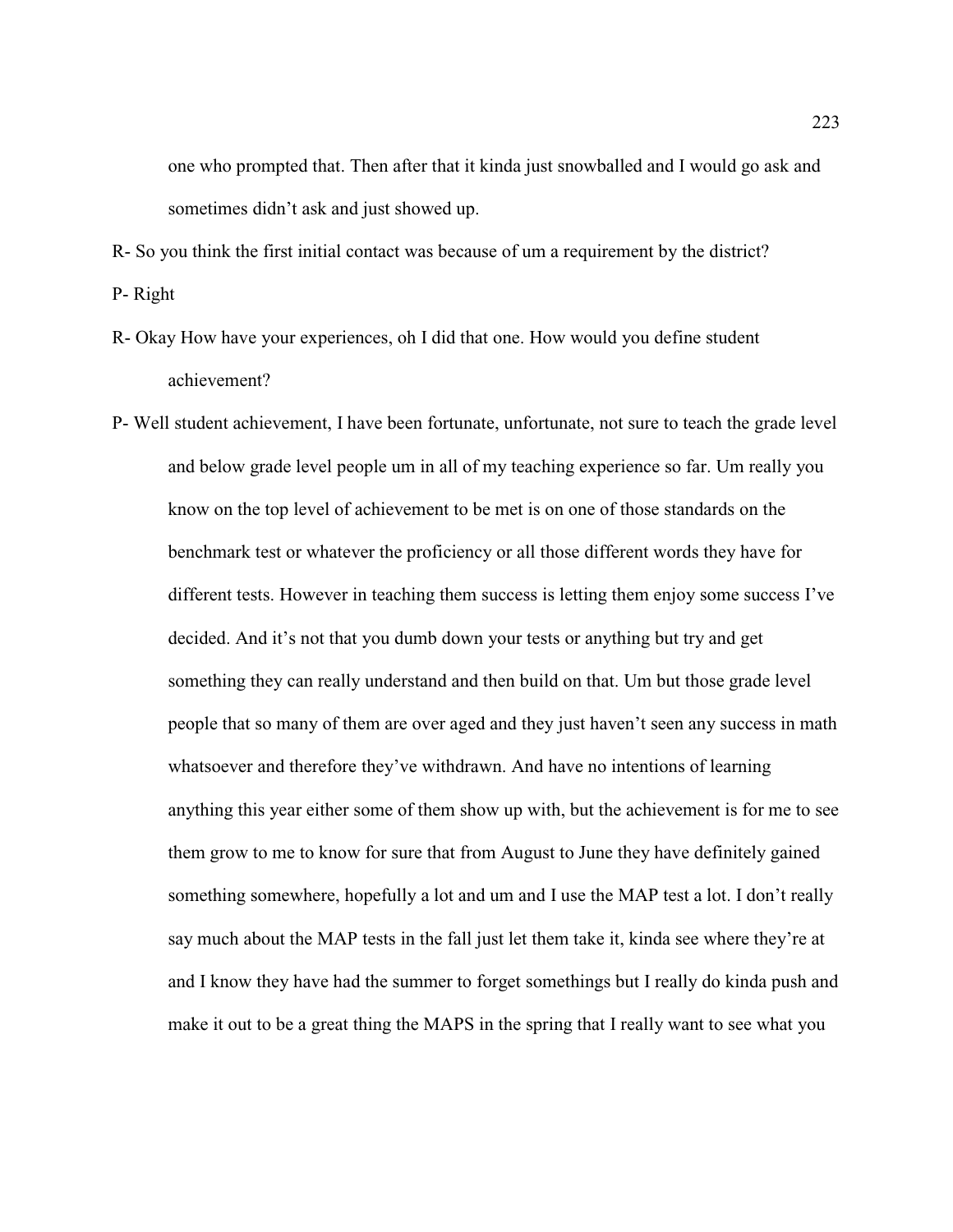can do and I know you can do it. And I really have a lot of success last year and this year with the MAPS scores going up tremendously. So I don't know if that was my prompting them to do better or them recalling somethings or hopefully them learning a few new things to but they definitely were very excited. This year they were running up to me. What was my score last time? How much did I go up? That was a lot of growth.

R- It sounds like you helped them get the confidence they needed to um be successful.

- P- Well and you know I read this in an article and I don't remember where I read it that says and I remember the author saying I have never personally tried this but have often thought that if you told the kid there's some generated program there that thinks it knows what your number will be in the spring um I think it's too low. I don't think they've got you figured out. Could you do higher? And I actually did that with one class and that class went up the most so I don't know if that actually worked or not. But of course I didn't have such a program a little white lie. But I had one kid go up 22 points and I had one kid in that class go up 10 points which barely got him up to a  $4<sup>th</sup>$  or  $5<sup>th</sup>$  grade level but at least he is not on the  $2<sup>nd</sup>$  or  $3<sup>rd</sup>$  grade level anymore.
- R- So there was some growth.
- P- For sure
- R- definite growth and that's just as important rather than a flat test score. How would you describe your experiences with classroom management and the use of content standards in the classroom in terms of student achievement?"

P- Those two things kinda seem different to me.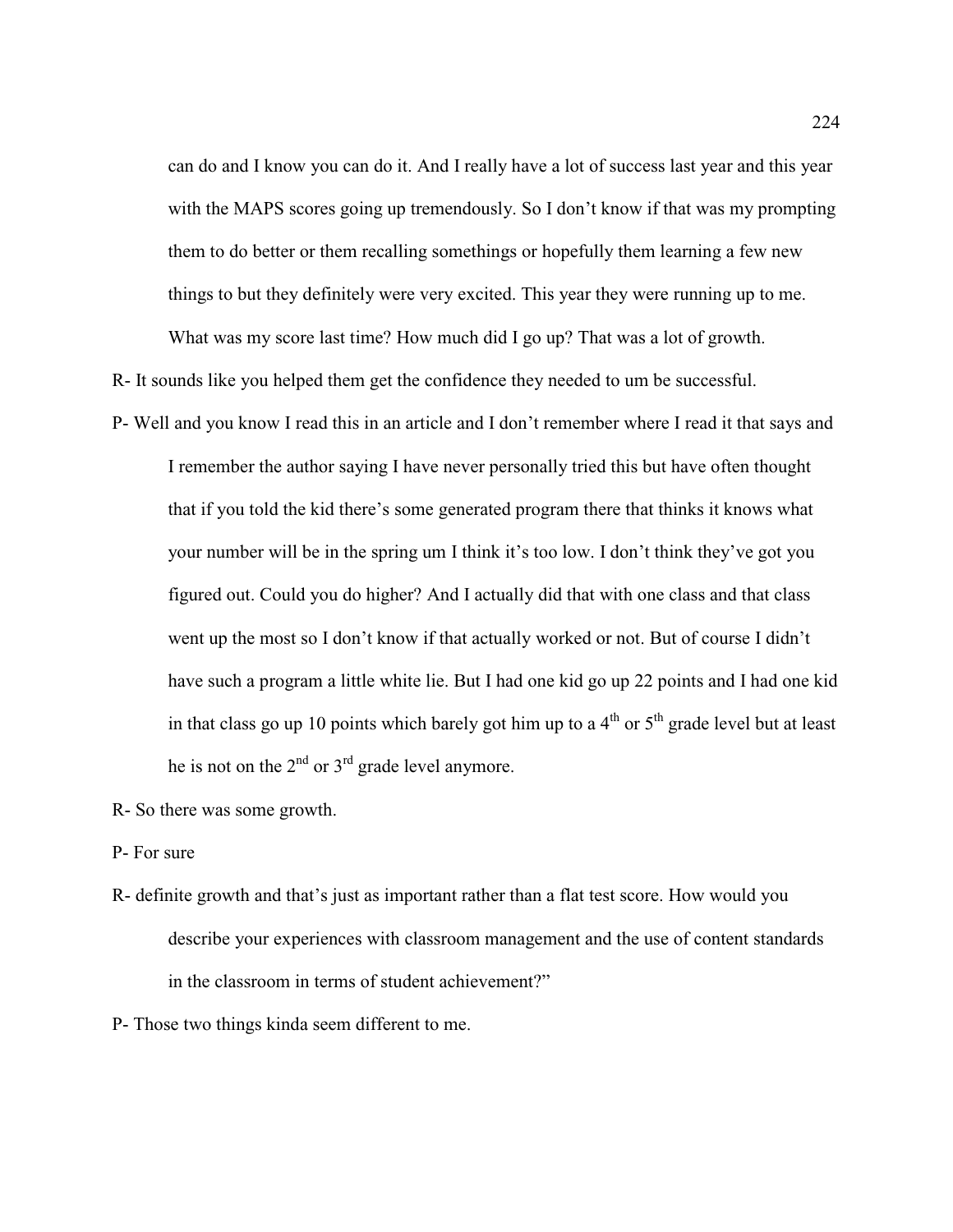P- Classroom management, um that's taken a little bit of getting used to for sure. I have been surprised at what kids will do. And I am old at times I tell myself gosh if I had ever done that I would have died but my parents would have killed me. And I know I would be in trouble for some of the stuff that they do and don't get into trouble for now. And sometimes parents don't see the same way of disciplining that I do but I have had to really work on that to figure out um I just the other night had a conversation with my husband that there were kids that I pointed out in August and this one is going to be a trouble maker and just the way they do it. And it's just discipline it's not to do anything with their achievement level. They just don't want to do what you need them to do. They don't want to sit still. They won't remember their homework, lots of don't come to class on time. And in every one of those cases last year and this year all of those people are expelled right now. And that's in April. All of those people I identified in August and it's not that I did all the writing up of them and I certainly was not the last straw that got them expelled. But there's some kids that I wish I knew some trick with the discipline to get them engaged quicker because I've identified them quick enough that they are going to be an issue but I can't figure out how to get them turned around. I do know one common thing is the parents are not able to get hold of and when I actually talk, I had a parent this year tell me one of these kids that is no longer there, well you nor I can make him do anything. That was there statement to me, and my statement was I thought you would have a little more influence than I would. I don't think they did because the child is not at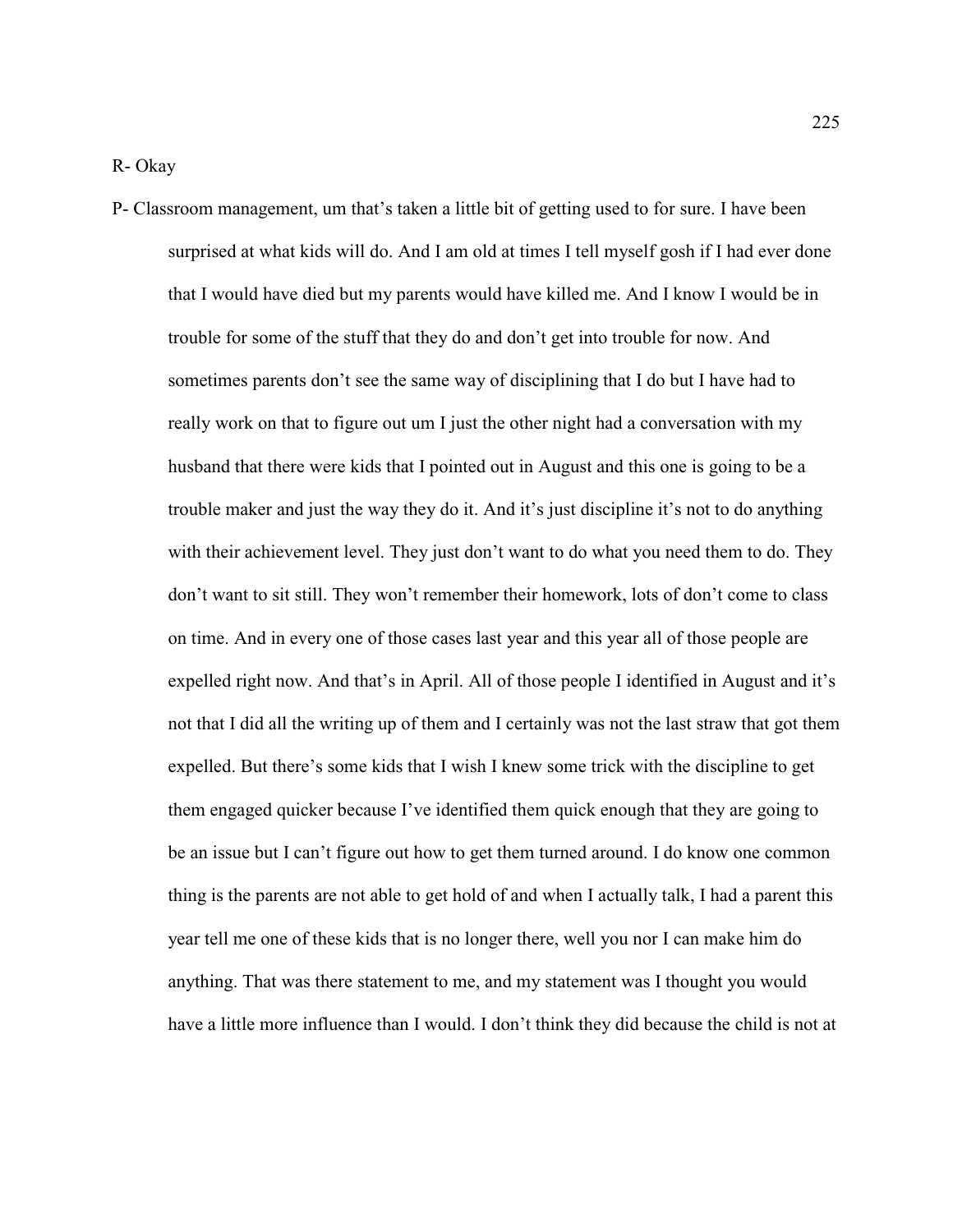school anymore. And that particular kid had lots of ability just wouldn't do anything. So classroom management I think is a growing thing for me. I've got to keep figuring it out. I have really learned about how the room is physically organized has really um been really huge for me. I have had a couple of teachers in my second year say come look at this room it's not working these people are talking you watch and you tell me how to get them isolated. And they have come up with some really good on literally physically moving desks and people to see if you can do it. And right now I have one class I don't think I have enough real estate to get the talkers apart. They're just a very talkative class. But classroom management is something you've got to work on. And from talking with the veteran teachers in my school and they say I remember when that used to happen. Now they are teaching a whole different group of kids so I am not sure if the honors kids behave a whole lot different than the others. I tend to think they may be a lot more goal oriented so they do want to get something out of the class. Where some of my classes, we're there to socialize. That's hard to get them to turn this around a little bit but.

- R- Do you think your second year was a little easier than your first as far as classroom management?
- P- I think I had a lot of better ideas early on. I was very surprised. I actually switched schools from my first year to my second year. And um from the talk in the district and the reputation I switched from a school that maybe had more discipline problems to one that had less. I did not see that in my classroom however I had much more issues in my second school which surprised me a little bit. I bought into the reputations of the schools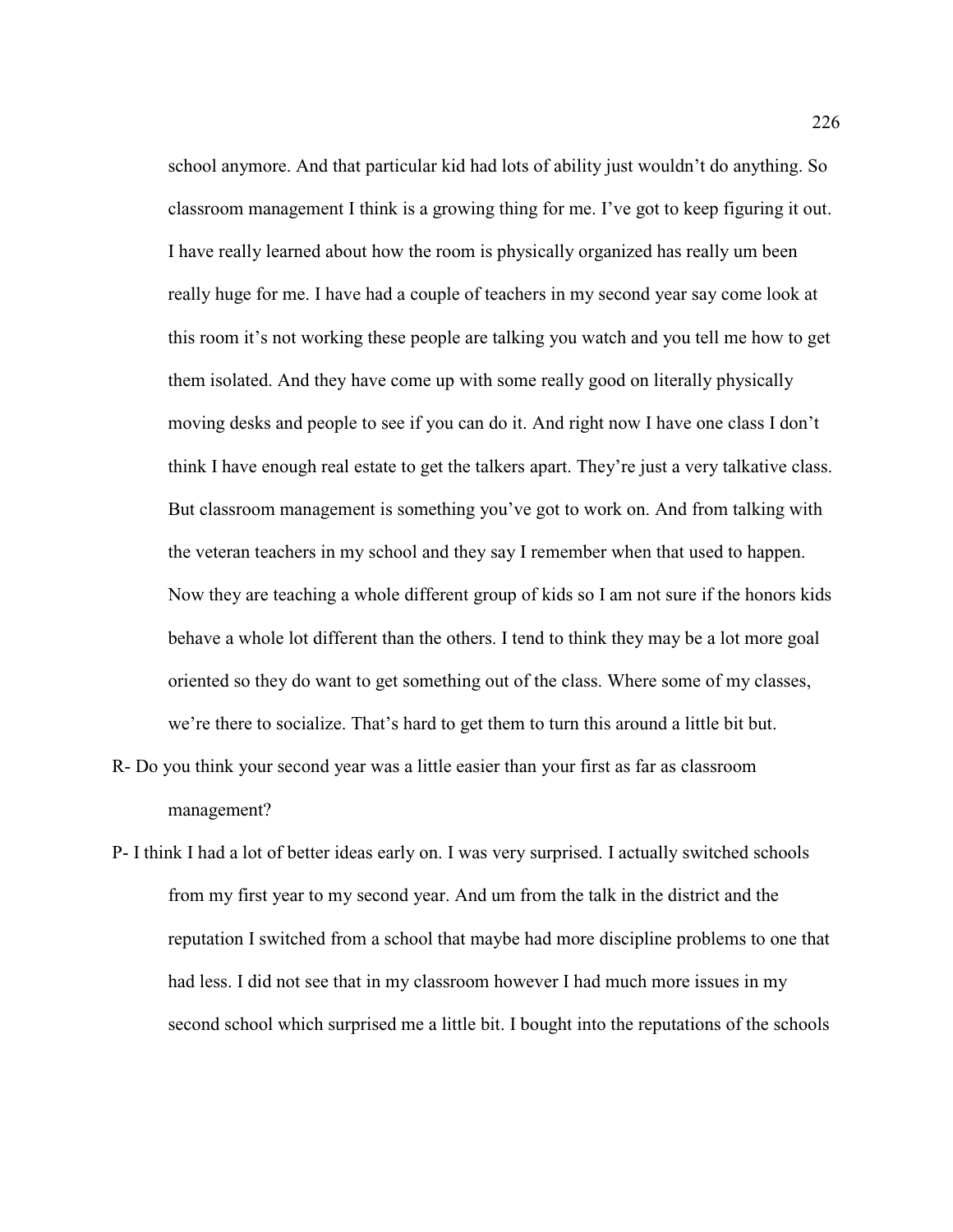but what I think what that really ultimately showed me is that kids are kids are kids. They come in all kinds of bunches and they can be at any school. I figured that out really quick. Um I think it worked out better. I think I jumped on it a little sooner in my second year than in my first year I was a little more reluctant to okay how many chances do I really want to give him before I go through the discipline route. The second school had a much more delineated out, here's what you do for these different discipline issues. It was very specific and I followed that. Looking back I'm not sure maybe I should have added a few layers before I started that too. But I think my second year was better at it than the first though overall. As far as the content standards go I think the first year a mentor who could have helped me navigate what the  $8<sup>th</sup>$  grade standards were would have helped a little bit because they do have what I call those confusing words in there. Analyze this, apply a formula to do this. What is that really looking for? I certainly knew how to do the things but as far as making sure I targeted what they were trying to get you to target. I wasn't sure, towards the end of the year I think I got a lot better at that some teachers just literally listening to them talk about the standards helped. This year several teachers have really delved into what does that really mean. We have had several different meetings and a cohort and different kind of things like that have really helped. So my first year that was almost a mystery to me. What some of that exactly meant to do. But so my kids learned a lot so I know that I hit a lot of those standards. Um so I saw it took me until a just few weeks ago to see the PASS scores from last year because of changing schools and because it wandered around and it finally showed up to me. And they didn't do so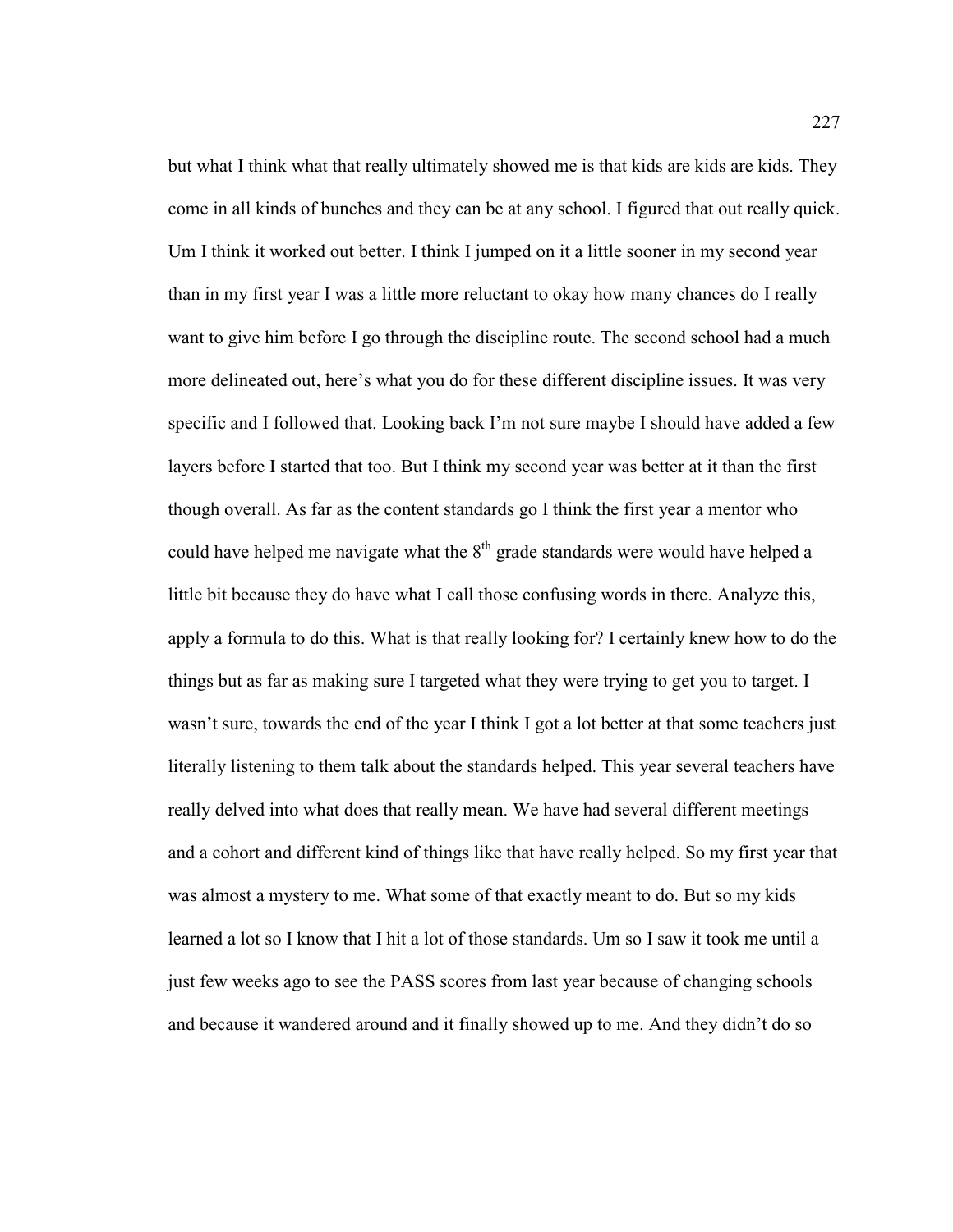good. I think it was 49 – 51. Fifty one met and there was a few exemplaries in there and there were 49 of them that did not meet which I was not happy with but my first year teaching I really thought a lot of those kids knew more that I thought they did. It was the first year of PASS for them. But I'm not sure still. I'm hoping that they will do a lot better this year.

- R- That's good, alright. How have your induction/mentoring experiences affected students' achievement in your classroom? What can you relate to those experiences? How can you draw from those experiences to student achievement?
- P- Well a couple of different things in induction, some of those guest speakers. There were a couple of them some of them that talked about the standardized tests. Um not so much in teaching to the tests but in preparing the kids for that kind of test because especially in math we spend so much time with the open response and then here we are given a color in the bubbles which is multiple choice. So really helping them to understand the multiple choice and teaching them a few tricks of them taking the test. I mean I learned that from induction where we had a whole day of where we talked about how to teach kids how to take a multiple choice test. Which was kinda interesting. I hadn't really thought about that. It was just one of those things I thought you knew. But until your taught you don't know. That helped, I don't know. Um mentoring I know that my mentor told me on several occasions that once a quarter that she gave a multiple choice test so that the kids weren't completely blindsided by a multiple choice test. And she tried really hard to make all the possible mistakes you could make to be one of those multiple choice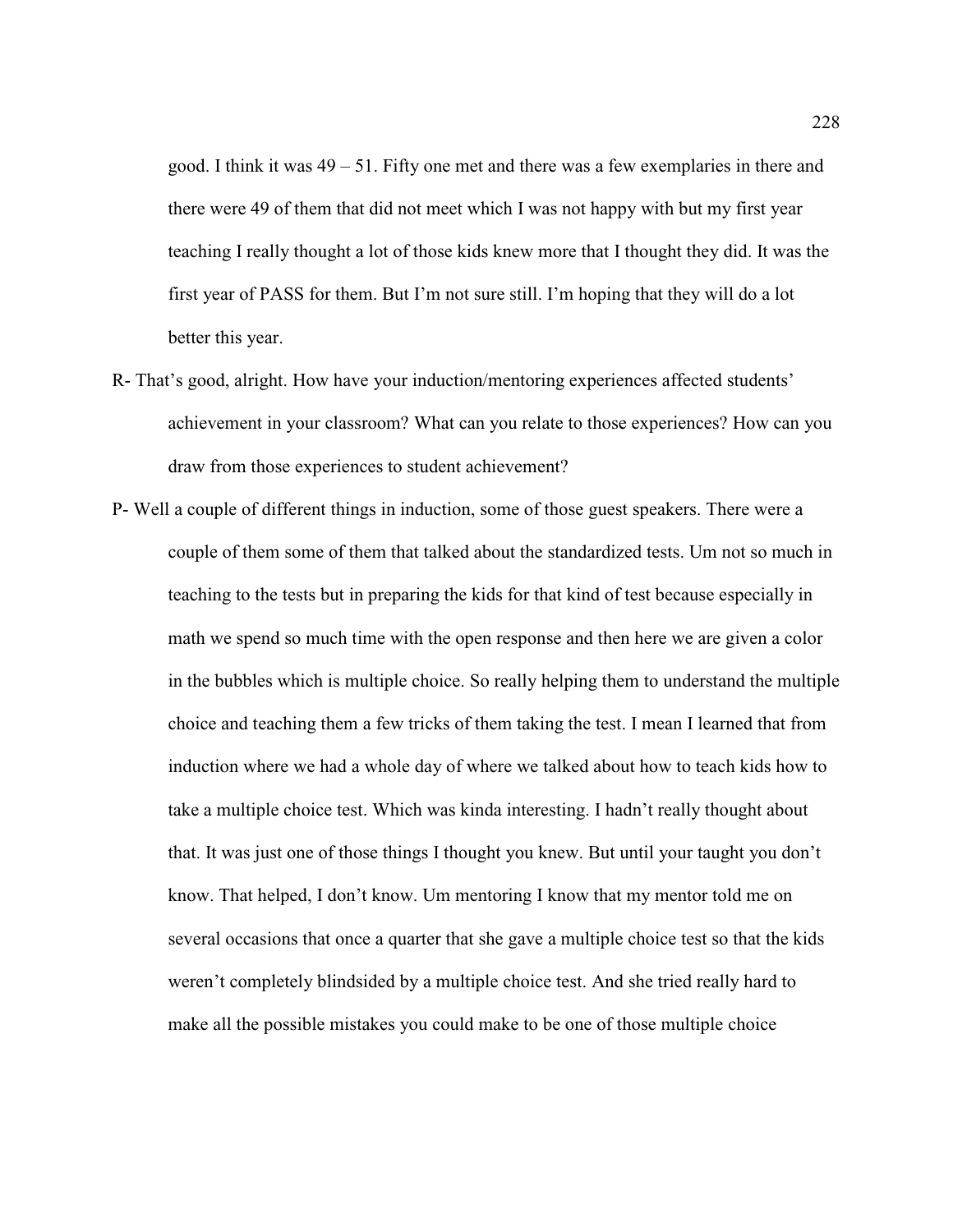questions and not throw in the silly ridiculous ones that could get rid of. She tried to make it a, she said it was usually one of her harder tests so that was interesting. And I have done that this year. I didn't do that my first year, but my second year I've given two multiple choice tests for them to a least see what that might look like.

- R- Has the electronic journal affected your teaching practice? And what I mean by electronic journal and I reference that in my whole dissertation is the journal you did for PACE, that was electronically sent to Blackboard. Has that um affected your teaching practice at all when you were doing it? And after you answer that question, did you have to do a journal for your induction/mentoring practice also?
- P- Well um the electronic journal was interesting to keep up with. At times when I started to write, well what happened this week, nothing really happened this week. Well then it was worth putting in the journal, but when you started writing almost every time I had to cut it down because there were so many things that when I started writing it was like oh wow, this was there and this was there. And the more I wrote was the more I realized that this wasn't very good. Oh now I see went wrong with that. As I was writing it had almost helped me work through what had gone right or what had gone wrong. I thought that they were very good. Um I picked out from some of my journal because I read some of it because I printed mine out. The ones that I could tell from reading that I was excited about well then I definitely need to do that again. Not only were you excited about but some of the things looking back month after that happened. Yeah they really did know how to do this because apparently that was really good for them on some level. So that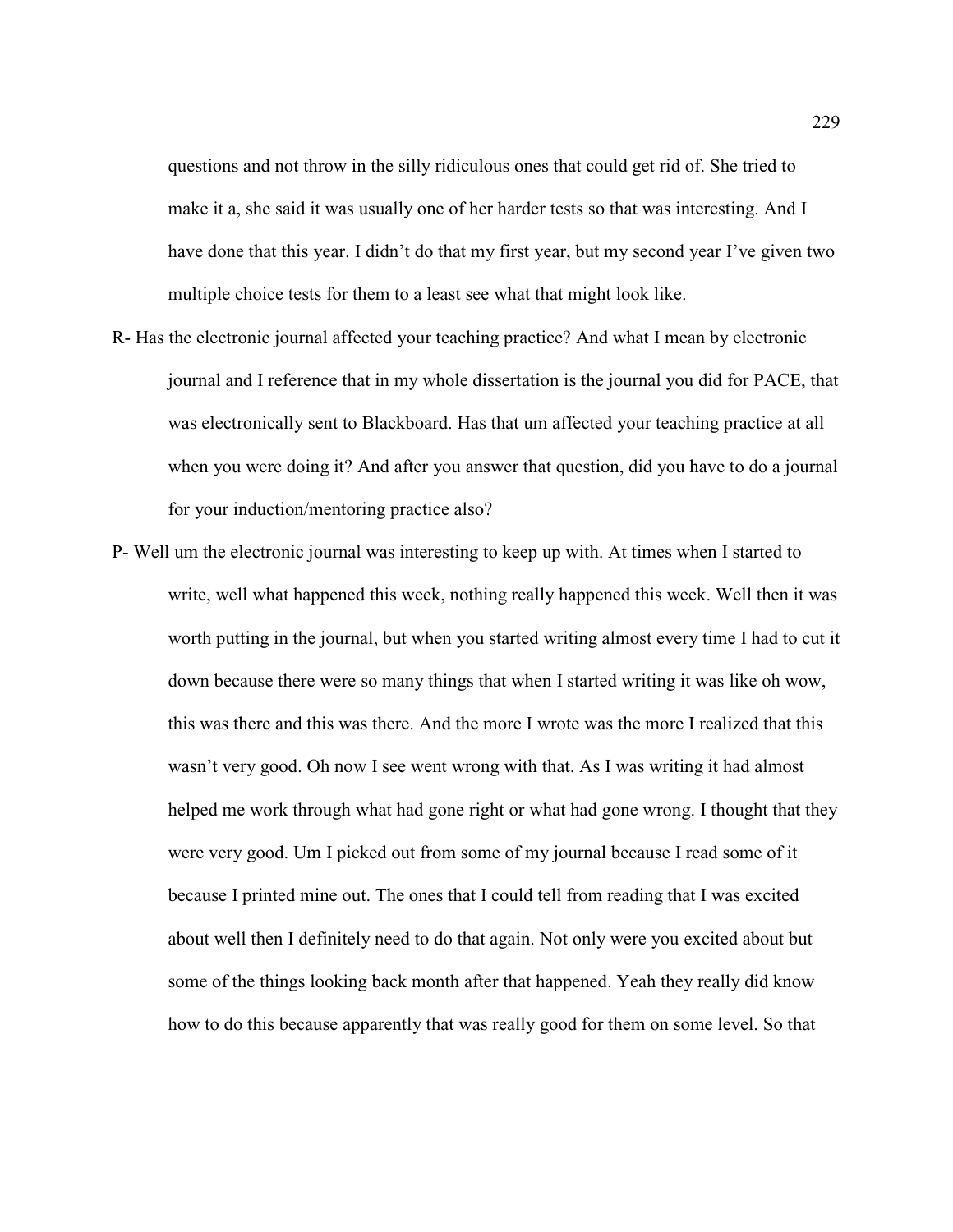was nice. It kinda helped me to pick out what to definitely put in and what to do different the next time. Which that is just reflection and growth period. I think you are going to have to do that all the time you teach. The induction journals um we did have to write journals. We wrote them on a monthly basis and um I'm thinking yeah it was just a monthly, but you just wrote one a month and she was very specific about what we had to write. For the life of me I couldn't tell you how she figured that out. But it was like pick a lesson and really detail what went right, what went wrong one time. And the next time it was pick a child, you know, really focus on a child and see how that particular and some aspect of that child was working. And then one time it was pick the overall school environment how that was supporting you or not supporting you. She was very specific about what she wanted us to do but we only did it on a month basis. So we didn't do very many of them.

- R- Which do you think improved your practice?
- P- Well I think doing it more often improved my practice and not being so restrained about just talking about the school environment. You know in this particular, it seemed like it was pretty good, you know. That was a little harder for me to do to pick out. I think I would have been better to pick out this is what's bothering me, or this is what's working. I am seeing would have been more beneficial in the end.

R- What are your thoughts on how the induction/mentoring experience might be improved?

P- Well I learned that the induction thing we spent two or three different meetings talking about the long range plan and then eventually she had us write a long range plan. And then we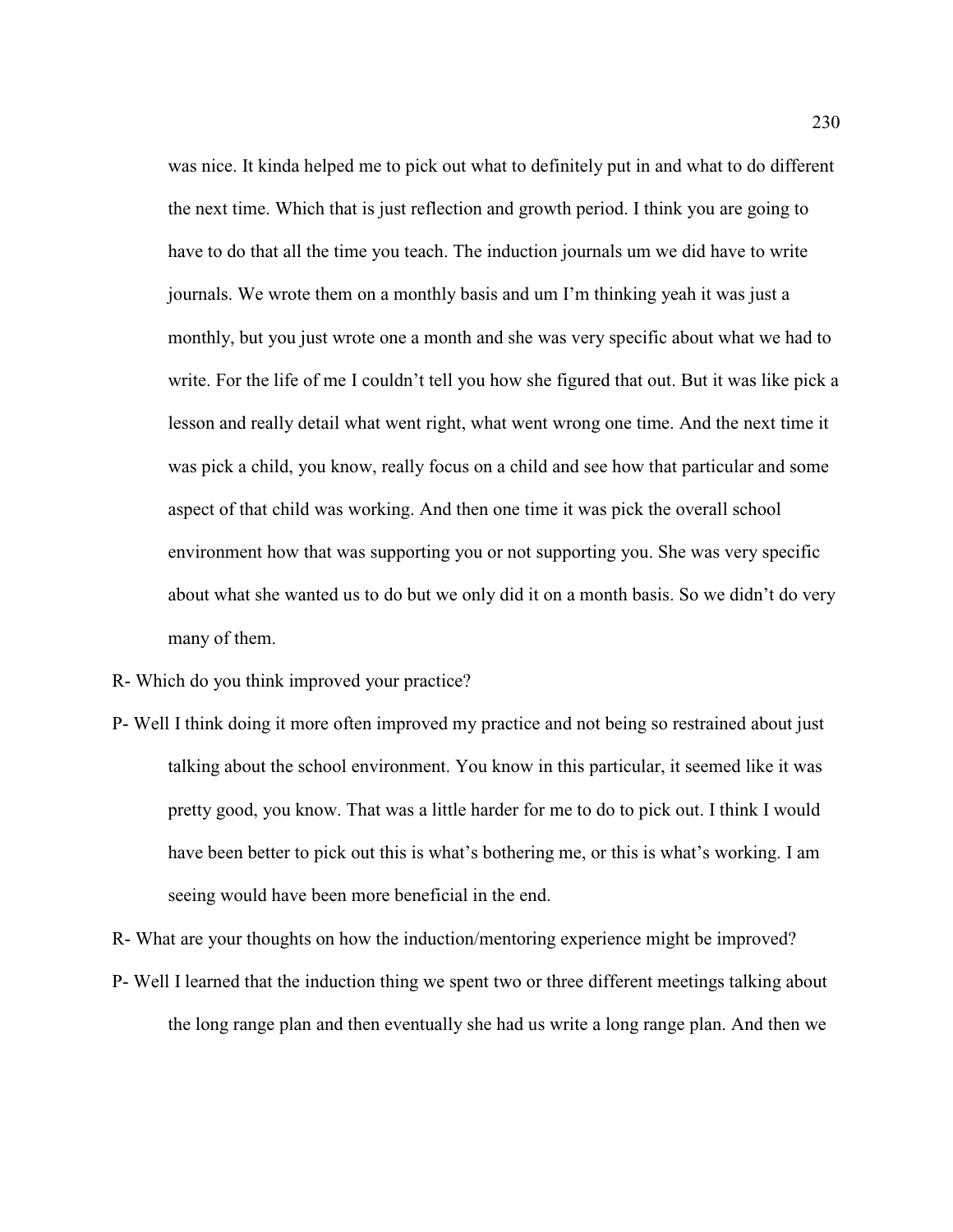all wrote the long range plan then she decided to have us put it on the actual South Carolina Department of Education forms. And that was frustrating as all get out because we had already written it. And it wasn't a cut and paste like everybody thought we would be able to do. It didn't quite work that way with their forms. So I'm not sure she had a clear idea on what we were supposed to do. I don't know if that was her fault or if that was an evolving thing with ADEPT. I don't know if something was changing with ADEPT. I am not even sure that's true. But they definitely, the flow of it didn't seem very helpful. So hopefully, that's gotten better. She jumped around the instructor from month to month. We could never really tell what we were going to talk about. She was not a very good classroom manager. We had tons of conversations going on. I actually got better and better at picking out - do not sit near this group from particular schools that would talk the entire time at with absolutely nothing with what we were talking about. And you couldn't hear for them talking. So she needed to, every now and then she would say something to them but there was never any real consequence just like in your own room. So I'll just keep doing it. There is never an end in sight to fixing it. And it was an interesting experience to see what it might be for my own children sitting in my own class. If the kid next to him keeps talking and I keep giving him a verbal and verbal and you know you never do anything to him. That other kid is distracted like I was in the class. I wouldn't sit near some people. I just wouldn't. Flat wouldn't. Couldn't handle that so. The class was huge though as I have said before the groups I think it was too overwhelming.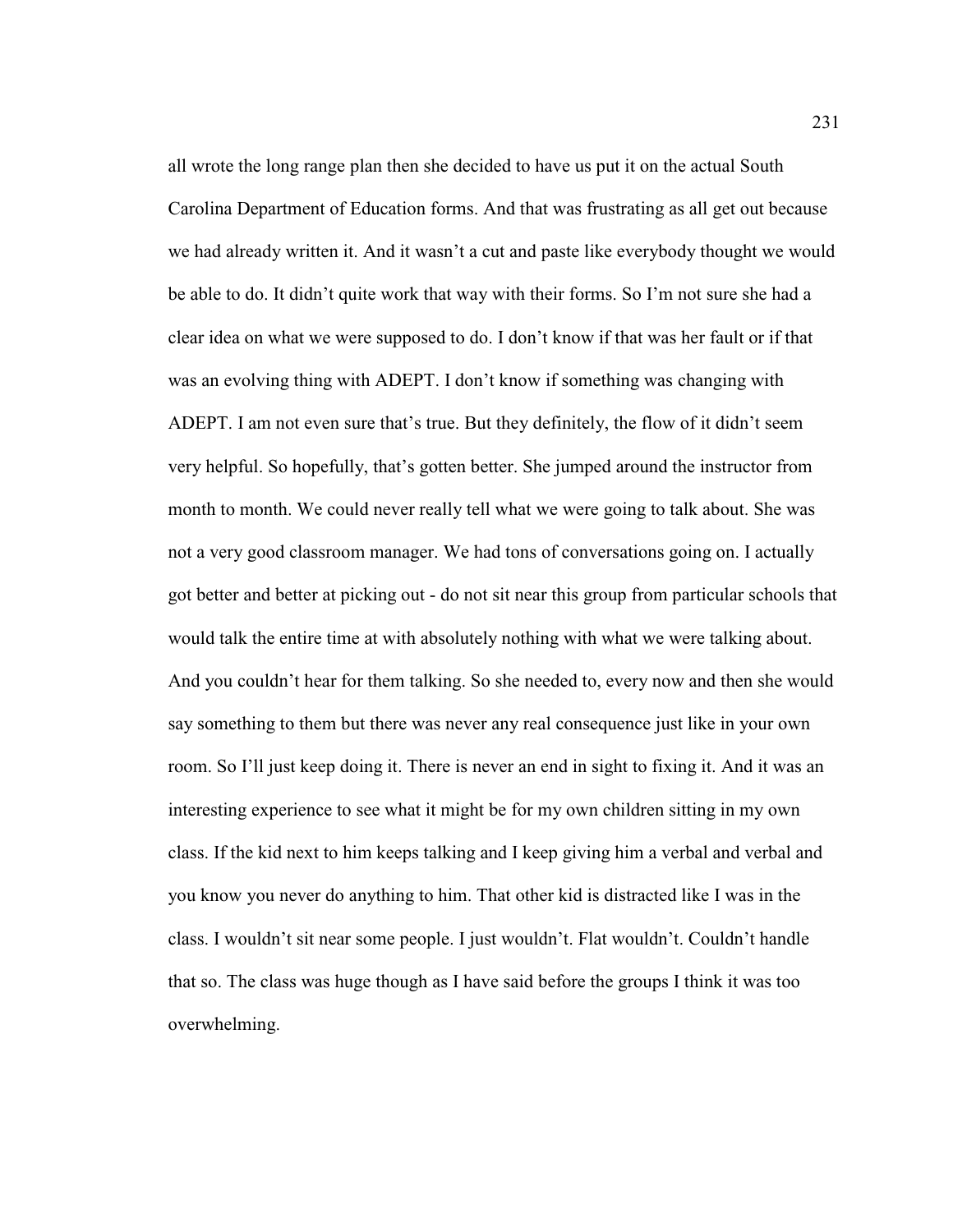- R- How big was the class do you think?
- P- I think there were almost 200 of us that year. It was huge. We had trouble finding places. With one instructor.
- R- So you would hold this in libraries?
- P- Libraries and cafeterias. And in cafeterias you know the echoing was hard to hear at times. It was crazy.
- R- Was the one instructor um from the district? Was it a teacher in the district?
- P- It was a teacher in the district.
- R- Oh my.
- P- So they had a caseload of teaching on top of teaching us. The monumental paperwork of course, you do something and turn it in and it would take forever to get it graded. But I can imagine with her own grading and then the 200. I finally didn't even worry about it. It was a little disorganized. And I, she made reference to that several times so I think it was not necessarily her entirely. It was what she was being told to do or how it was changing as she was told.

R- Think about the curriculum. You said it bounced around and it seemed almost in cohesive.

P- It did, it did bounce around. Um the one thing that I kept hoping and I know from talking with other members of my induction class. It seemed like it was very theoretical at first. And this was the ideal way to do it, and this is the ideal way to do when really being this is the first year teacher the August, September, October, November stuff would have been nice to have been very practical because you're just thrown into the classroom. I really want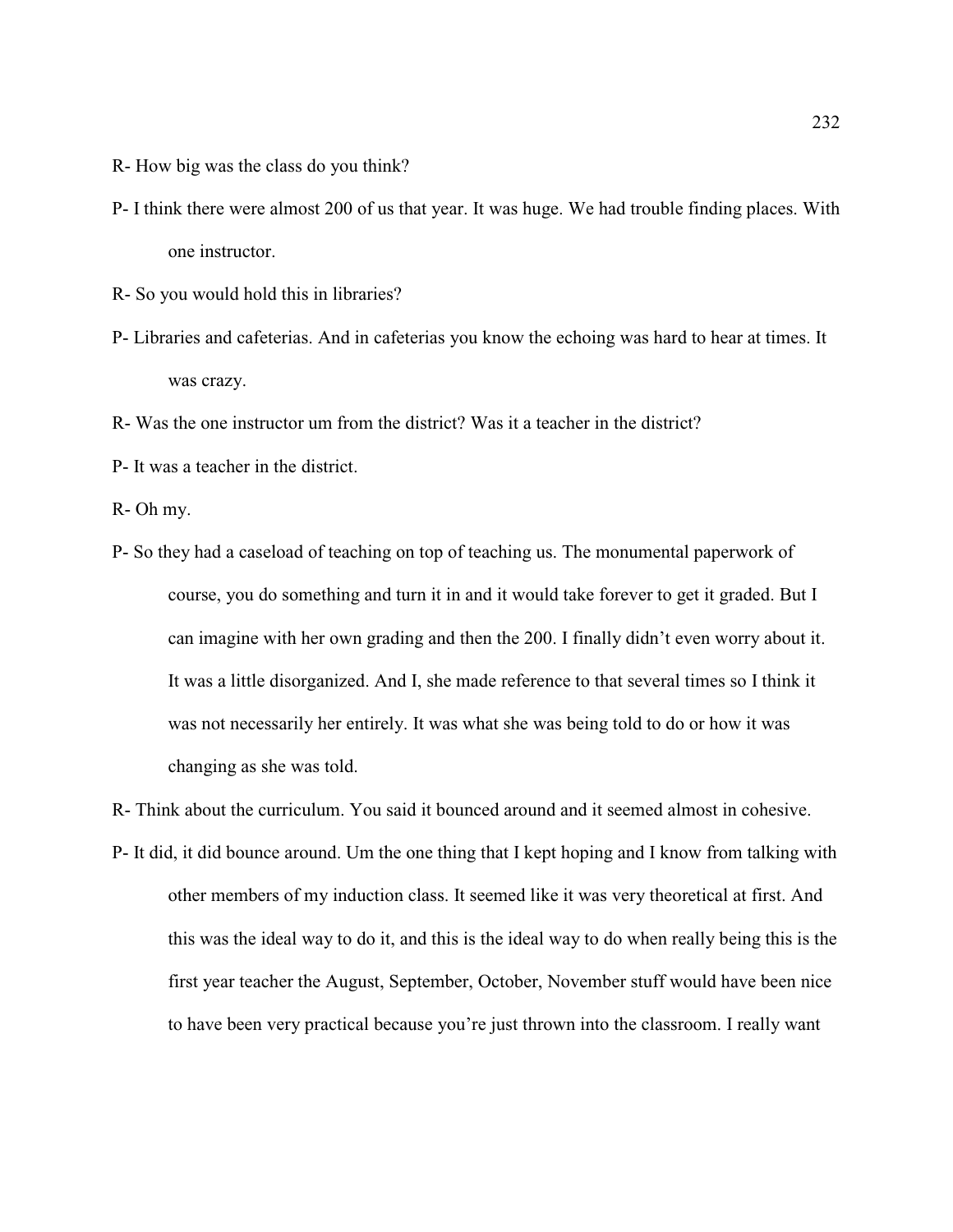some practical, how do you do this stuff right now. And she got to that but it was later in the year. And at time I was going why didn't you tell me that in August? Because it was helpful information it wasn't in the right time. It was already past that issue. Well I was like I can use that next year but not now. So I think they hit the right things. I don't think the order was right. I really enjoyed the special ed person and that particular time frame. It may have just been me. I had several special ed kids in my class that were causing me all kinds of issues that I didn't know what to do with or where my rights were to say what to do with. And that person just made all of that into a 20 minute speech. She told me what I could do and I could ask her questions on the floor. You know it was wonderful. That would have been nice to have earlier in the year too. Now that problem for me didn't arise until the end of the year so it worked out. But I often wondered who might be needed that earlier. Practical stuff needs to go first for sure. How do you really maneuver these different meanings and what's important, who do you talk to and who do you not talk to necessarily would have been helpful.

R- It sounds as if you may have had a tough induction/mentoring experience.

P- yeah

R- Do you have the energy to continue?

P- Sure that's fine.

R- I know this is kind of backwards and this is an afterthought, but um for personal background tell me about yourself, your education, your employment background, and your reason for entering education. Because why I ask these things, I think it is very important, since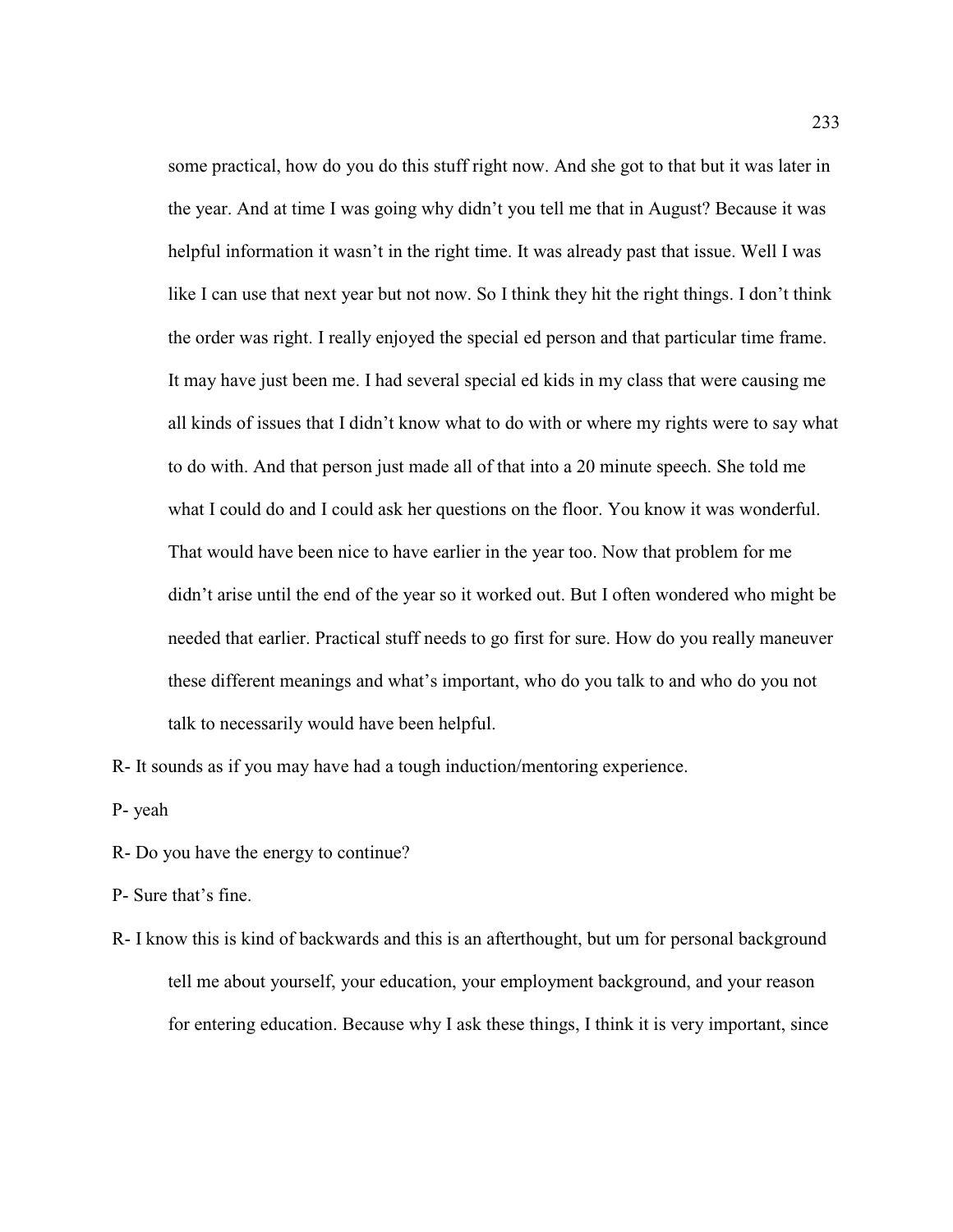this is a case study, to kind of build that as a background and then get to the meat of my actual research.

P-Yeah, uh let's see. I have a bachelor's degree in computer science and a master's degree in industrial engineering. I have somewhere over 20 years of practical experience either in engineering or finance and accounting fields. Um decided to go into education after my third child was born. Really he has a lot of educational issues and my jobs I had at the time were very very demanding and not allowing my support that I needed for him. It really became clear that he did not function well in what I call chaos situations, like summer camps and stuff. Just or even long times after school. He needed more structure. And you can't ask a place to provide this child more structure. I understood that. So I needed to be there for him. So I had to find something different to do. So I kind of ended up with hey I like to teach. I've taught basketball coached for years and I've taught Sunday school for years and I have tutored several different people in math over the years. You know friends of family you know that needed help. Well then I said that education might be a good idea. I have a long line of educators in my family. My mom retired from educating. And the more I thought about it I said this is this is something that I think will work for the family and for me. That's kind of how I ended up in education. Which is really a ended up then aimed for but I have really enjoyed it. The more I have been around the kids it's like this is neat to be actually be able to watch a light bulb go off every now and then.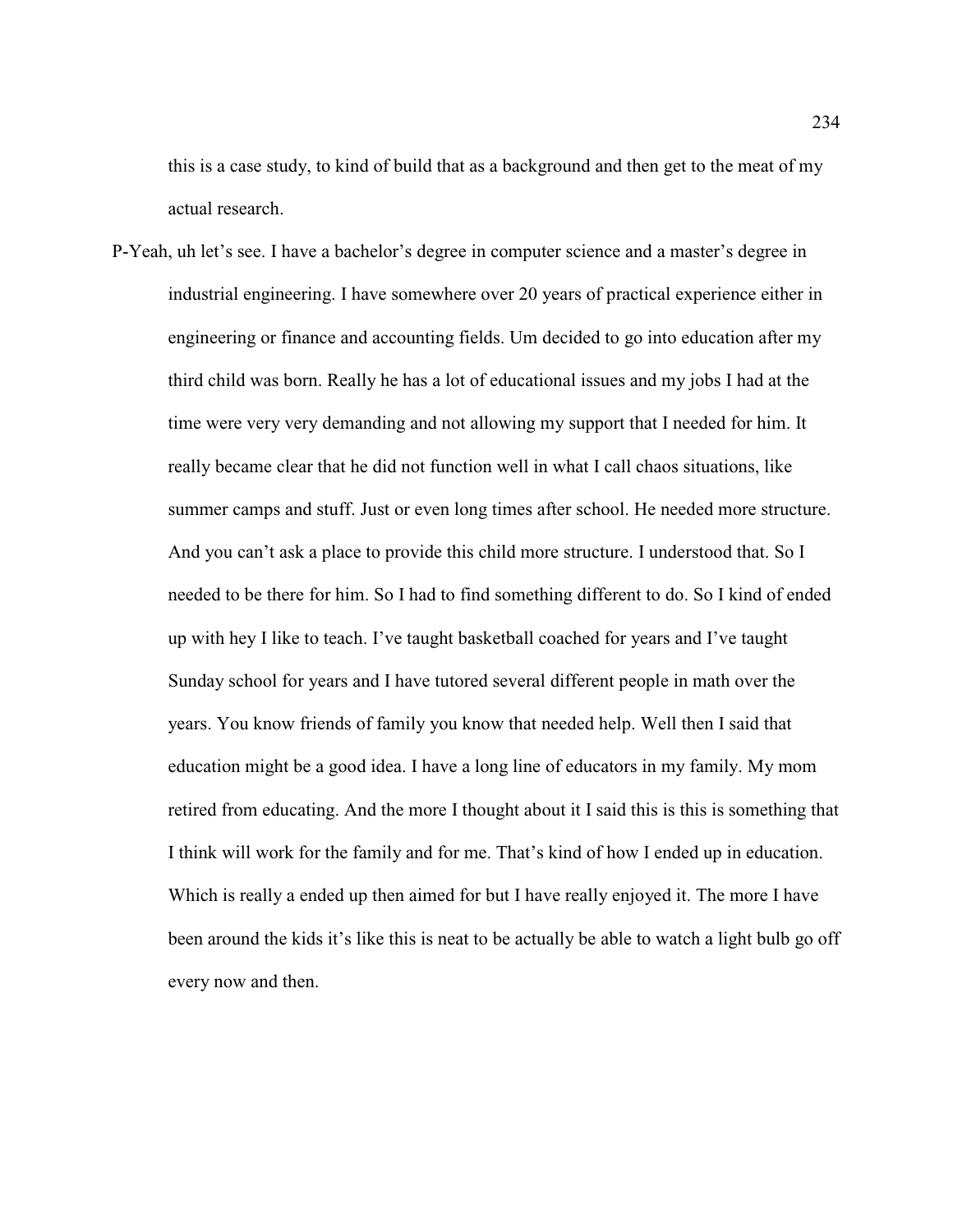- R- That's why I do it I think. Well let me ask you about the demographics of your school and so forth. Would you consider your school to be rural, suburban, or urban?
- P- I'd say suburban.
- R- How would you describe your classes? How many preparations? How difficult were the classes?
- P- Both years that I have taught I have taught the exact same schedule. I have one I guess they call it below grade level and two that are grade level. Um the classes themselves are, so it's two preparations each time, each year. Difficulty for me to teach – not at all it's very simple math to me. But what I've learned of the difficulty of teaching them is these kids haven't experienced success and they really have lots of holes in their basic math skills. So introducing the algebra concepts to them is very foreign to them. And I spend a lot of time spiraling around and around and around the same topic the whole year through. So teaching them is more difficult than I would have thought for that level of math. I really have to admit I think I was more intimidated when I first moved to this school they had said they were going to give me geometry. And I haven't taught geometry. I have done geometry in a long time. So I got a little nervous about that. But looking back on that might have been the thing to do.
- R- How would you describe the socio-economic level of your school, your classes and do you think that your classes were different or mirrored your school?
- P- My very first year teaching I think the socio-economic would have been fairly low. Um and I think that mirrored the school very closely. The second year it's really a mixture in my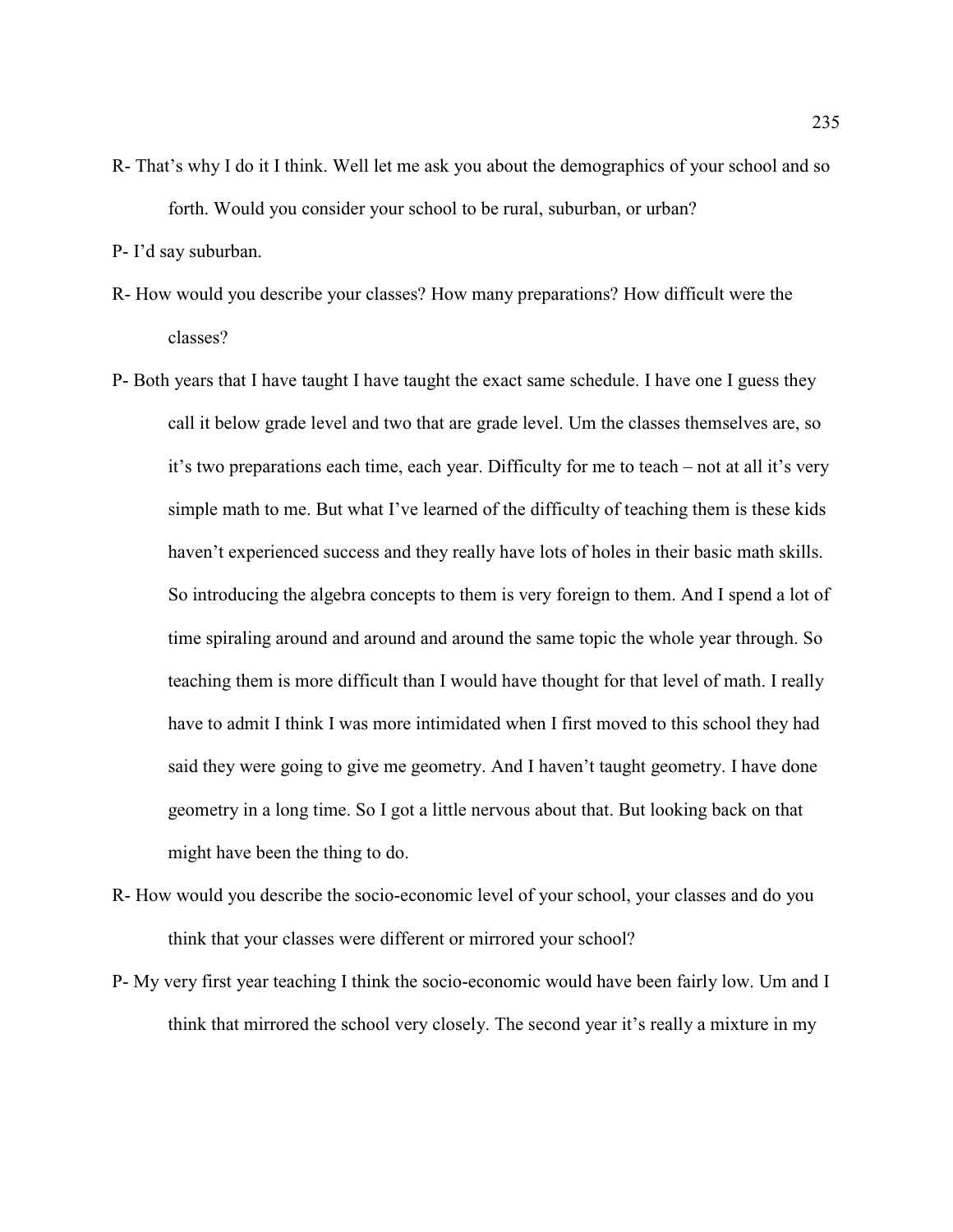class. I do have some who are social economic very low and then I have some fairly affluent people in my class. And the school that I'm at the second year again I think it does probably mirror it maybe just a touch lower than the overall school is what I'm seeing. But I have a very broad group this year.

- R- Question number five on this is about your induction unless you have more to add I think you have highlighted a lot of that. But if you would like to add more please do.
- P- I don't think so.
- R- Okay, now how about your mentoring experience you did tell me a lot about that. Do you want to add anything more?
- P- Um I don't think so but looking back on it I don't know why um the original mentor who had to go defend her theses and couldn't attend those first few classes and that was the classes before school started. So kinda their induction to induction/mentoring I guess. I don't know why that precluded her from being a mentor. I don't know why that couldn't had been worked out because she really wanted to she did it anyway. And I don't think she was doing it for the money by any means. The stipend wouldn't be enough to do that for her I don't believe but I think that started an avalanche for me. Of her not being able to do then it got shifted around of who will do it. Cause the other people hadn't jumped up wanting to do it. They were very gracious and did but that would be something I would love for them to look at. Is that meeting so important that it happens on that day and that time that it couldn't be rescheduled or somehow worked out but she could have done it since she wanted to.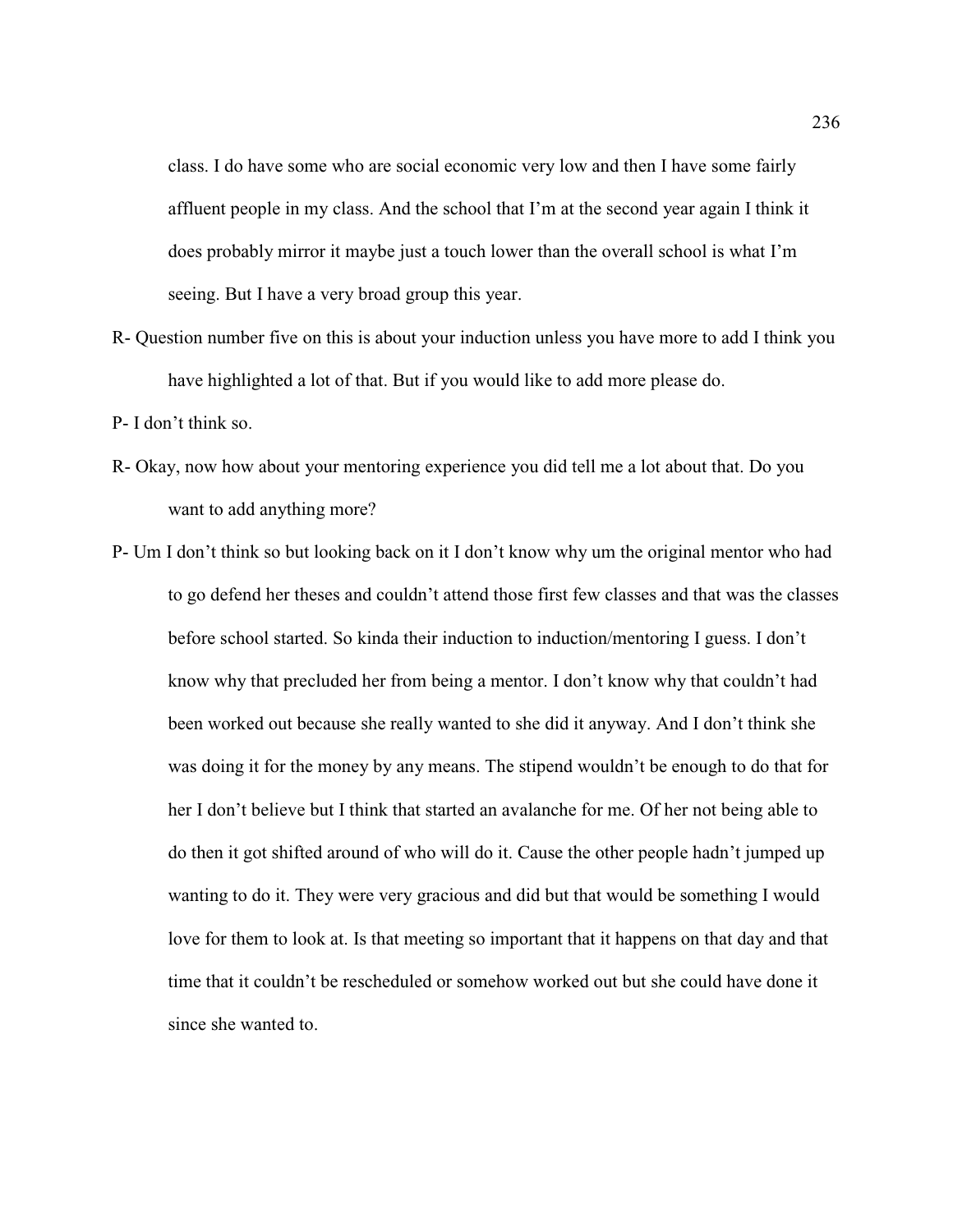- R- Now the person that was assigned to be your mentor um how would you describe that person? Um tell me about her as much as you would like to.
- P- She um as best as I could tell she had um been teaching there and I don't know how many years but I would say four or five years she had been at that school. She had taught a ton overseas. Um um really in stature looked like one of the kids. Very young, in fact we had a dress up day one day and many teachers stopped her and asking her where her student ID was because she was a teacher she didn't have a student ID. Very young, track star, all that stuff, so she was very energetic. Really, really connected with the kids but the thing that really impressed me with her is I never really heard her raise her voice and yet the kids knew exactly when she, you had crossed her line. She was very much in command of the students and had just phenomenal scores. It was just amazing. You would hear the kids grumbling I don't want to go to her class. I can't believe we have this. I can't believe we have homework on the weekend. We have homework on spring break. But so they shined for her. But whether they liked it or not they did very well for her. I was always um thoroughly impressed. I still tell lots of people I think she is one of the smartest teachers I know in this district.
- R- Was your mentor certified in your area?
- P- Yes she was.
- R- Okay and did your mentoring program require reflection activities? And you mentioned that earlier that once a month.
- P- Hm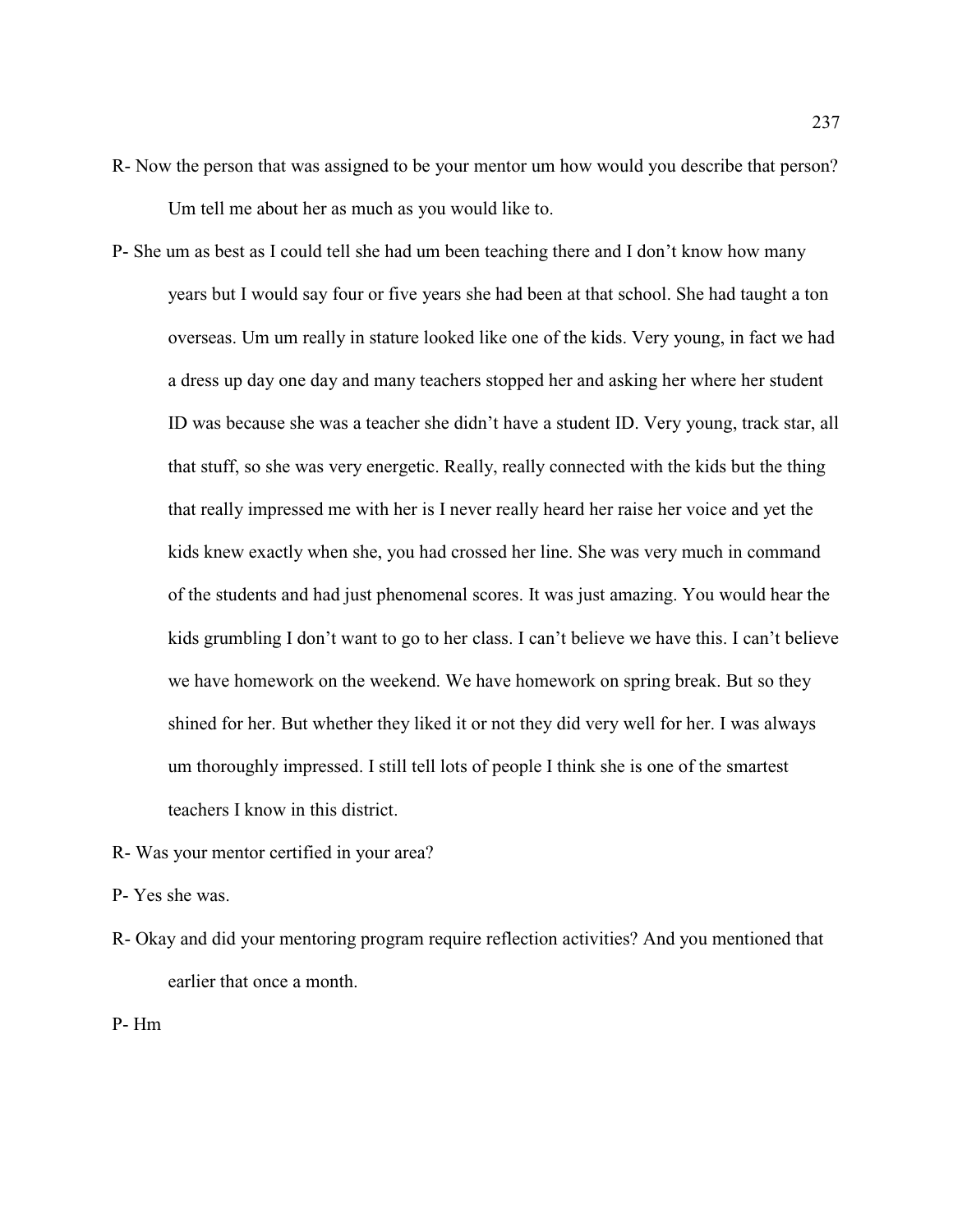R- How often was your mentor in your classroom?

- P- She was actually in my classroom um I think four or five times. Um a couple times more than she was required to be. I had asked her a couple of times to come look at specific things and she came once on her own to look at something.
- R- You may have answered this before did your mentor provide demonstration lessons? You had observed her.
- P- I had observed her but other than that.
- R- But she never came in to demonstrate a lesson.
- P- (sound representing a negative answer)
- R- for your classroom.
- P- No she did not.
- R- How would you describe your mentor's involvement with your curriculum planning and development?
- P- I did that on my own and with other teachers in my grade level. She didn't she did not help with that.
- R- How would you describe the amount of collaboration with your mentor?
- P- Except for um me asking her questions about a specific thing how to do something or other there really wasn't much collaboration. And most of that I felt like the barrier was that we were in different grade levels.
- R- Were you given the opportunity to observe other teachers teach?

P- Yes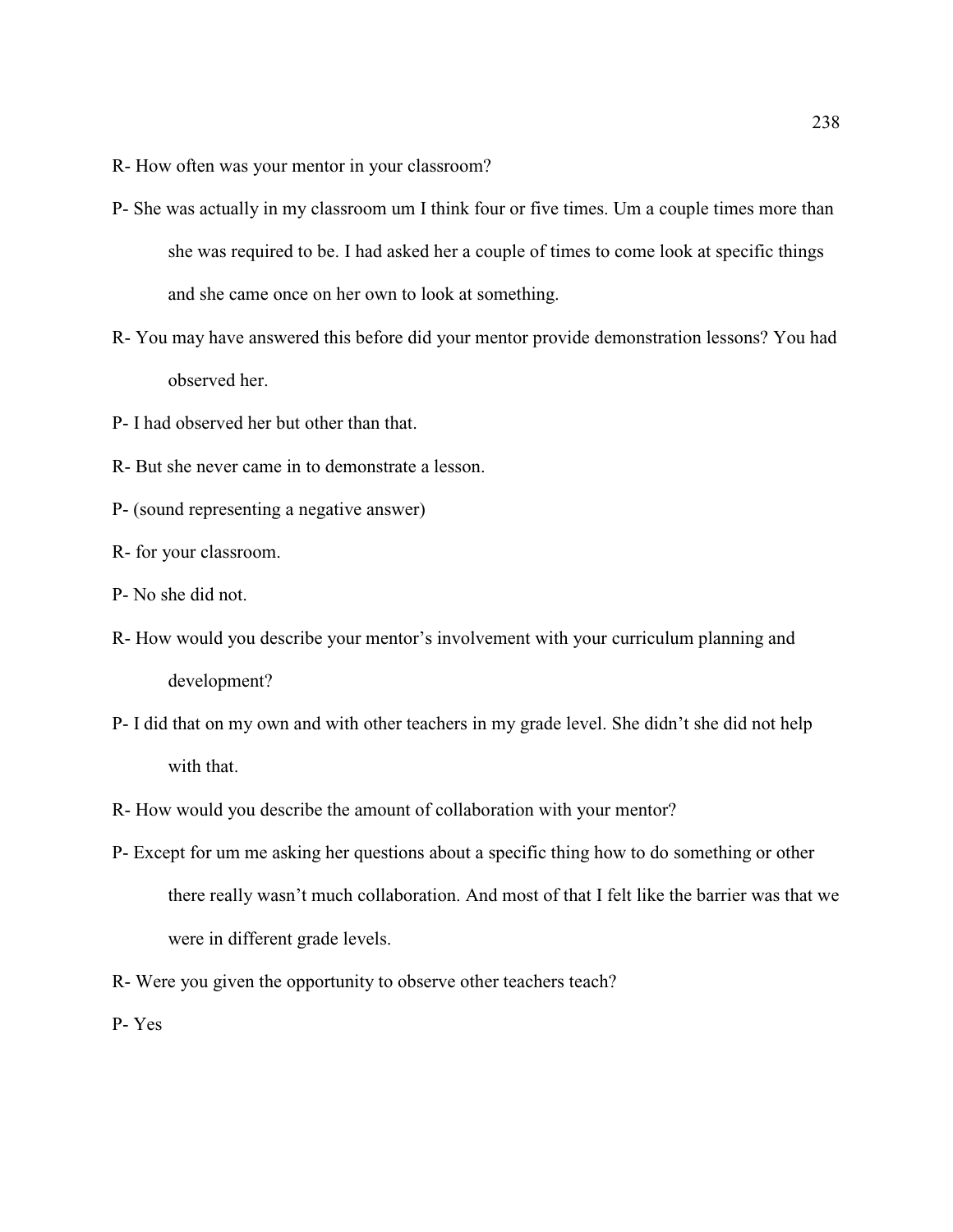- R- Okay and that was kind of an open door policy?
- P- HmHm it was.
- R- Okay, describe your non-instructional duties.
- P- Um my first year teaching um we had recess everyday so twice a week I was actually on recess duty. We had morning duty where they had provided hand written passes to breakfast. Um I did that once a week and then they had an actual day that the entire school had all the after school um tutoring because they provided a late bus. Which was nice because they provided that transportation. And that was much better attended this year without the late bus so that definitely is effective. So once a week we did that. And the way we did detention at that school too we rotated that around so twice a month you held the detention for anybody who had an afterschool on your team.
- R- So do you think people gave less detentions because they didn't want to do duty?
- P- You know I
- R- Do you think that would affect that?
- P- Honestly I don't think I ever thought of it that way. But um I don't think so. I don't think in that group. And I don't think in the way they did detention it was the detentions of the people on your team. So there could have definitely could have been that. But I don't know it was always well attended. So I'm not sure that ever happened.

R- Just a little food for thought. How would you describe your support from your administrators?

P- Um my first year of teaching um the seventh grade administrator of course I very rarely saw.

Very helpful, um super polite and very nice. Just didn't have much interaction with her.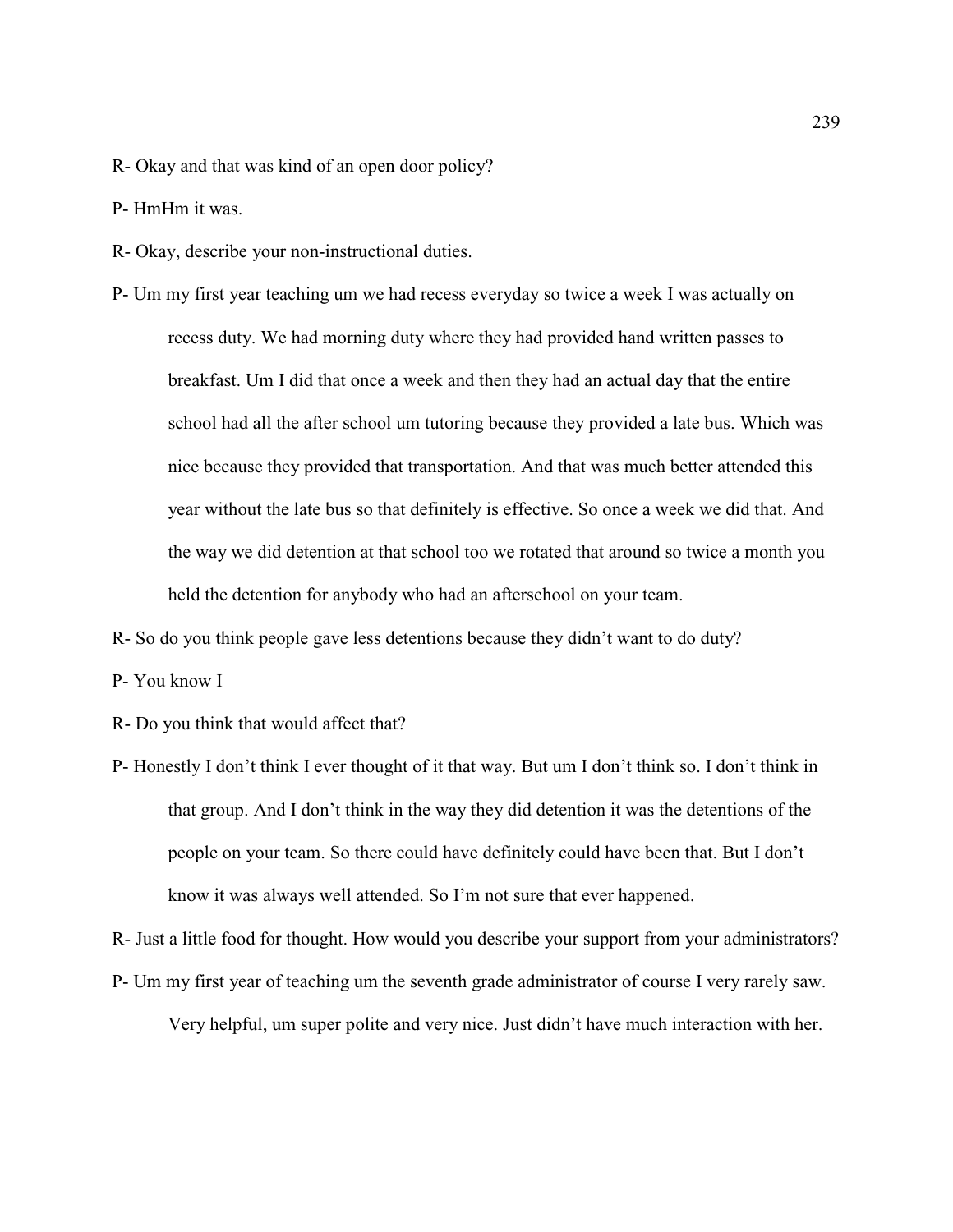The discipline  $8<sup>th</sup>$  grade um one didn't have a whole lot of interaction with him although he also um was helpful. He, every single one of those people except the  $7<sup>th</sup>$  grade teacher came and observed me one time. They had a very rigorous observation policy where they all came and walked through your room at times. So that was nice. Because you got a lot of different feel for what people saw and what they didn't see. Um the instructional um assistant principal was very helpful, very open door policy. Um you could just walk in there and ask her anything and she would sit down and take time to do it which always amazed me cause she was always so busy. But she was very good at that. She was very good at helping instructional wise, figuring out why this kid having a problems. What can we do to help this kid? And came up with a lot of good ideas I thought for me. The um principal at that particular school was really more over the discipline than the instruction. I found that's different from school to school. But I didn't have a whole lot of interaction with that one but she also was very open door. And a couple of different times I went and talked to her and she was um Johnny on the spot and picked up the phone and solved whatever I needed solved. One of them was with this mentoring program. I had been observed and had no feedback. None whatsoever and everybody else in basically in a couple of days you saw the feedback in your mailbox or saw an email or something. And this person had gone six weeks without sending me any feedback. And I was well how can I fix anything or am I doing everything right either way I would like to know. And I finally asked her. I said I don't even know if I am stepping on toes coming to you but this is I think you're the level I want to be at. And she made a phone call and I had um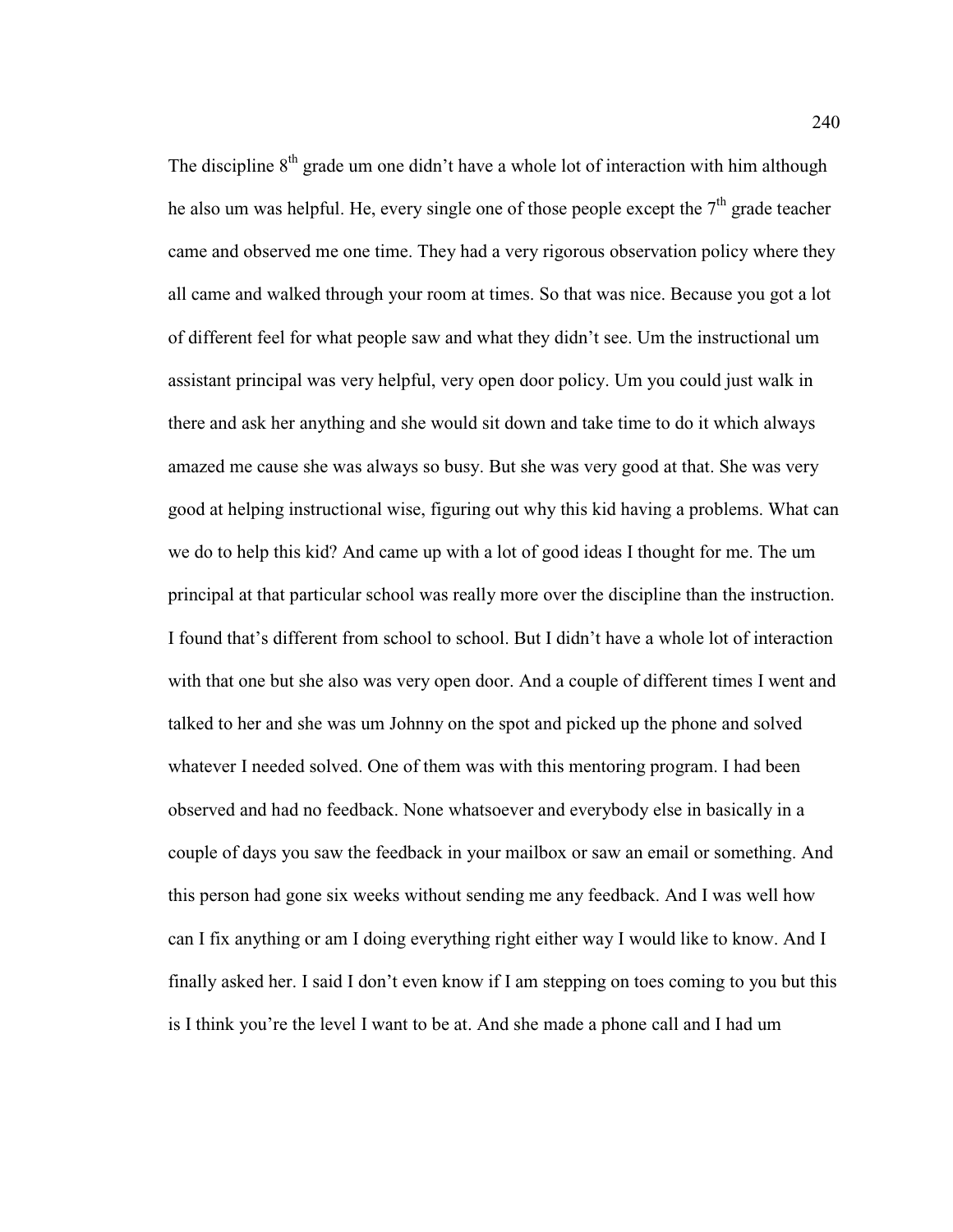information the next day. I don't know how irritated that person was but I had information the next day.

R- Okay it looks like you um did they encourage effective teaching strategies?

P- They did she had lots of good ideas and books that she would loan you and suggest for you to.

R- How would you describe your support form your co-workers?

P- I think at both schools that's been wonderful. In both schools I teach at teach in a team environment. Um and that team environment is great. Um as far as I can tell even the ones in the different you know totally different disciplines that you wouldn't think how in the world how would they help me. They come up with some good ideas and some support for different students sometimes you can talk about different students and what are you doing. And someone would say I'm not having a bit of a problems with this student so what are you doing? And that actually has helped a couple of times. You find little things to key in on what they like to do. Or who to keep them away from sometimes. I think the support there has been wonderful.

R- How would you describe um your professional development experiences?

P- The um the first year our faculty meetings and um were um I thought were almost professional development. We always has what I call the little admin stuff where you got whatever you needed to do to run the school you know went through. But they always had little guest speakers at our faculty meetings that first year. Which is really kinda neat. You heard little things about different programs. Sometimes its technology tip program thing. But I thought that actually helped a lot for a first year teacher seeing all of these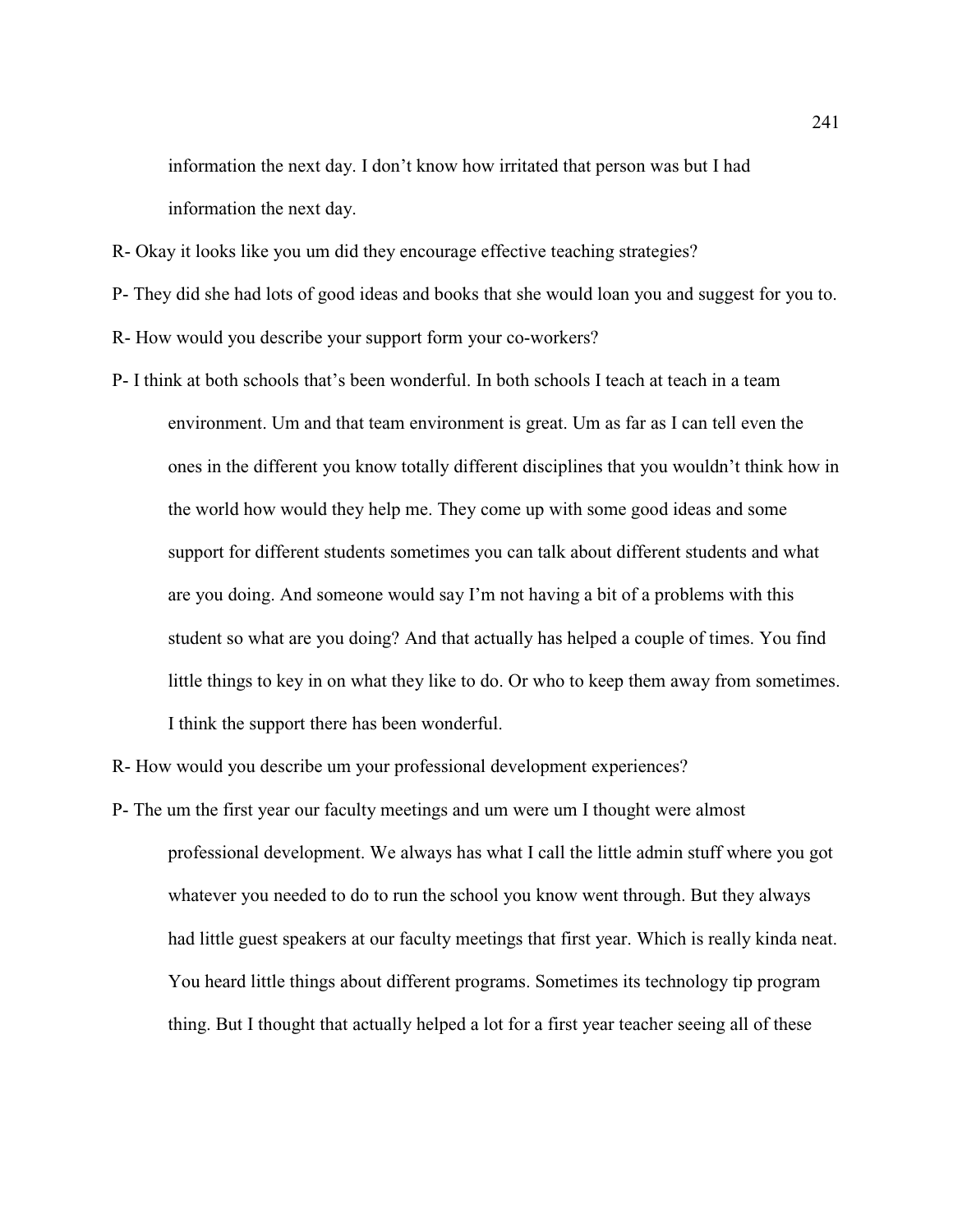different things that were available. Um the professional development like what we have on the in-service days some of that has been useful some of that's not. I think at every single one I have gleaned away something that I am going to try or use. So as far as I am concerned if you can get that you've done okay because you're not going to please everybody.

- R- Um as far as your induction program was it versatile enough to meet your needs?
- P- Except for maybe wanting it to be more practical up front. It definitely gave lots of insights into all the different pieces of education.
- R- Of course if it was smaller group sizes that would of helped you.
- P- It would have helped a lot yeah for me.
- R- Did you have access to an instructional coach?
- P- It both schools had an instructional coach. Um my first year the instructional coach um I found useless. And that's the best word I can come up with. Couple of several different times she would come in and ask me stuff and plop something down on my desk and said I'll get back with you. I never once heard back from her on anything that she said she would get back with me on ever. Until the point I stopped asking her anything. The instructional coach I have this year is incredible and I consider her a mentor. And I mean I asking her tons of stuff. She has helped me in so many different ways. And just night and day difference. So it is definitely a useful program. Maybe just a little bit of personality differences there.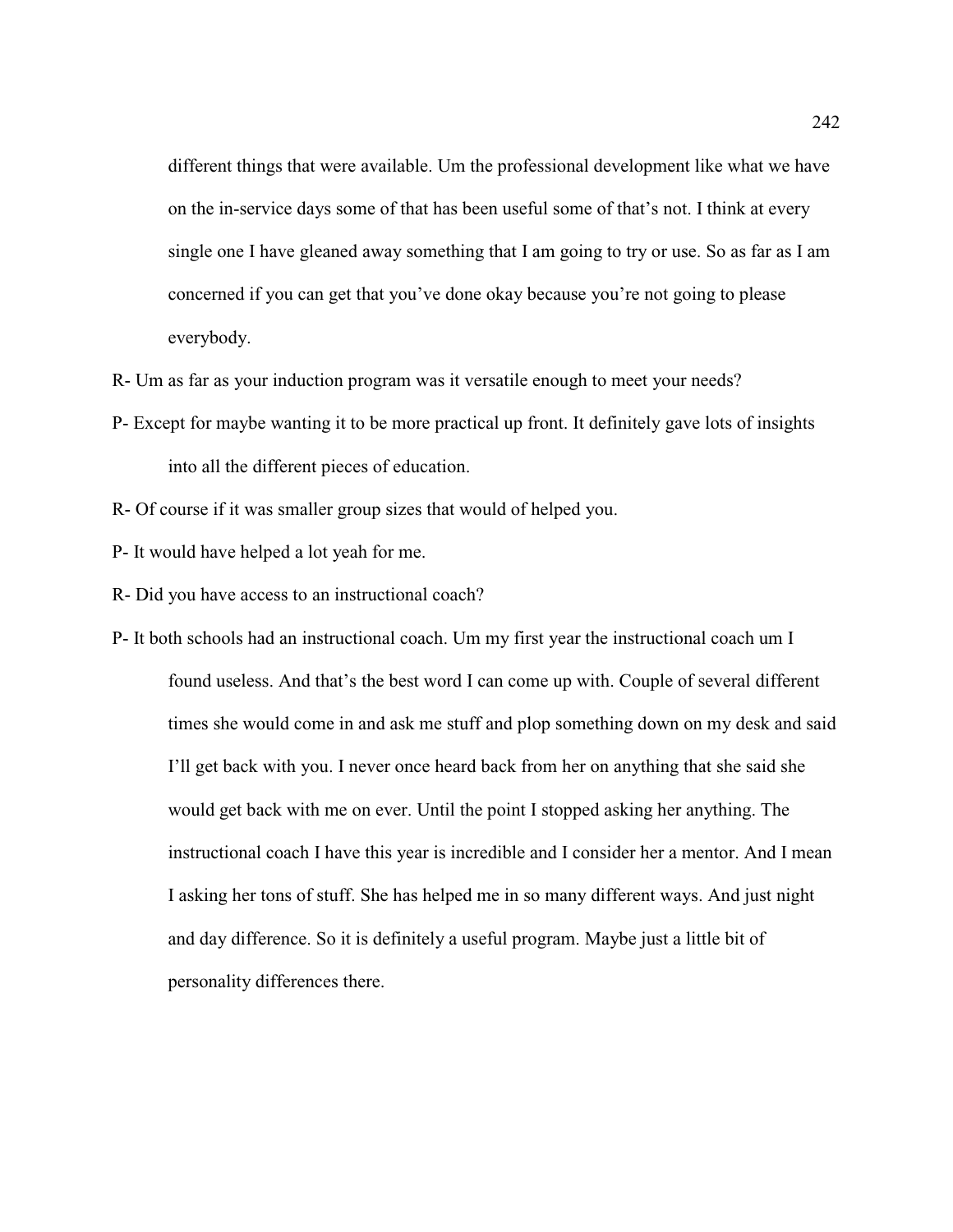- R- Piggyback off the instructional coach, did they help you assess your strengths and weaknesses?
- P- Um Hmm First year no, I don't know that the second year she said so per say if she has she has been very politically correct about it that you don't think you are doing anything wrong. She is very good at um I think you could do this. You know just the way she phrases it she's definitely excellent at doing that. Now looking back on it yeah she was trying to tell me don't do it that way ever again. But she still um I don't think it was a specific here's what you do, here's what you don't. She's just good at helping you figure out your problem.
- R- That's good did you participate in any alternate forms of mentoring? By that I mean that sometimes networking with other new teachers or E-mentoring is something that's out there where you can get onto, you can actually email people and just hey I've got this problem I need help here.
- P- There are and I did use a lot of um blogs or type of things that I found online that were interesting. Most of those weren't actually talking back and forth to different people more of what they had posted. I didn't do a lot of posting myself. But that's because I found a lot of the same issues there and read about them and I did learn some really neat stuff. Especially for the beginning of the year kinda of how to break the ice with the kids and stuff. I learned a lot of stuff that I have used both years and have passed on to other teachers that they have used. So some of that was super valuable. I think our cohorts helped a lot too with just some interaction. Even though maybe it was based around a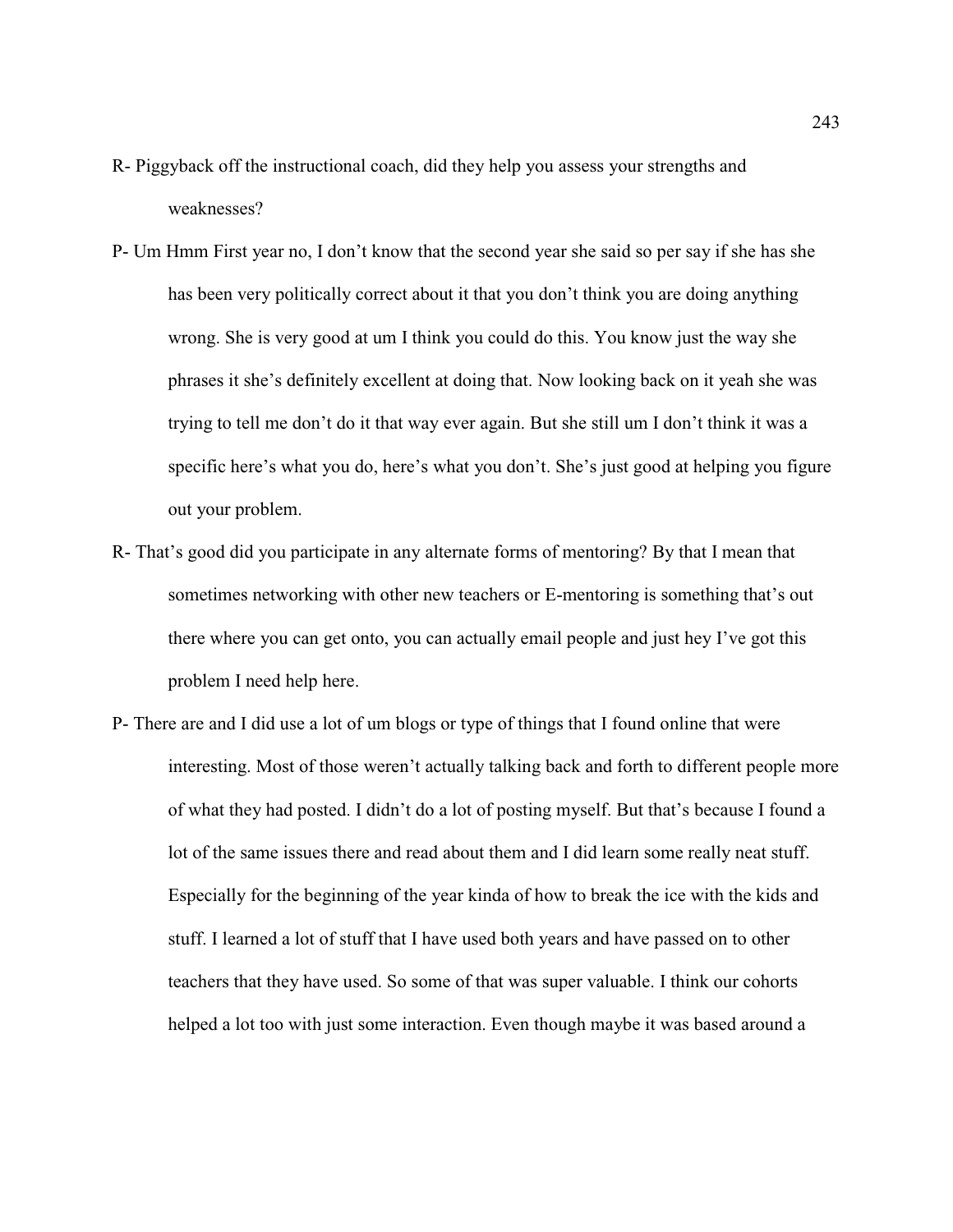different topic. My first year was based around technology use which I needed to learn about in the school. And with other teachers' approach they weren't all math teachers, they weren't all English teachers, lots of different teachers' approach to using it. And listening to them talk. I think actually I got a lot of stuff from them and they were very helpful. One of the people who helped me the most my first year um especially when I was at my wits end. I think she got appointed by my team to come talk to me. But she was invaluable. She was a very veteran English teacher. You wouldn't think would have anything to do. And she quite often said I have no idea what you are teaching. Don't even begin to tell me what you are teaching but here's what you might do or here's what I do when everything goes to heck in a hand basket. And she had some neat what I call survival techniques that really were nice. Okay I'll come back tomorrow. Kind of things when you just had enough that first year going I'm not doing the right thing. She was definitely helpful so sometimes I think my mentoring I actually after a little while figured out I'm going to have to seek out some people. And you could find them if you start seeking. There are plenty that want to be helpful. They just don't want to step on anybody else's toes.

- R- Exactly, yes, how would you describe your work environment?
- P- Um my first year it was wonderful um and I keep saying my first year cause that's what I want to concentrate on not because there is anything wrong with my second year. But like I said I really enjoyed the team, um the team concept. The first year our team actually had a particular table we all sat and had lunch together and stuff free from where the kids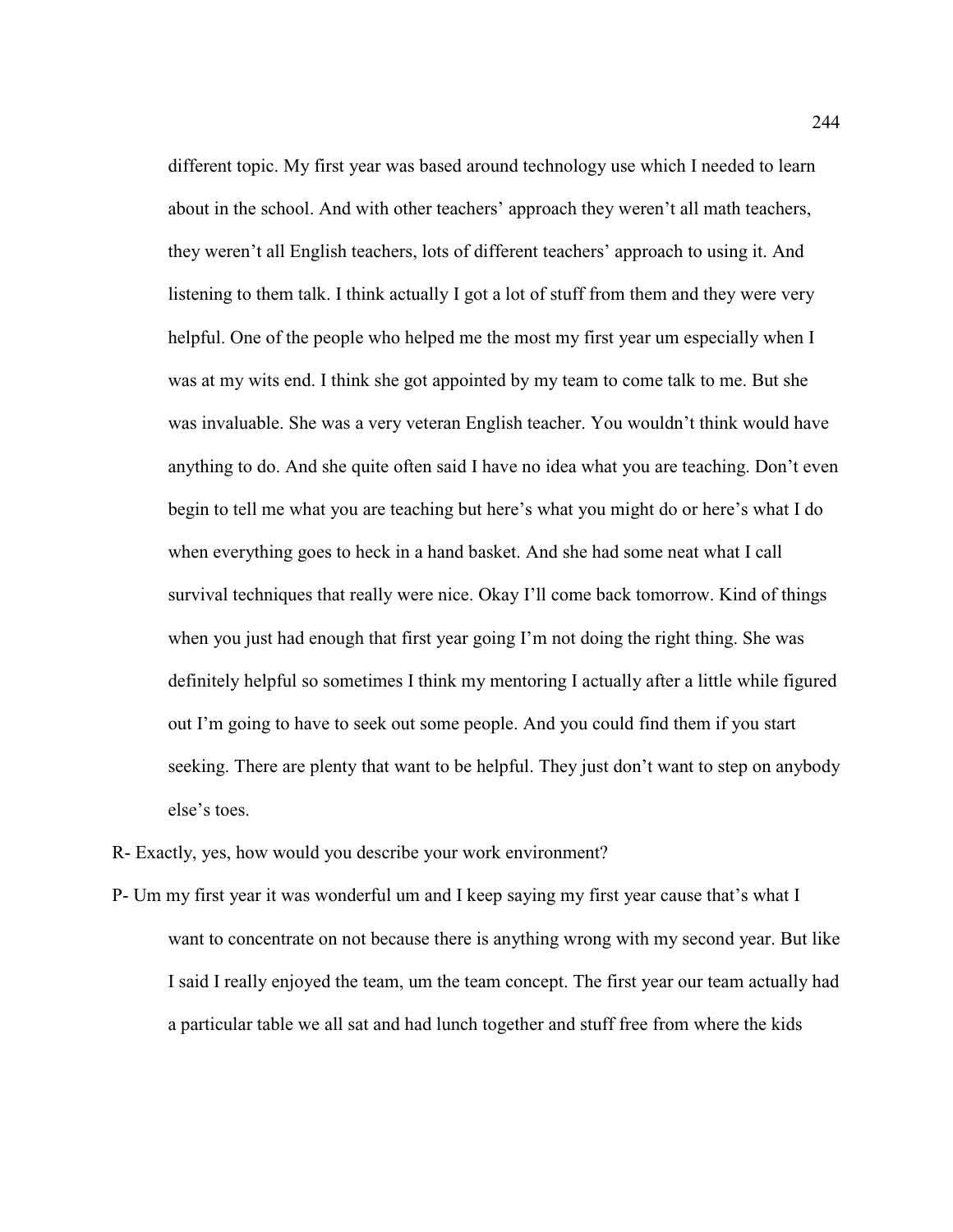were which was wonderful. Um they had a big calendar where they celebrated birthdays and stuff. I mean it was very nice and we belonged together kinda thing and I enjoyed that.

R- Um how would you describe your feelings about your first year in the classroom?

P- What a learning experience. I don't know what I got into. No I really do I'll never forget that very first day. I had a flat tire on the way to school. And I was like this is not how this year is going to go. Please tell me I'm going to be late for the first day. I wasn't late but I was panicked the whole time because of it. But it got better. I mean it really was very enlightening I mean just from seeing how this age kids act. I have one that is exactly the same age who doesn't act like the ones I teach. And I tell her all the time you better not be putting on a show for me. You better be acting different. Um that was an eye opener it really was. But um different expectation of different parents or maybe not even the parents or maybe just not knowing what to do with the kids at that age. It's a difficult age. They're one step to high school. And they are also one step to really messing up their academic career at times. And that was difficult to try and figure out how do you tell them that without just getting into their face and being mean and still make your point. Because they still don't want to listen to you at times when you start telling them that you are not doing the right thing. That was an eye opening experience and just from the fact that physically how the room is arranged totally changed how the room worked. I mean just little subtle things I learned were just amazing. One of the most amazing things I figured out from you during PACE was um reading that children's book to them. Um I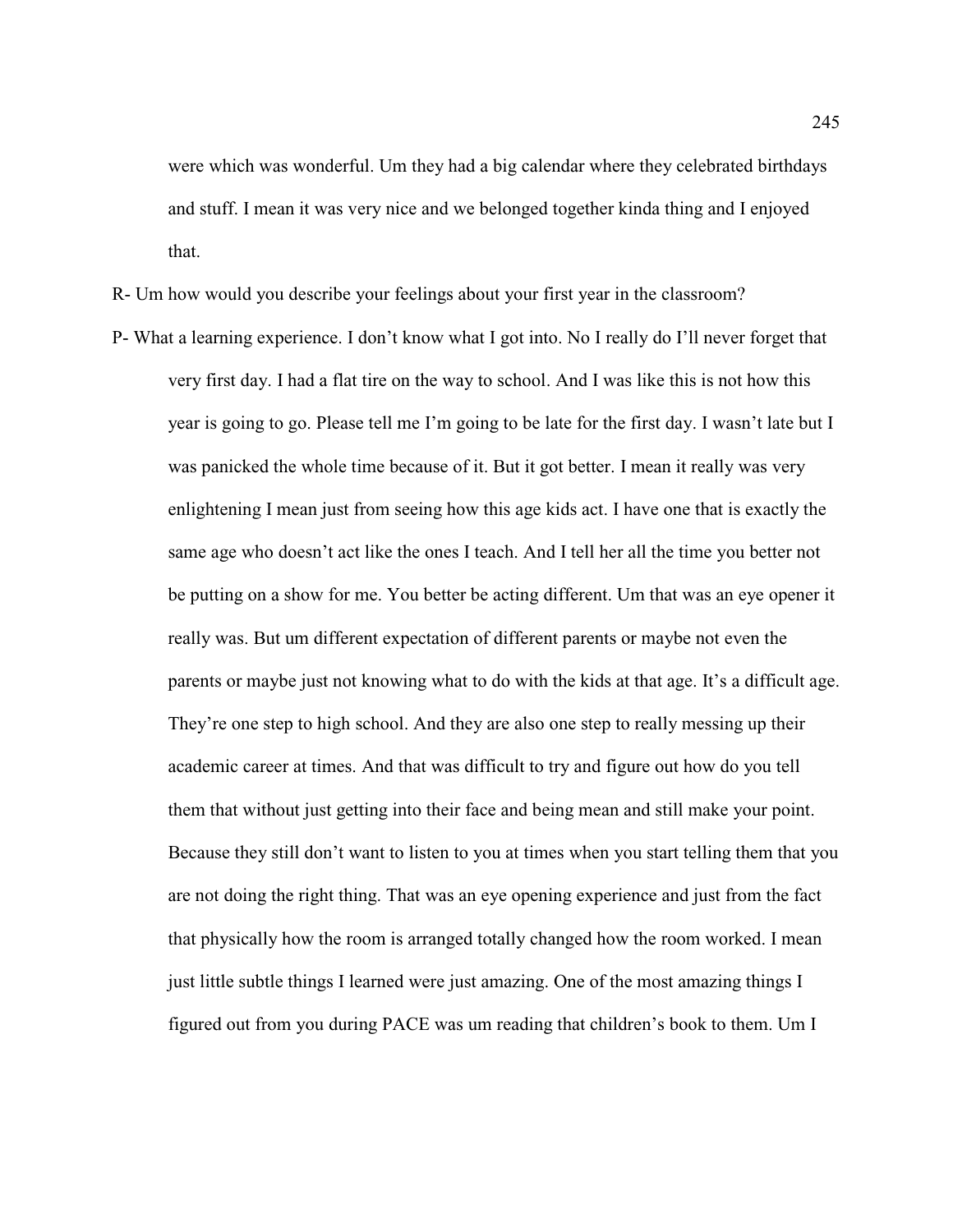was like there is no way in heck this is going to work. They are going to laugh at me. And they were mesmerized. And I've done that a bunch every year I've taught I have read more and more books. This year we read tons of books and it's like story time. Which you think it's funny for a bunch of teenagers. But just seeing those little things work and not work. That's just a huge eye opener. I mean I have three kids of my own at times you think, okay I know how these kids act. But you don't there are so many different types.

- R- You have touched on this quite a bit um throughout this interview but we will just highlight whatever we can here. Did you ask for help from colleagues and administrators?
- If you asked for help, how did they react? Were they supportive? And did you avoid asking for help? And why?
- P- Um I think at first I did avoid a little bit not wanting to appear that I didn't know what I was doing. Um but I did start asking um I asked the math department head. Um my first year teaching to come and watch because I could figure out how to get these couple of kids to behave at all. And um that was an eye opening experience too. She went and sat right between the middle of the two of them. She knew exactly who they were without me even. When she saw the class, she knew where to go sit. I didn't tell who the kids were. And the way that she interacted with those kids and the way she talked to those kids is still nothing I could pull off today. But it worked for her. And that to me was an almost an eye opening experience to start seeing the way different teachers can interact with different kids um just the way they can relate to them. It is very different. And some will work for you and some won't. That's just not me I could never pull that off with a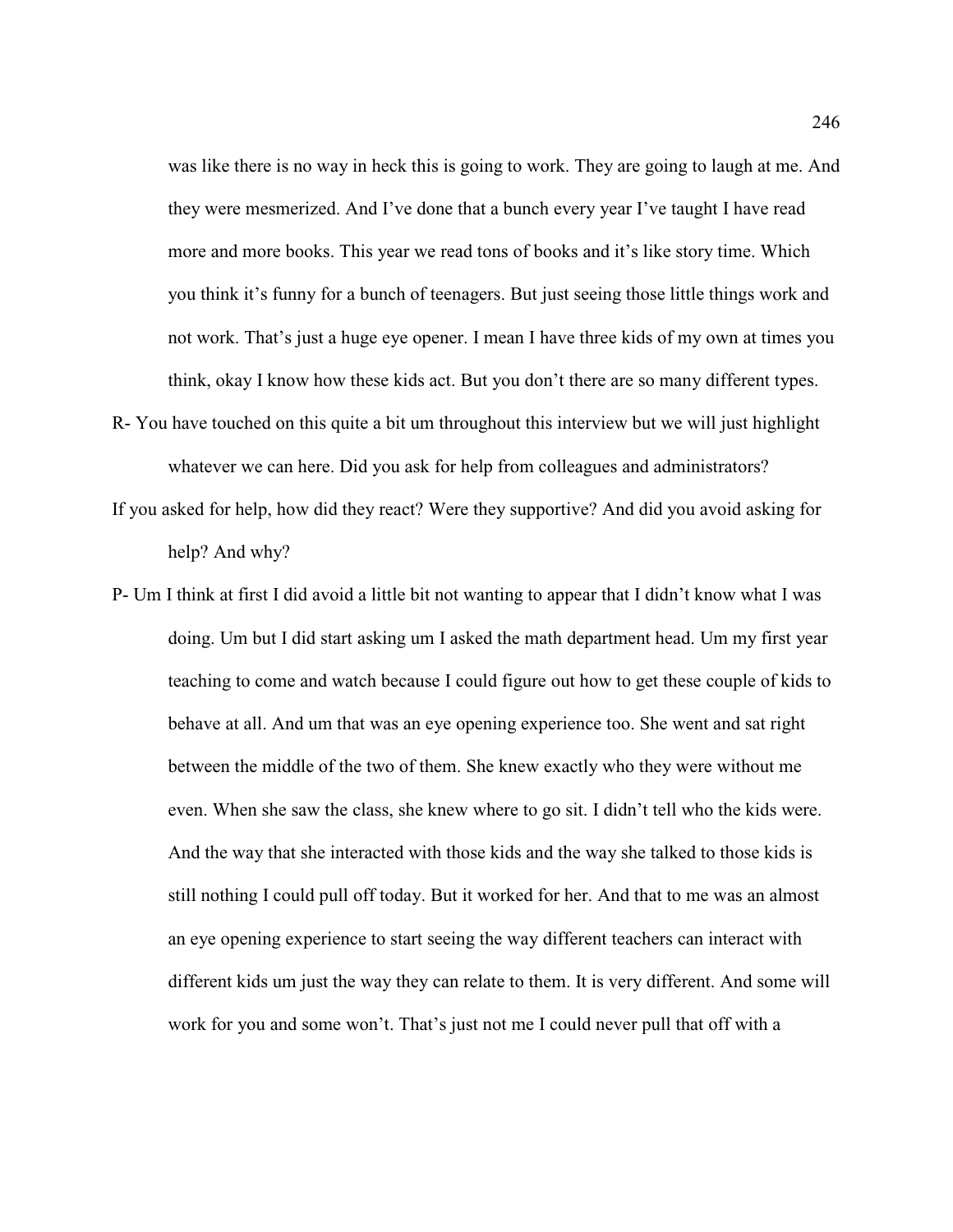straight face but she could. And the kids act very differently so I think what I learned was yes she would come in there and yes she would straighten them up her way or get across her point her way. And it actually still ended up helping me because they didn't want her to come back. Not that she was mean. But I think they got the gist of you are not pulling this. You know don't pull this. We know better than that. And that was nice. Um anytime I asked the instructional coach for help she was very helpful um a couple of times she just picked up the phone and said okay let's get a meeting. I want these people together and we are going to solve this issue you know surrounding a certain child or a certain event. Um I thought that was great. And that took a little while to get used to walking into a principal's office. Going wow okay they have a lot going on she has one of 86 of us, does she really want to talk to today. The second year I think I did that better. I think it helped and hurt the second year. Some people were very receptive to helping and some people weren't the second year so it was a learning process there.

R- I guess you have to know the people you are working with.

P- Yeah

- R- How would you evaluate your overall teacher training and support provided from induction/mentoring in terms of preparation for the classroom?
- P- Well I think I basically knew what was going to happen but you can't possibly get all of the details from induction and um the mentoring. I mean I saw my mentor twice before the first day of school so and she helped me hang up posters and gave me a cute little goodie bag with little things that really I have used to this day. And it was stuff that I wouldn't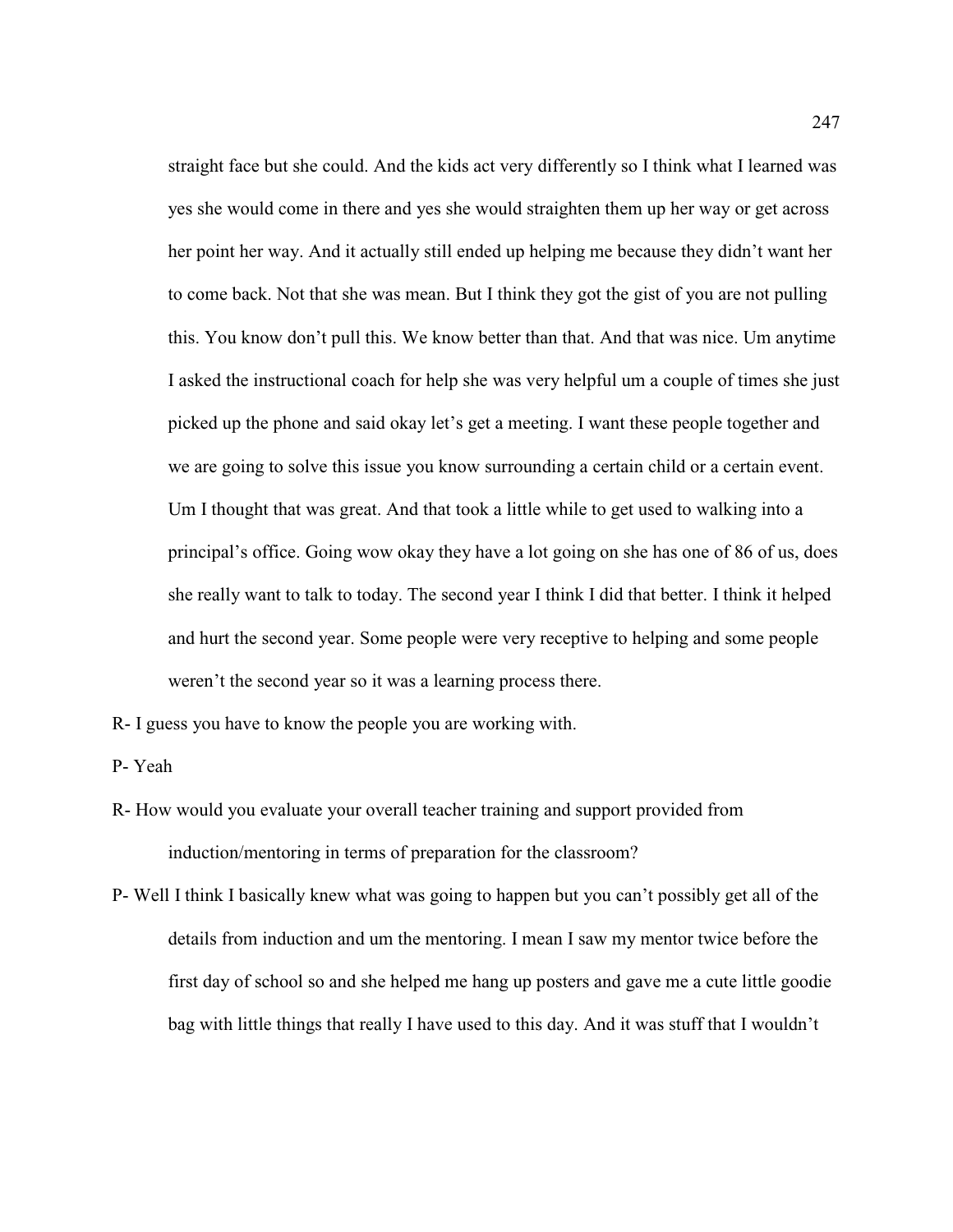think of, a screwdriver and few little funny things. So she helped me on that path of you have no idea of all the little things that you are going to need. So I think it helped. I definitely think it could have been better. There are a lot of little holes in my education of being a teacher too that I'm still filling in.

R- How would you describe your ability to make connections with your students?

P- That's something that I have really tried to do. Um there are several that I have made great connections with and um several times I have gotten un-solicited emails from parents with just glowing remarks that I print out and keep in my little sunshine file. Go back and read when everything is going bad. Oh look you did do something good this one day. Um and they don't know it and just recently I sent an email home before spring break that said I'm missing this permission slip for this kid to walk to the high school. And I've got to have it. I mean my principal is after me we have got to have it. I didn't say all that really why I was sending this one email that seemed strange to this one kid who was doing very well in my class. And she said, I gave it to him and it's signed. Of course that means he had to have turned it in to you. Just being funny. And she goes, oh by the way I've never had the chance to say this but I wanted to tell you that you have worked miracles with my son. And it was just like wow I love that. But I don't have that permission slip though. I'll get it though. So every now and then yeah you see something wonderful.

R- Yeah, how would you describe your perceptions of your teacher effectiveness?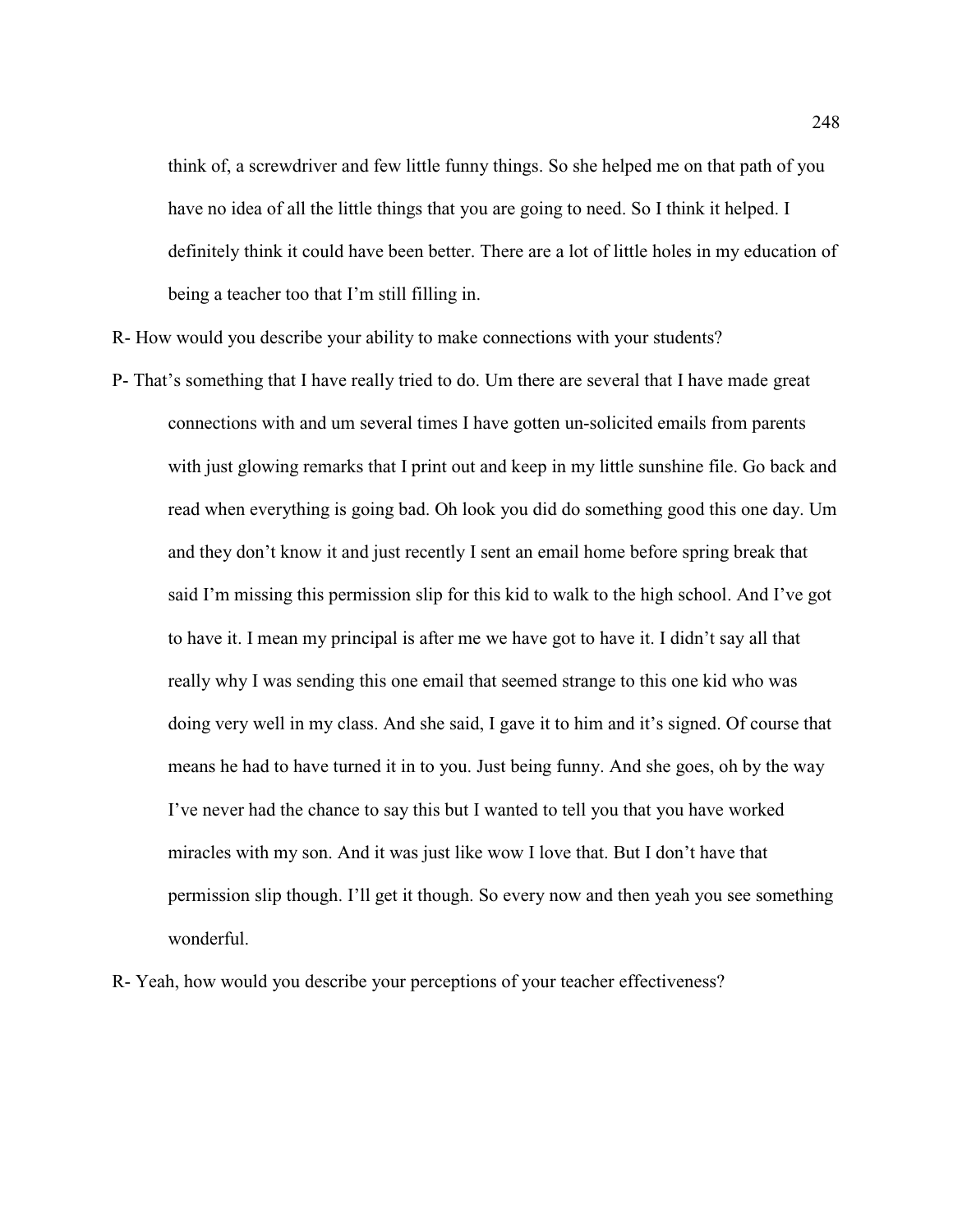- P- Hmm You know I have had a couple of very interesting comments from fellow teachers. One is a fellow PACE participant and second year teacher at my school that became real good friends during PACE. But she sent an email to me she said you know here is a homework assignment I have made if you want to use it for this particular topic feel free but I know it is not nearly as stringent as what you require your kids to do. Um but you can work with it. And I thought that just an interesting comment apparently I have a reputation of having harder homework. Or I like to think of it as higher standards but I don't think any of us really have a higher standard for them. It's just somehow or another people think I have harder homework. My kids do well.
- R- More rigorous.
- P- Yeah more rigorous I guess is the right word. I mean I thought that was interesting that she made and several other people had come to me and asked can I borrow this, I've seen that you did this. I had several over spring break email me. I saw in your lesson plans that you had this because we have to post a very um a very outline-ish lesson plan. I saw you did this can I borrow that and stuff. And so that I would like to see at least they think it is effective.
- R- How would you describe your perceptions of your students' achievement?
- P- Well I was super excited about their MAP scores this spring. I really have um, I have very small class sizes. I think partly because I got moved at the last I kinda got the last of the overflow of the classes that were just too big. I only teach a total of 52 kids all three classes. And that's gone down, because I have a few started school that didn't work but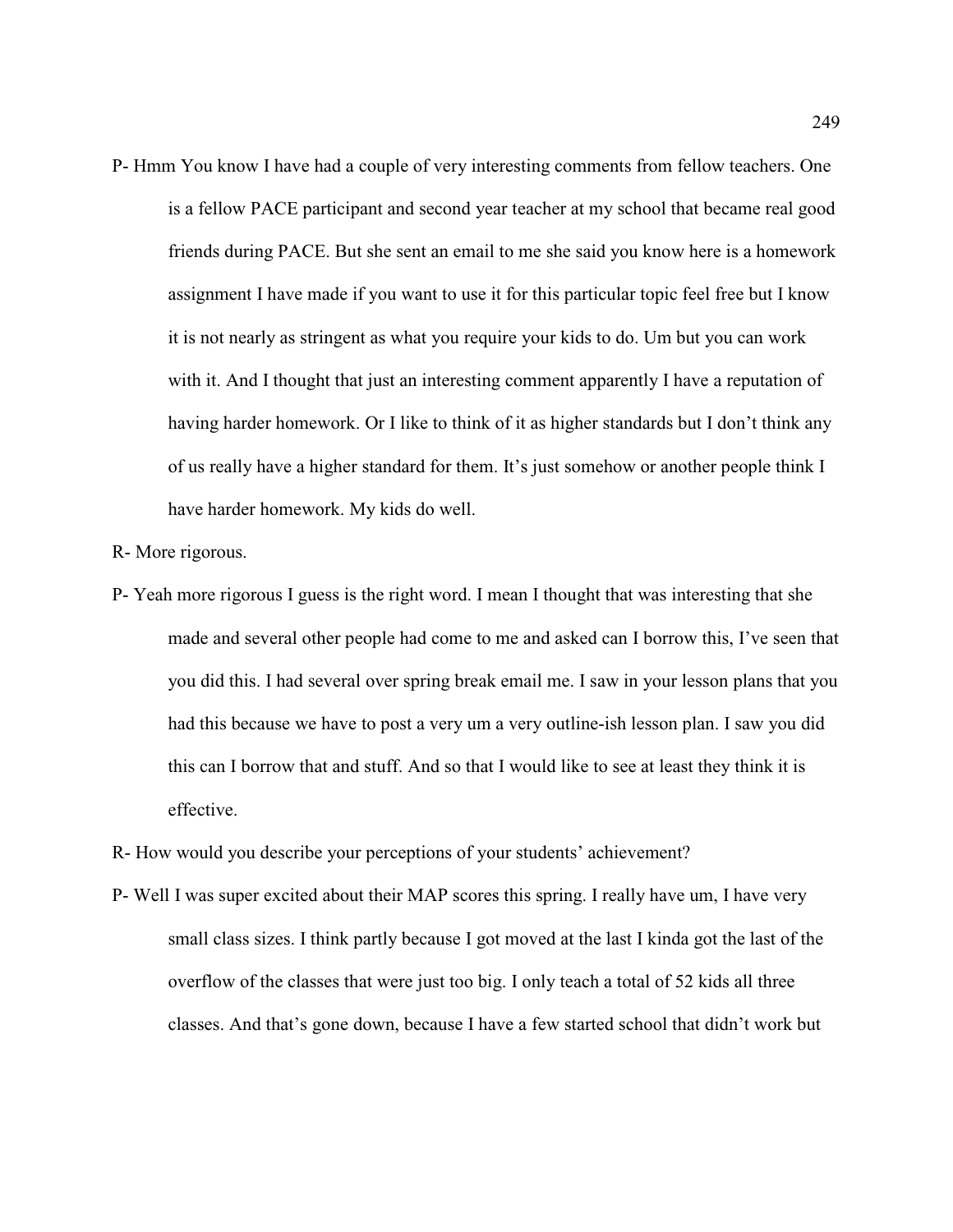of all those 52 all but six had growth. Um this year. Not all of them met their target but I looked at their targets and I said okay we could look at it that way and we could look at it did you grow at all? And all but six grew at all. And I don't know the percentage but a very high percentage did meet their target too but. I look at that as being nice. I've really enjoyed giving them the test and letting them do test corrections. And I let them tell me why they got it wrong. Not just fix it but tell me why you got it wrong, what did you do? Careless mistake, didn't understand the concept whatever it is. That's helped them especially with the careless mistakes. I'm seeing less and less of that on my tests now where the answer is a careless mistake. Now we're fixing that. Which is good. That's helping them. I'm seeing them grow too. And I always tell them their mathematical mind is growing.

- R- How would you rate yourself in the following areas, let's start with prior academic performance for you?
- P- For me?
- R- What kind of student were you?
- P- My prior academic performance, I've always done real well at school. And I enjoy doing well at school.
- R- How about your communication skills?
- P- Um I actually got all my scholarships to school on my writing abilities. So I think I write well. Sometimes I don't think I necessarily convey it orally what I am trying to get across. Or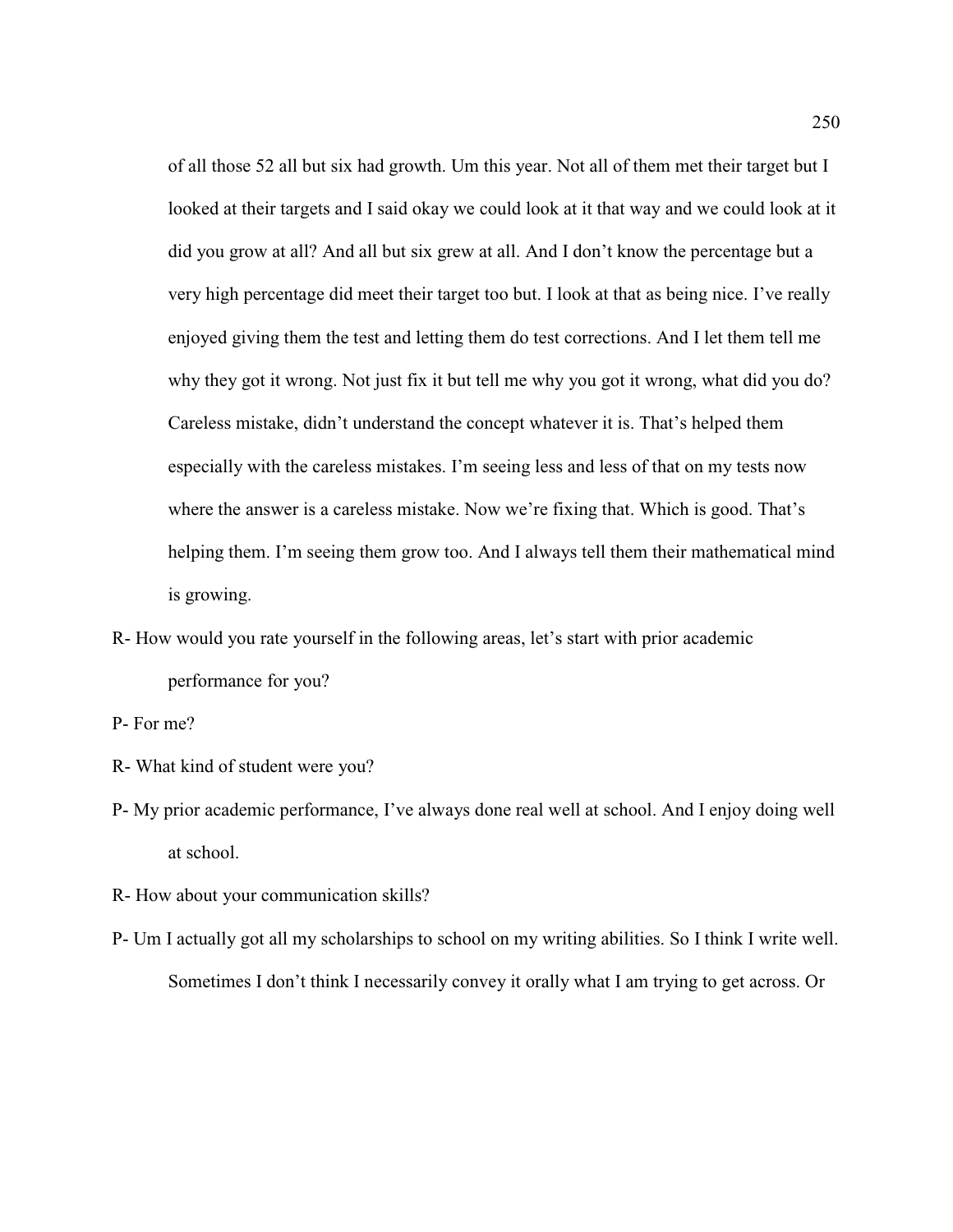I've at least noticed that a little bit with administration especially at times I think they took it wrong. And that's not how I meant it. So I think I have to work on that a little bit.

R- your professionalism?

P- I think I do that very well. I have never had any complaints about that.

R- Creativity?

P- I um hmm I think I, I definitely am very creative as a person. Sometimes it's hard for me to get the creativity into the classroom especially where it is a struggling class where they just need a lot of drill. Really and truly it's hard to make that creative at times. And working on that.

R- Your pedagogical knowledge?

P- That I'm learning everyday. How does this all supposed to work? But I'm definitely am growing there. I've done a lot of reading on that this year for sure.

R- Your student evaluation and assessment?

P- That has definitely improved just I mean a 100%. In fact some of the tests and quizzes I wrote in my first year. I'm like oh my gosh I can't believe I gave that quiz. It didn't test what I wanted to test at all. You know so I definitely really honed in on what did you teach and what are they supposed to know and how do I make sure they know it exemplary? You know what's the little fine tweaked really know if they know it.

R- Your self-development?

P- That's an ongoing process for your entire life. So I am very open to constructive criticism and change. I am definitely all about developing.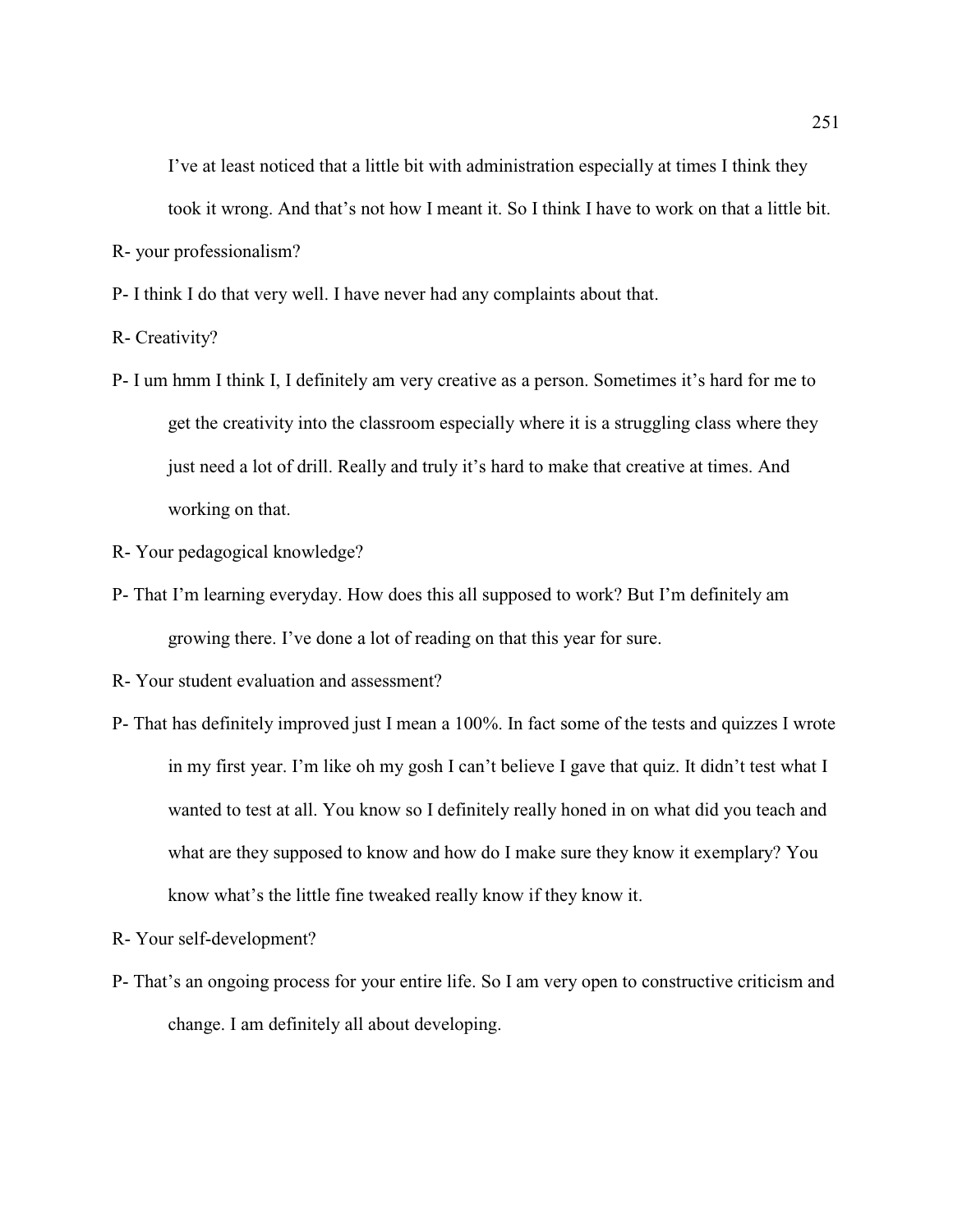R- That ties along with life-long learning obviously you've answered that. Your personality?

- P- Personality, how do you rate yourself on your personality? I think I get along with most people. I am by nature actually a very shy person. Um quiet is I guess the better word. Because I know when you gotta speak up. So I get over the shyness every now and then. But I am one of those people who is quiet in the room and evaluates what's going on and then decides where I'm headed.
- R- Your talent or your content area knowledge?
- P- I think that's very good. I have used that all my life forever.
- R- The ability to model concepts in your content area?
- P- Now that's one of things that most of my, in fact I think all of my um evaluations and observations from all of the different people who have been in there have said um that I am very good at modeling especially what I am doing to how it is used in the real world. That type of modeling, everybody's always liked that.
- R- How would you rate your skills and competencies in the following areas prior to entering your classroom: your ability to interpret the way students view the curriculum and adjust the lessons to accommodate the student?
- P- Well before I had no idea they had so many views on it for sure. Um and that's definitely something that's been an eye opener to see that sometimes the main concept that you beat home for four days. They have no idea what that main concept is cause they're interpreting it ever so slightly differently than you anticipated. And really choosing the right word to use. And sometimes I've noticed even in my tutoring of late just the little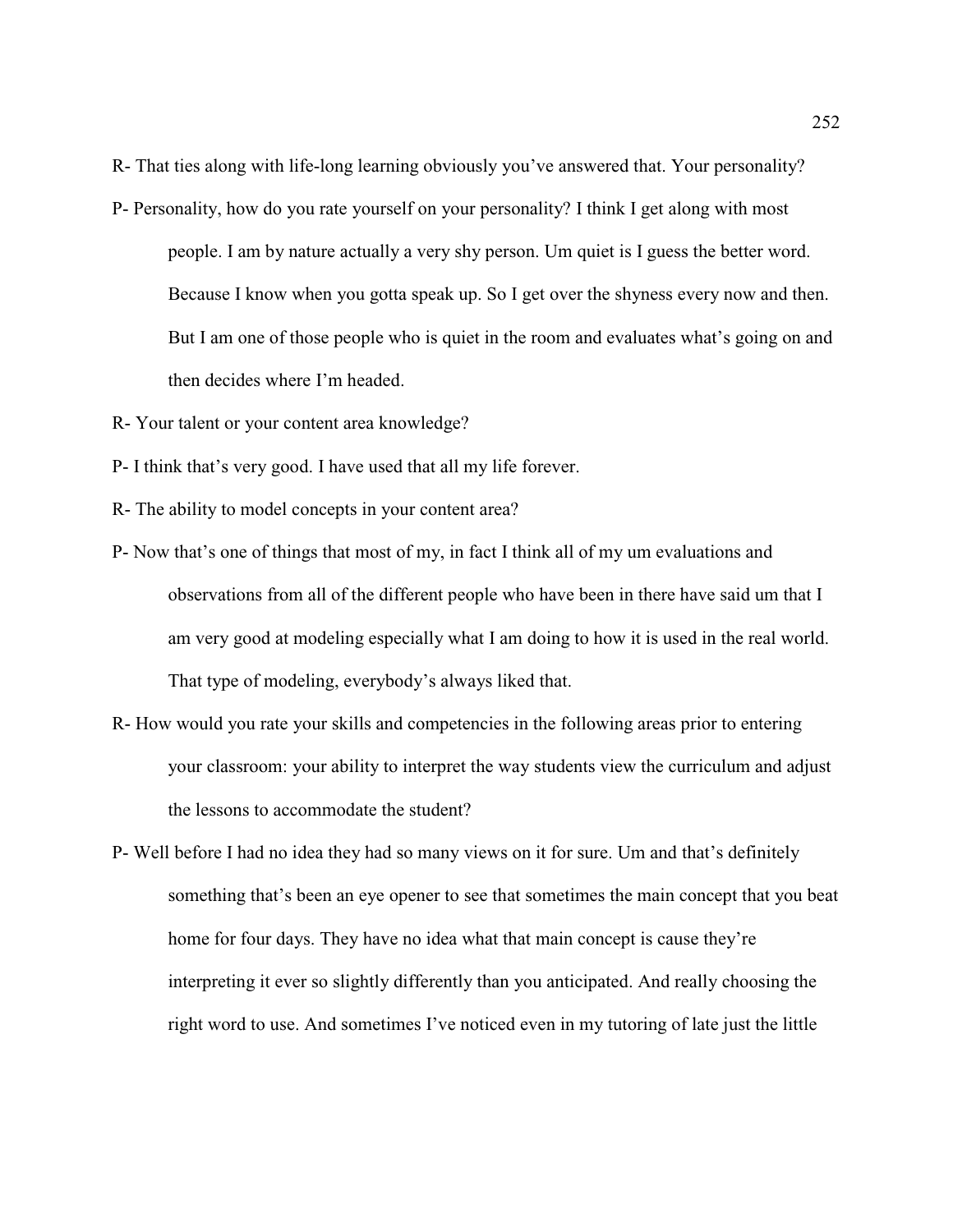notations they make that aren't quite right. If you let it go it gets into this big problem. You got to fix it earlier. And I wouldn't have thought of that before.

- R- How about listening to students or motivating students? How would you rate your skills before you entered the classroom?
- P- Hmm Before I entered the classroom I don't um I thought I was pretty good with my own kids. And coaching basketball, I thought I was pretty good at motivating um a team to play together and produce the right thing. Motivation is something that if I ever do my doctorate. I am doing it on motivation. How do you do that?
- R- And um how would you rate your skills and abilities to um structure lessons and tasks, lessons and tasks to provide feedback to encourage effort?
- P- That um that's something I've definitely worked on a lot. I don't think um I mean I've always been one of those to call on people in class and have them come to the board and work out problems and stuff. Um what had been noted in my evaluations and the more I thought about it and reflected on it too was you tend to get only a subset of the kids if you are not careful. Um I tend to call on the ones that I know that will participate. Not necessarily the brightest or the least of them. But the one that will actually interact with you. Well you don't necessarily get the shy kid over here. And you need to know what they know too. So I've used a lot of the individual white boards. We have actually written on the desks and erased off the desks. We've done a lot of different things so that everybody is interacting. And I can get a little better feedback on everybody almost at one time.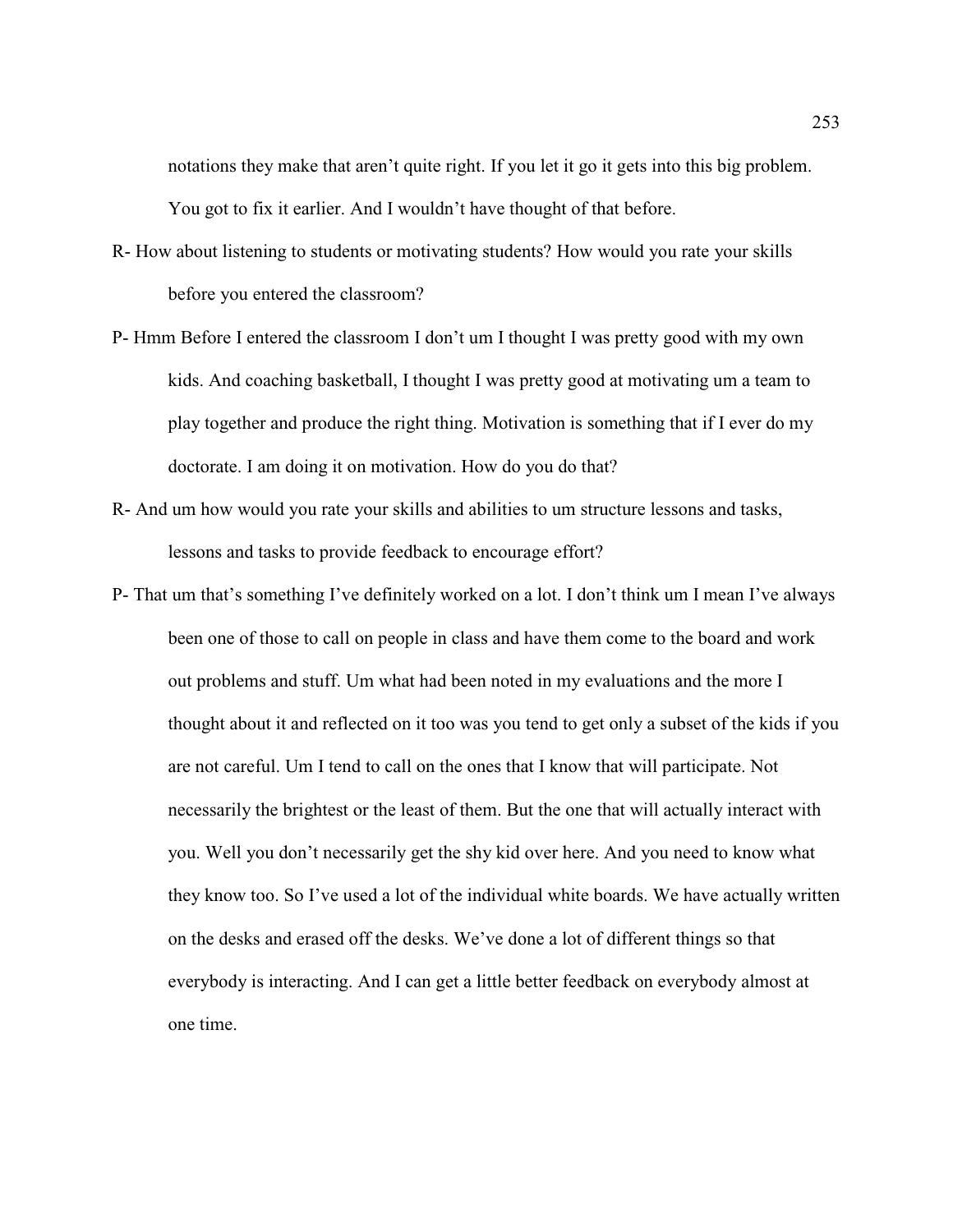- R- Um how would you have rated yourself prior to entering the classroom about obtaining resources and be familiar with integrating technology into your curriculum?
- P- Wow the school technology, um I had no idea of some of the stuff they have. I am very good with the calculator. I have used the calculator all my life, the graphing calculator. So I was good with that and how I could use that for lessons and stuff. But the smart board and some of the other things they've got in the library are just phenomenal. That I had no idea about before so.
- R- How about your prior to entering the classroom to analyze and reflect on your teaching to improve your instruction? How would you have rated yourself?
- P- I thought I did that actually pretty well. I have always been pretty reflective. And especially with the coaching thing you know if the game didn't go right. You are going back and what do we do wrong and what did I say wrong. And um try and fix it for the next time.
- R- Give some examples of how you delivered lessons that enhanced student understanding, assessed prior knowledge, motivated students, and allowed for cultural differences.
- P- Well let's see to do all of that. Um the reading the books has been neat because one of the lesson I do with Pythagoras's theorem is read a book. And there is a neat little streaming video that we do also there. So I have them read the book and I have what I call a book guide. Where they have to take a few notes to make sure everybody is on task. Same thing with the video in that same lesson. And then we do some examples and then we actually do a hands-on activity of re-creating Pythagoras's discovery. Um and that's been that particular lesson has been well both years. The first year I didn't do it with my below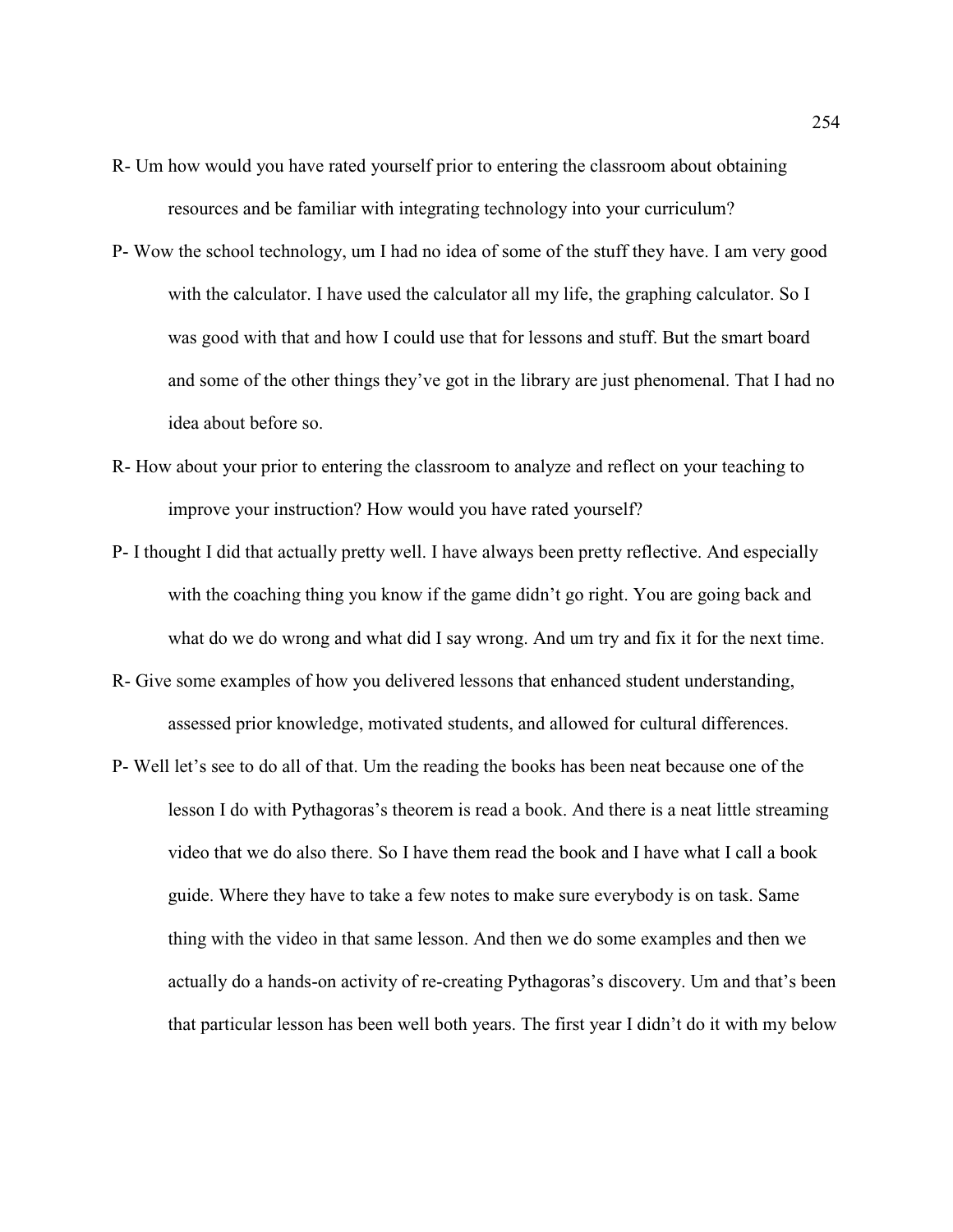grade level class. This year I did it with them and they ate that up. They absolutely loved it. Um and I thought that was neat. We integrated a lot of different things. And it was a very active class. So we were moving around a lot.

R- How would you describe your rapport with your students?

P- I think that um for the most part I think that um we get along fairly well. There are a couple I'm quite sure I will be their least favorite teacher both years. Um we have had several conversations me and the child and the parents in both years. I firmly believe and I don't say this to them but I wasn't hired to make friends with everybody. I was hired to hopefully help you grow in your mathematical knowledge. Um that doesn't mean we have to be friends. I'd like to be at least on a social be able to get along well. But um being confrontational all the time neither one of us will be able to enjoy it. But there are a few that are very hard to figure out personality conflict with.

R- Do you have anything that you would like to add that I may not have asked?

P- I don't think so. You did pretty good with your list.

R- Well, I want to thank you.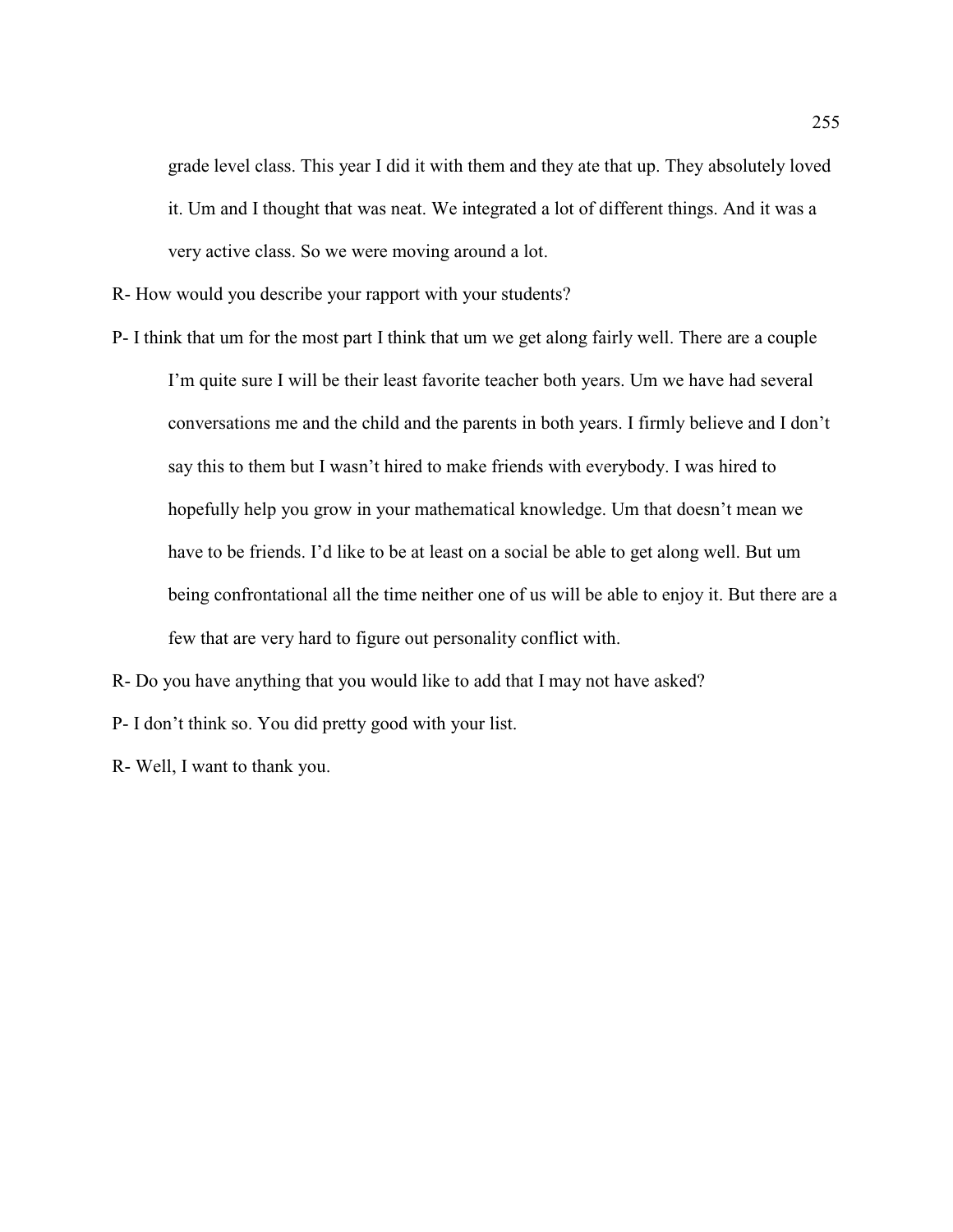## Appendix H: Participant 2—Interview Transcript

Tom (pseudonym) interview transcript

Date: 4/14/08

6:30- 8:00 pm

Telephone interview (speaker phone)

Researcher's office

Note: (R: indicates researcher, P: indicates participant)

R: Good afternoon. I am Charyl Pace. This interview is being conducted to ascertain your experiences of your first year in the classroom as an alternately certified teacher in South Carolina and your perceptions of the support you received from induction and/or mentoring services in relation to teacher effectiveness and student achievement. So that I may focus on your responses to my questions, I plan to make an audio digital recording of this conversation for the purpose of collecting the details of the conversation. I assure you that your responses will remain confidential; that is, I will not use your name or information for any purpose outside of this research project. If you agree to the interview and the audio recording, your name will be disguised in this study to assure you of confidentiality is maintained. Is that acceptable?

P: Yes

R: May I interview you?

P: Yes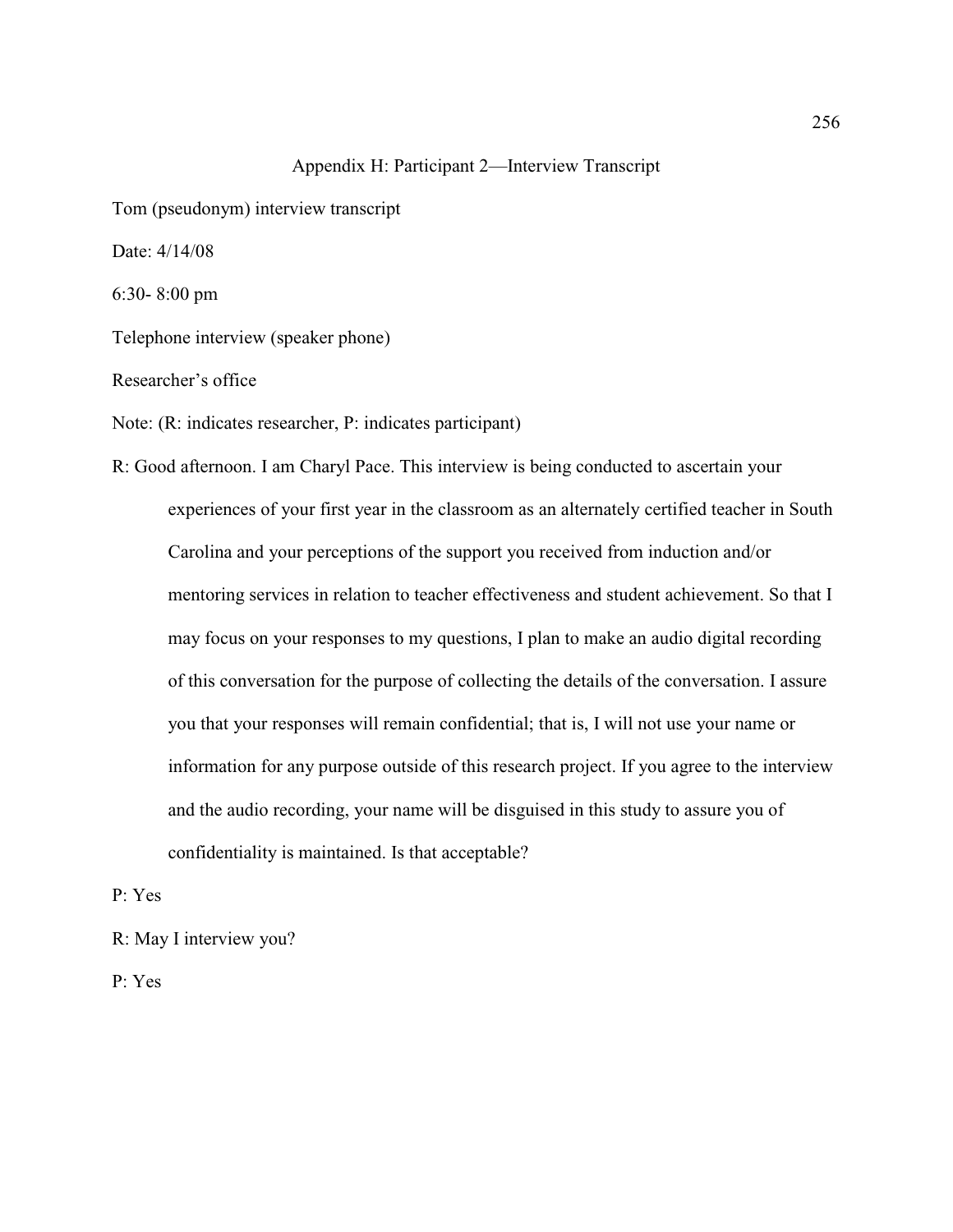- R: Okay and you have already signed the consent form and we've got it on the computer. So I would like you if you would to tell me about yourself, your education, your employment background, and your reason for entering education so that we can kind of build this case study. Tell me about your background.
- P: Okay, uh I graduated with a degree, an undergraduate degree in geology back in 1984. And I was a geologist for a few years. And then I was all of the geologists were out of work. OPEC raised prices so all of the geologists were out of work. So I went to work in the business field for a medical company. Lived here in xxxx [omitted to protect participant]. And I was a manager for several years and I got laid off. Then I was self-employed so I started a couple of businesses and I ran those for seven or eight years. Then I was in the mortgage business, uh computer business, computer consulting business, the mortgage business. And in this last recession when I got laid off, my company went out of business. Uh the mortgage banker so we were all out of work. And I decided that I always wanted to teach so I decided it was a good time to for me to lay back and kind of figure out how I could get into teaching because I didn't go into it before because it didn't pay much. But now in my, my, I'm a saver and my wife and I are savers so we did pretty well. And so it was a good chance for me to go into teaching. Well I have a master's degree in business and I have a geology degree. So PACE gave me a choice whether to go into I had a choice either science, middle school science. And I passed all the tests (inaudible). And I actually had a choice of going into middle school science or teach business classes in the middle school and/or high school. There wasn't that many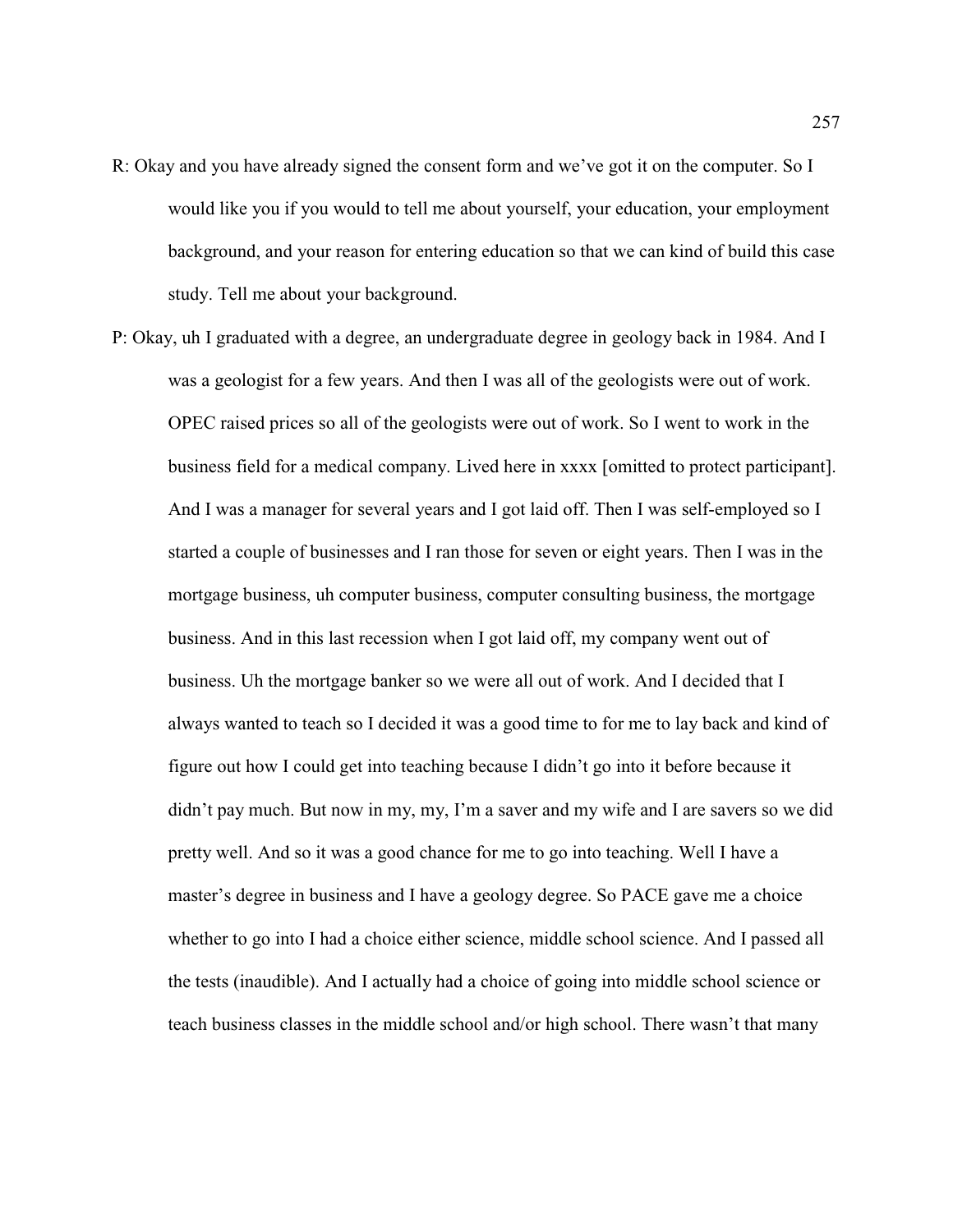openings for high, for business, so I ended up teaching eighth grade science through the PACE program. Which was fine with me because I love both subjects and I had an opportunity to get into teaching. Before that I had while I was taking tests and while I was getting ready for the certification that I uh. I just drew a blank on what, what certifications (inaudible) my resume. Anyway while I was getting ready for that I also uh did a long term I did some uh some substitute teaching around here in xxx (omitted to protect participant) county. And I've been a long term sub for a seventh grade um sixth grade math class at xxx (omitted to protect participant). So that gave me some experience before I started the PACE program. And then the next year through the PACE program I was teaching as an eighth grade science teacher.

R: Okay, so your reason for entering was because of the economy basically.

P: Well I've always wanted to teach.

R: Hm, hm

P: And I just couldn't do it because it did pay enough and I was trying to raise a family.

R: Right

P: But uh once I got at this point in my life and the company went out of business that I was working for, it was a perfect time for me to re-evaluate it and try do something I want to do and that I enjoy doing. Cause I used to I used to be a trainer for a medical company. And I trained professionals in um using medical equipment. And uh loved it. But uh you know that was several years ago. And I always wanted to get back to teaching. And then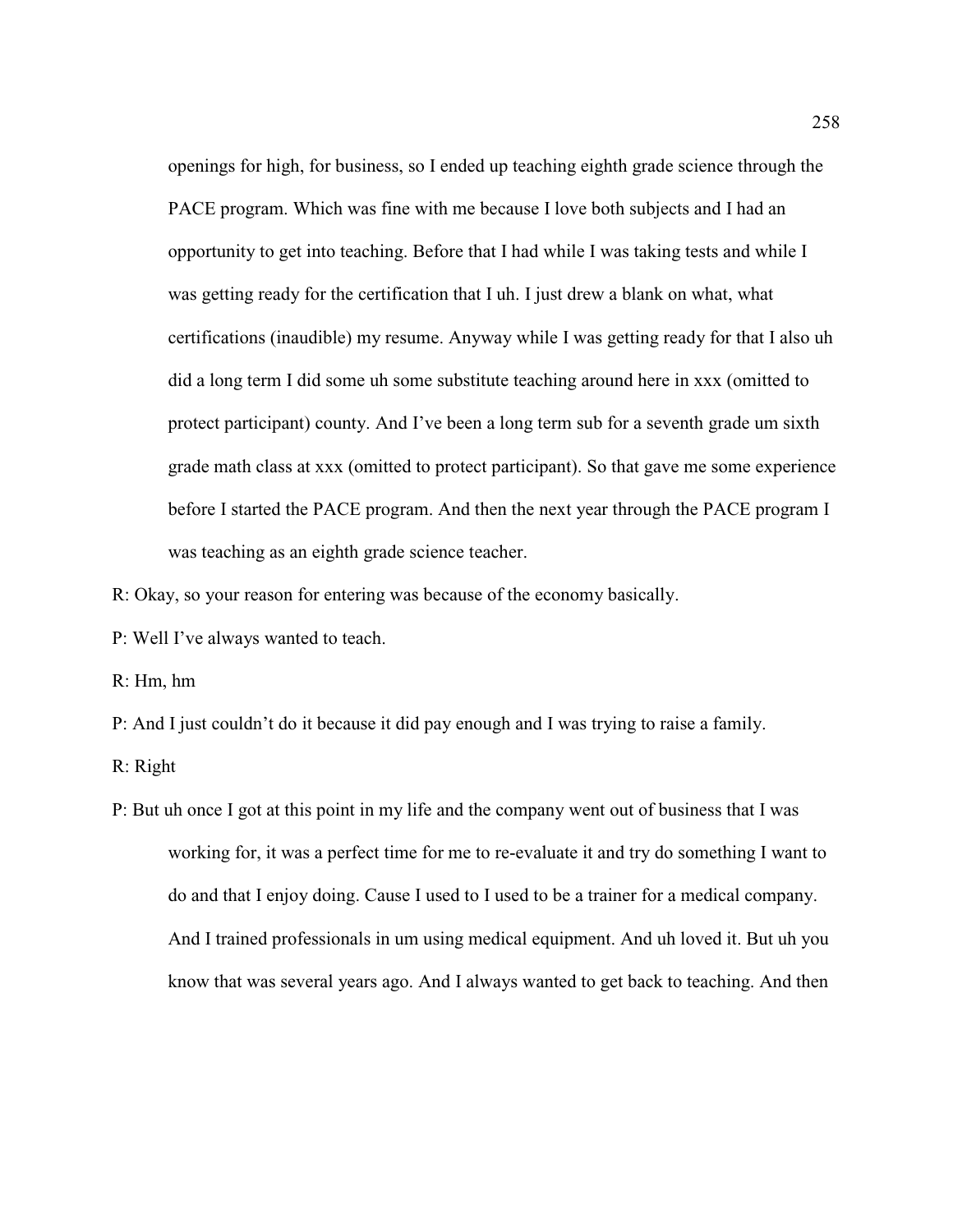when this happened it was like perfect time for me do something and teach. So I tried I tried the PACE program.

- R: Well that sounds good. When um you worked in the school you worked in your very first year with the PACE program would you consider that school to be rural, suburban, or urban?
- P: It's suburban.
- R: Okay and how would you describe your classes? And how many preps did you have? And how difficult were your classes?
- P: What do you mean by how many preparations?
- R: Um did you teach just one course? Or sometimes I know math teachers end up teaching two different courses or three different courses.
- P: Now in the PACE program I taught eighth grade science.
- R: Uh ha
- P: Which is uh earth science. And uh
- R: You weren't asked to teach any other course. Some teachers end up with two grade levels.
- P: No I just taught, taught that. And I taught four blocks.
- R: Hm, hm
- P: Or four classes a day. And the classes were um when you say how difficult. Do you mean academically.
- R: Well academically and how difficult were they um you know just to teach.
- P: First of all it was a big time culture shock. And you know I had not been in the public schools since you know back in the 70s when I graduated from high school. And my children are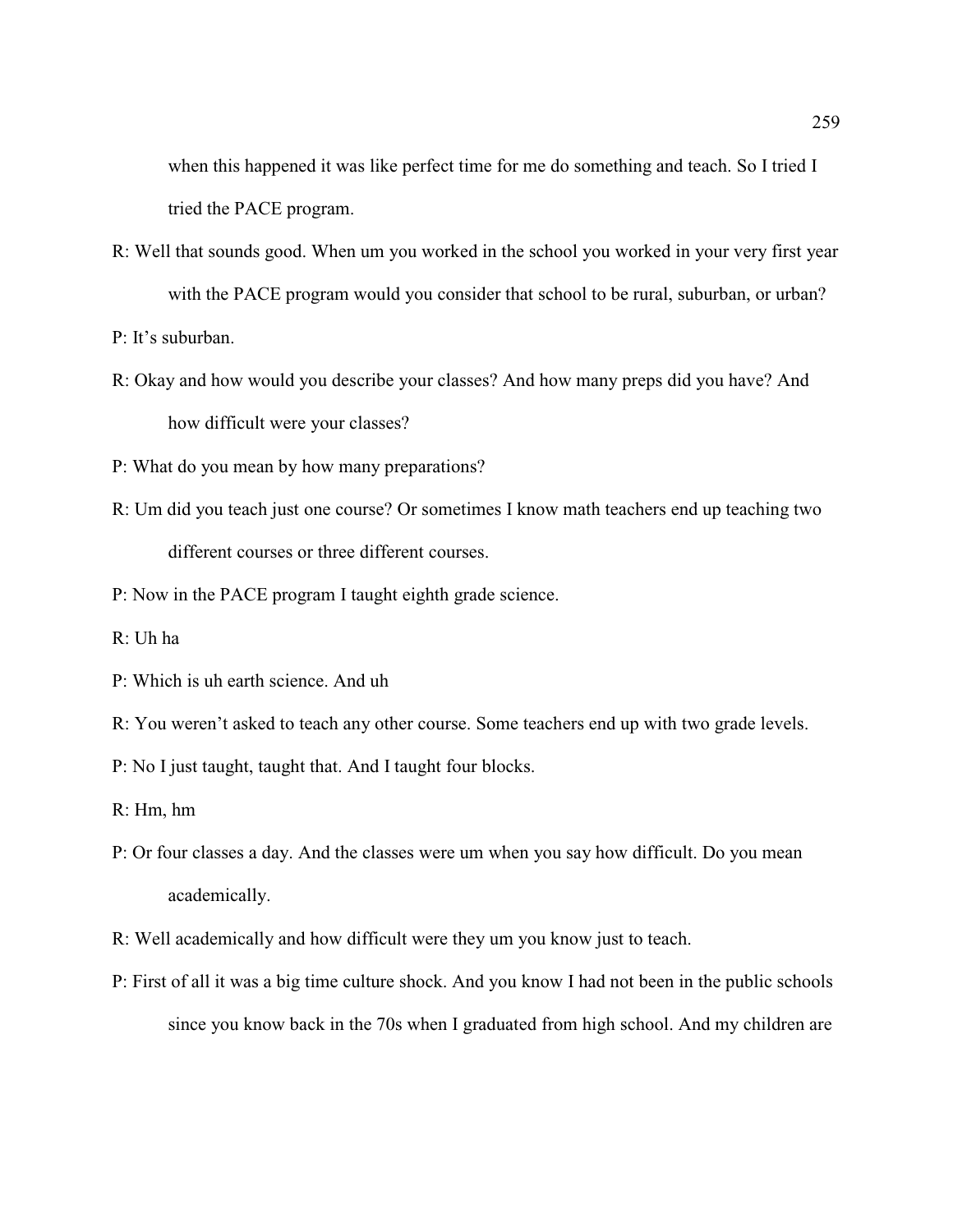not there yet or they are now but one of them is just in kindergarten. But I was kind of in a culture shock because I was really surprised at how the discipline was handled. And how it was just different from when I went to school.

R: Hm, hm

- P: Kids they had a lot less discipline.
- R: Hm, hm
- P: Um and they were more difficult and there was less things you could do with them you know.

R: Right

P: Um the preparation in my class I was lucky because we did a team preparation. So I didn't actually have to do lesson plans everyday by myself.

R: Hm. hm

- P: The science teachers in the eighth grade. There was three others. They already had these things. Well they had been there awhile. And I just kind of piggybacked off of them and they supplied me with um you know the lesson plans. And I just had to learn the lesson plans and then teach um. So I didn't have to you know reinvent the wheel which was a life saver.
- R: Of course, of course I think that is excellent that the team would help you do that your very first year teaching. How would you describe the socio-economic level of your school, and then your classes, did your classes actually mirror your school?
- P: And uh yeah the classes mirrored my school. We had uh it's a suburban community. Kind of middle class, not upper middle class, but middle class. And um uh it was a pretty good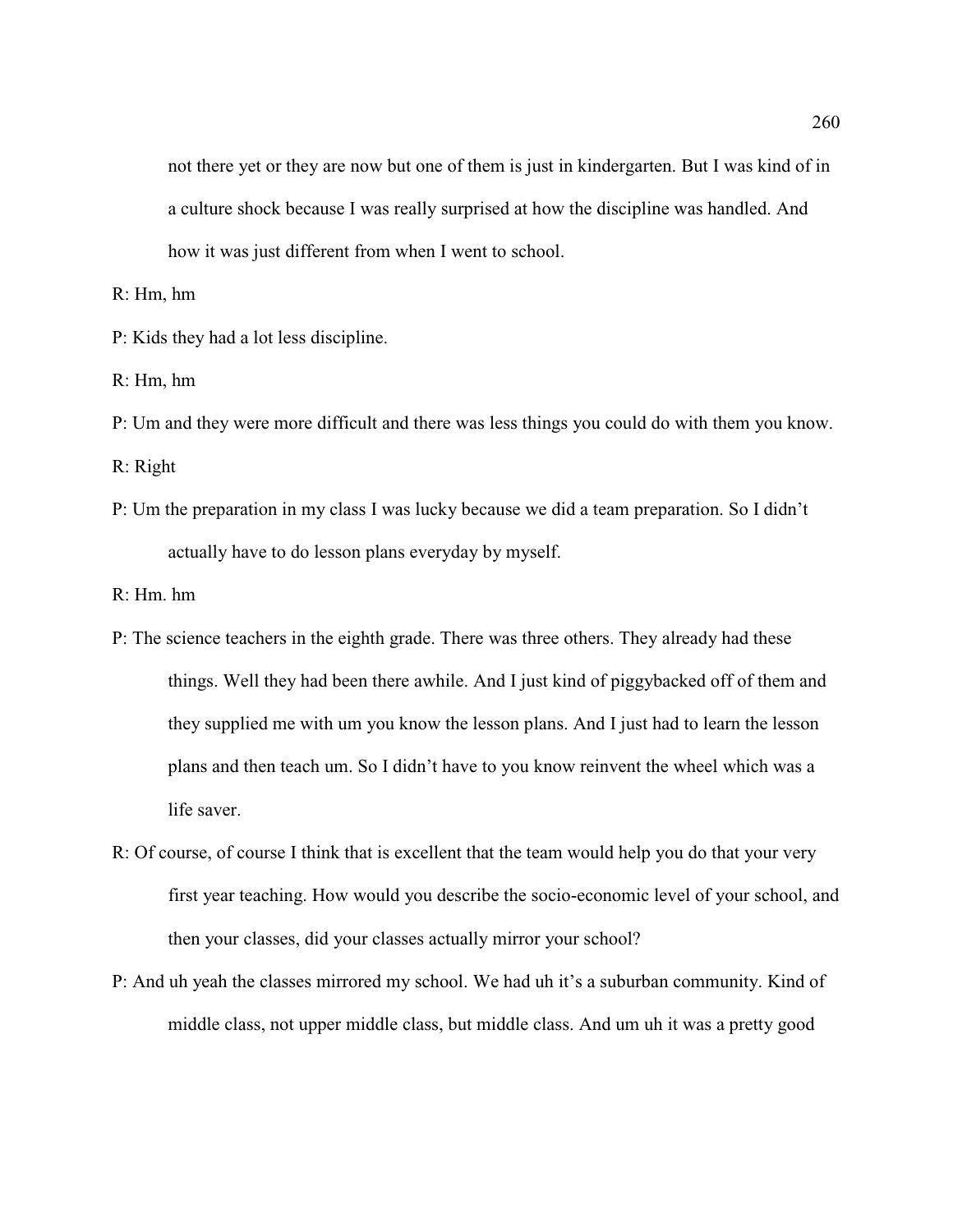group of kids. There was about 20, I had about 98 or 99 kids. And I would say about 10 or 15 of them were kind of a problem.

R: Hm, hm

P: Part of it was because I did not know how to handle them. Part of it was because I was new. Part of it was because some of them had come over from failing schools and were problems and they didn't know what to do with them.

R: Right

P: And there was probably about 10 kids that I had a reoccurring problem with the entire time.

R: Hm, hm

P: Now the classes were it was weird. And all this time kind of shocked me too. I had four classes. And I was in a trailer. And I had one class that had 12 students in it were the ones that were advanced. We don't do honors in the science but they were grouped together that way because they were honors in English or math.

P: So one class had 12 kids in it. The other class had 13 kids in it. The after lunch, block three I had 33 and then block four I had 32.

R: That's amazing.

P: Yeah it just blew me away. And nobody could give really me an answer but basically what was happening is the kids that were advanced they got priorities. They got to be in a small group. And those classes were a dream. I mean it was a dream. I couldn't believe

R: Okay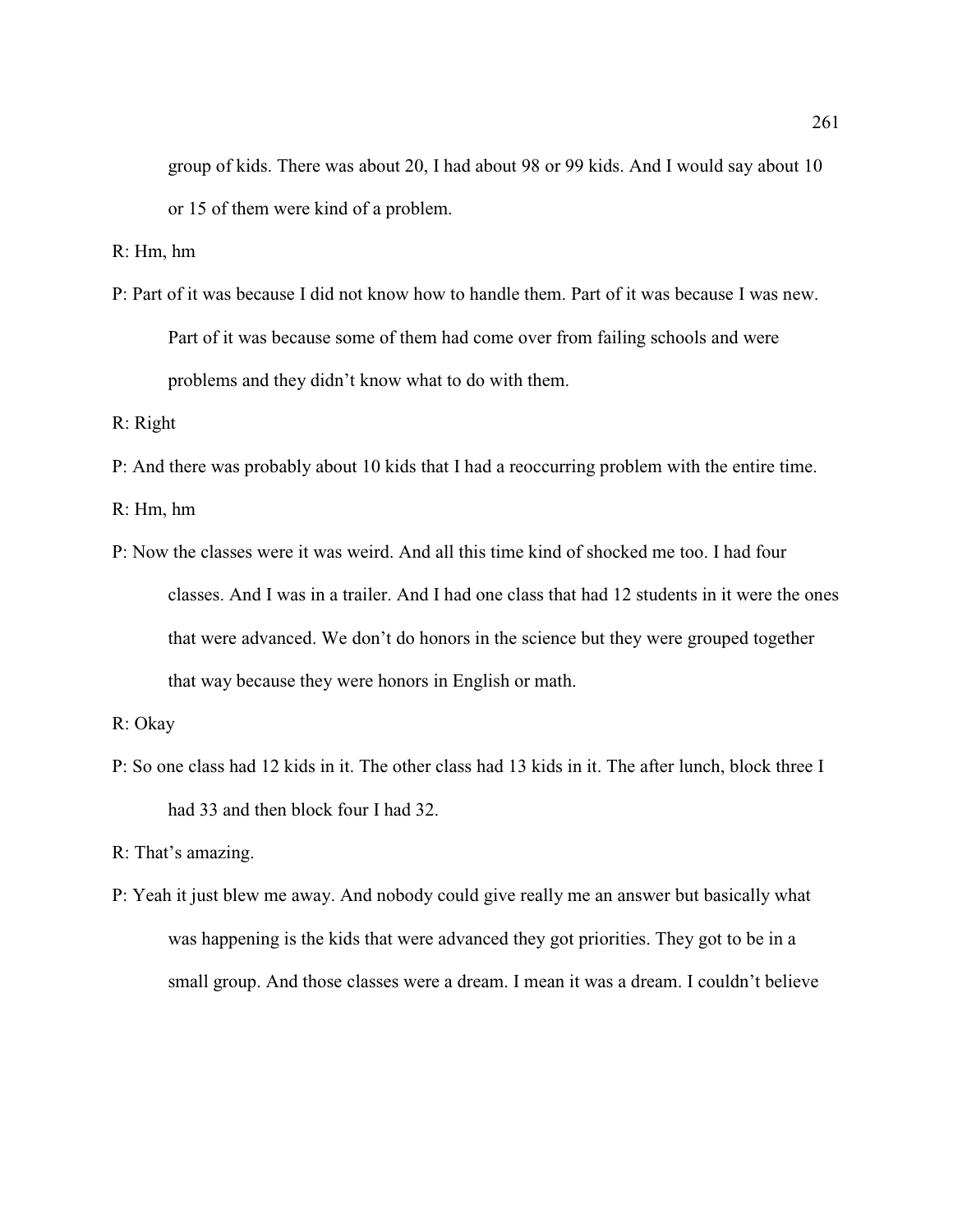they were paying me to go in there. And these kids there's 12 kids in a class and they're engaged and they're smart. And it was just wonderful.

R: Hm, hm

P: And then after lunch it was a totally different story. So it was harder reaching the kids. Thirtythree kids and you've got four or five of them always acting up.

R: Yeah

- P: It just didn't make much sense to me.
- R: Alright going back to the socioeconomic level can you tell me about how what was the percentage of free and reduced lunch in your school?

P: um

- R: If you can recall.
- P: I think it was about I want to say 30 to 35 percent, 30 percent something like that.
- R: Okay Can you tell me about your induction program? Did you go through an induction program?
- P: Yeah it was XXX (omitted to protect participant) county. XXX county had what was called XXX.
- R: Okay
- P: And we did an induction which was we had to write some reports and you had to do a meeting once a month where you did the little seminars. And they gave you advice and you know and like I said you had some reports you had to do. And you had to work with your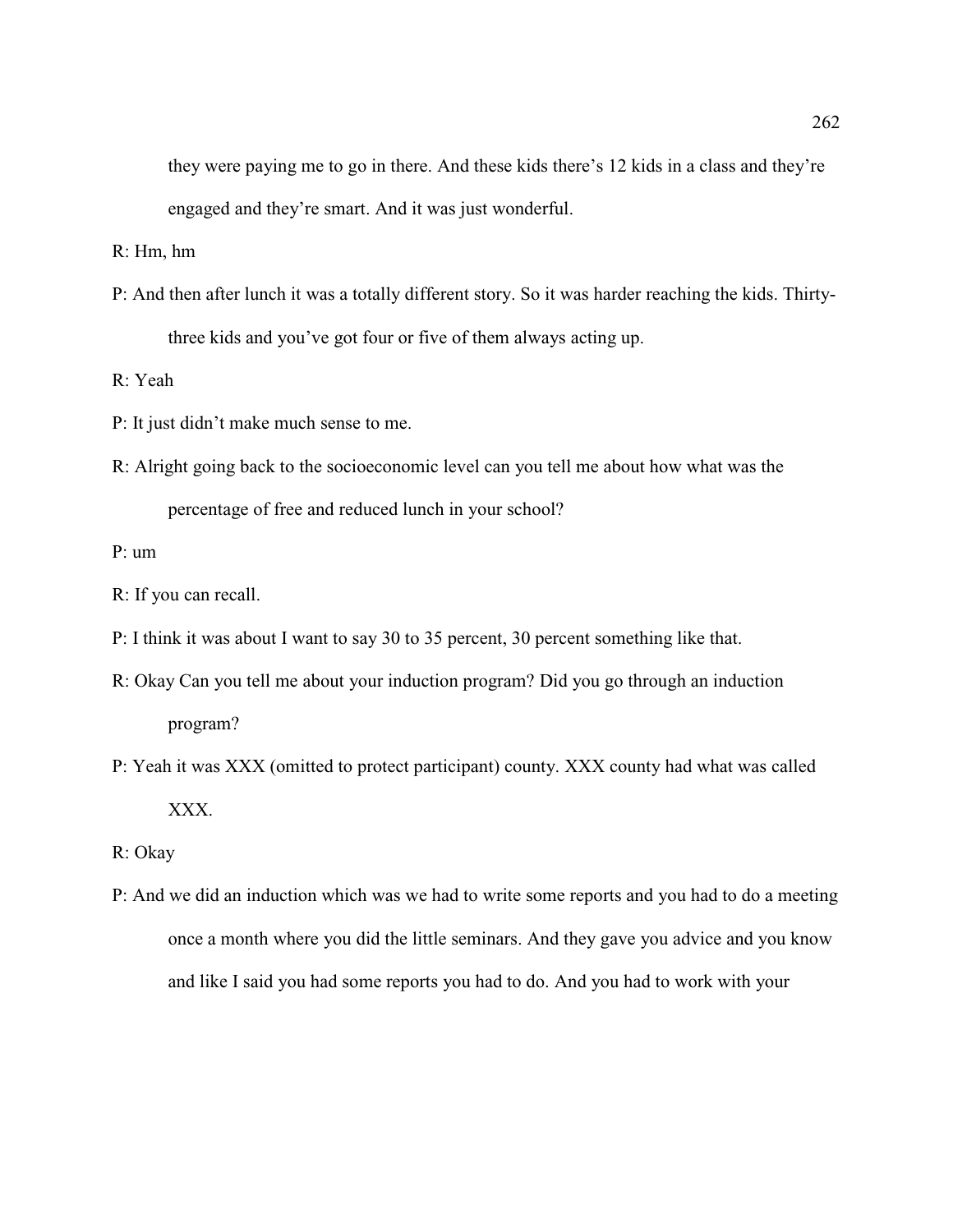principal and your mentor. And get these reports done and for the life of me right now I can't think of the reports now. You probably have them on your journal.

R: Hm, hm right tell me about your mentoring experience.

P: Oh lord have you read the journals yet?

R: Oh yes

P: All of them?

R: Um yes I've got a few gaps that I sent you an email telling you I needed a few more.

P: Yeah and I sent you an email back.

R: Okay

- P: But um didn't get much mentoring from the administration. At the beginning I did but it was so vague and so just kind of do the best you can. Um the principal uh it was his second year there. Second year as a principal. The first year I understand he had almost 30 or 40 percent of the teachers walk out on him.
- R: Hm, hm Were these experienced teachers or?
- P: Yeah
- R: New teachers?
- P: they'd just walk out, they'd move, they didn't re-up, they'd move to another school. And then this one, the year I was in you know there was a lot of unhappiness a lot of teachers that were still there were looking to go somewhere.
- R: Now I will piggyback off that what your statement is, is that because of um of the way he didn't do well tell me why they were unhappy.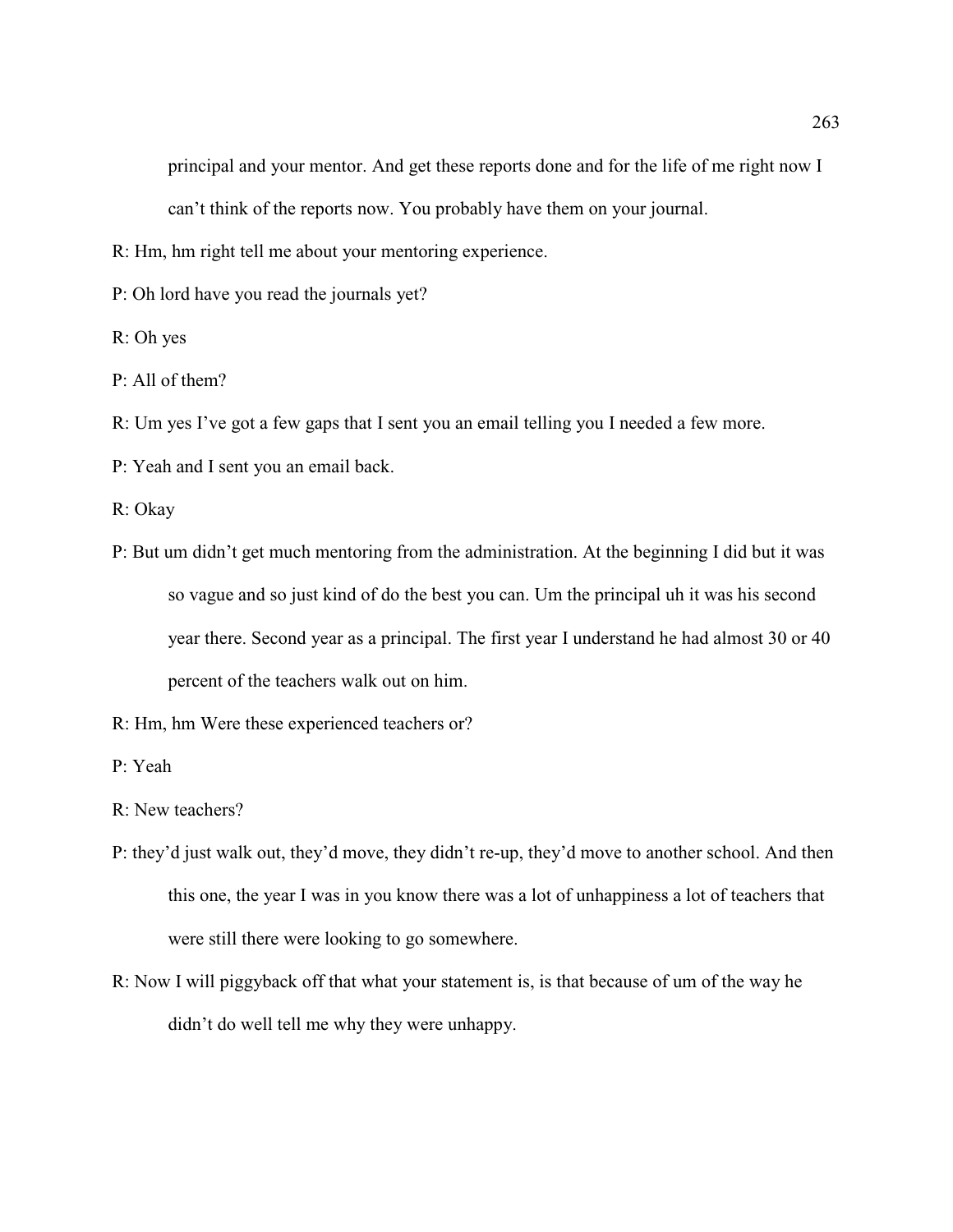P: Well

- R: I am trying to make this open-ended.
- P: One um there is a lot of reasons. One uh he was very condescending.

R: Okay

- P: Wasn't very helpful.
- R: Okay
- P: Didn't support the teachers. The parents were always right.
- R: Okay
- P: And I was told that. And I learned that over the course of the year. And the counselor, one of the counselors came to me the beginning of the year knowing I was having trouble said "He's a racist." I went what. And she said, he's a black man and she said "He likes black women. If you're not a black woman" and she was a white woman, she said, "He makes it difficult for you." Just knowing that going in. And I'm like holy cow what have I gotten myself into? And what was the other, the other thing was the teachers did feel like they were supported because if there was a problem with the child the parent was always right. Um I know he had a least two um he had at least two um um harassment suites against him pending. And I know that there was another teacher that they were that they were getting ready to file another one on him.
- R: So these harassment suites from teachers?
- P: Yes from teachers.
- R: Okay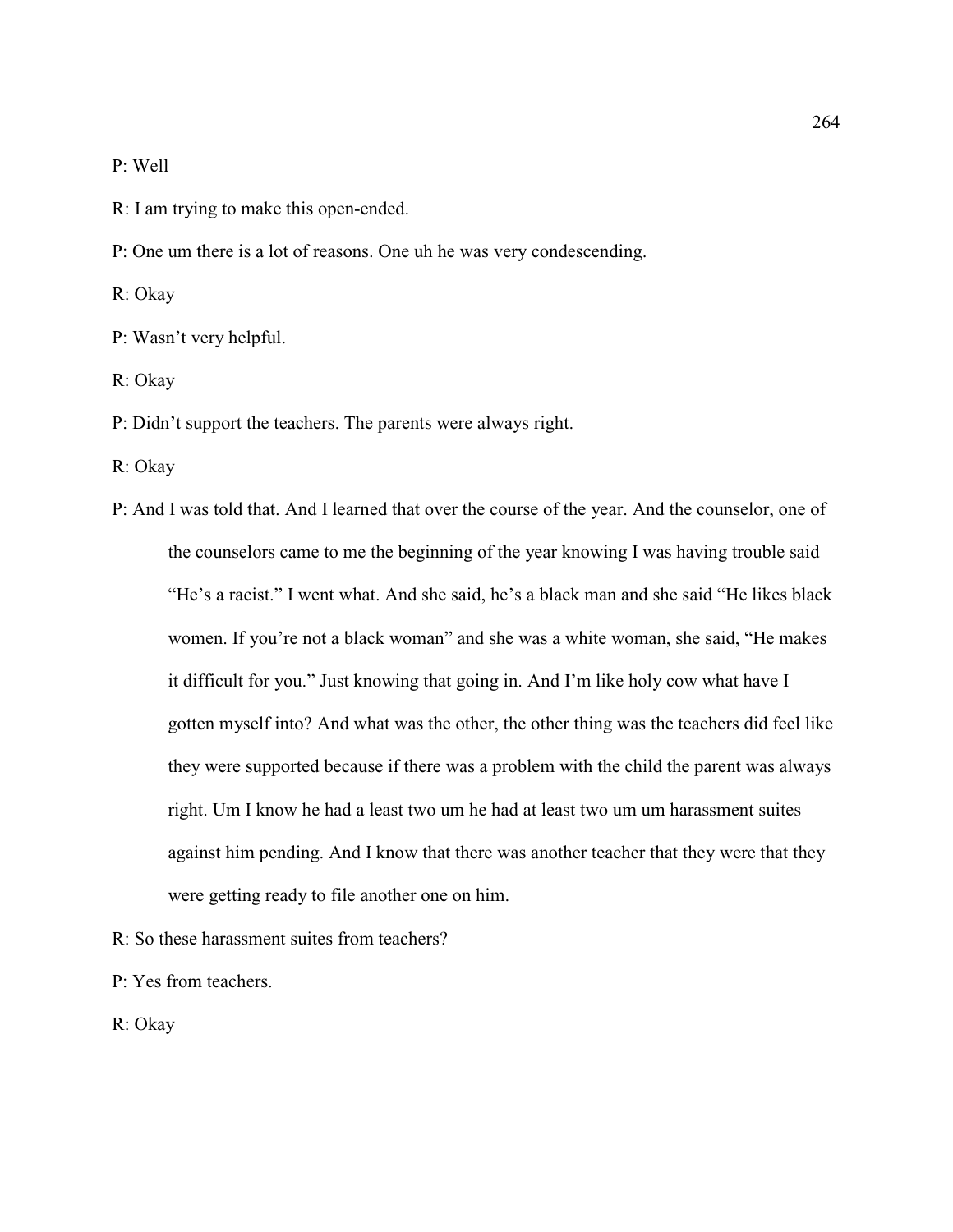- P: She, this girl, this lady in my block was an English teacher she basically she said she was getting ready to file one. And um so it was just a mess and I'm like well now I know how I got the job there because everybody else was leaving.
- R: Right, they need somebody.
- P: Yeah and so I am the newbie and I do the best I can. But he assigned me to my mentor. My real mentor was a nice lady and she was a great teacher. She was teacher of the year that year. And she tried her best but she was teacher of the year, she was doing her own class, uh she was mentoring two other people, and didn't just get much time with her.

R: Okay

- P: I was (inaudible) to go into her class anytime I wanted to. But uh I was just overwhelmed by what was going on. And I went in a few times and watched her teach. And it was good. But she just didn't have much time. I mean she would come in and sit and I don't know maybe I want to say three or four times to sit in my class. And she didn't stay the whole time. She'd write notes down and help me out. Told me what I could be doing to be improving. You know there just wasn't much time. She was just covered up. She had just gotten her uh her uh what's the master one?
- R: Oh the plus 30?
- P: The what?
- R: The master's plus 30? Or the specialist, education specialist?
- P: No the one where you get like \$10,000 a year.

R: Oh the national board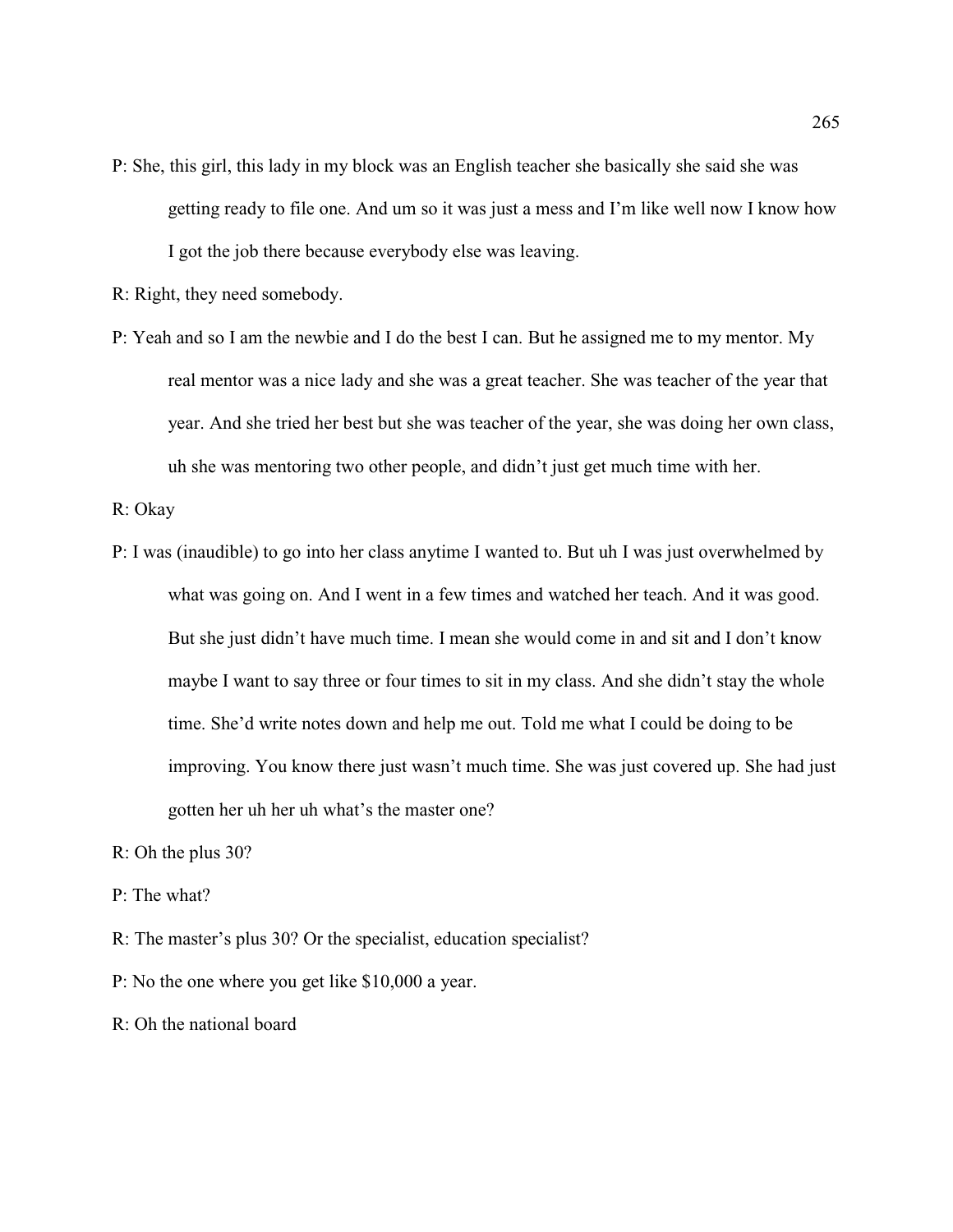- P: Yeah the national board. She had just gotten that. She was burnt out and I kind of felt sorry for her because she had a lot on her plate.
- R: Was your mentor certified in your area in eighth grade science?
- P: Yeah she was a well I don't know. She was a seventh grade science teacher.
- R: But she had the middle school science certification.
- P: Yeah
- R: Okay
- P: Yes and the principal tried to get tried to get her uh to teach eighth grade science before he hired me and she said she couldn't do it because they were kids just too out of control. She had a hard time handling the eighth graders but the seventh grades she did great with them.
- R: Did your mentoring program require reflection activities on your part?
- P: Yeah we did some reflection. Some reflection um I did it with the mentor. And some reports we had to do to submit to the principal and it was kind of a reflection. But there wasn't much. Nothing like this weekly reflection.
- R: Hm, hm so you feel like the PACE program was probably a better reflection activity for you?
- P: Oh absolutely. Yeah.
- R: Did your mentor provide demonstration lessons?
- P: No
- R: No
- P: You mean himself?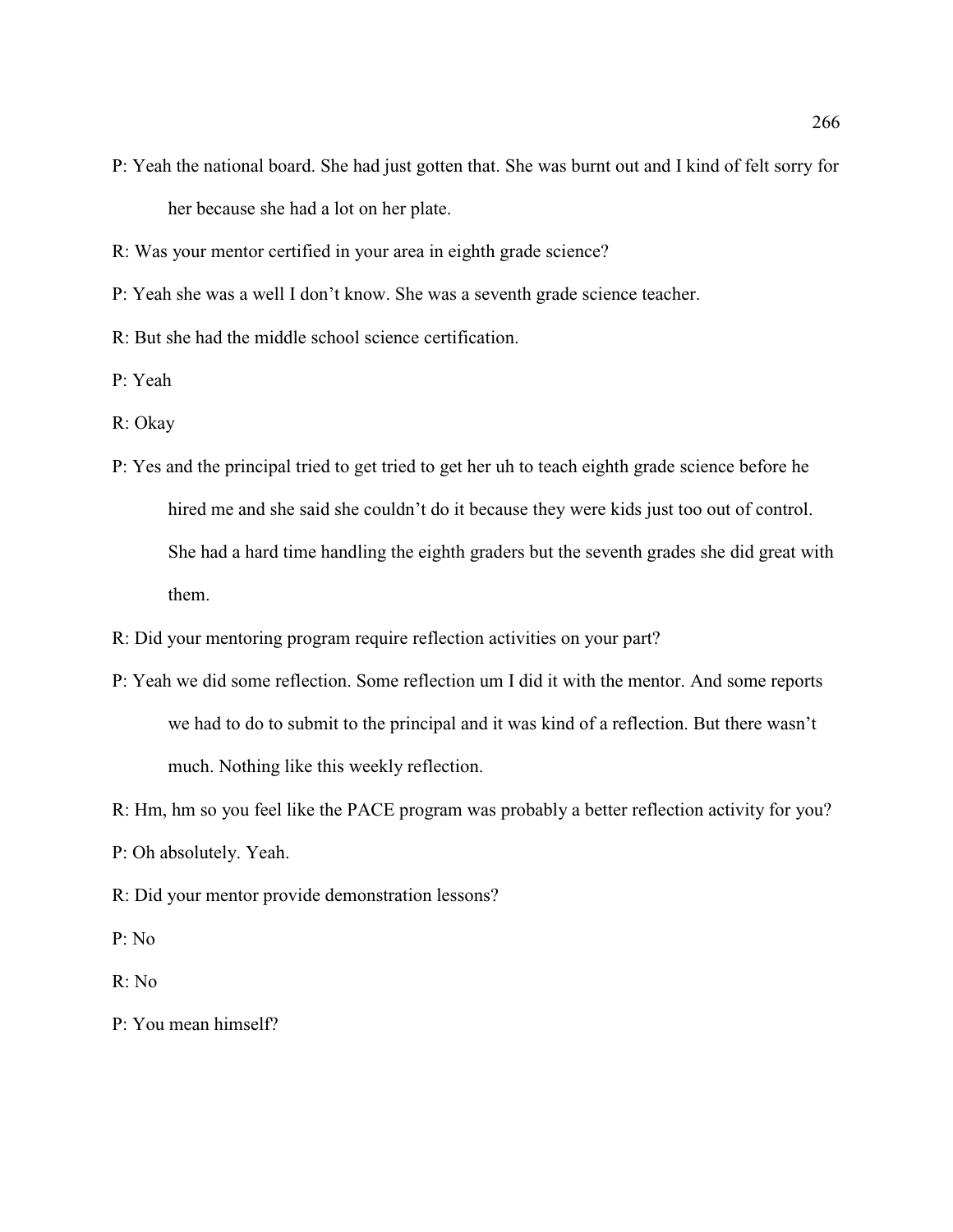R: Wasn't your mentor a female? You said.

P: Oh the mentor, uh did she provide lessons you mean?

R: Well did she provide you with demonstration lessons? Did she actually come in and demonstrate how to do certain things?

P: No

R: No

P: No

R: But you did get to observe her?

P: Yeah I got to observe her a couple of times.

R: Hm, hm

- P: And we actually went together to another school down the road. There was a sixth grade who was teacher of the year. And we actually got to sit in one of her classes. And she was phenomenal. She was as good as anybody I had ever, well I didn't see a whole lot. But she was phenomenal. My mentor tried to get me into see an eighth grade because it is just a different. What do you teach?
- R: Well I teach math, eighth grade.
- P: Eighth grade.
- R: Yes
- P: Well then you know it's a totally different, sixth grade and eighth grade are different animals. R: Right they are.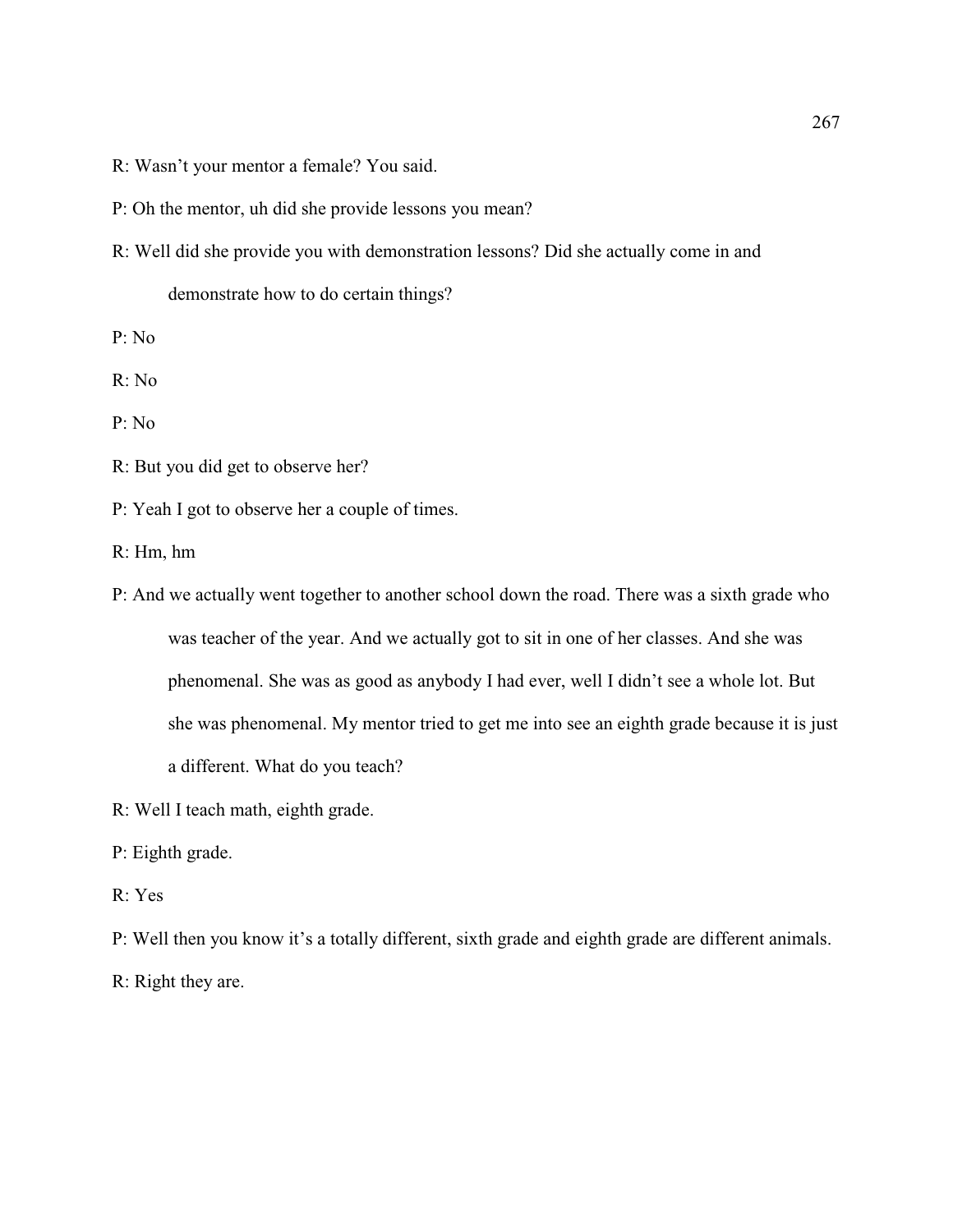- P: But I didn't get to see anybody do an eighth grade class. With that eighth grade, I saw sixth and seventh. One time I saw sixth, and then I saw my mentor I was in there about three times I think watched her teach seventh grade.
- R: How would you describe your mentor's involvement with your curriculum planning and development? Was that a problem?
- P: Well she didn't help that much because we were doing it uh we were I was doing it with the eighth grade team.
- R: Right
- P: Science team.
- R: Right and so because she was seventh grade she really didn't have the same planning period as you. I'm guessing. Is that correct?
- P: Yes. She didn't have any of the lesson plans. She never even taught eighth grade.
- R: How would you describe the amount of collaboration with your mentor? Was there a lot or?
- P: Um I'd say minimal. Minimal, on a scale of one to ten, I would give it about a five.
- R: And you know you said you actually observed her maybe four times you said?
- P: Three or four times.
- R: She came to you. Okay, I asked this question already. Were you given the opportunity to observe other teachers? You have seen other teachers in other schools. Did you see any other teachers in your own school?
- P: Uh no

R: No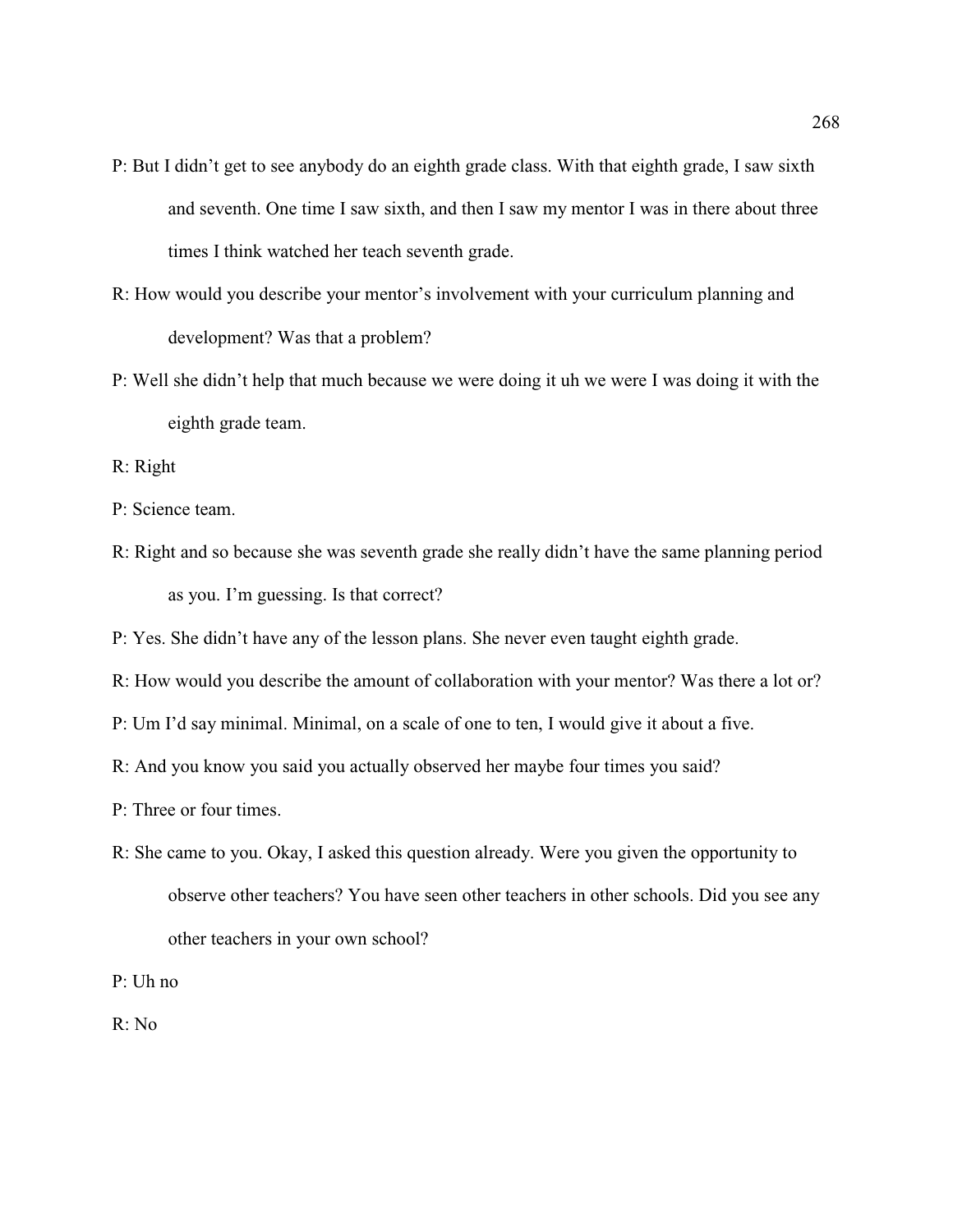P: I mean I didn't know when there was uh I had kids that were up to I guess. We had planning period, but that planning period was used to get ready. That was the only time I could go in to see another class. I just didn't seem to find the time for anybody else.

R: Right

P: To go into another class.

R: Did you see your classes every day or every other day? Did you have an A/B schedule or did you see them every day of the week?

P: I saw them everyday.

- R: Okay, I'm going to switch gears into the support systems from the administrators. How would you describe your support from your administrators?
- P: Um Pretty I guess pretty good til about February. And then the whole thing kind of changed and fell apart. Um I did uh there was rumors and I found this out later. There was pretty much rumors going around that that from my mentor too. Saying that the seventh grade class coming up was a smaller class. And with the budget cuts and all that that they were going to eliminate a block. And, and I know um the whole the whole thing changed. I got support. Then after that it was kinda like then he didn't really care. I didn't seem to get much support after that. It was just like the principal was I'd ask for some support and he'd say "Just put your thumb on them." You know if you're having trouble with them put your thumb on them. He uh he told us and it was not just me if um if um. let's see how did he put it? If we um if we give he said if we gave any of the kids below a 60 on a grade whether they turned in something or not, then he would not support us because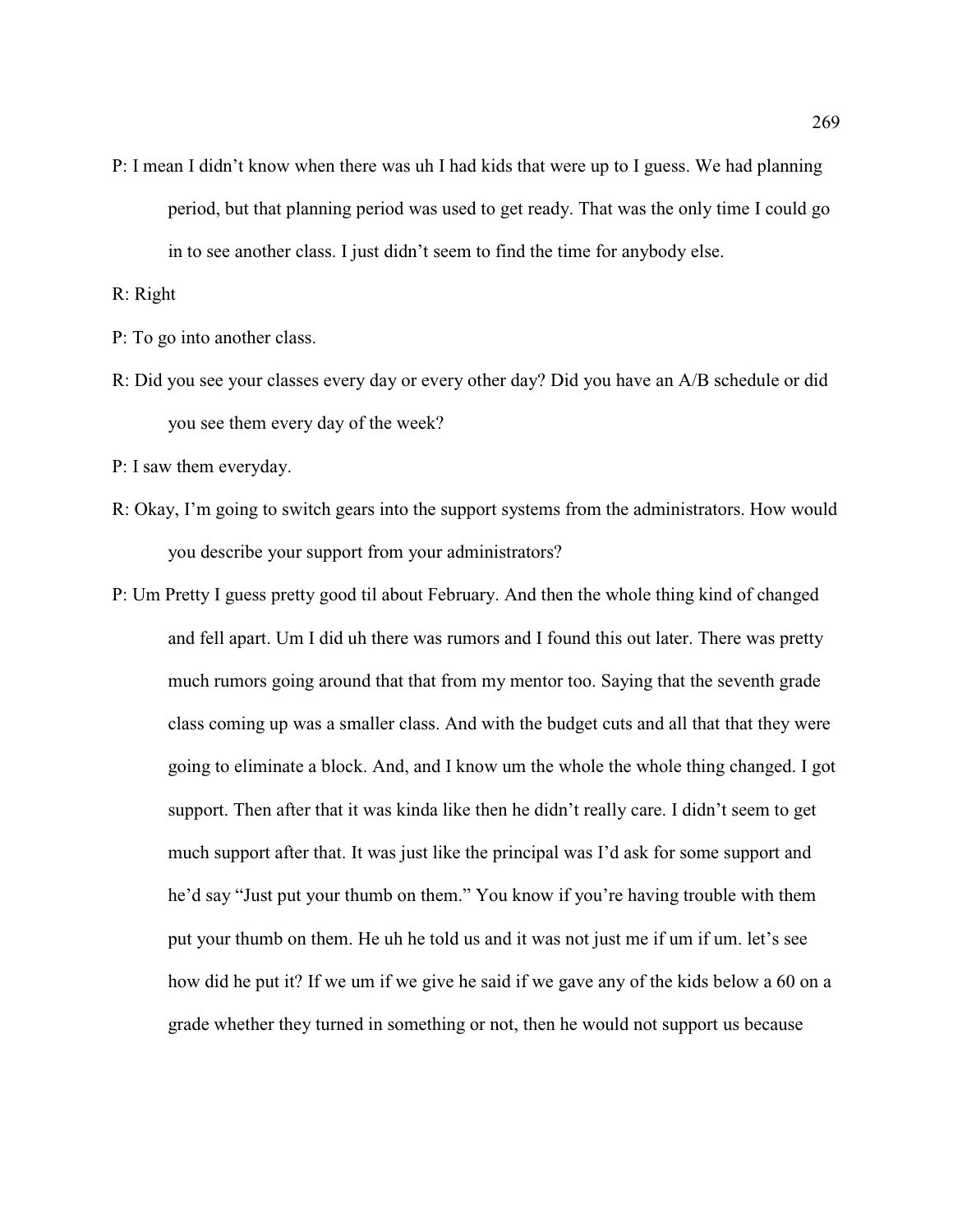what we've done is made them give up. And I didn't find that out til later. Um when I'd already done that. Cause if a kid came in and he didn't turn in an assignment I gave him a zero. Well I got in trouble for that. And uh he wouldn't if I had trouble with a child a kid I would send him to the office. I mean he did come in and say I want you guys are going have to behave and I want uh and I want Mr. XXX (omitted to protect participant) to send you straight to my office. And he kind of scared them for like a week. Then when I started doing it. They'd just come back and laugh. And nothing happened to them. So they got the (inaudible) quick that there's no consequences. And they weren't scared of him. So it was kind of a nightmare but after that after I was told I wasn't going to be asked back. That's when I went to get uh. I hired. My teacher coach, I don't know if you read the part that I only saw her one time. He assigned me a teacher coach uh from XXX(omitted to protect participant) county.

R: Right

P: And I saw her one time and she was supposed to come back but she had a death in the family and took a leave. Think it was her mother. And never saw her again. So I was like okay. And then I would go to the principal and he didn't have time for me. The whole attitude changed by then. And uh it was and of course my mentor was so busy. So the only recourse I have to get a referral is to improve. So I had to go out and hire my own teacher coach. Out of my own pocket cause I wanted to learn this. And I wanted to get better. And I really wasn't getting much support there. So once I started doing a lot better my teacher coach really gave me I mean she was really good. She did a lot of XXX county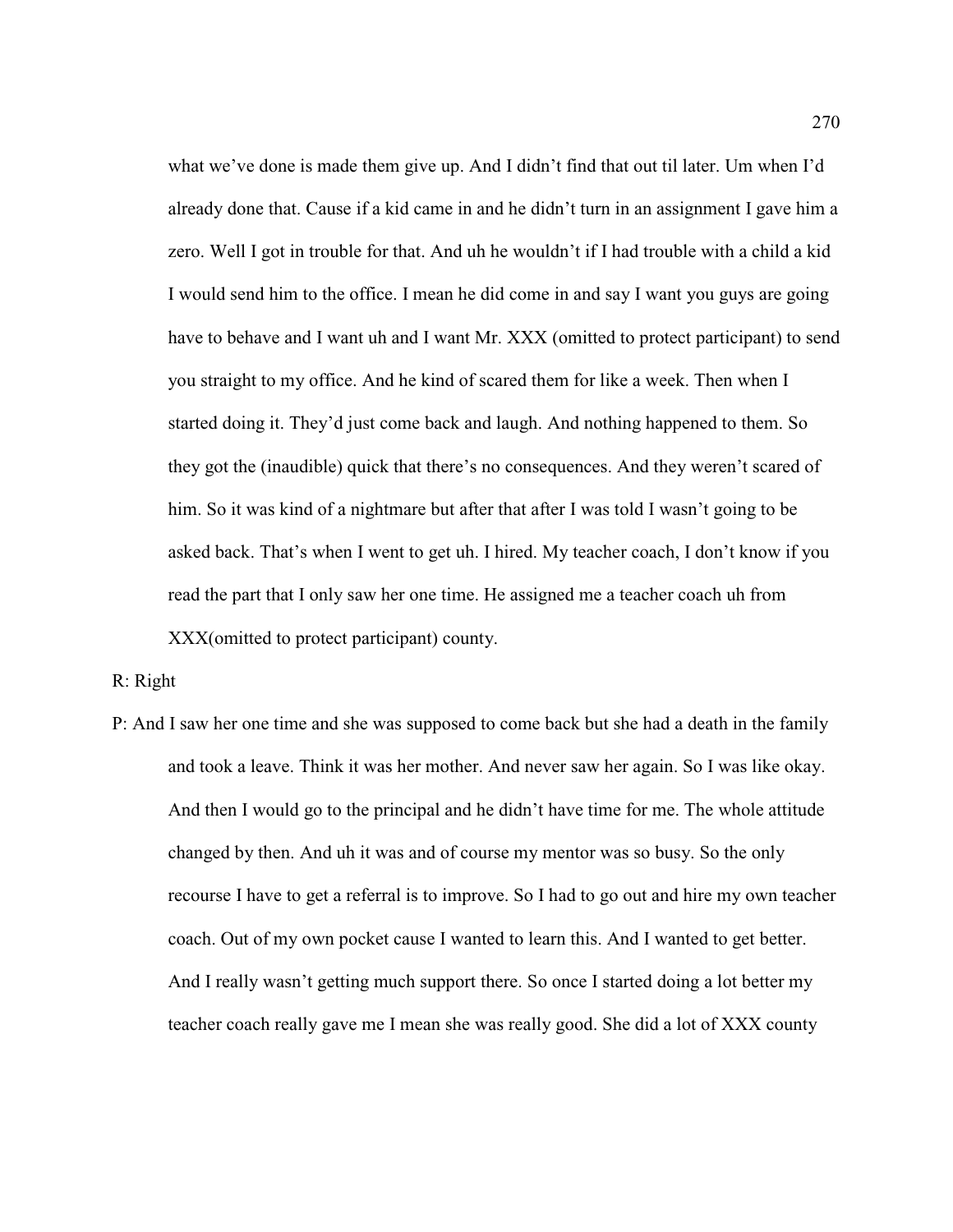uh coaching. And she helped me a lot and I made some improvement. And you can probably see that on the journals. But he wouldn't let her come on site. And so she had to come and do it from what I told her. But there was improvement. I don't know if you read this too I can't remember if I put this in there or not but after I worked four or six weeks with her I could. Before that before that when they said I wasn't going to be asked back the administrators were in there almost everyday. And then after I got my own teacher coach I could not I begged him to come in to see me after I started improving. And I couldn't get him to come in there at all.

- R: I saw that in the journals.
- P: And my teacher coach she just she couldn't believe it. Uh and I couldn't get him in so a lot of that I don't know if a lot of that is they weren't they didn't want to be proven wrong or they just didn't care because they knew I was going away anyway. I don't know.
- R: Well I guess we'll never know. Um did your administrators encourage effective teaching strategies at all?
- P: Did he what?
- R: Did they encourage effective teaching strategies?
- P: Oh yeah I mean uh yeah he was familiar with the PACE program. And I tried to do some of the a lot of I mean the PACE gave a lot of ideas and they gave me a lot of things to do. In the beginning in the first half of the year yeah the administration was like all for it. Uh the hard part was I didn't have anybody kind of show me how to do it. Yeah we did a little bit and the PACE program and we got ideas. And we I knew kind of what to do but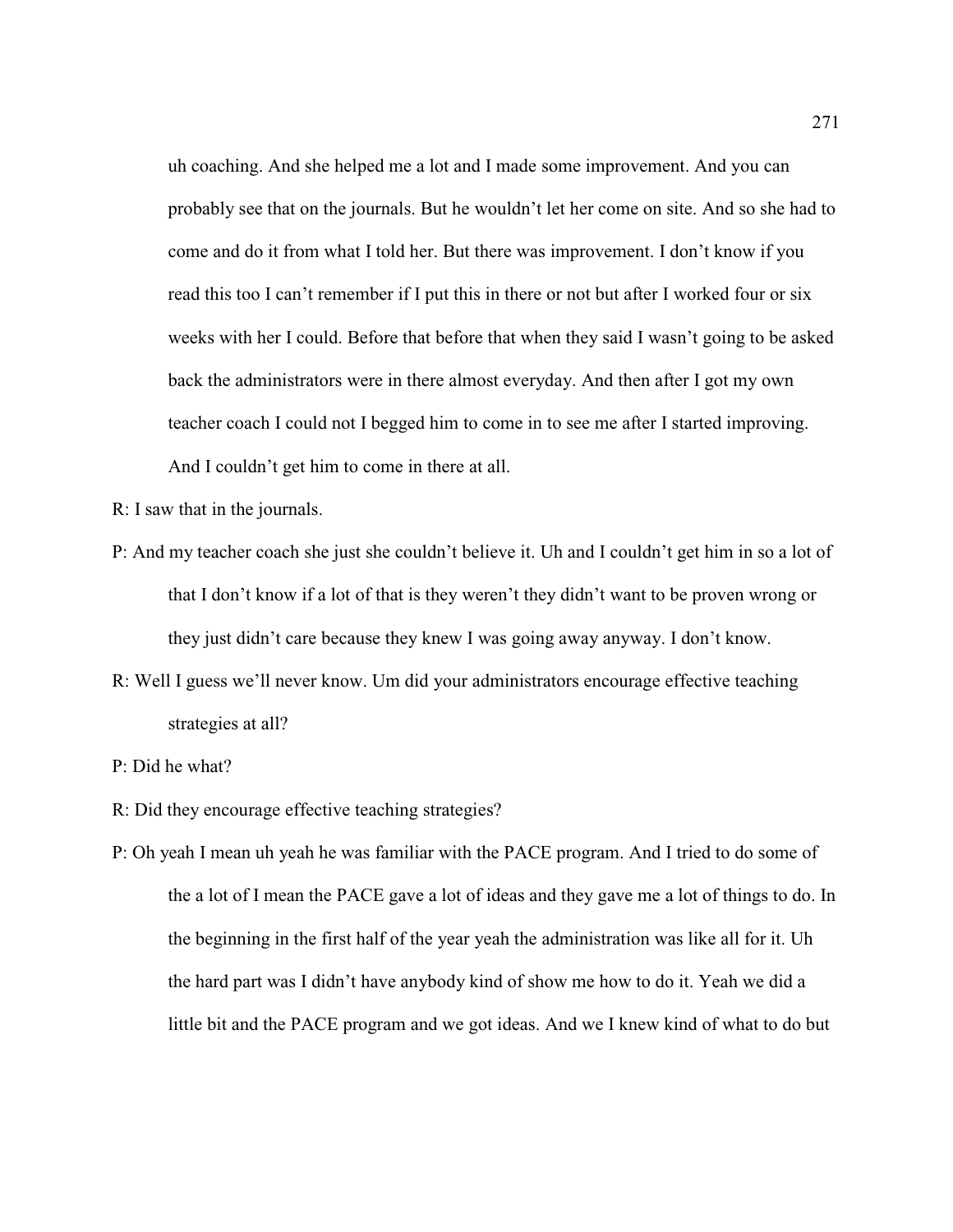I didn't know how to implement those things. And I didn't have anybody to show me. I couldn't get my teacher coach in there to show me first hand. And my first teacher coach from the county I only saw her once. And my mentor was so busy she had hardly any time to come in there. When she did she didn't stay long. It was like I see what PACE is talking about. I see where they want me to go. And how they want me to engage the kids. But it was just tough because my other three other three science teachers were not doing that at all. They weren't doing much of that at all.

R: They weren't doing any diversified instructional strategies is this what you are referring to?

P: Well they weren't doing it. They were doing it some. But it was much it was pretty traditional. Stuff that I was used to back in the 70s. So for me to step out of the box and implement this stuff. I had to kind of do my own my own thing and I was so overwhelmed. I didn't and I tried a few times and it failed miserably and it just and it just so I just went with the flow because that's what the other teachers were doing. And the administration was fine with that. And for me to step out of the box and do these strategies. I mean I did some but doing it on my own and kind of break out of that was near impossible.

#### R: Right

- P: Just so overwhelmed.
- R: They weren't doing any diversified instructional strategies is this what you are referring to?
- P: Well they weren't doing it. They were doing it some. But it was much it was pretty traditional. Stuff that I was used to back in the 70s. So for me to step out of the box and implement this stuff. I had to kind of do my own my own thing and I was so overwhelmed. I didn't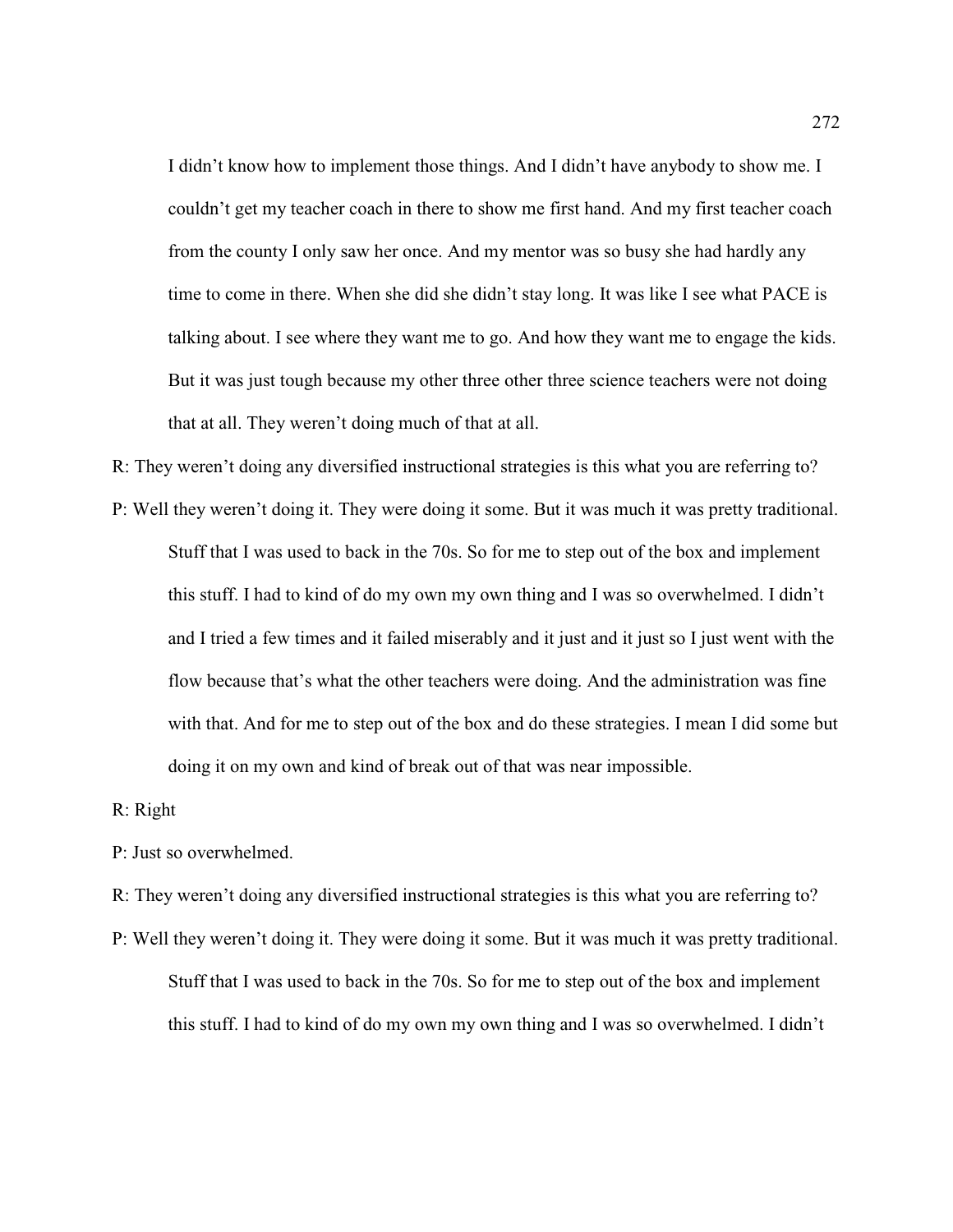and I tried a few times and it failed miserably and it just and it just so I just went with the flow because that's what the other teachers were doing. And the administration was fine with that. And for me to step out of the box and do these strategies. I mean I did some but doing it on my own and kind of break out of that was near impossible.

## R: Right

- P: Just so overwhelmed.
- R: Right, right you had the practical experience that you could bring real life to the students which is so valuable.
- P: Right and I didn't have to and I mean like the principal tells me. If you want to see the, the uh you are welcome to see my uh referrals from the principal, assistant principals, the mentor. I will be glad to share those with you because it kind of gives you an idea they all said you know your subject matter so well. I'm sure you don't even have to read the book before you teach. But it was the class management. It was the problems with the problem kids. I mean I had one kid that the year before he had poisoned a teacher. I had one kid that slashed the teacher's tires. You know I had another kid that was sixteen turning seventeen. And I had that kid that was so bad that his mother came in every, you saw that, every week.

#### R: Right

P: And uh the other teachers had experienced that too. That was a that was the hard the hard part cause you couldn't do anything with them. And the other thing, did you read, did I put in there about the A+?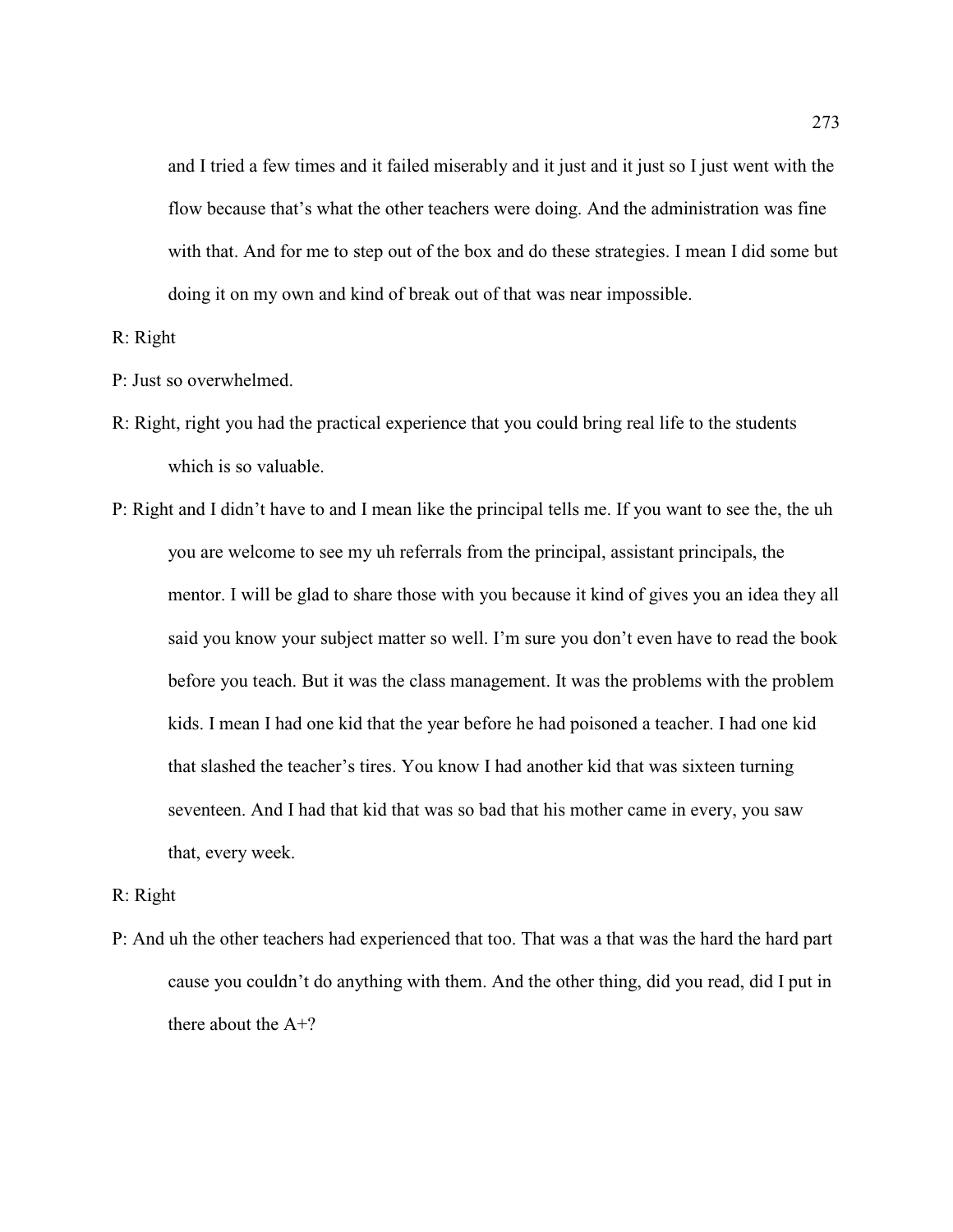R: Yeah and I didn't know what that was.

P: Well that was another shock. They could go in. This was countywide. Well they were implementing it. They said it worked it worked in a couple of high schools and they were implementing it in some of the other schools. But okay for instance I had this one kid who came in. He did absolutely nothing. Nothing. I couldn't you know I talked to everybody well there's nothing you can do about it. He's a big guy. You can't he kinda sits there and interrupts other people because he doesn't do anything. Well he had he had a 34 average the first semester, the first nine weeks. And I was being generous. Well all he had to do was go to the lab for a couple of hours and take this program that had the material. And at the end he's out of there and that 34 gets turned to a 70. And once the kids figured out they could do that a lot of them said "what's the point?" (Inaudible) 70 and even if they failed they would go to the A+ lab come out and they would have a 70 and they would pass. And my administrator, principal, he met with us toward the end of the year. Well I guess it was spring maybe actually spring break. And he said he said with my block in the eighth grade well it was the whole eighth grade teachers. In the eighth grade there is 25 kids uh that are going to fail. That are on track to fail. And he said that's not going to happen in my school. You will not fail them. You will find a way to pass them. And I was just like, my mouth dropped you know. And I was talking to the teachers and they looked at me and they said do whatever it takes. Don't fail them. And that's how they keep passing them on. Guess how many kids failed in the eighth grade?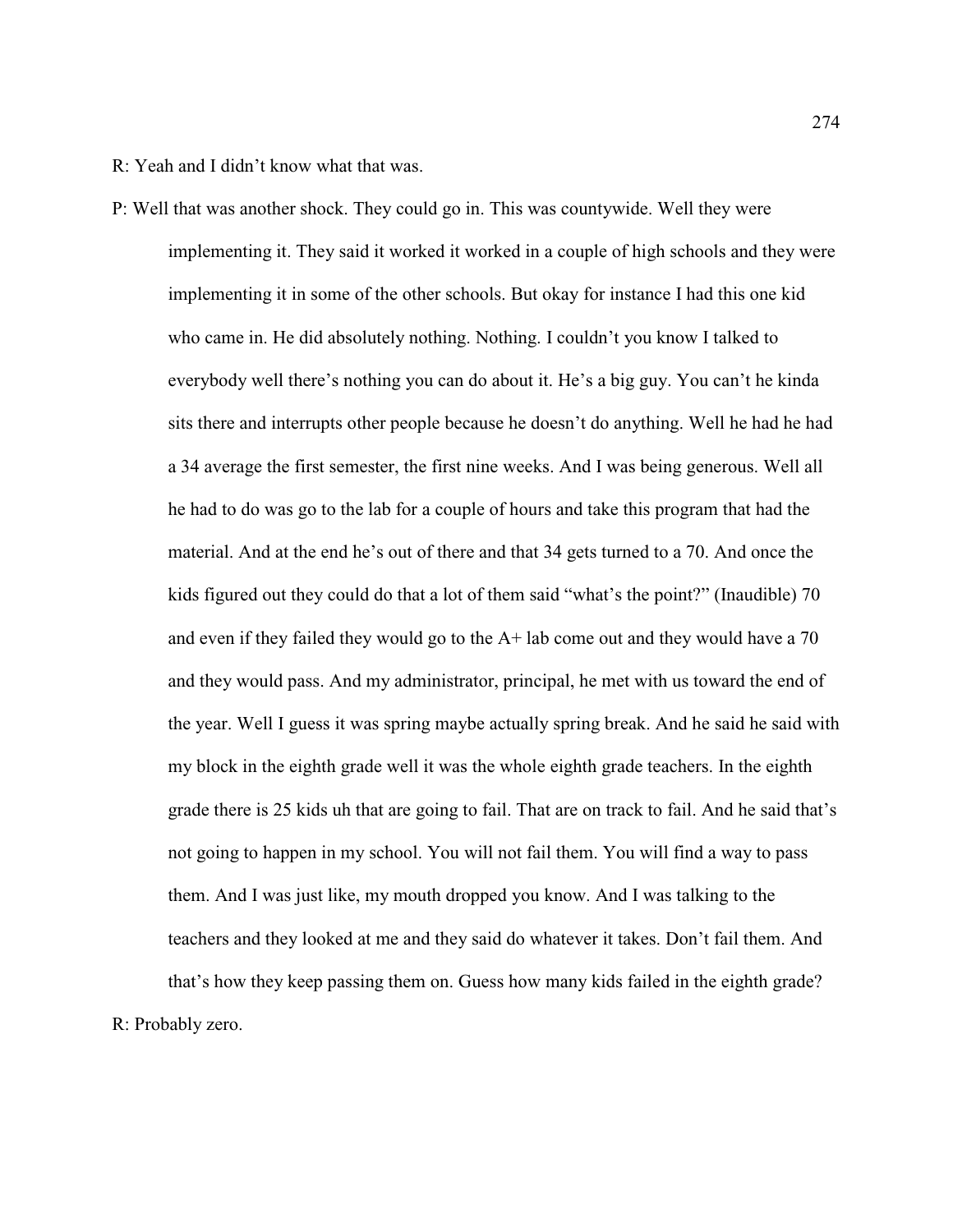P: Yeah a big goose egg.

R: Oh goodness.

- P: Can you imagine we had we had uh 400 I think 350 or 400 eighth graders and not one of them failed? Not one of them was retained.
- R: That was many of them deserved to be.
- P: Oh yeah, and that was the whole point. That was the message the kids were getting. That, What's the point?
- R: Right
- P: This is just you know this is uh an exercise. You know we're just to going to go through this and show up.
- R: And will pass anyways.
- P: I had kids good kids that were more in danger of failing because, because they didn't show up. They were out too many days. Uh than the ones who didn't do anything. Never turned in their paper. Never did anything. Never did any homework. Some of them wouldn't even take a test. Some of them would hand me the you know the test back with their name on it. And I'd go to the counselor and say what do we do? Well he's you know he's this, he's that, he's that. They get a chance to do it over again at their leisure. But so I was in culture shock about the whole time.
- R: I can imagine you were. How would you describe your support from your co-workers?
- P: Uh they helped me a lot. My co-workers and the other three teachers in my block were awesome. There was actually one that was a PACE teacher. And uh the other two the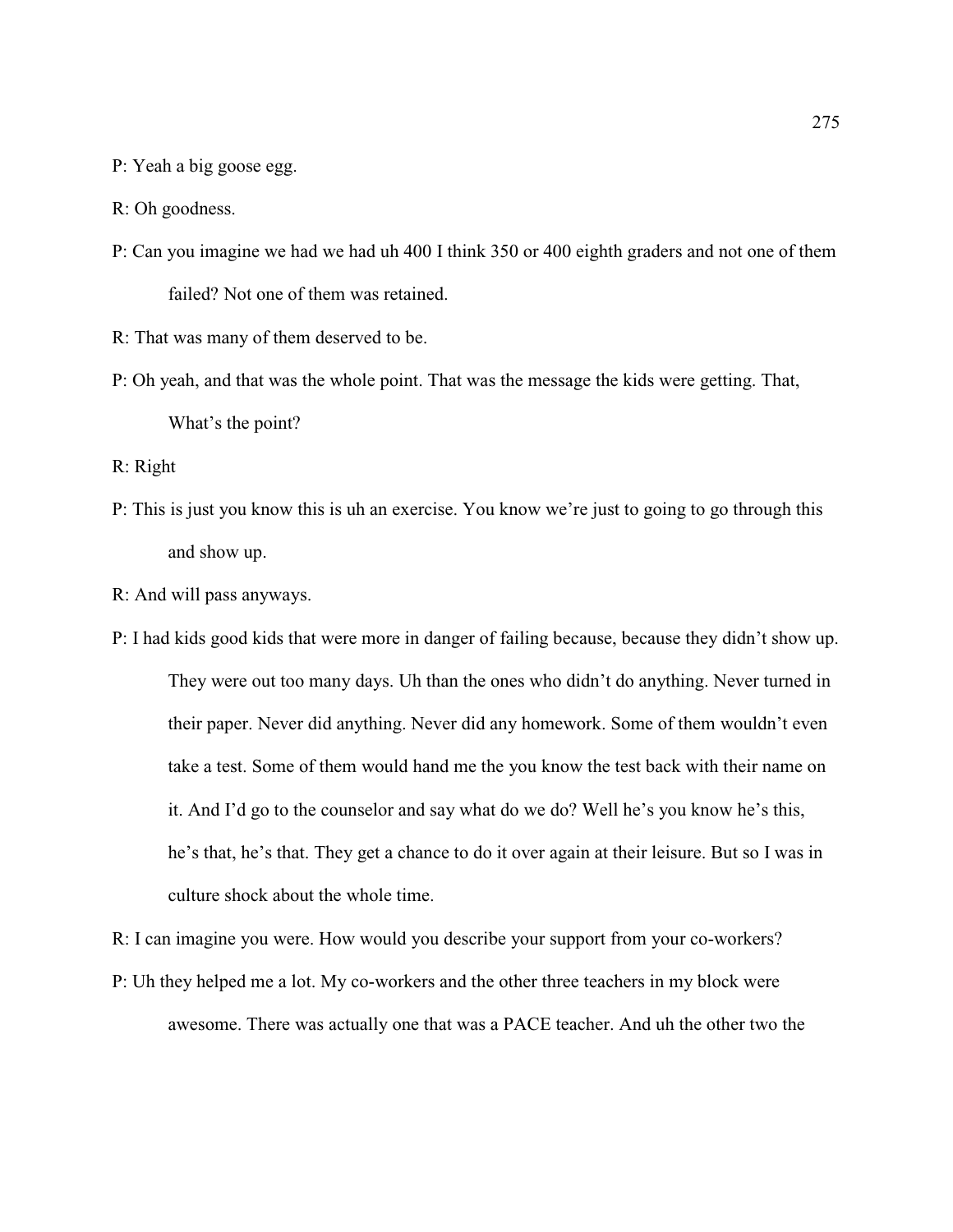English teacher was PACE. And that was her third year. She was just finishing up. She had the same problems that I had her first year in PACE. And she barely made it and she cried at night and almost went home and almost quit. But she ended up sticking it out. It wasn't there, oh yeah it was there. It was with another principal. And uh so they were very supportive. They helped me any way they could because they knew what I was going through.

- R: How would you describe your professional development experiences?
- P: You mean with the school or with PACE?

R: With school.

- P: Um I mean there wasn't much. I mean there was but I don't know. That's a tough one.
- R: Okay, How would you describe your induction program? Was it versatile and meet your needs?
- P: Um it was okay. I mean you went once a month. You sat in a class and they covered different things. Uh how to do that report that was due to XXX county had this. I drew a blank on it, on the reports you have to do. And uh every month was a class that was helpful. There was at one point that I stayed after class to ask the instructors, there was two of them. And I asked them "What the heck do I do I am having so much trouble with this class management?" And I got the same answer it was basically you just got to figure it out for yourself because every class, every person is different. And so I mean you know it was fine.
- R: They didn't give you any strategies to work with or anything?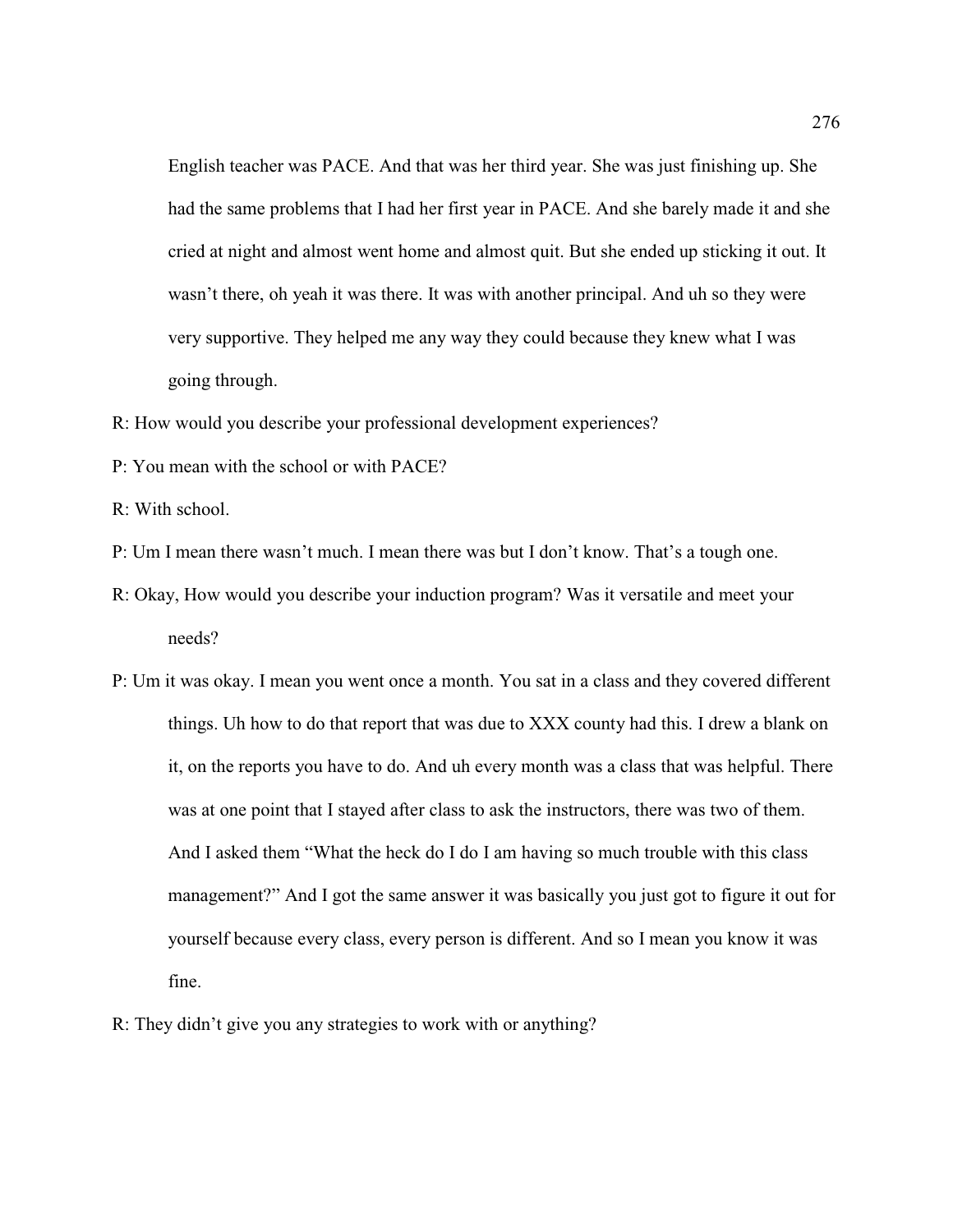- P: We had yeah there were some things sometimes we had strategies that were reinforced that we learned at PACE. That I recognized from PACE. But I would always try them. And some of them were I mean some of them were really good. And I could see PACE, PACE just seems like PACE is ahead of the just so far ahead of the is so far ahead of the strategies than the main stream education. Um that's what I saw. I didn't see. I saw in my block my science block I didn't see any of those strategies being implemented. But I did see it in other places. Like my mentor and her colleagues in the seventh grade science were implementing a lot of those. So I could see it in hers, but mine were just kind of set in their ways. It was just it was just easier just to go along with it and not I was just having so much trouble with the class management mostly one block. That I was just happy to get home by six o'clock.
- R: Alright now your instructional coach, you hired one and you had one from the district. Did either of them help you assess your strengths and weaknesses?
- P: Yes both of them did.
- R: Well that's good.
- P: And the teacher coach from the county. She was awesome. But I only saw her once. She gave me a lot of tips. And uh you know she was going to come back the next week and see how I implemented. But I just never saw her again.
- R: Okay and you described your work environment for me. Would you tell me how would you describe an effective teacher.
- P: Oh lord um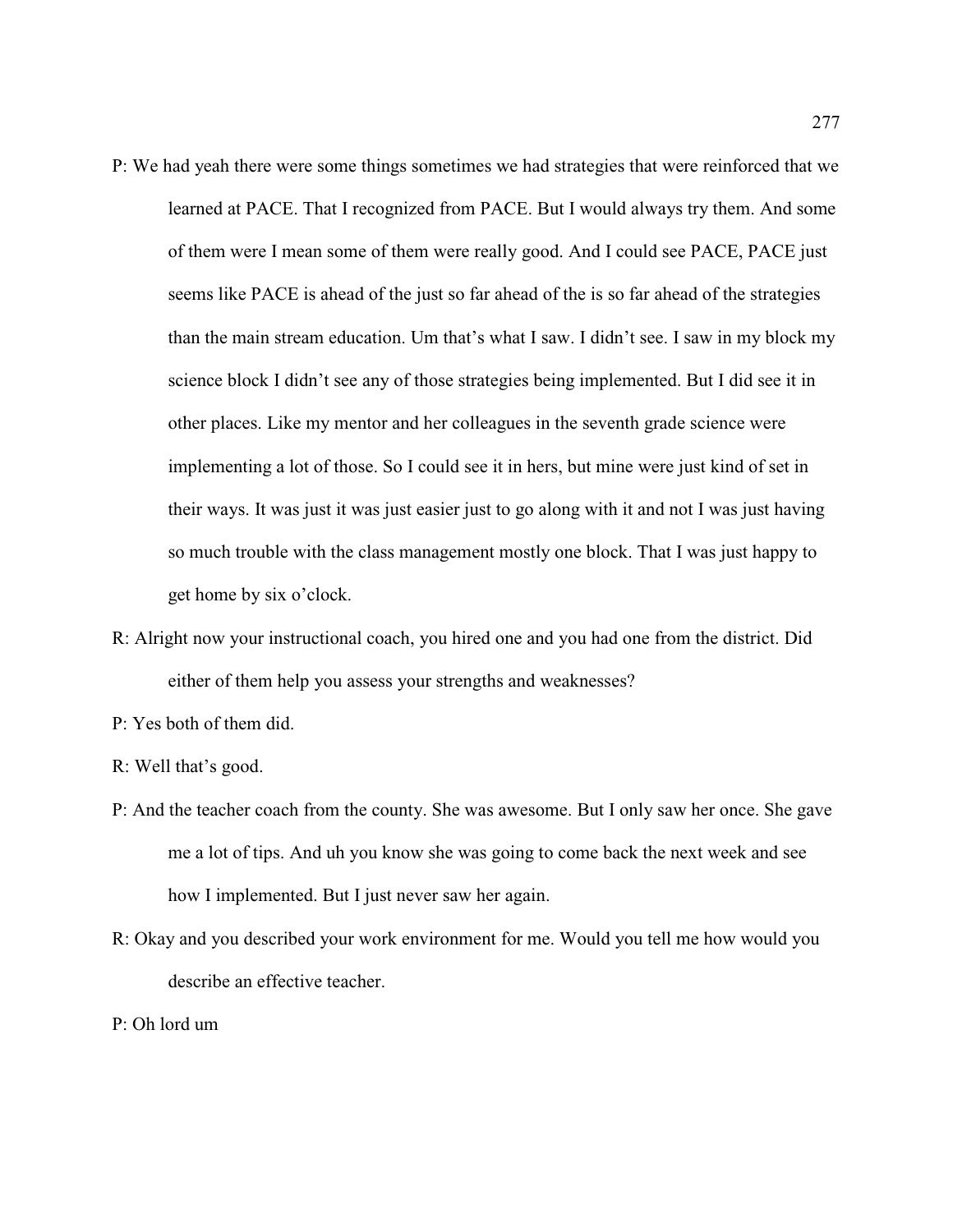- R: Because see I'm trying to get a baseline of your perception of what an effective teacher is first.
- P: An effective teacher is no different I don't think than an effective manager or effective worker. They're prepared, they know what they're doing, they're organized and they know their customer they know their clientele. Uh and uh they developed their own technique along with some that they've learned. But they know how to handle different situations. And when the kids see that, they see you're prepared, you know your stuff, you were organized, and you kept them moving and engaged. Uh then the rest of it just flows. And I don't pretend to even, even uh I was so far away from that you know I wasn't even in the ballpark you know. But I wasn't I did that I was I didn't think that I was so below average as a first year teacher. Especially from the PACE people I talked to they were having the same problems I was having. And it seemed like the difference was the administration. Now the time is bad too. You got all these you got all these budget cuts and everything. Everybody is stressed out.

### R: Right

P: Everybody's doing more with less. And uh so that was part of it too I think. But I saw some really good teachers. My mentor she was a good teacher and that one lady I saw at that other school. Uh there's an art to it. And I would be selling the profession short if I said I could learn it in a year or two or five years. I mean uh it's a lot harder than I ever thought it would be. But I also saw how rewarding it was when you got it right.

R: I agree with you. Can you tell me a time when you felt you were effective in your first year?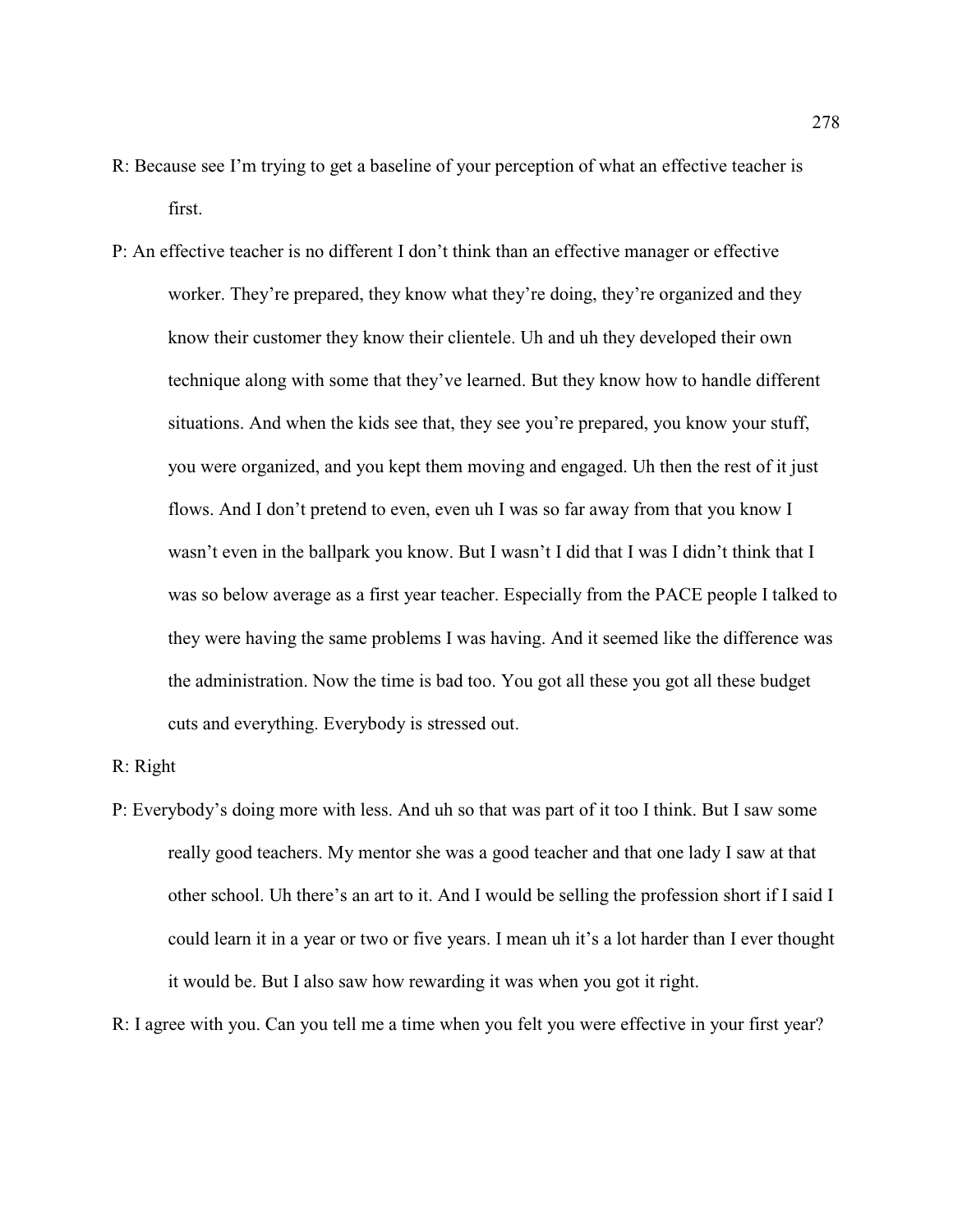- P: Um Well it depends on the class. I thought I was very effective in the first two classes. With the small class, with the bright kids, I should say motivated kids. And the fourth block after lunch and the third block after lunch uh the kids were great. There was just so many of them. And I was effective more, I was effective but less effective I think. But that fourth block I had all the troubled kids. I had all the troubled kids in the fourth block. The other teachers seemed to have them spread around. And I had them all in the same block. And they just fed off each other. Yeah I had lynching, I had fights in my rooms, uh and a lot of that was I mean the principal said it was you because you were taking your eye off the ball. And you weren't and that's true I am sure in a lot of cases but, but uh. Uh I was effective I think I was very effective for those first two classes because uh I had the environment. I had the easy environment. But I but I was, they were so engaged that it was just fun. You know that hour and a half went so fast. So I think I was effective for the first you know the first half of the day. And that got less and less effective because it was more challenging.
- R: But then I was going to say also on the flip side ineffective. But I think you have kind of answered that anyways. How have your experiences with the induction/mentoring program affected your effectiveness in the classroom in terms of your content standards implementation and with your classroom management?

P: Wait, what number are you on?

R: I am on number four. How have your experiences the first um the first set of questions I sent you.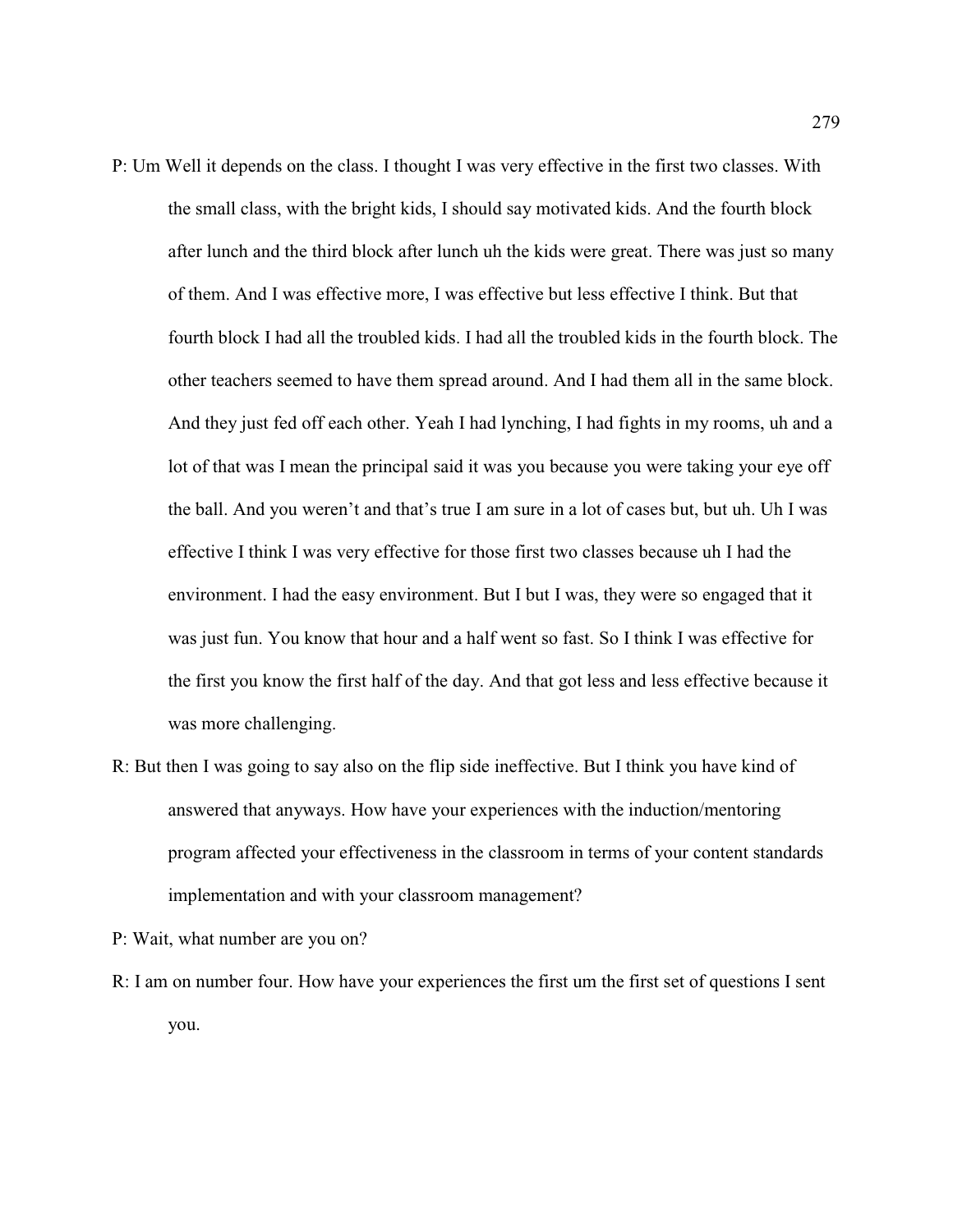- P: Um I don't have that. I printed the second set.
- R: I'm sorry.
- P: Can you read that question.
- R: I will. How have your experiences with the induction/mentoring program affected your effectiveness in the classroom in terms of content standards implementation and classroom management? So your induction/mentoring experiences as a whole, how did that help you become effective or ineffective with your content standards and your classroom management?
- P: You mean the mentoring, my mentor?
- R: Yes, your mentoring and your induction program.
- P: Oh the induction the county induction.
- R: Right both well those are. Induction is mentoring and the county program. So if you want to break them apart that's fine.
- P: See I didn't I think I knew that. But I never saw those two as connected. Because, much connected because, my mentor she was trying to help me with things then I had XXX (name of induction program omitted to protect county) and I guess there was a few times that we did reflections and then we did stuff like that. But.
- R: You saw them as two separate entities?
- P: I saw them as two separate entities yeah. Just because she was trying to help with the school's point and the XXX was going to that seminar and then I had that mentor for one day. Uh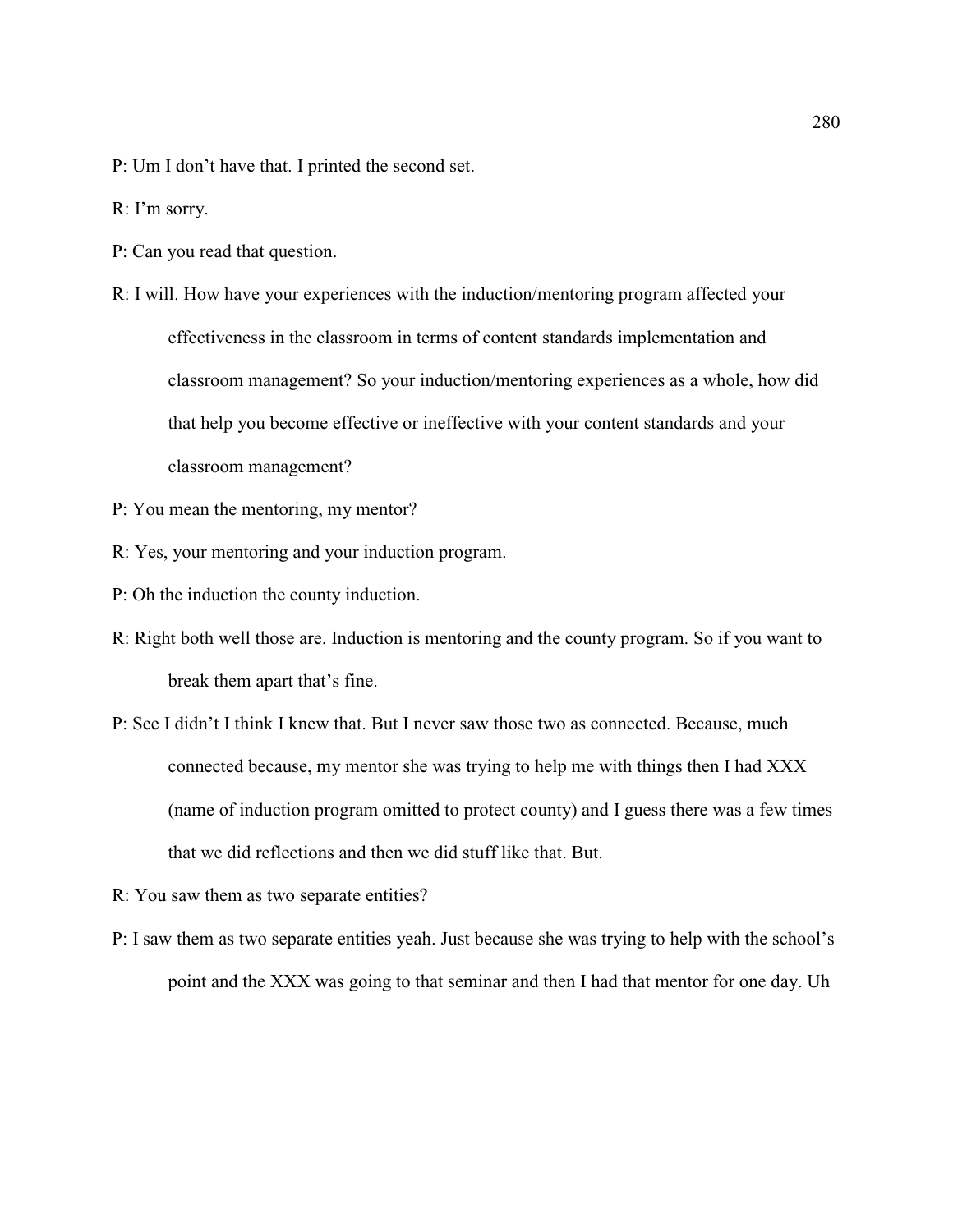that teacher coach for one day. But if you put them together you know I would say on a scale of one to ten maybe a six.

- R: So you feel like they helped you with your effectiveness in your standards implementation? Why don't you speak about that individually.
- P: Now on the standards yes because I had no idea. Because I knew what the standards were but I didn't need a lot of help from that for the mentor because the science team was helping with all that.
- R: Okay
- P: With the classroom management, there was my mentor at the school. Uh she was helping me with that and the science teachers they had no idea uh how to help me.
- R: Okay
- P: They didn't have the problem and it was because they knew what they were doing. I was fresh meat. You know was I felt like I just kind of fell to the dogs.
- R: Oh, so your induction program really didn't help you with the classroom management become with your?
- P: No it did it did help me but it wasn't enough. I didn't get anybody come into my class and show me how to do something. Uh I mean it was lacking but it. Everybody was doing the best they could I guess. Uh I mean my mentor was doing the best she could. The science teachers were doing the best they could to get their stuff done. Um
- R: Alright, how would you define student achievement?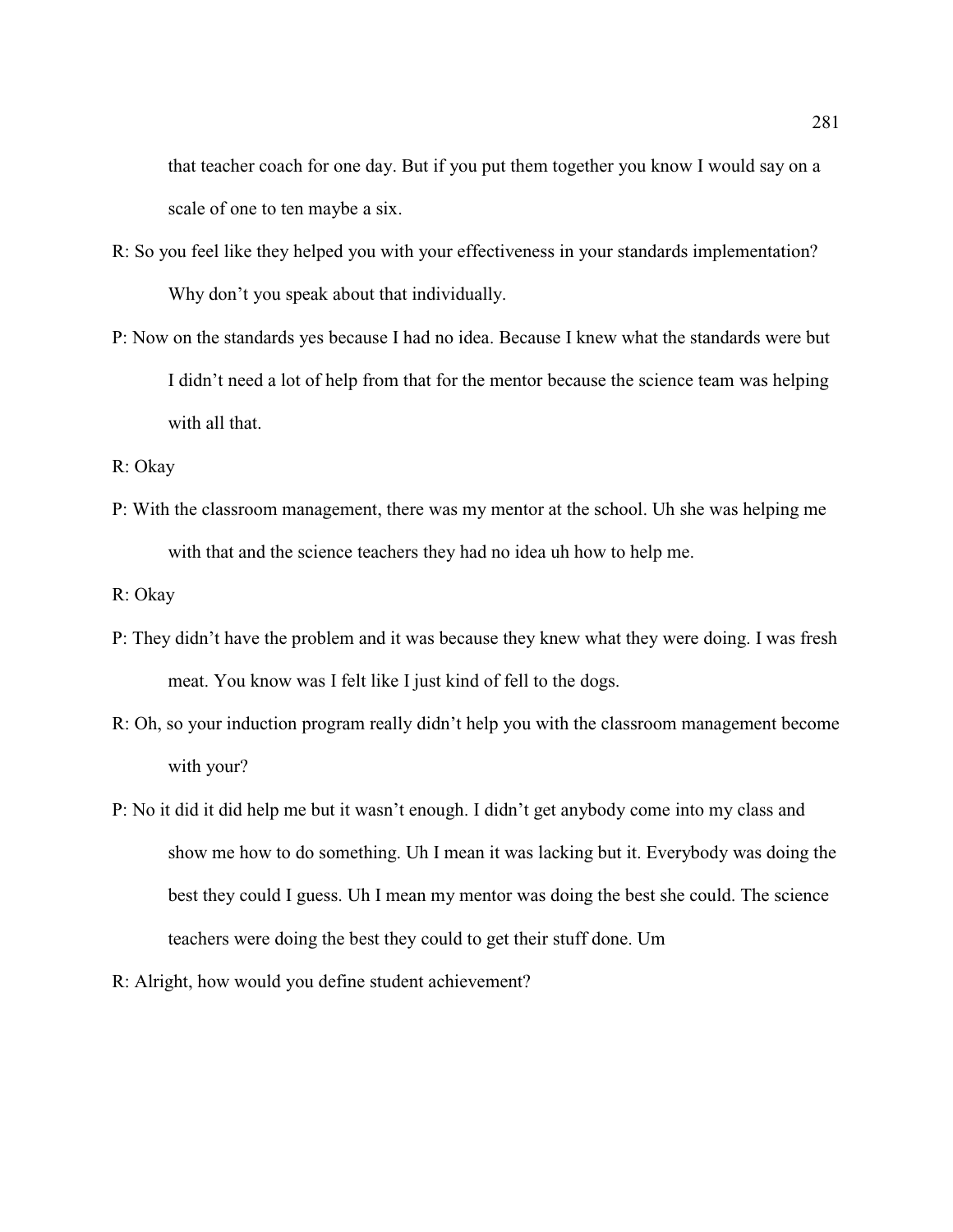P: Uh I was very proud of my student achievement because on average, believe me I let my administrator know this later on, uh that uh that we all took the same tests. I did the lesson plans that they had already and they made copies and gave them the same tests. And my grades were my kids grades were uh half the time about half the time they were better and the other half they were right there and the same. Because we'd compare and I know I know several times where my grades were better than their's. So I kept I kept an unofficial tally of that and I let my administrator know and my assistant principal. Now my assistant principal was, was he was he was first year in middle school. And he was about as lost as I was. He was nice, he was trying to help but he was so overwhelmed. And I let them know that look you know whatever I'm doing and whatever you think I'm doing wrong or right the kids are actually testing just as well or better than these seasoned teachers. Which I was very proud of. But it didn't seem to matter much.

R: So your

- P: Oh I know when the principal asked me to come in and he told me they weren't going to ask me back. This was uh March uh March, no yeah early February whatever it was. Anyway I said wait a minute I said have you looked at my grades because I know you can pull them all up? Have you looked at my grades? My kid's grades, they are testing just as well or better than the others. And he said, didn't look at those that doesn't matter. And that was another culture shock. (inaudible) I mean I don't know.
- R: So can you tell me how you define student achievement though, you told me you were proud of your student achievement, but how do you define student achievement?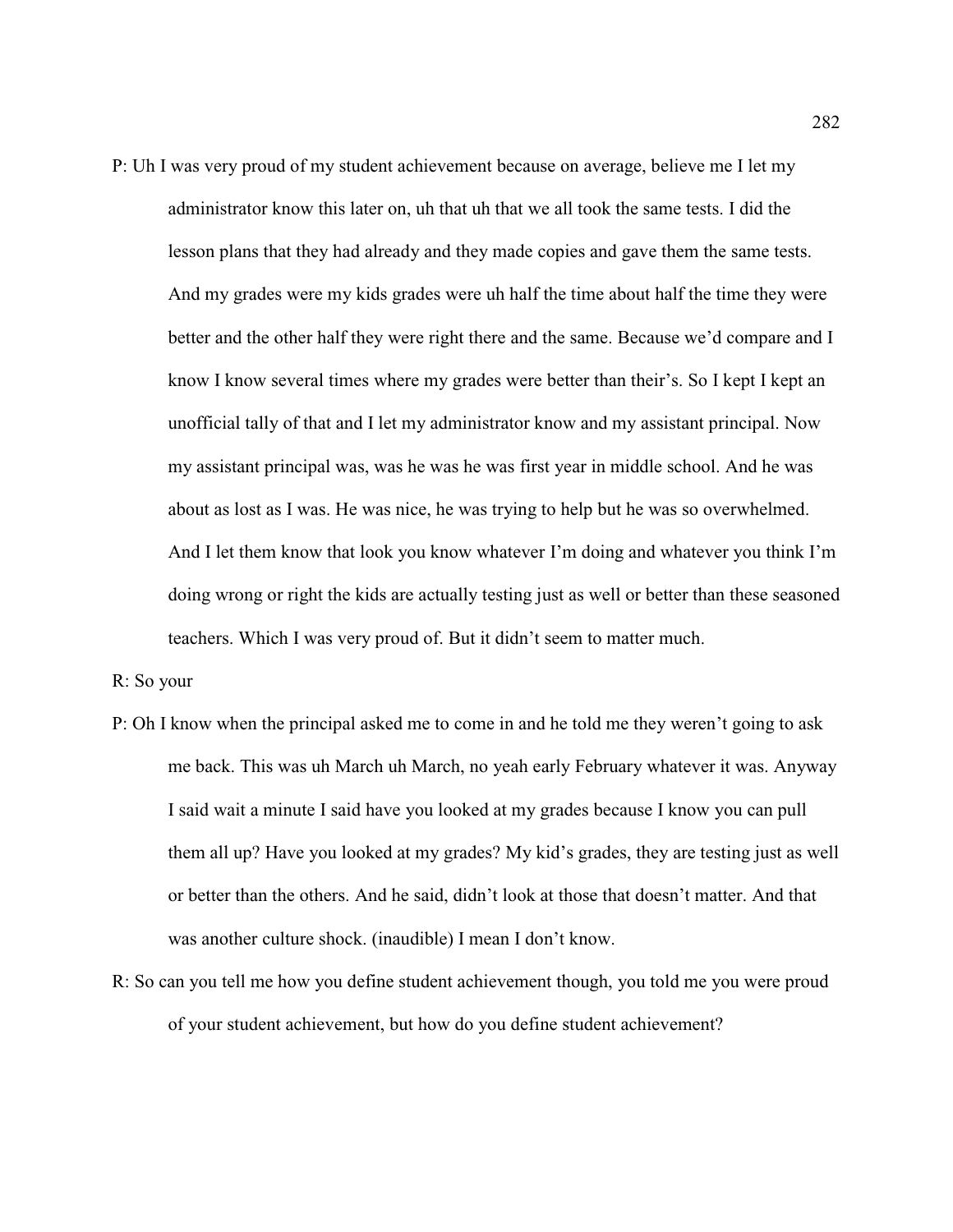- P: Well the management of them taking a test and scoring just as well or better than.
- R: Is your definition?
- P: Well that's not my definition but that's one way because that's why we test them to see how much they know. How much they retained. But uh no I think I think we should be teaching the kids how to learn. Not just take back what they just you know what they can read or do on a test. How to explore especially in science how to explore and how to do projects and how to formulate you know ideas and equations and those things. And I really hammered the uh the uh scientific method for everything we did cause I wanted them to go to high school being able to think. Uh I probably wasn't very effective in doing that, but that's what I want, that's what I want to do. I want a high school teacher to come back to me and say "Your kids really think. They kind of look at the whole thing and they try to figure something out rather than just reading something and regurgitating it back on a test."
- R: Okay
- P: So to me if they can think and think a problem through then I figure I figure I've done my job pretty much.
- R: Okay, now how would you describe your experiences with your classroom management and the use of content standards in the classroom in terms of student achievement? You talked about how you had difficulty with the afternoon classes as far as classroom management and not so much in the morning but as far as student achievement goes did you see or did they correlate together or how did your experiences work with that?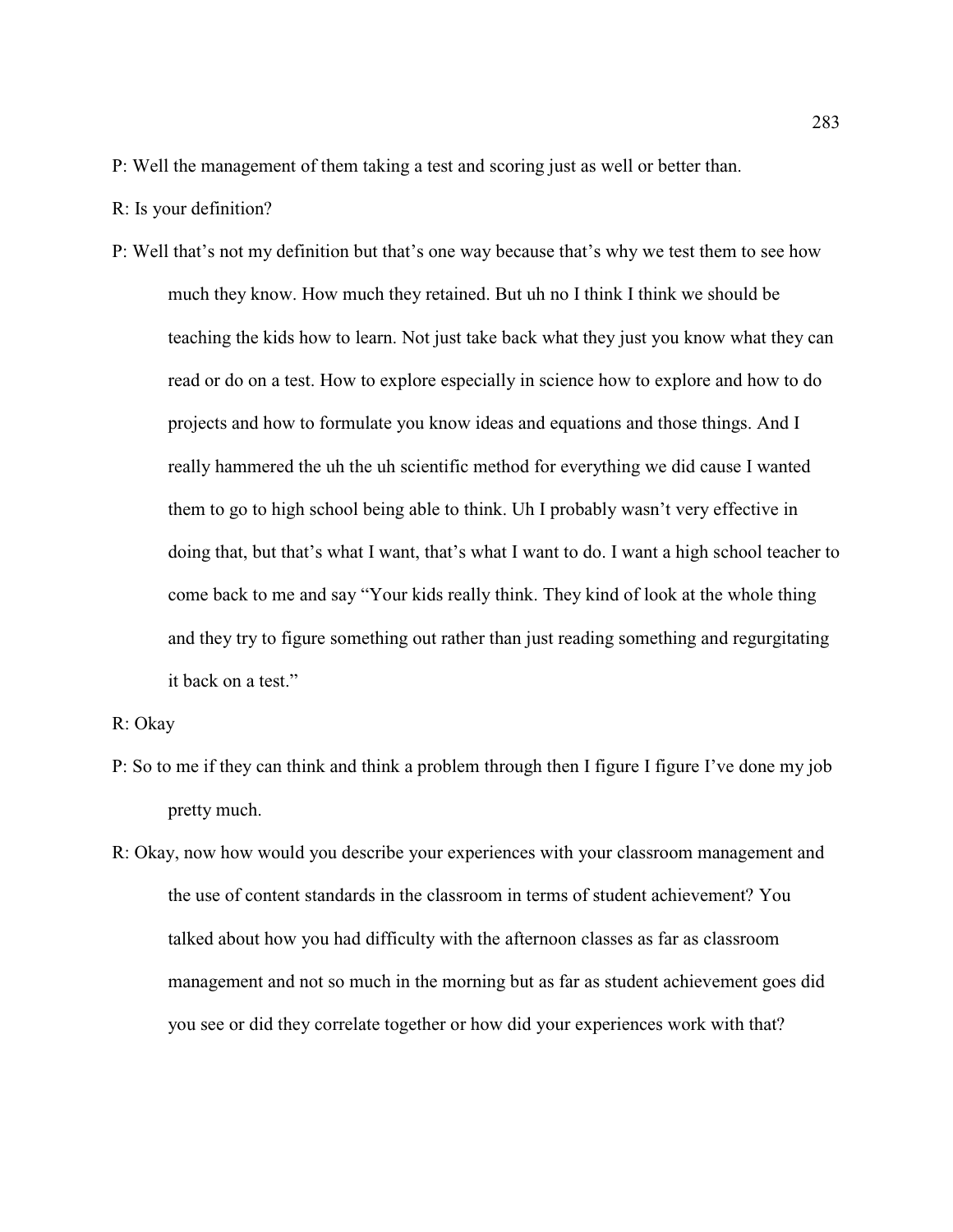P: You mean as far as the morning and the afternoon?

- R: Well if classroom management was a problem did it relate in it's student achievement?
- P: Oh yeah, oh yeah that fourth block was rough. I had half the kids in that fourth block should not have passed. Uh but I was under pressure to pass them. Uh, uh that fourth block was just a nightmare. And I don't know if they learned anything. I feel sorry for the kids that had to endure that. That were really trying. Because I got no support for the ones that were acting up. Um now the other three classes uh yeah I think they did I think their achievement was pretty good. I mean I'd say that third block probably only a couple of those kids maybe three or four out of 30, 33, 32 whatever it was, uh should have should have probably not gone on. But the rest of them should of and of course the first two blocks were, yeah they were, they were great.
- R: Alright, how have your induction/mentoring experiences affected students' achievement in your classroom? Do you think induction affected that at all?
- P: Um not much I mean not like I said my mentor helped me. Uh but it was minimal. It wasn't her fault. She was just so busy. Um she would write little notes on what to do. And then we had some formal things we had to turn in but I do them but I didn't really have enough no somebody showing me how to do it. Uh I mean I got things like keep them moving, don't let them sit too long, get them all involved. Then when I asked it was how do I do that? Like my principal would say you got to find a way. You got to find a way to reach that kid. You know and I am like how do I do that? You know I didn't get a lot of real help from that.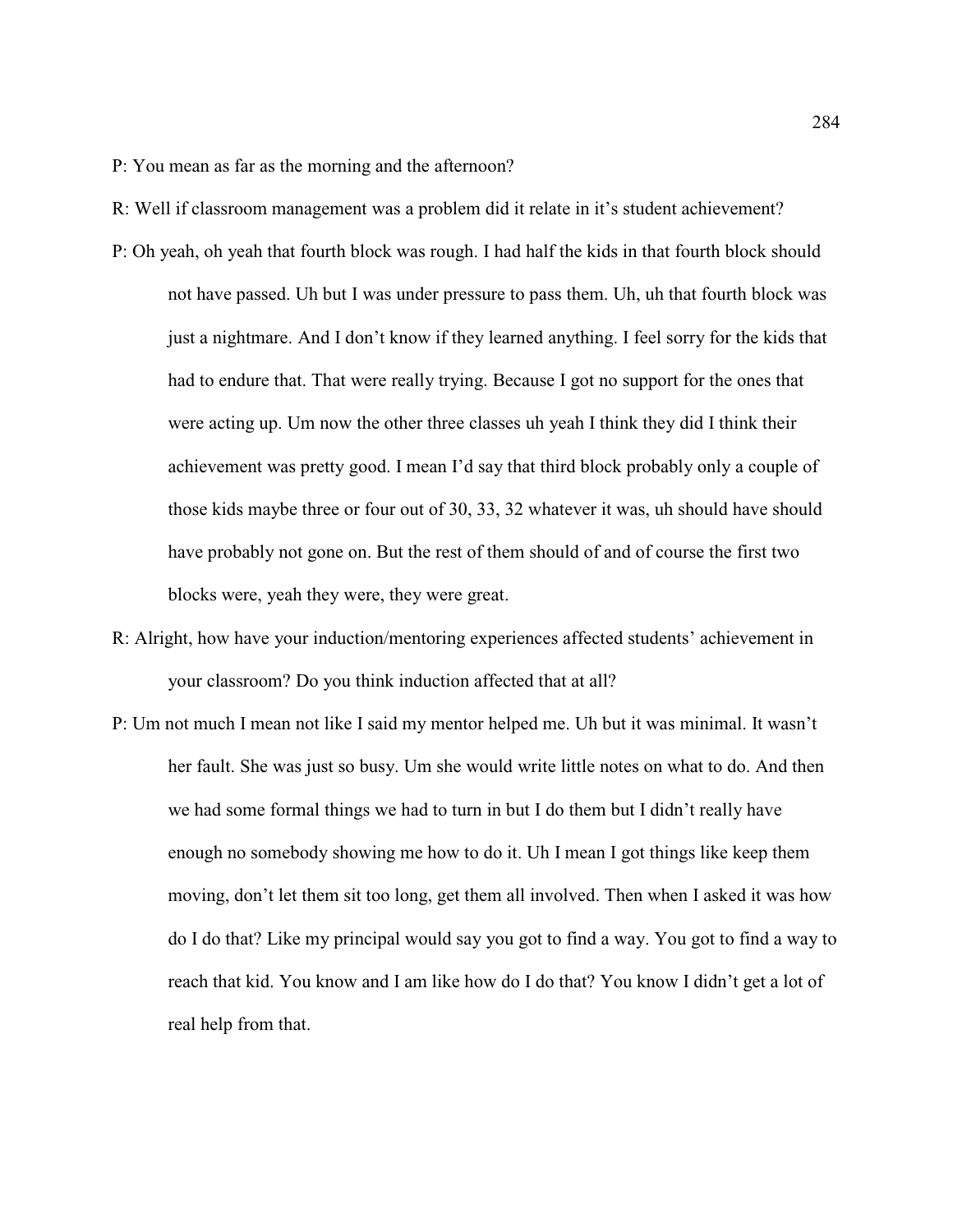- R: Okay, alright has your electronic journal and I mean electronic journal is the PACE journal because you sent that electronically at the end as an assignment um how did that affect your teaching practice? And how did it if it did?
- P: Oh I think that journal was one of the best things I did all week. Cause it really gave me a chance to reflect and uh try to just figure out what happened that week you know. Had some really good weeks but I think that journal is very important. Uh you know I wrote it uh you know I didn't really think anybody was going to read it much. But uh but it was for me. And it helped and it helped me vent and it helped me kind of look forward to the next week. Now I just (inaudible) going to try this and I'm going to do a little more of that. And uh it was very helpful.

R: Okay what are your thoughts on how the induction/mentoring experience might be improved?

- P: Um I think just a little more hands on. Now this might be another whole different story had I had access to that teacher coach. And she had time to help me develop. Uh
- R: And you mean the teacher coach from the district?
- P: Yeah
- R: Or the one you hired?
- P: Yeah from the district.
- R: Okay
- P: If I would have had access to her sooner. And if she could have followed through and been with me I think it would be a different story. Because she was sharp, she knew her stuff, and I just saw her once and it was frustrating. Um and uh but I don't think the system, I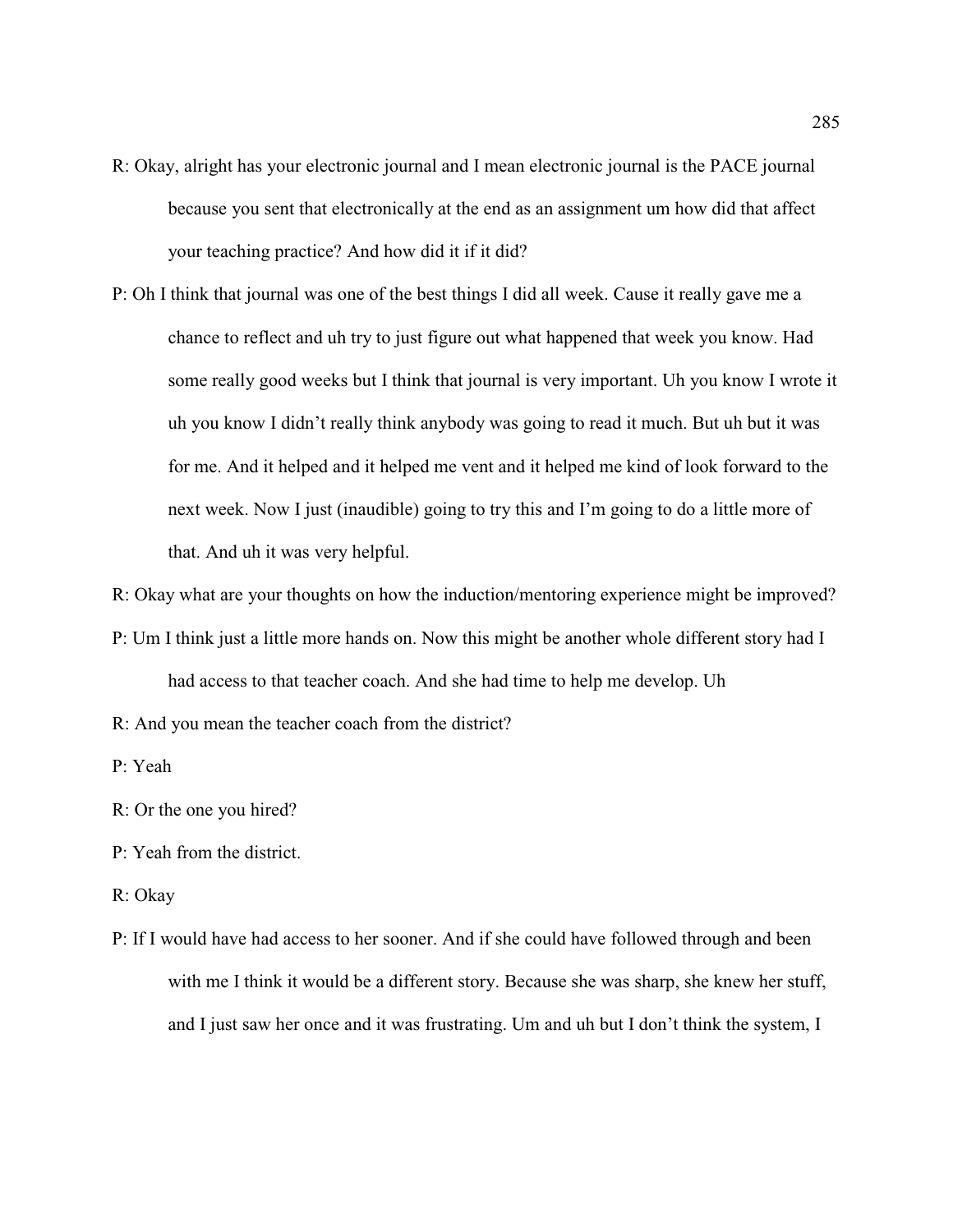don't know. Maybe the system failed but uh, uh. The way they did I don't really have anything to compare it with. I don't know how it could have been done differently. I mean they had their seminars. They had they were there when we needed help. But they said they were but I didn't use them that much. But then I asked for the teacher coach and that finally came you know.

- R: How were you made aware about the teacher coach? Was that something that someone tipped you off to?
- P: Um I think, no I think we were at one of the classes and somebody mentioned it and I asked someone about it. That I could really use one. And then they contacted my principal I think. And he said yeah. And I mean you're welcome to come in. And they were kind of working together.
- R: Okay and now I'm going to that questionnaire that I sent you earlier today. Um question number 24, how would you describe your feelings about your first year in the classroom?

P: It was the best of times it was the worst of times.

R: It's so cute that you say that because the title of my dissertation is "The tale of two teachers".

P: Oh what a coincidence.

R: That is quite a coincidence.

- R: Okay
- P: So but you know that's it I mean I mean like I said those classes before lunch were a dream. And I'm like I can't believe they are paying me for this. Um but after that it kind of just went south. Uh slowly but my feelings were I really was surprised. I really would like to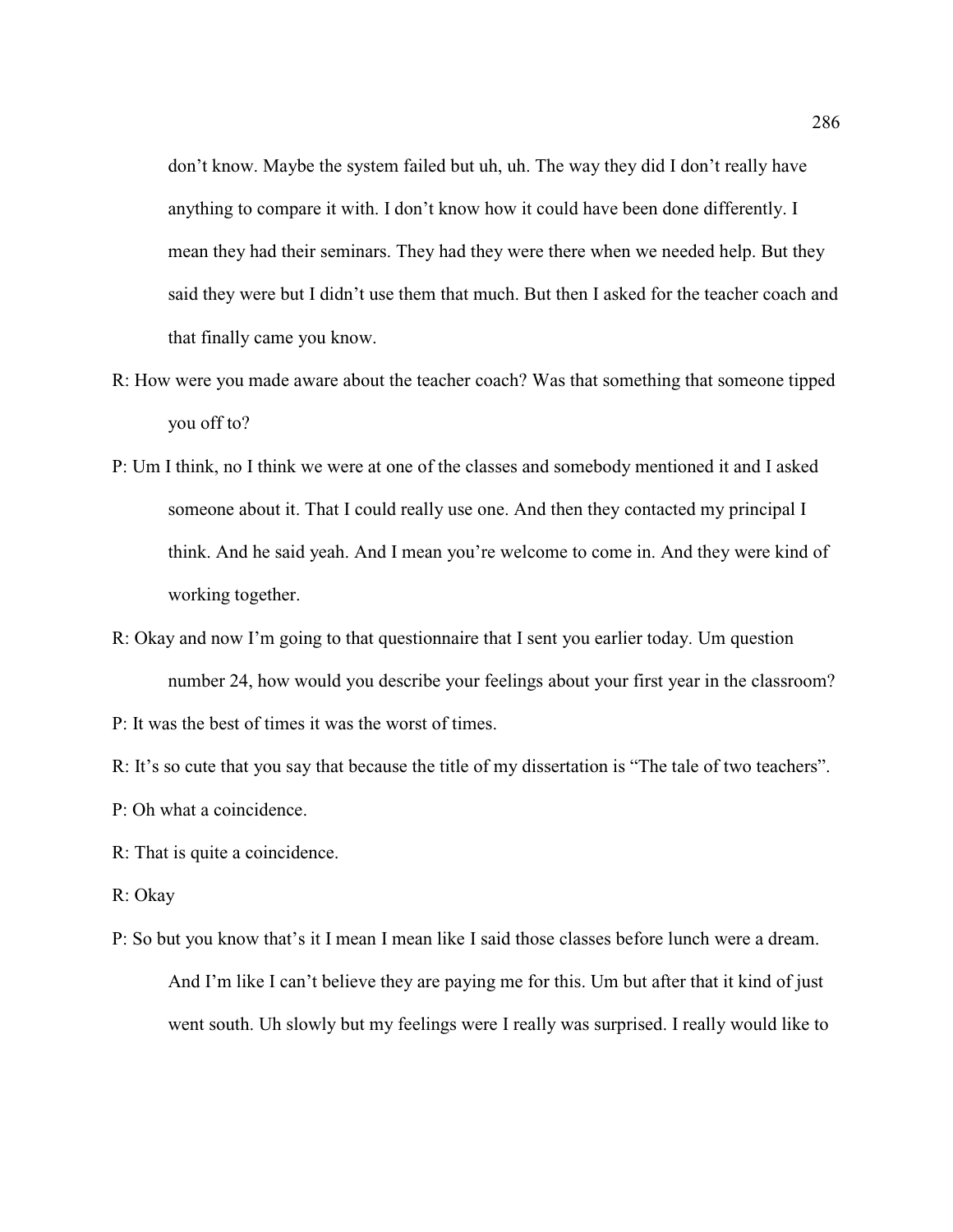keep teaching and I am going to. But uh I am really surprised that uh there was less discipline and less support from the administrator for a new teacher. It really was surprising.

R: Alright how would you evaluate your overall teacher training and support provided from induction/mentoring in terms of preparing you for the classroom?

P: Read that one more time.

- R: How this is 26 how would you evaluate your overall teacher training and support provided from induction/mentoring in terms of preparation for the classroom?
- P: Uh like I said on a scale of one to ten, I would give it a six. It was the setup I think the structure was fine. It was the um implementation of it I think that failed. Uh and like I said it may be it may be a whole different story if, if uh they were looking uh they needed new teachers and they weren't budget cuts and everybody wasn't so stressed out. Uh my mentor her husband had just lost his job. And she was mentoring me and two other people and she was teacher of the year. She had all that stuff. You know it was like it was too much for her. And she had just come off of being board certified and she was burnt out. And I kind of felt bad when I was asking her a lot of you know a lot of help. But the way it was set up you know it was set up with XXX and you have (inaudible) and you have your mentor helping you. The structure was fine it just wasn't executed very well.

R: Okay

P: For a lot of reasons.

R: Alright how would you describe your ability to make connections with your students?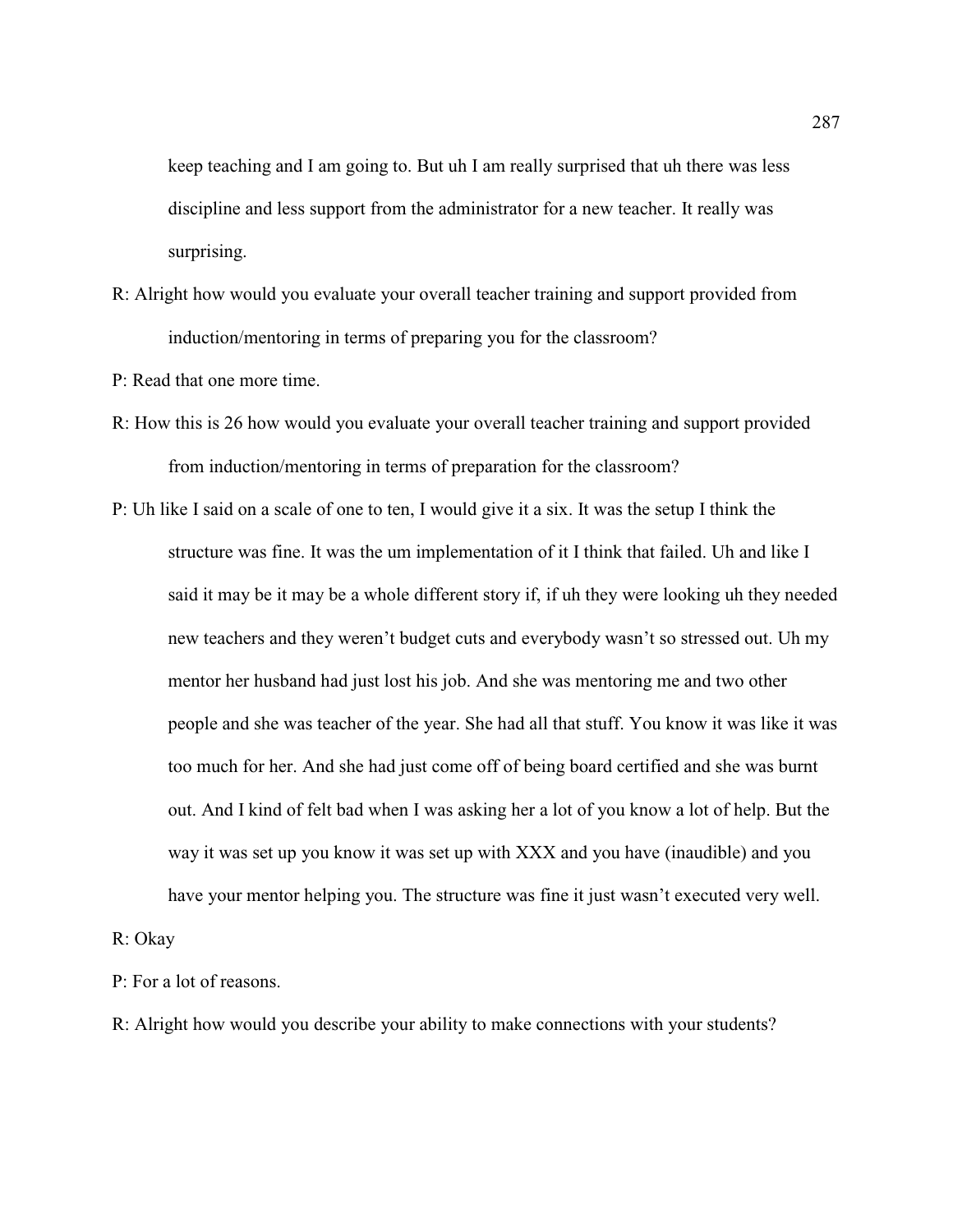- P: Oh it depends on which students. Most of them I thought loved me. I thought really
	- responded. I'm sitting here in my office and I've got all these on my wall. I've got these notes and posters and stuff from the kids written me and these little you know. "You're the best teacher ever. We're so lucky to have you Mr. XXX". You know and all these around here and so I connected with a lot of them. Uh now some of them I hadn't I didn't even phase I know. But I don't think I connected with them any less than the other teachers I was around.
- R: Okay
- P: Any more or less. I didn't see any big difference. You know they had their kids they connected with and I had mine. So yeah I don't have problems with connecting with people usually. They kind of they meet me half way.

R: How would you describe your perceptions of your teacher effectiveness?

P: Oh I would say and I keep in the morning I think I was pretty effective, in the afternoon I was not so effective. Just because I didn't know how to handle these kids. I mean I wasn't taught how to do and I really wasn't shown. They said basically just figure it out. Here's some pointers. You've got to figure it out. And I just didn't, I tried to figure out how to get support. You know I spent, I bet you I spent most of my time after class calling parents. And I did that a lot. And I've got the logs to prove it. You know its like but that was effective but was I an effective teacher? Did they learn anything? That fourth block, I don't know if they learned anything in that fourth block because they had six or eight kids that were just hard to handle and the other kids just kind of lost and uh. I was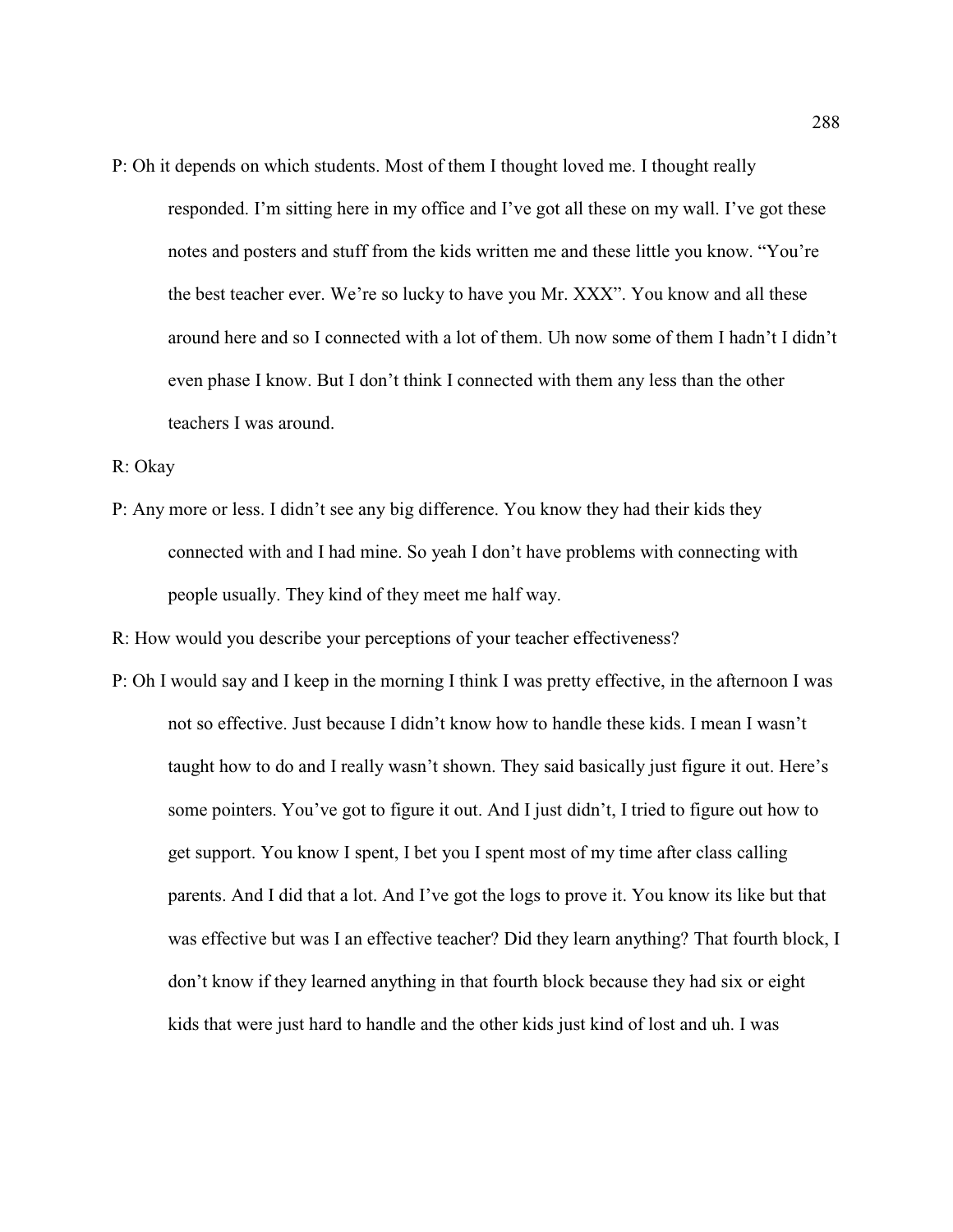frustrated. I don't know but the first the first two blocks of classes were wonderful. And the kids really, really responded. I really connected with them because they were trying.

R: Okay, how would you describe your perceptions of your students' achievement?

P: Um well like I said the same thing. The first two blocks they achieved. And they were probably going to achieve without me. But we did get far we did get it was kind of hard because we could have gone so far ahead of the other two classes but I didn't have the experience or I didn't have the structure to go farther with them. I was just trying to figure out how to implement that for the day. The lesson plan for the day. And I know an experienced teacher would have would have had them doing different projects and going the extra mile. I just didn't know how to do it. I was just so worn out from the last two blocks, the fourth block. I was just trying to keep them all kind of you know not one class from going so far ahead of the other. That I didn't, I was over my head.

R: How would you rate yourself as far as your prior academic performance? You as a student. P: How was I as a student?

R: Right

P: Uh I'm a student that tries to get an A in everything. I've never missed a day. I never missed a class, never missed a report, never missed homework. I'm kind of anal about that.

R: Okay

- P: Um I'm probably I'm what they call a teacher pleaser I guess. I'm a perfect student. I've always have been. So.
- R: Okay so how would you rate yourself with your communication skills?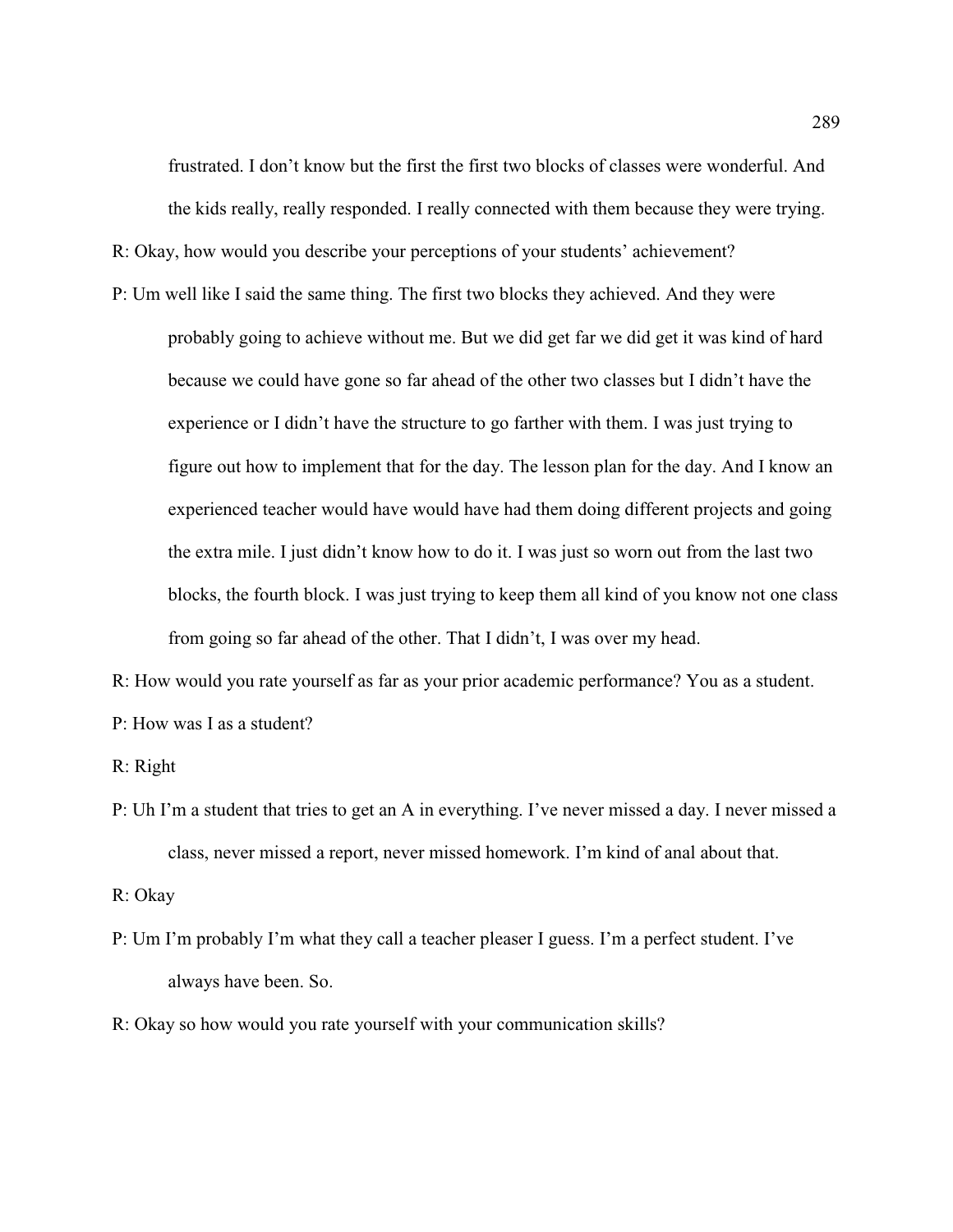- P: With whom, with the students or just in general?
- R: Well in general would be good.
- P: I think pretty good. I think I can communicate pretty well.
- R: How about your professionalism?
- P: Um I think excellent. I think if you look at my uh my referrals they said very professional, very this very that. It is just you had trouble with classroom management. I had perfect attendance. I didn't miss a day that whole year. And here I was going through all that and I didn't miss one day. Uh that's just who I am. I'm just uh so being professional everybody on my referrals said you are very professional, very mature, very this, very that. But it was just the classroom management that gave me a headache.
- R: Alright, how about creativity?
- P: Um I'd say above average because I try to be creative you know because I was so naïve and uh I was I trying to tell the kids they weren't studying. And I'd been told that kids in the eighth grade don't do their homework. Well I told them if you would study 15 minutes a day you could get an A. Well one of my kids came in like two days later she had a video. She made a video an animated video of 15 minutes a day you can get an A. And they had a rap song. She had this plan. And so what I did was try to figure out how a way to do it and I had this jar for each class. And I told them if they would study 15 minutes a day they could come in and drop a penny in the jar. And the one that won at the end of the nine weeks got a party. And they came in with pennies man and they were dropping those pennies. And they were still on the honor system. But it worked and it kind of got them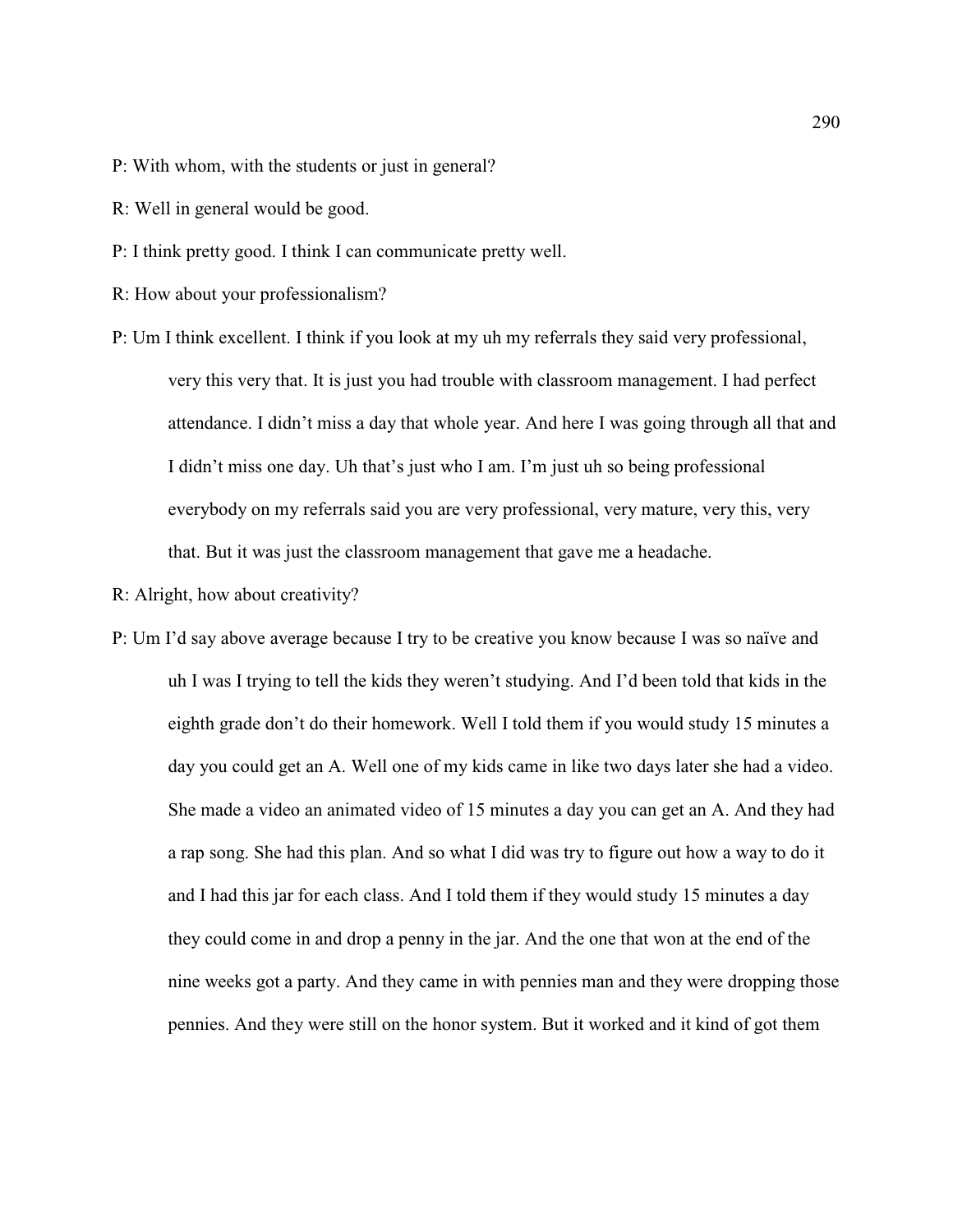excited about doing a little bit every night. And not just waiting til before the test and cram.

R: Right

- P: Well it worked. But it was a little disruptive and I didn't have the classroom management enough to where I didn't in the big classes to where it wasn't disruptive. And the principal didn't like it because it was a little disruptive cause they didn't come straight into the room and they didn't sit down and they didn't start their warm up. They kind of you know talked about it and dropped the pennies in. Hey can I borrow a penny? You know stuff like that.
- R: Right
- P: So I didn't have all the bugs worked out you know I mean it's all about keeping a flow.
- R: Right what about your pedagogical knowledge?
- P: I didn't have a lot of, I didn't have a lot of knowledge about teachers until I did the I did the long term sub. Before that and teachers I didn't have a lot of knowledge about what was going on until then. And then I was kind of surprised. Well actually the sub, the sub I did was at the I don't know if you heard of it XXX?

R: No I haven't.

P: Well the kids that are the advanced kids so I had a lot less trouble. That was kind of that was like whoa these kids are bright, they are engaged, you know they are responding. Um I even had a principal come in and said Man you did a great job. What I did was math, it was sixth grade math. And I had them come in to do math puzzles, bring in a math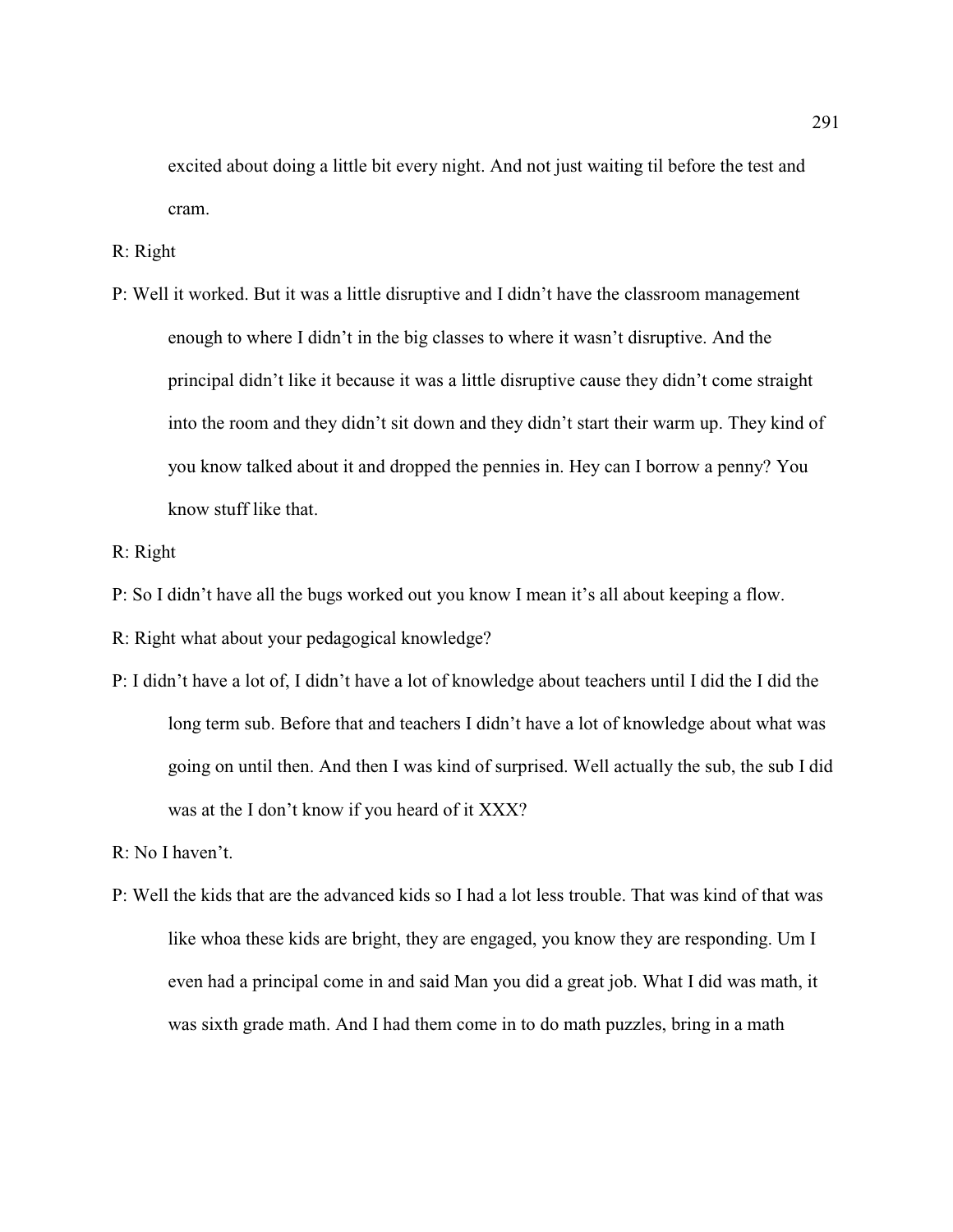puzzle. I'd go online and get uh what do you call it. You probably know since you are a math teacher it was uh you know if you add these numbers together you know or whatever or something that's kind of math magic.

R: Right, right.

P: And I went online and every week, Friday they would come in and bring stuff in and I would let them present in class. Well they just loved that. I got teachers coming in saying that's pretty cool. But they were the smart kids and they were motivated.

R: Right

- P: So once I went to this other school it was like holy cow.
- R: How would you um rate your knowledge of your student evaluation assessment before you started your teaching?
- P: My evaluation.
- R: Student evaluation and assessment. How would you rate that?

P: You mean assessing the kids?

- R: Right
- P: Oh I had no idea what I was doing. Um I had no idea how to assess. I had no idea that there was so many different kinds of learners. I mean you sort of know they learn different ways. But I didn't know it was down to such a science. And it was so advanced. Because none of this was when I was back in the 70s.

R: Right

P: Uh and uh so I you know it was all very new to me.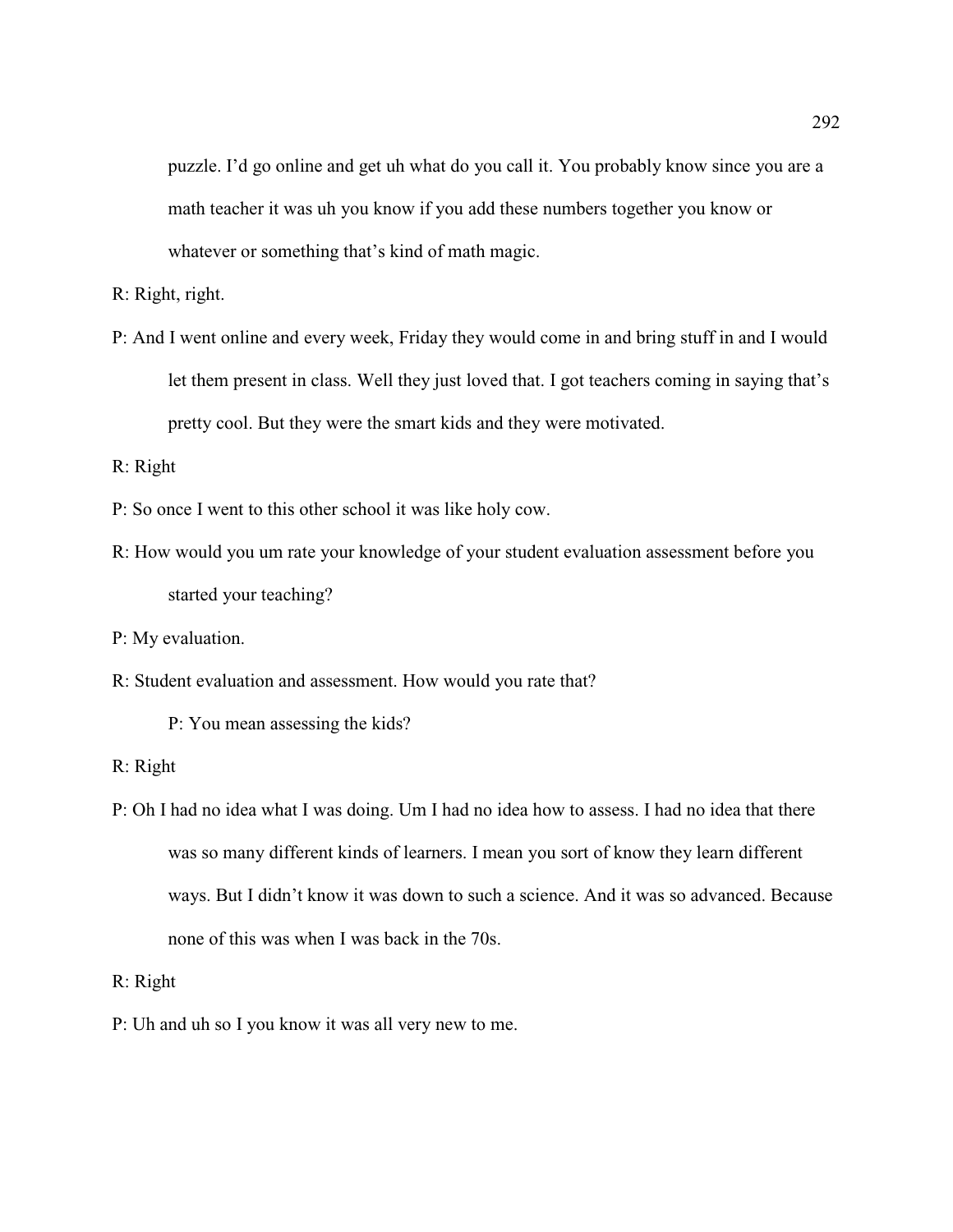R: Right, how would you rate your self development?

- P: Uh I'm a sponge. I mean I learn everything I can learn. I don't like taking chances but I like learning. I like learning techniques that work. And I learned a lot from the PACE and a lot of that I just didn't know how to implement. And I didn't really have time or the help to kind of figure out how to implement them. I mean in the PACE we would do it. We would do the exercise and they would give us the handouts whatever and it worked. But no we didn't really we weren't trained much on okay what if some kid starts talking trash to another kid you know. So I don't know. Some of these kids moving around is like mixing up the pot you know. So I didn't know how to handle it. Other teachers knew how to do it. And I didn't know how.
- R: How would you rate yourself with your personality?
- P: Um I'm a great guy.
- R: How about your talent and content area knowledge?
- P: Well my content area is I know as much as any eighth grade teacher out there in science. Uh I don't know my personality is kind of a personality to teach and help other people. Um like I said I mean I had I was the only teacher on my block that had, I had um two days I stayed from um we were out about 3:30 and I stayed from 4:00 til 5:00 every single, well I take it back, two days a week where kids could come in and I would do a tutoring. And I tutored classes. And none of the other teachers did that. The ones that were getting behind and I was feeling bad about some of those in that third and fourth block because they were trying but they were being interrupted so much. I couldn't get these kids out of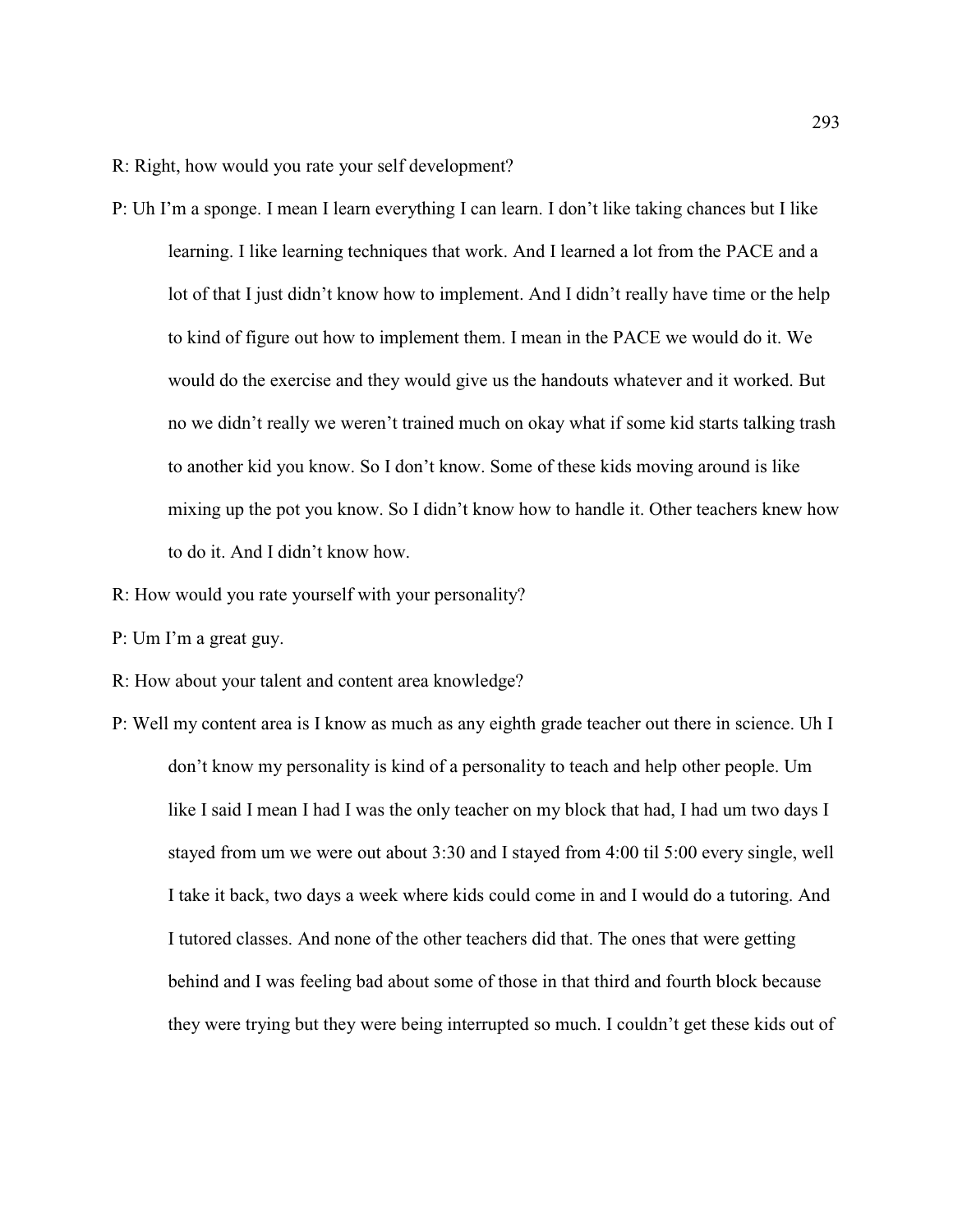the classroom. I mean one kid somehow gets the principal's uh passwords, goes into this A+ lab, logs in as a principal and changes a lot of kid's grades in several classes. He got he got three days detention. I mean and he was still there. I am like how can this kid, and this is the kid that um slashed the teacher's tires last year. And I'm like how does this kid stay in school? And what about the other kids? I mean, well he's got every right to be here and it's no child left behind. And I'm like what about the other kids? Why do we slow the bus down so much that you don't leave anybody behind but the other kids aren't going anywhere. You know what I am talking about.

- R: Oh I understand your point of view. Alright how would you rate yourself in your ability to model concepts in your content area?
- P: I'd say excellent. I had them doing stuff the other teachers were, were uh. You mean how do I model?
- R: No how would you rate yourself with your ability to model you know concepts in your content area? So you said you feel like you are very comfortable with that.
- P: Yeah oh yeah I have no problem with I had no problem with anything related to the content. R: Okay
- P: And getting the content relayed to them. It was the strategies and how to get them to participate was the tough part.
- R: Okay I would like to know how you rate your skills and competencies before you entered the classroom on your ability to adjust your lessons to accommodate the students.
- P: Before I went into the PACE program?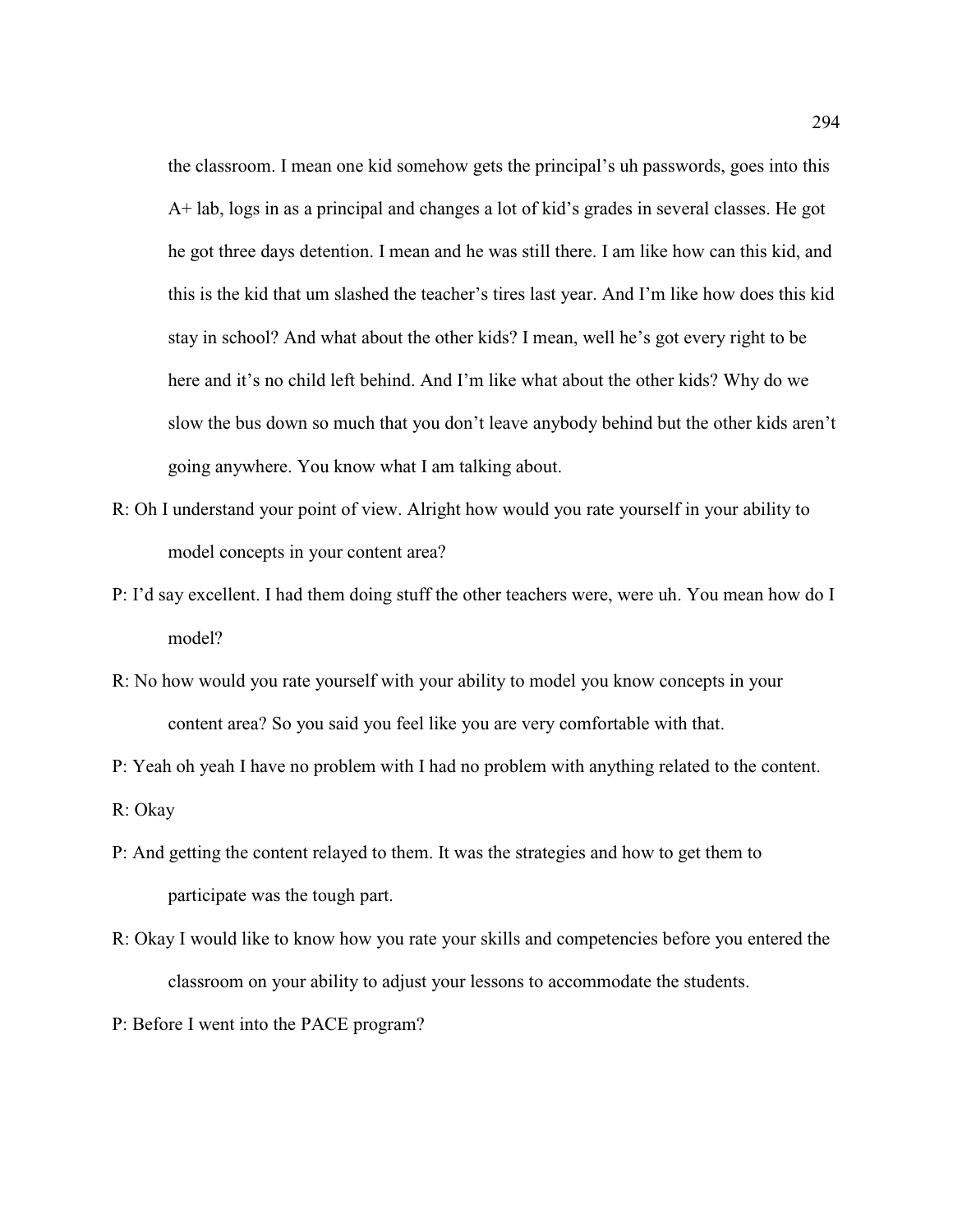- R: Well, well yeah actually into any classroom.
- P: I didn't know. I didn't have a clue to what I was doing.
- R: Okay
- P: I don't know how old you are but in the 70s they had a blackboard, a textbook, and a desk. You know and that's what teachers taught with. That sort of how naïve I was about going in. Well at least when I went to school whether they like it or they were half asleep or whatever at least they sat there and listened quietly. And they were at least they didn't cause trouble.
- R: Right were you familiar with how to obtain resources or were you familiar with integrating the technology into the curriculum?
- P: Oh yeah, yeah I mean I was a computer consultant for a while. I was helping other teachers with the computers and uh the black and the uh, uh.

- P: Yeah the smart board. And uh I was helping them with that stuff.
- R: Well that's good. Can you give some examples of how you delivered lessons that enhanced student understanding, and assessed prior knowledge, and motivated students, and allowed them and allowed for cultural differences?
- P: Hmm I mean I don't I did this rocket project that uh we built we built a rocket and uh launcher. Where we did that. That was probably something I was really proud of. But I can't think of how I implemented the cultural. Um I can't think of anything I did that

R: The smart board?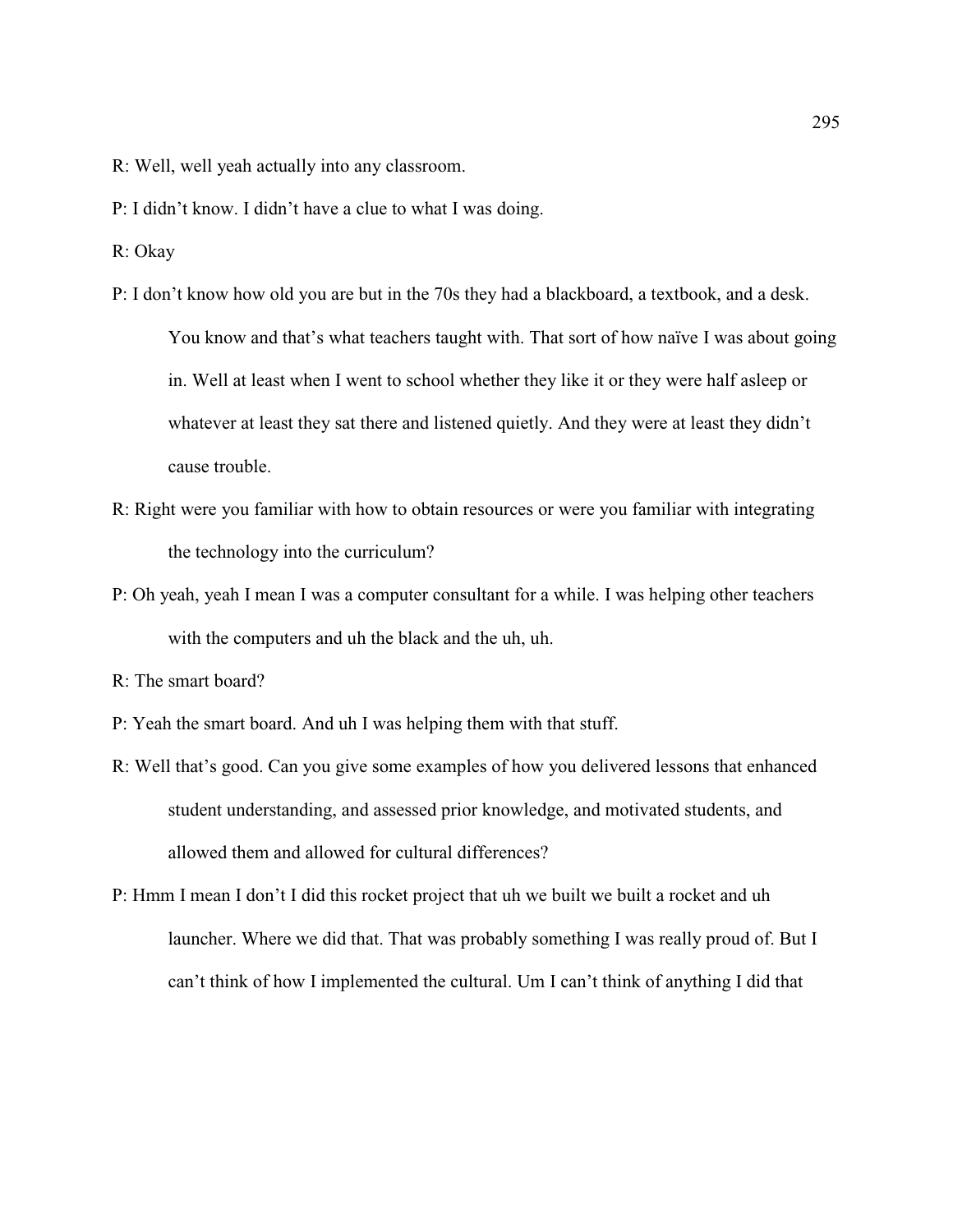really I tried to treat everybody the same. So I didn't think that much about cultural differences. I don't know how to answer that one.

- R: Well don't worry about it. Alright do you have anything you would like to add that I may not have added asked you at all?
- P: The one thing I want to add is what you brought up in the beginning was uh I think as far as I know with my limited experience there are probably a lot of people like me that are in these programs that that have the knowledge, and the will, they have personality to be a good teacher but they're not really they don't really see what they're supposed to be doing. And they don't really have for whatever reason might not have the training or the exposure. Um I would have been in PACE we were, we were I remember asking early on I said my biggest fear and it seemed like everybody's biggest fear was classroom management. Nobody was really worried about the content. How do we get this to and we hear all these stories about kids not behaving in class, and, uh. I don't think PACE didn't even cover that until second the pre, the in-service. Uh, we didn't really get anything. And basically the answer we got was well I'm going to cover that in here. But you have just got to do the best that you can. And then we got some instruction in the inservice. But it was too late. After that you had already been in. Now I heard some awful horror stories. People had it a lot worse than me. But if they had gone in a TA or a teacher or roam around or just kind of take notes. And, hey, this works for this teacher and this works for that teacher. Cause I tried a whole lot of things that didn't work for me. And somebody said well it doesn't work for everybody. Or you know and somebody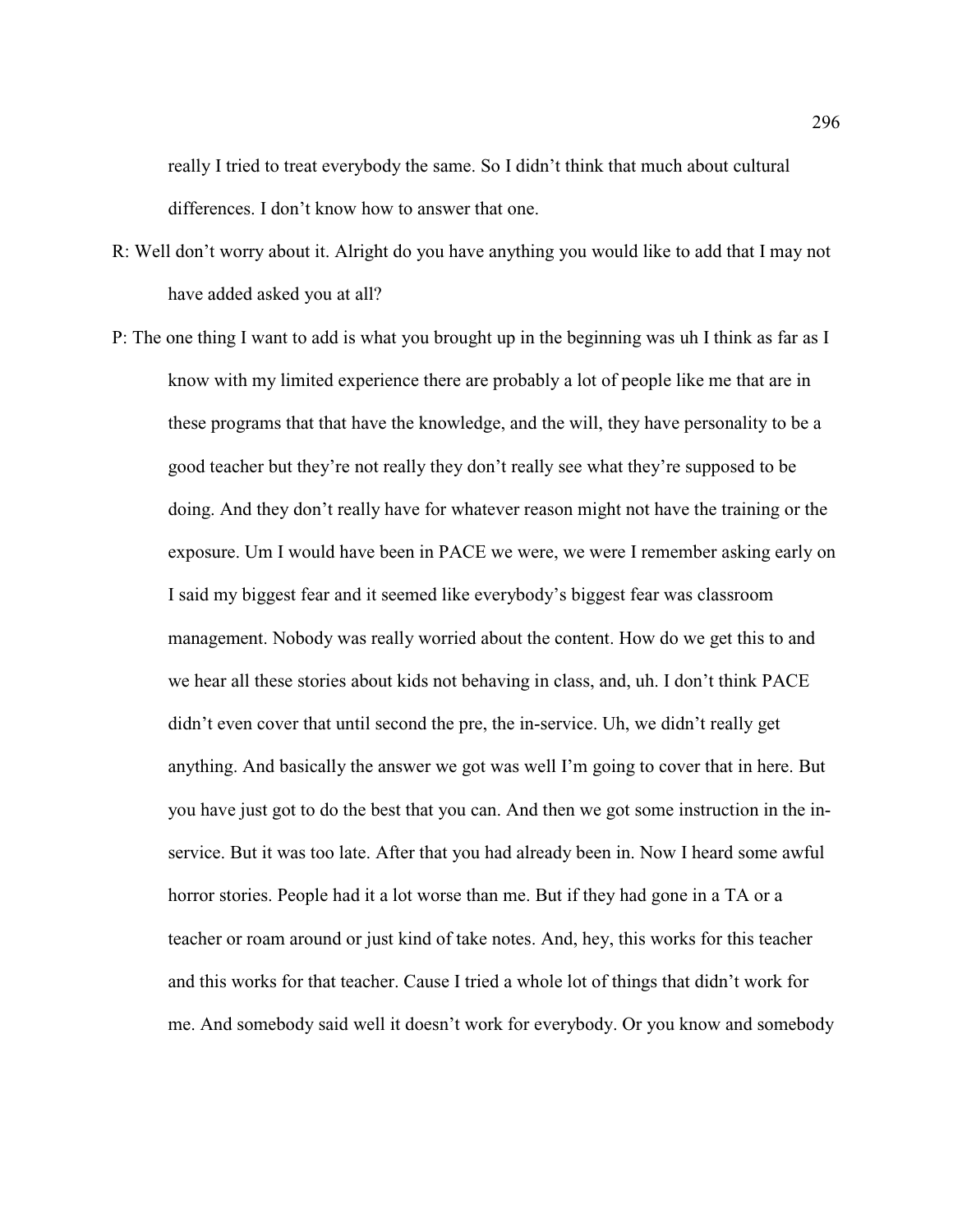tells me something and it works. But it works for a while but then what do you do. And I really think you really lost a lot, PACE has lost a lot of teachers, I think from not letting them actually, um because we are just throwing them in there without any kind of training or without being able to observe for x amount of time.

R: That's very interesting. I'm going to stop the recording now.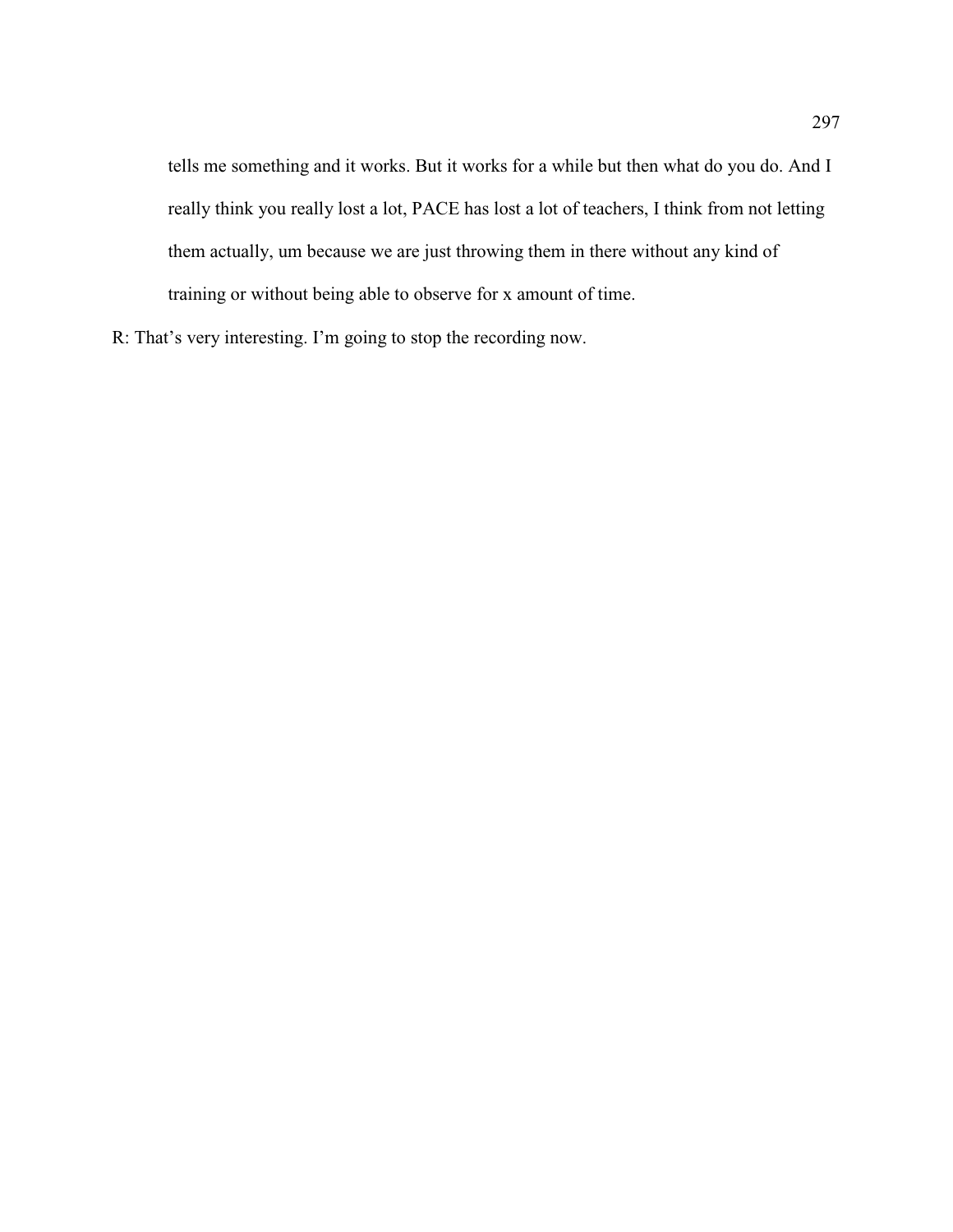Curriculum Vitae

# Charyl L. Pace

| <b>PROFILE</b>                                                                          |      |
|-----------------------------------------------------------------------------------------|------|
| Experienced school teacher with doctorate in Teacher Leadership. Strong                 |      |
| background in mathematics and teacher training. Experienced in leadership activities    |      |
| including providing professional development, coaching, and mentoring for new teachers. |      |
|                                                                                         |      |
| <b>EDUCATION</b>                                                                        |      |
| Doctor of Education                                                                     | 2010 |
| <b>Walden University</b>                                                                |      |
| Dissertation topic: Alternately Certified Teachers: Their Experiences With Teacher      |      |
| Mentoring, Teacher Effectiveness, and Student Achievement                               |      |
| Master of Science                                                                       | 1988 |
| <b>Central Connecticut State University</b>                                             |      |
| Degree in Administration and Supervision                                                |      |
| Bachelor of Science                                                                     | 1985 |
| <b>Central Connecticut State University</b>                                             |      |
|                                                                                         |      |
| DISTINGUISHED RECOGNITIONS                                                              |      |
| Star Teacher Palmetto State Teachers Association 2007                                   |      |

Published author April 2005 Focus Issue of Mathematics Teaching in the Middle School. (NCTM)

National Board Certified Teacher, Early Adolescence Mathematics 2003

| <b>EXPERIENCE</b>   |              |
|---------------------|--------------|
| Mathematics Teacher | 2005-Present |

Chapin Middle School, Chapin, South Carolina

Responsible for planning and implementing differentiated curriculum based on datadriven decision-making. Served on the district mathematics leadership team.